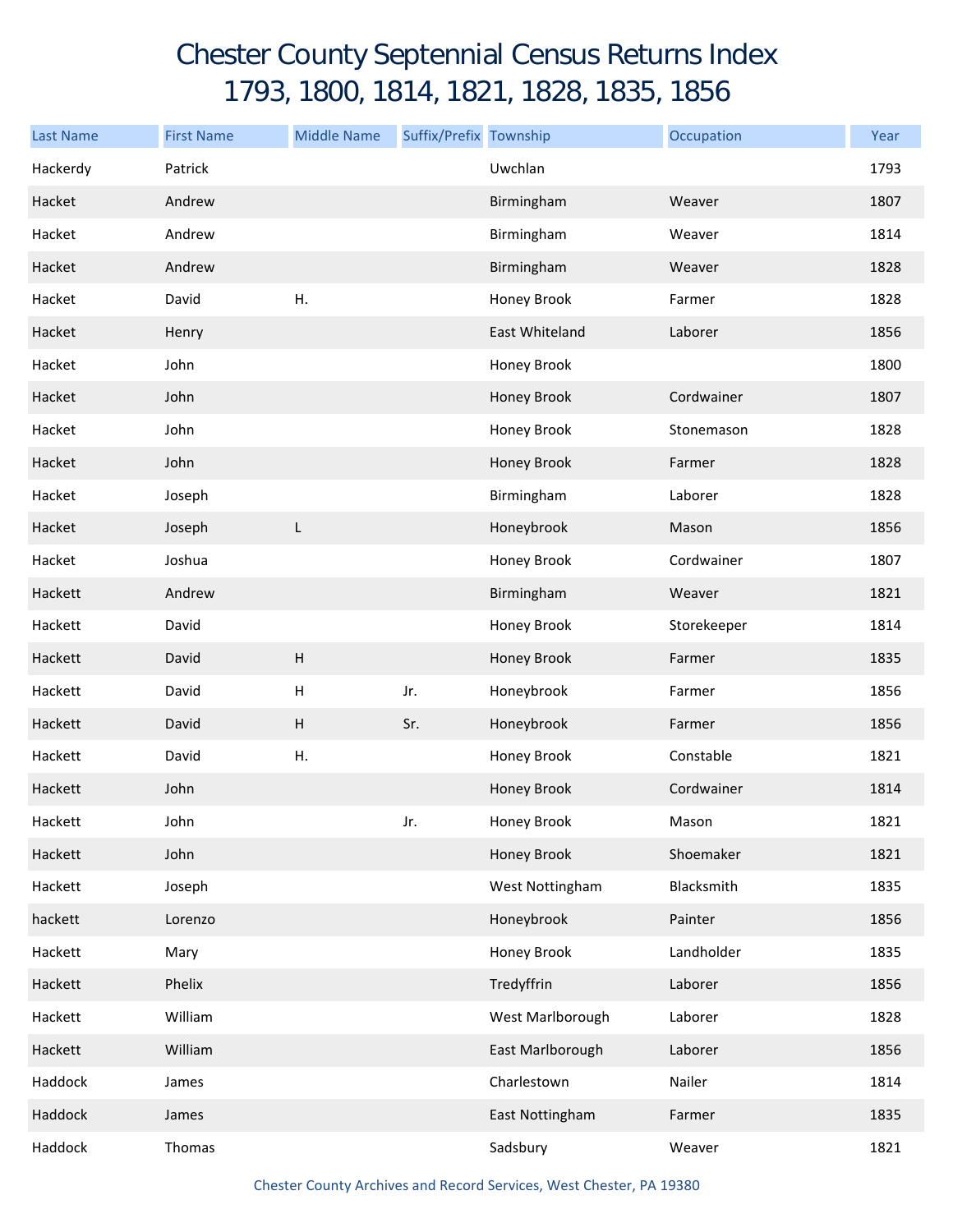| <b>Last Name</b> | <b>First Name</b> | <b>Middle Name</b> | Suffix/Prefix Township |                     | Occupation               | Year |
|------------------|-------------------|--------------------|------------------------|---------------------|--------------------------|------|
| Haden            | John              |                    |                        | Londonderry         | Farmer                   | 1856 |
| Haden            | Matthew           |                    |                        | Highland            | Laborer                  | 1856 |
| Hadestick        | Thomas            |                    |                        | East Caln           | Laborer                  | 1828 |
| Hadley           | Benjamin          |                    |                        | West Brandywine     | Shoemaker                | 1856 |
| Hadley           | Edward            |                    |                        | Brandywine          | Laborer                  | 1821 |
| Hadley           | Edward            |                    |                        | Brandywine          | Laborer                  | 1828 |
| Hadley           | Gideon            |                    |                        | West Caln           | Laborer                  | 1835 |
| Hadley           | Gidion            |                    |                        | Brandywine          | Laborer                  | 1828 |
| Hadley           | John              |                    |                        | East Marlborough    | Cabinetmaker             | 1821 |
| Hadley           | John              |                    |                        | East Marlborough    | Farmer                   | 1828 |
| Hadley           | John              |                    |                        | East Marlborough    | Farmer                   | 1856 |
| Hadley           | John              |                    |                        | New Garden          | Miller                   | 1856 |
| Hadley           | Joseph            |                    |                        | East Marlborough    | Farmer                   | 1835 |
| Hadley           | Samuel            |                    |                        | <b>Upper Oxford</b> | Tanner                   | 1828 |
| Hadley           | Samuel            |                    |                        | <b>Upper Oxford</b> | Tanner                   | 1835 |
| Hadley           | Samuel            |                    |                        | <b>Upper Oxford</b> | Farmer                   | 1856 |
| Hadley           | Vazy              |                    |                        | Brandywine          | Laborer                  | 1821 |
| Hadley           | Vezy              |                    |                        | Brandywine          | Laborer                  | 1828 |
| Hadley           | William           |                    |                        | East Caln           | Laborer                  | 1814 |
| Hadley           | William           |                    |                        | Brandywine          | Farmer                   | 1821 |
| Hadley           | William           |                    |                        | Brandywine          | Farmer                   | 1828 |
| Hadley           | William           |                    |                        | East Bradford       | Laborer                  | 1835 |
| Hadley           | William           |                    |                        | Penn                | Overseer of public works | 1856 |
| Hadley           | William           |                    |                        | Valley              | Blacksmith               | 1856 |
| Hadon            | Michael           |                    |                        | West Fallowfield    | Laborer                  | 1856 |
| Haffala          | Francis           |                    |                        | Vincent             | Farmer                   | 1828 |
| Haffy            | James             |                    |                        | Newlin              | Carpenter                | 1821 |
| Hagan            | Jane              |                    |                        | East Nottingham     |                          | 1856 |
| Hagan            | John              |                    |                        | London Grove        | Laborer                  | 1807 |
| Hagan            | Patrick           |                    |                        | Highland            | Laborer                  | 1856 |
| Hagan            | Peter             |                    |                        | Highland            | Laborer                  | 1856 |
| Hagan            | William           |                    |                        | East Nottingham     | Cooper                   | 1828 |
| Hagarthy         | Joel              |                    |                        | West Bradford       | Shoemaker                | 1856 |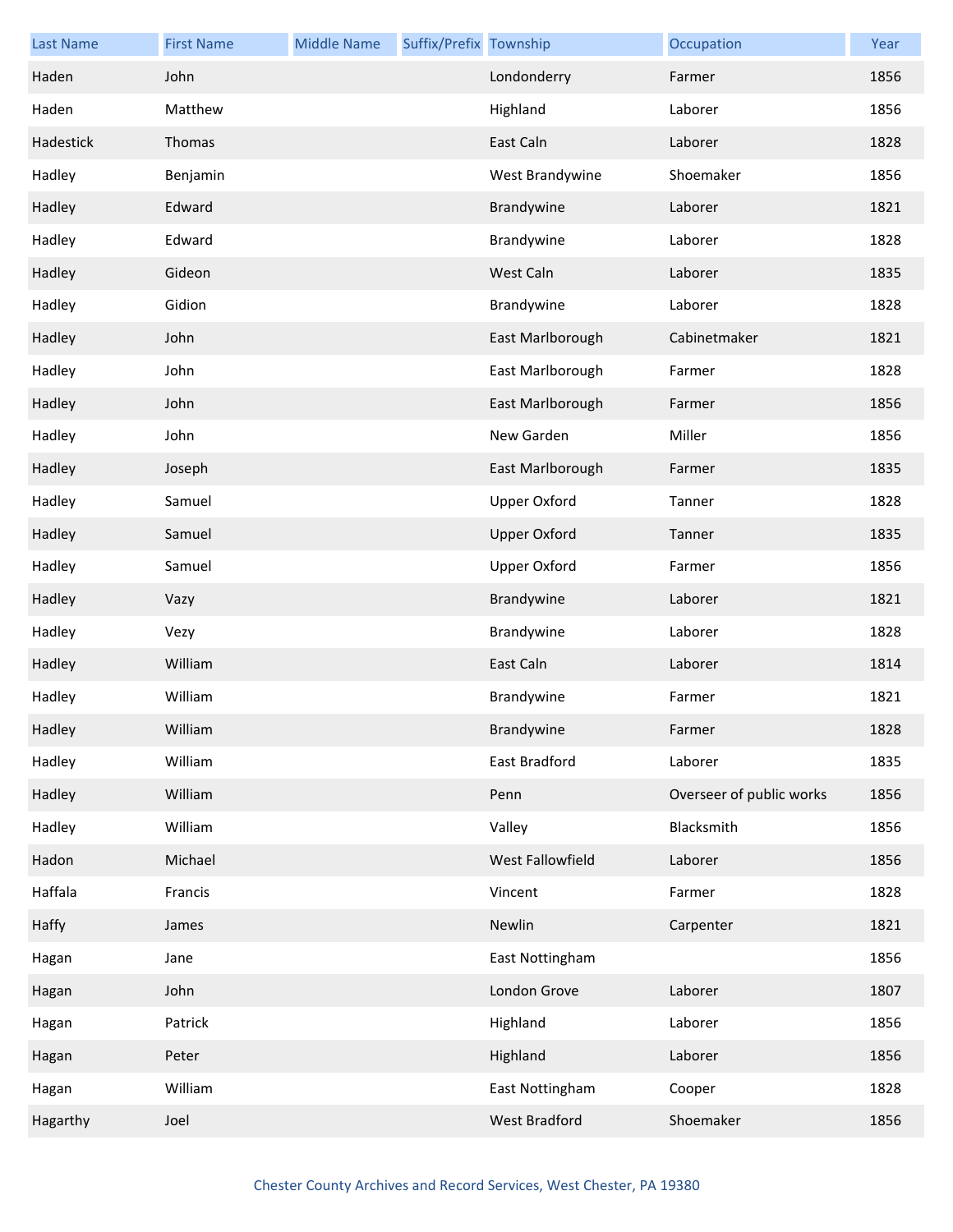| <b>Last Name</b> | <b>First Name</b> | <b>Middle Name</b> | Suffix/Prefix Township |                      | Occupation  | Year |
|------------------|-------------------|--------------------|------------------------|----------------------|-------------|------|
| Hagarty          | Daniel            |                    |                        | East Caln            | Laborer     | 1800 |
| Hagarty          | George            |                    |                        | London Britain       | Augermaker  | 1856 |
| Hagen            | Joshua            |                    |                        | Phoenixville         | Pudler      | 1856 |
| Hagen            | Levi              |                    |                        | Phoenixville         | Pudler      | 1856 |
| Hagen            | William           |                    |                        | Phoenixville         | Pudler      | 1856 |
| Hager            | Elizabeth         |                    |                        | <b>East Nantmeal</b> | Farmer      | 1814 |
| Hager            | Elizabeth         |                    |                        | <b>East Nantmeal</b> | Farmer      | 1821 |
| Hager            | Elizabeth         |                    |                        | <b>East Nantmeal</b> |             | 1828 |
| Hager            | Jacob             |                    |                        | <b>East Nantmeal</b> | Farmer      | 1800 |
| Hager            | Jacob             |                    |                        | <b>East Nantmeal</b> | Founder     | 1807 |
| Hager            | John              |                    |                        | <b>East Nantmeal</b> | Carpenter   | 1814 |
| Hagerman         | Jeremiah          |                    |                        | Charlestown          | Nailer      | 1821 |
| Hagerman         | Jeremiah          |                    |                        | Schuylkill           | Laborer     | 1828 |
| Hagerman         | Jeremiah          |                    |                        | Schuylkill           | Laborer     | 1835 |
| Hagerty          | Daniel            |                    |                        | East Goshen          | Laborer     | 1856 |
| Hagerty          | David             |                    |                        | East Whiteland       | Laborer     | 1856 |
| Hagerty          | John              |                    |                        | Valley               | Laborer     | 1856 |
| Hagerty          | Margaret          |                    |                        | New Garden           | Seamstress  | 1828 |
| Hagerty          | Michael           |                    |                        | East Whiteland       | Laborer     | 1856 |
| Hagerty          | Patrick           |                    |                        | Pennsbury            | Laborer     | 1856 |
| Hagerty          | Washington        |                    |                        | East Marlborough     | Tanner      | 1835 |
| Hagerty          | Washington        |                    |                        | East Marlborough     | Farmer      | 1856 |
| Hagerty          | William           |                    |                        | London Grove         | Wheelwright | 1807 |
| Hagerty          | William           |                    |                        | London Grove         | Wheelwright | 1814 |
| Hagerty          | William           |                    |                        | New Garden           | Innkeeper   | 1821 |
| Haggerty         | Joel              |                    |                        | East Bradford        | Shoemaker   | 1835 |
| Haggons          | Patrick           |                    |                        | <b>West Vincent</b>  | Miner       | 1856 |
| Hagins           | Isaac             |                    |                        | Uwchlan              |             | 1800 |
| Hagon            | Patrick           |                    |                        | Willistown           |             | 1835 |
| Hagon            | William           |                    |                        | East Nottingham      | Cooper      | 1835 |
| Hague            | Adam              |                    |                        | Brandywine           | Papermaker  | 1828 |
| Hahn             | Adam              |                    |                        | Pikeland             | Peddler     | 1835 |
| Haiggans         | Joseph            |                    |                        | East Caln            | Laborer     | 1828 |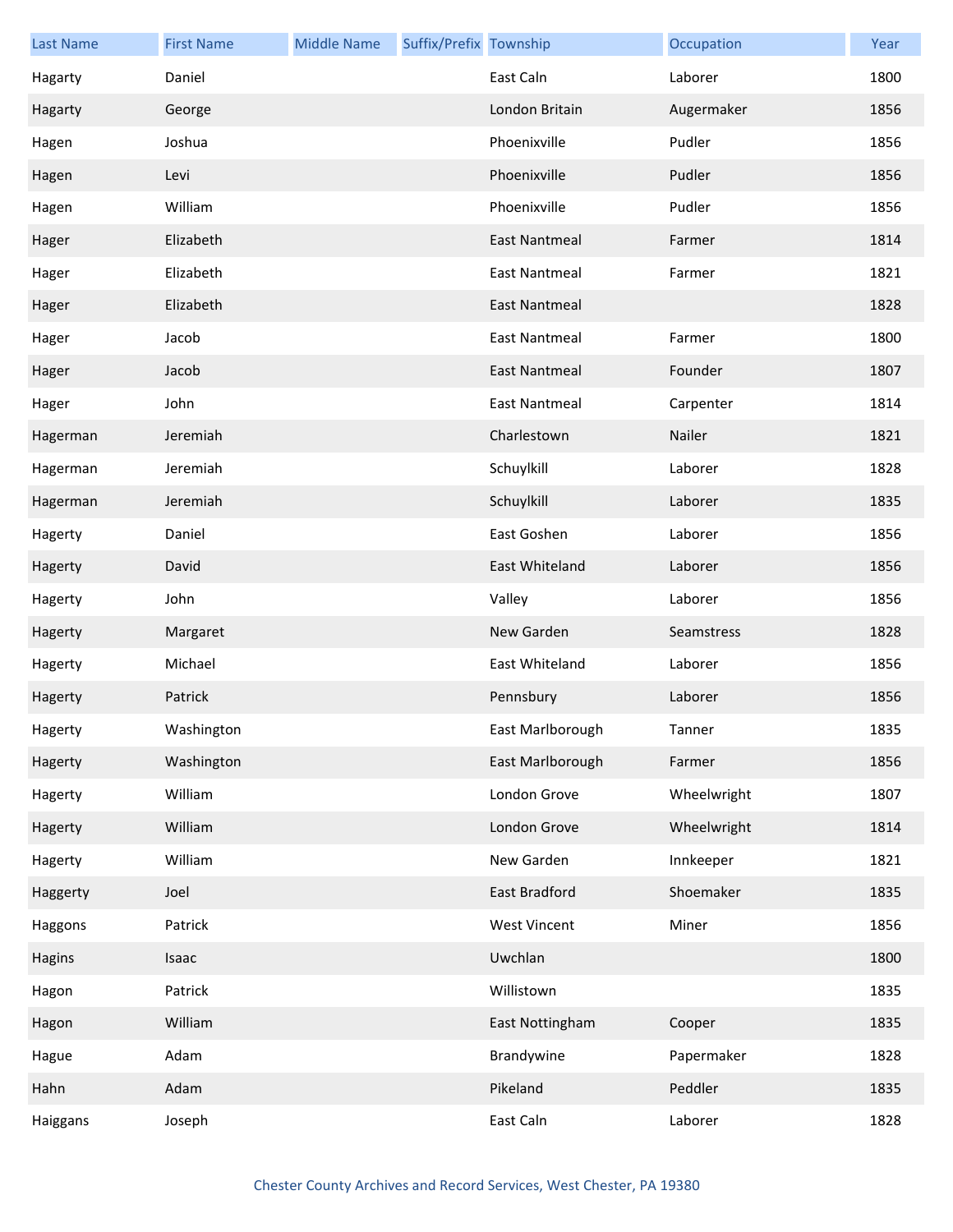| <b>Last Name</b> | <b>First Name</b> | <b>Middle Name</b> | Suffix/Prefix Township |                      | Occupation           | Year |
|------------------|-------------------|--------------------|------------------------|----------------------|----------------------|------|
| Haigh            | Samuel            |                    |                        | East Brandywine      | Weaver               | 1856 |
| Haigonbothom     | William           |                    |                        | East Goshen          | Blacksmith           | 1856 |
| Hail             | Hugh              |                    |                        | Pikeland             | Farmer               | 1807 |
| Hail             | Hugh              |                    |                        | Uwchlan              | Laborer              | 1814 |
| Hail             | Hugh              |                    |                        | <b>West Nantmeal</b> | Laborer              | 1821 |
| Hailey           | Dennis            |                    |                        | East Goshen          | Laborer              | 1856 |
| Hailey           | John              |                    |                        | East Whiteland       | Laborer              | 1856 |
| Hailey           | John              |                    |                        | East Goshen          | Laborer              | 1856 |
| Hailey           | Thomas            |                    |                        | East Goshen          | Laborer              | 1856 |
| Haine            | Christopher       |                    |                        | Newlin               | Laborer              | 1814 |
| Haines           | Abner             |                    |                        | East Nottingham      | Farmer               | 1821 |
| Haines           | Abner             |                    |                        | East Nottingham      | Farmer               | 1828 |
| Haines           | Abner             |                    |                        | New Garden           | Farmer               | 1856 |
| Haines           | Abraham           | W                  |                        | <b>West Chester</b>  | Carpenter            | 1856 |
| Haines           | Addisson          |                    |                        | <b>West Chester</b>  | Carpenter            | 1856 |
| Haines           | Benjamin          | F                  |                        | West Chester         | Carpenter            | 1835 |
| Haines           | Benjamin          | F                  |                        | <b>West Chester</b>  | Prison keeper        | 1856 |
| Haines           | Caleb             |                    |                        | London Grove         |                      | 1800 |
| Haines           | Caleb             |                    |                        | New Garden           | Farmer               | 1807 |
| Haines           | Caleb             |                    |                        | East Nottingham      | Farmer               | 1821 |
| Haines           | Caleb             |                    |                        | East Nottingham      | Farmer               | 1828 |
| Haines           | Caleb             |                    |                        | East Nottingham      | Farmer               | 1835 |
| Haines           | Daniel            |                    |                        | West Marlborough     | Carpenter            | 1835 |
| Haines           | David             |                    |                        | Goshen               | Carpenter            | 1807 |
| Haines           | David             |                    |                        | West Chester         | Carpenter            | 1828 |
| Haines           | David             |                    |                        | West Chester         | Carpenter            | 1835 |
| Haines           | Eber              | $\mathsf D$        |                        | West Chester         | Store tender         | 1835 |
| Haines           | Eber              | D                  |                        | West Chester         | Clerk                | 1856 |
| Haines           | Elisha            |                    |                        | West Nottingham      | Wheelwright (Little) | 1814 |
| Haines           | Elisha            |                    |                        | West Nottingham      | Miller               | 1821 |
| Haines           | Elisha            |                    |                        | <b>Upper Oxford</b>  | Stonemason           | 1828 |
| Haines           | Elisha            |                    |                        | West Fallowfield     | Mason                | 1835 |
| Haines           | Elizabeth         |                    |                        | West Goshen          | Lady                 | 1856 |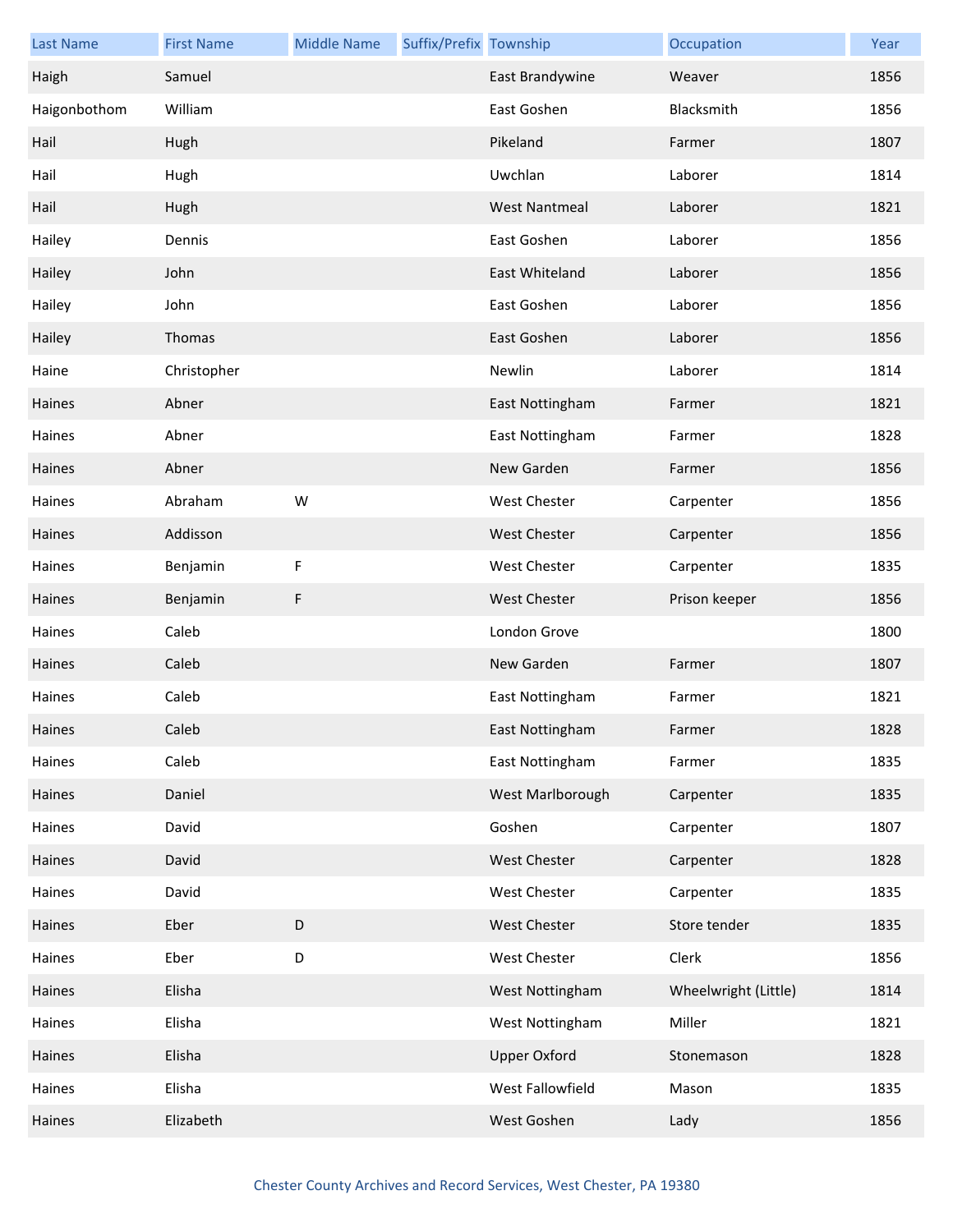| <b>Last Name</b> | <b>First Name</b> | <b>Middle Name</b> | Suffix/Prefix Township |                     | Occupation      | Year |
|------------------|-------------------|--------------------|------------------------|---------------------|-----------------|------|
| Haines           | Elizabeth         | G                  |                        | <b>West Chester</b> | Lady            | 1856 |
| Haines           | Eugene            |                    |                        | <b>West Chester</b> | Teacher         | 1856 |
| Haines           | Ezra              |                    |                        | Goshen              | Farmer          | 1814 |
| Haines           | Ezra              |                    |                        | West Goshen         |                 | 1821 |
| Haines           | Ezra              |                    |                        | West Bradford       | Farmer          | 1828 |
| Haines           | Ezra              |                    |                        | <b>West Chester</b> | Grocer          | 1835 |
| Haines           | Ezra              |                    |                        | <b>West Chester</b> | Storekeeper     | 1856 |
| Haines           | Franklin          |                    |                        | <b>West Chester</b> | Carpenter       | 1856 |
| Haines           | Garrett           |                    |                        | West Goshen         | Farmer          | 1856 |
| Haines           | George            |                    |                        | Goshen              | Weaver          | 1814 |
| Haines           | George            |                    |                        | West Goshen         | Weaver          | 1821 |
| Haines           | George            |                    |                        | West Goshen         | Weaver & Farmer | 1828 |
| Haines           | George            |                    |                        | West Goshen         | Farmer          | 1835 |
| Haines           | George            | D                  |                        | East Caln           | Farmer          | 1856 |
| Haines           | Hannah            |                    |                        | Penn                |                 | 1856 |
| Haines           | Isaac             |                    |                        | Willistown          | Preceptor       | 1807 |
| Haines           | Isaac             |                    | Esq.                   | Goshen              | Weaver          | 1807 |
| Haines           | Isaac             |                    |                        | Goshen              | Weaver          | 1814 |
| Haines           | Isaac             |                    | Esq.                   | Goshen              | Farmer          | 1814 |
| Haines           | Isaac             |                    |                        | West Goshen         |                 | 1821 |
| Haines           | Isaac             |                    | Esq.                   | West Goshen         | Farmer          | 1828 |
| Haines           | Isaac             |                    |                        | West Chester        | Coachmaker      | 1835 |
| Haines           | Isaac             |                    |                        | West Goshen         | Gentleman       | 1835 |
| Haines           | Jacob             |                    |                        | Goshen              | Farmer          | 1807 |
| Haines           | Jacob             |                    |                        | Westtown            | Teacher         | 1821 |
| Haines           | James             |                    |                        | Lower Oxford        | Laborer         | 1828 |
| Haines           | Jesse             |                    |                        | Honey Brook         | Blacksmith      | 1807 |
| Haines           | Jesse             |                    |                        | London Grove        | Farmer          | 1856 |
| Haines           | John              |                    |                        | West Chester        | Carpenter       | 1828 |
| Haines           | John              |                    |                        | West Bradford       | Carpenter       | 1828 |
| Haines           | John              | $\sf T$            |                        | West Chester        | Carpenter       | 1856 |
| Haines           | Joseph            |                    |                        | West Fallowfield    | Farmer          | 1856 |
| Haines           | Joshua            |                    |                        | Honey Brook         | Blacksmith      | 1814 |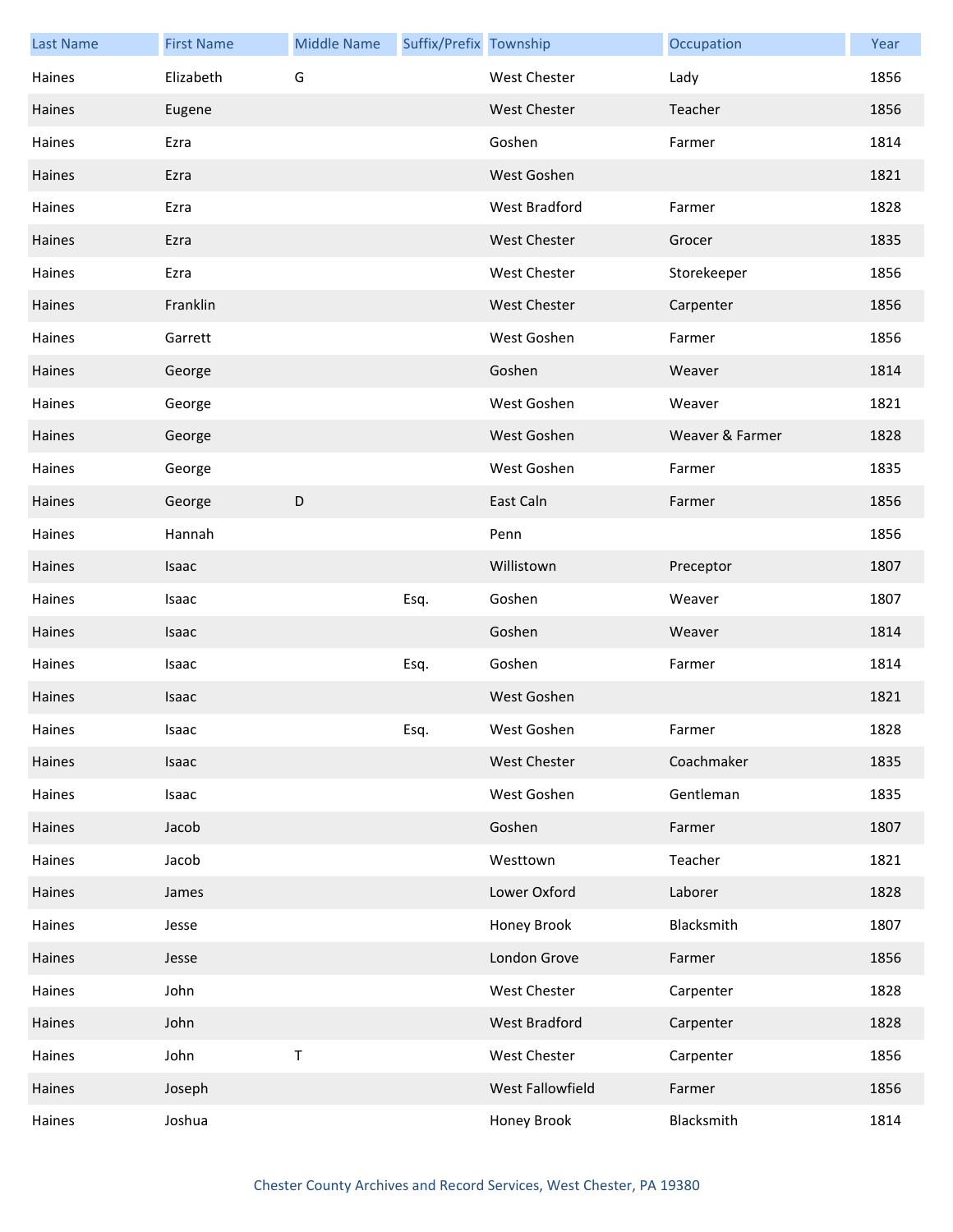| <b>Last Name</b> | <b>First Name</b> | <b>Middle Name</b> | Suffix/Prefix Township |                      | Occupation      | Year |
|------------------|-------------------|--------------------|------------------------|----------------------|-----------------|------|
| Haines           | Nathan            |                    |                        | West Nottingham      | Laborer         | 1828 |
| Haines           | Nathan            |                    |                        | Penn                 | Jobber          | 1828 |
| Haines           | Nathan            |                    |                        | Penn                 | Laborer         | 1835 |
| Haines           | Philip            |                    |                        | West Marlborough     | Carpenter       | 1835 |
| Haines           | Philip            | D                  |                        | <b>West Chester</b>  | Painter         | 1856 |
| Haines           | Reubin            |                    |                        | <b>West Bradford</b> | Currier         | 1856 |
| Haines           | Rudolph           |                    |                        | Uwchlan              |                 | 1793 |
| Haines           | Sarah             | W                  |                        | West Chester         | Lady            | 1856 |
| Haines           | Thomas            |                    |                        | Tredyffrin           | Tanner          | 1835 |
| Haines           | Thornton          | G                  |                        | <b>West Chester</b>  | Clerk           | 1856 |
| Haines           | Timothy           |                    |                        | Uwchlan              | Potter          | 1828 |
| Haines           | Townsend          |                    | Esq.                   | West Chester         | Attorney        | 1821 |
| Haines           | Townsend          |                    |                        | <b>West Chester</b>  | Lawyer          | 1828 |
| Haines           | Townsend          |                    |                        | West Chester         | Attorney        | 1835 |
| Haines           | Townsend          |                    |                        | <b>West Chester</b>  | Judge           | 1856 |
| Haines           | William           |                    |                        | West Nottingham      |                 | 1793 |
| Haines           | William           |                    |                        | West Nottingham      |                 | 1800 |
| Haines           | William           |                    |                        | East Fallowfield     | Laborer         | 1807 |
| Haines           | William           |                    |                        | Goshen               | Weaver          | 1814 |
| Haines           | William           |                    |                        | West Goshen          | Weaver          | 1821 |
| Haines           | William           |                    | Esq.                   | West Chester         | Attorney        | 1821 |
| Haines           | William           |                    |                        | Lower Oxford         | Blacksmith      | 1828 |
| Haines           | William           |                    |                        | East Nottingham      |                 | 1856 |
| Haines           | William           | $\mathsf D$        |                        | West Goshen          | Farmer          | 1835 |
| Haines           | William           | D.                 |                        | West Goshen          | Weaver & Farmer | 1828 |
| Haines           | William           | Ε                  |                        | New London           | Farmer          | 1835 |
| Haines           | William           | $\mathsf E$        |                        | Franklin             | Farmer          | 1856 |
| Haines           | William           | Ε.                 |                        | New London           | Farmer          | 1828 |
| Hainey           | John              |                    |                        | <b>Upper Oxford</b>  | Farmer          | 1828 |
| Hains            | Andrew            |                    |                        | Uwchlan              | Laborer         | 1835 |
| Hains            | David             |                    |                        | Westtown             | Carpenter       | 1814 |
| Hains            | David             |                    |                        | East Bradford        | Carpenter       | 1821 |
| Hains            | Elisha            |                    |                        | London Grove         | Nailer          | 1807 |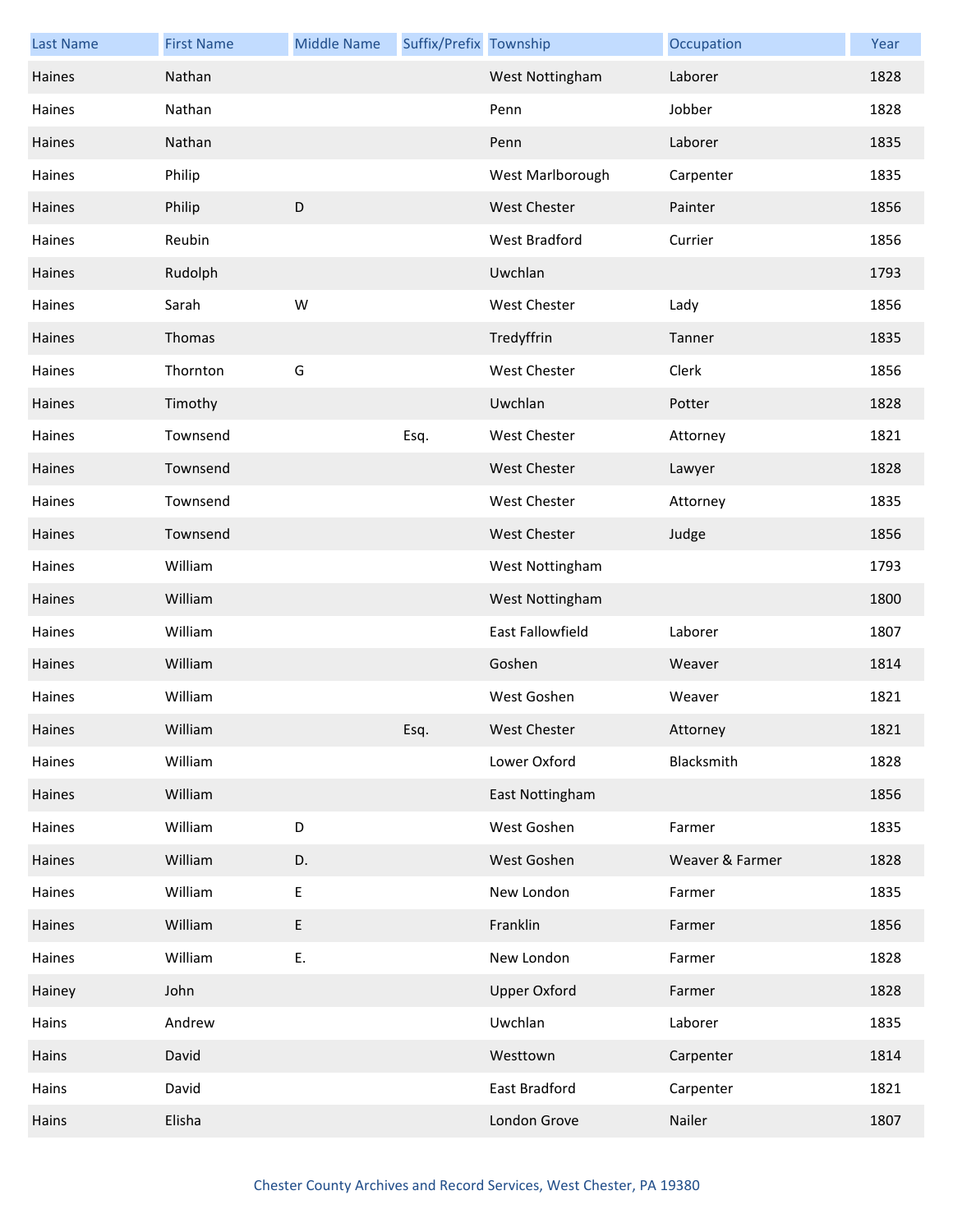| <b>Last Name</b> | <b>First Name</b> | <b>Middle Name</b> | Suffix/Prefix Township |                     | Occupation  | Year |
|------------------|-------------------|--------------------|------------------------|---------------------|-------------|------|
| Hains            | James             |                    |                        | Lower Oxford        | Farmer      | 1856 |
| Hains            | Reubin            |                    |                        | South Coventry      | Farmer      | 1856 |
| Hains            | Samuel            |                    |                        | East Caln           |             | 1793 |
| Hains            | Samuel            |                    |                        | East Caln           | Scrivener   | 1800 |
| Hains            | Samuel            |                    |                        | East Caln           | Miller      | 1807 |
| Hains            | Valentine         |                    |                        | Uwchlan             | Farmer      | 1814 |
| Hains            | William           |                    |                        | West Marlborough    | Laborer     | 1856 |
| Hains            | William           | $\mathsf D$        |                        | <b>West Chester</b> | Coal yard   | 1856 |
| Hainsworth       | John              |                    |                        | West Caln           | Factoryman  | 1835 |
| Hair             | James             |                    |                        | Penn                | Laborer     | 1821 |
| Hair             | John              |                    |                        | Westtown            | Drover      | 1807 |
| Haise            | William           |                    |                        | Easttown            | Teacher     | 1856 |
| Haitly           | Samuel            |                    |                        | East Goshen         | Laborer     | 1856 |
| Haitzel          | Harry             |                    |                        | East Whiteland      | Laborer     | 1828 |
| Haldeman         | Abraham           |                    |                        | Charlestown         | Farmer      | 1814 |
| Haldeman         | Abraham           |                    |                        | Vincent             | Farmer      | 1828 |
| Haldeman         | Benjamin          |                    |                        | Vincent             | Farmer      | 1828 |
| Haldeman         | Christopher       |                    |                        | Warwick             | Farmer      | 1856 |
| Haldeman         | Daniel            |                    |                        | Tredyffrin          | Cooper      | 1807 |
| Haldeman         | Henry             |                    |                        | Tredyffrin          | Saddler     | 1807 |
| Haldeman         | Henry             |                    |                        | Pikeland            | Farmer      | 1828 |
| Haldeman         | Jacob             |                    |                        | Charlestown         | Farmer      | 1814 |
| Haldeman         | Jacob             |                    |                        | Charlestown         | Farmer      | 1821 |
| Haldeman         | John              |                    |                        | Tredyffrin          | Miller      | 1807 |
| Haldeman         | Joseph            |                    |                        | Pikeland            | Laborer     | 1828 |
| Haldeman         | $\mathsf{R}$      | J                  |                        | <b>West Chester</b> | Storekeeper | 1856 |
| Halderman        | Abraham           |                    |                        | Vincent             |             | 1821 |
| Halderman        | Abraham           |                    |                        | Vincent             |             | 1821 |
| Halderman        | Abraham           |                    |                        | Coventry            | Laborer     | 1828 |
| Halderman        | Abraham           |                    |                        | West Whiteland      | Farmer      | 1856 |
| Halderman        | Benjamin          |                    |                        | Vincent             |             | 1821 |
| halderman        | Christian         |                    |                        | Coventry            | Laborer     | 1835 |
| Halderman        | Christopher       |                    |                        | Coventry            | Cordwainer  | 1828 |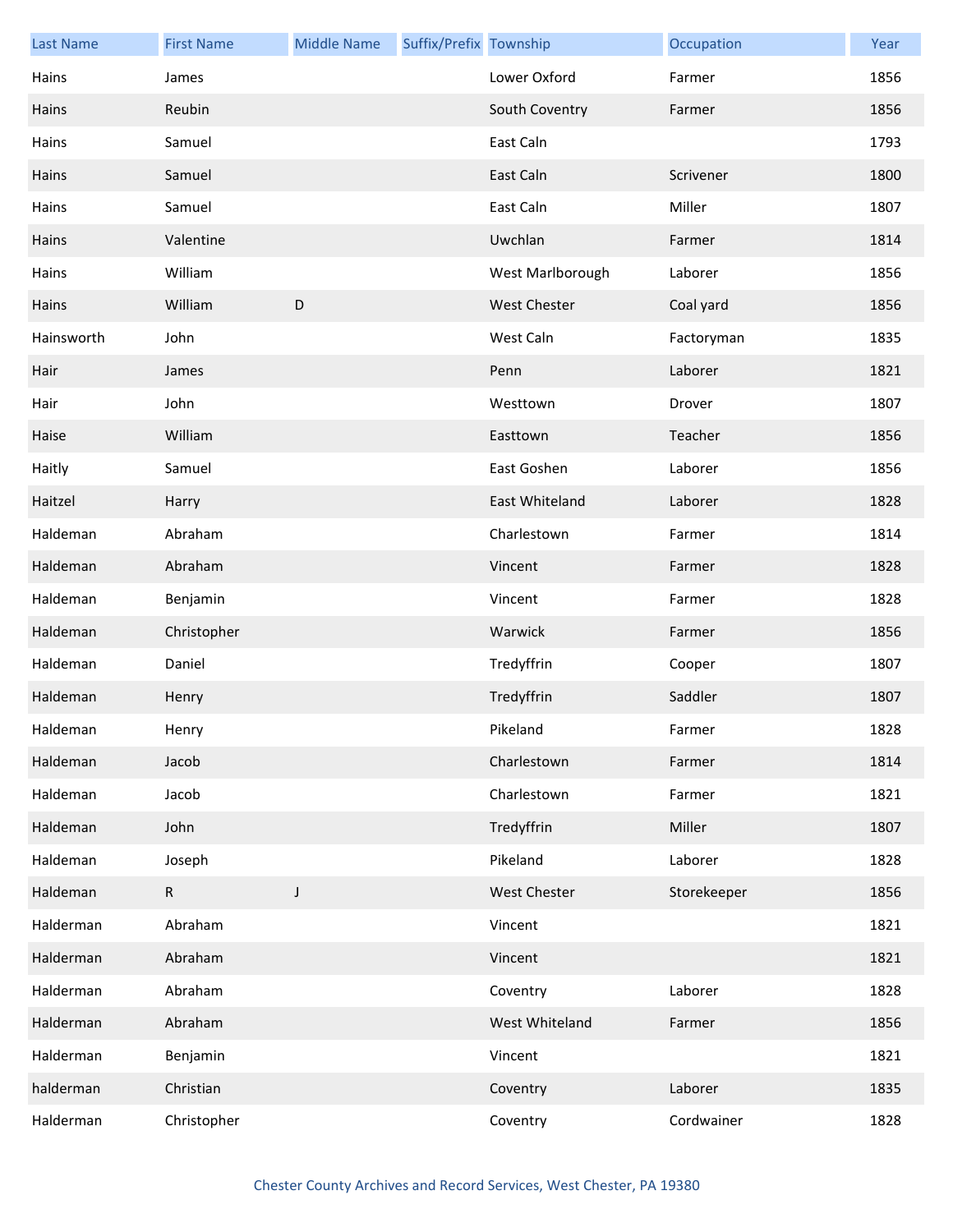| <b>Last Name</b> | <b>First Name</b> | <b>Middle Name</b> | Suffix/Prefix Township |                      | Occupation   | Year |
|------------------|-------------------|--------------------|------------------------|----------------------|--------------|------|
| Halderman        | Christopher       |                    |                        | Coventry             | Laborer      | 1835 |
| Halderman        | Christopher       |                    |                        | <b>East Nantmeal</b> | Farmer       | 1835 |
| Halderman        | Daniel            |                    |                        | Pikeland             | Laborer      | 1814 |
| Halderman        | Daniel            |                    |                        | Vincent              |              | 1821 |
| Halderman        | Daniel            |                    |                        | Coventry             | Laborer      | 1835 |
| Halderman        | David             |                    |                        | <b>West Coventry</b> | Contractor   | 1856 |
| Halderman        | George            |                    |                        | Coventry             | Laborer      | 1835 |
| Halderman        | Henry             |                    |                        | Pikeland             | Farmer       | 1835 |
| Halderman        | Isaac             |                    |                        | <b>West Coventry</b> | Laborer      | 1856 |
| Halderman        | J                 | К                  |                        | West Chester         | Cabinetmaker | 1856 |
| Halderman        | Jacob             |                    |                        | Coventry             | Laborer      | 1828 |
| Halderman        | Jacob             |                    |                        | Coventry             | Weaver       | 1835 |
| Halderman        | John              |                    |                        | Coventry             | Laborer      | 1828 |
| Halderman        | John              |                    |                        | Coventry             | Farmer       | 1828 |
| Halderman        | John              |                    |                        | Coventry             | Farmer       | 1828 |
| Halderman        | John              |                    |                        | Coventry             | Farmer       | 1835 |
| Halderman        | John              |                    |                        | <b>West Coventry</b> | Farmer       | 1856 |
| Halderman        | John              | $\mathsf F$        |                        | <b>West Coventry</b> | Farmer       | 1856 |
| Halderman        | Joseph            |                    |                        | Tredyffrin           | Laborer      | 1835 |
| Halderman        | Joseph            |                    |                        | Charlestown          | Laborer      | 1856 |
| Halderman        | Samuel            |                    |                        | Vincent              | Farmer       | 1828 |
| Hale             | Hugh              |                    |                        | <b>West Nantmeal</b> | Laborer      | 1828 |
| Hale             | Hugh              |                    |                        | West Whiteland       | Sawyer       | 1856 |
| Hale             | John              |                    |                        | West Whiteland       | Thresher     | 1856 |
| Hale             | Laurence          |                    |                        | Vincent              | Laborer      | 1828 |
| Hale             | Lawrence          |                    |                        | Vincent              |              | 1814 |
| Hale             | Lawrence          |                    |                        | <b>West Vincent</b>  | Laborer      | 1835 |
| Hale             | Robert            |                    |                        | <b>West Vincent</b>  | Farmer       | 1856 |
| Halett           | William           |                    |                        | East Fallowfield     | Laborer      | 1856 |
| Haley            | Andrew            |                    |                        | East Marlborough     | Laborer      | 1856 |
| Haley            | Andrew            |                    |                        | East Marlborough     | Laborer      | 1856 |
| Haley            | Ann               |                    |                        | Easttown             | Housekeeper  | 1856 |
| Haley            | Dennis            |                    |                        | Penn                 | Laborer      | 1856 |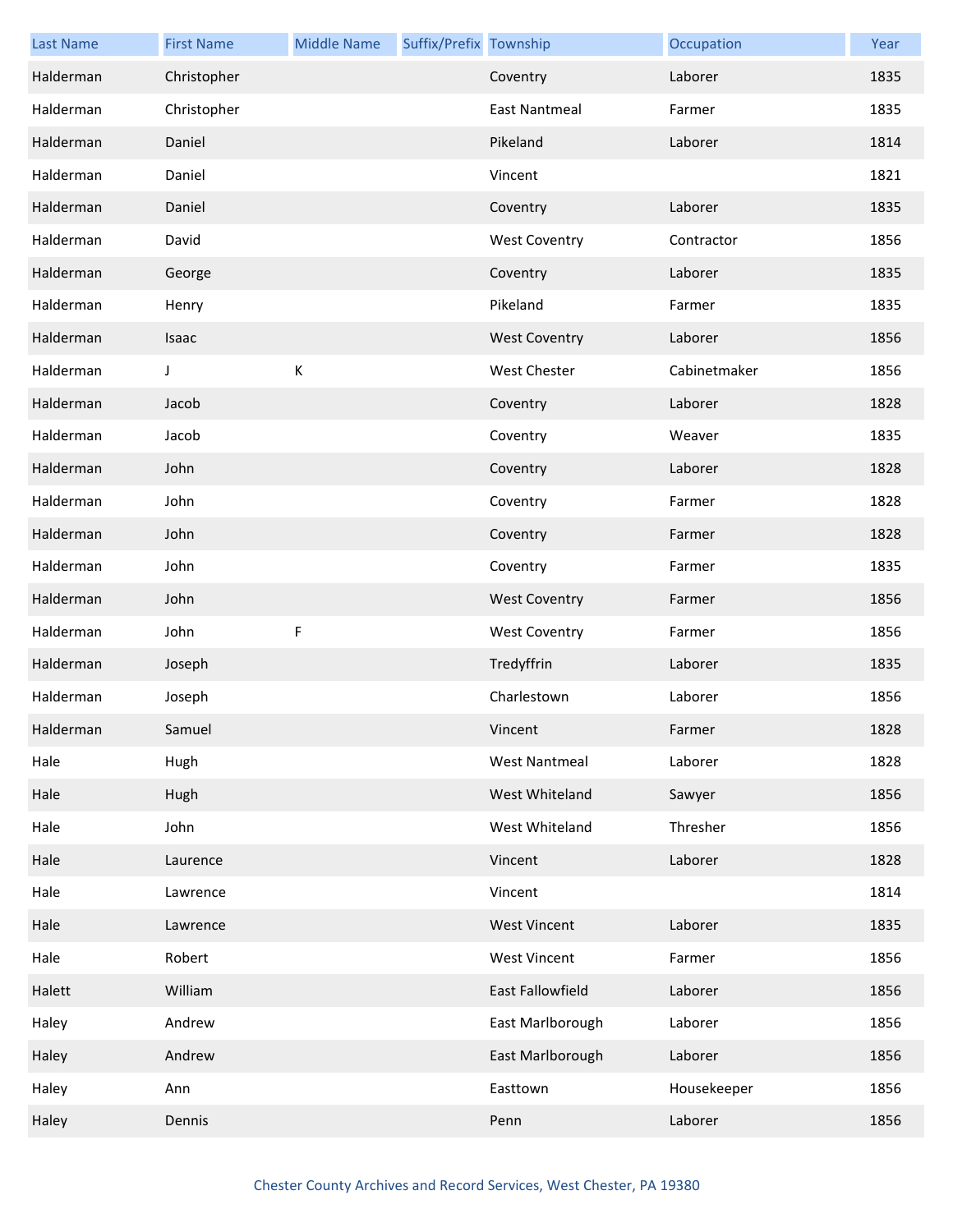| <b>Last Name</b> | <b>First Name</b> | <b>Middle Name</b> | Suffix/Prefix Township |                  | Occupation   | Year |
|------------------|-------------------|--------------------|------------------------|------------------|--------------|------|
| Haley            | James             |                    |                        | Willistown       | Laborer      | 1835 |
| Haley            | James             |                    |                        | Schuylkill       | Teacher      | 1835 |
| Haley            | John              |                    |                        | Uwchlan          | Schoolmaster | 1807 |
| Haley            | John              |                    |                        | Birmingham       | Laborer      | 1856 |
| Haley            | John              |                    |                        | Phoenixville     | Blacksmith   | 1856 |
| Haley            | Michael           |                    |                        | Kennett          | Laborer      | 1856 |
| Haley            | Michael           |                    |                        | Phoenixville     | Shoemaker    | 1856 |
| Haley            | Patrick           |                    |                        | Willistown       | Farmer       | 1814 |
| Haley            | Patrick           |                    |                        | Penn             | Laborer      | 1856 |
| Haley            | William           |                    |                        | West Caln        | Weaver       | 1828 |
| Halfpenny        | Mark              |                    |                        | East Goshen      | Manufacturer | 1835 |
| Haliday          | Ann               |                    |                        | London Grove     | Farmer       | 1828 |
| Haliday          | Jacob             |                    |                        | London Grove     | Farmer       | 1821 |
| Halk             | Isaac             |                    |                        | Charlestown      | Farmer       | 1835 |
| Hall             | Aaron             |                    |                        | Westtown         | Farmer       | 1814 |
| Hall             | Abraham           |                    |                        | Willistown       | Storekeeper  | 1856 |
| Hall             | Alban             |                    |                        | West Goshen      | Mason        | 1821 |
| Hall             | Alban             |                    |                        | West Whiteland   | Farmer       | 1828 |
| Hall             | Alban             |                    |                        | Charlestown      | Mason        | 1835 |
| Hall             | Alban             |                    |                        | Pikeland         | Mason        | 1835 |
| Hall             | Alban             |                    |                        | Tredyffrin       | Stonemason   | 1856 |
| Hall             | Albin             |                    |                        | East Goshen      | Mason        | 1821 |
| Hall             | Andrew            |                    |                        | East Caln        |              | 1793 |
| Hall             | Andrew            |                    |                        | East Caln        | Laborer      | 1807 |
| Hall             | Andrew            |                    |                        | Uwchlan          | Shoemaker    | 1807 |
| Hall             | Andrew            |                    |                        | Uwchlan          | Laborer      | 1814 |
| Hall             | Andrew            |                    | Jr.                    | Uwchlan          | Shoemaker    | 1814 |
| Hall             | Andrew            |                    |                        | Uwchlan          | Cordwainer   | 1821 |
| Hall             | Andrew            |                    |                        | West Whiteland   | Farmer       | 1828 |
| Hall             | Andrew            |                    |                        | East Fallowfield | Shoemaker    | 1835 |
| Hall             | Andrew            |                    |                        | East Nottingham  | Farmer       | 1835 |
| Hall             | Andrew            |                    |                        | West Goshen      | Laborer      | 1856 |
| Hall             | Andrew            |                    |                        | East Nottingham  | Carpenter    | 1856 |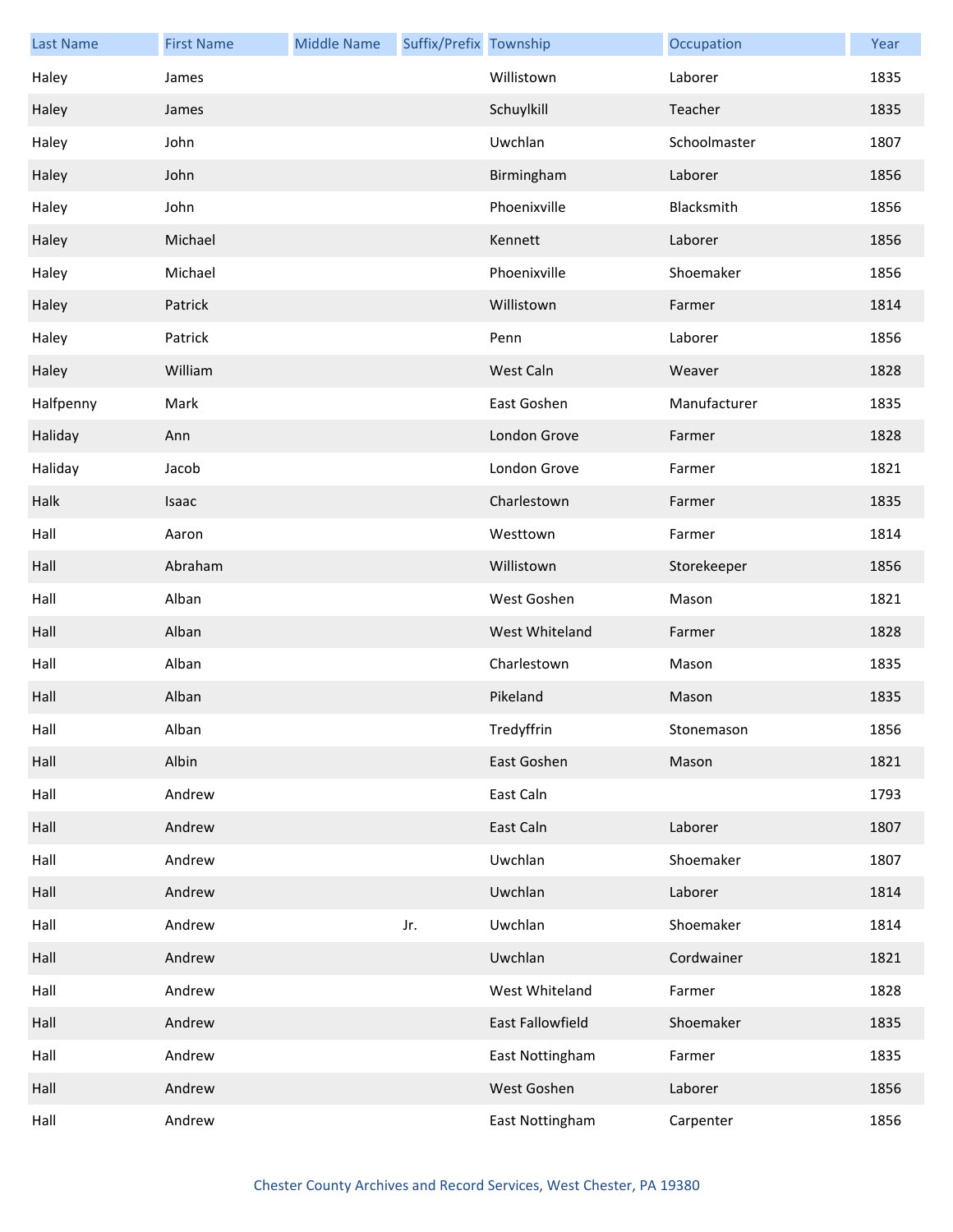| <b>Last Name</b> | <b>First Name</b> | <b>Middle Name</b> | Suffix/Prefix Township |                      | Occupation       | Year |
|------------------|-------------------|--------------------|------------------------|----------------------|------------------|------|
| Hall             | Ann               |                    |                        | <b>East Nantmeal</b> | Seamstress       | 1856 |
| Hall             | Asa               |                    |                        | Newlin               | Laborer          | 1821 |
| Hall             | Barbara           |                    |                        | <b>East Nantmeal</b> | Farmer           | 1807 |
| Hall             | <b>Bascla</b>     |                    |                        | Willistown           | Farmer           | 1856 |
| Hall             | Benjamin          |                    |                        | Thornbury            | Schoolmaster     | 1800 |
| Hall             | Caleb             |                    |                        | Kennett              | Laborer          | 1828 |
| Hall             | Caleb             |                    |                        | Willistown           | Farmer           | 1828 |
| Hall             | Caleb             |                    |                        | Willistown           | Farmer           | 1835 |
| Hall             | Caleb             |                    |                        | Willistown           | Farmer           | 1856 |
| Hall             | Caleb             |                    |                        | West Goshen          | Farmer           | 1856 |
| Hall             | Caleb             | $\mathsf T$        |                        | Kennett              | Farmer           | 1835 |
| Hall             | Carpenter         |                    |                        | West Whiteland       | Laborer          | 1856 |
| Hall             | Chandler          |                    |                        | Kennett Square       | Stage proprietor | 1856 |
| Hall             | Charles           |                    |                        | <b>West Nantmeal</b> | Cordwainer       | 1828 |
| Hall             | Cotton            |                    |                        | Sadsbury             | Agent            | 1856 |
| Hall             | David             |                    |                        | Willistown           | Shoemaker        | 1835 |
| Hall             | David             |                    |                        | Easttown             |                  | 1856 |
| Hall             | Edward            | $\sf H$            |                        | West Chester         | Brick yard       | 1856 |
| Hall             | Elias             |                    |                        | <b>East Nantmeal</b> | Carpenter        | 1814 |
| Hall             | Elias             |                    |                        | <b>East Nantmeal</b> | Joiner           | 1821 |
| Hall             | Elias             |                    |                        | East Nantmeal        | Farmer           | 1828 |
| Hall             | Elias             |                    |                        | <b>East Nantmeal</b> | Farmer           | 1835 |
| Hall             | Elias             |                    |                        | East Nantmeal        | Laborer          | 1856 |
| Hall             | Eliza             |                    |                        | East Whiteland       | Storekeeper      | 1856 |
| Hall             | Enos              |                    |                        | Willistown           | Blacksmith       | 1828 |
| Hall             | Enos              |                    |                        | Willistown           | Blacksmith       | 1835 |
| Hall             | Ezekiel           |                    |                        | West Bradford        | Wheelwright      | 1814 |
| Hall             | Ezekiel           |                    |                        | Newlin               | Farmer           | 1821 |
| Hall             | Ezra              | $\sf H$            |                        | Newlin               | Farmer           | 1856 |
| Hall             | Garvis            |                    |                        | East Bradford        |                  | 1793 |
| Hall             | George            |                    |                        | Goshen               |                  | 1793 |
| Hall             | George            |                    |                        | Goshen               | Constable        | 1807 |
| Hall             | George            |                    |                        | Goshen               | Schoolmaster     | 1814 |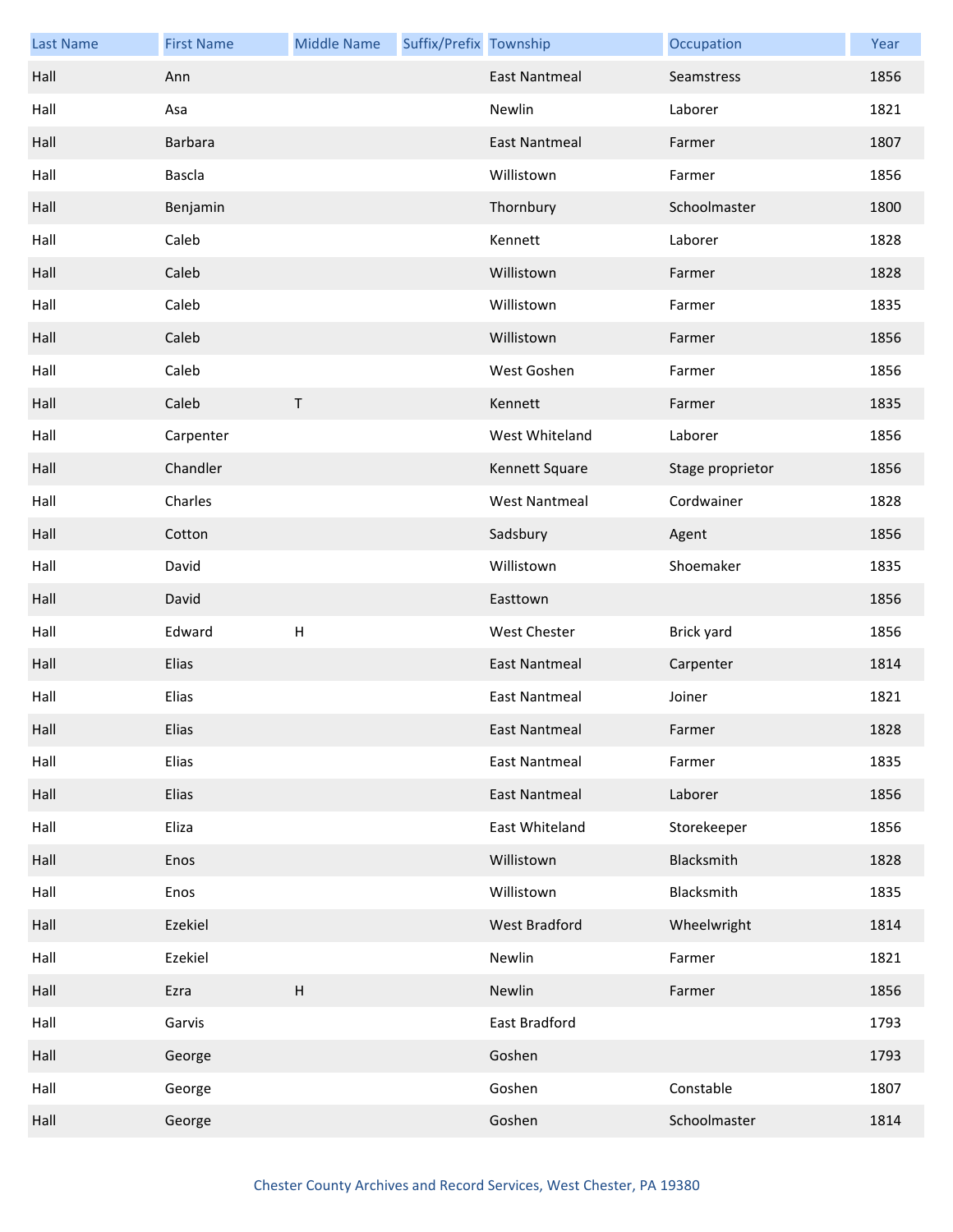| <b>Last Name</b> | <b>First Name</b> | <b>Middle Name</b> | Suffix/Prefix Township |                      | Occupation        | Year |
|------------------|-------------------|--------------------|------------------------|----------------------|-------------------|------|
| Hall             | George            |                    |                        | Goshen               | Farmer            | 1814 |
| Hall             | George            |                    |                        | West Goshen          |                   | 1821 |
| Hall             | George            |                    |                        | West Goshen          | Cordwainer        | 1828 |
| Hall             | George            |                    |                        | <b>West Bradford</b> | Shoemaker         | 1828 |
| Hall             | George            |                    |                        | East Marlborough     | Coachmaker        | 1835 |
| Hall             | George            |                    |                        | East Nottingham      | Farmer            | 1835 |
| Hall             | George            |                    |                        | East Whiteland       | Shoemaker         | 1835 |
| Hall             | George            |                    |                        | East Marlborough     | Coachmaker        | 1856 |
| Hall             | George            |                    |                        | East Whiteland       | Shoemaker         | 1856 |
| Hall             | George            |                    |                        | East Nottingham      | Carpenter         | 1856 |
| Hall             | George            | W                  |                        | Willistown           | Farmer            | 1856 |
| Hall             | George            | W.                 |                        | East Goshen          | Schoolmaster      | 1821 |
| Hall             | George            | W.                 |                        | East Goshen          | Schoolmaster      | 1828 |
| Hall             | Goodwin           |                    |                        | East Nottingham      | Laborer           | 1828 |
| Hall             | Henry             |                    |                        | East Caln            | <b>Brewer</b>     | 1828 |
| Hall             | Henry             |                    |                        | Schuylkill           | Flax manufacturer | 1835 |
| Hall             | Henry             |                    |                        | <b>East Nantmeal</b> | Farmer            | 1856 |
| Hall             | Hiram             |                    |                        | Kennett              | Cartwright        | 1828 |
| Hall             | Hiram             |                    |                        | Kennett              | Wheelwright       | 1835 |
| Hall             | Hugh              |                    |                        | Lower Oxford         | Laborer           | 1856 |
| Hall             | Isaac             |                    |                        | Westtown             | Carpenter         | 1814 |
| Hall             | Isaac             |                    |                        | Westtown             | Carpenter         | 1821 |
| Hall             | Isaac             |                    |                        | East Nottingham      | Carpenter         | 1828 |
| Hall             | Isaac             |                    |                        | <b>West Nantmeal</b> | Pump borer        | 1828 |
| Hall             | Isaac             |                    |                        | West Goshen          | Laborer           | 1828 |
| Hall             | Isaac             |                    |                        | East Nottingham      | Shoemaker         | 1835 |
| Hall             | Isaac             |                    |                        | West Nantmeal        | Carpenter         | 1835 |
| Hall             | Isaac             |                    |                        | Westtown             | Teacher           | 1856 |
| Hall             | Isaac             |                    |                        | East Nottingham      | Carpenter         | 1856 |
| Hall             | Isaac             |                    |                        | East Nottingham      | Teacher           | 1856 |
| Hall             | Isaac             | $\sf A$            |                        | Londonderry          | Farmer            | 1856 |
| Hall             | Issick            |                    |                        | East Caln            | Shoemaker         | 1835 |
| Hall             | Jacob             |                    |                        | East Whiteland       | Farmer            | 1856 |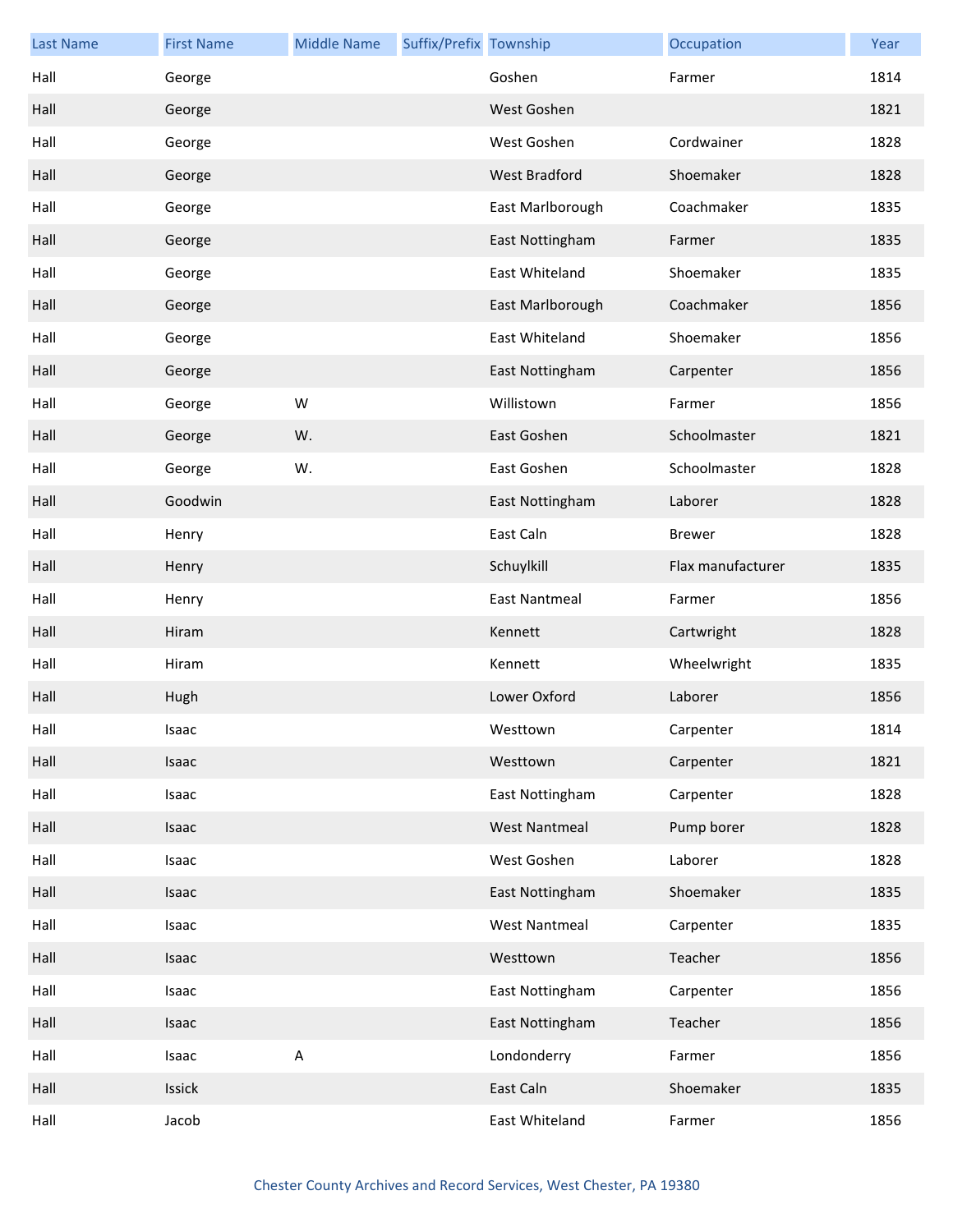| <b>Last Name</b> | <b>First Name</b> | <b>Middle Name</b> | Suffix/Prefix Township |                      | Occupation | Year |
|------------------|-------------------|--------------------|------------------------|----------------------|------------|------|
| Hall             | James             |                    |                        | New Garden           |            | 1793 |
| Hall             | James             |                    |                        | Sadsbury             |            | 1793 |
| Hall             | James             |                    |                        | New Garden           | Farmer     | 1800 |
| Hall             | James             |                    |                        | New Garden           | Laborer    | 1807 |
| Hall             | James             |                    |                        | New Garden           | Farmer     | 1814 |
| Hall             | James             |                    |                        | Lower Oxford         | Farmer     | 1828 |
| Hall             | Jervis            |                    |                        | Tredyffrin           | Shoemaker  | 1807 |
| Hall             | Jesse             |                    |                        | Kennett              |            | 1793 |
| Hall             | John              |                    |                        | Sadsbury             |            | 1793 |
| Hall             | John              |                    |                        | East Whiteland       |            | 1793 |
| Hall             | John              |                    |                        | Willistown           |            | 1793 |
| Hall             | John              |                    |                        | London Britain       |            | 1793 |
| Hall             | John              |                    |                        | East Caln            |            | 1793 |
| Hall             | John              |                    |                        | East Whiteland       |            | 1800 |
| Hall             | John              |                    |                        | Willistown           |            | 1800 |
| Hall             | John              |                    |                        | London Britain       | Cooper     | 1807 |
| Hall             | John              |                    |                        | East Nantmeal        | Laborer    | 1807 |
| Hall             | John              |                    |                        | East Bradford        | Laborer    | 1807 |
| Hall             | John              |                    |                        | East Whiteland       | Combmaker  | 1807 |
| Hall             | John              |                    |                        | Willistown           | Farmer     | 1814 |
| Hall             | John              |                    |                        | <b>West Chester</b>  | Watchmaker | 1814 |
| Hall             | John              |                    |                        | West Bradford        | Laborer    | 1814 |
| Hall             | John              |                    |                        | East Whiteland       | Combmaker  | 1814 |
| Hall             | John              |                    |                        | London Britain       | Laborer    | 1814 |
| Hall             | John              |                    |                        | Willistown           | Farmer     | 1821 |
| Hall             | John              |                    |                        | London Britain       | Cooper     | 1821 |
| Hall             | John              |                    |                        | West Bradford        | Laborer    | 1821 |
| Hall             | John              |                    |                        | West Chester         | Shoemaker  | 1821 |
| Hall             | John              |                    |                        | Willistown           | Farmer     | 1828 |
| Hall             | John              |                    |                        | <b>East Nantmeal</b> | Laborer    | 1828 |
| Hall             | John              |                    |                        | West Chester         | Watchmaker | 1828 |
| Hall             | John              |                    |                        | Newlin               | Laborer    | 1828 |
| Hall             | John              |                    |                        | London Britain       | Cooper     | 1828 |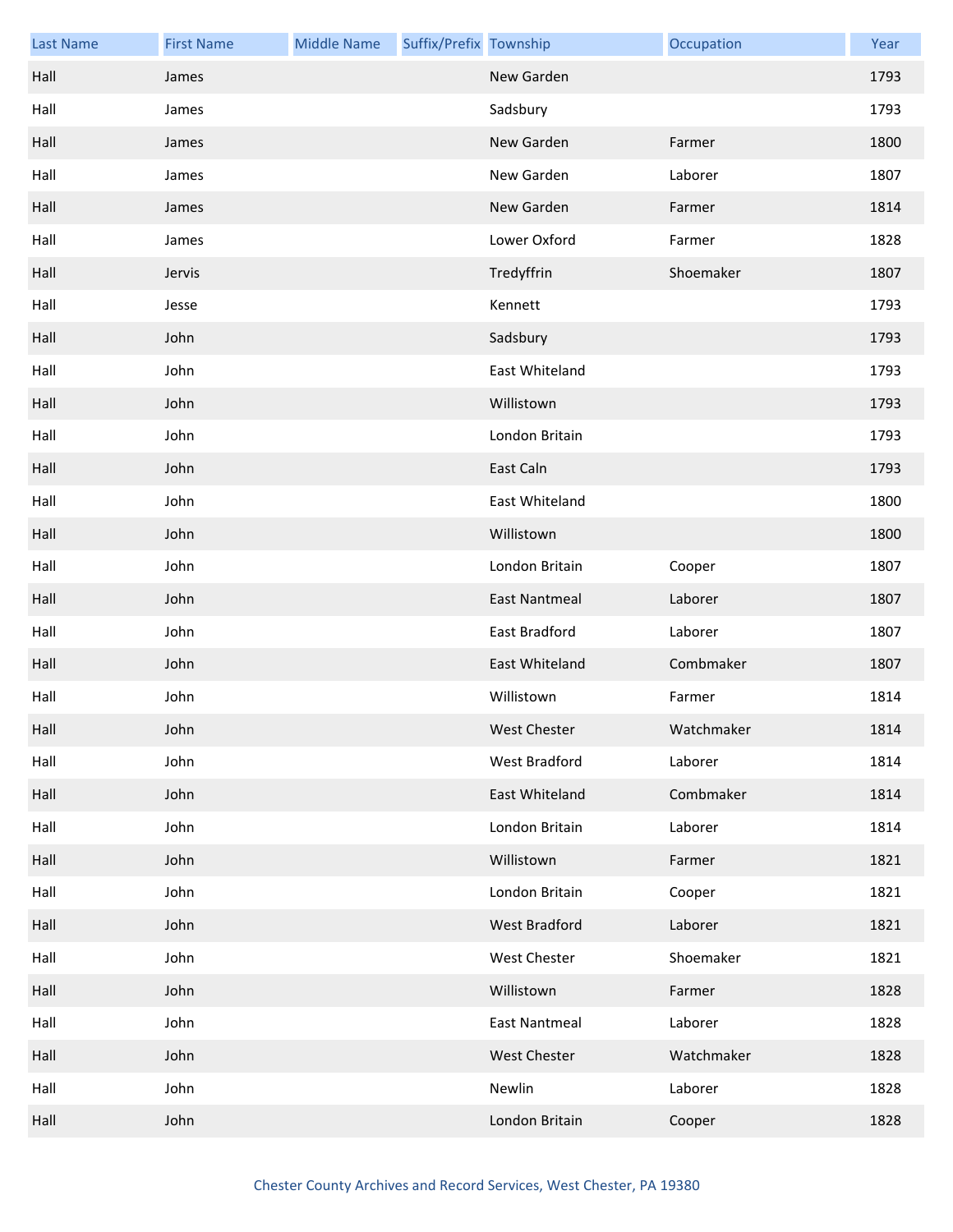| <b>Last Name</b> | <b>First Name</b> | <b>Middle Name</b> | Suffix/Prefix Township |                      | Occupation        | Year |
|------------------|-------------------|--------------------|------------------------|----------------------|-------------------|------|
| Hall             | John              |                    |                        | <b>East Nantmeal</b> | Farmer            | 1835 |
| Hall             | John              |                    |                        | Brandywine           | Farmer            | 1835 |
| Hall             | John              |                    |                        | <b>West Chester</b>  | Doctor            | 1835 |
| Hall             | John              |                    |                        | Willistown           | Private           | 1835 |
| Hall             | John              |                    |                        | Newlin               | Laborer           | 1835 |
| Hall             | John              |                    |                        | Schuylkill           | Flax manufacturer | 1835 |
| Hall             | John              |                    |                        | <b>West Chester</b>  | Watchmaker        | 1856 |
| Hall             | John              |                    |                        | West Goshen          | Laborer           | 1856 |
| Hall             | John              |                    |                        | East Nottingham      | Teacher           | 1856 |
| Hall             | John              |                    |                        | Tredyffrin           | Laborer           | 1856 |
| Hall             | John              | P                  | Rev.                   | West Fallowfield     | Pastor            | 1856 |
| Hall             | Joseph            |                    |                        | London Britain       |                   | 1793 |
| Hall             | Joseph            |                    |                        | Tredyffrin           | Shoemaker         | 1807 |
| Hall             | Joseph            |                    |                        | Goshen               | Schoolmaster      | 1814 |
| Hall             | Joseph            |                    |                        | Charlestown          | Farmer            | 1821 |
| Hall             | Joseph            |                    |                        | West Goshen          |                   | 1821 |
| Hall             | Joseph            |                    |                        | London Britain       | Cooper            | 1821 |
| Hall             | Joseph            |                    |                        | East Goshen          | Schoolmaster      | 1828 |
| Hall             | Joseph            |                    |                        | West Whiteland       | Innkeeper         | 1828 |
| Hall             | Joseph            |                    |                        | London Britain       | Laborer           | 1828 |
| Hall             | Joseph            |                    |                        | Brandywine           | Blacksmith        | 1835 |
| Hall             | Joseph            |                    |                        | Pikeland             | Teacher           | 1835 |
| Hall             | Joseph            |                    |                        | London Britain       | Laborer           | 1835 |
| Hall             | Joseph            |                    |                        | Sadsbury             | Tavern Keeper     | 1835 |
| Hall             | Joseph            |                    |                        | Willistown           | Farmer            | 1856 |
| Hall             | Joseph            |                    |                        | West Whiteland       | Shoemaker         | 1856 |
| Hall             | L                 | G                  |                        | East Nottingham      | Farmer            | 1856 |
| Hall             | Lamborn           |                    |                        | West Goshen          | Farmer            | 1856 |
| Hall             | Laurence          |                    |                        | Vincent              |                   | 1821 |
| Hall             | Levi              |                    |                        | Tredyffrin           | Shoemaker         | 1821 |
| Hall             | Levi              |                    |                        | Tredyffrin           | Storekeeper       | 1828 |
| Hall             | Levi              |                    |                        | London Britain       | Merchant          | 1835 |
| Hall             | Lydia             |                    |                        | East Marlborough     |                   | 1856 |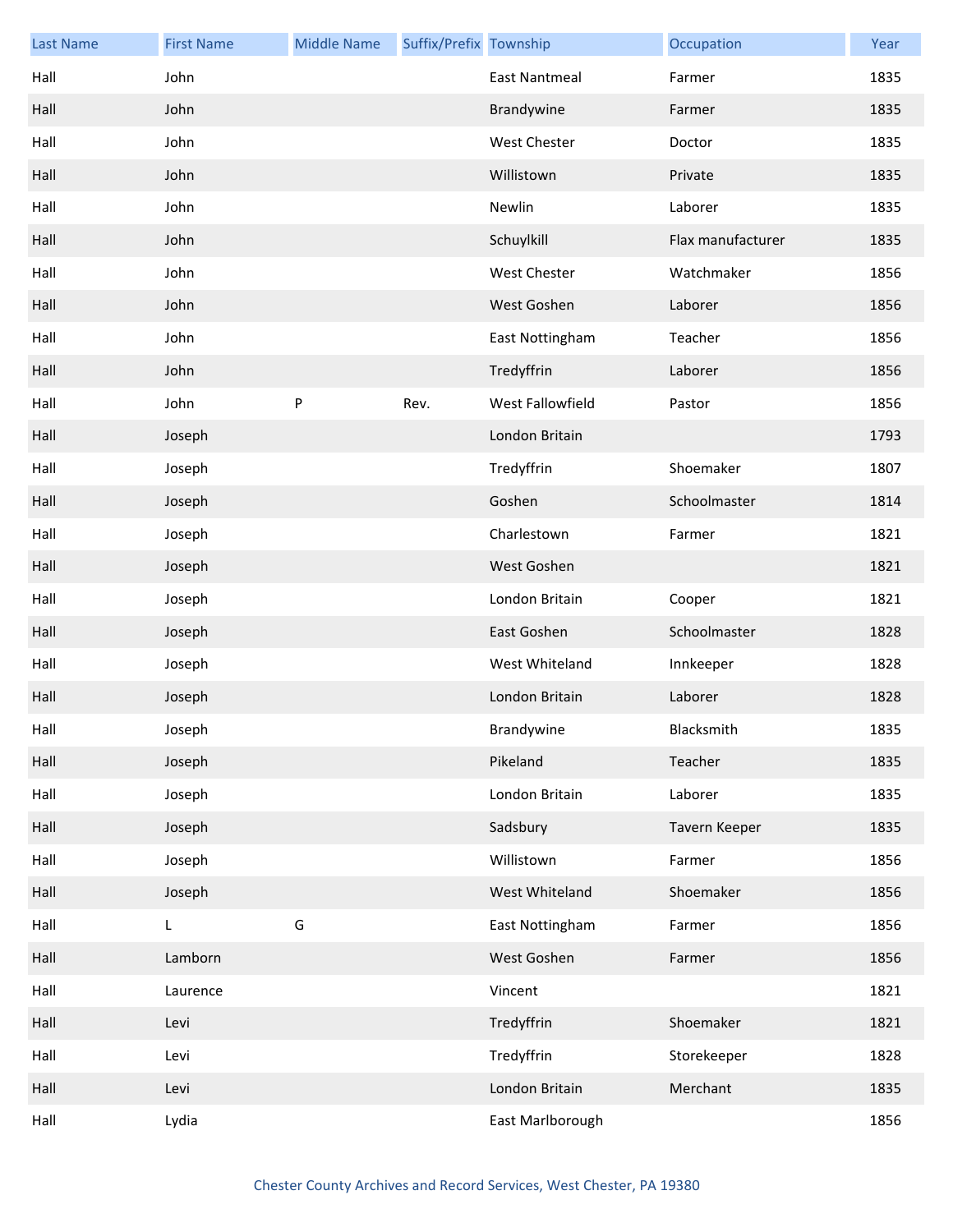| <b>Last Name</b> | <b>First Name</b> | <b>Middle Name</b> | Suffix/Prefix Township |                     | Occupation  | Year |
|------------------|-------------------|--------------------|------------------------|---------------------|-------------|------|
| Hall             | Malin             |                    |                        | Willistown          | Carpenter   | 1821 |
| Hall             | Maris             |                    |                        | Willistown          | Farmer      | 1821 |
| Hall             | Maris             |                    |                        | Willistown          | Farmer      | 1828 |
| Hall             | Maris             |                    |                        | Willistown          | Farmer      | 1835 |
| Hall             | Maris             |                    |                        | Willistown          | Farmer      | 1856 |
| Hall             | Mary              |                    |                        | Willistown          |             | 1814 |
| Hall             | Mary              |                    |                        | Willistown          | Housekeeper | 1835 |
| Hall             | Mary              |                    |                        | <b>West Chester</b> | Nursing     | 1856 |
| Hall             | Mary              |                    |                        | East Marlborough    |             | 1856 |
| Hall             | Mode              |                    |                        | Willistown          | Farmer      | 1835 |
| Hall             | Mode              |                    |                        | Willistown          | Farmer      | 1856 |
| Hall             | Mordecai          |                    |                        | Newlin              | Cartwright  | 1807 |
| Hall             | Mordecai          |                    |                        | Newlin              | Cartwright  | 1814 |
| Hall             | Mordecai          |                    |                        | Newlin              | Farmer      | 1821 |
| Hall             | Mordecai          |                    |                        | West Marlborough    | Wheelwright | 1828 |
| Hall             | Mordecai          |                    |                        | East Marlborough    | Coachmaker  | 1835 |
| Hall             | Nathan            |                    |                        | West Whiteland      | Shoemaker   | 1835 |
| Hall             | Nathan            | P                  |                        | East Bradford       | Shoemaker   | 1856 |
| Hall             | Norris            |                    |                        | Westtown            | Laborer     | 1814 |
| Hall             | Norris            |                    |                        | Westtown            | Laborer     | 1828 |
| Hall             | Owen              |                    |                        | West Nantmeal       | Cordwainer  | 1828 |
| Hall             | Owen              |                    |                        | East Caln           | Shoemaker   | 1835 |
| Hall             | Patrick           |                    |                        | Sadsbury            |             | 1800 |
| Hall             | Patrick           |                    |                        | West Caln           | Laborer     | 1807 |
| Hall             | Patrick           |                    |                        | West Caln           | Laborer     | 1814 |
| Hall             | Patrick           |                    |                        | West Caln           | Laborer     | 1821 |
| Hall             | Patrick           |                    |                        | West Caln           | Laborer     | 1828 |
| Hall             | Patrick           |                    |                        | West Caln           |             | 1835 |
| Hall             | Pery              |                    |                        | Kennett             |             | 1856 |
| Hall             | Peter             |                    |                        | Lower Oxford        | Farmer      | 1828 |
| Hall             | Reuben            |                    |                        | East Bradford       | Shoemaker   | 1835 |
| Hall             | Reuben            |                    |                        | Uwchlan             | Peddlar     | 1856 |
| Hall             | Richard           |                    |                        | East Nottingham     | Carpenter   | 1856 |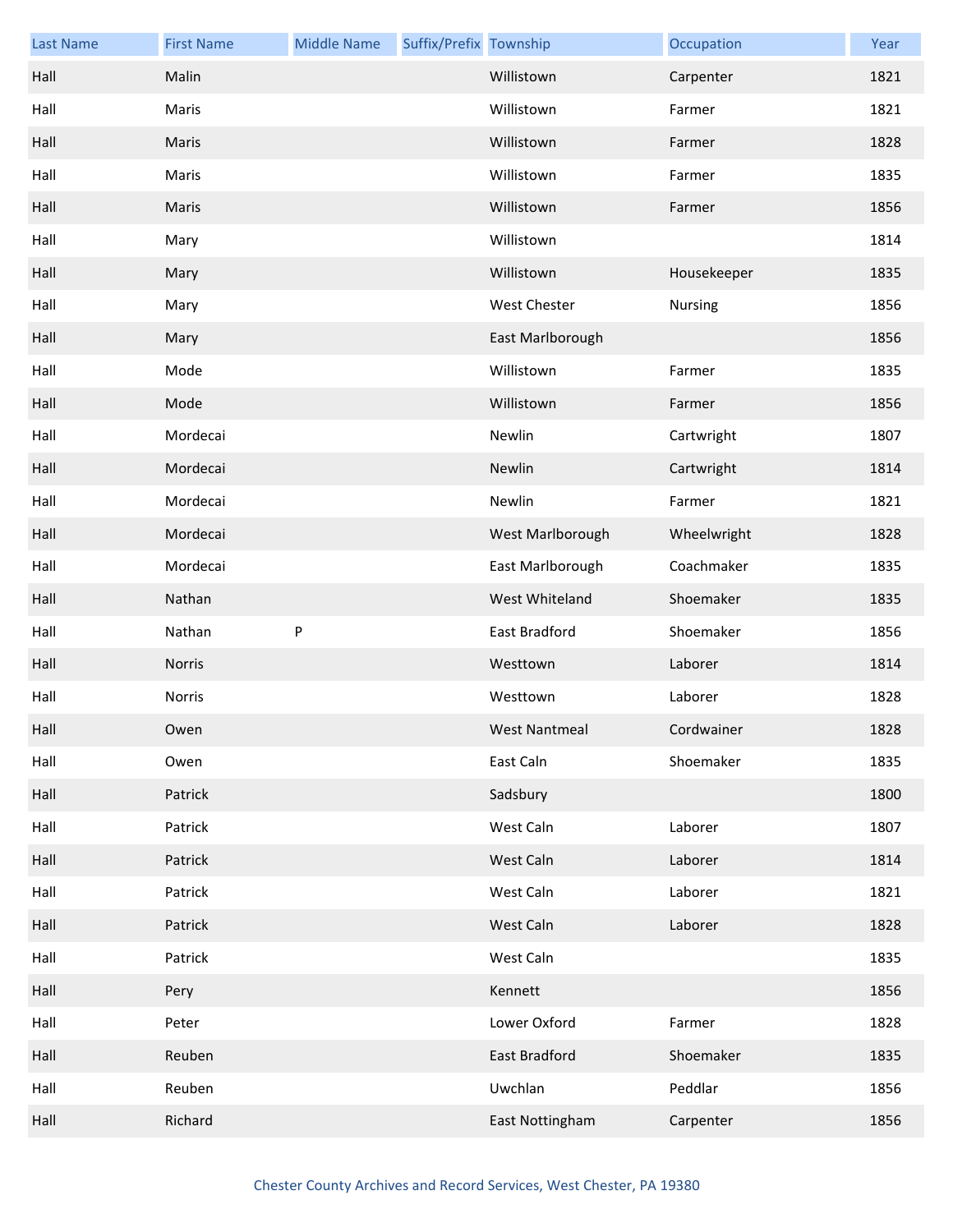| <b>Last Name</b> | <b>First Name</b> | <b>Middle Name</b> | Suffix/Prefix Township |                      | Occupation    | Year |
|------------------|-------------------|--------------------|------------------------|----------------------|---------------|------|
| Hall             | Robert            |                    |                        | Easttown             |               | 1856 |
| Hall             | Robert            |                    |                        | East Whiteland       | Laborer       | 1856 |
| Hall             | Robert            |                    |                        | Willistown           | Farmer        | 1856 |
| Hall             | Rueben            |                    |                        | Brandywine           | Cordwainer    | 1828 |
| Hall             | Samuel            |                    |                        | East Caln            |               | 1793 |
| Hall             | Samuel            |                    |                        | West Bradford        | Laborer       | 1807 |
| Hall             | Samuel            |                    |                        | West Bradford        | Laborer       | 1814 |
| Hall             | Samuel            |                    |                        | West Goshen          |               | 1821 |
| Hall             | Samuel            |                    |                        | West Goshen          | Laborer       | 1828 |
| Hall             | Samuel            |                    |                        | Easttown             | Farmer        | 1828 |
| Hall             | Samuel            |                    |                        | East Bradford        | Laborer       | 1835 |
| Hall             | Samuel            |                    |                        | Easttown             | Farmer        | 1835 |
| Hall             | Samuel            |                    |                        | East Brandywine      | Carpenter     | 1856 |
| Hall             | Samuel            |                    |                        | East Bradford        | Laborer       | 1856 |
| Hall             | Samuel            |                    |                        | Tredyffrin           | Shoemaker     | 1856 |
| Hall             | Samuel            |                    |                        | East Nottingham      | Farmer        | 1856 |
| Hall             | Sarah             |                    |                        | Kennett              |               | 1856 |
| Hall             | Seth              |                    |                        | Willistown           | Laborer       | 1814 |
| Hall             | Seth              |                    |                        | Willistown           | Carpenter     | 1821 |
| Hall             | Spicer            |                    |                        | Tredyffrin           | Shoemaker     | 1807 |
| Hall             | Spicer            |                    |                        | Tredyffrin           | Shoemaker     | 1821 |
| Hall             | Spicer            |                    |                        | <b>West Nantmeal</b> | Tavern Keeper | 1828 |
| Hall             | Sylas             |                    |                        | <b>East Nantmeal</b> | Farmer        | 1807 |
| Hall             | Taylor            |                    |                        | New Garden           | Farmer        | 1800 |
| Hall             | Taylor            |                    |                        | New Garden           | Farmer        | 1807 |
| Hall             | Taylor            |                    |                        | New Garden           | Mason         | 1814 |
| Hall             | Taylor            |                    |                        | Kennett              | Farmer        | 1821 |
| Hall             | Taylor            |                    |                        | Kennett              | Farmer        | 1828 |
| Hall             | Taylor            |                    |                        | Kennett              | Yeoman        | 1835 |
| Hall             | Thomas            |                    |                        | Willistown           |               | 1793 |
| Hall             | Thomas            |                    | Jr.                    | Willistown           |               | 1800 |
| Hall             | Thomas            |                    |                        | Willistown           |               | 1800 |
| Hall             | Thomas            |                    |                        | Willistown           | Farmer        | 1814 |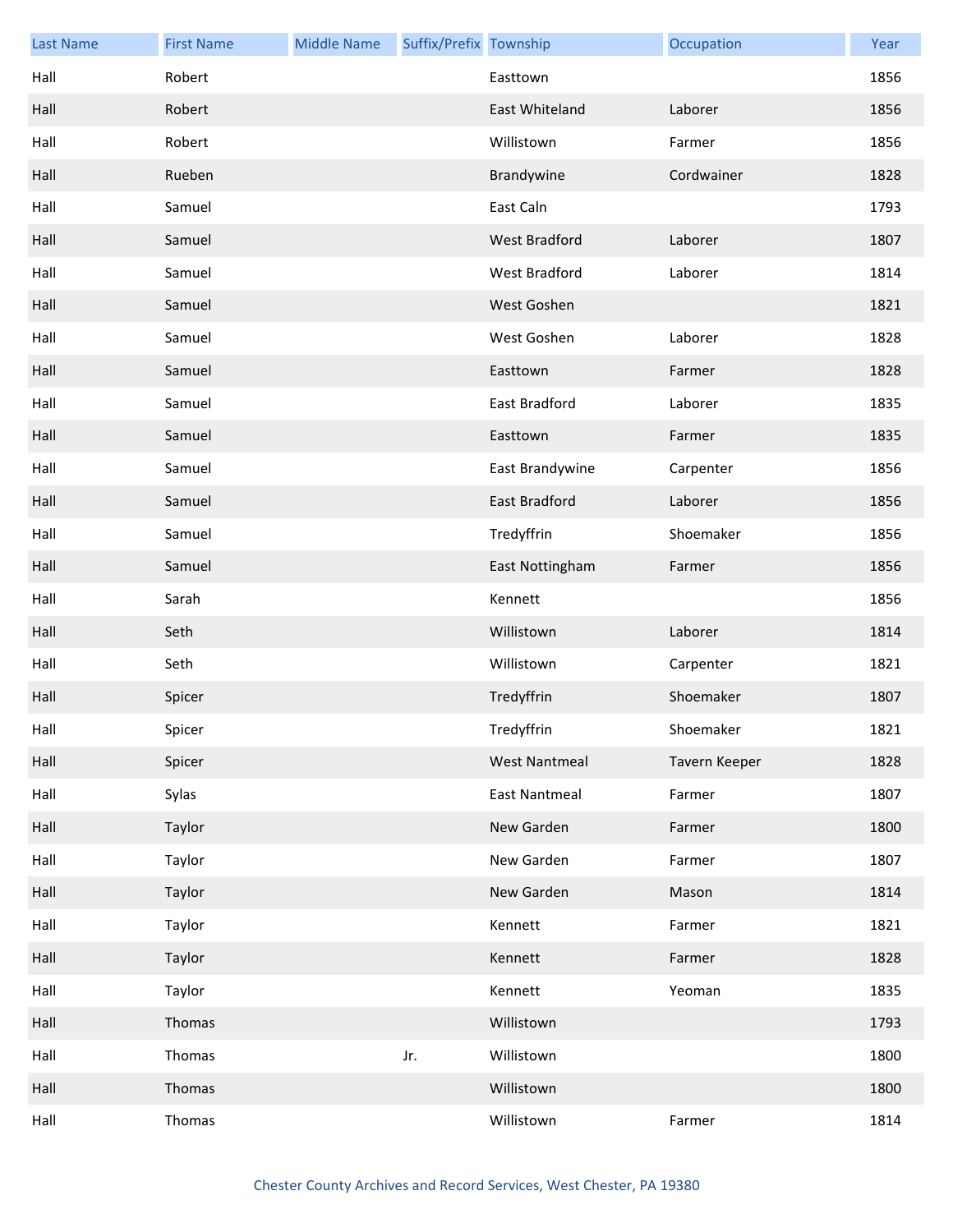| <b>Last Name</b> | <b>First Name</b> | <b>Middle Name</b> | Suffix/Prefix Township |                      | Occupation  | Year |
|------------------|-------------------|--------------------|------------------------|----------------------|-------------|------|
| Hall             | Thomas            |                    |                        | Willistown           | Farmer      | 1821 |
| Hall             | Thomas            |                    |                        | Willistown           | Farmer      | 1828 |
| Hall             | Thomas            |                    |                        | West Goshen          | Laborer     | 1828 |
| Hall             | Thomas            |                    |                        | <b>West Nantmeal</b> | Laborer     | 1835 |
| Hall             | Thomas            |                    |                        | <b>West Nantmeal</b> | Carpenter   | 1835 |
| Hall             | Thomas            |                    | Jr.                    | Willistown           | Farmer      | 1835 |
| Hall             | Thomas            |                    |                        | Willistown           | Farmer      | 1835 |
| Hall             | Thomas            |                    |                        | Sadsbury             | Machinist   | 1856 |
| Hall             | Thomas            |                    |                        | Willistown           | Farmer      | 1856 |
| Hall             | Thomas            |                    |                        | East Nottingham      | Farmer      | 1856 |
| Hall             | Thomas            |                    |                        | Franklin             | Farmer      | 1856 |
| Hall             | Thomas            | $\sf H$            |                        | <b>West Chester</b>  | Clerk       | 1856 |
| Hall             | Thomas            | V.                 |                        | <b>West Bradford</b> | Mason       | 1821 |
| Hall             | Thomas            | W                  |                        | East Caln            | Farmer      | 1835 |
| Hall             | Wayne             |                    |                        | East Bradford        | Laborer     | 1856 |
| Hall             | William           |                    |                        | Newlin               |             | 1793 |
| Hall             | William           |                    |                        | Newlin               | Farmer      | 1807 |
| Hall             | William           |                    | Jr.                    | Newlin               | Farmer      | 1807 |
| Hall             | William           |                    |                        | Goshen               | Farmer      | 1814 |
| Hall             | William           |                    |                        | Goshen               | Mason       | 1814 |
| Hall             | William           |                    |                        | Goshen               | Carpenter   | 1814 |
| Hall             | William           |                    |                        | Tredyffrin           | Farmer      | 1821 |
| Hall             | William           |                    |                        | West Bradford        | Wheelwright | 1821 |
| Hall             | William           |                    |                        | East Goshen          | Butcher     | 1828 |
| Hall             | William           |                    |                        | Tredyffrin           | Farmer      | 1828 |
| Hall             | William           |                    |                        | Willistown           | Laborer     | 1835 |
| Hall             | William           |                    |                        | Uwchlan              | Farmer      | 1835 |
| Hall             | William           |                    |                        | Kennett              | Yeoman      | 1835 |
| Hall             | William           |                    |                        | West Caln            |             | 1856 |
| Hall             | William           |                    |                        | <b>East Vincent</b>  | Farmer      | 1856 |
| Hall             | William           |                    |                        | East Nottingham      | Farmer      | 1856 |
| Hall             | William           | Η.                 |                        | Uwchlan              | Farmer      | 1828 |
| Hall             | William           | S                  |                        | Phoenixville         | Clergyman   | 1856 |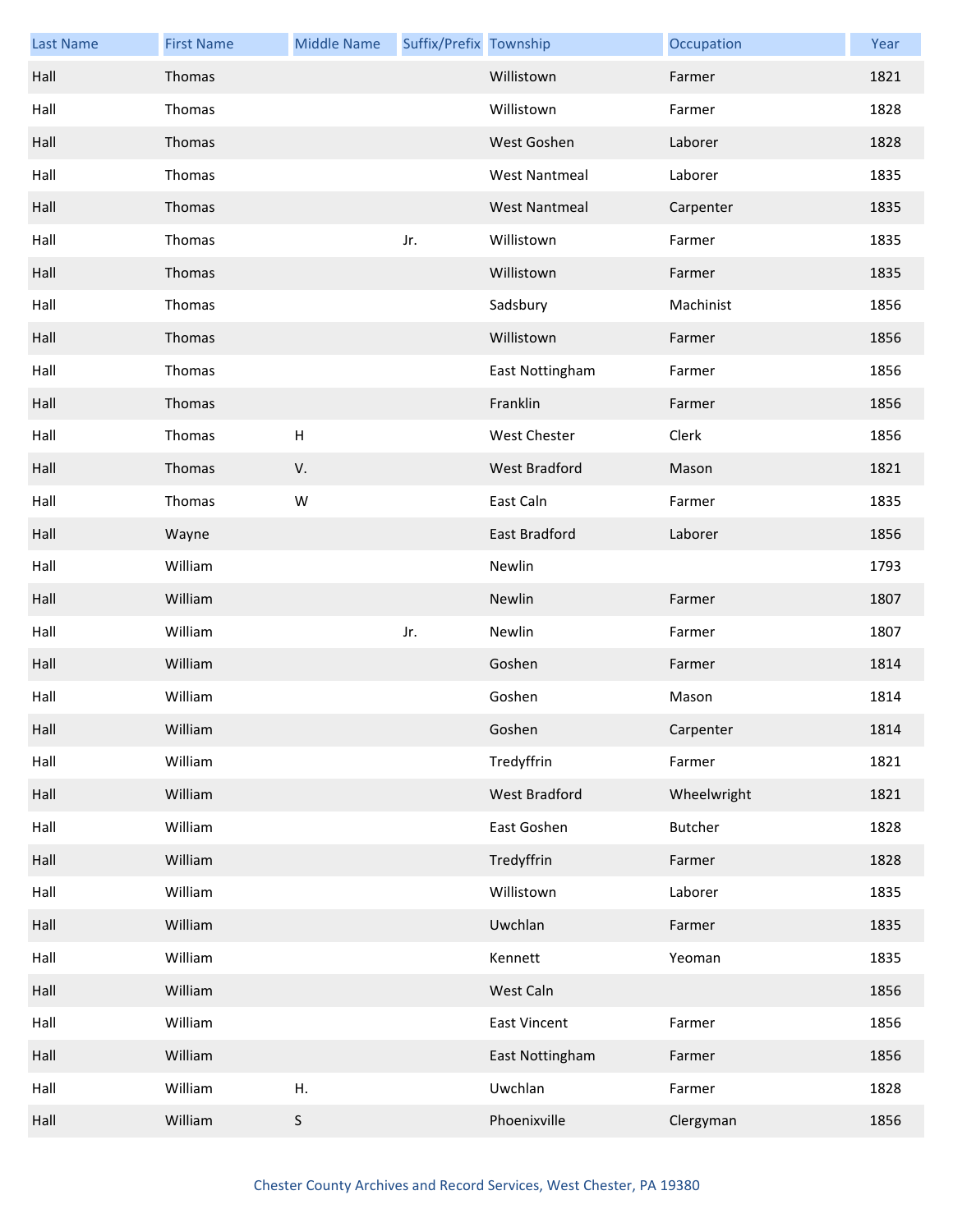| <b>Last Name</b> | <b>First Name</b> | <b>Middle Name</b> | Suffix/Prefix Township |                      | Occupation  | Year |
|------------------|-------------------|--------------------|------------------------|----------------------|-------------|------|
| Halladay         | Jesse             |                    |                        | West Chester         | Laborer     | 1856 |
| Hallahan         | Peter             |                    |                        | <b>West Chester</b>  | Laborer     | 1856 |
| Haller           | George            |                    |                        | Coventry             | Laborer     | 1835 |
| Halliday         | Jacob             |                    |                        | London Grove         | Farmer      | 1807 |
| Hallman          | Augustus          |                    |                        | Phoenixville         | Roler       | 1856 |
| Hallman          | Benjamin          |                    |                        | Phoenixville         | Plasterer   | 1856 |
| Hallman          | Daniel            |                    |                        | Coventry             | Blacksmith  | 1828 |
| Hallman          | Daniel            |                    |                        | <b>West Coventry</b> | Farmer      | 1856 |
| Hallman          | Frederick         |                    |                        | Pikeland             | Innkeeper   | 1814 |
| Hallman          | George            |                    |                        | Pikeland             | Farmer      | 1807 |
| Hallman          | George            |                    |                        | Pikeland             | Farmer      | 1814 |
| Hallman          | Henry             |                    | Sr.                    | Phoenixville         | Plasterer   | 1856 |
| Hallman          | Isaac             |                    |                        | Pikeland             | Farmer      | 1814 |
| Hallman          | Isaac             |                    |                        | Vincent              |             | 1821 |
| Hallman          | Isaac             |                    |                        | <b>West Vincent</b>  | Farmer      | 1835 |
| Hallman          | Jacob             |                    | Jr.                    | Pikeland             | Weaver      | 1807 |
| Hallman          | Jacob             |                    |                        | Pikeland             | Weaver      | 1807 |
| Hallman          | John              |                    |                        | Schuylkill           | Blacksmith  | 1828 |
| Hallman          | Noah              |                    |                        | Phoenixville         | Nailer      | 1856 |
| Hallman          | Peter             |                    |                        | Pikeland             | Shoemaker   | 1814 |
| Hallman          | Samuel            |                    |                        | West Vincent         | Laborer     | 1835 |
| Hallman          | Samuel            |                    |                        | South Coventry       | Laborer     | 1856 |
| Hallman          | Stephen           |                    |                        | Pikeland             | Farmer      | 1814 |
| Hallman          | Steven            |                    |                        | Pikeland             | Farmer      | 1807 |
| Hallowell        | Benjamin          |                    |                        | East Fallowfield     | Farmer      | 1821 |
| Hallowell        | Benjamin          |                    |                        | West Caln            | Farmer      | 1828 |
| Hallowell        | Cornelius         |                    |                        | Franklin             | Laborer     | 1856 |
| Hallowell        | James             |                    |                        | West Caln            | Farmer      | 1821 |
| Hallowell        | James             |                    |                        | West Caln            |             | 1828 |
| Hallowell        | Jane              |                    |                        | East Marlborough     | Housekeeper | 1835 |
| Hallowell        | Jesse             |                    |                        | London Britain       | Farmer      | 1821 |
| Hallowell        | Jesse             |                    |                        | New London           | Storekeeper | 1828 |
| Hallowell        | John              |                    |                        | New London           | Farmer      | 1800 |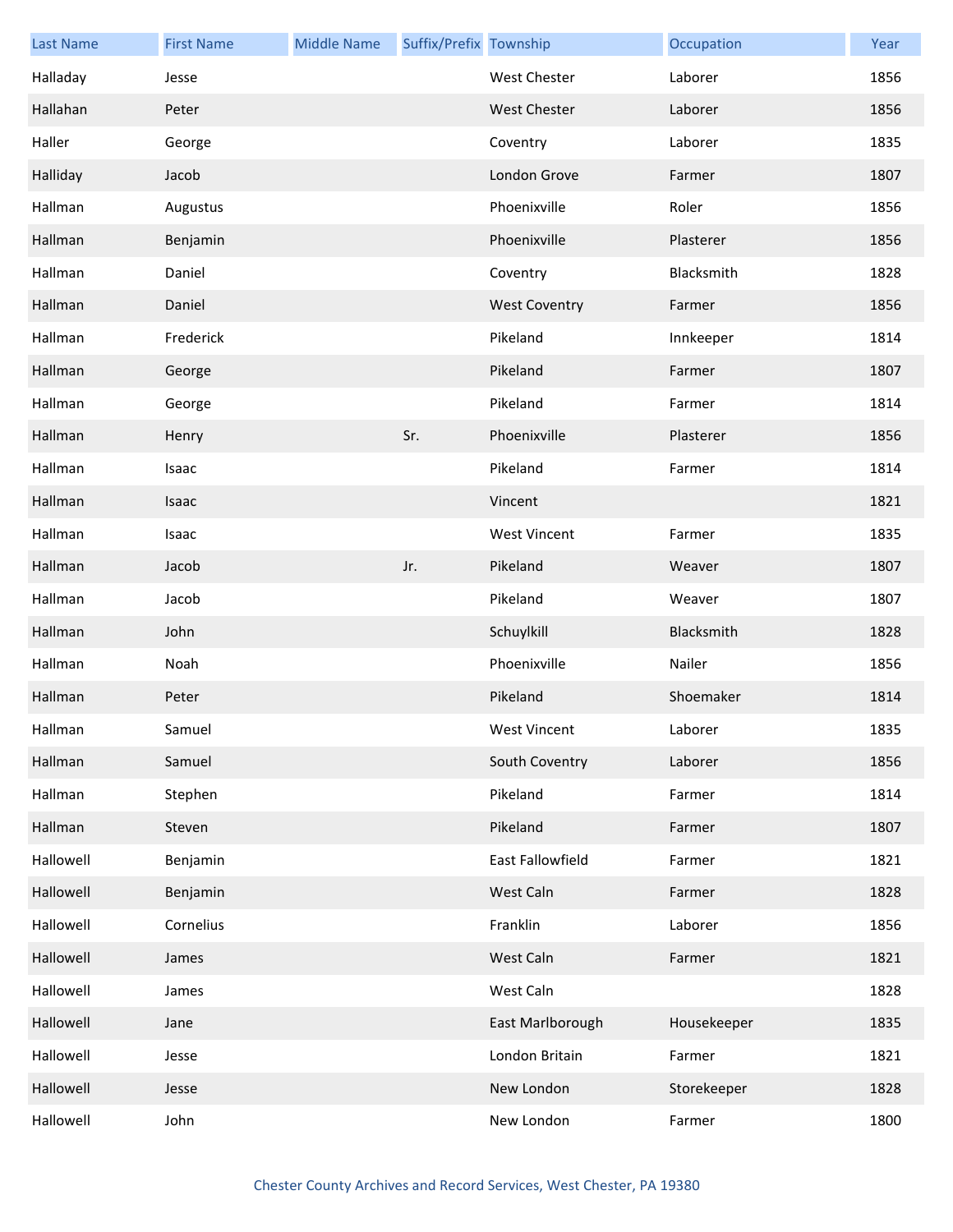| <b>Last Name</b> | <b>First Name</b> | <b>Middle Name</b> | Suffix/Prefix Township |                      | Occupation | Year |
|------------------|-------------------|--------------------|------------------------|----------------------|------------|------|
| Hallowell        | John              |                    |                        | New London           | Constable  | 1828 |
| Hallowell        | Joseph            |                    |                        | Sadsbury             |            | 1800 |
| Hallowell        | Joseph            |                    |                        | New London           | Farmer     | 1828 |
| Hallowell        | Joseph            |                    |                        | New London           | Farmer     | 1835 |
| Hallowell        | Joseph            |                    |                        | Franklin             | Farmer     | 1856 |
| Hallowell        | Samuel            |                    |                        | West Fallowfield     | Farmer     | 1807 |
| Halman           | Anthony           |                    |                        | <b>East Vincent</b>  | Farmer     | 1856 |
| Halman           | Charles           |                    |                        | East Pikeland        | Farmer     | 1856 |
| Halman           | Daniel            |                    |                        | Coventry             | Blacksmith | 1821 |
| Halman           | Daniel            |                    |                        | Coventry             | Farmer     | 1835 |
| Halman           | Enos              |                    |                        | <b>East Vincent</b>  | Laborer    | 1856 |
| Halman           | Frederick         |                    |                        | Pikeland             | Innkeeper  | 1821 |
| Halman           | Frederick         |                    |                        | Pikeland             | Carpenter  | 1821 |
| Halman           | George            |                    |                        | Pikeland             |            | 1821 |
| Halman           | George            |                    |                        | Pikeland             | Farmer     | 1828 |
| Halman           | George            |                    |                        | East Pikeland        |            | 1856 |
| Halman           | Henry             |                    |                        | Pikeland             |            | 1821 |
| Halman           | Henry             |                    |                        | Pikeland             | Farmer     | 1828 |
| Halman           | Isaac             |                    |                        | Vincent              | Farmer     | 1828 |
| Halman           | Margaret          |                    |                        | Pikeland             | Innkeeper  | 1828 |
| Halman           | Michael           |                    |                        | East Nantmeal        | Laborer    | 1821 |
| Halman           | Michael           |                    |                        | <b>East Nantmeal</b> | Laborer    | 1828 |
| Halman           | Philip            |                    |                        | Coventry             | Weaver     | 1807 |
| Halman           | Samuel            |                    |                        | East Pikeland        | Farmer     | 1856 |
| Halman           | Stephen           |                    |                        | Pikeland             |            | 1821 |
| Halmon           | Charles           |                    |                        | Pikeland             | Trade      | 1835 |
| Halmon           | Frederick         |                    |                        | Pikeland             | Farmer     | 1835 |
| Halmon           | George            |                    |                        | Pikeland             | Farmer     | 1835 |
| Halmon           | Henry             |                    |                        | Pikeland             | Trade      | 1835 |
| Halmon           | Henry             |                    |                        | Pikeland             | Farmer     | 1835 |
| Halmon           | Margaret          |                    |                        | Pikeland             | Innkeeper  | 1835 |
| Halmon           | Margaret          |                    |                        | Pikeland             | Spinster   | 1835 |
| Halmon           | Maria             |                    |                        | Pikeland             | Spinster   | 1835 |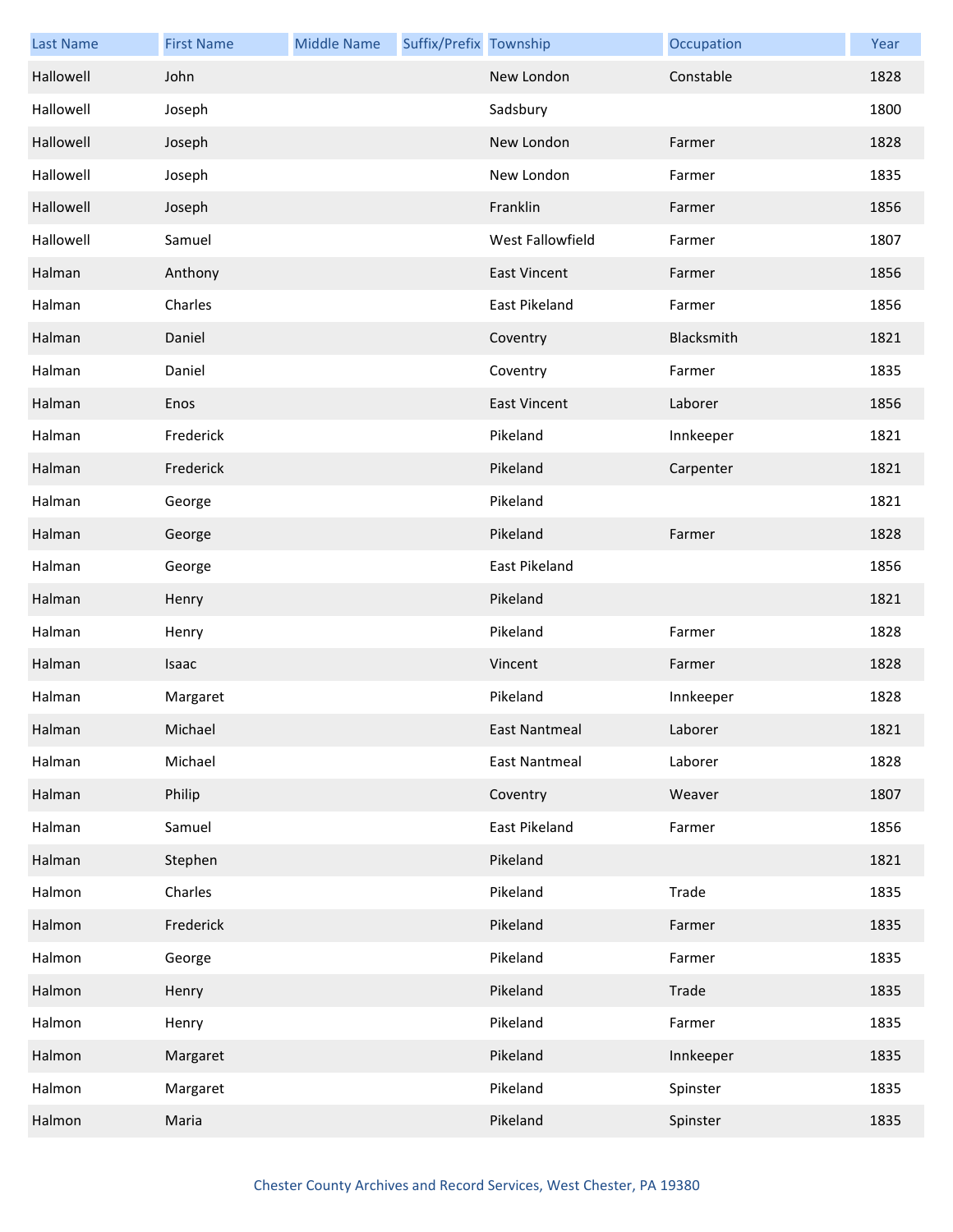| <b>Last Name</b> | <b>First Name</b> | <b>Middle Name</b> | Suffix/Prefix Township |                      | Occupation     | Year |
|------------------|-------------------|--------------------|------------------------|----------------------|----------------|------|
| Halmon           | Samuel            |                    |                        | Pikeland             | Storekeeper    | 1835 |
| Halmon           | Stephen           |                    |                        | Pikeland             | Tailor         | 1835 |
| Halsey           | Enos              |                    |                        | Lower Oxford         | Farmer         | 1807 |
| Halteman         | Abram             |                    |                        | <b>East Vincent</b>  |                | 1835 |
| Halteman         | Abram             |                    | Rev.                   | <b>East Vincent</b>  |                | 1835 |
| Halteman         | Benjamin          |                    |                        | <b>East Vincent</b>  | Farmer         | 1835 |
| Halteman         | Benjamin          |                    |                        | <b>East Vincent</b>  | Laborer        | 1856 |
| Halteman         | Benjamin          |                    |                        | <b>East Vincent</b>  | Farmer         | 1856 |
| Halteman         | Christian         |                    |                        | <b>East Vincent</b>  | Farmer         | 1856 |
| Halteman         | David             |                    |                        | <b>East Vincent</b>  | Laborer        | 1856 |
| Halteman         | Jacob             |                    |                        | <b>East Coventry</b> | Farmer         | 1856 |
| Halteman         | John              |                    |                        | <b>East Coventry</b> | Laborer        | 1856 |
| Halteman         | Joseph            |                    |                        | <b>East Coventry</b> | Carpenter      | 1856 |
| Halteman         | Joseph            |                    |                        | <b>East Vincent</b>  | Laborer        | 1856 |
| Halteman         | Moses             |                    |                        | <b>East Vincent</b>  | Laborer        | 1856 |
| Haly             | John              |                    |                        | East Nottingham      | Laborer        | 1856 |
| Halzell          | Joseph            |                    |                        | West Caln            | Laborer        | 1856 |
| Ham              | Henry             |                    |                        | Sadsbury             | <b>Butcher</b> | 1814 |
| Ham              | Henry             |                    |                        | Tredyffrin           | Tavern Keeper  | 1821 |
| Ham              | Henry             |                    |                        | Tredyffrin           | Innkeeper      | 1828 |
| Ham              | William           |                    |                        | Easttown             | Laborer        | 1835 |
| Haman            | Anton             | Wayne              |                        | Willistown           | Schoolmaster   | 1835 |
| Haman            | Isaac             | Wayne              |                        | Willistown           | Laborer        | 1835 |
| Hambilton        | James             |                    |                        | West Marlborough     | Laborer        | 1807 |
| Hamble           | Eliezer           |                    |                        | West Fallowfield     |                | 1793 |
| Hamble           | Elisha            |                    |                        | West Fallowfield     |                | 1793 |
| Hamble           | Phineas           |                    |                        | Sadsbury             | Wagonmaker     | 1807 |
| Hamble           | Robert            |                    |                        | West Fallowfield     |                | 1793 |
| Hambleton        | Andrew            |                    |                        | Uwchlan              |                | 1793 |
| Hambleton        | Augustus          |                    |                        | Franklin             | Farmer         | 1856 |
| Hambleton        | Charles           |                    |                        | <b>Upper Oxford</b>  | Farmer         | 1835 |
| Hambleton        | Charles           |                    |                        | <b>Upper Oxford</b>  | Farmer         | 1856 |
| Hambleton        | Eli               |                    |                        | <b>Upper Oxford</b>  | Farmer         | 1828 |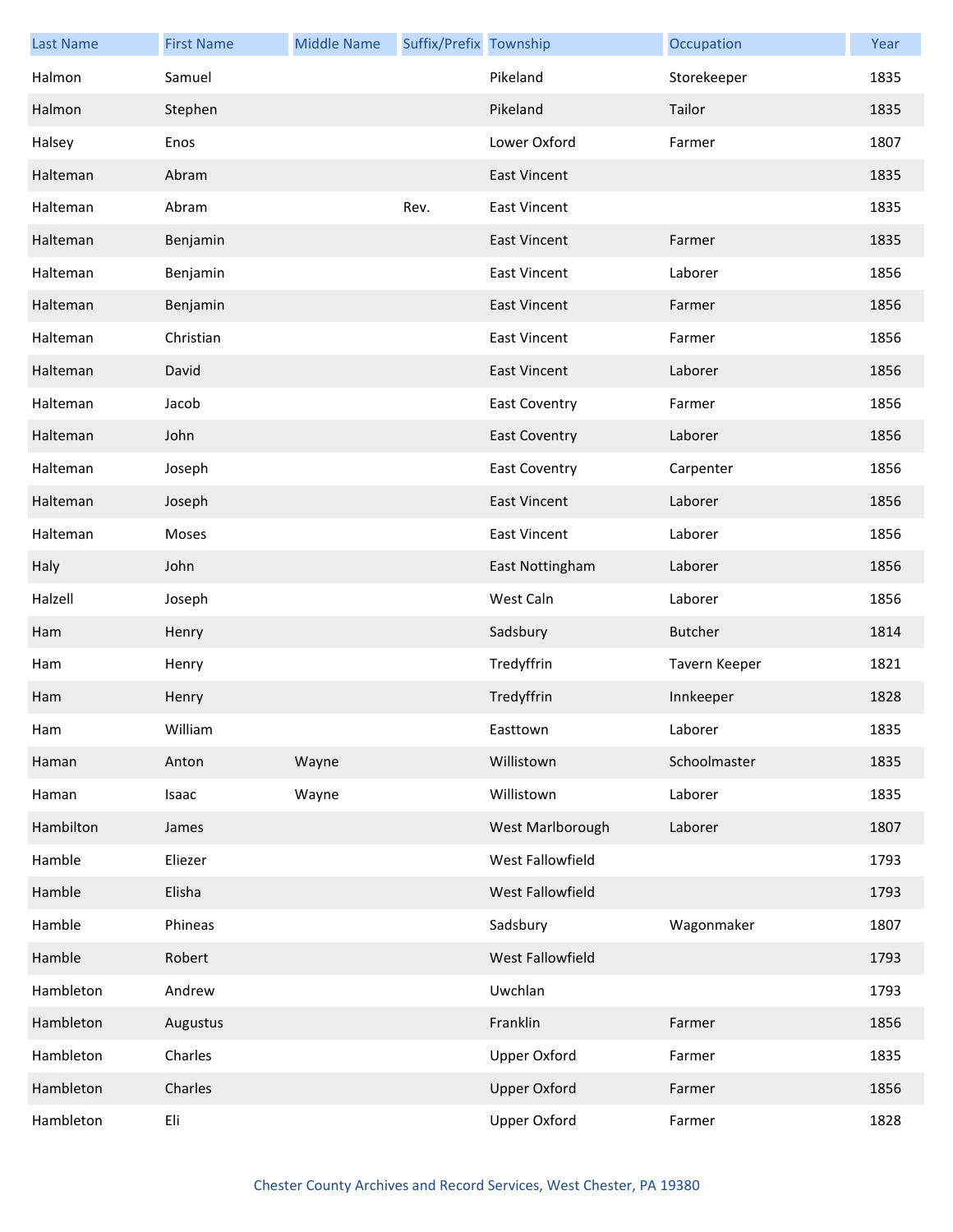| <b>Last Name</b> | <b>First Name</b> | <b>Middle Name</b> | Suffix/Prefix Township |                      | Occupation   | Year |
|------------------|-------------------|--------------------|------------------------|----------------------|--------------|------|
| Hambleton        | Eli               |                    |                        | <b>Upper Oxford</b>  | Farmer       | 1835 |
| Hambleton        | Eli               |                    |                        | <b>Upper Oxford</b>  | Farmer       | 1856 |
| Hambleton        | Francis           |                    |                        | Schuylkill           | Carpenter    | 1828 |
| Hambleton        | George            |                    |                        | London Grove         | Laborer      | 1821 |
| Hambleton        | Henry             |                    |                        | West Whiteland       | Laborer      | 1807 |
| Hambleton        | James             |                    |                        | Westtown             |              | 1793 |
| Hambleton        | James             |                    |                        | London Grove         | Schoolmaster | 1821 |
| Hambleton        | James             |                    |                        | <b>Upper Oxford</b>  | Farmer       | 1828 |
| Hambleton        | James             |                    |                        | Schuylkill           | Mason        | 1828 |
| Hambleton        | James             |                    |                        | East Whiteland       | Farmer       | 1835 |
| Hambleton        | Joel              |                    |                        | <b>Upper Oxford</b>  | Laborer      | 1835 |
| Hambleton        | John              |                    |                        | <b>Upper Oxford</b>  | Yeoman       | 1821 |
| Hambleton        | John              |                    | Jr.                    | <b>Upper Oxford</b>  | Teacher      | 1821 |
| Hambleton        | John              |                    |                        | <b>Upper Oxford</b>  | Farmer       | 1828 |
| Hambleton        | John              |                    |                        | <b>Upper Oxford</b>  | Farmer       | 1856 |
| Hambleton        | Owen              |                    |                        | <b>East Nantmeal</b> | Mason        | 1807 |
| Hambleton        | Patrick           |                    |                        | East Nottingham      |              | 1793 |
| Hambleton        | Richard           |                    |                        | East Nottingham      |              | 1793 |
| Hambleton        | Samuel            |                    |                        | <b>Upper Oxford</b>  | Saddler      | 1821 |
| Hambleton        | Samuel            |                    |                        | <b>Upper Oxford</b>  | Farmer       | 1828 |
| Hambleton        | Samuel            |                    |                        | <b>Upper Oxford</b>  | Farmer       | 1835 |
| Hambleton        | Stephen           |                    |                        | <b>Upper Oxford</b>  | Yeoman       | 1821 |
| Hambleton        | Thomas            |                    |                        | <b>Upper Oxford</b>  | Yeoman       | 1821 |
| Hambleton        | Thomas            |                    |                        | Upper Oxford         | Farmer       | 1828 |
| Hambleton        | Thomas            |                    |                        | <b>Upper Oxford</b>  | Farmer       | 1835 |
| Hambleton        | William           |                    |                        | West Marlborough     |              | 1800 |
| Hamblton         | Joseph            |                    |                        | <b>Upper Oxford</b>  | Farmer       | 1835 |
| Hamell           | mathew            |                    |                        | East Fallowfield     | Blacksmith   | 1835 |
| Hamelton         | James             |                    |                        | Brandywine           | Farmer       | 1807 |
| Hamen            | Hannah            |                    |                        | <b>East Vincent</b>  |              | 1856 |
| Hamer            | Abraham           |                    |                        | Kennett              | Farmer       | 1856 |
| Hamer            | Clarance          |                    |                        | East Caln            | Laborer      | 1856 |
| Hamer            | James             |                    |                        | East Caln            | Tailor       | 1856 |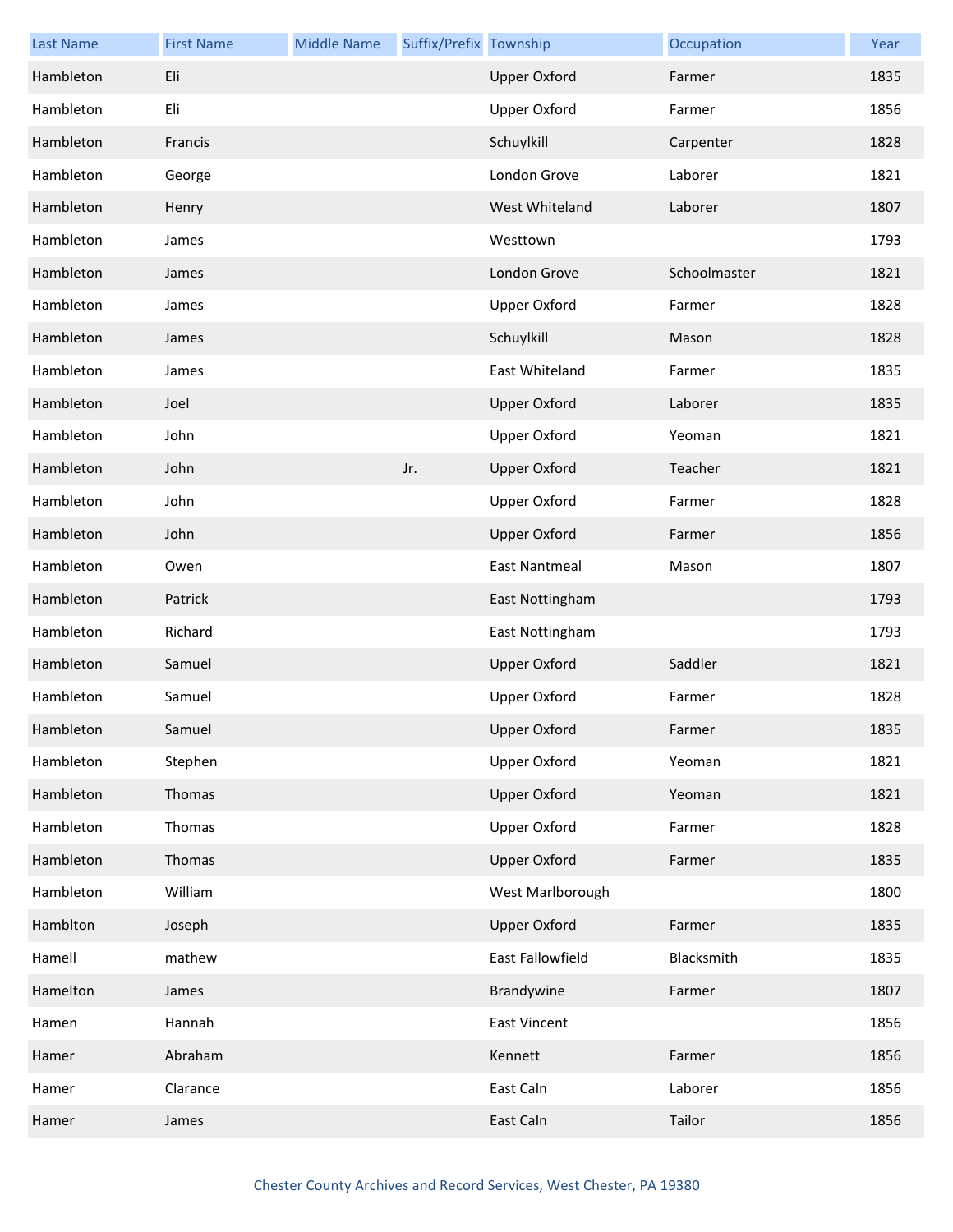| <b>Last Name</b> | <b>First Name</b> | <b>Middle Name</b> | Suffix/Prefix Township |                         | Occupation         | Year |
|------------------|-------------------|--------------------|------------------------|-------------------------|--------------------|------|
| Hames            | Daniel            |                    |                        | Tredyffrin              | Laborer            | 1814 |
| Hames            | John              |                    |                        | Honey Brook             | Blacksmith         | 1807 |
| Hamiel           | Charles           |                    |                        | West Fallowfield        | Weaver             | 1807 |
| Hamiel           | Elisha            |                    |                        | West Fallowfield        | Farmer             | 1807 |
| Hamiel           | Israel            |                    |                        | West Fallowfield        | Farmer             | 1807 |
| Hamiel           | John              |                    |                        | West Fallowfield        | Blacksmith         | 1807 |
| Hamill           | Elisha            |                    |                        | West Fallowfield        | Farmer             | 1814 |
| Hamill           | Elisha            |                    | Jr.                    | West Fallowfield        | Blacksmith         | 1821 |
| Hamill           | Elisha            |                    |                        | West Fallowfield        | Farmer             | 1821 |
| Hamill           | Elisha            |                    | Jr.                    | <b>West Fallowfield</b> | Blacksmith         | 1835 |
| Hamill           | Elisha            |                    |                        | <b>East Fallowfield</b> | Private liver      | 1835 |
| Hamill           | Israel            |                    |                        | West Fallowfield        | Farmer             | 1814 |
| Hamill           | Israel            |                    |                        | West Fallowfield        | Farmer             | 1821 |
| Hamill           | Israel            |                    |                        | West Fallowfield        | Farmer             | 1835 |
| Hamill           | J                 | Cochran            |                        | Valley                  | Teacher of math    | 1856 |
| Hamill           | James             |                    |                        | West Fallowfield        | Farmer             | 1835 |
| Hamill           | John              | C.                 |                        | West Fallowfield        | Farmer             | 1814 |
| Hamill           | Matthew           | S                  |                        | Highland                | Farmer             | 1856 |
| Hamill           | Phineas           |                    |                        | West Fallowfield        |                    | 1814 |
| Hamill           | Phineas           |                    |                        | West Fallowfield        | Wheelwright        | 1821 |
| Hamill           | Phineas           |                    |                        | Sadsbury                |                    | 1835 |
| Hamill           | Robert            |                    |                        | West Fallowfield        | Farmer             | 1835 |
| hamill           | Robert            |                    |                        | Highland                | Farmer             | 1856 |
| Hamill           | William           |                    |                        | <b>West Fallowfield</b> |                    | 1835 |
| Hamill           | William           |                    |                        | Highland                | Farmer             | 1856 |
| Hamilton         | Abraham           |                    |                        | Valley                  | Laborer            | 1856 |
| Hamilton         | Alfred            |                    |                        | Londonderry             | Doctor of divinity | 1856 |
| Hamilton         | Andrew            |                    |                        | East Marlborough        | Bluedyer           | 1807 |
| Hamilton         | Archibald         |                    |                        | Londonderry             | Yeoman             | 1856 |
| Hamilton         | Edward            |                    |                        | <b>West Chester</b>     | Laborer            | 1856 |
| Hamilton         | Ezekiel           |                    |                        | West Fallowfield        | Farmer             | 1856 |
| Hamilton         | Francis           |                    |                        | Tredyffrin              | Carpenter          | 1835 |
| Hamilton         | Frederic          |                    |                        | <b>East Nantmeal</b>    | Carpenter          | 1835 |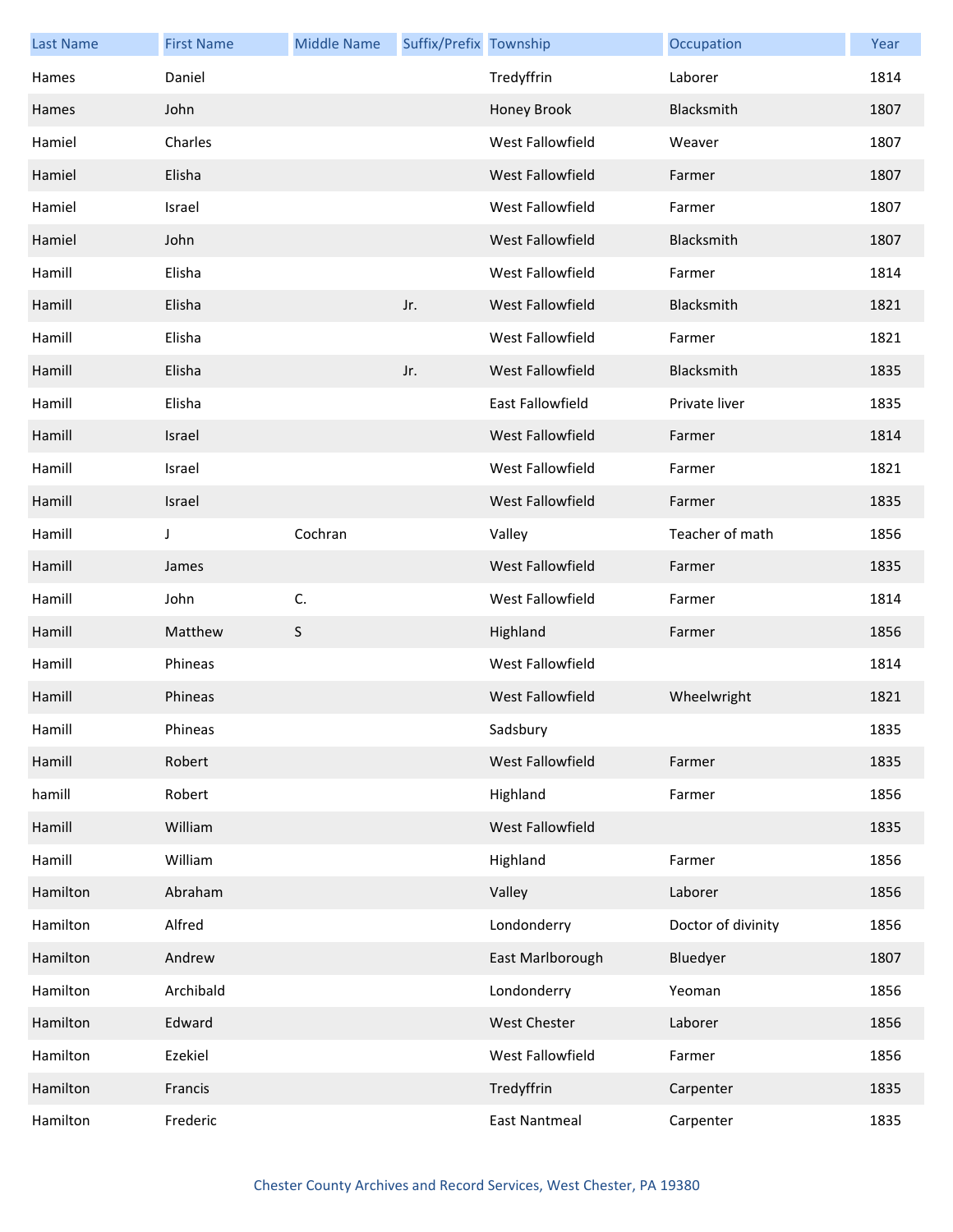| <b>Last Name</b> | <b>First Name</b> | <b>Middle Name</b> | Suffix/Prefix Township |                         | Occupation | Year |
|------------------|-------------------|--------------------|------------------------|-------------------------|------------|------|
| Hamilton         | Frederick         |                    |                        | Warwick                 | Farmer     | 1856 |
| Hamilton         | George            |                    |                        | London Britain          | Laborer    | 1828 |
| Hamilton         | George            |                    |                        | Sadsbury                | Farmer     | 1828 |
| Hamilton         | George            |                    |                        | London Britain          | Farmer     | 1835 |
| Hamilton         | Henrietta         |                    |                        | Londonderry             | Teacher    | 1856 |
| Hamilton         | Henry             |                    |                        | East Whiteland          | Laborer    | 1856 |
| Hamilton         | Hugh              |                    |                        | Charlestown             | Weaver     | 1814 |
| Hamilton         | Jacob             |                    |                        | East Whiteland          | Farmer     | 1856 |
| Hamilton         | James             |                    |                        | <b>East Fallowfield</b> |            | 1793 |
| Hamilton         | James             |                    |                        | Brandywine              |            | 1793 |
| Hamilton         | James             |                    |                        | <b>East Fallowfield</b> |            | 1793 |
| Hamilton         | James             |                    |                        | West Nottingham         |            | 1793 |
| Hamilton         | James             |                    |                        | West Caln               |            | 1793 |
| Hamilton         | James             |                    |                        | Brandywine              | Farmer     | 1807 |
| Hamilton         | James             |                    | Jr.                    | <b>Upper Oxford</b>     | Laborer    | 1814 |
| Hamilton         | James             |                    | Sr.                    | <b>West Nantmeal</b>    | Laborer    | 1814 |
| Hamilton         | James             |                    |                        | <b>Upper Oxford</b>     | Laborer    | 1814 |
| Hamilton         | James             |                    | Jr.                    | <b>West Nantmeal</b>    | Blacksmith | 1814 |
| Hamilton         | James             |                    |                        | <b>West Nantmeal</b>    | Blacksmith | 1821 |
| Hamilton         | James             |                    |                        | <b>West Nantmeal</b>    | Farmer     | 1828 |
| Hamilton         | James             |                    |                        | West Whiteland          | Laborer    | 1828 |
| Hamilton         | James             |                    |                        | East Whiteland          | Farmer     | 1828 |
| Hamilton         | James             |                    |                        | West Caln               | Laborer    | 1835 |
| Hamilton         | James             |                    |                        | London Britain          | Carpenter  | 1856 |
| Hamilton         | John              |                    |                        | <b>Upper Oxford</b>     | Yeoman     | 1800 |
| Hamilton         | John              |                    |                        | <b>Upper Oxford</b>     | Farmer     | 1807 |
| Hamilton         | John              |                    |                        | <b>Upper Oxford</b>     | Farmer     | 1814 |
| Hamilton         | John              |                    |                        | New London              | Laborer    | 1828 |
| Hamilton         | John              |                    |                        | <b>West Chester</b>     | Carpenter  | 1828 |
| Hamilton         | John              |                    |                        | East Nottingham         | Farmer     | 1835 |
| Hamilton         | John              |                    |                        | <b>East Nantmeal</b>    | Carpenter  | 1835 |
| Hamilton         | John              |                    |                        | East Bradford           | Limeburner | 1856 |
| Hamilton         | John              |                    |                        | Warwick                 | Farmer     | 1856 |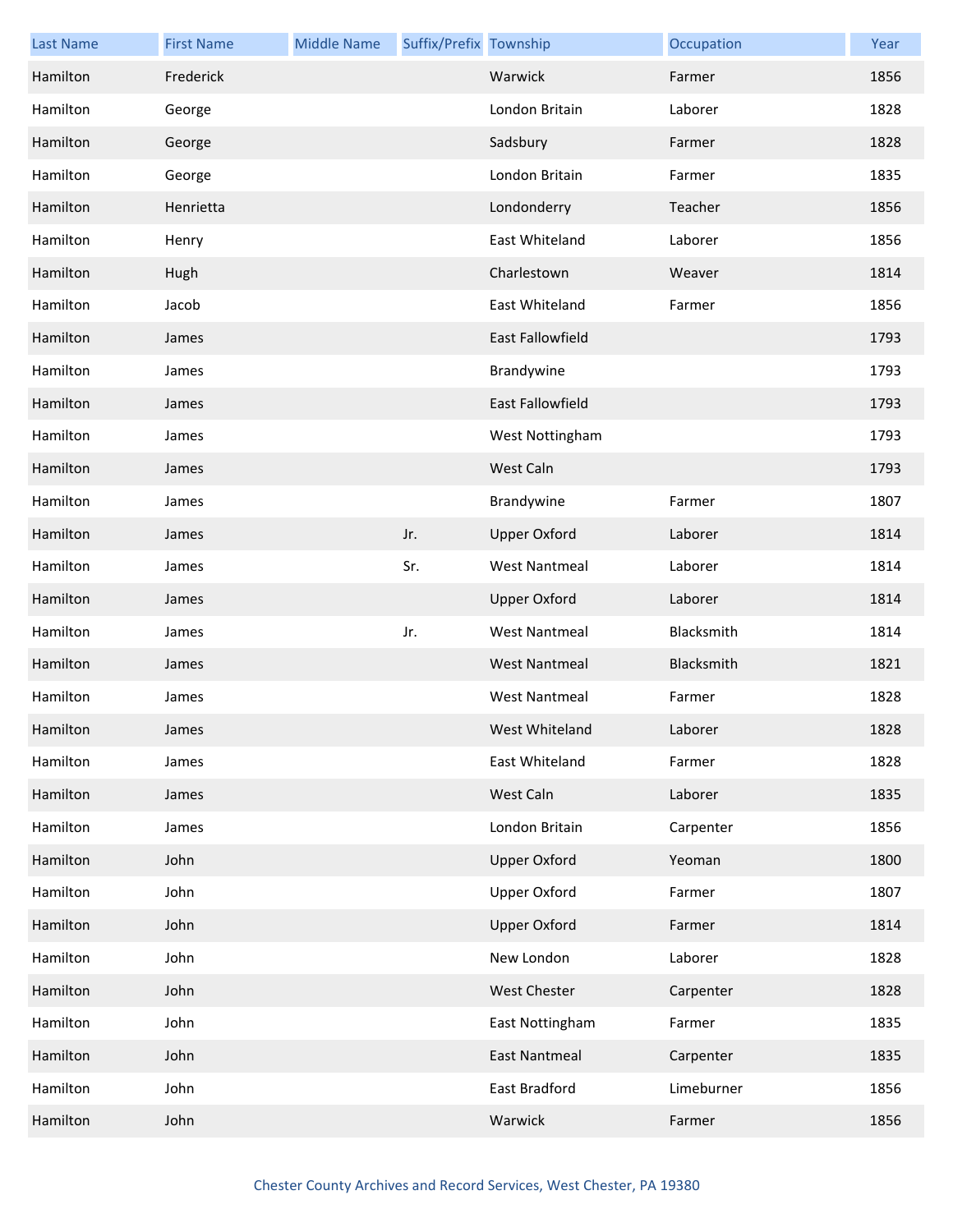| <b>Last Name</b> | <b>First Name</b> | <b>Middle Name</b> | Suffix/Prefix Township |                      | Occupation      | Year |
|------------------|-------------------|--------------------|------------------------|----------------------|-----------------|------|
| Hamilton         | John              |                    |                        | Westtown             | Post and railer | 1856 |
| Hamilton         | Joseph            |                    |                        | East Marlborough     | Weaver          | 1821 |
| Hamilton         | Mary              |                    |                        | Lower Oxford         | Farmer          | 1856 |
| Hamilton         | Owen              |                    |                        | East Nantmeal        | Mason           | 1814 |
| Hamilton         | Owen              |                    |                        | <b>East Nantmeal</b> | Schoolmaster    | 1821 |
| Hamilton         | Owen              |                    |                        | East Nantmeal        | Mason           | 1828 |
| Hamilton         | Owen              |                    |                        | South Coventry       | Forgeman        | 1856 |
| Hamilton         | Patrick           |                    |                        | East Nottingham      |                 | 1800 |
| Hamilton         | Patrick           |                    |                        | East Nottingham      | Farmer          | 1814 |
| Hamilton         | Patrick           |                    |                        | Lower Oxford         | Farmer          | 1821 |
| Hamilton         | Patrick           |                    |                        | Lower Oxford         | Farmer          | 1828 |
| Hamilton         | Patrick           |                    |                        | Phoenixville         | Pudler          | 1856 |
| Hamilton         | Patrick           |                    |                        | Lower Oxford         | Farmer          | 1856 |
| Hamilton         | $\mathsf{R}$      | P Ashbridge        |                        | Londonderry          | Teacher         | 1856 |
| Hamilton         | Rebecca           |                    |                        | West Nottingham      |                 | 1800 |
| Hamilton         | Richard           |                    |                        | East Nottingham      |                 | 1800 |
| Hamilton         | Richard           |                    |                        | East Nottingham      | Farmer          | 1814 |
| Hamilton         | Richard           |                    |                        | Lower Oxford         | Farmer          | 1821 |
| Hamilton         | Richard           |                    | Jr.                    | Lower Oxford         | Farmer          | 1828 |
| Hamilton         | Richard           |                    |                        | Lower Oxford         | Farmer          | 1828 |
| Hamilton         | Robert            |                    |                        | West Caln            |                 | 1793 |
| Hamilton         | Samuel            |                    |                        | <b>Upper Oxford</b>  | Saddler         | 1807 |
| Hamilton         | Samuel            |                    |                        | <b>Upper Oxford</b>  | Saddler         | 1814 |
| Hamilton         | Stephen           |                    |                        | <b>Upper Oxford</b>  | Farmer          | 1814 |
| Hamilton         | Thomas            |                    |                        | Honey Brook          | Laborer         | 1807 |
| Hamilton         | William           |                    |                        | East Caln            |                 | 1793 |
| Hamilton         | William           |                    |                        | <b>Upper Oxford</b>  | Carpenter       | 1800 |
| Hamilton         | William           |                    |                        | <b>Upper Oxford</b>  | Weaver          | 1828 |
| Hamilton         | William           |                    |                        | Vincent              | Shoemaker       | 1828 |
| Hamilton         | William           |                    |                        | Valley               | Laborer         | 1856 |
| Hamleton         | Joseph            |                    |                        | Newlin               | Weaver          | 1807 |
| Hammel           | Robert            |                    |                        | Sadsbury             | <b>Butcher</b>  | 1856 |
| Hammell          | Elisha            |                    |                        | West Caln            | Factory         | 1828 |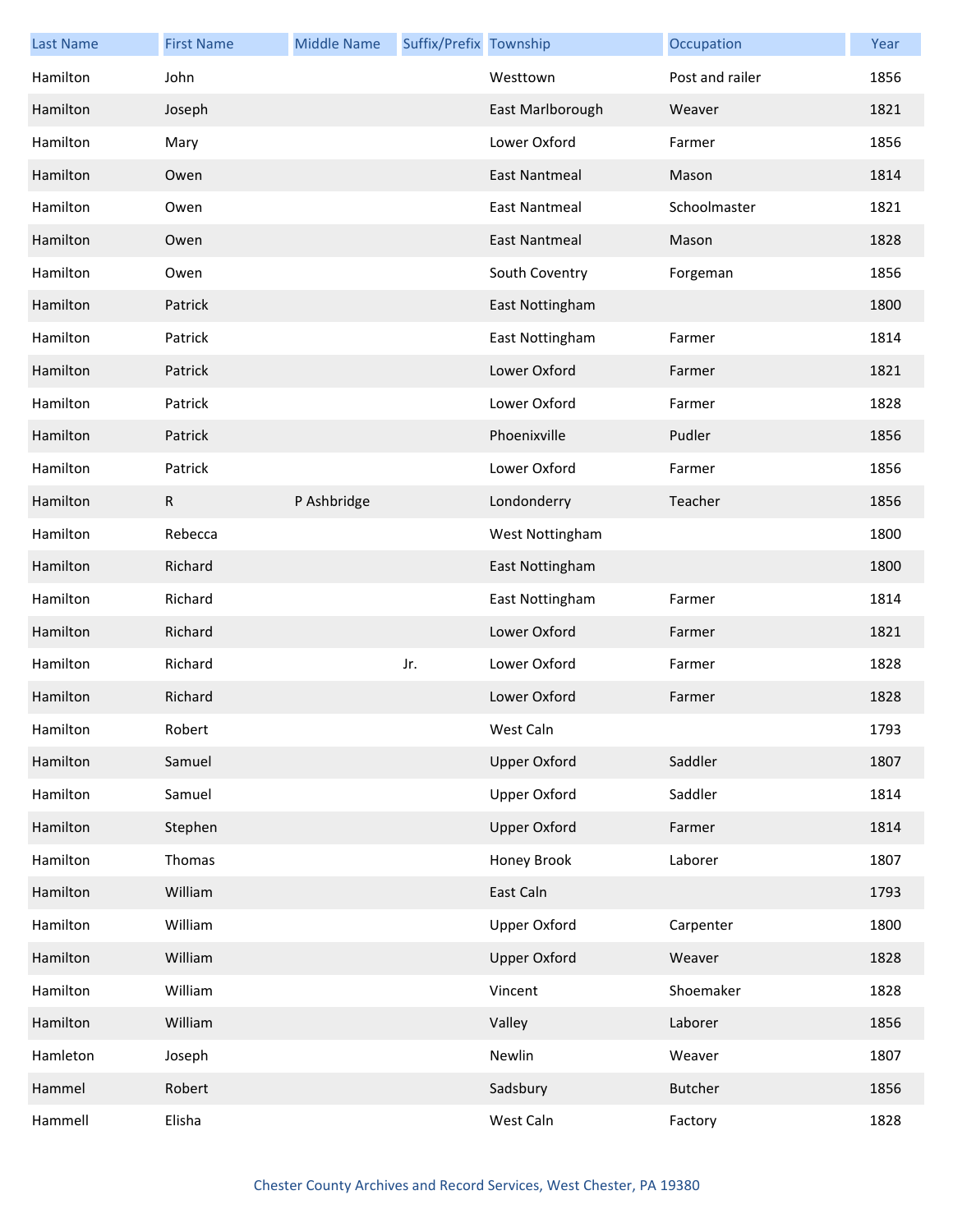| <b>Last Name</b> | <b>First Name</b> | <b>Middle Name</b> | Suffix/Prefix Township |                      | Occupation             | Year |
|------------------|-------------------|--------------------|------------------------|----------------------|------------------------|------|
| Hammens          | Enoch             |                    |                        | Londonderry          | Farmer                 | 1835 |
| Hammens          | Samuel            |                    |                        | Londonderry          | Farmer                 | 1835 |
| Hammer           | Abel              |                    |                        | Tredyffrin           |                        | 1800 |
| Hammer           | Abel              |                    |                        | Tredyffrin           |                        | 1800 |
| Hammer           | Abel              |                    |                        | Tredyffrin           | Laborer                | 1814 |
| Hammer           | Allen             |                    |                        | Vincent              |                        | 1793 |
| Hammer           | Allen             |                    |                        | Vincent              |                        | 1800 |
| Hammer           | Allen             |                    |                        | Vincent              |                        | 1821 |
| Hammer           | Allen             |                    |                        | Vincent              | Farmer                 | 1828 |
| Hammer           | Eli               |                    |                        | Tredyffrin           | Tailor                 | 1821 |
| Hammer           | Israel            |                    |                        | Tredyffrin           |                        | 1800 |
| Hammer           | Israel            |                    |                        | Tredyffrin           | Laborer                | 1814 |
| Hammer           | Jacob             |                    |                        | Charlestown          |                        | 1821 |
| Hammer           | Jacob             |                    |                        | Schuylkill           | Nailer                 | 1828 |
| Hammer           | James             |                    |                        | New London           | Tailor                 | 1821 |
| Hammer           | James             |                    |                        | <b>West Vincent</b>  | Carpenter              | 1856 |
| Hammer           | John              |                    |                        | <b>East Nantmeal</b> |                        | 1793 |
| Hammer           | John              |                    |                        | Charlestown          | Cordwainer             | 1821 |
| Hammer           | John              |                    |                        | Schuylkill           | Shoemaker              | 1828 |
| Hammer           | John              |                    |                        | <b>West Vincent</b>  | Shoemaker              | 1856 |
| Hammer           | John              |                    |                        | <b>West Vincent</b>  | Shoemaker              | 1856 |
| Hammer           | Rachel            |                    |                        | Charlestown          |                        | 1807 |
| Hammer           | Thomas            |                    |                        | New London           | Farmer                 | 1821 |
| Hammer           | William           |                    |                        | Charlestown          | Smith                  | 1807 |
| Hammil           | Anthony           |                    |                        | East Bradford        |                        | 1821 |
| Hammil           | Elisha            |                    | Jr.                    | West Fallowfield     | Blacksmith             | 1828 |
| Hammil           | Israel            |                    |                        | West Fallowfield     | Farmer                 | 1828 |
| Hammil           | James             |                    |                        | West Marlborough     | Millwright             | 1856 |
| Hammil           | Phineas           |                    |                        | West Fallowfield     | Cartwright             | 1828 |
| Hammil           | Robert            |                    |                        | West Fallowfield     | Farmer                 | 1828 |
| Hammin           | John              |                    |                        | East Caln            | Wheelwright            | 1828 |
| Hammon           | James             |                    |                        | New Garden           | <b>Cotton Factorer</b> | 1828 |
| Hammon           | John              |                    |                        | East Caln            | Wheelwright            | 1821 |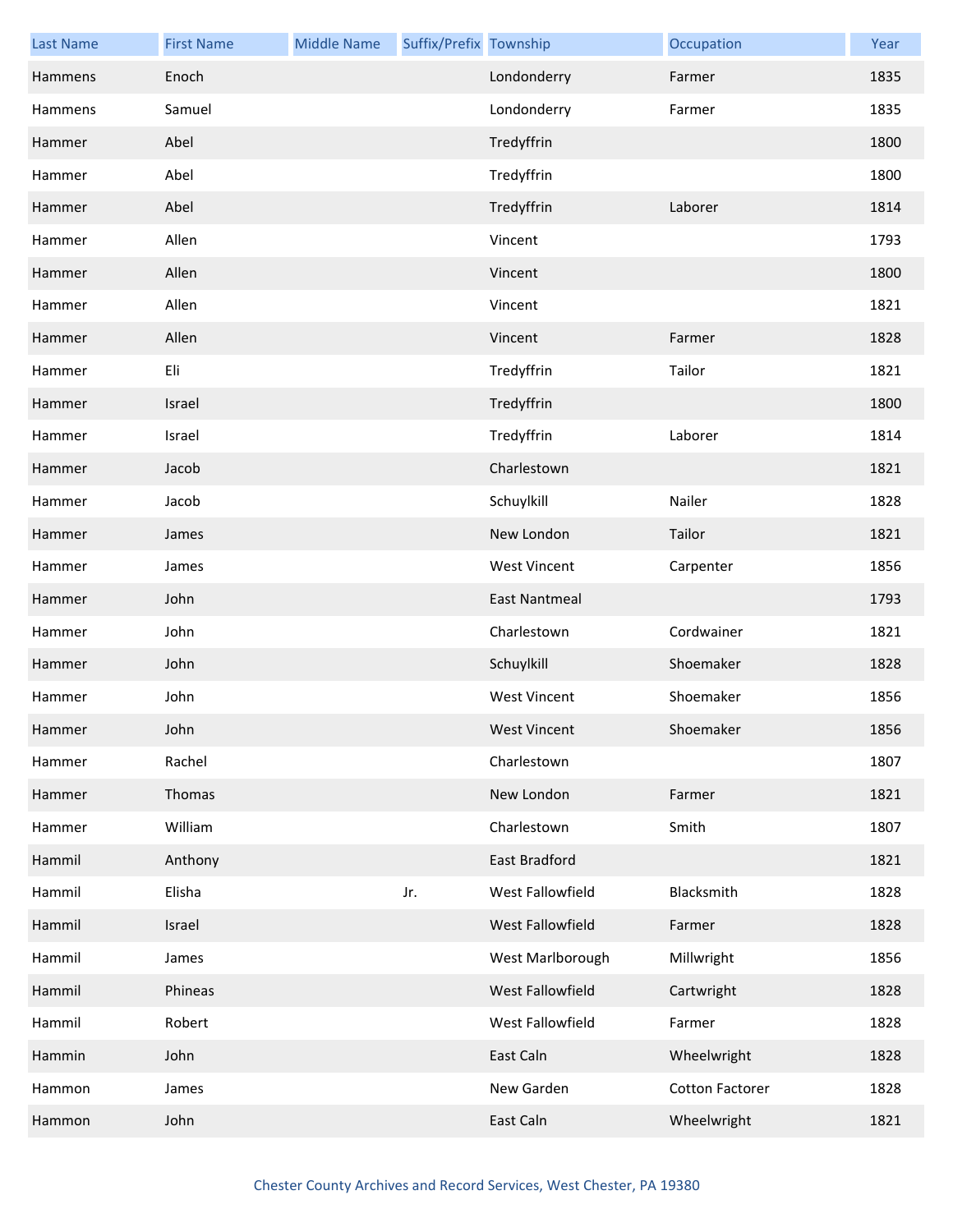| <b>Last Name</b> | <b>First Name</b> | <b>Middle Name</b> | Suffix/Prefix Township |                      | Occupation   | Year |
|------------------|-------------------|--------------------|------------------------|----------------------|--------------|------|
| Hammon           | Mary              |                    |                        | <b>West Bradford</b> | Lady         | 1856 |
| Hammon           | Noble             |                    |                        | Brandywine           | Turner       | 1807 |
| Hammon           | William           |                    |                        | Kennett              |              | 1793 |
| Hammon           | William           |                    |                        | Kennett              | Jobber       | 1800 |
| Hammon           | William           |                    |                        | Lower Oxford         | Tanner       | 1828 |
| Hammond          | J                 | W                  |                        | New London           | Farmer       | 1856 |
| Hammond          | James             |                    |                        | West Whiteland       | Blacksmith   | 1856 |
| Hammond          | John              |                    |                        | Newlin               | Farmer       | 1835 |
| Hammond          | John              |                    |                        | West Brandywine      | Farmer       | 1856 |
| Hammond          | Lewis             |                    |                        | East Caln            | Laborer      | 1856 |
| Hammond          | ${\sf N}$         | B                  |                        | New London           | Farmer       | 1856 |
| Hammond          | Nathan            | <b>B.</b>          |                        | New London           | Farmer       | 1828 |
| Hammond          | Nathan            | P                  |                        | New London           | Farmer       | 1835 |
| Hammond          | S                 | К                  |                        | <b>West Chester</b>  | Clerk        | 1856 |
| Hammond          | William           |                    |                        | Lower Oxford         | Tanner       | 1835 |
| Hammond          | William           |                    |                        | West Brandywine      | Laborer      | 1856 |
| Hammor           | Allen             |                    |                        | Vincent              |              | 1814 |
| Hammor           | Jacob             |                    |                        | Vincent              | Shoemaker    | 1814 |
| Hamor            | Abel              |                    |                        | Tredyffrin           |              | 1793 |
| Hamor            | Abel              |                    |                        | Tredyffrin           | Cabinetmaker | 1807 |
| Hamor            | Abel              |                    | Sr.                    | Tredyffrin           |              | 1807 |
| Hamor            | Abram             |                    |                        | Kennett              | Tailor       | 1835 |
| Hamor            | Allen             |                    |                        | <b>East Vincent</b>  | Farmer       | 1835 |
| Hamor            | Emeline           |                    |                        | West Chester         | Lady         | 1856 |
| Hamor            | Israel            |                    |                        | Tredyffrin           |              | 1793 |
| Hamor            | Israel            |                    |                        | Tredyffrin           | Cabinetmaker | 1807 |
| Hamor            | Jacob             |                    |                        | Tredyffrin           |              | 1793 |
| Hamor            | Jacob             |                    |                        | Schuylkill           | Nailer       | 1835 |
| Hamor            | James             |                    |                        | East Caln            | Tailor       | 1828 |
| Hamor            | James             |                    |                        | Kennett              | Mason        | 1856 |
| Hamor            | John              |                    |                        | Schuylkill           | Shoemaker    | 1835 |
| Hamor            | Thomas            |                    | Jr.                    | New London           | Farmer       | 1828 |
| Hamor            | Thomas            |                    | Sr.                    | New London           | Farmer       | 1828 |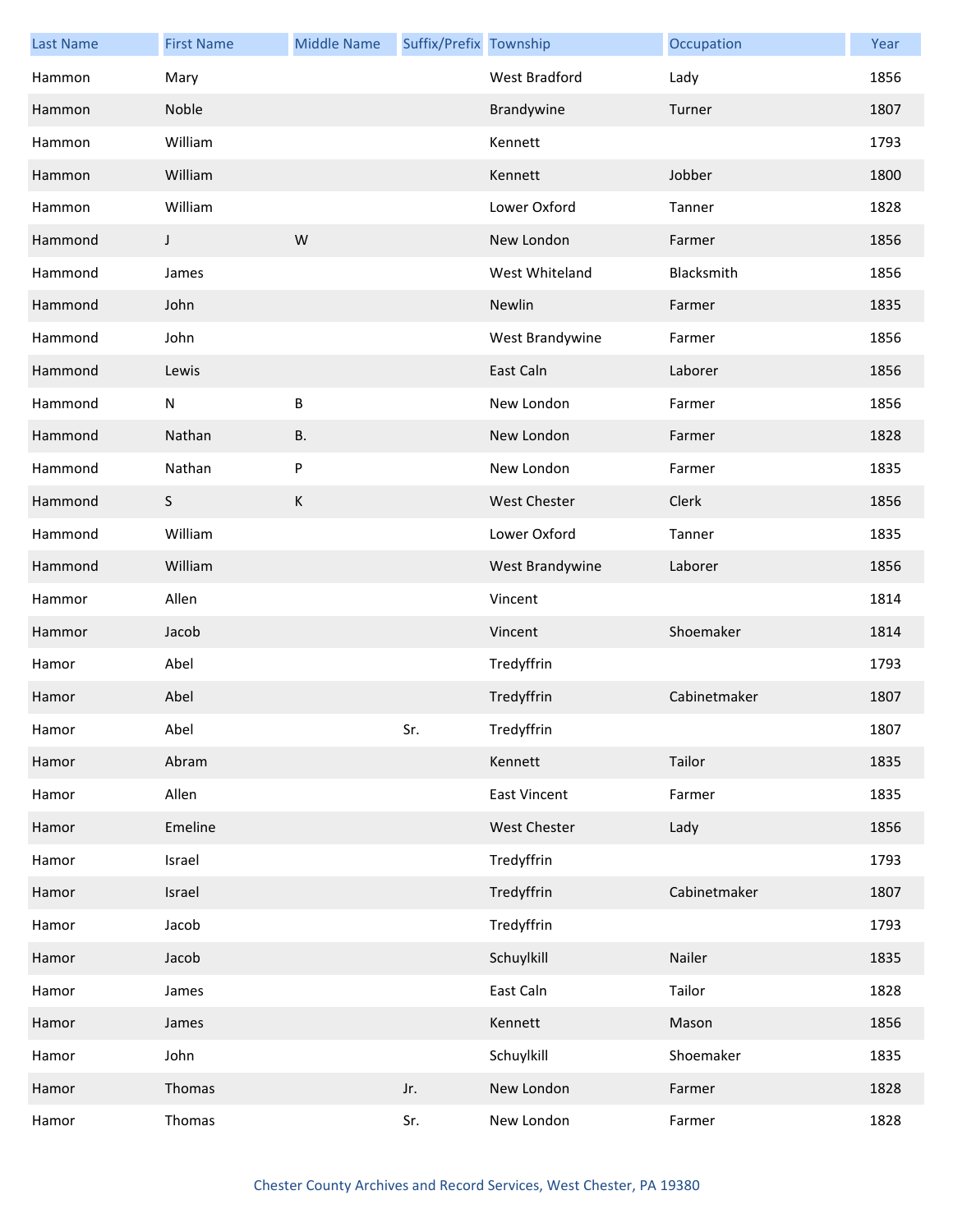| <b>Last Name</b> | <b>First Name</b> | <b>Middle Name</b> | Suffix/Prefix Township |                     | Occupation        | Year |
|------------------|-------------------|--------------------|------------------------|---------------------|-------------------|------|
| Hamor            | Thomas            |                    | Jr.                    | New London          | Farmer            | 1835 |
| Hamor            | Thomas            |                    |                        | New London          | Farmer            | 1835 |
| Hampsher         | John              |                    |                        | West Caln           | Laborer           | 1856 |
| Hampshire        | David             |                    |                        | Warwick             | Farmer            | 1856 |
| Hampshire        | John              |                    |                        | Lower Oxford        | Tailor            | 1821 |
| Hampshire        | Lewis             |                    |                        | West Brandywine     | Rolling mill hand | 1856 |
| Hampshire        | Peter             |                    |                        | <b>Upper Oxford</b> | Carpenter         | 1814 |
| Hampshire        | Peter             |                    |                        | Lower Oxford        | Carpenter         | 1821 |
| Hampshire        | William           |                    |                        | West Fallowfield    | Farmer            | 1821 |
| Hampstead        | William           |                    |                        | Warwick             | Farmer            | 1856 |
| Hampton          | Aaron             |                    |                        | Londonderry         | Laborer           | 1828 |
| Hampton          | Barnard           |                    |                        | Tredyffrin          | Laborer           | 1835 |
| Hampton          | Barnard           |                    |                        | Tredyffrin          | Shoemaker         | 1856 |
| Hampton          | Benjamin          |                    |                        | Easttown            | Laborer           | 1807 |
| Hampton          | Benjamin          |                    |                        | Willistown          | Farmer            | 1821 |
| Hampton          | Connard           | $\sf S$            |                        | Pennsbury           | Laborer           | 1856 |
| Hampton          | David             |                    |                        | Charlestown         | Laborer           | 1814 |
| Hampton          | Davis             |                    |                        | West Bradford       | Hatter            | 1821 |
| Hampton          | Davis             |                    |                        | East Whiteland      | Laborer           | 1856 |
| Hampton          | Ebre              |                    |                        | East Whiteland      | Shoemaker         | 1856 |
| Hampton          | Eli               |                    |                        | Kennett             | Farmer            | 1814 |
| Hampton          | Eli               |                    |                        | East Marlborough    | Weaver            | 1821 |
| Hampton          | Eli               |                    |                        | West Marlborough    | Weaver            | 1828 |
| Hampton          | Eli               |                    |                        | East Fallowfield    | Weaver            | 1835 |
| Hampton          | George            |                    |                        | East Whiteland      | Laborer           | 1856 |
| Hampton          | Isaac             |                    |                        | <b>East Vincent</b> |                   | 1835 |
| Hampton          | James             |                    |                        | Charlestown         | Laborer           | 1856 |
| Hampton          | James             |                    |                        | Tredyffrin          | Laborer           | 1856 |
| Hampton          | John              |                    |                        | Tredyffrin          |                   | 1793 |
| Hampton          | John              |                    |                        | Tredyffrin          |                   | 1800 |
| Hampton          | John              |                    |                        | Tredyffrin          | Shoemaker         | 1807 |
| Hampton          | John              |                    |                        | Tredyffrin          | Shoemaker         | 1814 |
| Hampton          | John              |                    |                        | Schuylkill          | Laborer           | 1828 |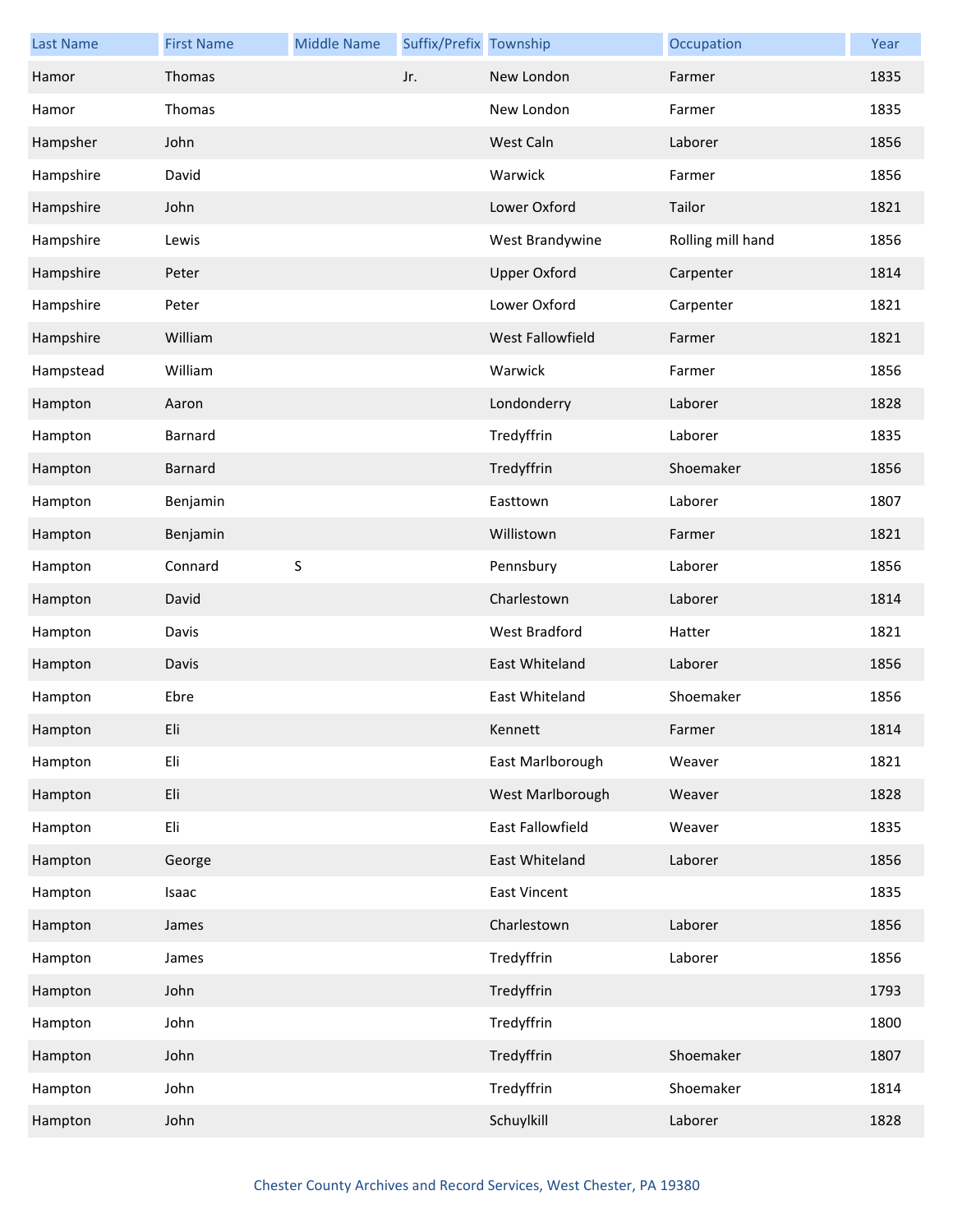| <b>Last Name</b> | <b>First Name</b> | <b>Middle Name</b> | Suffix/Prefix Township |                | Occupation     | Year |
|------------------|-------------------|--------------------|------------------------|----------------|----------------|------|
| Hampton          | John              |                    |                        | Pikeland       | <b>Butcher</b> | 1835 |
| Hampton          | John              |                    |                        | Tredyffrin     | Wheelwright    | 1856 |
| Hampton          | John              |                    |                        | East Whiteland | Limeburner     | 1856 |
| Hampton          | Jonathan          |                    |                        | Londonderry    | Farmer         | 1807 |
| Hampton          | Jonathan          |                    |                        | Londonderry    | Farmer         | 1814 |
| Hampton          | Jonathan          |                    |                        | Londonderry    | Farmer         | 1821 |
| Hampton          | Joseph            |                    | Sr.                    | Tredyffrin     |                | 1793 |
| Hampton          | Joseph            |                    | Jr.                    | Tredyffrin     |                | 1793 |
| Hampton          | Joseph            |                    |                        | Tredyffrin     |                | 1800 |
| Hampton          | Joseph            |                    |                        | Tredyffrin     |                | 1800 |
| Hampton          | Joseph            |                    | Sr.                    | Tredyffrin     | Farmer         | 1807 |
| Hampton          | Joseph            |                    |                        | Tredyffrin     | Weaver         | 1807 |
| Hampton          | Joseph            |                    |                        | Tredyffrin     | Weaver         | 1814 |
| Hampton          | Joseph            |                    |                        | Charlestown    | Laborer        | 1814 |
| Hampton          | Joseph            |                    |                        | Tredyffrin     | Laborer        | 1821 |
| Hampton          | Joseph            |                    |                        | Tredyffrin     | Weaver         | 1821 |
| Hampton          | Joseph            |                    |                        | Tredyffrin     | Weaver         | 1821 |
| Hampton          | Joseph            |                    |                        | Tredyffrin     | Weaver         | 1828 |
| Hampton          | Joseph            |                    |                        | Tredyffrin     | Farmer         | 1835 |
| Hampton          | Lewis             |                    |                        | Tredyffrin     | Laborer        | 1821 |
| Hampton          | Lewis             |                    |                        | Tredyffrin     | Carpenter      | 1828 |
| Hampton          | Lewis             |                    |                        | Tredyffrin     | Carpenter      | 1835 |
| Hampton          | Lewis             |                    |                        | Easttown       | Carpenter      | 1856 |
| Hampton          | Marshall          |                    |                        | Willistown     | Laborer        | 1828 |
| Hampton          | Marshall          |                    |                        | West Whiteland | Laborer        | 1835 |
| Hampton          | Marshall          |                    |                        | Charlestown    | Laborer        | 1856 |
| Hampton          | Marshel           |                    |                        | Tredyffrin     | Weaver         | 1814 |
| Hampton          | Mary              |                    |                        | Tredyffrin     |                | 1821 |
| Hampton          | Mary              |                    |                        | Tredyffrin     |                | 1856 |
| Hampton          | Nehemiah          |                    |                        | Willistown     | Laborer        | 1828 |
| Hampton          | Nomiah            |                    |                        | Tredyffrin     | Laborer        | 1821 |
| Hampton          | Reuben            |                    |                        | Willistown     | Farmer         | 1856 |
| Hampton          | Rudolph           |                    |                        | Tredyffrin     | Laborer        | 1835 |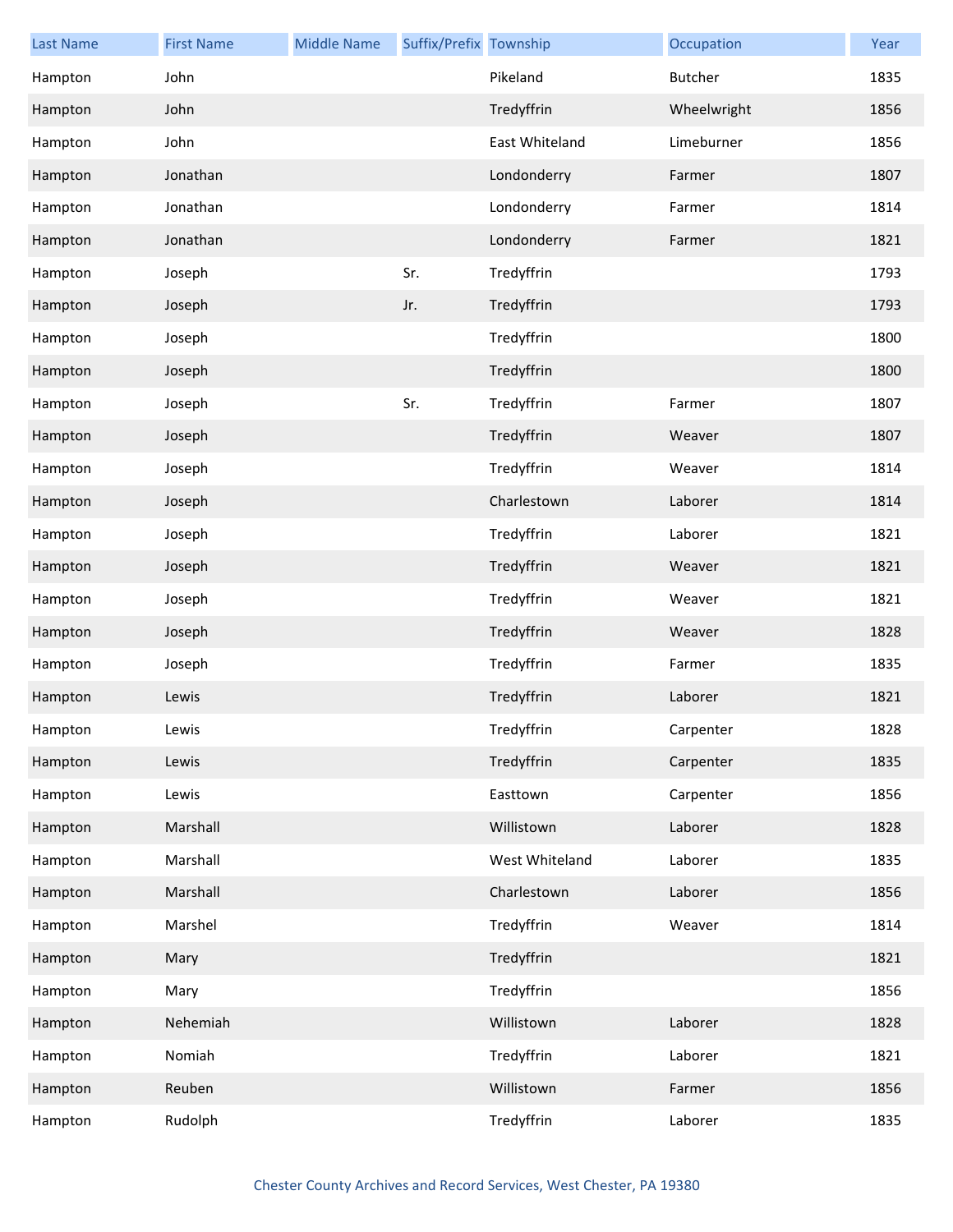| <b>Last Name</b> | <b>First Name</b> | <b>Middle Name</b> | Suffix/Prefix Township |              | Occupation | Year |
|------------------|-------------------|--------------------|------------------------|--------------|------------|------|
| Hampton          | Samuel            |                    |                        | Tredyffrin   | Laborer    | 1807 |
| Hampton          | Samuel            |                    |                        | Charlestown  | Laborer    | 1814 |
| Hampton          | Samuel            |                    |                        | Charlestown  | Laborer    | 1821 |
| Hampton          | Samuel            |                    |                        | Charlestown  | Laborer    | 1828 |
| Hampton          | Samuel            |                    |                        | Charlestown  | Laborer    | 1835 |
| Hampton          | Thomas            |                    |                        | Tredyffrin   |            | 1793 |
| Hampton          | Thomas            |                    |                        | Tredyffrin   |            | 1800 |
| Hampton          | Thomas            |                    |                        | Tredyffrin   |            | 1800 |
| Hampton          | Thomas            |                    |                        | Tredyffrin   | Shoemaker  | 1807 |
| Hampton          | Thomas            |                    |                        | Londonderry  | Farmer     | 1807 |
| Hampton          | Thomas            |                    |                        | Londonderry  | Farmer     | 1814 |
| Hampton          | Thomas            |                    |                        | Tredyffrin   | Farmer     | 1814 |
| Hampton          | Thomas            |                    |                        | Charlestown  | Laborer    | 1821 |
| Hampton          | Thomas            |                    |                        | Charlestown  | Farmer     | 1828 |
| Hampton          | Thomas            |                    |                        | Charlestown  | Farmer     | 1835 |
| Hampton          | Thomas            |                    |                        | Phoenixville | Laborer    | 1856 |
| Hampton          | Thomas            | E                  |                        | Charlestown  | Farmer     | 1856 |
| Hampton          | William           |                    |                        | Easttown     | Cordwainer | 1814 |
| Hampton          | William           |                    |                        | Easttown     | Shoemaker  | 1821 |
| Hampton          | William           |                    |                        | Easttown     | Shoemaker  | 1828 |
| Hampton          | William           |                    |                        | Willistown   | Blacksmith | 1835 |
| Hampton          | William           |                    |                        | Easttown     | Farmer     | 1835 |
| Hampton          | William           |                    |                        | Pennsbury    | Laborer    | 1856 |
| Hampton          | William           |                    |                        | Easttown     | Shoemaker  | 1856 |
| Hampton          | Woodward          |                    |                        | Tredyffrin   | Farmer     | 1821 |
| Hamsey           | Paul              |                    |                        | East Caln    | Laborer    | 1800 |
| Hamsher          | Peter             |                    |                        | Lower Oxford | Carpenter  | 1828 |
| Hamshire         | John              |                    |                        | West Caln    | Distiller  | 1828 |
| Hamshire         | John              |                    |                        | West Caln    | Laborer    | 1835 |
| Hamshire         | Josiah            |                    |                        | West Caln    | Laborer    | 1835 |
| Hamson           | James             |                    | Jr.                    | London Grove | Laborer    | 1856 |
| Hamson           | James             |                    | Sr.                    | London Grove | Laborer    | 1856 |
| Hamstatt         | John              |                    |                        | Charlestown  |            | 1793 |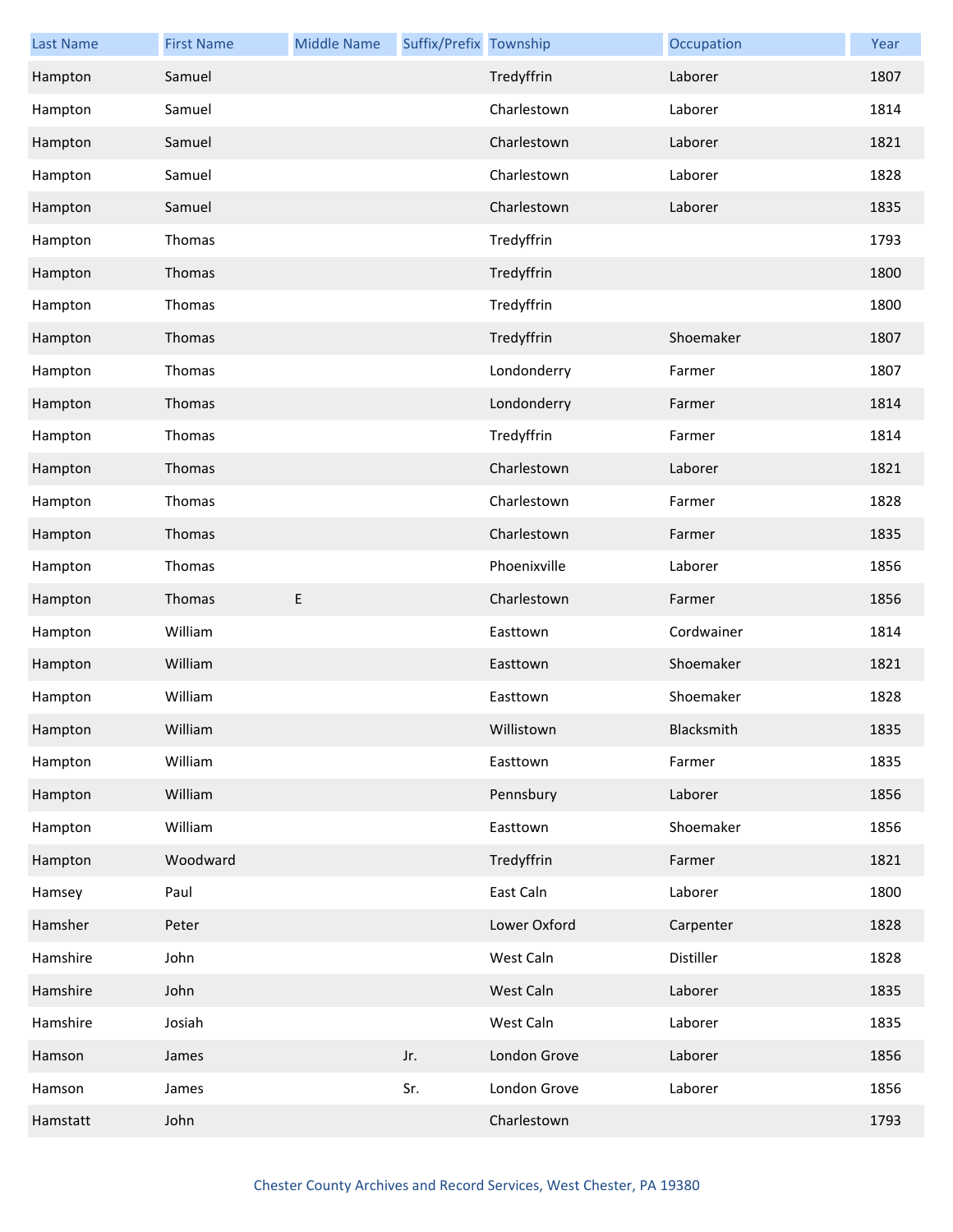| <b>Last Name</b> | <b>First Name</b> | <b>Middle Name</b> | Suffix/Prefix Township |                      | Occupation     | Year |
|------------------|-------------------|--------------------|------------------------|----------------------|----------------|------|
| Hanass           | Alice             |                    |                        | East Goshen          |                | 1856 |
| Hanass           | Mary              | Ann                |                        | East Goshen          |                | 1856 |
| Hanass           | Thomas            |                    |                        | East Goshen          |                | 1856 |
| Hanaway          | Jackson           |                    |                        | West Marlborough     | Miller         | 1856 |
| Hanaway          | Nathan            |                    |                        | Kennett              | Laborer        | 1856 |
| Hanaway          | Samuel            |                    |                        | West Fallowfield     | Miller         | 1828 |
| Hanaway          | Samuel            |                    |                        | West Fallowfield     | Miller         | 1835 |
| Hanaway          | Thomas            |                    |                        | <b>Upper Oxford</b>  | Manufacturer   | 1828 |
| Hanaway          | Thomas            |                    |                        | West Marlborough     | Cotton spinner | 1835 |
| Hanberger        | Samuel            |                    |                        | <b>West Coventry</b> | Farmer         | 1856 |
| Hance            | James             |                    |                        | West Whiteland       |                | 1793 |
| Hance            | James             |                    |                        | West Whiteland       | Farmer         | 1800 |
| Hance            | James             |                    |                        | West Whiteland       | Farmer         | 1807 |
| Hance            | James             |                    | Jr.                    | West Whiteland       | Storekeeper    | 1814 |
| Hance            | James             |                    |                        | West Whiteland       | Farmer         | 1814 |
| Hance            | James             |                    |                        | West Whiteland       |                | 1821 |
| Hance            | John              |                    |                        | Easttown             |                | 1821 |
| Hance            | Joseph            |                    |                        | <b>East Bradford</b> |                | 1793 |
| Hance            | Joseph            |                    |                        | <b>East Bradford</b> | Farmer         | 1807 |
| Hance            | Joseph            |                    |                        | East Bradford        | Farmer         | 1814 |
| Hance            | Joseph            |                    |                        | West Whiteland       |                | 1821 |
| Hance            | Joseph            |                    |                        | East Bradford        |                | 1821 |
| Hance            | Richard           |                    |                        | East Bradford        |                | 1793 |
| Hance            | Richard           |                    |                        | East Bradford        | Laborer        | 1807 |
| Hance            | Richard           |                    |                        | East Bradford        | Farmer         | 1814 |
| Hance            | Richard           |                    |                        | West Whiteland       |                | 1814 |
| Hance            | Richard           |                    |                        | West Whiteland       |                | 1821 |
| Hancil           | Adam              | ${\mathsf W}$      |                        | Oxford               | Blacksmith     | 1856 |
| Hancil           | David             |                    |                        | Oxford               | Blacksmith     | 1856 |
| Hancock          | Elizabeth         |                    |                        | Honey Brook          | Landholder     | 1835 |
| Hancock          | John              |                    |                        | Schuylkill           | Miller         | 1856 |
| Hancock          | Thomas            |                    |                        | Honey Brook          | Farmer         | 1821 |
| Hancock          | Thomas            |                    |                        | Honey Brook          | Teacher        | 1828 |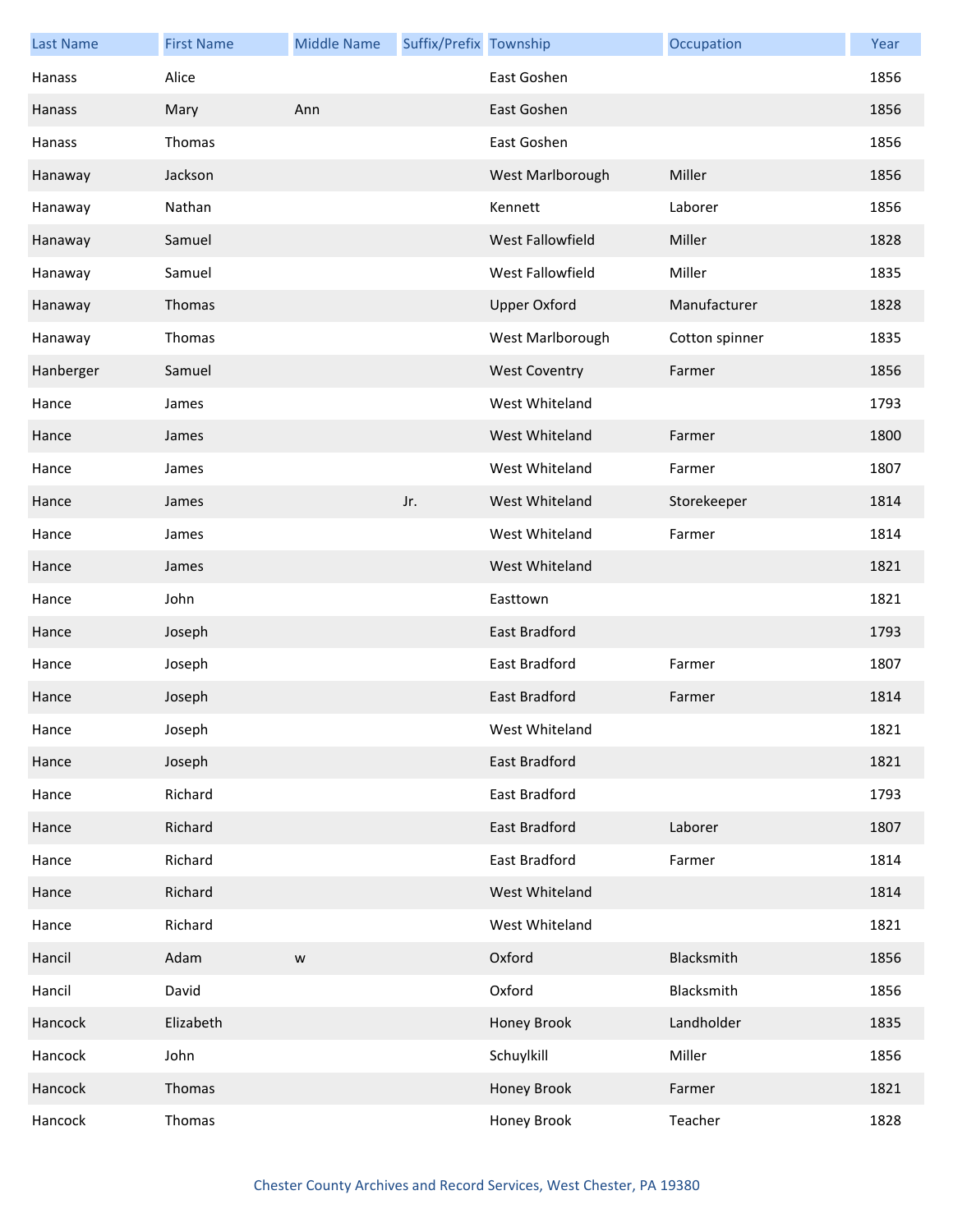| <b>Last Name</b> | <b>First Name</b> | <b>Middle Name</b> | Suffix/Prefix Township |                      | Occupation         | Year |
|------------------|-------------------|--------------------|------------------------|----------------------|--------------------|------|
| Hand             | James             |                    |                        | <b>East Nantmeal</b> | Doctor of Medicine | 1807 |
| Hand             | John              |                    |                        | East Nottingham      |                    | 1856 |
| Hand             | Mathew            |                    |                        | Penn                 | Laborer            | 1821 |
| Hand             | Mathew            |                    |                        | London Grove         | Farmer             | 1828 |
| Hand             | Mathew            |                    |                        | London Grove         | Farmer             | 1835 |
| Hand             | Patrick           |                    |                        | Tredyffrin           | Shoemaker          | 1828 |
| Hand             | Patrick           |                    |                        | Easttown             | Shoemaker          | 1835 |
| Hand             | Thomas            |                    |                        | Easttown             |                    | 1856 |
| Handley          | Daniel            |                    |                        | Phoenixville         | Laborer            | 1856 |
| Handlin          | Samuel            |                    |                        | London Britain       | Laborer            | 1814 |
| Handlin          | William           |                    |                        | Willistown           | Laborer            | 1821 |
| Handly           | Robert            |                    |                        | Schuylkill           | Laborer            | 1828 |
| Handword         | John              |                    |                        | <b>West Nantmeal</b> | Blacksmith         | 1821 |
| Handwork         | Andrew            |                    |                        | <b>West Nantmeal</b> | Farmer             | 1821 |
| Handwork         | Andrew            |                    |                        | <b>West Nantmeal</b> | Farmer             | 1828 |
| Handwork         | Andrew            |                    |                        | <b>West Nantmeal</b> | Farmer             | 1835 |
| Handwork         | Andrew            |                    |                        | <b>West Nantmeal</b> | Farmer             | 1835 |
| Handwork         | Andrew            |                    |                        | <b>West Nantmeal</b> | Jobber             | 1856 |
| Handwork         | George            |                    |                        | <b>West Nantmeal</b> | Laborer            | 1821 |
| Handwork         | George            |                    |                        | <b>West Nantmeal</b> | Farmer             | 1828 |
| Handwork         | George            |                    |                        | West Nantmeal        | Farmer             | 1835 |
| Handwork         | George            |                    |                        | <b>West Nantmeal</b> | Ditcher            | 1856 |
| Handwork         | Henry             |                    |                        | <b>West Nantmeal</b> | Weaver             | 1821 |
| Handwork         | Jacob             |                    |                        | <b>West Nantmeal</b> | Laborer            | 1828 |
| Handwork         | Jacob             |                    |                        | <b>West Nantmeal</b> | Farmer             | 1856 |
| Handwork         | Jacob             |                    |                        | <b>West Nantmeal</b> | Farmer             | 1856 |
| Handwork         | John              |                    |                        | <b>West Nantmeal</b> | Weaver             | 1800 |
| Handwork         | John              |                    |                        | <b>West Nantmeal</b> | Weaver             | 1807 |
| Handwork         | John              |                    |                        | <b>West Nantmeal</b> | Blacksmith         | 1828 |
| Handwork         | John              |                    |                        | <b>West Nantmeal</b> | Laborer            | 1835 |
| Handwork         | John              |                    |                        | Uwchlan              | Laborer            | 1856 |
| Handwork         | Levi              |                    |                        | <b>West Nantmeal</b> | Carpenter          | 1856 |
| Handwork         | Nicholas          |                    |                        | <b>West Nantmeal</b> | Carpenter          | 1828 |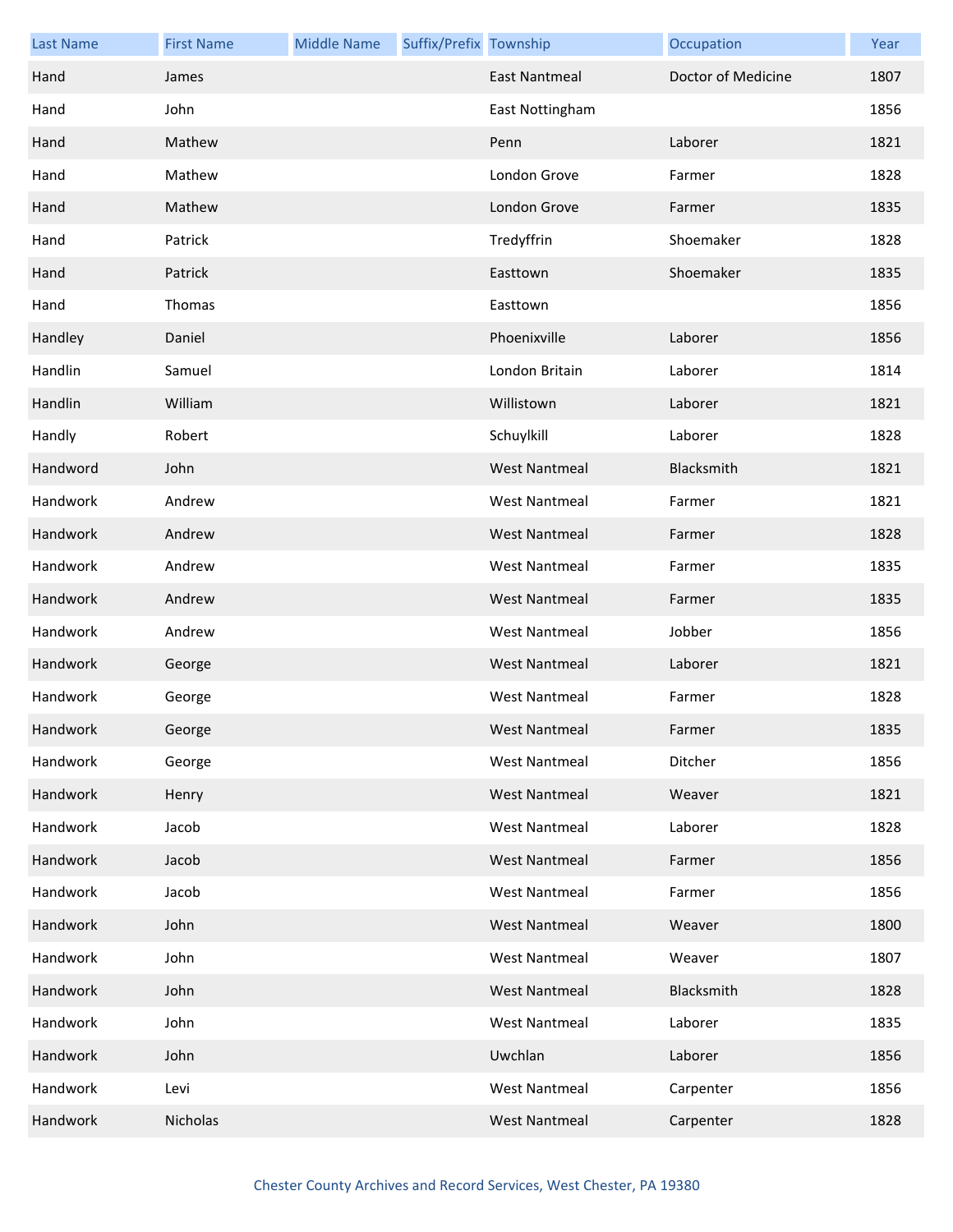| <b>Last Name</b> | <b>First Name</b> | <b>Middle Name</b>        | Suffix/Prefix Township |                      | Occupation  | Year |
|------------------|-------------------|---------------------------|------------------------|----------------------|-------------|------|
| Handwork         | Nicholas          |                           |                        | <b>West Nantmeal</b> | Carpenter   | 1856 |
| Handwork         | Nicholes          |                           |                        | <b>West Nantmeal</b> | Carpenter   | 1835 |
| Handwork         | Peter             |                           |                        | <b>West Nantmeal</b> | Laborer     | 1828 |
| Handwork         | Peter             |                           |                        | <b>West Nantmeal</b> | Shoemaker   | 1835 |
| Handwork         | Peter             |                           |                        | <b>West Nantmeal</b> | Shoemaker   | 1856 |
| Handwork         | Rosena            |                           |                        | <b>West Nantmeal</b> |             | 1835 |
| Handwork         | Rosinah           |                           |                        | <b>West Nantmeal</b> |             | 1828 |
| Handwork         | Samuel            |                           |                        | <b>West Nantmeal</b> | Carpenter   | 1856 |
| Handwork         | Samuel            |                           |                        | <b>West Nantmeal</b> | Farmer      | 1856 |
| Handwork         | Solomon           |                           |                        | Warwick              | Farmer      | 1856 |
| Handy            | Edwin             |                           |                        | London Britain       | Laborer     | 1856 |
| Hanes            | Isaac             |                           |                        | Goshen               |             | 1793 |
| Hanes            | Jacob             |                           |                        | Goshen               |             | 1793 |
| Hanes            | Joseph            |                           |                        | East Whiteland       | Limeburner  | 1856 |
| Hanes            | Michael           |                           |                        | Uwchlan              | Laborer     | 1807 |
| Hanes            | Valentine         |                           |                        | Uwchlan              | Farmer      | 1807 |
| Hanesey          | Amos              | E                         |                        | Londonderry          | Farmer      | 1835 |
| Haney            | Hugh              |                           |                        | Westtown             | Laborer     | 1814 |
| Haney            | James             |                           |                        | West Bradford        | Laborer     | 1856 |
| Haney            | James             |                           |                        | Pennsbury            | Laborer     | 1856 |
| Haney            | James             |                           |                        | Upper Oxford         | Farmer      | 1856 |
| Haney            | John              |                           |                        | Goshen               |             | 1793 |
| Haney            | John              |                           |                        | Tredyffrin           | Laborer     | 1821 |
| Haney            | John              |                           |                        | <b>Upper Oxford</b>  | Farmer      | 1856 |
| Haney            | John              |                           |                        | Phoenixville         | Pudler      | 1856 |
| Haney            | John              | $\boldsymbol{\mathsf{A}}$ |                        | <b>Upper Oxford</b>  | Storetender | 1856 |
| Haney            | Patrick           |                           |                        | Goshen               | Weaver      | 1807 |
| Hangins          | Joseph            |                           |                        | Tredyffrin           | Laborer     | 1828 |
| Hanigan          | James             |                           |                        | Phoenixville         | Pudler      | 1856 |
| Hanill           | Israel            |                           |                        | West Fallowfield     | Farmer      | 1856 |
| Hanings          | Joseph            |                           |                        | Willistown           | Laborer     | 1821 |
| Hanlen           | William           |                           |                        | Willistown           | Laborer     | 1814 |
| Hanley           | Barny             |                           |                        | Brandywine           |             | 1793 |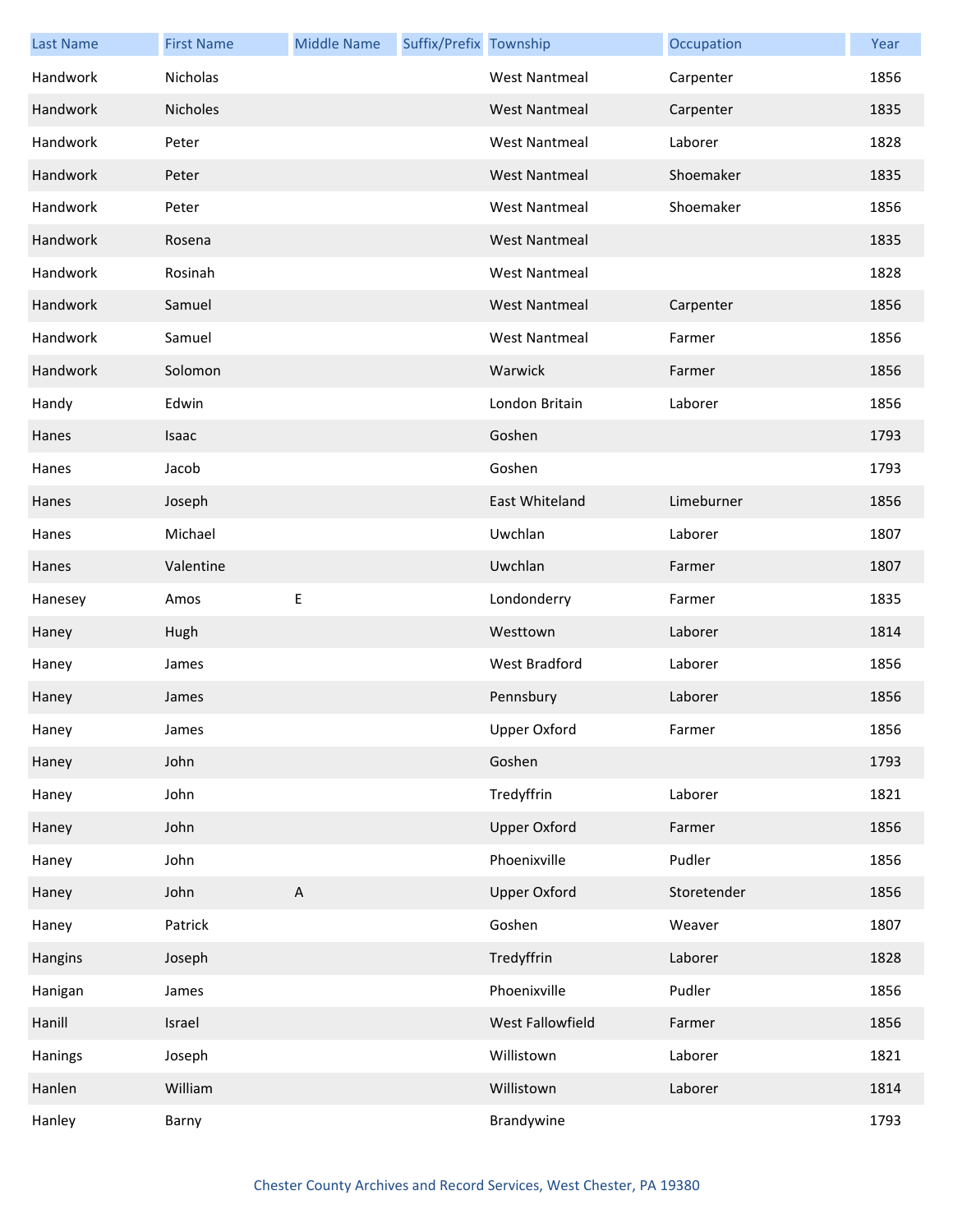| <b>Last Name</b> | <b>First Name</b> | <b>Middle Name</b> | Suffix/Prefix Township |                      | Occupation  | Year |
|------------------|-------------------|--------------------|------------------------|----------------------|-------------|------|
| Hanley           | James             |                    |                        | <b>West Pikeland</b> | Teacher     | 1856 |
| Hanley           | Robert            |                    |                        | Charlestown          | Laborer     | 1814 |
| hanley           | Robert            |                    |                        | Schuylkill           | Laborer     | 1835 |
| Hanna            | Abigail           |                    |                        | East Fallowfield     |             | 1793 |
| Hanna            | Jacob             |                    |                        | East Fallowfield     | Husbandman  | 1807 |
| Hanna            | Jacob             |                    |                        | East Fallowfield     | Farmer      | 1814 |
| Hanna            | James             |                    |                        | Honey Brook          |             | 1793 |
| Hanna            | James             |                    |                        | Westtown             | Tailor      | 1807 |
| Hanna            | John              |                    |                        | Newlin               | Quarrier    | 1835 |
| Hanna            | William           |                    |                        | <b>Upper Oxford</b>  | Papermaker  | 1856 |
| Hannagan         | Patrick           |                    |                        | Phoenixville         | Laborer     | 1856 |
| Hannah           | Alexander         |                    |                        | Sadsbury             | Farmer      | 1835 |
| Hannah           | Alexandrew        |                    |                        | Sadsbury             | Farmer      | 1856 |
| Hannah           | Alexandrew        |                    |                        | Sadsbury             | Farmer      | 1856 |
| Hannah           | Davis             |                    |                        | New London           | Smith       | 1835 |
| Hannah           | Davis             |                    |                        | Franklin             | Farmer      | 1856 |
| Hannah           | Jacob             |                    |                        | East Fallowfield     | Farmer      | 1821 |
| Hannah           | Jacob             |                    |                        | East Fallowfield     | Farmer      | 1828 |
| Hannah           | Jacob             |                    |                        | East Fallowfield     | Farmer      | 1835 |
| Hannah           | James             |                    |                        | Honey Brook          |             | 1800 |
| Hannah           | James             |                    |                        | Goshen               | Tailor      | 1814 |
| Hannah           | William           |                    |                        | Honey Brook          | Farmer      | 1807 |
| Hannah           | William           |                    |                        | East Whiteland       | Laborer     | 1856 |
| Hannam           | Thomas            |                    |                        | Kennett              | Farmer      | 1856 |
| Hannan           | Joseph            |                    |                        | East Whiteland       | Laborer     | 1856 |
| Hannigan         | Daniel            |                    |                        | Phoenixville         | Laborer     | 1856 |
| Hannum           | Alice             |                    | Widow                  | <b>West Chester</b>  |             | 1807 |
| Hannum           | Alice             |                    |                        | <b>West Chester</b>  |             | 1821 |
| Hannum           | Alice             |                    |                        | <b>West Chester</b>  | Gentlewoman | 1828 |
| Hannum           | Alice             |                    |                        | <b>West Chester</b>  | Storekeeper | 1856 |
| Hannum           | Ann               |                    |                        | West Chester         | Seamstress  | 1835 |
| Hannum           | Caleb             |                    |                        | East Bradford        | Farmer      | 1807 |
| Hannum           | Chayney           |                    |                        | West Bradford        | Teacher     | 1835 |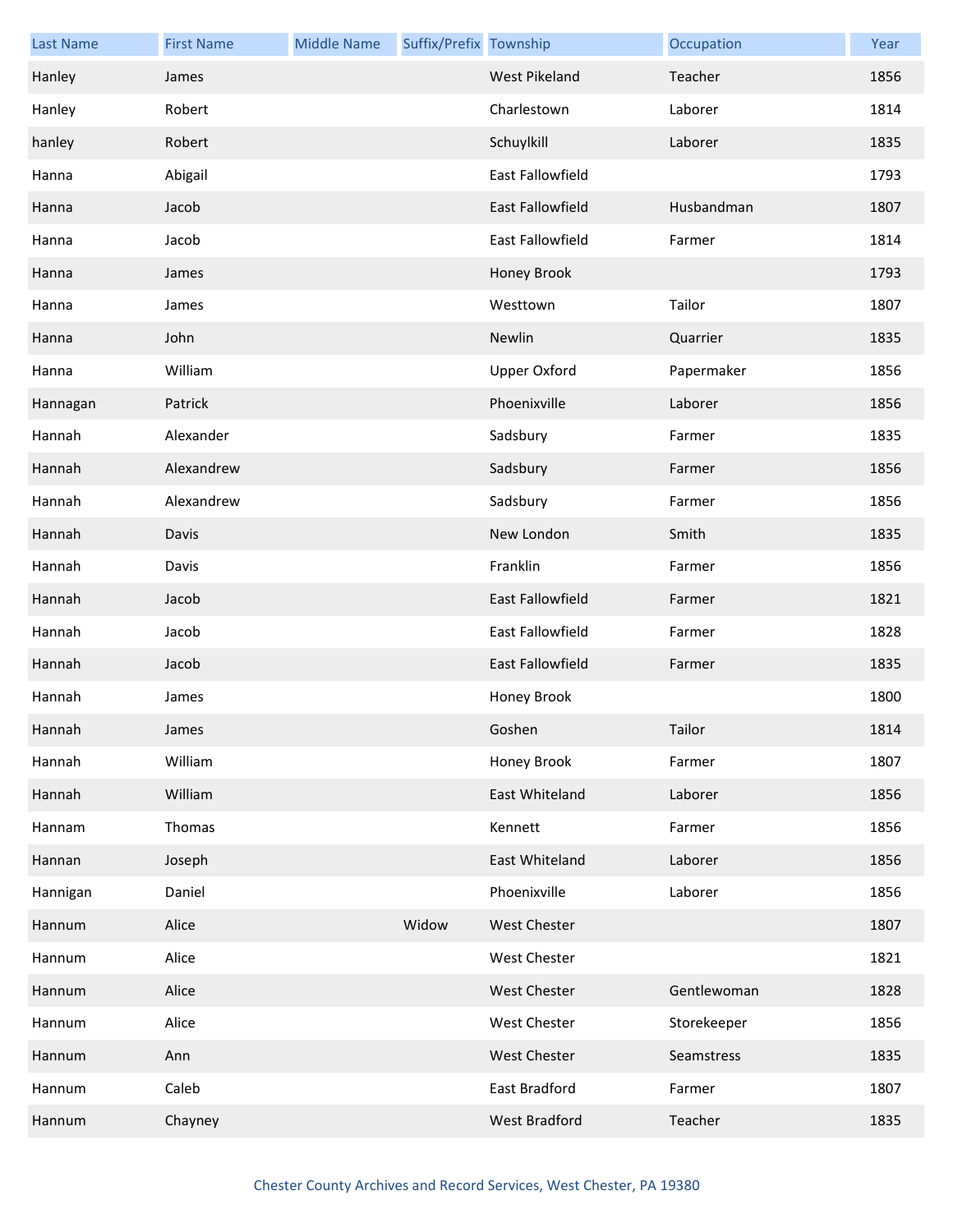| <b>Last Name</b> | <b>First Name</b> | <b>Middle Name</b>        | Suffix/Prefix Township |                         | Occupation     | Year |
|------------------|-------------------|---------------------------|------------------------|-------------------------|----------------|------|
| Hannum           | Cheyney           |                           |                        | <b>West Chester</b>     | Schoolmaster   | 1828 |
| Hannum           | Craig             |                           |                        | <b>East Fallowfield</b> | Miller         | 1835 |
| Hannum           | David             | ${\sf M}$                 |                        | London Britain          | Tavern Keeper  | 1856 |
| Hannum           | Enoch             |                           |                        | Londonderry             | Carpenter      | 1814 |
| Hannum           | Enoch             |                           |                        | Londonderry             | Carpenter      | 1821 |
| Hannum           | Enoch             |                           |                        | Londonderry             | Carpenter      | 1828 |
| Hannum           | Enoch             | $\sf S$                   |                        | Londonderry             | Farmer         | 1856 |
| Hannum           | George            |                           |                        | Pennsbury               | Stonemason     | 1856 |
| Hannum           | Hannah            |                           |                        | Kennett                 | Farmer         | 1821 |
| Hannum           | Hannah            |                           |                        | Kennett                 |                | 1828 |
| Hannum           | Hayes             |                           |                        | West Goshen             | Farmer         | 1856 |
| Hannum           | Henry             |                           |                        | Tredyffrin              | <b>Butcher</b> | 1835 |
| Hannum           | Hiram             |                           |                        | West Chester            | Carpenter      | 1856 |
| Hannum           | James             |                           | Esq.                   | West Fallowfield        |                | 1793 |
| Hannum           | James             |                           | Esq.                   | West Marlborough        |                | 1793 |
| Hannum           | James             |                           |                        | West Marlborough        |                | 1800 |
| Hannum           | James             |                           |                        | Westtown                | Farmer         | 1807 |
| Hannum           | James             |                           |                        | East Caln               | Innkeeper      | 1807 |
| Hannum           | James             |                           |                        | Westtown                | Farmer         | 1814 |
| Hannum           | James             |                           |                        | Westtown                | Farmer         | 1821 |
| Hannum           | James             |                           |                        | West Goshen             | Carpenter      | 1835 |
| Hannum           | John              |                           |                        | Goshen                  |                | 1793 |
| Hannum           | John              |                           |                        | East Bradford           | Farmer         | 1807 |
| Hannum           | John              |                           |                        | West Marlborough        | Innkeeper      | 1807 |
| Hannum           | John              |                           |                        | Goshen                  | Farmer         | 1814 |
| Hannum           | John              |                           |                        | West Marlborough        | Farmer         | 1814 |
| Hannum           | John              |                           |                        | West Goshen             |                | 1821 |
| Hannum           | John              |                           |                        | West Goshen             | Farmer         | 1828 |
| Hannum           | John              |                           |                        | West Goshen             | Farmer         | 1835 |
| Hannum           | John              |                           |                        | West Marlborough        | Farmer         | 1835 |
| Hannum           | John              |                           |                        | West Goshen             | Farmer         | 1856 |
| Hannum           | John              | $\boldsymbol{\mathsf{A}}$ |                        | East Marlborough        | Merchant       | 1856 |
| Hannum           | John              | В.                        |                        | West Marlborough        | Farmer         | 1821 |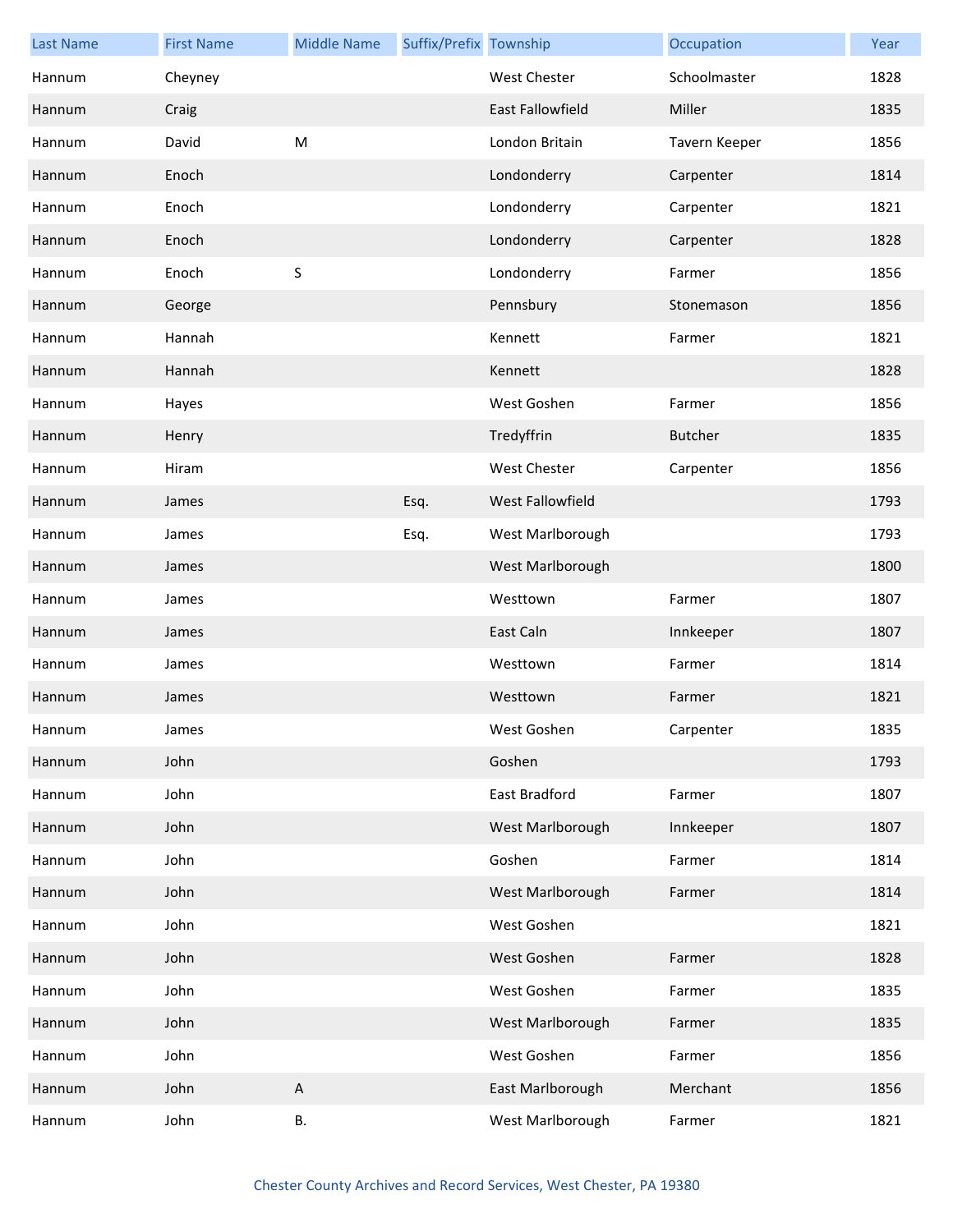| <b>Last Name</b> | <b>First Name</b> | <b>Middle Name</b> | Suffix/Prefix Township |                     | Occupation     | Year |
|------------------|-------------------|--------------------|------------------------|---------------------|----------------|------|
| Hannum           | John              | <b>B.</b>          |                        | West Marlborough    | Farmer         | 1828 |
| Hannum           | Joseph            | P                  |                        | East Marlborough    | Farmer         | 1856 |
| Hannum           | <b>Miles</b>      |                    |                        | Easttown            | Farmer         | 1835 |
| Hannum           | Norris            |                    |                        | Valley              | Farmer         | 1856 |
| Hannum           | Obediah           |                    |                        | Kennett             | Carpenter      | 1800 |
| Hannum           | Obediah           |                    |                        | Kennett             | Carpenter      | 1814 |
| Hannum           | Otho              |                    |                        | New Garden          | Laborer        | 1821 |
| Hannum           | Samuel            |                    |                        | Kennett             | Blacksmith     | 1800 |
| Hannum           | Samuel            |                    |                        | Kennett             | Blacksmith     | 1807 |
| Hannum           | Samuel            |                    |                        | Kennett             | Blacksmith     | 1814 |
| Hannum           | Samuel            |                    |                        | West Fallowfield    | Blacksmith     | 1821 |
| Hannum           | Samuel            |                    |                        | East Fallowfield    | Blacksmith     | 1828 |
| Hannum           | Samuel            |                    |                        | West Goshen         | Farmer         | 1856 |
| Hannum           | Sarah             |                    |                        | East Caln           |                | 1821 |
| Hannum           | Sarah             |                    | Widow                  | West Goshen         |                | 1828 |
| Hannum           | Thomas            |                    |                        | West Nottingham     | Cordwainer     | 1821 |
| Hannum           | Thomas            |                    |                        | West Nottingham     |                | 1835 |
| Hannum           | Thomas            |                    |                        | West Chester        | Plasterer      | 1835 |
| Hannum           | William           |                    |                        | Kennett Square      | Daguerrotypist | 1856 |
| Hannums          | Enoch             |                    |                        | West Marlborough    | Carpenter      | 1807 |
| Hannums          | Joseph            | C                  |                        | West Nottingham     |                | 1835 |
| Hannums          | Obadiah           |                    |                        | West Marlborough    | Carpenter      | 1807 |
| Hannums          | Thomas            |                    |                        | West Nottingham     | Shoemaker      | 1828 |
| Hanoms           | William           |                    |                        | East Pikeland       | Laborer        | 1856 |
| Hanrick          | Martin            |                    |                        | <b>West Chester</b> | Laborer        | 1856 |
| Hans             | Giles             |                    |                        | <b>East Vincent</b> |                | 1856 |
| Hanse            | Joseph            |                    |                        | West Whiteland      | Miller         | 1828 |
| Hansel           | Barnet            |                    |                        | Charlestown         | Painter        | 1835 |
| Hansel           | Thomas            |                    |                        | West Fallowfield    |                | 1793 |
| Hansen           | William           |                    |                        | South Coventry      | Laborer        | 1856 |
| Hanshaw          | Adam              |                    |                        | West Marlborough    | Laborer        | 1828 |
| Hanshaw          | Adam              |                    |                        | West Marlborough    | Farmer         | 1856 |
| Hanshaw          | Frederick         |                    |                        | West Marlborough    | Laborer        | 1856 |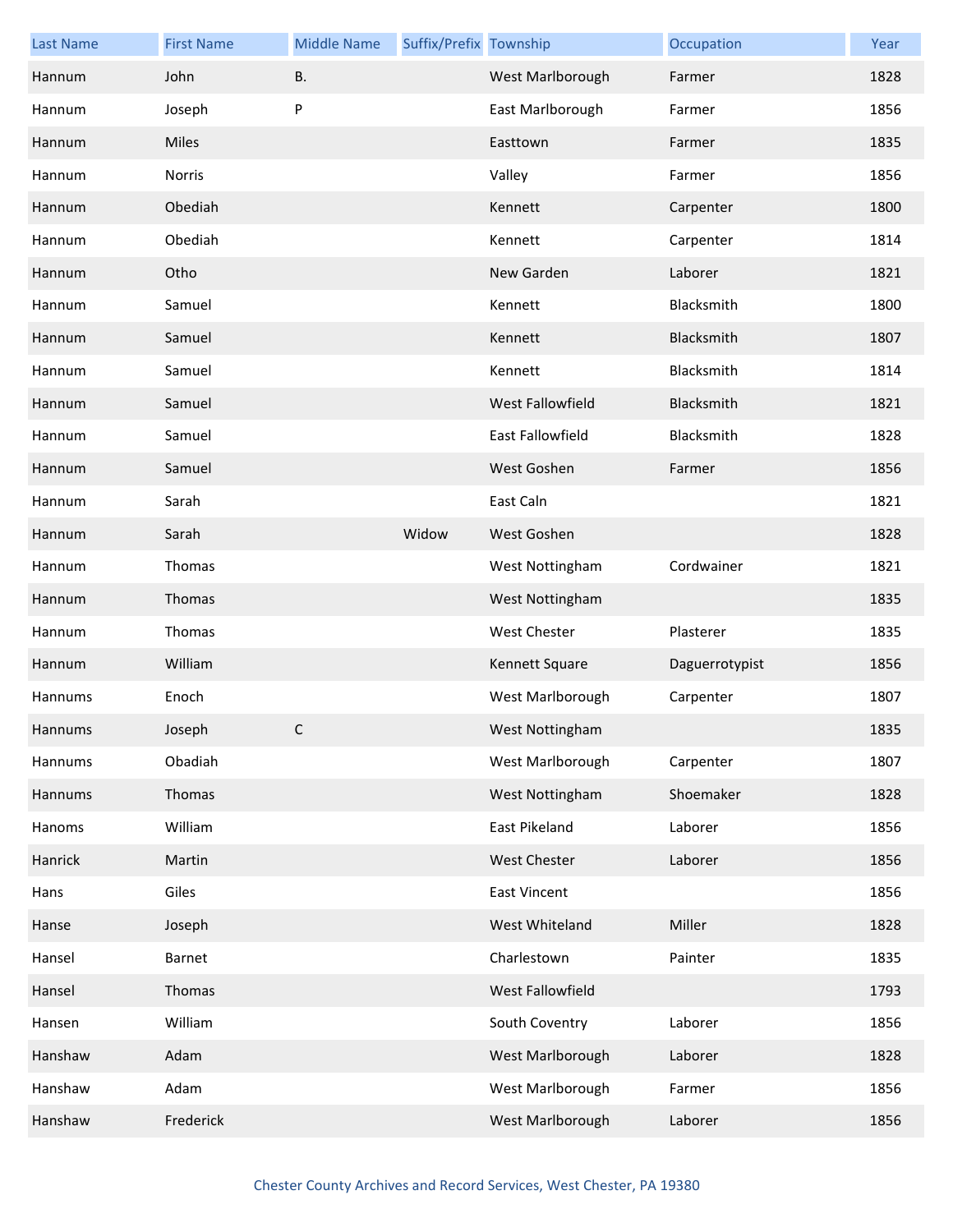| <b>Last Name</b> | <b>First Name</b> | <b>Middle Name</b> | Suffix/Prefix Township |                     | Occupation  | Year |
|------------------|-------------------|--------------------|------------------------|---------------------|-------------|------|
| Hanshoe          | Adam              |                    |                        | West Marlborough    | Laborer     | 1821 |
| Hansley          | John              |                    |                        | Willistown          | Innkeeper   | 1807 |
| Hanson           | Isaac             |                    |                        | East Caln           | Farmer      | 1835 |
| Hanson           | Isaac             |                    |                        | Brandywine          | Shoemaker   | 1835 |
| Hanson           | James             |                    |                        | Brandywine          | Cordwainer  | 1828 |
| Hanson           | James             |                    |                        | East Caln           | Laborer     | 1835 |
| Hanson           | John              |                    |                        | Brandywine          | Cordwainer  | 1807 |
| Hanson           | John              |                    |                        | Brandywine          | Cordwainer  | 1828 |
| Hanson           | John              |                    |                        | East Caln           | Shoemaker   | 1835 |
| Hanson           | John              |                    |                        | Sadsbury            | Spinner     | 1856 |
| Hanson           | John              |                    |                        | New Garden          | Laborer     | 1856 |
| Hanson           | John              |                    |                        | Valley              | Laborer     | 1856 |
| Hanson           | Joseph            |                    |                        | Brandywine          | Cordwainer  | 1828 |
| Hanson           | Joseph            |                    |                        | East Caln           | Shoemaker   | 1835 |
| Hanson           | Parker            |                    |                        | Brandywine          | Cordwainer  | 1828 |
| Hanson           | Thomas            |                    |                        | West Fallowfield    | Weaver      | 1807 |
| Hanson           | Thomas            |                    |                        | Sadsbury            | Shoemaker   | 1814 |
| Hanson           | Thomas            |                    |                        | Sadsbury            | Shoemaker   | 1821 |
| Hanthorn         | George            |                    |                        | Westtown            |             | 1793 |
| Hanthorn         | George            |                    |                        | Westtown            | Weaver      | 1807 |
| Hanthorn         | George            |                    |                        | Westtown            | Weaver      | 1814 |
| Hanthorn         | George            |                    |                        | West Whiteland      | Weaver      | 1814 |
| Hanthorn         | Isaac             |                    |                        | East Goshen         | Wheelwright | 1828 |
| Hanthorn         | James             |                    |                        | West Fallowfield    | Weaver      | 1828 |
| Hanthorn         | John              |                    |                        | East Goshen         | Blacksmith  | 1828 |
| Hanthorn         | Joseph            |                    |                        | West Whiteland      | Weaver      | 1814 |
| Hanthorn         | Joseph            |                    |                        | Westtown            | Weaver      | 1821 |
| Hanthorn         | Lawisa            |                    |                        | Westtown            | Farmer      | 1856 |
| Hanthorn         | Martha            |                    |                        | Westtown            | Farmer      | 1821 |
| Hanthorn         | Oscar             | F                  |                        | Westtown            | Mason       | 1856 |
| Hanthorn         | Sidney            |                    |                        | <b>West Chester</b> |             | 1814 |
| Hanthorn         | Sidney            |                    |                        | West Chester        | Seamstress  | 1828 |
| Hanthorn         | Sidney            | L                  |                        | West Chester        | Seamstress  | 1856 |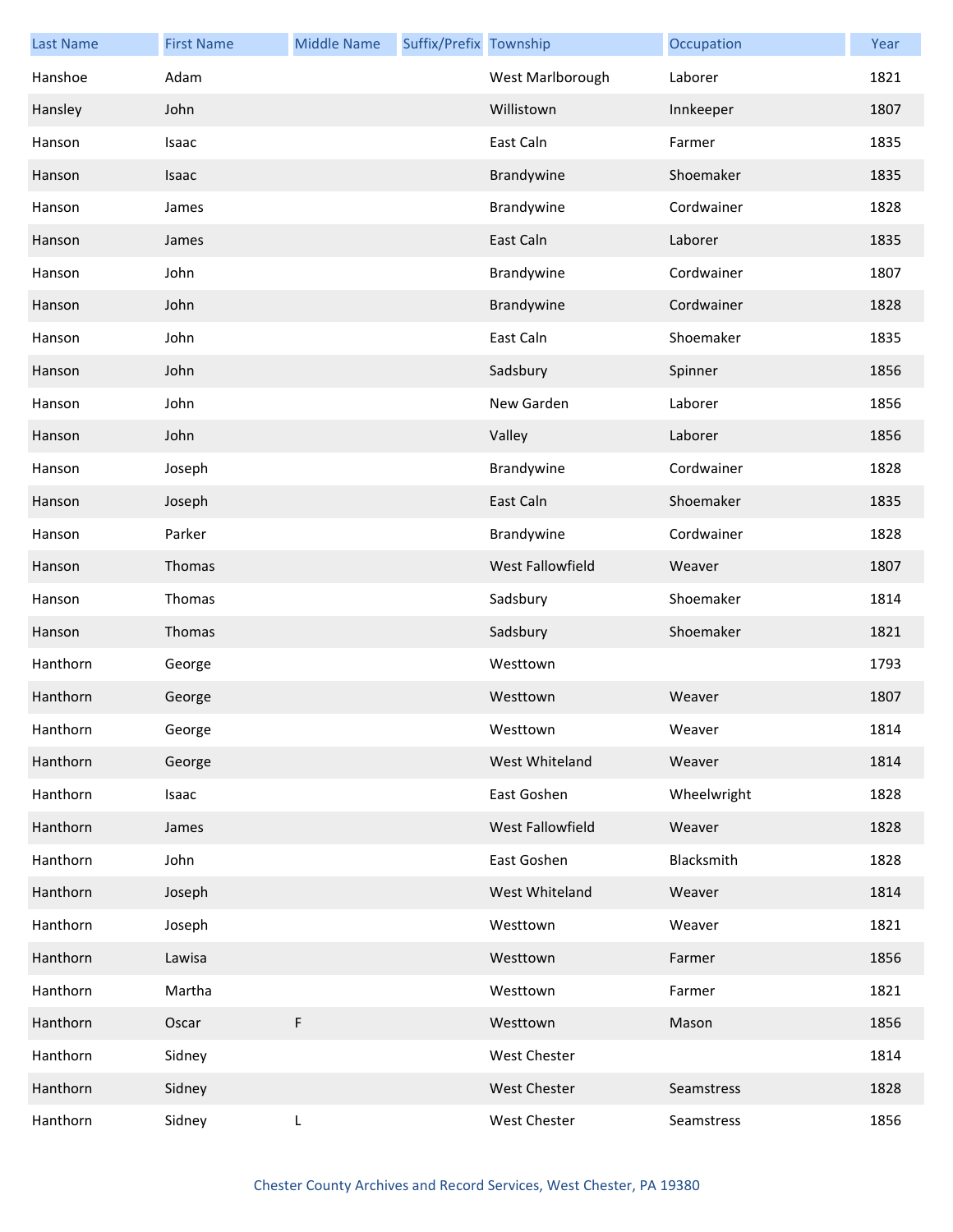| <b>Last Name</b> | <b>First Name</b> | <b>Middle Name</b> | Suffix/Prefix Township |                      | Occupation            | Year |
|------------------|-------------------|--------------------|------------------------|----------------------|-----------------------|------|
| Hanthorn         | Sidney            | L.                 |                        | <b>West Chester</b>  | Millener              | 1821 |
| Hanthorn         | Thomas            |                    |                        | Westtown             | Weaver                | 1821 |
| Hanthorn         | Thomas            |                    |                        | Westtown             | Teacher               | 1828 |
| Hanthorne        | Isaac             |                    |                        | East Goshen          | Wheelwright           | 1835 |
| Hanthorne        | James             |                    |                        | West Fallowfield     | Farmer                | 1835 |
| Hanthorne        | John              |                    |                        | Uwchlan              | Laborer               | 1835 |
| Hanthorne        | Sidney            |                    |                        | <b>West Chester</b>  | Seamstress            | 1835 |
| Hantin           | Francis           |                    |                        | Phoenixville         | Pudler                | 1856 |
| Hanums           | Thomas            |                    |                        | West Nottingham      | Shoemaker             | 1814 |
| Hanway           | Benjamin          |                    |                        | Kennett              | Cooper                | 1835 |
| Hanway           | Castner           |                    |                        | Kennett Square       | Clerk                 | 1856 |
| Hanway           | Jacob             |                    |                        | Kennett              | Cooper                | 1835 |
| Hanway           | John              |                    |                        | Londonderry          | Miller                | 1835 |
| Hanway           | John              |                    |                        | Londonderry          | Miller                | 1856 |
| Hanway           | Nathan            |                    |                        | Kennett              | Cooper                | 1835 |
| Hanway           | Samuel            |                    |                        | <b>Upper Oxford</b>  | Miller                | 1835 |
| Hanwork          | John              |                    |                        | <b>West Nantmeal</b> |                       | 1814 |
| Hanwork          | Nicholas          |                    |                        | <b>West Nantmeal</b> |                       | 1814 |
| Haperset         | D                 |                    |                        | East Caln            | Founder               | 1856 |
| Haperset         | George            |                    |                        | East Caln            | Founder               | 1856 |
| Happer           | James             |                    |                        | Honey Brook          |                       | 1800 |
| Happersatt       | Efingler          |                    |                        | <b>West Nantmeal</b> | Miller                | 1800 |
| Happersatt       | Jacob             |                    |                        | <b>West Nantmeal</b> |                       | 1800 |
| Happersett       | Agnes             |                    |                        | <b>West Nantmeal</b> |                       | 1828 |
| Happersett       | Benjamin          |                    |                        | <b>West Nantmeal</b> | Moulder               | 1856 |
| Happersett       | Effenger          |                    |                        | <b>West Nantmeal</b> | Doctor                | 1856 |
| Happersett       | Effinger          |                    |                        | <b>West Nantmeal</b> | Storekeeper           | 1807 |
| Happersett       | Effinger          |                    |                        | <b>West Nantmeal</b> | Storekeeper           | 1814 |
| Happersett       | Effinger          |                    |                        | <b>West Nantmeal</b> | Physician             | 1821 |
| Happersett       | Effinger          |                    |                        | <b>West Nantmeal</b> | <b>Medical Doctor</b> | 1828 |
| Happersett       | Effinger          |                    |                        | <b>West Nantmeal</b> | Farmer                | 1835 |
| Happersett       | Jacob             |                    |                        | <b>West Nantmeal</b> |                       | 1793 |
| Happersett       | Jacob             |                    |                        | <b>West Nantmeal</b> | Farmer                | 1807 |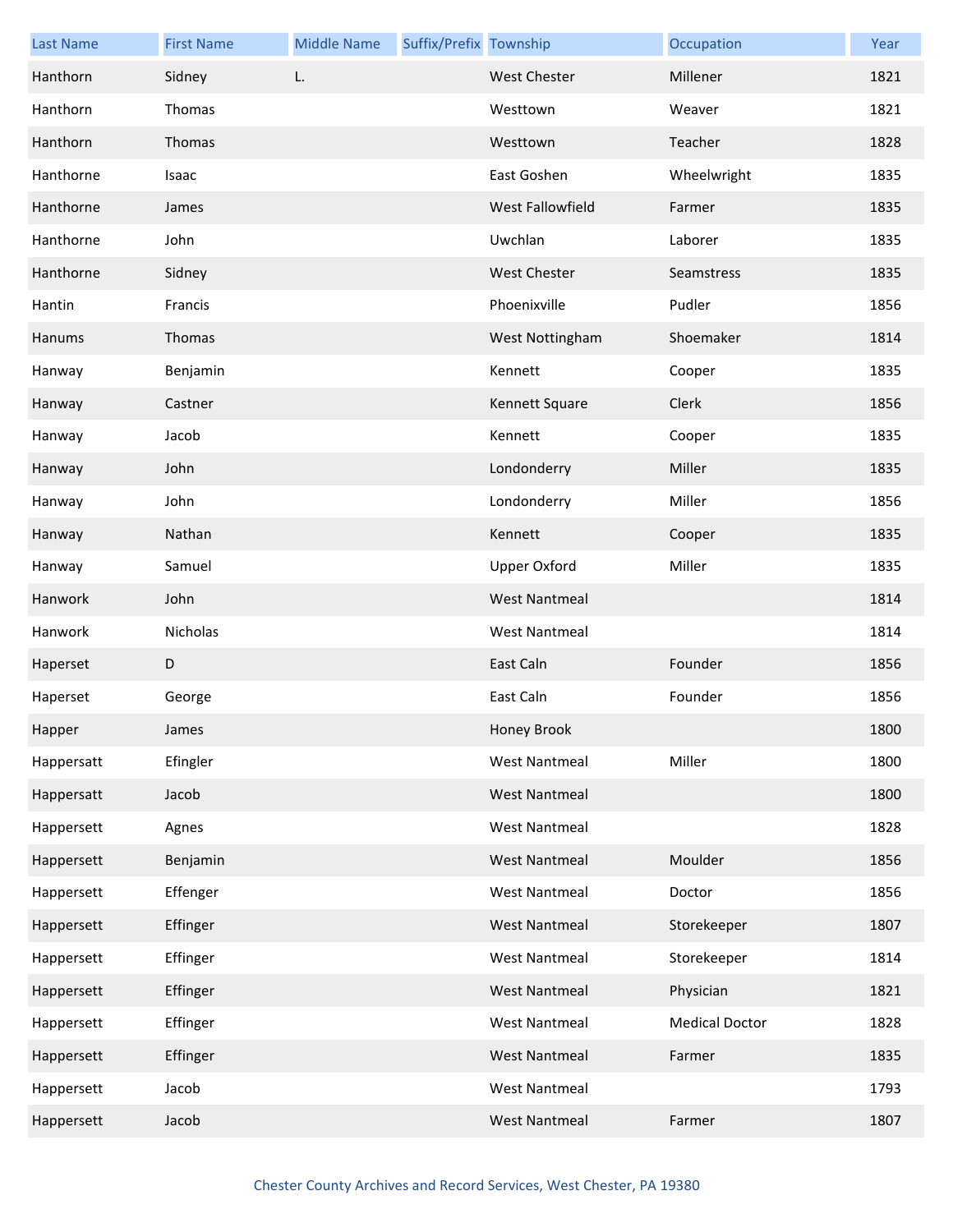| <b>Last Name</b> | <b>First Name</b> | <b>Middle Name</b> | Suffix/Prefix Township |                      | Occupation | Year |
|------------------|-------------------|--------------------|------------------------|----------------------|------------|------|
| Happersett       | Jacob             |                    |                        | <b>West Nantmeal</b> | Farmer     | 1814 |
| Happersett       | Jacob             |                    |                        | <b>West Nantmeal</b> | Farmer     | 1821 |
| Happersett       | Jacob             |                    |                        | <b>West Nantmeal</b> | Farmer     | 1828 |
| Happersett       | Jacob             |                    |                        | <b>West Nantmeal</b> | Farmer     | 1835 |
| Happersett       | Jacob             |                    |                        | Honey Brook          | Farmer     | 1835 |
| Happersett       | Jacob             | E                  |                        | <b>West Nantmeal</b> | Farmer     | 1856 |
| Happersett       | Malachi           |                    |                        | Honeybrook           | Laborer    | 1856 |
| Happersett       | Malchi            |                    |                        | <b>West Nantmeal</b> | Miller     | 1807 |
| Happersett       | Malchi            |                    |                        | <b>West Nantmeal</b> | Miller     | 1821 |
| Happersett       | Melchi            |                    |                        | <b>West Nantmeal</b> | Miller     | 1814 |
| Happersett       | Melchi            |                    |                        | <b>West Nantmeal</b> | Farmer     | 1828 |
| Happersett       | melchi            |                    |                        | Wallace              | Farmer     | 1856 |
| Happersett       | Melchia           |                    |                        | <b>West Nantmeal</b> | Farmer     | 1835 |
| Happersett       | Samuel            |                    |                        | <b>West Nantmeal</b> | Jobber     | 1856 |
| Happersett       | Thomas            |                    |                        | <b>West Nantmeal</b> | Farmer     | 1828 |
| Happersett       | Thomas            | G                  |                        | <b>West Nantmeal</b> | Farmer     | 1835 |
| Hapton           | Jeremiah          |                    |                        | Willistown           | Laborer    | 1835 |
| Harb             | Jonathan          |                    |                        | Sadsbury             | Bartender  | 1856 |
| Harbeson         | David             |                    |                        | New London           | Farmer     | 1800 |
| Harbeson         | Hannum            |                    |                        | London Grove         | Laborer    | 1828 |
| Harbeson         | Hannum            |                    |                        | Kennett              | Yeoman     | 1835 |
| Harbeson         | John              |                    |                        | East Bradford        |            | 1821 |
| Harbeson         | Samuel            |                    |                        | Westtown             | Laborer    | 1821 |
| Harbester        | James             |                    |                        | Highland             | Laborer    | 1856 |
| Harbinson        | Hannam            |                    |                        | Kennett              | Farmer     | 1856 |
| Harbison         | Samuel            |                    |                        | West Caln            | Farmer     | 1856 |
| Harbot           | John              |                    |                        | Coventry             | Shoemaker  | 1835 |
| Harbyson         | David             |                    |                        | New London           |            | 1793 |
| Harden           | Edward            |                    |                        | Phoenixville         | Pudler     | 1856 |
| Harden           | Henry             |                    |                        | Phoenixville         |            | 1856 |
| Harden           | Holstein          |                    |                        | Schuylkill           | Nailer     | 1828 |
| Harden           | John              |                    |                        | Charlestown          | Nailer     | 1821 |
|                  |                   |                    |                        |                      |            |      |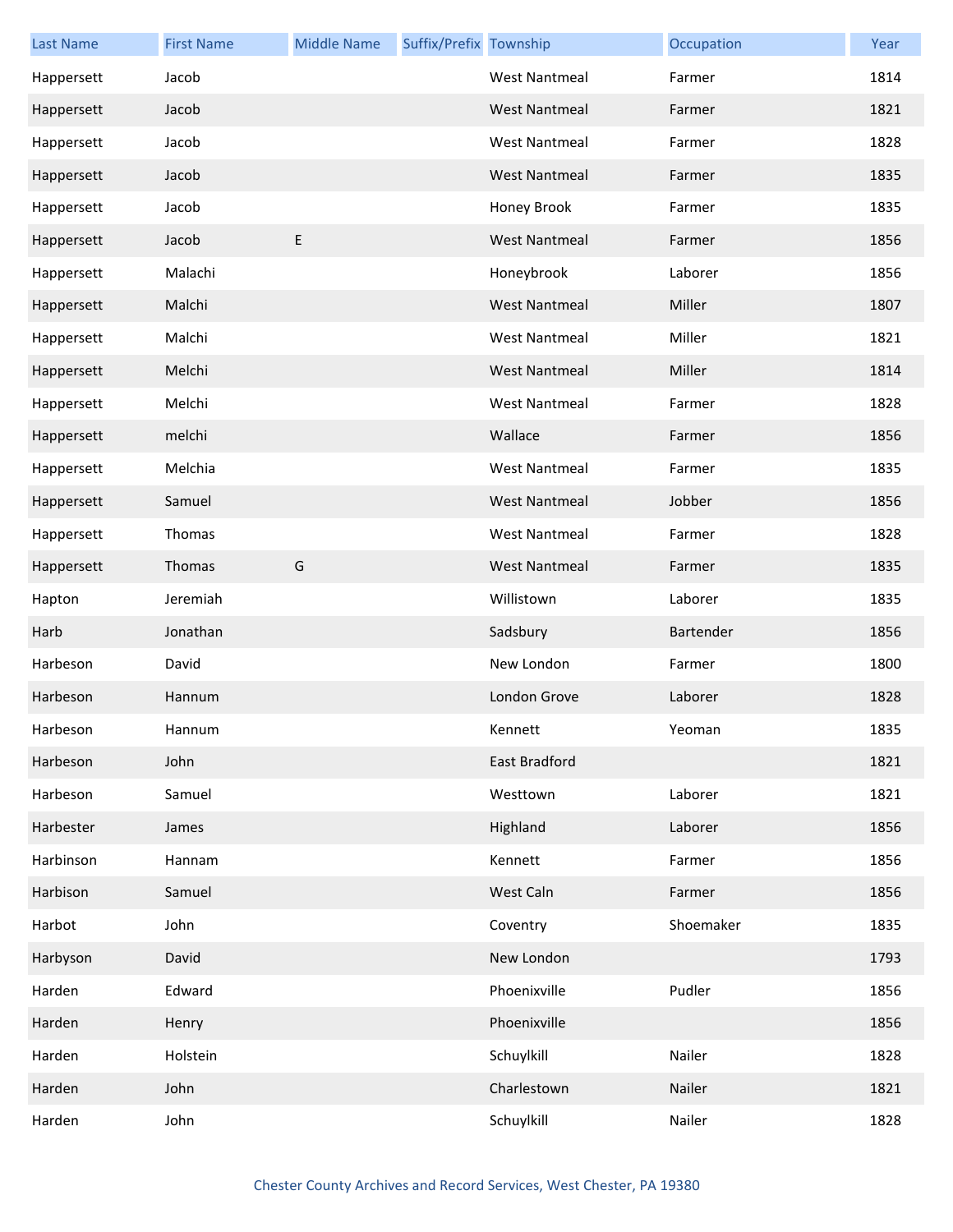| <b>Last Name</b> | <b>First Name</b> | <b>Middle Name</b> | Suffix/Prefix Township |                  | Occupation   | Year |
|------------------|-------------------|--------------------|------------------------|------------------|--------------|------|
| Harden           | Joseph            |                    |                        | West Caln        | Farmer       | 1835 |
| Harden           | Lewis             |                    |                        | East Nottingham  | Laborer      | 1828 |
| Harden           | Parker            |                    |                        | West Marlborough | Farmer       | 1856 |
| Harden           | Thomas            |                    |                        | Honey Brook      |              | 1800 |
| Harden           | William           |                    |                        | Willistown       |              | 1800 |
| Harden           | William           |                    |                        | Charlestown      | Blacksmith   | 1814 |
| Harden           | William           |                    |                        | Charlestown      | Laborer      | 1821 |
| Harden           | William           | W                  |                        | New Garden       | Cooper       | 1856 |
| Hardey           | Alexander         |                    |                        | New Garden       | Laborer      | 1821 |
| Hardey           | Ross              |                    |                        | Kennett Square   | Mail carrier | 1856 |
| Harding          | Joseph            |                    |                        | Londonderry      | Farmer       | 1835 |
| Harding          | William           |                    |                        | Londonderry      | Farmer       | 1835 |
| Harding          | William           |                    |                        | Londonderry      | Farmer       | 1856 |
| Hardman          | Henry             |                    |                        | Vincent          |              | 1793 |
| Hardman          | Michael           |                    |                        | Vincent          |              | 1793 |
| Hardon           | Daniel            |                    |                        | London Grove     | Railroader   | 1856 |
| Hardstaff        | George            |                    |                        | Schuylkill       | Stockener    | 1856 |
| Hardy            | Alen              |                    |                        | New London       | Papermaker   | 1835 |
| Hardy            | Alexander         |                    |                        | New Garden       | Laborer      | 1828 |
| Hardy            | Allen             |                    |                        | East Nottingham  | Papermaker   | 1828 |
| Hardy            | Collin            |                    |                        | East Marlborough | Laborer      | 1835 |
| Hardy            | Daniel            |                    |                        | Easttown         | Tailor       | 1821 |
| Hardy            | Daniel            |                    |                        | Tredyffrin       | Tailor       | 1828 |
| Hardy            | Daniel            |                    |                        | Easttown         | Tailor       | 1835 |
| Hardy            | George            |                    |                        | Tredyffrin       | Blacksmith   | 1814 |
| Hardy            | George            |                    |                        | Charlestown      | Carter       | 1821 |
| Hardy            | George            |                    |                        | Schuylkill       | Laborer      | 1828 |
| Hardy            | Hugh              |                    |                        | Westtown         | Weaver       | 1828 |
| Hardy            | John              |                    |                        | Tredyffrin       | Shoemaker    | 1814 |
| Hardy            | John              |                    |                        | East Bradford    |              | 1821 |
| Hardy            | John              |                    |                        | West Fallowfield | Laborer      | 1821 |
| Hardy            | Joseph            |                    |                        | West Fallowfield | Laborer      | 1856 |
| Hardy            | Mary              |                    |                        | Uwchlan          |              | 1800 |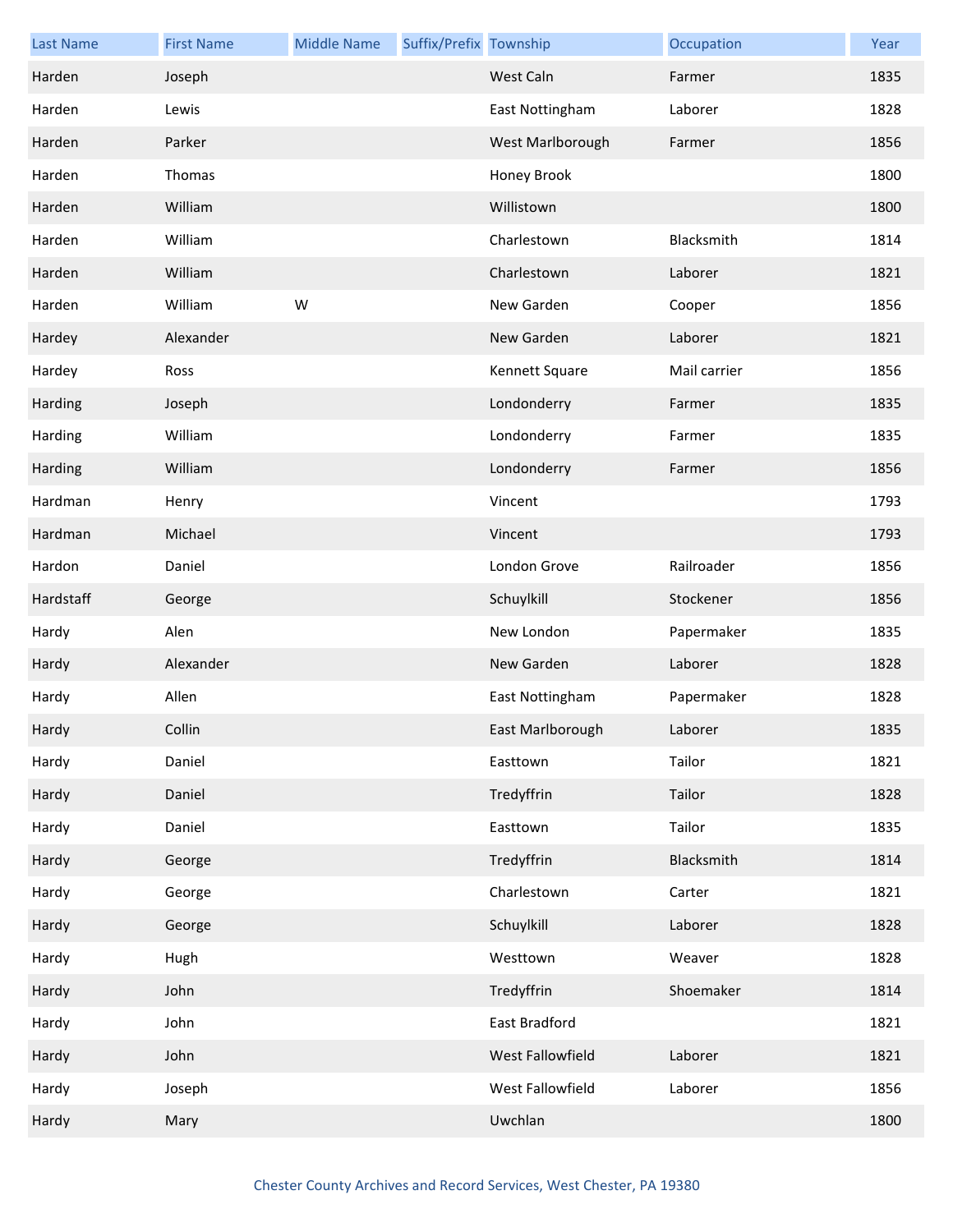| <b>Last Name</b> | <b>First Name</b> | <b>Middle Name</b> | Suffix/Prefix Township |                         | Occupation | Year |
|------------------|-------------------|--------------------|------------------------|-------------------------|------------|------|
| Hardy            | Patrick           |                    |                        | Pennsbury               | Laborer    | 1856 |
| Hardy            | Thomas            |                    |                        | Uwchlan                 |            | 1793 |
| Hardy            | William           |                    |                        | East Whiteland          | Laborer    | 1828 |
| Hare             | George            |                    |                        | <b>East Pikeland</b>    | Farmer     | 1856 |
| Hare             | James             |                    |                        | Londonderry             | Laborer    | 1828 |
| Hare             | James             |                    |                        | West Fallowfield        | Farmer     | 1835 |
| Hare             | John              |                    |                        | New Garden              | Laborer    | 1821 |
| Hare             | John              |                    |                        | Newlin                  | Laborer    | 1828 |
| Hare             | John              |                    |                        | West Fallowfield        | Laborer    | 1835 |
| Harford          | Samuel            |                    |                        | <b>East Fallowfield</b> | Farmer     | 1856 |
| Hargen           | Eli               |                    |                        | Lower Oxford            | Blacksmith | 1814 |
| Hargerty         | Lewis             |                    |                        | Pennsbury               | Shoemaker  | 1856 |
| Hargrave         | Henry             |                    |                        | West Chester            | Laborer    | 1856 |
| Hargrave         | Lawrence          |                    |                        | West Fallowfield        | Weaver     | 1828 |
| Hargraves        | William           |                    |                        | East Coventry           | Farmer     | 1856 |
| Harington        | Daniel            |                    |                        | Honey Brook             | Laborer    | 1807 |
| Harington        | Daniel            |                    | Jr.                    | Honey Brook             | Laborer    | 1807 |
| Harington        | Daniel            |                    |                        | Honey Brook             |            | 1814 |
| Haris            | William           |                    |                        | Londonderry             | Blacksmith | 1821 |
| Harison          | Jesse             |                    |                        | East Nottingham         | Farmer     | 1807 |
| Harkens          | Daniel            |                    |                        | West Caln               | Laborer    | 1856 |
| Harkens          | Thomas            |                    |                        | West Caln               | Laborer    | 1814 |
| Harkenss         | David             |                    |                        | Franklin                | Laborer    | 1856 |
| Harkin           | Daniel            |                    |                        | West Caln               | Laborer    | 1835 |
| Harkin           | Hugh              |                    |                        | London Grove            |            | 1800 |
| Harkin           | Hugh              |                    |                        | New Garden              | Farmer     | 1807 |
| Harkin           | Thomas            |                    |                        | West Caln               | Laborer    | 1807 |
| Harkins          | Daniel            |                    |                        | West Caln               | Laborer    | 1828 |
| Harkins          | Daniel            |                    |                        | Sadsbury                |            | 1835 |
| Harkins          | Daniel            |                    |                        | Honeybrook              | Laborer    | 1856 |
| Harkins          | David             |                    |                        | West Caln               |            | 1821 |
| Harkins          | George            |                    |                        | <b>East Bradford</b>    | Laborer    | 1807 |
| Harkins          | Hugh              |                    |                        | London Grove            |            | 1793 |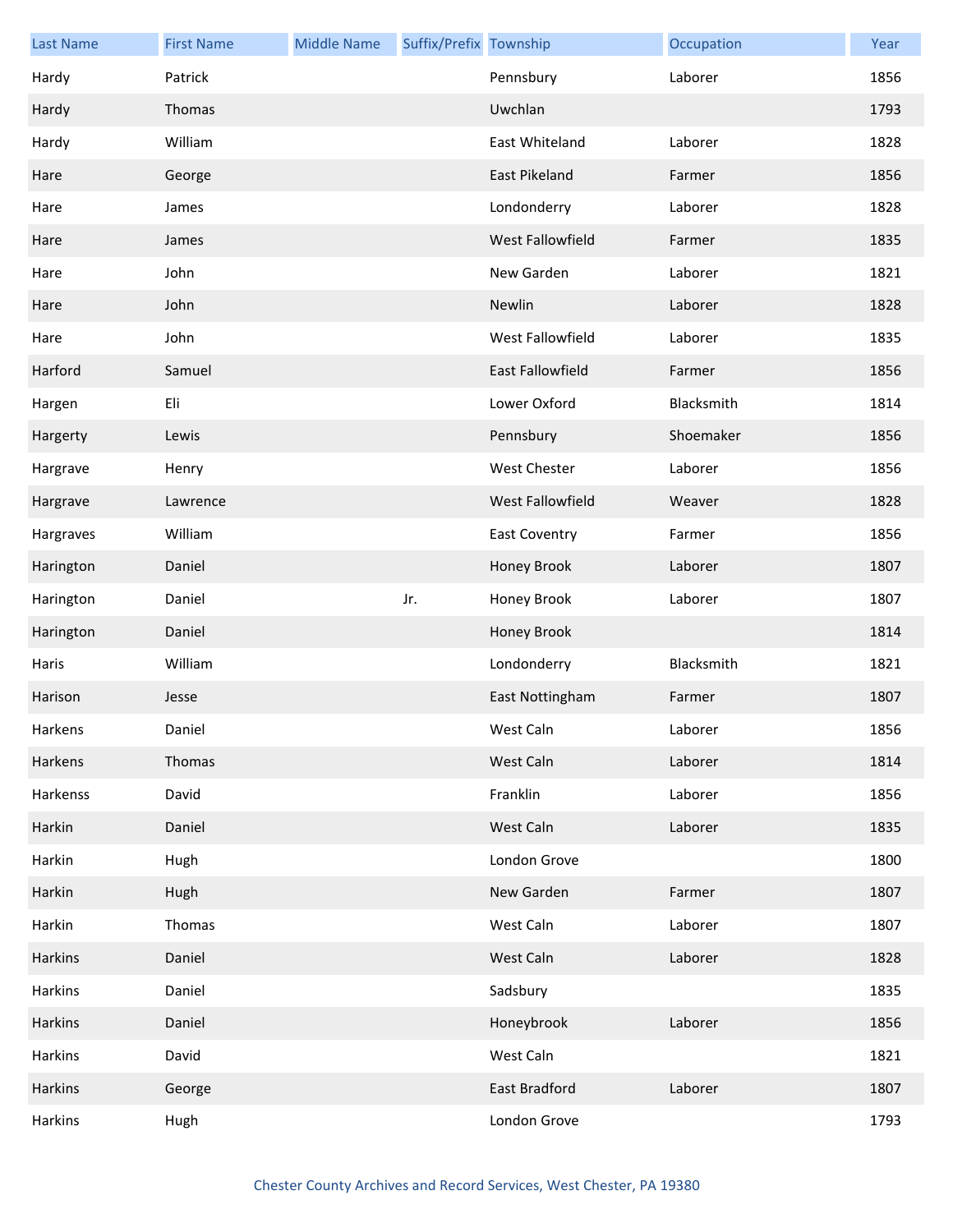| <b>Last Name</b> | <b>First Name</b> | <b>Middle Name</b> | Suffix/Prefix Township |                  | Occupation        | Year |
|------------------|-------------------|--------------------|------------------------|------------------|-------------------|------|
| Harkins          | Hugh              |                    |                        | West Caln        | Laborer           | 1835 |
| Harkins          | Hugh              |                    |                        | West Caln        | Laborer           | 1856 |
| Harkins          | James             |                    |                        | Charlestown      | Nailer            | 1814 |
| Harkins          | John              |                    |                        | East Bradford    | Laborer           | 1807 |
| Harkins          | John              |                    |                        | Phoenixville     | Filer and chipper | 1856 |
| Harkins          | Joseph            |                    |                        | Phoenixville     | Laborer           | 1856 |
| Harkins          | Thomas            |                    |                        | West Caln        | Laborer           | 1821 |
| Harkins          | Thomas            |                    |                        | West Caln        | Laborer           | 1828 |
| Harkins          | Thomas            |                    | Jr.                    | West Caln        | Laborer           | 1828 |
| Harkins          | Thomas            |                    |                        | Sadsbury         |                   | 1835 |
| Harkins          | Thomas            |                    |                        | West Caln        |                   | 1835 |
| Harkins          | Thomas            |                    |                        | West Caln        | Laborer           | 1856 |
| Harkleson        | Charles           |                    |                        | East Goshen      | Manufacturer      | 1835 |
| Harkness         | James             |                    |                        | Franklin         | Laborer           | 1856 |
| Harlan           | A                 | D                  |                        | Valley           | Storekeeper       | 1856 |
| Harlan           | Abigail           |                    | Widow                  | Kennett          |                   | 1807 |
| Harlan           | Abner             |                    |                        | East Fallowfield | Farmer            | 1828 |
| Harlan           | Abner             |                    |                        | East Fallowfield | Farmer            | 1856 |
| Harlan           | Amos              |                    |                        | East Fallowfield | Carpenter         | 1856 |
| Harlan           | Benjamin          | J                  |                        | East Marlborough | Farmer            | 1856 |
| Harlan           | Caleb             |                    |                        | Kennett          |                   | 1793 |
| Harlan           | Caleb             |                    |                        | Newlin           |                   | 1793 |
| Harlan           | Caleb             |                    |                        | Kennett          | Farmer            | 1807 |
| Harlan           | Caleb             |                    |                        | Newlin           | Farmer            | 1807 |
| Harlan           | Caleb             |                    | Jr.                    | Newlin           | Hatter            | 1814 |
| Harlan           | Caleb             |                    | Sr.                    | Newlin           | Farmer            | 1814 |
| Harlan           | Caleb             |                    |                        | Newlin           | Farmer            | 1821 |
| Harlan           | Caleb             |                    | Jr.                    | Newlin           | Farmer            | 1821 |
| Harlan           | Caleb             |                    |                        | Newlin           | Farmer            | 1828 |
| Harlan           | Caleb             |                    | Jr.                    | Newlin           | Farmer            | 1828 |
| Harlan           | Caleb             |                    |                        | Newlin           | Farmer            | 1835 |
| Harlan           | Carpenter         |                    |                        | West Brandywine  | Blacksmith        | 1856 |
| Harlan           | David             |                    |                        | East Fallowfield | Husbandman        | 1807 |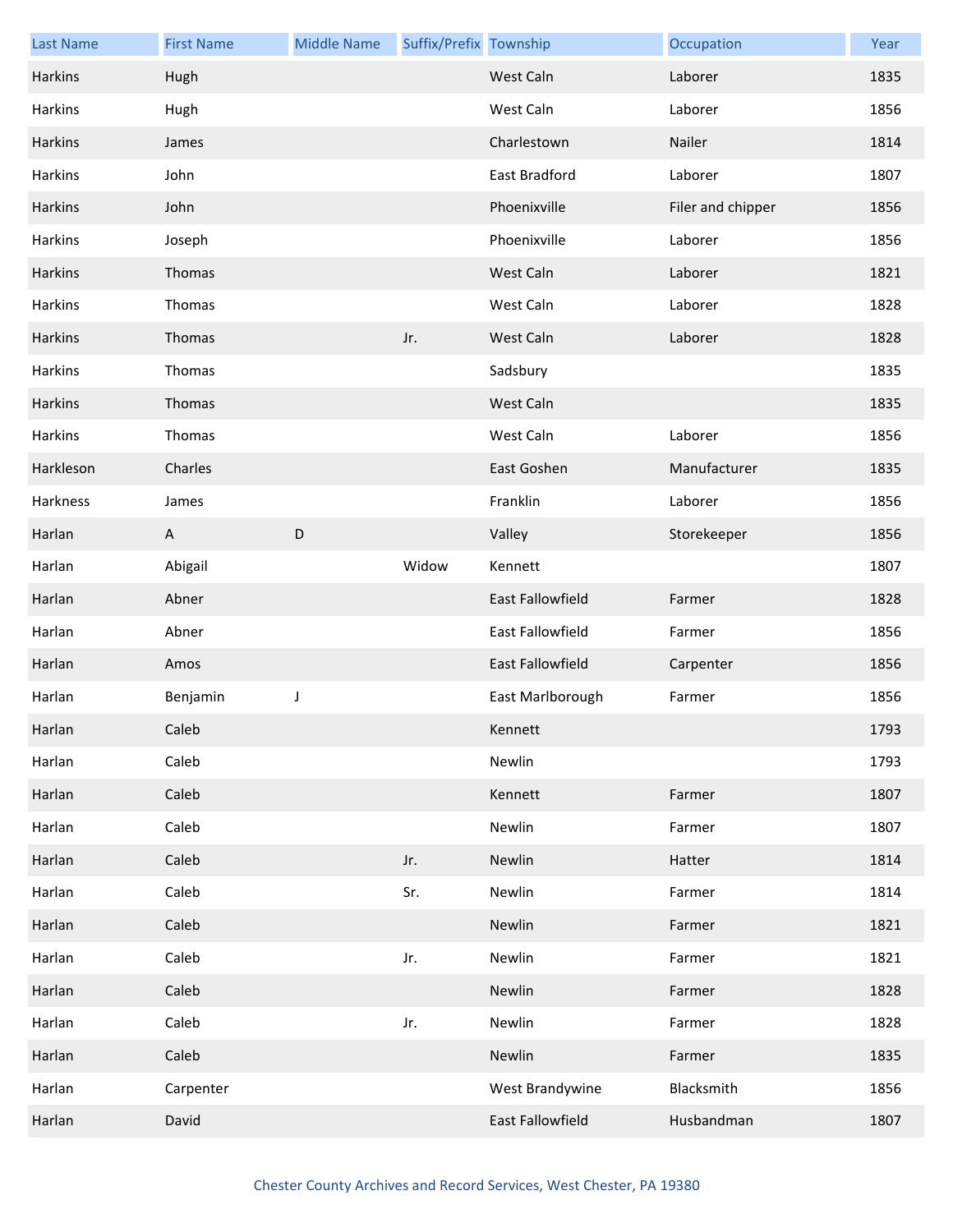| <b>Last Name</b> | <b>First Name</b> | <b>Middle Name</b> | Suffix/Prefix Township |                         | Occupation         | Year |
|------------------|-------------------|--------------------|------------------------|-------------------------|--------------------|------|
| Harlan           | David             |                    |                        | West Marlborough        | Smith              | 1807 |
| Harlan           | David             |                    |                        | <b>East Fallowfield</b> | Laborer            | 1807 |
| Harlan           | David             |                    |                        | West Marlborough        | Smith              | 1828 |
| Harlan           | Edward            |                    |                        | <b>Upper Oxford</b>     | Farmer             | 1835 |
| Harlan           | Eli               |                    |                        | West Marlborough        |                    | 1793 |
| Harlan           | Eli               |                    |                        | West Marlborough        |                    | 1800 |
| Harlan           | Eli               |                    |                        | East Fallowfield        | Husbandman         | 1807 |
| Harlan           | Elizabeth         |                    |                        | East Fallowfield        |                    | 1814 |
| Harlan           | Elizabeth         |                    |                        | East Fallowfield        |                    | 1821 |
| Harlan           | Elizabeth         |                    |                        | Kennett                 | Mantua Maker       | 1821 |
| Harlan           | Elizabeth         |                    | Widow                  | East Fallowfield        |                    | 1828 |
| Harlan           | Enoch             |                    |                        | West Marlborough        |                    | 1800 |
| Harlan           | Enoch             |                    |                        | West Marlborough        | Ironmaster         | 1807 |
| Harlan           | Enoch             |                    |                        | West Marlborough        | Farmer             | 1814 |
| Harlan           | Enoch             |                    |                        | East Fallowfield        | Weaver             | 1828 |
| Harlan           | Enoch             |                    |                        | West Marlborough        | Weaver             | 1835 |
| Harlan           | Enuck             |                    |                        | West Marlborough        |                    | 1793 |
| Harlan           | Ezekiel           |                    |                        | West Marlborough        | Waggoner           | 1807 |
| Harlan           | Ezekiel           |                    |                        | West Marlborough        | Laborer            | 1814 |
| Harlan           | Ezekiel           |                    |                        | <b>West Bradford</b>    | Carpenter          | 1821 |
| Harlan           | Ezekiel           |                    |                        | West Marlborough        | Farmer             | 1828 |
| Harlan           | Ezekiel           |                    |                        | West Marlborough        | Farmer             | 1835 |
| Harlan           | Ezekiel           |                    |                        | Valley                  | Farmer             | 1856 |
| Harlan           | George            |                    |                        | East Marlborough        |                    | 1793 |
| Harlan           | George            |                    |                        | West Marlborough        |                    | 1793 |
| Harlan           | George            |                    |                        | West Marlborough        |                    | 1800 |
| Harlan           | George            |                    |                        | East Marlborough        | Weaver             | 1807 |
| Harlan           | George            |                    |                        | West Marlborough        |                    | 1807 |
| Harlan           | George            |                    |                        | East Fallowfield        | Rakemaker          | 1814 |
| Harlan           | George            |                    |                        | East Fallowfield        | Rake Maker         | 1821 |
| Harlan           | George            |                    |                        | West Fallowfield        | Stretcher (Cotton) | 1828 |
| Harlan           | George            |                    |                        | Kennett                 | Yeoman             | 1835 |
| Harlan           | George            |                    |                        | Pennsbury               | Laborer            | 1856 |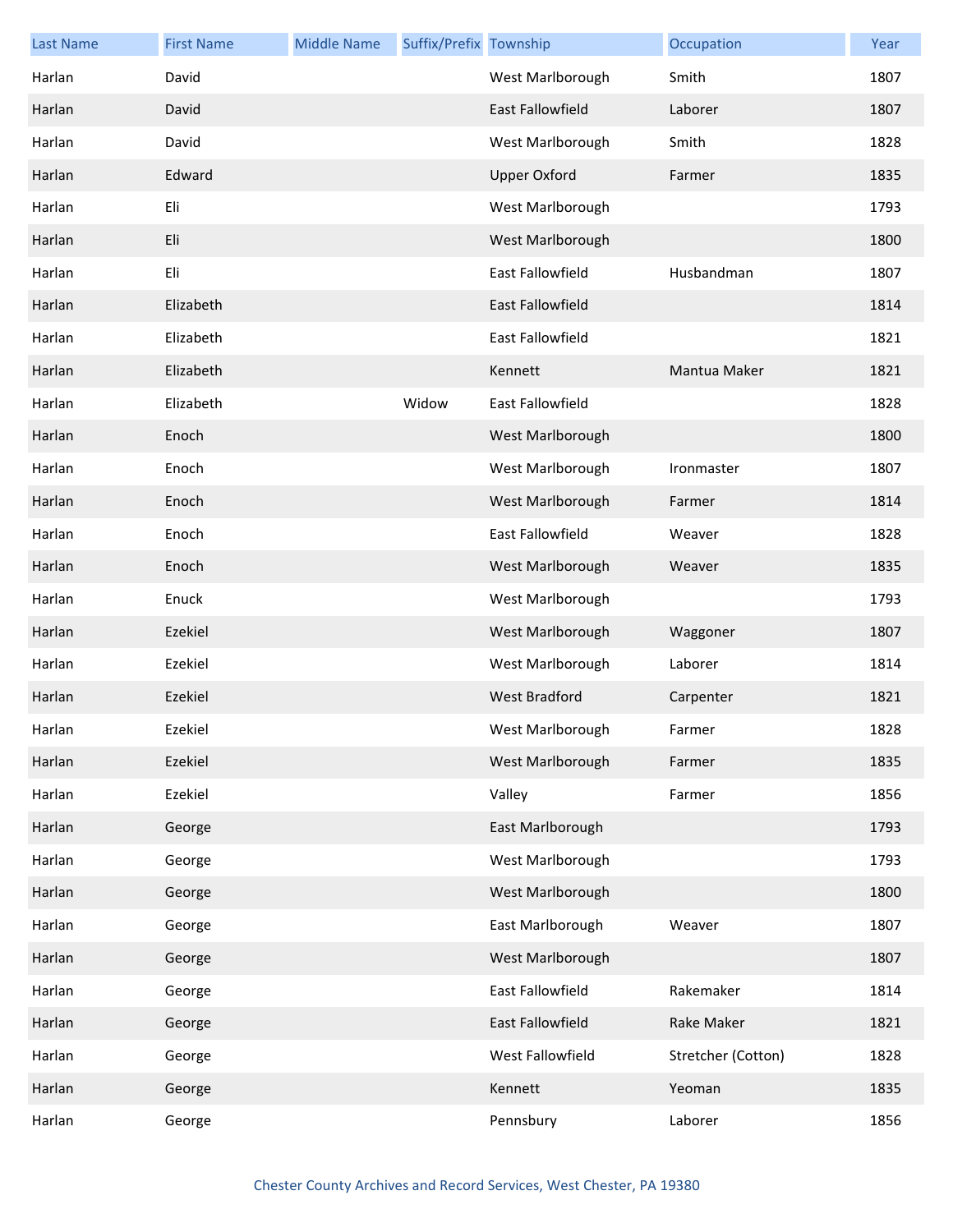| <b>Last Name</b> | <b>First Name</b> | <b>Middle Name</b> | Suffix/Prefix Township |                  | Occupation          | Year |
|------------------|-------------------|--------------------|------------------------|------------------|---------------------|------|
| Harlan           | George            | P                  |                        | Kennett          | Farmer              | 1856 |
| Harlan           | George            | Ρ.                 |                        | Kennett          | Hatter              | 1821 |
| Harlan           | George            | Ρ.                 |                        | Kennett          | Hatter              | 1828 |
| Harlan           | German            | H                  |                        | East Fallowfield | Laborer             | 1856 |
| Harlan           | Hannah            |                    |                        | East Fallowfield |                     | 1821 |
| Harlan           | Hannah            |                    |                        | West Chester     | Milliner            | 1828 |
| Harlan           | Humphrey          |                    |                        | West Chester     | Student (Medicine)  | 1828 |
| Harlan           | Isaac             |                    |                        | Kennett          | Farmer              | 1828 |
| Harlan           | Isaac             |                    |                        | Kennett          | Farmer              | 1856 |
| Harlan           | Israel            |                    |                        | Kennett          |                     | 1793 |
| Harlan           | Israel            |                    |                        | East Marlborough | Farmer              | 1807 |
| Harlan           | Israel            |                    |                        | Kennett          | Innkeeper           | 1821 |
| Harlan           | Israel            |                    |                        | East Marlborough | Farmer              | 1828 |
| Harlan           | James             |                    |                        | New Garden       |                     | 1793 |
| Harlan           | Jehu              |                    |                        | Pennsbury        |                     | 1793 |
| Harlan           | Jehu              |                    |                        | Kennett          |                     | 1793 |
| Harlan           | Jehu              |                    |                        | West Marlborough | Nail cutter         | 1807 |
| Harlan           | Jehu              |                    |                        | Londonderry      | Nailer              | 1814 |
| Harlan           | Jehu              |                    |                        | East Caln        |                     | 1821 |
| Harlan           | Jesse             |                    |                        | West Marlborough |                     | 1793 |
| Harlan           | Jesse             |                    |                        | East Fallowfield | Husbandman          | 1807 |
| Harlan           | Jesse             |                    |                        | West Caln        | Wheelwright         | 1814 |
| Harlan           | Joel              |                    | Jr.                    | Newlin           |                     | 1793 |
| Harlan           | Joel              |                    |                        | Newlin           |                     | 1793 |
| Harlan           | Joel              |                    |                        | Newlin           | Farmer              | 1807 |
| Harlan           | Joel              |                    |                        | Newlin           | Farmer              | 1814 |
| Harlan           | Joel              |                    |                        | Newlin           | Farmer              | 1821 |
| Harlan           | Joel              |                    |                        | Newlin           | Farmer              | 1828 |
| Harlan           | Joel              |                    | Jr.                    | Newlin           | Farmer              | 1828 |
| Harlan           | Joel              |                    | Jr.                    | Newlin           | Farmer              | 1835 |
| Harlan           | Joel              |                    |                        | Newlin           | Farmer              | 1835 |
| Harlan           | John              |                    |                        | East Caln        | <b>Stage Driver</b> | 1821 |
| Harlan           | John              |                    |                        | Uwchlan          | Laborer             | 1828 |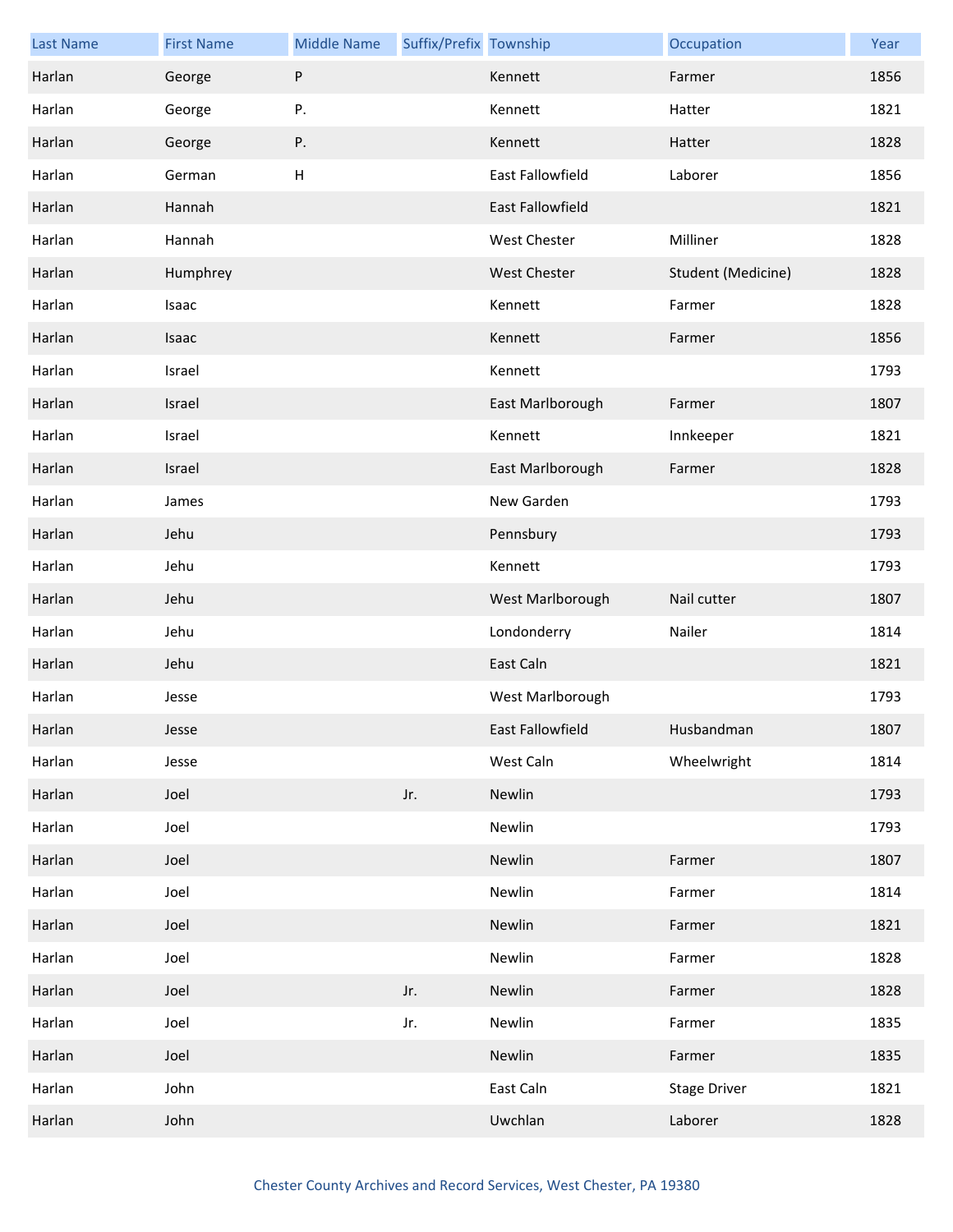| <b>Last Name</b> | <b>First Name</b> | <b>Middle Name</b> | Suffix/Prefix Township |                      | Occupation          | Year |
|------------------|-------------------|--------------------|------------------------|----------------------|---------------------|------|
| Harlan           | Jonathan          |                    |                        | Westtown             |                     | 1793 |
| Harlan           | Jonathan          |                    |                        | West Nottingham      | Farmer              | 1821 |
| Harlan           | Jonathan          |                    |                        | East Nottingham      | Farmer              | 1828 |
| Harlan           | Jones             |                    |                        | East Marlborough     | Farmer              | 1856 |
| Harlan           | Joseph            |                    |                        | Kennett              |                     | 1793 |
| Harlan           | Joseph            |                    |                        | Kennett              | Hatter              | 1807 |
| Harlan           | Joseph            |                    |                        | East Fallowfield     | Farmer              | 1814 |
| Harlan           | Joseph            |                    |                        | East Fallowfield     | Farmer              | 1828 |
| Harlan           | Joshua            |                    |                        | Kennett              |                     | 1793 |
| Harlan           | Joshua            |                    |                        | Kennett              |                     | 1793 |
| Harlan           | Joshua            |                    | Jr.                    | Kennett              |                     | 1793 |
| Harlan           | Joshua            |                    |                        | <b>East Bradford</b> | Merchant            | 1828 |
| Harlan           | Levi              |                    |                        | Newlin               | Farmer              | 1807 |
| Harlan           | Levi              |                    |                        | Newlin               | Farmer              | 1814 |
| Harlan           | Levi              |                    |                        | Newlin               | Farmer              | 1821 |
| Harlan           | Levi              |                    |                        | Newlin               | Farmer              | 1828 |
| Harlan           | Levi              |                    |                        | Newlin               | Farmer              | 1835 |
| Harlan           | Lewis             | В                  |                        | East Marlborough     | Blacksmith          | 1856 |
| Harlan           | Mary              |                    |                        | Kennett              |                     | 1821 |
| Harlan           | Mary              |                    |                        | Kennett              |                     | 1828 |
| Harlan           | Mary              |                    |                        | Upper Oxford         | Cotton manufacturer | 1835 |
| Harlan           | Mary              |                    |                        | Kennett              |                     | 1835 |
| Harlan           | Michael           |                    |                        | London Grove         |                     | 1793 |
| Harlan           | Michael           |                    |                        | West Marlborough     |                     | 1793 |
| Harlan           | Michael           |                    |                        | London Grove         |                     | 1800 |
| Harlan           | Michael           |                    |                        | West Marlborough     |                     | 1800 |
| Harlan           | Oburn             |                    |                        | East Fallowfield     | Farmer              | 1821 |
| Harlan           | Oburn             |                    |                        | East Fallowfield     | Farmer              | 1828 |
| Harlan           | Owen              |                    |                        | East Fallowfield     | Farmer              | 1856 |
| Harlan           | Samuel            |                    |                        | Kennett              |                     | 1793 |
| Harlan           | Samuel            |                    |                        | Kennett              | Farmer              | 1807 |
| Harlan           | Samuel            |                    |                        | Kennett              | Hatter              | 1821 |
| Harlan           | Samuel            |                    |                        | Kennett              | Hatter              | 1828 |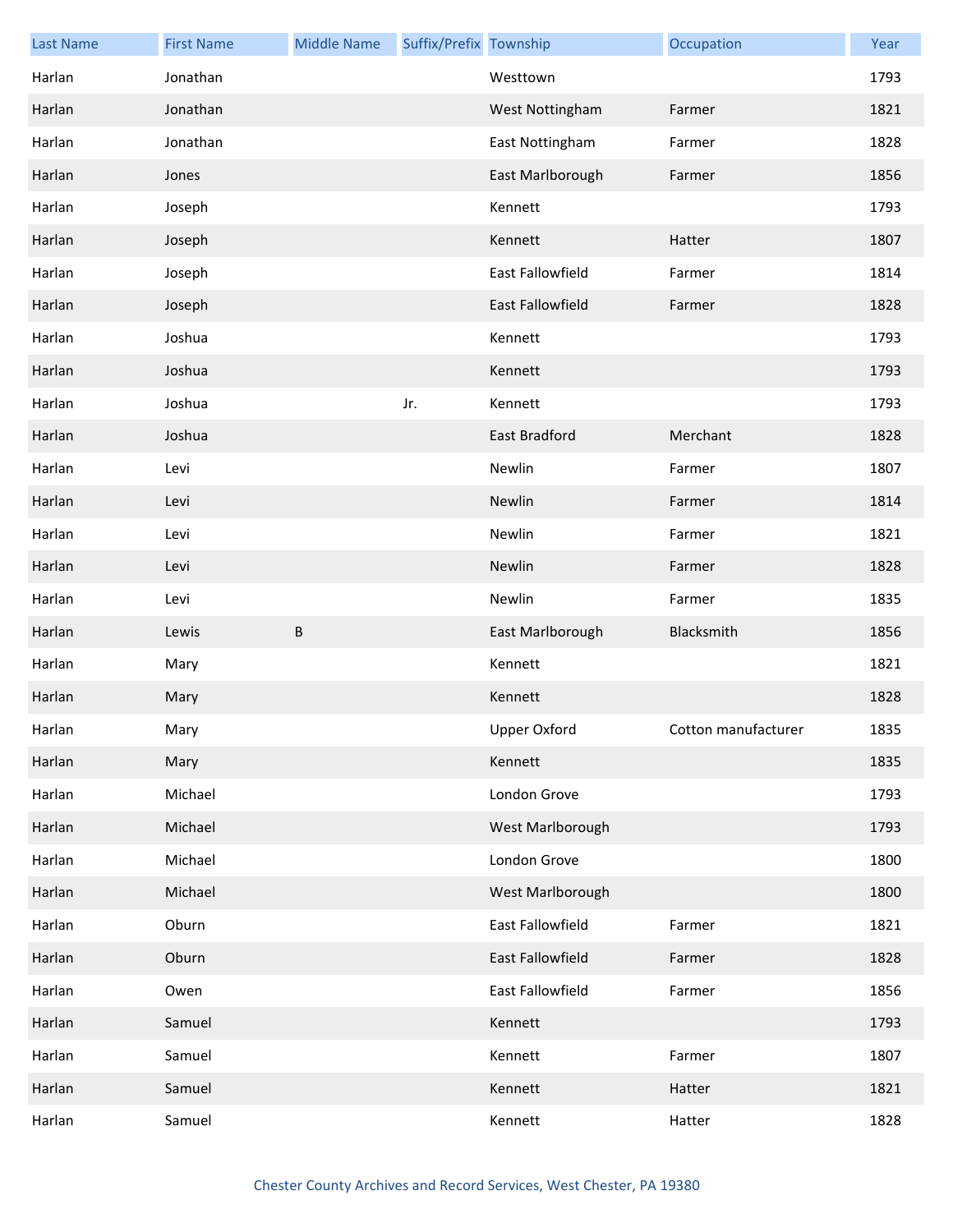| <b>Last Name</b> | <b>First Name</b> | <b>Middle Name</b> | Suffix/Prefix Township |                         | Occupation      | Year |
|------------------|-------------------|--------------------|------------------------|-------------------------|-----------------|------|
| Harlan           | Samuel            |                    |                        | Kennett                 | Hatter          | 1835 |
| Harlan           | Samuel            |                    |                        | Kennett                 | Farmer          | 1856 |
| Harlan           | Sarah             |                    |                        | Kennett                 |                 | 1828 |
| Harlan           | Seth              |                    |                        | West Marlborough        | Farmer          | 1828 |
| Harlan           | Silas             |                    |                        | West Marlborough        |                 | 1793 |
| Harlan           | Silas             |                    |                        | West Marlborough        | Farmer          | 1807 |
| Harlan           | Silas             |                    |                        | West Marlborough        | Yeoman          | 1814 |
| Harlan           | Silas             |                    |                        | West Marlborough        | Farmer          | 1828 |
| Harlan           | Silas             |                    |                        | West Marlborough        | Farmer          | 1835 |
| Harlan           | Solomon           |                    |                        | <b>West Bradford</b>    |                 | 1793 |
| Harlan           | Solomon           |                    |                        | <b>West Fallowfield</b> | Laborer         | 1807 |
| Harlan           | Solomon           |                    |                        | West Fallowfield        | Laborer         | 1814 |
| Harlan           | Solomon           |                    |                        | West Fallowfield        | Carpenter       | 1821 |
| Harlan           | Solomon           |                    |                        | London Grove            | Carpenter       | 1828 |
| Harlan           | Stephen           |                    |                        | West Bradford           |                 | 1793 |
| Harlan           | Stephen           |                    | Jr.                    | West Bradford           |                 | 1793 |
| Harlan           | Stephen           |                    |                        | West Fallowfield        | Farmer          | 1807 |
| Harlan           | Stephen           |                    |                        | <b>West Chester</b>     | Laborer         | 1856 |
| Harlan           | Sylas             |                    |                        | West Marlborough        |                 | 1800 |
| Harlan           | Thomas            |                    |                        | Kennett                 |                 | 1793 |
| Harlan           | <b>Thomas</b>     |                    |                        | Kennett                 | Farmer          | 1807 |
| Harlan           | Thomas            |                    |                        | Kennett                 | Carpenter       | 1807 |
| Harlan           | Thomas            |                    |                        | Kennett                 | Farmer          | 1821 |
| Harlan           | Thomas            |                    |                        | Kennett                 | Blacksmith      | 1828 |
| Harlan           | Thomas            |                    |                        | Kennett                 | Yeoman          | 1835 |
| Harlan           | Thomas            |                    |                        | East Marlborough        | Farmer          | 1856 |
| Harlan           | Thomas            |                    |                        | Pennsbury               | House carpenter | 1856 |
| Harlan           | Thompson          |                    |                        | East Fallowfield        | Farmer          | 1856 |
| Harlan           | William           |                    |                        | West Bradford           | Wheelwright     | 1821 |
| Harlan           | William           |                    |                        | Thornbury               | Wheelwright     | 1828 |
| Harlan           | William           |                    |                        | West Marlborough        | Farmer          | 1828 |
| Harlan           | William           |                    |                        | Newlin                  | Farmer          | 1835 |
| Harlan           | William           |                    |                        | West Fallowfield        | Laborer         | 1835 |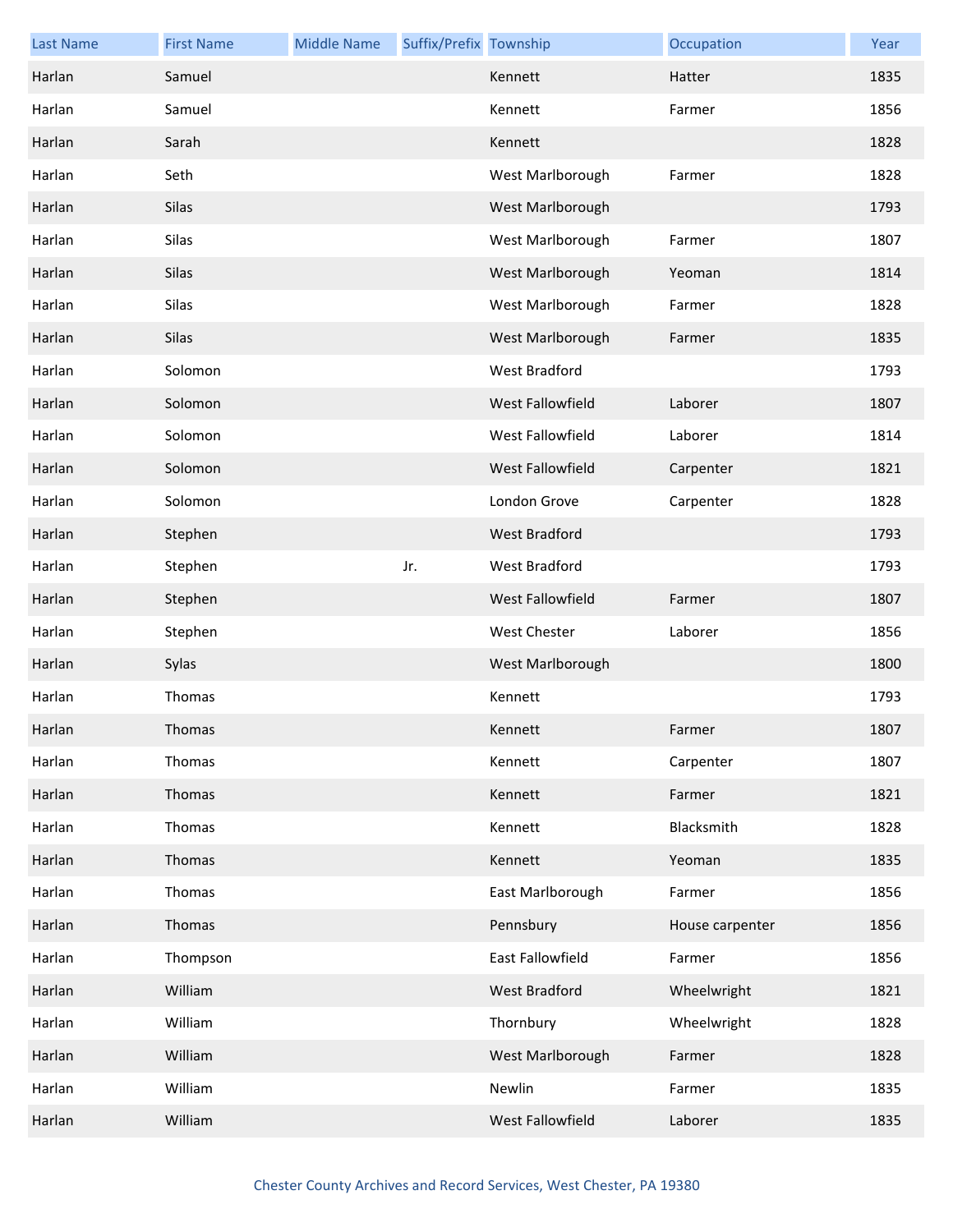| <b>Last Name</b> | <b>First Name</b> | <b>Middle Name</b> | Suffix/Prefix Township |                         | Occupation           | Year |
|------------------|-------------------|--------------------|------------------------|-------------------------|----------------------|------|
| Harlan           | William           |                    |                        | West Marlborough        | Farmer               | 1835 |
| Harlan           | William           |                    |                        | Highland                | Laborer              | 1856 |
| Harlan           | William           | C.                 |                        | West Fallowfield        |                      | 1828 |
| Harland          | Hannah            |                    |                        | <b>West Chester</b>     | Milliner             | 1835 |
| Harland          | Isaac             |                    |                        | Kennett                 | Yeoman               | 1835 |
| Harland          | Jehu              |                    |                        | West Caln               | Factoryman           | 1835 |
| Harland          | Jesse             |                    |                        | Sadsbury                | Wagonmaker           | 1821 |
| Harleman         | Jacob             |                    |                        | Coventry                | Laborer              | 1807 |
| Harlen           | Abner             |                    |                        | East Fallowfield        | Farmer               | 1835 |
| Harlen           | Amos              |                    |                        | <b>East Fallowfield</b> | Carpenter            | 1835 |
| Harlen           | Enoch             |                    | Esq.                   | West Marlborough        | Justice of the Peace | 1856 |
| Harlen           | Ezekiel           |                    |                        | <b>East Fallowfield</b> | Farmer               | 1835 |
| Harlen           | George            |                    |                        | Pennsbury               | Laborer              | 1835 |
| Harlen           | George            |                    |                        | Pennsbury               | Laborer              | 1835 |
| Harlen           | John              | M                  |                        | East Fallowfield        | Farmer               | 1835 |
| Harlen           | Joseph            |                    |                        | <b>East Fallowfield</b> | Farmer               | 1821 |
| Harlen           | Lewis             |                    |                        | Kennett                 | Farmer               | 1814 |
| Harlen           | Obern             |                    |                        | <b>East Fallowfield</b> | Farmer               | 1835 |
| Harlen           | Samuel            |                    |                        | Kennett                 | Hatter               | 1814 |
| Harlen           | Samuel            |                    |                        | Kennett                 | Millwright           | 1814 |
| Harlen           | Stephen           |                    |                        | Sadsbury                | Laborer              | 1828 |
| Harlen           | Thomas            |                    |                        | Kennett                 | Farmer               | 1814 |
| Harlen           | Thomas            |                    |                        | West Marlborough        | Saddler              | 1856 |
| Harley           | Abraham           |                    |                        | <b>West Nantmeal</b>    | Woolcarder           | 1814 |
| Harley           | Abraham           |                    |                        | <b>West Nantmeal</b>    | Oil Miller           | 1821 |
| Harley           | Abraham           |                    |                        | Charlestown             | Farmer               | 1821 |
| Harley           | Abraham           |                    |                        | Brandywine              | Miller               | 1828 |
| Harley           | Abraham           |                    |                        | Coventry                | Farmer               | 1835 |
| Harley           | Benjamin          |                    |                        | East Caln               | Wheelwright          | 1807 |
| Harley           | Benjamin          |                    |                        | Tredyffrin              | Farmer               | 1821 |
| Harley           | Benjamin          |                    |                        | Coventry                | Farmer               | 1828 |
| Harley           | Benjamin          |                    |                        | Tredyffrin              | Farmer               | 1828 |
| Harley           | Benjamin          |                    |                        | Coventry                | Farmer               | 1835 |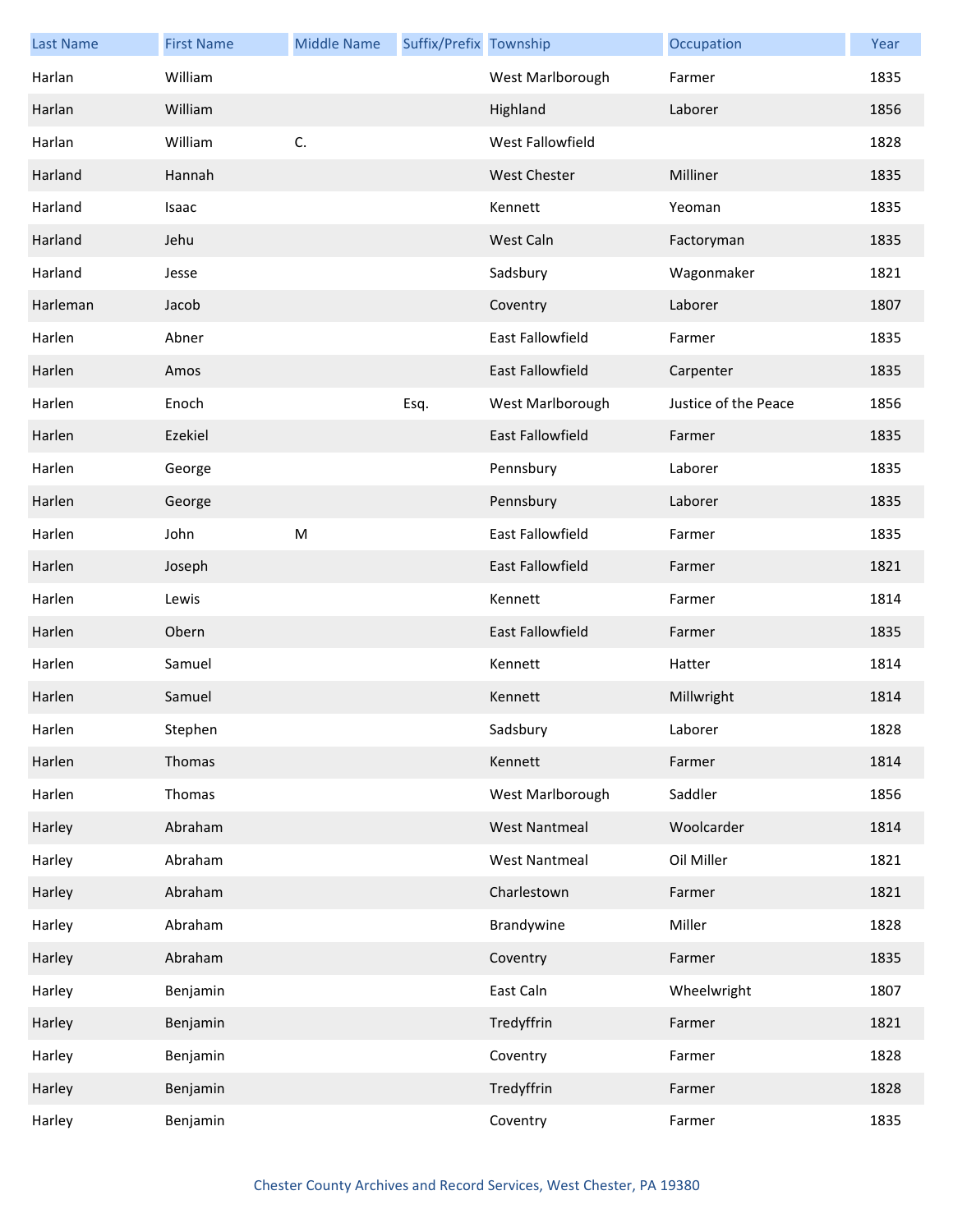| <b>Last Name</b> | <b>First Name</b> | <b>Middle Name</b> | Suffix/Prefix Township |                      | Occupation  | Year |
|------------------|-------------------|--------------------|------------------------|----------------------|-------------|------|
| Harley           | Benjamin          |                    |                        | Sadsbury             | Carpenter   | 1835 |
| Harley           | Benjamin          |                    |                        | Uwchlan              | Farmer      | 1835 |
| Harley           | Benjamin          |                    |                        | <b>West Coventry</b> | Farmer      | 1856 |
| Harley           | Benjamin          |                    |                        | Sadsbury             | Carpenter   | 1856 |
| Harley           | Benjamin          |                    |                        | Uwchlan              | Farmer      | 1856 |
| Harley           | Catharine         |                    |                        | <b>West Coventry</b> | Farmer      | 1856 |
| Harley           | Daniel            |                    |                        | East Caln            | Laborer     | 1856 |
| Harley           | Eli               |                    |                        | Coventry             | Farmer      | 1835 |
| Harley           | Jacob             |                    |                        | Coventry             | Laborer     | 1807 |
| Harley           | Jacob             |                    |                        | Coventry             | Yeoman      | 1814 |
| Harley           | Jacob             |                    |                        | Coventry             | Farmer      | 1821 |
| Harley           | Jacob             |                    |                        | Coventry             | Farmer      | 1828 |
| Harley           | Jacob             |                    |                        | Coventry             | Farmer      | 1835 |
| Harley           | Jacob             |                    |                        | <b>East Nantmeal</b> | Laborer     | 1856 |
| Harley           | James             |                    | Sr.                    | <b>West Chester</b>  | Weaver      | 1856 |
| Harley           | James             |                    |                        | <b>West Chester</b>  | Bottler     | 1856 |
| Harley           | John              |                    |                        | East Caln            |             | 1793 |
| Harley           | John              |                    |                        | Coventry             | Weaver      | 1807 |
| Harley           | John              |                    |                        | Coventry             | Yeoman      | 1814 |
| Harley           | John              |                    | Jr.                    | Coventry             | Tanner      | 1814 |
| Harley           | John              |                    |                        | Coventry             | Farmer      | 1821 |
| Harley           | John              |                    |                        | Coventry             | Teacher     | 1835 |
| Harley           | John              |                    |                        | Sadsbury             | Carpenter   | 1835 |
| Harley           | John              |                    |                        | <b>East Coventry</b> | Farmer      | 1856 |
| Harley           | Joseph            |                    |                        | <b>East Coventry</b> | Laborer     | 1856 |
| Harley           | Joshua            |                    |                        | East Caln            | Wheelwright | 1856 |
| Harley           | Maria             |                    |                        | <b>West Coventry</b> |             | 1856 |
| Harley           | Rudolph           |                    |                        | Coventry             |             | 1793 |
| Harley           | Rudolph           |                    |                        | <b>East Nantmeal</b> | Farmer      | 1800 |
| Harley           | Rudolph           |                    |                        | Coventry             | Yeoman      | 1807 |
| Harley           | Rudolph           |                    | Jr.                    | Coventry             | Oilmiller   | 1807 |
| Harley           | Rudolph           |                    |                        | <b>West Nantmeal</b> | Farmer      | 1814 |
| Harley           | Rudolph           |                    |                        | Coventry             | Yeoman      | 1814 |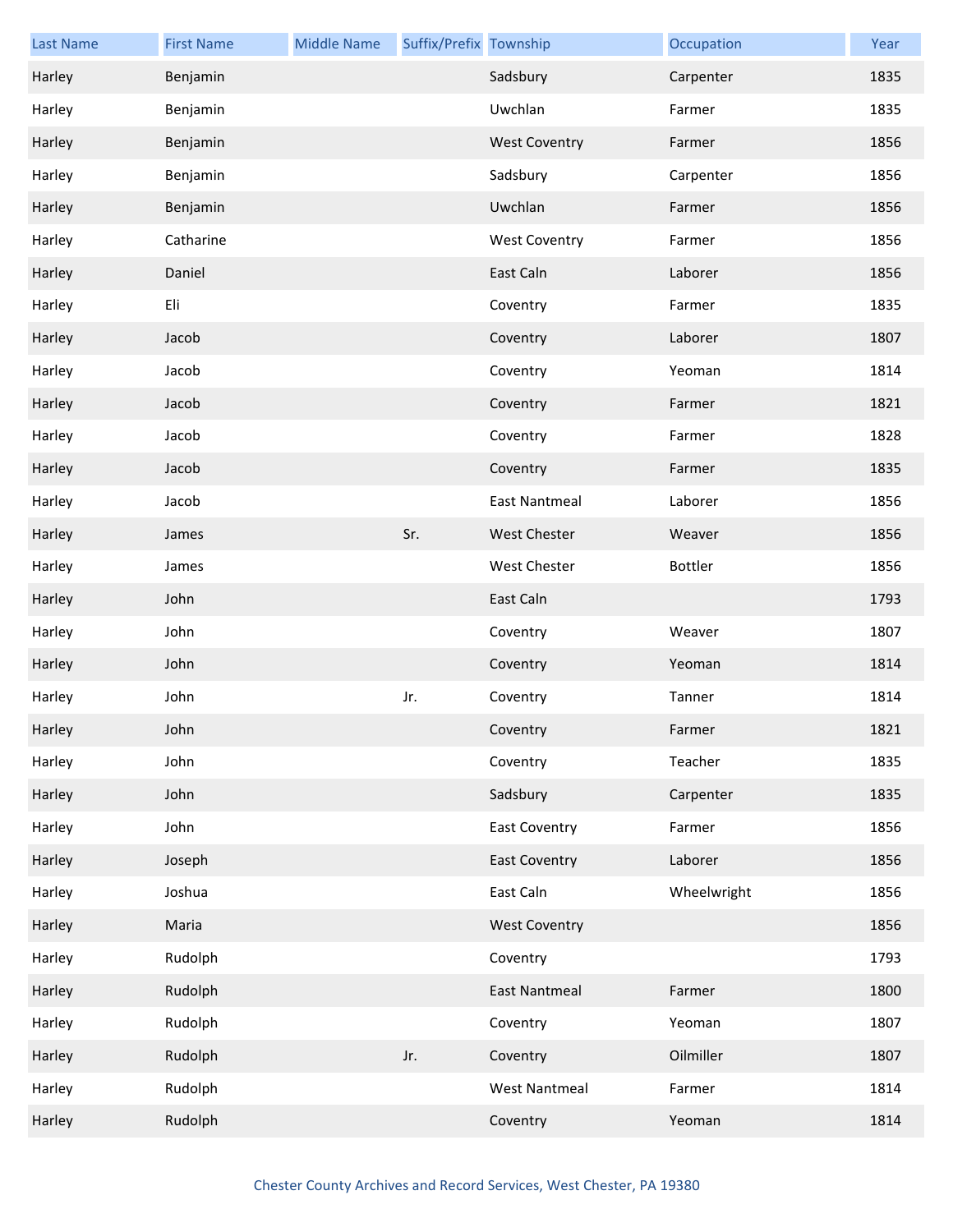| <b>Last Name</b> | <b>First Name</b> | <b>Middle Name</b> | Suffix/Prefix Township |                         | Occupation | Year |
|------------------|-------------------|--------------------|------------------------|-------------------------|------------|------|
| Harley           | Rudolph           |                    |                        | Coventry                | Farmer     | 1821 |
| Harley           | Rudolph           |                    |                        | <b>West Nantmeal</b>    | Farmer     | 1821 |
| Harley           | Rudolph           |                    |                        | Coventry                | Laborer    | 1828 |
| Harley           | Rudolph           |                    |                        | Coventry                | Carpenter  | 1835 |
| Harley           | Rudolph           |                    |                        | Coventry                | Shoemaker  | 1835 |
| Harley           | Rudolph           |                    |                        | <b>East Coventry</b>    | Farmer     | 1856 |
| Harley           | Samuel            |                    |                        | Coventry                | Tailor     | 1807 |
| Harley           | Samuel            |                    |                        | Coventry                | Tailor     | 1814 |
| Harley           | Samuel            |                    |                        | Coventry                | Tailor     | 1821 |
| Harley           | Samuel            |                    |                        | Coventry                | Tailor     | 1828 |
| Harley           | Samuel            |                    |                        | Coventry                | Tailor     | 1835 |
| Harley           | William           |                    |                        | Sadsbury                | Carpenter  | 1835 |
| Harley           | William           |                    |                        | West Bradford           |            | 1856 |
| Harley           | William           |                    |                        | Sadsbury                | Laborer    | 1856 |
| Harleyman        | Jacob             |                    |                        | Charlestown             | Laborer    | 1814 |
| Harlin           | Benjamin          |                    |                        | East Marlborough        | Farmer     | 1835 |
| Harlin           | Daniel            |                    |                        | Phoenixville            | Machinist  | 1856 |
| Harlin           | Israel            |                    |                        | East Marlborough        | Farmer     | 1814 |
| Harlin           | Israel            |                    |                        | East Marlborough        | Farmer     | 1835 |
| Harlin           | Israel            |                    | Jr.                    | East Marlborough        | Farmer     | 1835 |
| Harlin           | James             |                    |                        | East Fallowfield        |            | 1793 |
| Harlin           | James             |                    |                        | East Fallowfield        |            | 1793 |
| Harlin           | Jehu              |                    |                        | Kennett                 |            | 1800 |
| Harlin           | Jehu              |                    |                        | West Caln               | Factory    | 1828 |
| Harlin           | Jesse             |                    |                        | East Fallowfield        |            | 1793 |
| Harlin           | Joel              |                    |                        | London Britain          | Carpenter  | 1856 |
| Harlin           | John              |                    |                        | Phoenixville            | Merchant   | 1856 |
| Harlin           | Joseph            |                    |                        | Kennett                 |            | 1800 |
| Harlin           | Joseph            |                    |                        | New London              | Cordwainer | 1835 |
| Harlin           | Joseph            |                    |                        | <b>East Fallowfield</b> | Farmer     | 1835 |
| Harlin           | Joshua            |                    |                        | Kennett                 |            | 1800 |
| Harlin           | Joshua            |                    |                        | Kennett                 |            | 1800 |
| Harlin           | Josiah            |                    |                        | West Fallowfield        | Farmer     | 1856 |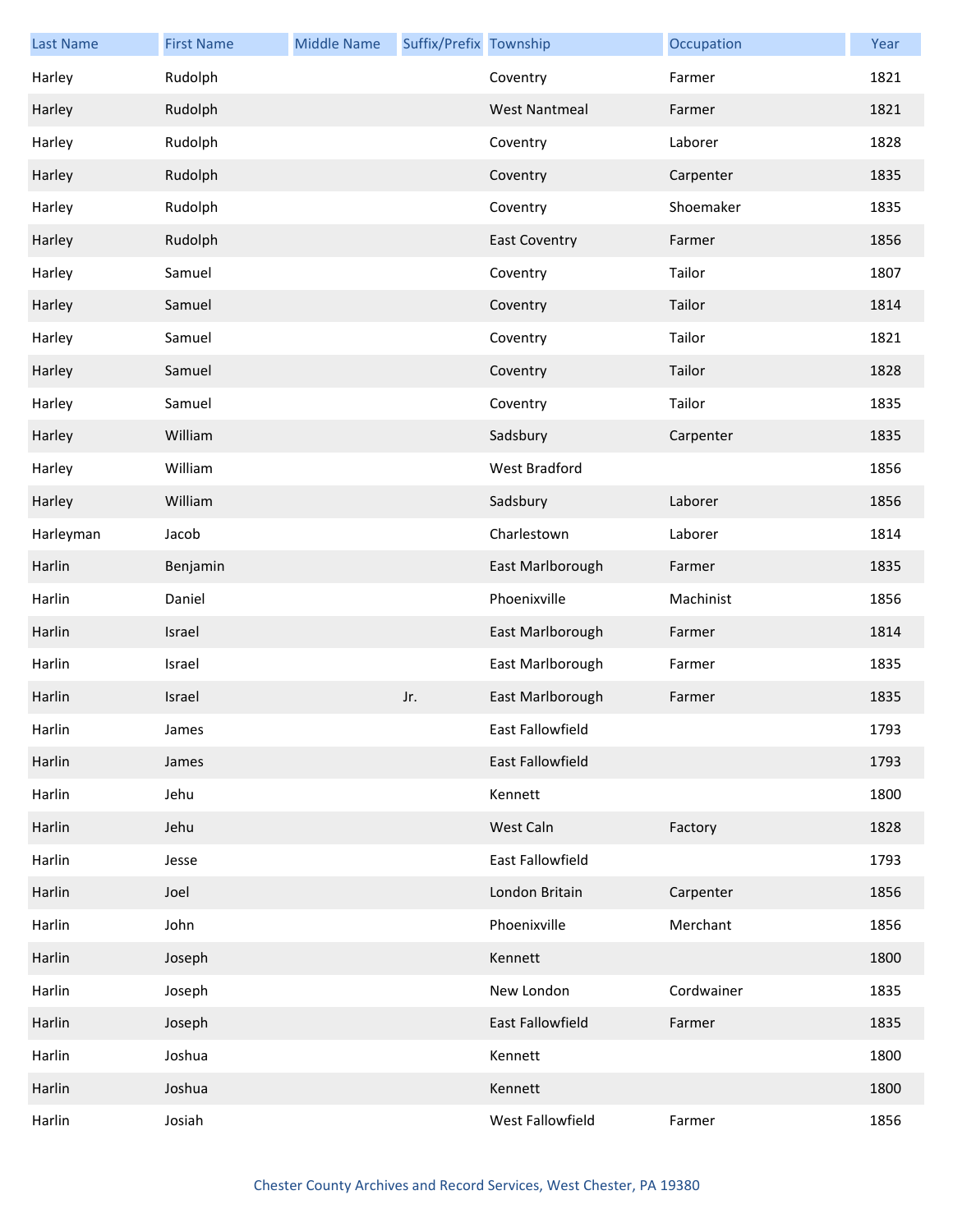| <b>Last Name</b> | <b>First Name</b> | <b>Middle Name</b> | Suffix/Prefix Township |                     | Occupation  | Year |
|------------------|-------------------|--------------------|------------------------|---------------------|-------------|------|
| Harlin           | Samuel            |                    |                        | Kennett             | Hatter      | 1800 |
| Harlin           | Solomon           |                    |                        | London Grove        | Carpenter   | 1835 |
| Harlin           | Thomas            |                    |                        | Kennett             | Farmer      | 1800 |
| Harlin           | William           |                    |                        | Lower Oxford        | Farmer      | 1856 |
| Harlon           | David             |                    |                        | West Marlborough    | Blacksmith  | 1821 |
| Harlon           | Silas             |                    |                        | West Marlborough    | Farmer      | 1821 |
| Harlon           | Solomon           |                    |                        | London Grove        | Carpenter   | 1856 |
| Harly            | Benjamin          |                    |                        | East Caln           | Wheelwright | 1814 |
| Harly            | Joseph            |                    |                        | Pikeland            | Tailor      | 1821 |
| Harman           | Abraham           |                    |                        | New London          | Farmer      | 1807 |
| Harman           | Benjamin          |                    |                        | Uwchlan             | Laborer     | 1814 |
| Harman           | Edward            |                    |                        | Uwchlan             |             | 1856 |
| Harman           | Elijah            |                    |                        | New London          | Laborer     | 1828 |
| Harman           | Elijah            |                    |                        | New London          | Laborer     | 1835 |
| Harman           | John              | M.                 |                        | London Britain      | Storekeeper | 1828 |
| Harman           | Joseph            |                    |                        | New London          | Mason       | 1807 |
| Harman           | Joseph            |                    |                        | New London          | Farmer      | 1814 |
| Harman           | Peter             |                    |                        | Charlestown         | Farmer      | 1856 |
| Harman           | Robert            |                    |                        | East Nottingham     | Farmer      | 1807 |
| Harmer           | Abraham           |                    |                        | New Garden          | Farmer      | 1800 |
| Harmer           | Joseph            |                    |                        | East Nottingham     | Farmer      | 1821 |
| Harmer           | William           |                    |                        | Easttown            |             | 1856 |
| Harnar           | Abram             |                    |                        | Brandywine          |             | 1793 |
| Harnar           | Henry             |                    |                        | Brandywine          |             | 1793 |
| Harner           | Adam              |                    |                        | Tredyffrin          | Sawyer      | 1821 |
| Harner           | Henry             |                    |                        | East Pikeland       | Farmer      | 1856 |
| Harner           | Michael           |                    |                        | Tredyffrin          | Laborer     | 1856 |
| Harp             | Daniel            |                    |                        | Charlestown         | Cordwainer  | 1807 |
| Harp             | Daniel            |                    |                        | Charlestown         | Cordwainer  | 1814 |
| Harp             | Daniel            |                    |                        | Charlestown         | Cordwainer  | 1821 |
| Harp             | William           |                    |                        | East Bradford       | Laborer     | 1835 |
| Harp             | William           |                    |                        | East Bradford       | Machinist   | 1856 |
| Harpel           | John              |                    |                        | <b>West Vincent</b> | Plasterer   | 1856 |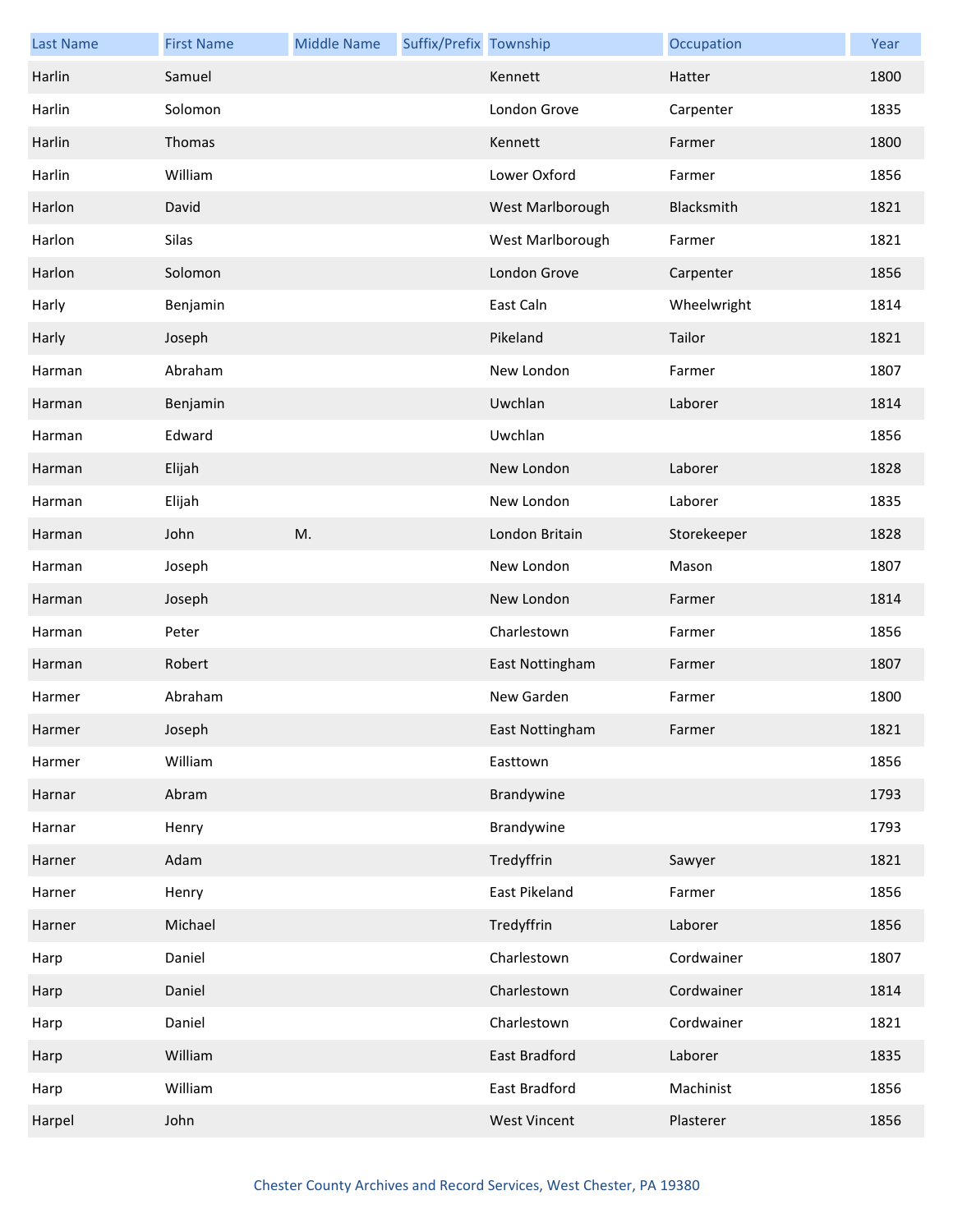| <b>Last Name</b> | <b>First Name</b> | <b>Middle Name</b> | Suffix/Prefix Township |                     | Occupation  | Year |
|------------------|-------------------|--------------------|------------------------|---------------------|-------------|------|
| Harpel           | Ludwig            |                    |                        | Vincent             |             | 1814 |
| Harpel           | William           |                    |                        | <b>West Vincent</b> | Plasterer   | 1856 |
| Harper           | Alexander         |                    |                        | <b>Upper Oxford</b> | Farmer      | 1814 |
| Harper           | Alexander         |                    |                        | <b>Upper Oxford</b> | Hatter      | 1821 |
| Harper           | Alexander         |                    |                        | <b>Upper Oxford</b> | Laborer     | 1828 |
| Harper           | Alexander         |                    |                        | <b>Upper Oxford</b> | Laborer     | 1835 |
| Harper           | Andrew            |                    |                        | Upper Oxford        | Teacher     | 1835 |
| Harper           | Daniel            |                    |                        | Schuylkill          | Miller      | 1835 |
| Harper           | Isaac             |                    |                        | East Nottingham     | Plasterer   | 1856 |
| Harper           | Jacob             | W                  |                        | <b>Upper Oxford</b> | Farmer      | 1835 |
| Harper           | Jacob             | W                  |                        | <b>Upper Oxford</b> | Blacksmith  | 1856 |
| Harper           | James             |                    |                        | East Nottingham     | Farmer      | 1807 |
| Harper           | James             |                    |                        | Brandywine          | Laborer     | 1821 |
| Harper           | James             |                    |                        | <b>Upper Oxford</b> | Storekeeper | 1835 |
| Harper           | John              |                    |                        | Goshen              |             | 1793 |
| Harper           | John              |                    |                        | New London          | Farmer      | 1821 |
| Harper           | John              |                    |                        | New London          | Farmer      | 1828 |
| Harper           | John              |                    |                        | New London          | Farmer      | 1835 |
| Harper           | Joseph            |                    |                        | East Whiteland      |             | 1800 |
| Harper           | Joseph            |                    |                        | Thornbury           | Plasterer   | 1821 |
| Harper           | Joseph            |                    |                        | Thornbury           | Laborer     | 1828 |
| Harper           | Lackey            |                    |                        | Londonderry         |             | 1793 |
| Harper           | Margaret          |                    |                        | New London          | Seamstress  | 1835 |
| Harper           | Mary              |                    |                        | Thornbury           |             | 1835 |
| Harper           | Matthew           |                    |                        | East Caln           |             | 1793 |
| Harper           | Nathan            | E                  |                        | Uwchlan             | Wheelwright | 1835 |
| Harper           | Peter             |                    |                        | Pennsbury           | Farmer      | 1821 |
| Harper           | Samuel            |                    |                        | Kennett             |             | 1793 |
| Harper           | Samuel            |                    |                        | Kennett             | Farmer      | 1800 |
| Harper           | Samuel            |                    |                        | London Britain      | Professor   | 1856 |
| Harper           | William           |                    |                        | West Caln           |             | 1793 |
| Harper           | William           |                    |                        | <b>Upper Oxford</b> | Nailer      | 1807 |
| Harper           | William           |                    |                        | Upper Oxford        | Farmer      | 1814 |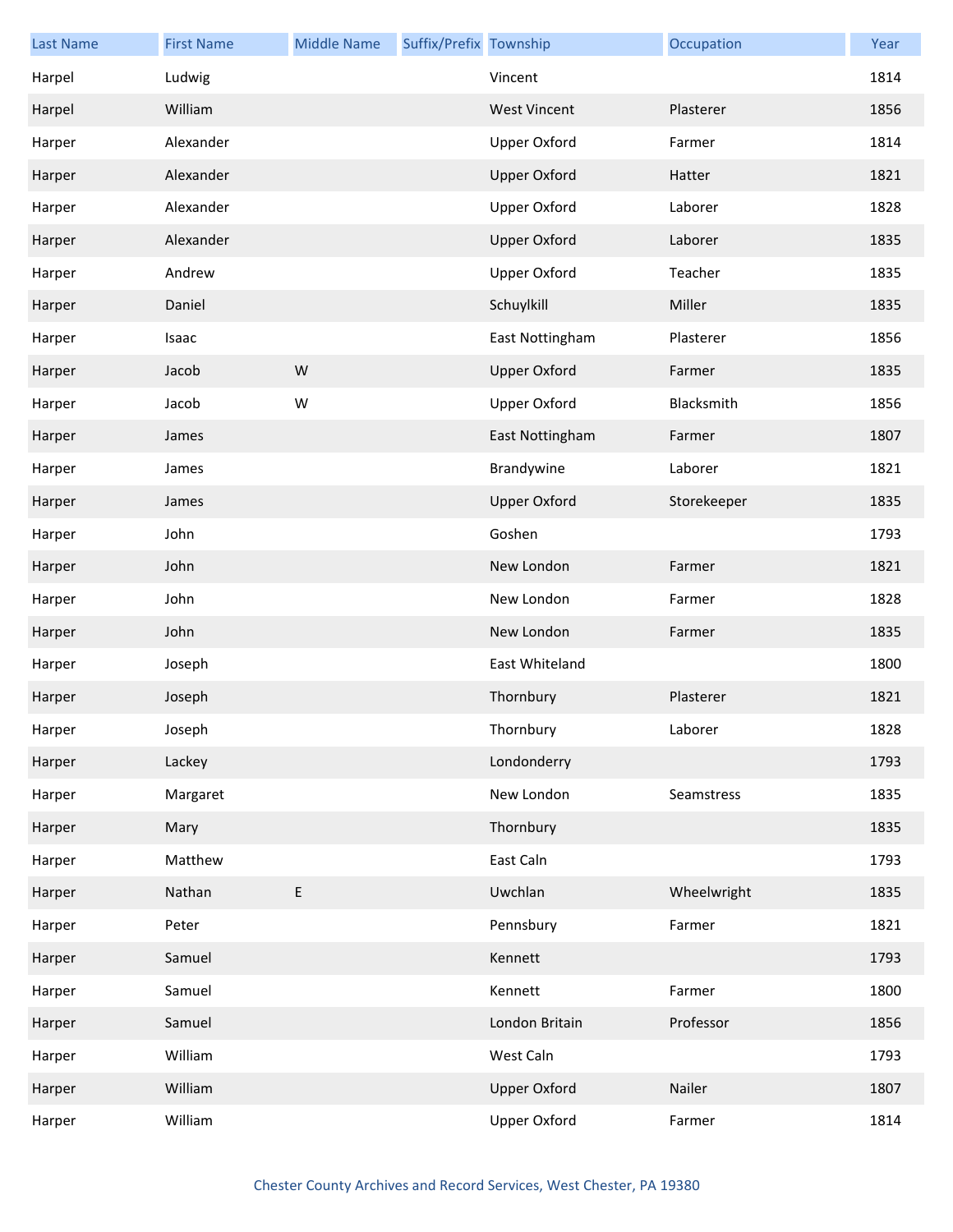| <b>Last Name</b> | <b>First Name</b> | <b>Middle Name</b> | Suffix/Prefix Township |                      | Occupation  | Year |
|------------------|-------------------|--------------------|------------------------|----------------------|-------------|------|
| Harper           | William           |                    |                        | <b>Upper Oxford</b>  | Yeoman      | 1821 |
| Harper           | William           |                    |                        | <b>Upper Oxford</b>  | Farmer      | 1828 |
| Harper           | William           |                    |                        | <b>Upper Oxford</b>  | Farmer      | 1835 |
| Harper           | William           |                    |                        | Westtown             | Farmer      | 1856 |
| Harper           | William           | $\mathsf C$        |                        | <b>Upper Oxford</b>  | Farmer      | 1856 |
| Harple           | John              |                    |                        | <b>East Nantmeal</b> | Farmer      | 1800 |
| Harple           | John              |                    |                        | <b>East Nantmeal</b> | Farmer      | 1807 |
| Harple           | John              |                    |                        | <b>East Nantmeal</b> | Farmer      | 1814 |
| Harple           | John              |                    |                        | Vincent              | Laborer     | 1828 |
| Harple           | John              |                    |                        | <b>East Nantmeal</b> | Laborer     | 1835 |
| Harple           | John              |                    |                        | Uwchlan              | Laborer     | 1856 |
| Harple           | Lewis             |                    |                        | <b>West Vincent</b>  | Weaver      | 1835 |
| Harple           | Lewis             |                    |                        | <b>East Nantmeal</b> | Laborer     | 1856 |
| Harple           | Ludwick           |                    |                        | Pikeland             | Weaver      | 1807 |
| Harple           | Ludwig            |                    |                        | Vincent              |             | 1821 |
| Harple           | Samuel            |                    |                        | Uwchlan              | Laborer     | 1856 |
| Harple           | Sarah             |                    |                        | <b>East Nantmeal</b> |             | 1821 |
| Harpst           | John              |                    |                        | <b>West Coventry</b> | Laborer     | 1856 |
| Harptst          | Henry             |                    |                        | Schuylkill           | Shoemaker   | 1856 |
| Harra            | Septimus          |                    |                        | London Britain       | Laborer     | 1821 |
| Harra            | Septimus          |                    |                        | New London           | Carpenter   | 1828 |
| Harrad           | Lewis             |                    |                        | East Caln            | Laborer     | 1856 |
| Harrass          | George            |                    | L                      | West Chester         | Wheelwright | 1856 |
| Harrey           | Abiah             |                    |                        | Willistown           | Laborer     | 1835 |
| Harrey           | Absalom           |                    |                        | Pennsbury            |             | 1800 |
| Harrey           | Amos              |                    |                        | Pennsbury            |             | 1800 |
| Harrey           | Amos              |                    | Jr.                    | Pennsbury            |             | 1800 |
| Harrey           | Amos              |                    |                        | Pennsbury            | Farmer      | 1835 |
| Harrey           | Nathan            |                    |                        | Pennsbury            |             | 1800 |
| Harrey           | Perlee            |                    |                        | Pocopson             | Laborer     | 1856 |
| Harrey           | Samuel            |                    |                        | Pennsbury            | Mason       | 1835 |
| Harrey           | Sarah             |                    |                        | Pennsbury            |             | 1800 |
| Harrey           | Thomas            |                    |                        | Pennsbury            |             | 1800 |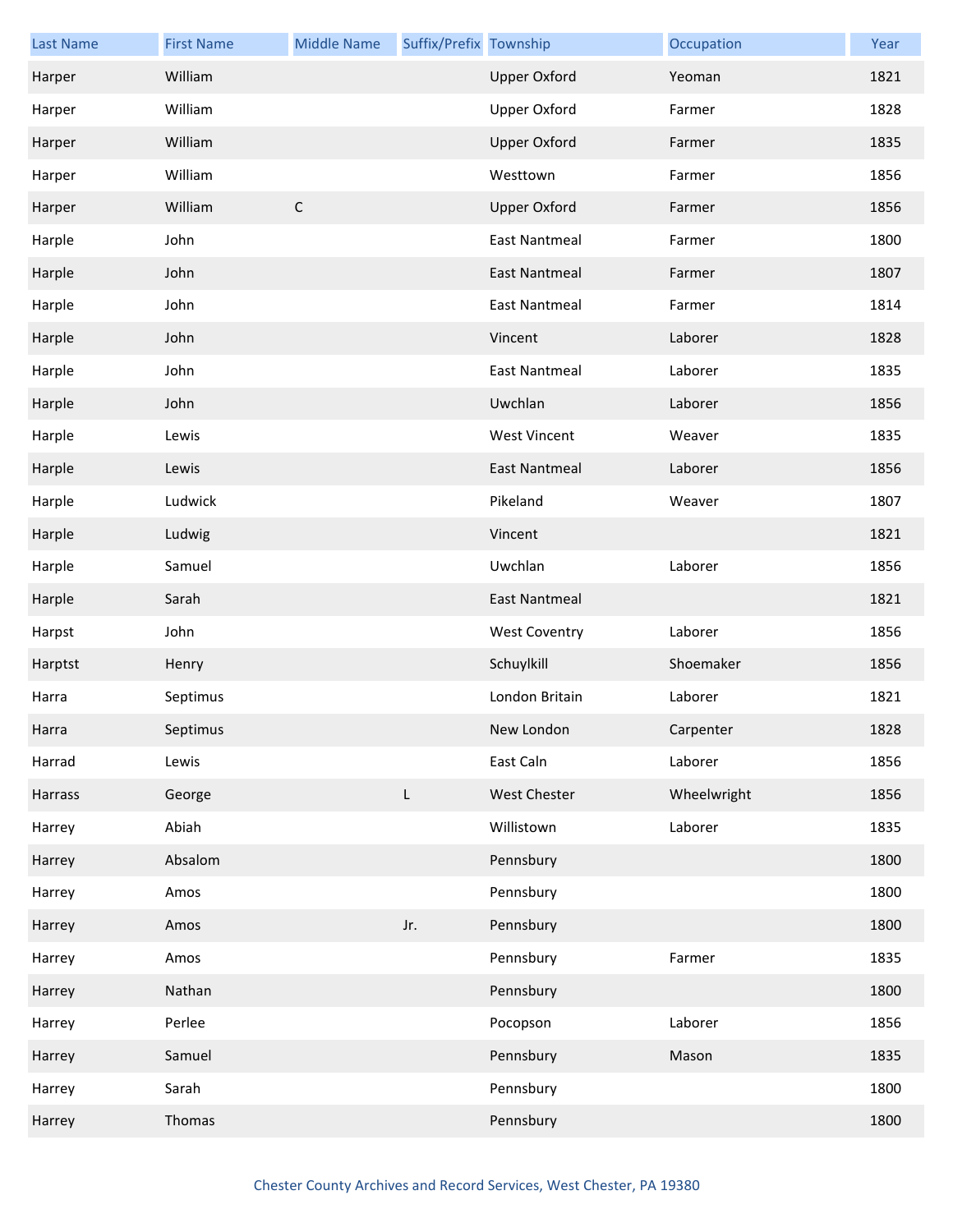| <b>Last Name</b> | <b>First Name</b> | <b>Middle Name</b> | Suffix/Prefix Township |                      | Occupation | Year |
|------------------|-------------------|--------------------|------------------------|----------------------|------------|------|
| Harrey           | William           |                    |                        | Pennsbury            |            | 1800 |
| Harrey           | William           | $\mathsf S$        |                        | Kennett Square       | Farmer     | 1856 |
| Harrigan         | Eli               |                    |                        | New London           | Blacksmith | 1821 |
| Harrigan         | Eli               |                    |                        | New London           | Blacksmith | 1828 |
| Harrigham        | Washington        |                    |                        | East Nottingham      | Laborer    | 1856 |
| Harrington       | Daniel            |                    |                        | Honey Brook          |            | 1800 |
| Harrington       | John              |                    |                        | Phoenixville         | Pudler     | 1856 |
| Harris           | Benjamin          |                    |                        | Coventry             |            | 1793 |
| Harris           | Benjamin          |                    |                        | Penn                 | Laborer    | 1835 |
| Harris           | Benjamin          |                    |                        | East Caln            | Laborer    | 1856 |
| Harris           | Campbell          |                    |                        | East Whiteland       | Farmer     | 1807 |
| Harris           | Campbell          |                    |                        | East Whiteland       | Innkeeper  | 1814 |
| Harris           | David             |                    |                        | <b>West Nantmeal</b> | Farmer     | 1835 |
| Harris           | David             |                    |                        | East Brandywine      | Farmer     | 1856 |
| Harris           | Elisha            |                    |                        | West Nottingham      |            | 1800 |
| Harris           | Esther            |                    |                        | West Pikeland        | Seamstress | 1856 |
| Harris           | George            |                    |                        | West Bradford        |            | 1856 |
| Harris           | James             | B                  |                        | <b>East Coventry</b> | Laborer    | 1856 |
| Harris           | Jarad             |                    |                        | Charlestown          | Laborer    | 1835 |
| Harris           | Jared             |                    |                        | Schuylkill           | Laborer    | 1856 |
| Harris           | Jesse             |                    |                        | East Nottingham      | Farmer     | 1814 |
| Harris           | Jesse             |                    |                        | East Nottingham      | Farmer     | 1856 |
| Harris           | Jesse             |                    | Jr.                    | East Nottingham      | Laborer    | 1856 |
| Harris           | John              |                    |                        | Willistown           |            | 1793 |
| Harris           | John              |                    |                        | East Whiteland       |            | 1793 |
| Harris           | John              |                    |                        | East Whiteland       |            | 1800 |
| Harris           | John              |                    |                        | Willistown           |            | 1800 |
| Harris           | John              |                    |                        | Willistown           | Farmer     | 1807 |
| Harris           | John              |                    | Jr.                    | Willistown           | Farmer     | 1814 |
| Harris           | John              |                    |                        | Willistown           | Farmer     | 1814 |
| Harris           | John              |                    | Jr.                    | Willistown           | Farmer     | 1821 |
| Harris           | John              |                    |                        | Willistown           | Farmer     | 1821 |
| Harris           | John              |                    |                        | Vincent              | Laborer    | 1828 |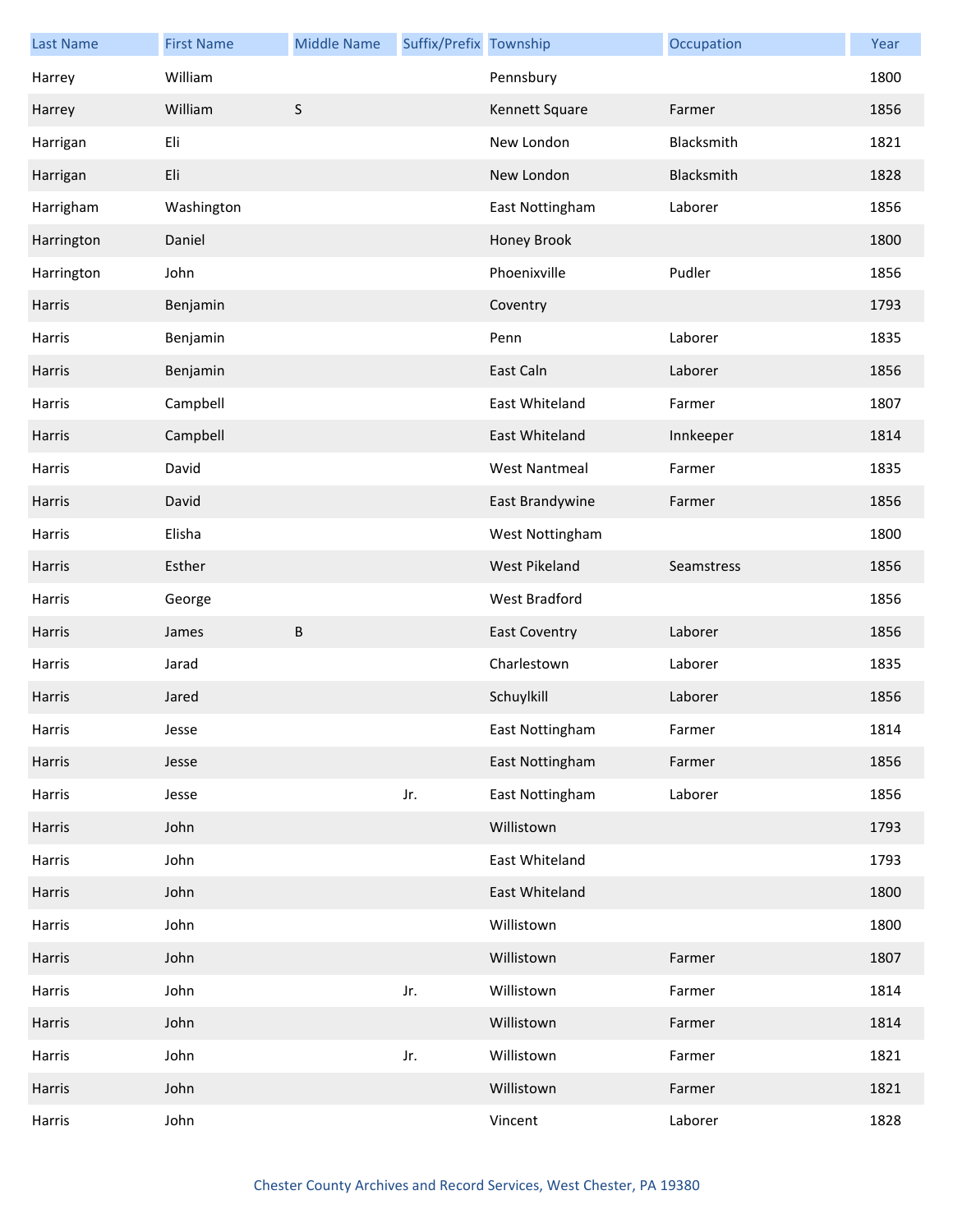| <b>Last Name</b> | <b>First Name</b> | <b>Middle Name</b> | Suffix/Prefix Township |                      | Occupation | Year |
|------------------|-------------------|--------------------|------------------------|----------------------|------------|------|
| Harris           | John              |                    |                        | Willistown           | Farmer     | 1828 |
| Harris           | John              |                    |                        | Willistown           | Private    | 1835 |
| Harris           | John              |                    | Jr.                    | Willistown           | Farmer     | 1835 |
| Harris           | John              |                    |                        | <b>West Nantmeal</b> | Laborer    | 1835 |
| Harris           | John              |                    |                        | East Caln            | Laborer    | 1856 |
| Harris           | John              |                    |                        | East Brandywine      | Farmer     | 1856 |
| Harris           | John              |                    |                        | West Nottingham      | Bricklayer | 1856 |
| Harris           | Joshua            |                    |                        | Goshen               |            | 1793 |
| Harris           | Joshua            |                    |                        | Willistown           | Cordwainer | 1807 |
| Harris           | Malachi           |                    |                        | Willistown           |            | 1800 |
| Harris           | Malachi           |                    |                        | Pikeland             | Farmer     | 1814 |
| Harris           | Malachi           |                    |                        | Pikeland             |            | 1821 |
| Harris           | Malchi            |                    |                        | Willistown           | Farmer     | 1856 |
| Harris           | Margaret          |                    |                        | East Whiteland       |            | 1800 |
| Harris           | Margaret          |                    |                        | East Whiteland       | Freeholder | 1835 |
| Harris           | Mary              |                    |                        | East Whiteland       | Widow      | 1821 |
| Harris           | Melechi           |                    |                        | Pikeland             | Miller     | 1807 |
| Harris           | Peter             |                    |                        | Charlestown          |            | 1793 |
| Harris           | Reuben            |                    |                        | East Nottingham      | Mason      | 1814 |
| Harris           | Reuben            |                    |                        | East Nottingham      | Mason      | 1828 |
| Harris           | Reuben            |                    |                        | East Nottingham      | Stonemason | 1835 |
| Harris           | Richard           |                    |                        | Uwchlan              |            | 1800 |
| Harris           | Richard           |                    |                        | East Nottingham      | Nailer     | 1814 |
| Harris           | Robert            |                    |                        | <b>West Nantmeal</b> | Farmer     | 1807 |
| Harris           | Robert            |                    |                        | <b>West Nantmeal</b> | Farmer     | 1814 |
| Harris           | Robert            |                    |                        | <b>West Nantmeal</b> | Farmer     | 1821 |
| Harris           | Robert            |                    | Jr.                    | <b>West Nantmeal</b> | Farmer     | 1828 |
| Harris           | Robert            |                    |                        | <b>West Nantmeal</b> | Farmer     | 1828 |
| Harris           | Robert            |                    |                        | East Marlborough     | Cooper     | 1828 |
| Harris           | Robert            |                    |                        | <b>Upper Oxford</b>  | Shoemaker  | 1828 |
| Harris           | Robert            |                    |                        | <b>West Nantmeal</b> | Farmer     | 1835 |
| Harris           | Robert            |                    | Jr.                    | Uwchlan              | Farmer     | 1835 |
| Harris           | Robert            |                    |                        | East Marlborough     | Cooper     | 1835 |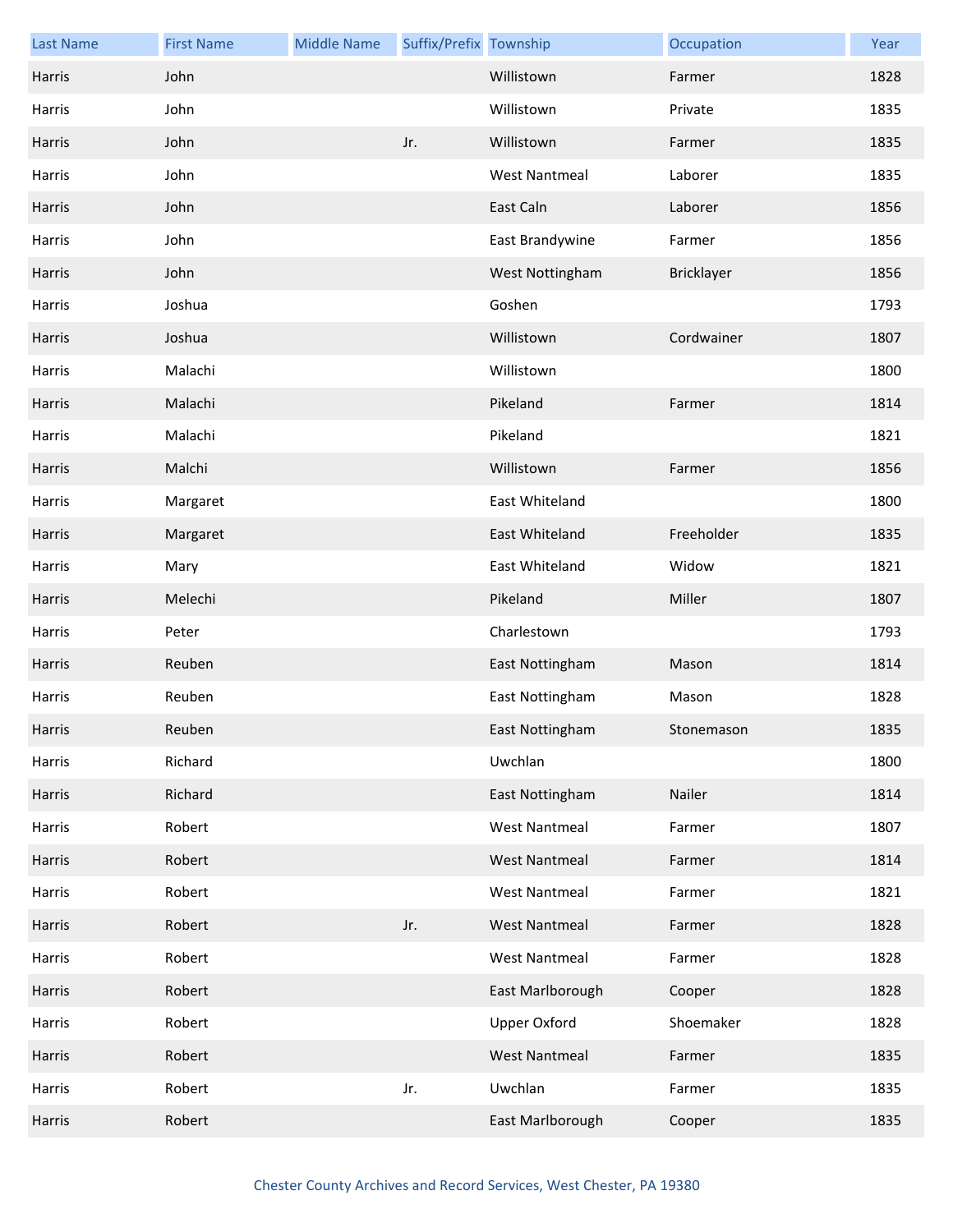| <b>Last Name</b> | <b>First Name</b> | <b>Middle Name</b> | Suffix/Prefix Township |                      | Occupation      | Year |
|------------------|-------------------|--------------------|------------------------|----------------------|-----------------|------|
| Harris           | Robert            |                    |                        | West Chester         | Laborer         | 1856 |
| Harris           | Samuel            |                    |                        | <b>West Nantmeal</b> |                 | 1793 |
| Harris           | Samuel            |                    |                        | East Caln            | Laborer         | 1821 |
| Harris           | Samuel            |                    |                        | East Fallowfield     | Laborer         | 1828 |
| Harris           | Samuel            |                    |                        | Pennsbury            | Laborer         | 1835 |
| Harris           | Samuel            |                    |                        | Sadsbury             | Shoemaker       | 1835 |
| Harris           | Samuel            |                    |                        | Pennsbury            | Laborer         | 1835 |
| Harris           | Solomon           |                    |                        | London Britain       | Laborer         | 1835 |
| Harris           | Solomon           |                    |                        | Pennsbury            | Laborer         | 1856 |
| Harris           | Stephen           |                    |                        | East Whiteland       | Doctor          | 1821 |
| Harris           | Stephen           |                    |                        | East Whiteland       | Doctor          | 1828 |
| Harris           | Stephen           |                    |                        | East Whiteland       | Doctor          | 1835 |
| Harris           | Thomas            |                    |                        | East Whiteland       |                 | 1793 |
| Harris           | Thomas            |                    |                        | Brandywine           |                 | 1793 |
| Harris           | Thomas            |                    |                        | Willistown           |                 | 1800 |
| Harris           | Thomas            |                    |                        | East Whiteland       | Physician       | 1807 |
| Harris           | Thomas            |                    |                        | Pikeland             | Farmer          | 1807 |
| Harris           | Thomas            |                    |                        | Pikeland             | Farmer          | 1814 |
| Harris           | Thomas            |                    |                        | Pikeland             | Miller          | 1821 |
| Harris           | Thomas            |                    |                        | Pikeland             | Farmer          | 1828 |
| Harris           | Thomas            |                    |                        | Pikeland             | Farmer          | 1835 |
| Harris           | Thomas            |                    |                        | New Garden           | Cooper          | 1856 |
| Harris           | William           |                    |                        | West Caln            |                 | 1793 |
| Harris           | William           |                    |                        | East Whiteland       |                 | 1793 |
| Harris           | William           |                    |                        | East Whiteland       |                 | 1800 |
| Harris           | William           |                    |                        | East Whiteland       | Farmer          | 1807 |
| Harris           | William           |                    |                        | East Whiteland       | Doctor          | 1814 |
| Harris           | William           |                    | Dr.                    | Tredyffrin           | Farmer          | 1821 |
| Harris           | William           |                    |                        | London Grove         | Innkeeper       | 1828 |
| Harris           | William           |                    |                        | Tredyffrin           | Doctor          | 1828 |
| Harris           | William           |                    |                        | Londonderry          | Factory laborer | 1828 |
| Harris           | William           |                    |                        | East Bradford        | Miller          | 1828 |
| Harris           | William           |                    |                        | West Fallowfield     | Innkeeper       | 1835 |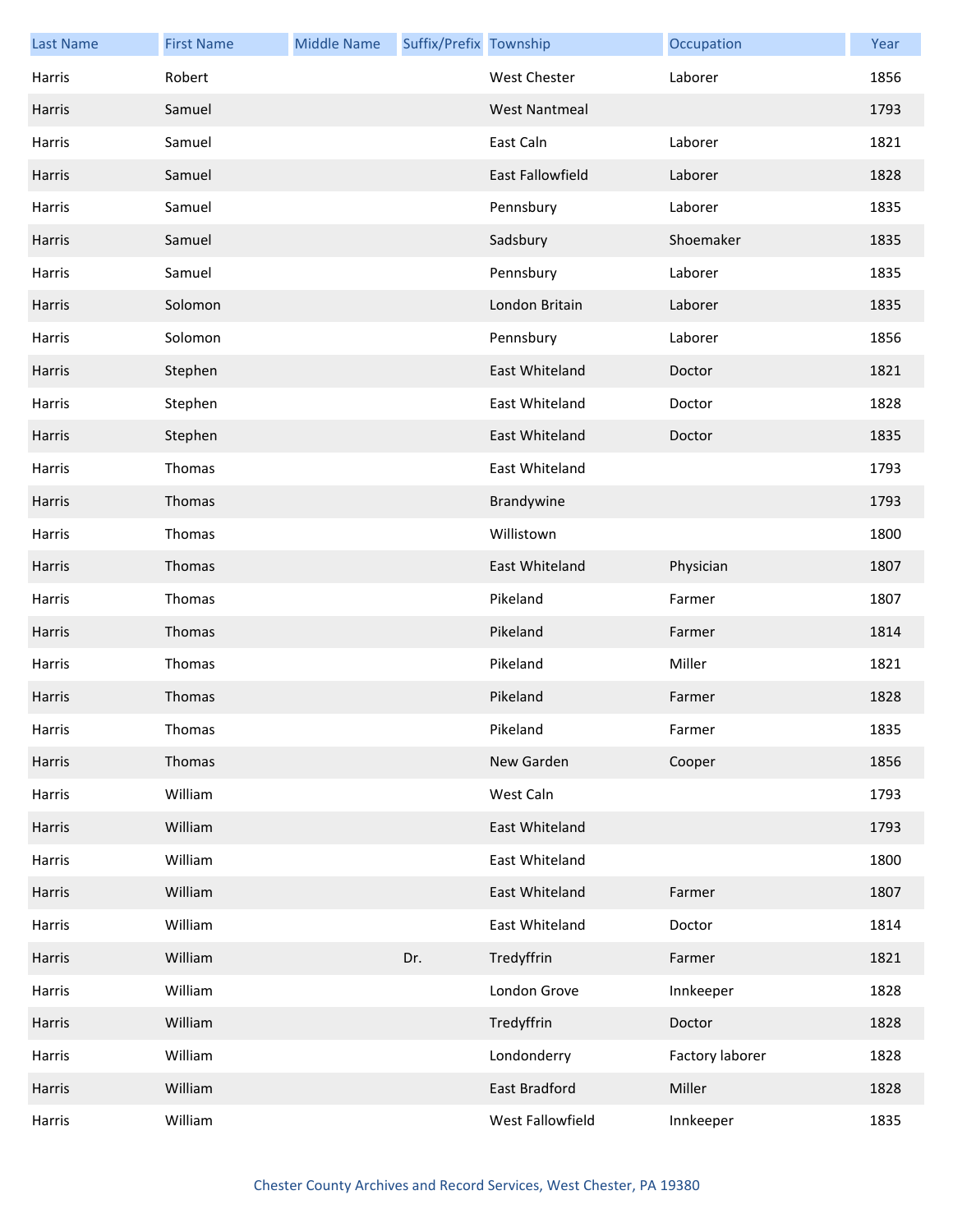| <b>Last Name</b> | <b>First Name</b> | <b>Middle Name</b> | Suffix/Prefix Township |                      | Occupation         | Year |
|------------------|-------------------|--------------------|------------------------|----------------------|--------------------|------|
| Harris           | William           |                    |                        | West Fallowfield     | Cordwainer         | 1835 |
| Harris           | William           |                    |                        | East Nottingham      | Mineralologist     | 1835 |
| Harris           | William           |                    |                        | West Goshen          | Carter             | 1856 |
| Harris           | William           | $\mathsf{N}$       |                        | <b>Upper Oxford</b>  | Shoemaker          | 1835 |
| Harris           | Wilson            |                    |                        | Lower Oxford         | Laborer            | 1856 |
| Harrison         | Alesander         | G                  |                        | East Fallowfield     | Doctor of divinity | 1835 |
| Harrison         | Charles           |                    |                        | Tredyffrin           | Laborer            | 1856 |
| Harrison         | Henry             |                    |                        | Honeybrook           | Laborer            | 1856 |
| Harrison         | Isaac             |                    |                        | West Whiteland       | Limeburner         | 1828 |
| Harrison         | James             |                    |                        | East Nottingham      |                    | 1793 |
| Harrison         | James             |                    |                        | New Garden           | Manufacturer       | 1835 |
| Harrison         | James             |                    |                        | East Caln            | Cooper             | 1856 |
| Harrison         | James             |                    |                        | London Grove         | Farmer             | 1856 |
| Harrison         | Jesse             |                    |                        | East Nottingham      | Farmer             | 1828 |
| Harrison         | Jesse             |                    |                        | East Nottingham      | Laborer            | 1835 |
| Harrison         | John              |                    |                        | East Nottingham      | Papermaker         | 1821 |
| Harrison         | John              |                    |                        | East Nottingham      | Papermaker         | 1828 |
| Harrison         | John              |                    |                        | East Nottingham      | Papermaker         | 1835 |
| Harrison         | Mason             |                    |                        | <b>Upper Oxford</b>  |                    | 1856 |
| Harrison         | Matthew           |                    |                        | Tredyffrin           | Wheelwright        | 1828 |
| Harrison         | Samuel            |                    |                        | Tredyffrin           | Laborer            | 1835 |
| Harrison         | Samuel            |                    |                        | Tredyffrin           | Laborer            | 1856 |
| Harrison         | Samuel            | ${\sf P}$          | Esq.                   | East Brandywine      | Farmer             | 1856 |
| Harrison         | Thomas            |                    |                        | East Goshen          | Laborer            | 1835 |
| Harrison         | Thomas            |                    |                        | <b>East Coventry</b> | Blacksmith         | 1856 |
| Harrison         | Thomas            |                    |                        | <b>Upper Oxford</b>  | Laborer            | 1856 |
| Harrison         | William           |                    |                        | Tredyffrin           | Laborer            | 1821 |
| Harrison         | William           |                    |                        | West Whiteland       | Limeburner         | 1828 |
| Harrison         | William           |                    |                        | West Whiteland       | Lime burner        | 1835 |
| Harron           | John              |                    |                        | East Caln            | Laborer            | 1828 |
| Harrow           | Nathan            |                    |                        | New Garden           | Laborer            | 1814 |
| Harrow           | William           | 0.                 |                        | West Caln            | Weaver             | 1828 |
| Harry            | Abner             |                    |                        | Willistown           | Weaver             | 1821 |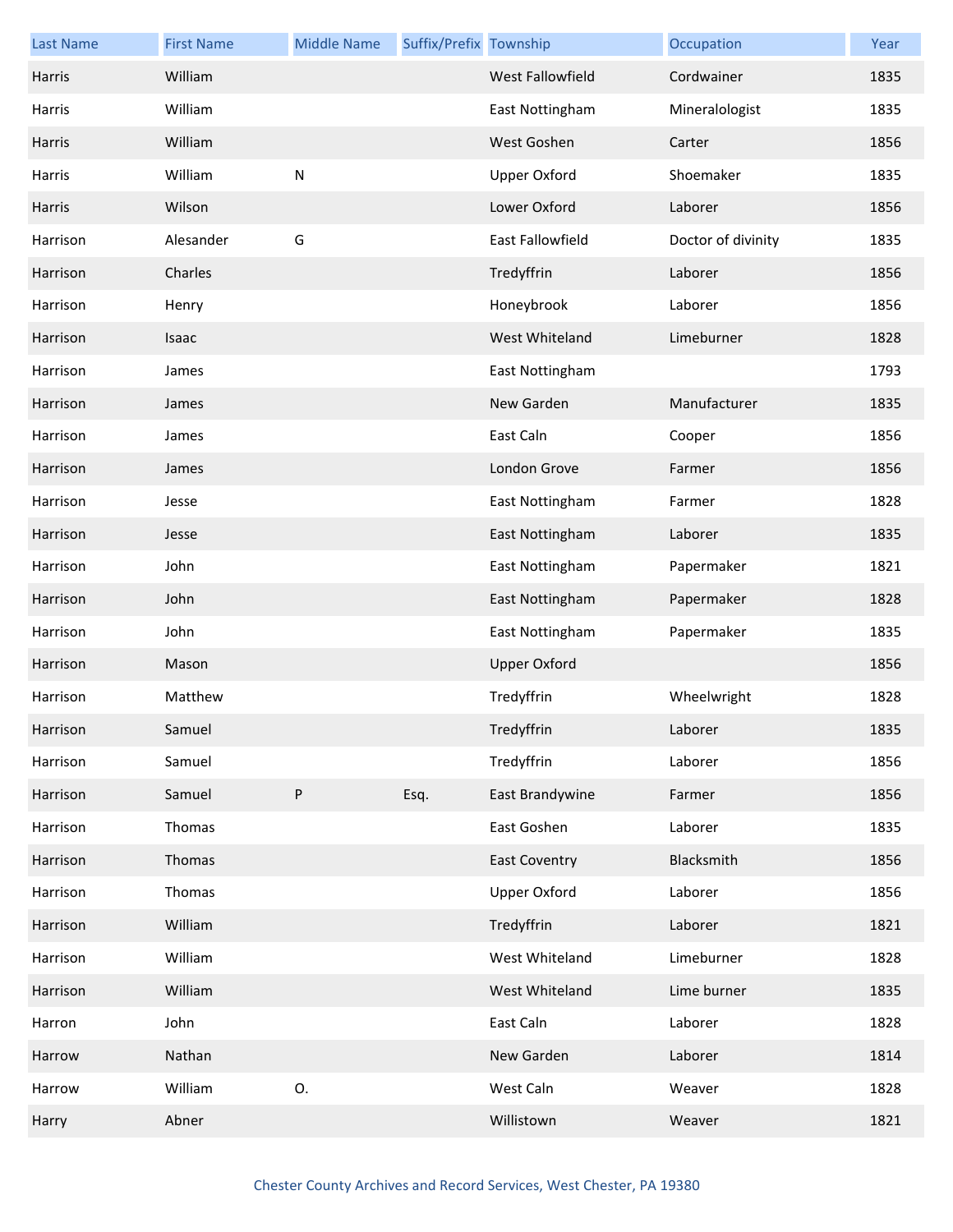| <b>Last Name</b> | <b>First Name</b> | <b>Middle Name</b> | Suffix/Prefix Township |                         | Occupation      | Year |
|------------------|-------------------|--------------------|------------------------|-------------------------|-----------------|------|
| Harry            | Absolom           |                    |                        | Pennsbury               | Taylor & Farmer | 1807 |
| Harry            | Allen             |                    |                        | Pocopson                | Farmer          | 1856 |
| Harry            | Amos              |                    | Jr.                    | Pennsbury               |                 | 1793 |
| Harry            | Amos              |                    |                        | Pennsbury               |                 | 1793 |
| Harry            | Amos              |                    |                        | Pennsbury               | Farmer          | 1807 |
| Harry            | Amos              |                    |                        | Pennsbury               | Farmer          | 1807 |
| Harry            | Amos              |                    |                        | Pennsbury               | Farmer          | 1814 |
| Harry            | Amos              |                    | Jr.                    | Pennsbury               | Farmer          | 1814 |
| Harry            | Amos              |                    |                        | Pennsbury               | Farmer          | 1821 |
| Harry            | Amos              |                    |                        | Pennsbury               | Farmer          | 1821 |
| Harry            | Benajah           |                    |                        | West Fallowfield        |                 | 1814 |
| Harry            | Benajah           |                    |                        | East Marlborough        | Farmer          | 1828 |
| Harry            | Benajah           |                    |                        | East Marlborough        | Farmer          | 1835 |
| Harry            | Benajah           |                    |                        | Pocopson                | Farmer          | 1856 |
| Harry            | Benijah           |                    |                        | East Marlborough        | Farmer          | 1821 |
| Harry            | Benjamin          |                    |                        | East Marlborough        |                 | 1793 |
| Harry            | Biah              |                    |                        | Newlin                  | Laborer         | 1856 |
| Harry            | Caleb             |                    |                        | Newlin                  | Farmer          | 1856 |
| Harry            | Charles           | L                  |                        | Pocopson                | Farmer          | 1856 |
| Harry            | Cloud             |                    |                        | <b>West Fallowfield</b> | Farmer          | 1828 |
| Harry            | Cloud             |                    |                        | West Marlborough        | Skinner         | 1835 |
| Harry            | David             |                    |                        | Brandywine              | Clothier        | 1828 |
| Harry            | Edward            |                    |                        | West Pikeland           | Farmer          | 1856 |
| Harry            | Eli               |                    |                        | East Marlborough        | Laborer         | 1821 |
| Harry            | Evan              |                    |                        | Pennsbury               |                 | 1793 |
| Harry            | Evan              |                    |                        | Pennsbury               | Shoemaker       | 1807 |
| Harry            | George            |                    |                        | East Marlborough        |                 | 1793 |
| Harry            | Isaac             |                    |                        | Pennsbury               | Farmer          | 1814 |
| Harry            | Isaac             |                    |                        | Pennsbury               | Farmer          | 1821 |
| Harry            | Isaac             |                    |                        | Pennsbury               | Farmer          | 1828 |
| Harry            | Isaac             |                    |                        | Pennsbury               | Gentleman       | 1835 |
| Harry            | James             |                    |                        | Pennsbury               |                 | 1793 |
| Harry            | James             |                    |                        | West Fallowfield        | Farmer          | 1814 |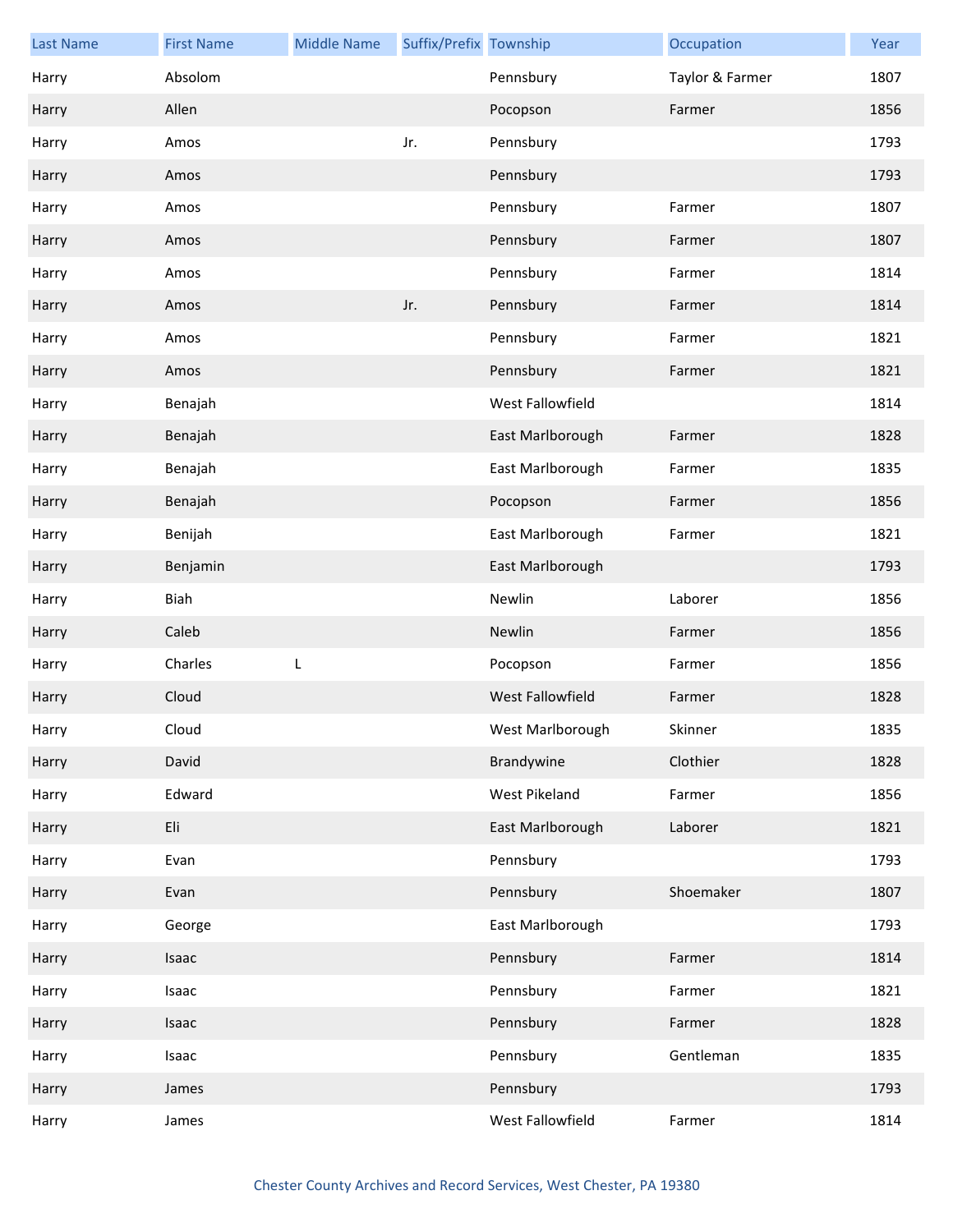| <b>Last Name</b> | <b>First Name</b> | <b>Middle Name</b>        | Suffix/Prefix Township |                         | Occupation     | Year |
|------------------|-------------------|---------------------------|------------------------|-------------------------|----------------|------|
| Harry            | James             |                           |                        | <b>West Fallowfield</b> | Farmer         | 1821 |
| Harry            | James             |                           |                        | West Fallowfield        | Farmer         | 1828 |
| Harry            | James             |                           |                        | West Fallowfield        | Farmer         | 1835 |
| Harry            | Jesse             |                           |                        | West Bradford           |                | 1793 |
| Harry            | Jesse             |                           |                        | East Caln               | Blacksmith     | 1800 |
| Harry            | Jesse             |                           |                        | East Caln               | Farmer         | 1807 |
| Harry            | Jesse             |                           |                        | East Marlborough        | Mason          | 1807 |
| Harry            | Jesse             |                           |                        | East Caln               | Farmer         | 1814 |
| Harry            | Jesse             |                           |                        | East Caln               | Farmer         | 1821 |
| Harry            | Jesse             |                           |                        | West Marlborough        | Farmer         | 1828 |
| Harry            | Jesse             |                           |                        | East Caln               | Farmer         | 1828 |
| Harry            | Jesse             |                           |                        | East Caln               | Farmer         | 1835 |
| Harry            | Jesse             |                           | Jr.                    | East Caln               | Farmer         | 1835 |
| Harry            | Jesse             |                           |                        | New Garden              | Farmer         | 1856 |
| Harry            | Job               |                           |                        | West Fallowfield        | Millwright     | 1821 |
| Harry            | Job               |                           |                        | West Fallowfield        | Millwright     | 1828 |
| Harry            | Job               |                           |                        | West Fallowfield        | Trader         | 1835 |
| Harry            | Job               |                           |                        | Londonderry             | Drover         | 1856 |
| Harry            | John              |                           |                        | West Bradford           | Miller         | 1807 |
| Harry            | John              |                           |                        | West Nottingham         |                | 1835 |
| Harry            | John              |                           |                        | West Fallowfield        |                | 1835 |
| Harry            | John              |                           |                        | Highland                | Laborer        | 1856 |
| Harry            | Nathan            |                           |                        | Pennsbury               |                | 1793 |
| Harry            | Nathan            |                           |                        | Pennsbury               | Mason          | 1807 |
| Harry            | Nathan            |                           |                        | East Fallowfield        | Farmer         | 1856 |
| Harry            | Nathan            | H                         |                        | West Fallowfield        | Farmer         | 1835 |
| Harry            | Nathan            | $\boldsymbol{\mathsf{H}}$ |                        | Highland                | Gentleman      | 1856 |
| Harry            | Robert            |                           |                        | East Caln               | Mason          | 1835 |
| Harry            | Robert            |                           |                        | Schuylkill              |                | 1856 |
| Harry            | Samuel            |                           | Dr.                    | West Marlborough        | Physician      | 1835 |
| Harry            | Samuel            | G                         |                        | West Chester            | <b>Butcher</b> | 1856 |
| Harry            | Samuel            | M                         |                        | West Marlborough        | Doctor         | 1856 |
| Harry            | Samuel            | ${\sf W}$                 |                        | East Fallowfield        | Doctor         | 1856 |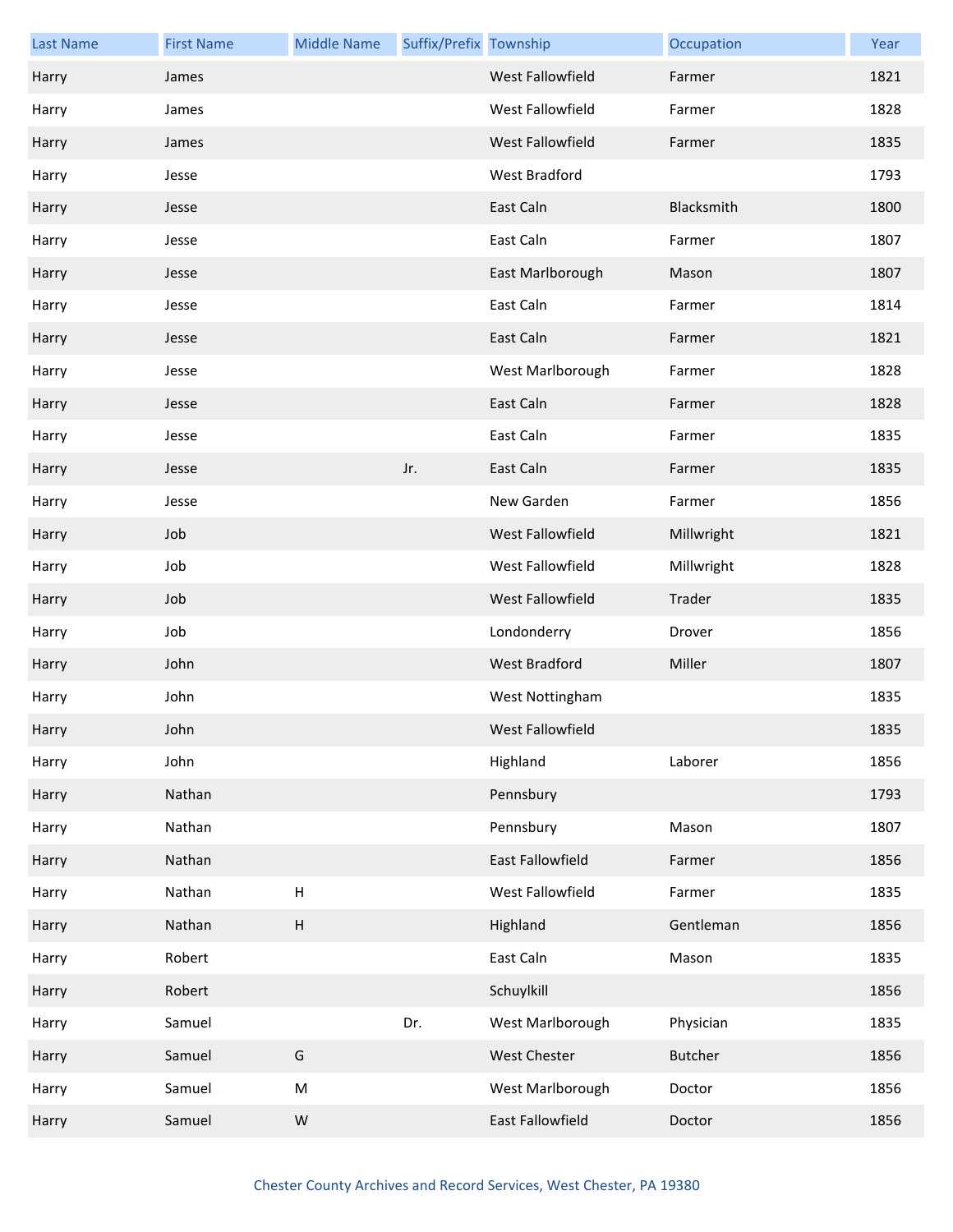| <b>Last Name</b> | <b>First Name</b> | <b>Middle Name</b> | Suffix/Prefix Township |                      | Occupation | Year |
|------------------|-------------------|--------------------|------------------------|----------------------|------------|------|
| Harry            | Sarah             |                    |                        | West Fallowfield     |            | 1821 |
| Harry            | Sarah             | $\mathsf T$        |                        | East Marlborough     |            | 1856 |
| Harry            | Silas             |                    |                        | Thornbury            |            | 1800 |
| Harry            | Silas             |                    |                        | East Marlborough     | Mason      | 1814 |
| Harry            | Stephen           |                    |                        | East Marlborough     |            | 1793 |
| Harry            | Stephen           |                    |                        | West Marlborough     |            | 1800 |
| Harry            | Stephen           |                    |                        | West Marlborough     | Farmer     | 1807 |
| Harry            | Stephen           |                    |                        | West Fallowfield     | Farmer     | 1814 |
| Harry            | Stephen           | $\mathsf C$        |                        | West Fallowfield     | Farmer     | 1835 |
| Harry            | Stephen           | $\mathsf C$        |                        | London Grove         | Innkeeper  | 1856 |
| Harry            | Thomas            |                    |                        | Pennsbury            |            | 1793 |
| Harry            | Thomas            |                    |                        | Pennsbury            | Farmer     | 1807 |
| Harry            | Thomas            |                    |                        | Pennsbury            | Farmer     | 1814 |
| Harry            | Thomas            |                    |                        | Pennsbury            | Farmer     | 1821 |
| Harry            | William           |                    |                        | East Marlborough     | Mason      | 1807 |
| Harry            | William           |                    |                        | Pennsbury            | Laborer    | 1814 |
| Harry            | William           |                    |                        | East Caln            | Blacksmith | 1814 |
| Harry            | William           |                    |                        | East Marlborough     | Mason      | 1814 |
| Harry            | William           |                    |                        | East Caln            | Farmer     | 1821 |
| Harry            | William           |                    |                        | West Whiteland       | Farmer     | 1828 |
| Harry            | William           |                    |                        | East Caln            | Farmer     | 1835 |
| Harry            | William           |                    |                        | West Fallowfield     |            | 1835 |
| Harry            | William           |                    |                        | Newlin               | Farmer     | 1856 |
| Harry            | William           |                    |                        | Highland             | Laborer    | 1856 |
| Harry            | William           |                    |                        | <b>West Pikeland</b> | Farmer     | 1856 |
| Harsberger       | Henry             |                    |                        | West Fallowfield     |            | 1793 |
| Harsberger       | Jacob             |                    |                        | West Fallowfield     |            | 1793 |
| Harsberger       | John              |                    |                        | West Fallowfield     |            | 1793 |
| Harsberger       | Samuel            |                    |                        | West Fallowfield     |            | 1793 |
| Harsel           | Henry             |                    |                        | Charlestown          | Laborer    | 1835 |
| Harshbarger      | John              |                    |                        | West Fallowfield     | Carpenter  | 1807 |
| Harshbarger      | John              |                    |                        | West Fallowfield     | Farmer     | 1814 |
| Harshbarger      | Samuel            |                    |                        | West Fallowfield     | Laborer    | 1807 |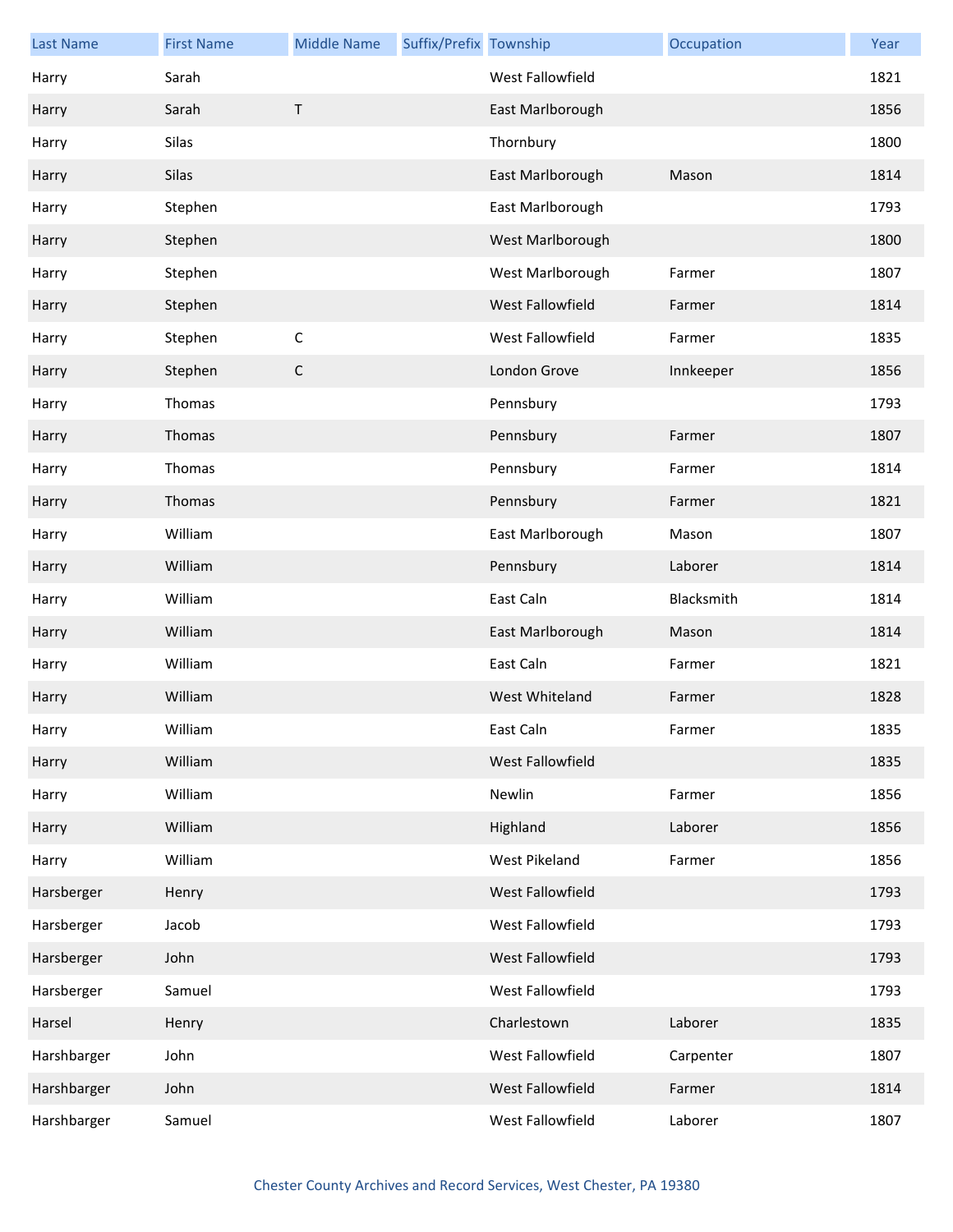| <b>Last Name</b> | <b>First Name</b> | <b>Middle Name</b> | Suffix/Prefix Township |                         | Occupation   | Year |
|------------------|-------------------|--------------------|------------------------|-------------------------|--------------|------|
| Harshbarger      | Samuel            |                    |                        | <b>West Fallowfield</b> |              | 1814 |
| Harshberger      | John              |                    |                        | West Fallowfield        | Joiner       | 1821 |
| Harshberger      | Samuel            |                    | Jr.                    | West Fallowfield        | Laborer      | 1821 |
| Harshberger      | Samuel            |                    |                        | West Fallowfield        | Laborer      | 1821 |
| Hart             | Adam              |                    |                        | New Garden              | Cordwainer   | 1800 |
| Hart             | Adam              |                    |                        | New Garden              | Cordwainer   | 1807 |
| Hart             | Adam              |                    |                        | New Garden              | Laborer      | 1814 |
| Hart             | Adam              |                    |                        | New London              | Cordwainer   | 1821 |
| Hart             | Adam              |                    |                        | New Garden              | Cordwainer   | 1828 |
| Hart             | Anthony           |                    |                        | Schuylkill              | Miner        | 1856 |
| Hart             | <b>Barnabas</b>   |                    | Sr.                    | <b>West Nantmeal</b>    | Farmer       | 1828 |
| Hart             | <b>Barnebas</b>   |                    |                        | <b>West Nantmeal</b>    | Wood chapper | 1835 |
| Hart             | Barney            |                    |                        | Coventry                | Yeoman       | 1807 |
| Hart             | Barney            |                    |                        | <b>East Nantmeal</b>    | Laborer      | 1828 |
| Hart             | Barny             |                    |                        | Coventry                |              | 1793 |
| Hart             | Bernard           |                    |                        | <b>East Nantmeal</b>    | Laborer      | 1814 |
| Hart             | Bernard           |                    | Sr.                    | <b>West Nantmeal</b>    | Farmer       | 1821 |
| Hart             | Bernard           |                    | Jr.                    | <b>West Nantmeal</b>    | Laborer      | 1821 |
| Hart             | Daniel            |                    |                        | East Marlborough        |              | 1793 |
| Hart             | Daniel            |                    |                        | <b>West Nantmeal</b>    | Laborer      | 1821 |
| Hart             | Daniel            |                    |                        | <b>West Nantmeal</b>    | Laborer      | 1828 |
| Hart             | David             |                    |                        | Coventry                |              | 1793 |
| Hart             | David             |                    |                        | <b>West Nantmeal</b>    | Forgeman     | 1807 |
| Hart             | David             |                    |                        | <b>West Nantmeal</b>    | Forgeman     | 1814 |
| Hart             | David             |                    |                        | Warwick                 | Moulder      | 1856 |
| Hart             | Francis           | $\sf P$            |                        | New Garden              | Manufacturer | 1856 |
| Hart             | George            |                    |                        | New Garden              | Laborer      | 1814 |
| Hart             | George            |                    |                        | New Garden              | Mason        | 1828 |
| Hart             | James             |                    |                        | New Garden              |              | 1821 |
| Hart             | James             |                    |                        | East Whiteland          | Quarrier     | 1835 |
| Hart             | John              |                    |                        | <b>East Nantmeal</b>    |              | 1800 |
| Hart             | John              |                    |                        | <b>East Nantmeal</b>    | Potter       | 1800 |
| Hart             | John              |                    |                        | <b>East Nantmeal</b>    | Potter       | 1807 |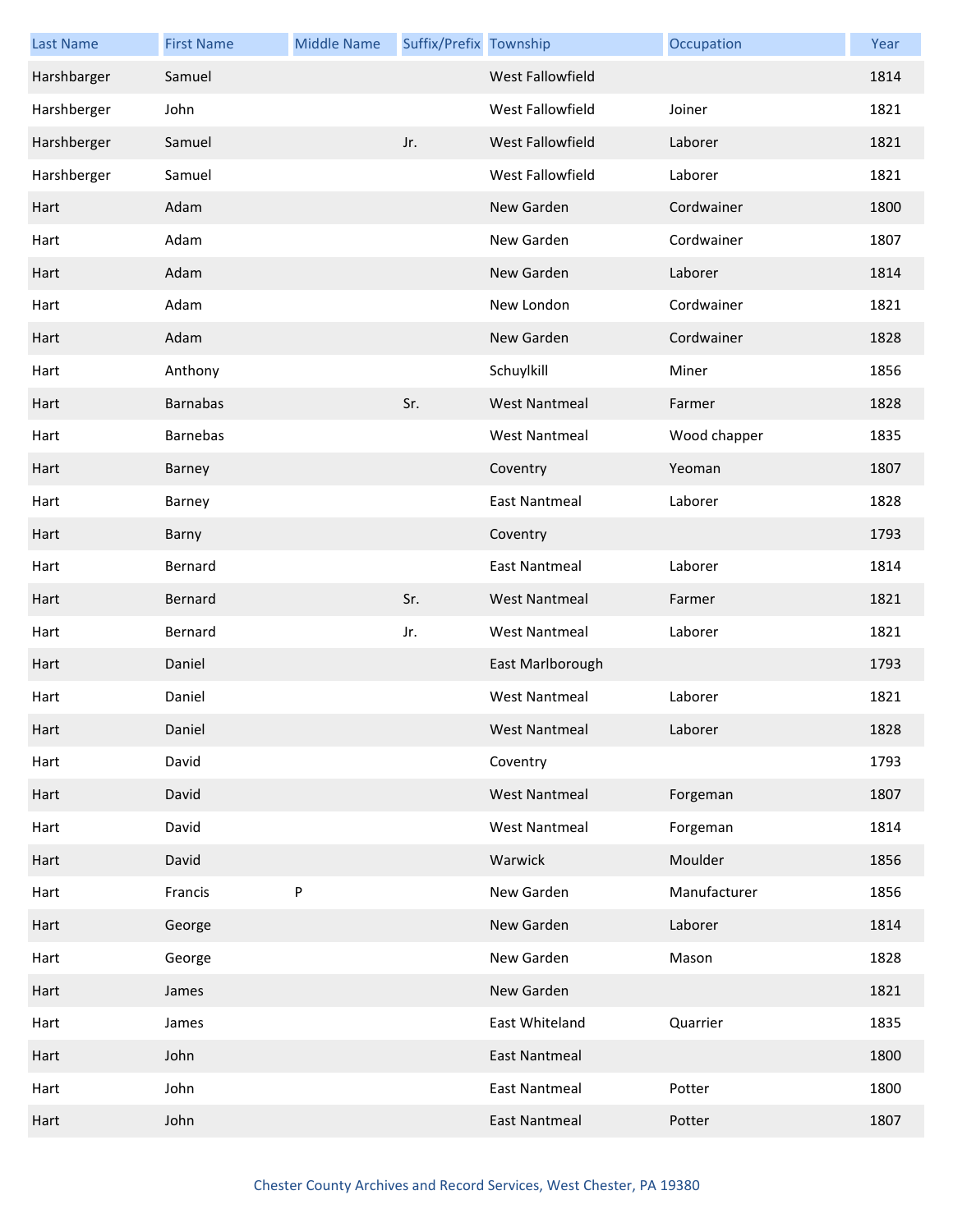| <b>Last Name</b> | <b>First Name</b> | <b>Middle Name</b> | Suffix/Prefix Township |                      | Occupation   | Year |
|------------------|-------------------|--------------------|------------------------|----------------------|--------------|------|
| Hart             | John              |                    |                        | <b>West Nantmeal</b> | Farmer       | 1828 |
| Hart             | John              |                    |                        | <b>West Nantmeal</b> | Farmer       | 1828 |
| Hart             | John              |                    |                        | <b>West Nantmeal</b> | Laborer      | 1835 |
| Hart             | John              |                    |                        | Wallace              | Farmer       | 1856 |
| Hart             | John              |                    |                        | Phoenixville         | Moulder      | 1856 |
| Hart             | Joseph            |                    |                        | <b>East Nantmeal</b> | Laborer      | 1835 |
| Hart             | Levi              |                    |                        | <b>West Nantmeal</b> | Laborer      | 1828 |
| Hart             | Mary              |                    |                        | East Caln            |              | 1793 |
| Hart             | Nathaniel         |                    |                        | Kennett              | Farmer       | 1800 |
| Hart             | Nathaniel         |                    |                        | Kennett              | Laborer      | 1807 |
| Hart             | Oliver            |                    |                        | Kennett              |              | 1793 |
| Hart             | Oliver            |                    |                        | Kennett              |              | 1800 |
| Hart             | Peter             |                    |                        | New Garden           | Manufacturer | 1856 |
| Hart             | Samuel            |                    |                        | Goshen               |              | 1793 |
| Hart             | Timothy           |                    |                        | Uwchlan              |              | 1793 |
| Hart             | William           |                    |                        | Willistown           |              | 1793 |
| Hart             | William           |                    |                        | Willistown           | Farmer       | 1856 |
| Harteen          | John              |                    |                        | East Caln            | Weaver       | 1814 |
| Hartenstine      | Jacob             |                    |                        | Warwick              | Farmer       | 1856 |
| Hartenstine      | James             |                    |                        | <b>East Nantmeal</b> | Farmer       | 1821 |
| Hartenstine      | James             |                    |                        | East Nantmeal        | Cordwainer   | 1828 |
| Hartenstine      | James             |                    |                        | <b>East Nantmeal</b> | Miner        | 1835 |
| Hartenstine      | John              |                    |                        | <b>East Nantmeal</b> | Farmer       | 1835 |
| Hartenstine      | John              |                    |                        | Warwick              | Farmer       | 1856 |
| Hartenstine      | Joseph            |                    |                        | Phoenixville         | Boatman      | 1856 |
| Hartenstine      | Richard           |                    |                        | Warwick              | Saddler      | 1856 |
| Hartenstine      | Thomas            | К                  |                        | Warwick              | Laborer      | 1856 |
| Hartenstine      | Washington        |                    |                        | Warwick              | Farmer       | 1856 |
| Harthaway        | Clement           |                    |                        | East Bradford        | Farmer       | 1814 |
| Hartin           | John              |                    |                        | Honey Brook          | Weaver       | 1807 |
| Hartley          | David             |                    |                        | Coventry             | Farmer       | 1835 |
| Hartley          | John              |                    |                        | East Bradford        | Buttonmaker  | 1835 |
| Hartley          | Samuel            |                    |                        | Londonderry          |              | 1793 |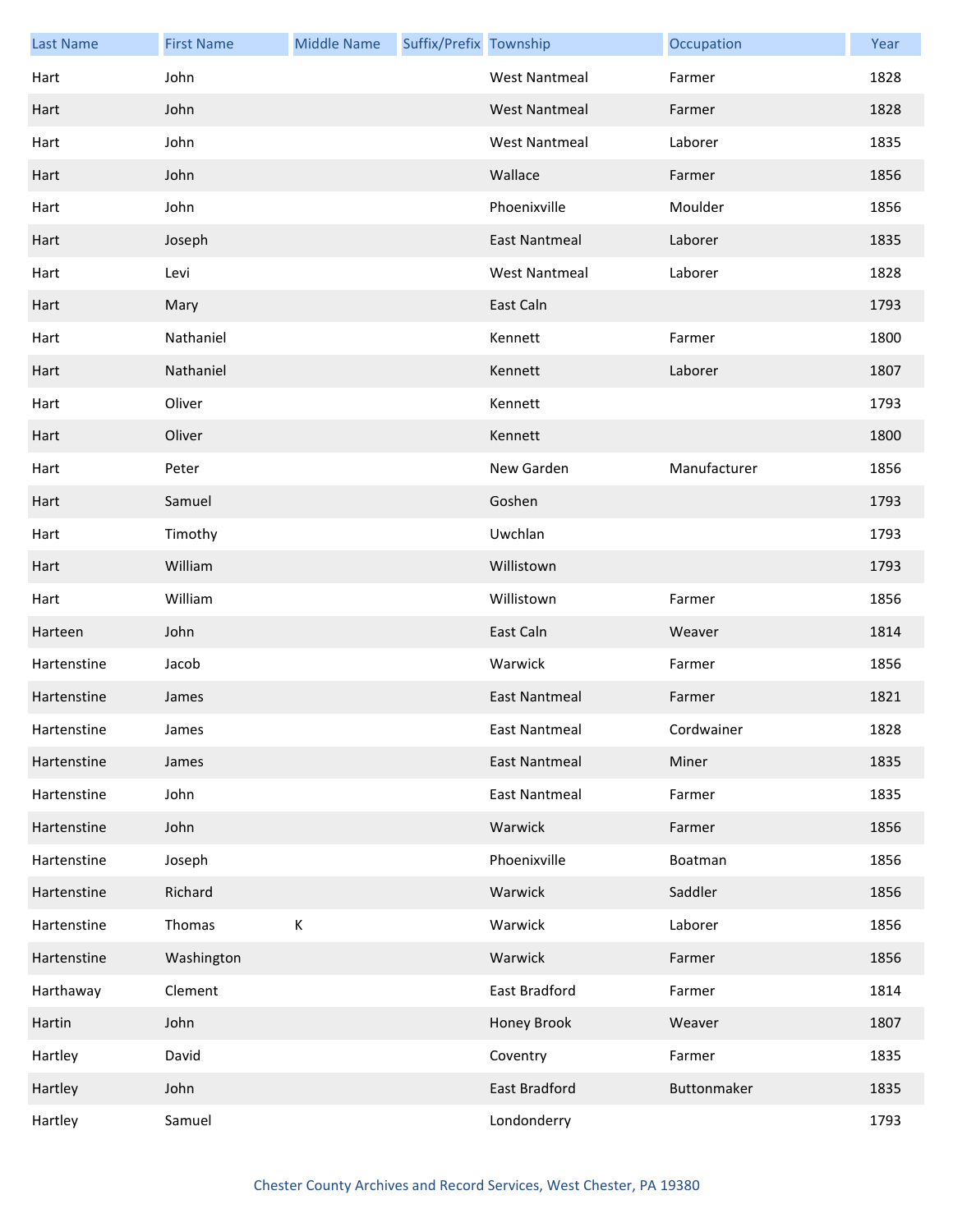| <b>Last Name</b> | <b>First Name</b> | <b>Middle Name</b> | Suffix/Prefix Township |                      | Occupation | Year |
|------------------|-------------------|--------------------|------------------------|----------------------|------------|------|
| Hartly           | James             |                    |                        | West Nottingham      | Farmer     | 1821 |
| Hartman          | Adam              |                    |                        | Tredyffrin           | Laborer    | 1828 |
| Hartman          | Benjamin          |                    |                        | Pikeland             | Carpenter  | 1821 |
| Hartman          | Benjamin          |                    |                        | Pikeland             | Carpenter  | 1828 |
| Hartman          | Benjamin          |                    |                        | Pikeland             | Farmer     | 1835 |
| Hartman          | Benjamin          |                    |                        | <b>East Pikeland</b> | Farmer     | 1856 |
| Hartman          | Benjamin          |                    |                        | Uwchlan              | Carpenter  | 1856 |
| Hartman          | Benjamin          | F                  |                        | East Pikeland        | Carpenter  | 1856 |
| Hartman          | Cornelius         |                    |                        | Phoenixville         | Laborer    | 1856 |
| Hartman          | Daniel            |                    |                        | <b>East Vincent</b>  |            | 1835 |
| Hartman          | Daniel            |                    |                        | <b>West Vincent</b>  | Plumber    | 1856 |
| Hartman          | David             |                    |                        | East Whiteland       | Farmer     | 1856 |
| Hartman          | Frederick         |                    |                        | Coventry             | Yeoman     | 1807 |
| Hartman          | Frederick         |                    |                        | Coventry             | Carpenter  | 1814 |
| Hartman          | Frederick         |                    | Jr.                    | Coventry             | Laborer    | 1821 |
| Hartman          | Frederick         |                    |                        | Coventry             | Farmer     | 1821 |
| Hartman          | Frederick         |                    |                        | Coventry             | Laborer    | 1828 |
| Hartman          | Frederick         |                    |                        | Coventry             | Farmer     | 1835 |
| Hartman          | G                 | Washington         |                        | East Pikeland        | Farmer     | 1856 |
| Hartman          | George            |                    |                        | Pikeland             |            | 1793 |
| Hartman          | George            |                    |                        | Pikeland             | Farmer     | 1807 |
| Hartman          | George            |                    | Jr.                    | Pikeland             | Farmer     | 1814 |
| Hartman          | George            |                    |                        | Pikeland             | Farmer     | 1814 |
| Hartman          | George            |                    | Sr.                    | Pikeland             |            | 1821 |
| Hartman          | George            |                    | Jr.                    | Pikeland             |            | 1821 |
| Hartman          | George            |                    |                        | Pikeland             | Farmer     | 1828 |
| Hartman          | George            |                    | Jr.                    | Pikeland             | Farmer     | 1828 |
| Hartman          | George            |                    |                        | Pikeland             | Farmer     | 1835 |
| Hartman          | George            |                    |                        | Uwchlan              | Laborer    | 1835 |
| Hartman          | George            |                    |                        | East Pikeland        | Laborer    | 1856 |
| Hartman          | George            | F                  |                        | Sadsbury             | Laborer    | 1856 |
| Hartman          | Granville         | $\sf S$            |                        | East Pikeland        | Farmer     | 1856 |
| Hartman          | Henry             |                    |                        | Vincent              |            | 1800 |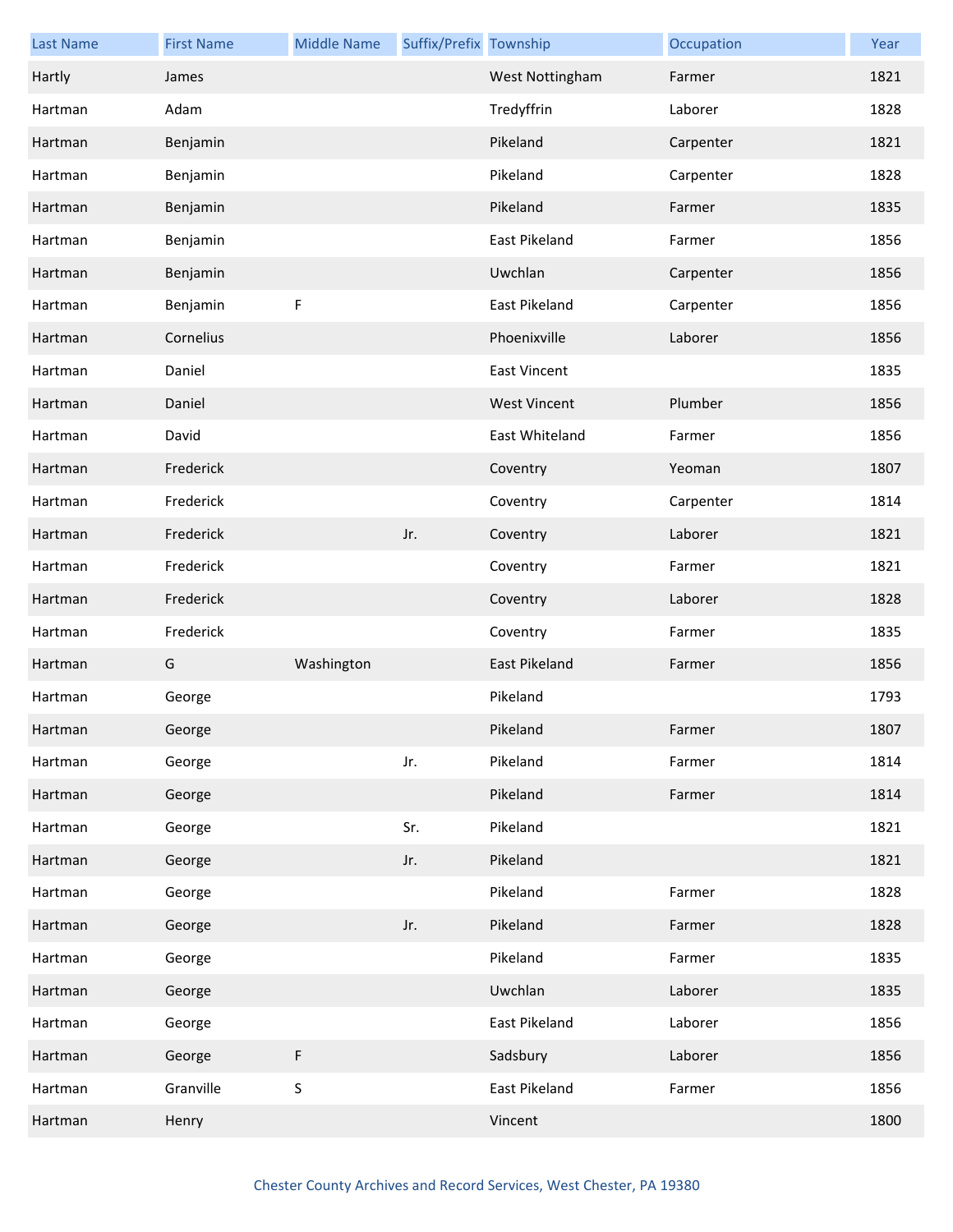| <b>Last Name</b> | <b>First Name</b> | <b>Middle Name</b> | Suffix/Prefix Township |                      | Occupation   | Year |
|------------------|-------------------|--------------------|------------------------|----------------------|--------------|------|
| Hartman          | Jacob             |                    |                        | Pikeland             |              | 1793 |
| Hartman          | Jacob             |                    |                        | Pikeland             | Mason        | 1807 |
| Hartman          | Jacob             |                    |                        | Pikeland             | Farmer       | 1814 |
| Hartman          | Jacob             |                    |                        | Coventry             | Tailor       | 1821 |
| Hartman          | Jacob             |                    |                        | Pikeland             |              | 1821 |
| Hartman          | Jacob             |                    |                        | Coventry             | Tailor       | 1828 |
| Hartman          | Jacob             |                    |                        | <b>East Vincent</b>  | Farmer       | 1835 |
| Hartman          | Jacob             |                    |                        | <b>East Coventry</b> | Farmer       | 1856 |
| Hartman          | Jacob             | D                  |                        | <b>East Coventry</b> | Farmer       | 1856 |
| Hartman          | Jesse             |                    |                        | <b>West Vincent</b>  | Plumber      | 1856 |
| Hartman          | John              |                    |                        | Coventry             |              | 1793 |
| Hartman          | John              |                    |                        | Uwchlan              | Carpenter    | 1835 |
| Hartman          | John              | E                  |                        | Uwchlan              | Cabinetmaker | 1856 |
| Hartman          | Joseph            |                    |                        | Charlestown          | Farmer       | 1856 |
| Hartman          | Joshua            | W                  |                        | West Whiteland       | Farmer       | 1856 |
| Hartman          | Margaret          |                    |                        | Charlestown          |              | 1856 |
| Hartman          | Moses             |                    |                        | Pikeland             | Carpenter    | 1814 |
| Hartman          | Moses             |                    |                        | Uwchlan              | Carpenter    | 1821 |
| Hartman          | Moses             |                    |                        | Uwchlan              | Farmer       | 1828 |
| Hartman          | Moses             |                    |                        | Uwchlan              | Carpenter    | 1835 |
| Hartman          | Moses             |                    |                        | Uwchlan              | Farmer       | 1856 |
| Hartman          | Peter             |                    |                        | Pikeland             |              | 1793 |
| Hartman          | Peter             |                    |                        | Pikeland             |              | 1800 |
| Hartman          | Peter             |                    |                        | Pikeland             | Farmer       | 1807 |
| Hartman          | Peter             |                    |                        | Charlestown          | Cordwainer   | 1814 |
| Hartman          | Peter             |                    |                        | Pikeland             | Carpenter    | 1821 |
| Hartman          | Peter             |                    |                        | East Whiteland       | Farmer       | 1828 |
| Hartman          | Peter             |                    |                        | West Bradford        | Laborer      | 1856 |
| Hartman          | Robert            |                    |                        | Thornbury            | Shoemaker    | 1821 |
| Hartman          | William           |                    |                        | <b>East Nantmeal</b> | Cordwainer   | 1821 |
| Hartman          | William           |                    |                        | East Nantmeal        | Cordwainer   | 1828 |
| Hartman          | William           |                    |                        | East Nantmeal        | Laborer      | 1835 |
| Hartman          | William           | D                  |                        | West Chester         | Physician    | 1856 |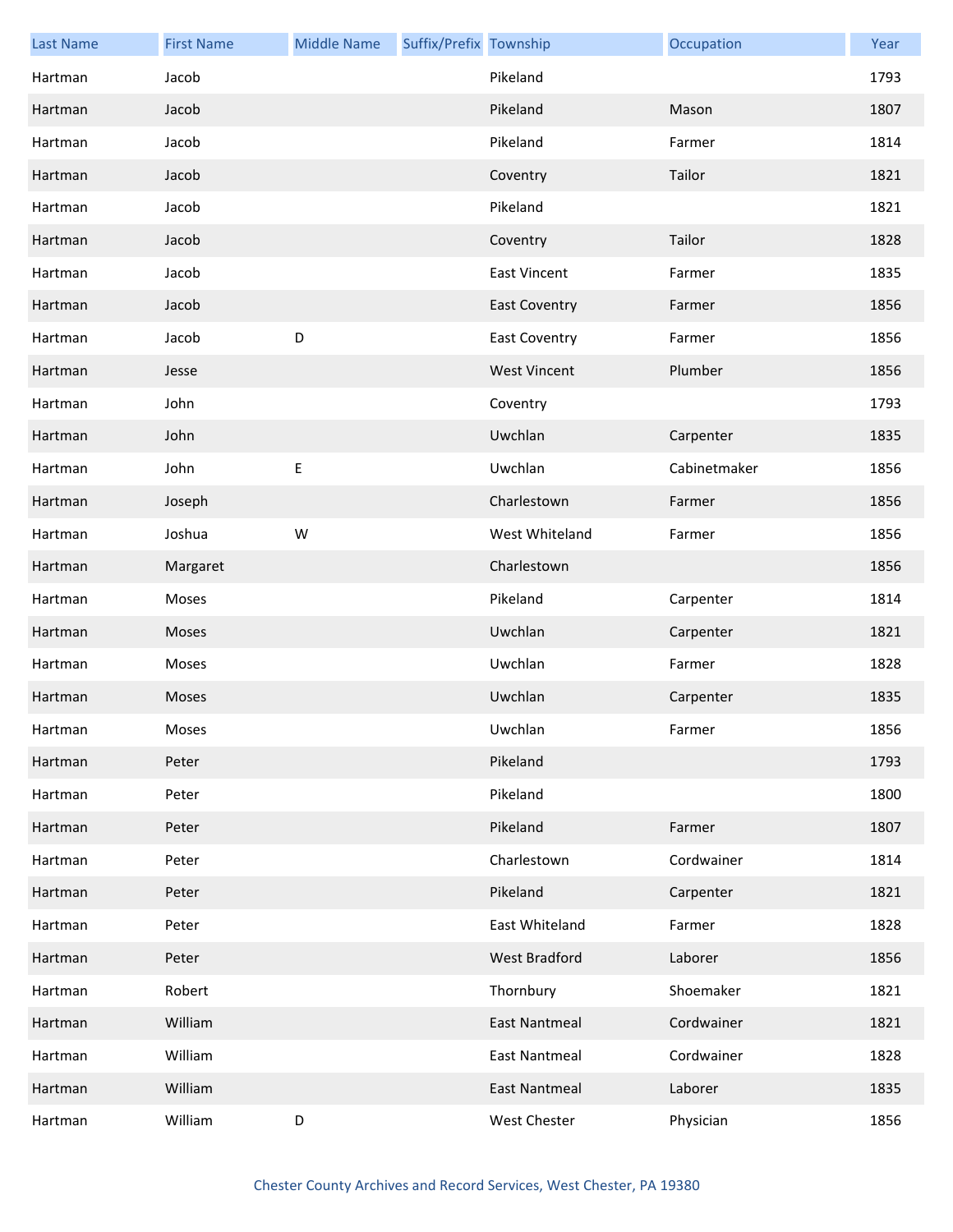| <b>Last Name</b> | <b>First Name</b> | <b>Middle Name</b>        | Suffix/Prefix Township |                         | Occupation    | Year |
|------------------|-------------------|---------------------------|------------------------|-------------------------|---------------|------|
| Hartogail        | Thomas            |                           |                        | East Nottingham         |               | 1793 |
| Hartsel          | Jonas             |                           |                        | Willistown              | Farmer        | 1856 |
| Hartshorn        | Joshua            |                           |                        | London Grove            | Storekeeper   | 1828 |
| Hartshorne       | Charles           | $\boldsymbol{\mathsf{H}}$ |                        | Highland                | Farmer        | 1856 |
| Hartshorne       | James             |                           |                        | <b>West Fallowfield</b> | Farmer        | 1835 |
| Hartshorne       | James             |                           |                        | Highland                | Farmer        | 1856 |
| Hartshorne       | Joshua            |                           |                        | West Fallowfield        | Storekeeper   | 1835 |
| Hartsler         | George            |                           |                        | Willistown              | Saddler       | 1807 |
| Hartwell         | Alexander         |                           |                        | Hopewell                | Laborer       | 1856 |
| Hartzel          | George            |                           |                        | Willistown              | Farmer        | 1814 |
| Hartzel          | George            |                           |                        | Uwchlan                 | Farmer        | 1856 |
| Hartzel          | Henry             |                           |                        | Uwchlan                 | Gentleman     | 1856 |
| Hartzel          | Philip            |                           |                        | Coventry                | Laborer       | 1828 |
| Hartzell         | Jones             |                           |                        | Willistown              | Laborer       | 1828 |
| Harvey           | Alban             |                           |                        | Birmingham              | Farmer        | 1821 |
| Harvey           | Alben             |                           |                        | Birmingham              | Farmer        | 1814 |
| Harvey           | Amos              |                           |                        | Pennsbury               |               | 1793 |
| Harvey           | Amos              |                           |                        | Pennsbury               |               | 1800 |
| Harvey           | Amos              |                           |                        | Pennsbury               | Farmer        | 1807 |
| Harvey           | Amos              |                           | Jr.                    | Pennsbury               | Farmer        | 1814 |
| Harvey           | Amos              |                           | Jr.                    | Pennsbury               | Farmer        | 1821 |
| Harvey           | Amos              |                           | Sr.                    | Pennsbury               | Farmer        | 1821 |
| Harvey           | Amos              |                           |                        | Pennsbury               | Farmer        | 1828 |
| Harvey           | Amos              |                           |                        | Pennsbury               | Auctioneer    | 1835 |
| Harvey           | Amos              |                           |                        | Pennsbury               | Auctioneer    | 1835 |
| Harvey           | Amos              |                           |                        | Pocopson                | Auctioneer    | 1856 |
| Harvey           | Amos              |                           |                        | Kennett Square          | House painter | 1856 |
| Harvey           | Benjamin          |                           |                        | East Nottingham         | Blacksmith    | 1814 |
| Harvey           | Benjamin          |                           |                        | East Nottingham         | Smith         | 1821 |
| Harvey           | Eli               |                           |                        | West Bradford           | Nailer        | 1807 |
| Harvey           | Eli               |                           |                        | Newlin                  | Farmer        | 1814 |
| Harvey           | Eli               |                           |                        | Newlin                  | Nailer        | 1821 |
| Harvey           | Eli               |                           |                        | Newlin                  | Farmer        | 1828 |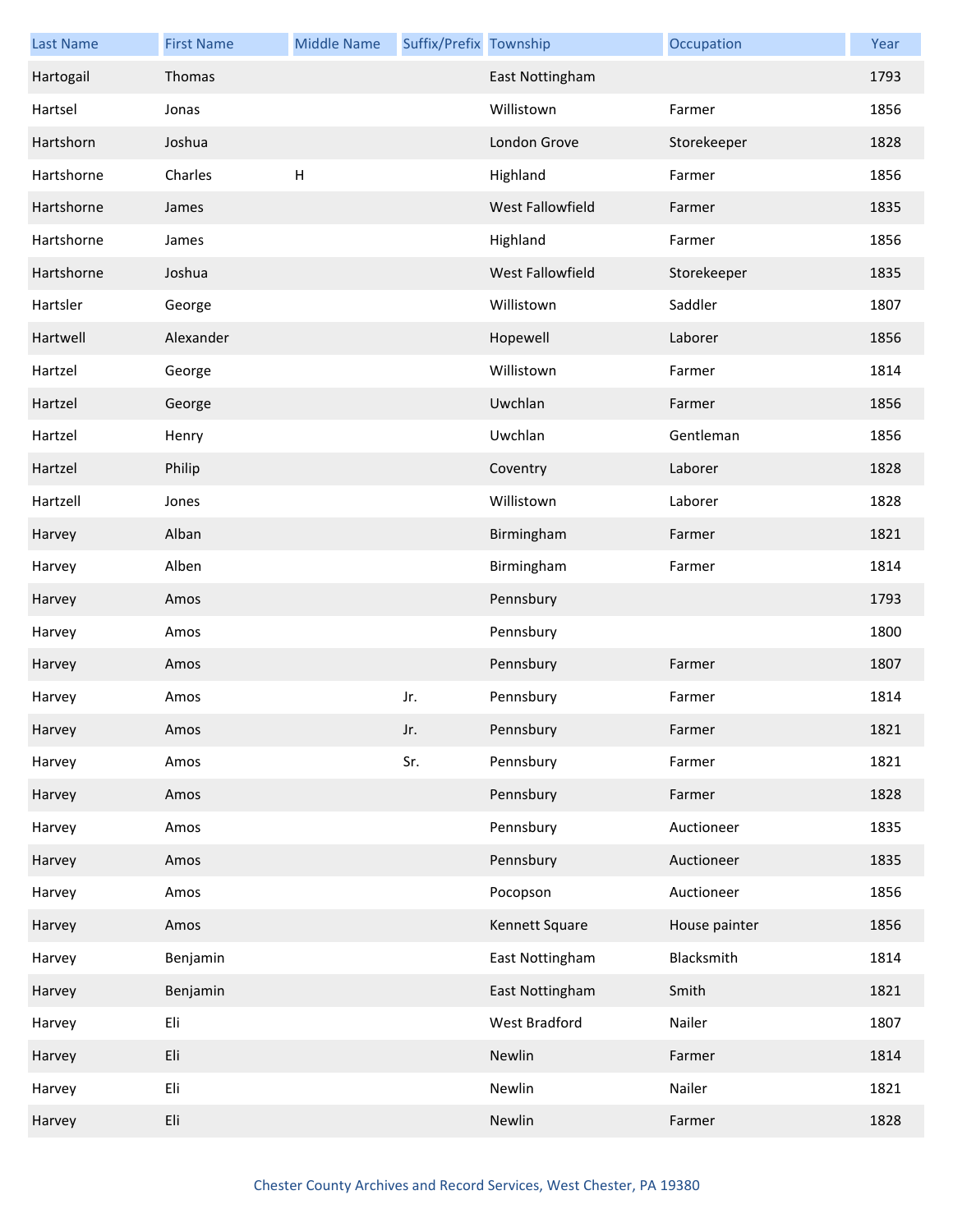| <b>Last Name</b> | <b>First Name</b> | <b>Middle Name</b> | Suffix/Prefix Township |                  | Occupation        | Year |
|------------------|-------------------|--------------------|------------------------|------------------|-------------------|------|
| Harvey           | Elis              |                    |                        | Pennsbury        | Farmer            | 1828 |
| Harvey           | Elizabeth         |                    |                        | Birmingham       | Farmer            | 1828 |
| Harvey           | Elizabeth         |                    |                        | Birmingham       |                   | 1835 |
| Harvey           | Ellis             |                    |                        | Pennsbury        | Wheelmaker        | 1821 |
| Harvey           | <b>Ellis</b>      |                    |                        | Pennsbury        | Farmer            | 1835 |
| Harvey           | <b>Ellis</b>      |                    |                        | Pennsbury        | Farmer            | 1835 |
| Harvey           | Evans             |                    |                        | Birmingham       | Farmer            | 1835 |
| Harvey           | Evans             |                    |                        | Birmingham       | Farmer            | 1856 |
| Harvey           | Evet              |                    |                        | Pennsbury        | Farmer            | 1835 |
| Harvey           | Evet              | W                  |                        | Pennsbury        | Farmer            | 1835 |
| Harvey           | Evitt             | W                  |                        | Pocopson         | Farmer            | 1856 |
| Harvey           | Francis           | В                  |                        | London Grove     | Minister          | 1856 |
| Harvey           | George            |                    |                        | East Fallowfield | Carter            | 1835 |
| Harvey           | George            |                    |                        | East Fallowfield | Farmer            | 1856 |
| Harvey           | Gordon            | A                  |                        | West Chester     | Huckster          | 1835 |
| Harvey           | Isaac             |                    |                        | Newlin           |                   | 1793 |
| Harvey           | Isaac             |                    |                        | West Bradford    | Farmer            | 1807 |
| Harvey           | Isaac             |                    |                        | Newlin           | Farmer            | 1814 |
| Harvey           | Isaac             |                    |                        | Newlin           | Farmer            | 1821 |
| Harvey           | Isaac             |                    | Jr.                    | Newlin           | Laborer           | 1828 |
| Harvey           | Isaac             |                    |                        | Newlin           | Farmer            | 1828 |
| Harvey           | Isaac             | $\sf T$            |                        | West Marlborough | Laborer           | 1835 |
| Harvey           | J                 | D                  |                        | Penn             | Farmer            | 1856 |
| Harvey           | Jacob             | ${\sf W}$          |                        | Kennett Square   | <b>Bricklayer</b> | 1856 |
| Harvey           | James             |                    |                        | Londonderry      | Farmer            | 1814 |
| Harvey           | James             |                    |                        | Pennsbury        | Laborer           | 1821 |
| Harvey           | James             |                    |                        | West Fallowfield | Laborer           | 1856 |
| Harvey           | James             | B                  |                        | Pennsbury        | Miller            | 1835 |
| Harvey           | James             | W.                 |                        | Pennsbury        | Farmer            | 1828 |
| Harvey           | Jesse             |                    |                        | Pennsbury        |                   | 1793 |
| Harvey           | Jesse             |                    |                        | Kennett          | Laborer           | 1807 |
| Harvey           | Jesse             |                    |                        | Kennett          | Farmer            | 1821 |
| Harvey           | Jesse             |                    |                        | Kennett          | Farmer            | 1828 |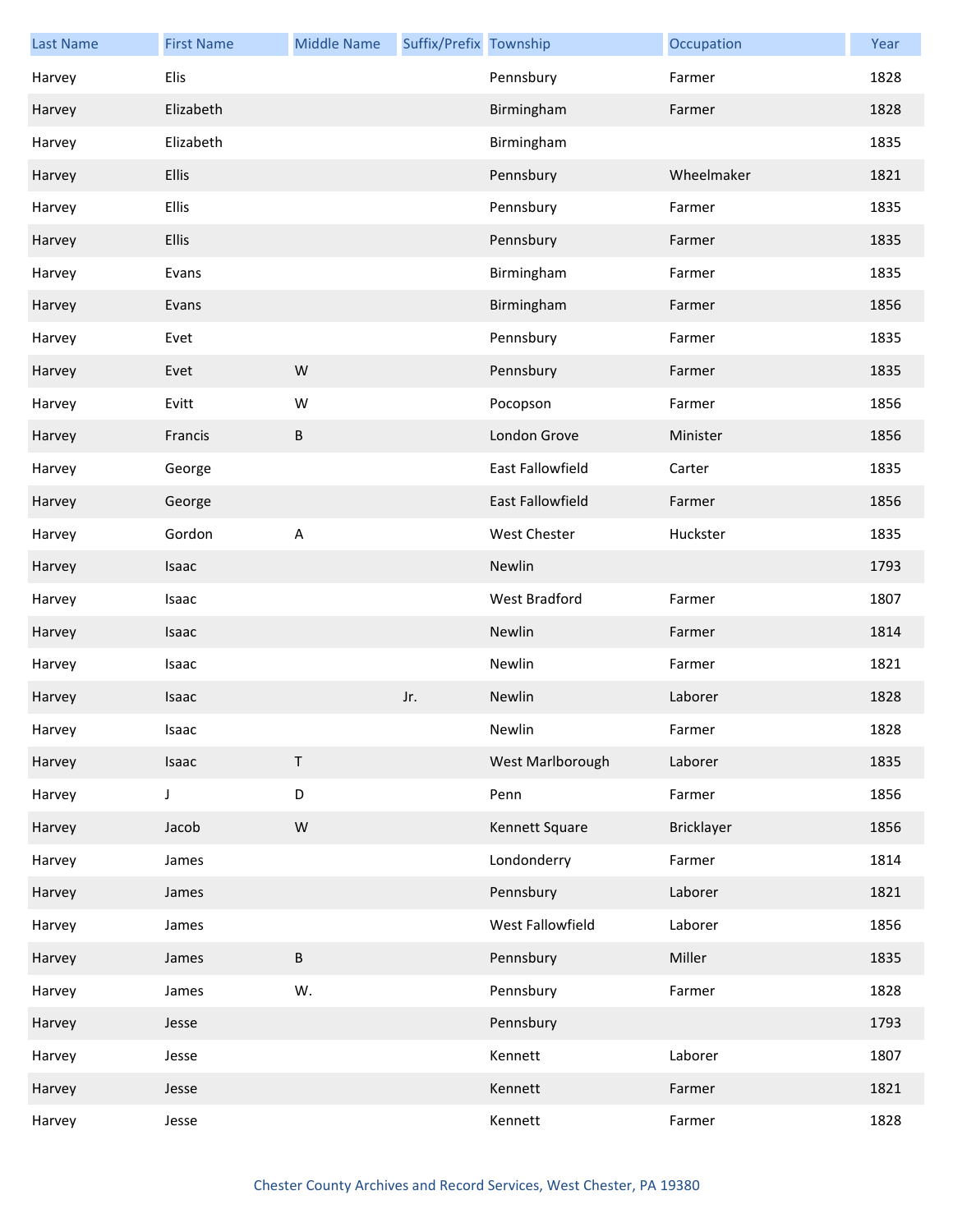| <b>Last Name</b> | <b>First Name</b> | <b>Middle Name</b> | Suffix/Prefix Township |                      | Occupation | Year |
|------------------|-------------------|--------------------|------------------------|----------------------|------------|------|
| Harvey           | Jesse             |                    |                        | Kennett              | Farmer     | 1835 |
| Harvey           | Jesse             | B                  |                        | Newlin               | Laborer    | 1856 |
| Harvey           | Job               |                    |                        | <b>East Nantmeal</b> | Fuller     | 1814 |
| Harvey           | Joel              |                    |                        | Westtown             | Weaver     | 1828 |
| Harvey           | Joel              |                    |                        | Westtown             | Weaver     | 1835 |
| Harvey           | John              |                    |                        | East Nottingham      |            | 1793 |
| Harvey           | John              |                    |                        | Penn                 | Farmer     | 1835 |
| Harvey           | Joseph            |                    |                        | Pennsbury            |            | 1800 |
| Harvey           | Joseph            |                    |                        | Pennsbury            | Farmer     | 1814 |
| Harvey           | Joseph            |                    |                        | Penn                 | Blacksmith | 1821 |
| Harvey           | Joseph            |                    |                        | Pennsbury            | Farmer     | 1821 |
| Harvey           | Joseph            |                    |                        | Londonderry          | Laborer    | 1828 |
| Harvey           | Joseph            |                    |                        | Pennsbury            | Farmer     | 1828 |
| Harvey           | Joseph            |                    |                        | West Fallowfield     | Farmer     | 1835 |
| Harvey           | Joseph            |                    |                        | West Fallowfield     | Laborer    | 1835 |
| Harvey           | Joseph            | ${\sf P}$          |                        | West Fallowfield     | Farmer     | 1856 |
| Harvey           | Joshua            |                    |                        | Pennsbury            |            | 1793 |
| Harvey           | Joshua            |                    |                        | Pennsbury            |            | 1800 |
| Harvey           | Joshua            |                    |                        | Pennsbury            | Blacksmith | 1814 |
| Harvey           | Joshua            |                    |                        | Pennsbury            | Farmer     | 1821 |
| Harvey           | Joshua            |                    |                        | Pennsbury            | Blacksmith | 1828 |
| Harvey           | Marshall          |                    |                        | Pennsbury            | Farmer     | 1856 |
| Harvey           | Mary              |                    |                        | West Bradford        | Lady       | 1856 |
| Harvey           | Penock            |                    |                        | West Fallowfield     | Farmer     | 1856 |
| Harvey           | Peter             |                    |                        | Pennsbury            |            | 1793 |
| Harvey           | Peter             |                    |                        | Pennsbury            |            | 1800 |
| Harvey           | Peter             |                    |                        | Pennsbury            | Farmer     | 1807 |
| Harvey           | Peter             |                    | Esq.                   | Pennsbury            |            | 1814 |
| Harvey           | Peter             |                    | Esq.                   | Pennsbury            | Farmer     | 1821 |
| Harvey           | Peter             |                    |                        | <b>Upper Oxford</b>  | Miller     | 1835 |
| Harvey           | Peter             |                    |                        | Lower Oxford         | Miller     | 1835 |
| Harvey           | Powel             |                    |                        | West Bradford        | Miller     | 1821 |
| Harvey           | Pusey             |                    |                        | Pennsbury            | Farmer     | 1821 |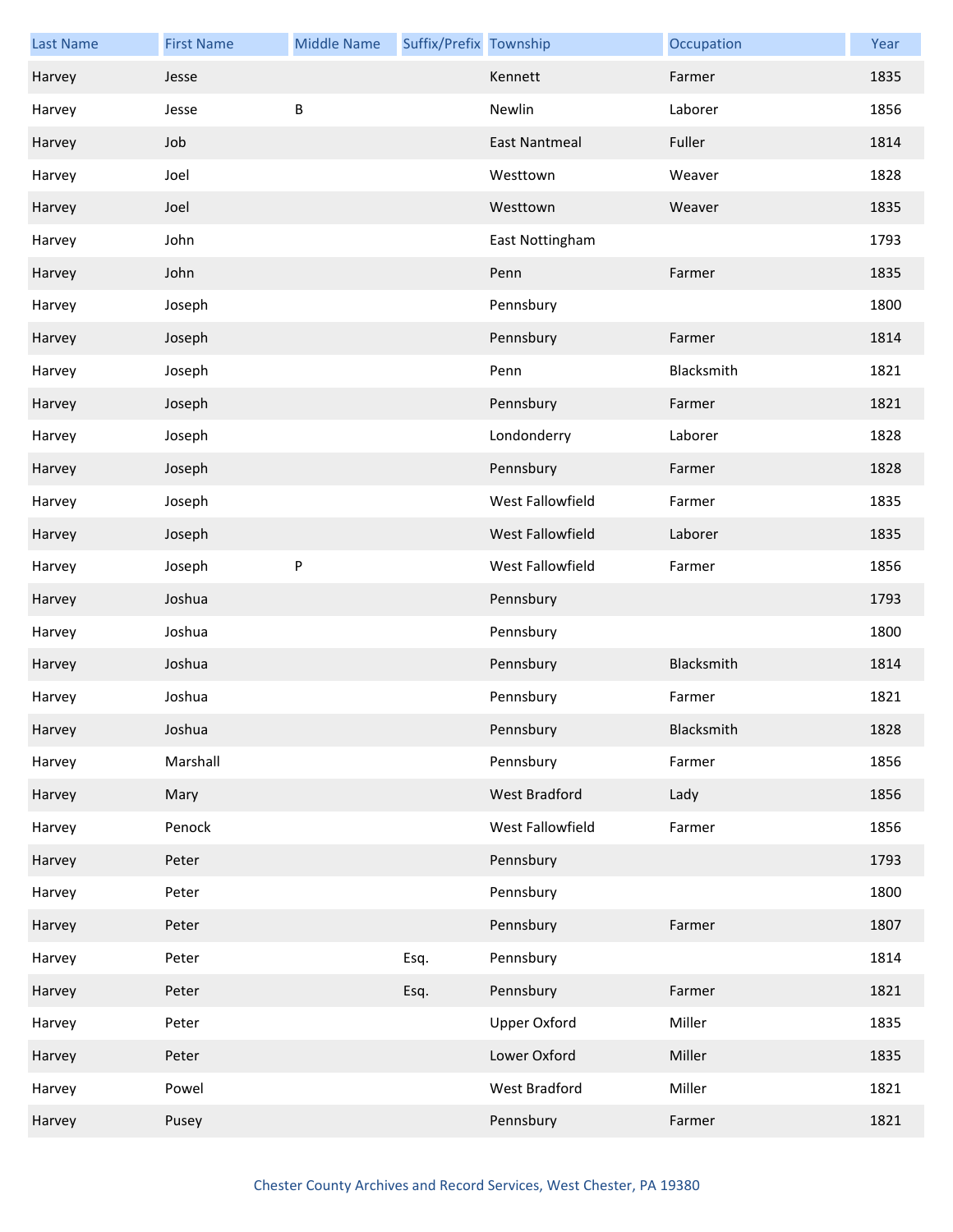| <b>Last Name</b> | <b>First Name</b> | <b>Middle Name</b> | Suffix/Prefix Township |                      | Occupation             | Year |
|------------------|-------------------|--------------------|------------------------|----------------------|------------------------|------|
| Harvey           | Pusey             |                    |                        | Pennsbury            | Farmer                 | 1828 |
| Harvey           | Pusey             |                    |                        | Pennsbury            | Farmer                 | 1835 |
| Harvey           | Rachel            |                    |                        | Kennett              | Farmer                 | 1856 |
| Harvey           | Samuel            |                    |                        | Vincent              |                        | 1793 |
| Harvey           | Samuel            |                    |                        | Pennsbury            | Storekeeper            | 1807 |
| Harvey           | Samuel            |                    |                        | Londonderry          | Storekeeper            | 1814 |
| Harvey           | Samuel            |                    |                        | Penn                 | Farmer                 | 1821 |
| Harvey           | Samuel            |                    |                        | Penn                 | Farmer & Storekeper    | 1828 |
| Harvey           | Samuel            |                    |                        | Pennsbury            | Gentleman              | 1835 |
| Harvey           | Samuel            |                    |                        | Pennsbury            | Gentleman              | 1835 |
| Harvey           | Samuel            |                    |                        | Penn                 | Farmer                 | 1835 |
| Harvey           | Samuel            |                    | Jr.                    | Penn                 | Farmer                 | 1856 |
| Harvey           | Thomas            |                    |                        | Birmingham           | Farmer                 | 1807 |
| Harvey           | Thomas            |                    |                        | <b>West Chester</b>  | Trader                 | 1821 |
| Harvey           | Thomas            |                    |                        | East Bradford        | Laborer                | 1835 |
| Harvey           | Townsend          |                    |                        | Pennsbury            | Carpenter              | 1828 |
| Harvey           | Tusse             |                    |                        | East Fallowfield     | Laborer                | 1835 |
| Harvey           | William           |                    |                        | Pennsbury            |                        | 1800 |
| Harvey           | William           |                    |                        | Pennsbury            | Gentleman              | 1807 |
| Harvey           | William           |                    |                        | <b>West Bradford</b> | Nailer                 | 1807 |
| Harvey           | William           |                    |                        | Pennsbury            | Farmer                 | 1807 |
| Harvey           | William           |                    |                        | Pennsbury            | Farmer                 | 1814 |
| Harvey           | William           |                    |                        | Newlin               | Farmer                 | 1814 |
| Harvey           | William           |                    |                        | Newlin               | Farmer                 | 1821 |
| Harvey           | William           |                    |                        | Pennsbury            | Mason                  | 1821 |
| Harvey           | William           |                    |                        | Pennsbury            | Farmer                 | 1828 |
| Harvey           | William           |                    |                        | Pennsbury            | Farmer                 | 1828 |
| Harvey           | William           |                    |                        | Newlin               | Farmer                 | 1828 |
| Harvey           | William           |                    |                        | Pennsbury            | Farmer                 | 1835 |
| Harvey           | William           |                    |                        | Pennsbury            | Farmer                 | 1835 |
| Harvey           | William           |                    |                        | West Bradford        | Molder                 | 1856 |
| Harvoit          | Joseph            |                    |                        | Sadsbury             | Tavern Keeper & Farmer | 1814 |
| Harvord          | Joseph            |                    |                        | Uwchlan              |                        | 1793 |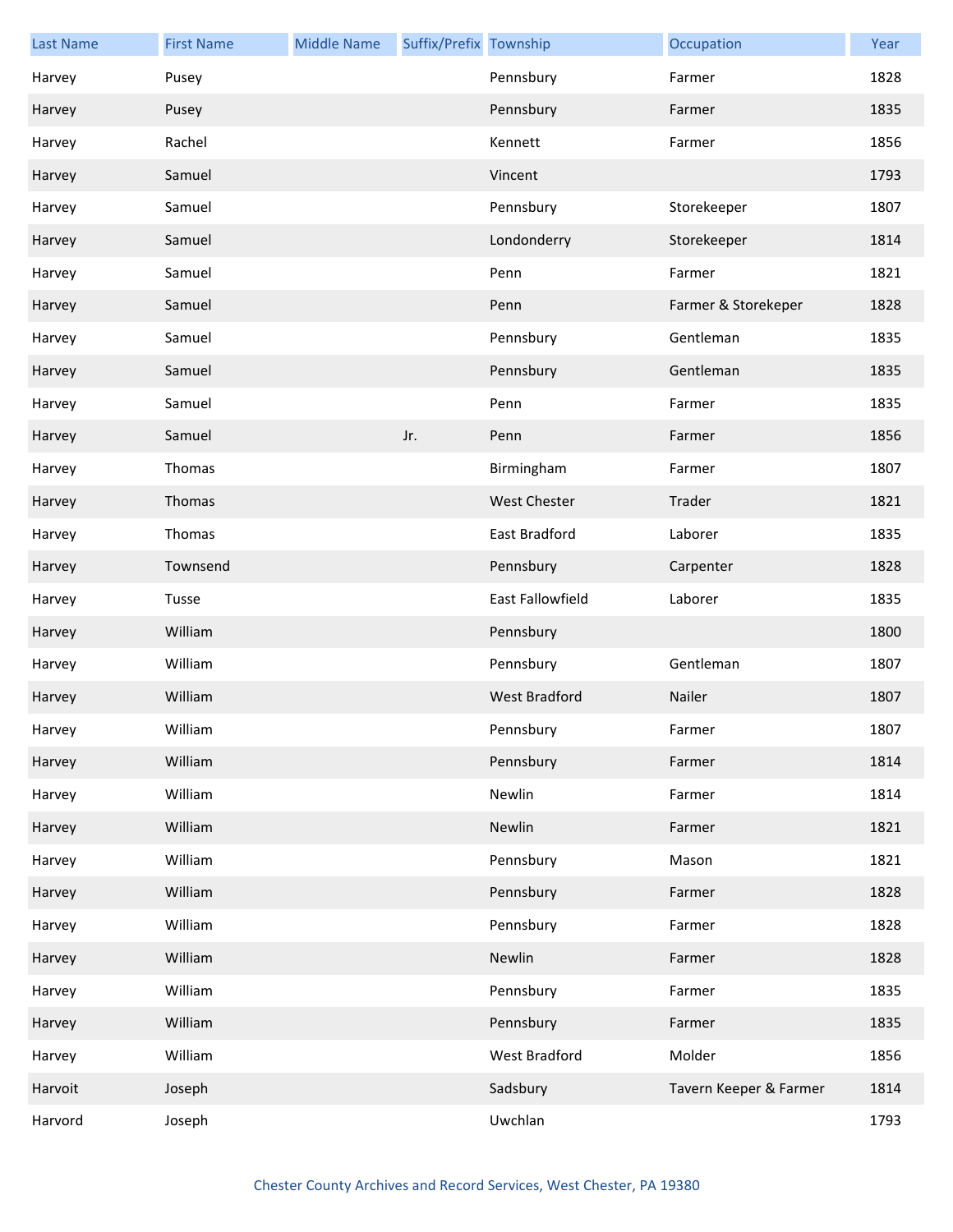| <b>Last Name</b> | <b>First Name</b> | <b>Middle Name</b>        | Suffix/Prefix Township |                     | Occupation | Year |
|------------------|-------------------|---------------------------|------------------------|---------------------|------------|------|
| Harvout          | Joseph            |                           |                        | Uwchlan             | Farmer     | 1800 |
| Harvout          | Joseph            |                           | Sr.                    | Uwchlan             |            | 1800 |
| Harvout          | Joseph            |                           |                        | West Whiteland      | Innkeeper  | 1807 |
| Harvy            | Caleb             |                           |                        | Newlin              | Cooper     | 1835 |
| Harvy            | <b>Ellis</b>      |                           |                        | New Garden          | Farmer     | 1856 |
| Harvy            | Isaac             | $\sf T$                   |                        | West Marlborough    | Laborer    | 1856 |
| Harvy            | Jesse             |                           |                        | Kennett             | Sawyer     | 1800 |
| Harvy            | Jesse             |                           |                        | Kennett             | Farmer     | 1814 |
| Harvy            | Jesse             |                           |                        | Newlin              | Cooper     | 1835 |
| Harvy            | Samuel            |                           | Sr.                    | Penn                | Farmer     | 1856 |
| Harvy            | Thomas            |                           |                        | Willistown          | Laborer    | 1828 |
| Harvy            | Thomas            | M                         |                        | Penn                | Nurseryman | 1856 |
| Harvy            | William           |                           |                        | Newlin              | Farmer     | 1835 |
| Hase             | Isaac             |                           | Sr.                    | East Fallowfield    | Farmer     | 1835 |
| Hase             | Isaac             |                           | Jr.                    | East Fallowfield    | Farmer     | 1835 |
| Hasen            | Horatio           | $\overline{\mathsf{A}}$   |                        | London Grove        | Farmer     | 1835 |
| Hasen            | James             |                           |                        | Brandywine          | Weaver     | 1807 |
|                  |                   |                           |                        |                     |            |      |
| Hashbarger       | Α                 | J                         |                        | Sadsbury            | Butcher    | 1856 |
| Haskins          | Brinton           |                           |                        | <b>Upper Oxford</b> | Laborer    | 1835 |
| Haskins          | Joseph            |                           |                        | <b>Upper Oxford</b> | Farmer     | 1835 |
| Haslan           | Joel              |                           |                        | Newlin              | Farmer     | 1856 |
| Haslan           | Levi              |                           |                        | Newlin              | Farmer     | 1856 |
| Haslan           | William           | $\mathsf E$               |                        | Newlin              | Farmer     | 1856 |
| Haslet           | Jean              |                           |                        | West Fallowfield    |            | 1807 |
| Haslet           | N                 | $\boldsymbol{\mathsf{H}}$ |                        | East Nottingham     | Laborer    | 1856 |
| Haslett          | Ann               |                           |                        | West Chester        | Lady       | 1835 |
| Haslett          | James             |                           | Esq.                   | West Fallowfield    | Farmer     | 1828 |
| Haslett          | James             |                           | Esq.                   | West Fallowfield    | Farmer     | 1835 |
| Haslett          | Samuel            | G                         |                        | Highland            | Farmer     | 1856 |
| Haslett          | Stephen           | H                         |                        | Highland            | Farmer     | 1856 |
| Haslett          | William           | $\sf B$                   |                        | Highland            | Farmer     | 1856 |
| Haslim           | Thomas            |                           |                        | East Caln           | Laborer    | 1856 |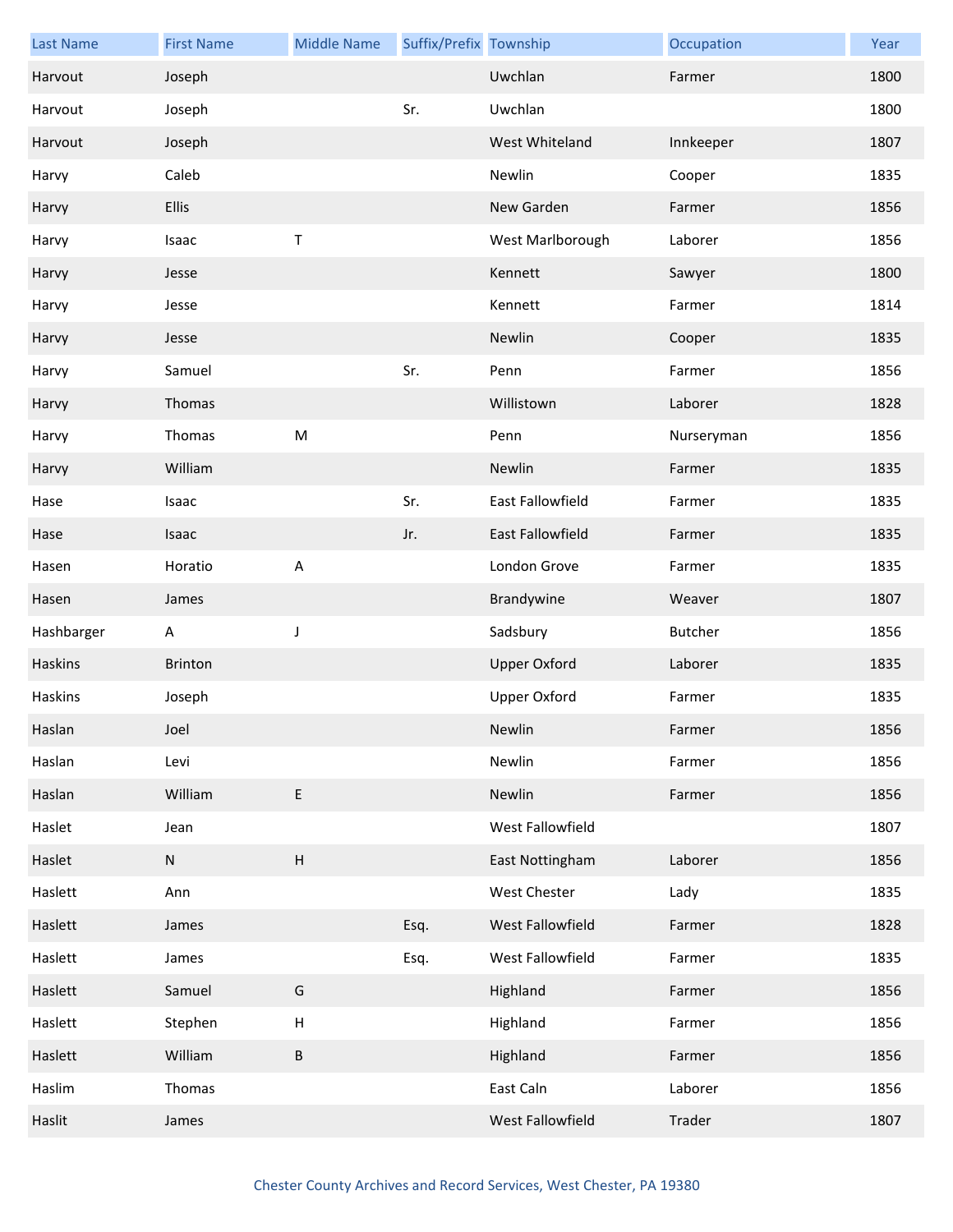| <b>Last Name</b> | <b>First Name</b> | <b>Middle Name</b> | Suffix/Prefix Township |                      | Occupation             | Year |
|------------------|-------------------|--------------------|------------------------|----------------------|------------------------|------|
| Haslitt          | James             |                    |                        | West Fallowfield     | Farmer                 | 1814 |
| Haslitt          | James             |                    |                        | West Fallowfield     | Farmer                 | 1821 |
| Haslon           | William           | G                  |                        | Sadsbury             | Forwarding merchant    | 1856 |
| Hassan           | Horratio          | A                  |                        | West Fallowfield     | Gentleman              | 1856 |
| Hassan           | John              |                    |                        | West Marlborough     | Laborer                | 1828 |
| Hassan           | Thomas            | Α.                 |                        | East Caln            | Student                | 1828 |
| Hassey           | Lemon             |                    |                        | East Marlborough     | Laborer                | 1856 |
| Hassing          | John              |                    |                        | Sadsbury             |                        | 1807 |
| Hasson           | James             |                    |                        | Newlin               | Laborer                | 1814 |
| Hasson           | John              |                    |                        | Sadsbury             | Laborer                | 1821 |
| Hasson           | Michael           |                    |                        | Schuylkill           | Laborer                | 1835 |
| Hasson           | Patrick           |                    |                        | Schuylkill           | Laborer                | 1835 |
| Hasson           | William           |                    |                        | New London           | Carter                 | 1821 |
| Hastings         | Jacob             |                    |                        | Sadsbury             | Carpenter              | 1835 |
| Hastings         | Matthew           |                    |                        | Willistown           |                        | 1807 |
| Hastings         | William           |                    |                        | <b>West Bradford</b> |                        | 1821 |
| Hastings         | William           |                    |                        | Newlin               | Laborer                | 1828 |
| Hatch            | John              |                    |                        | East Goshen          | Manufacturer (Cotton)  | 1828 |
| Hatch            | John              |                    |                        | <b>West Chester</b>  | Gentleman              | 1856 |
| Hatch            | Jonathan          | N.                 |                        | East Goshen          | <b>Cotton Factorer</b> | 1821 |
| Hatchet          | Jonathan          |                    |                        | Westtown             | Clockmaker             | 1814 |
| Hatchkin         | B                 | B                  | Rev.                   | Wallace              | Minister               | 1856 |
| Hatfield         | Abraham           |                    |                        | Valley               | Farmer                 | 1856 |
| Hatfield         | Andrew            |                    |                        | West Caln            | Distiller              | 1821 |
| Hatfield         | Andrew            |                    |                        | Brandywine           | Farmer                 | 1828 |
| Hatfield         | Andrew            |                    |                        | Honey Brook          |                        | 1835 |
| Hatfield         | Andrew            |                    |                        | Brandywine           | Farmer                 | 1835 |
| Hatfield         | Andrew            |                    |                        | West Brandywine      | Farmer                 | 1856 |
| Hatfield         | Benjamin          |                    |                        | West Caln            | Ironmaster             | 1856 |
| Hatfield         | John              |                    |                        | West Caln            |                        | 1821 |
| Hatfield         | John              |                    |                        | West Caln            | Miller                 | 1828 |
| Hatfield         | John              |                    |                        | West Caln            | Superintendant         | 1835 |
| Hatfield         | John              |                    |                        | West Brandywine      | Miller                 | 1856 |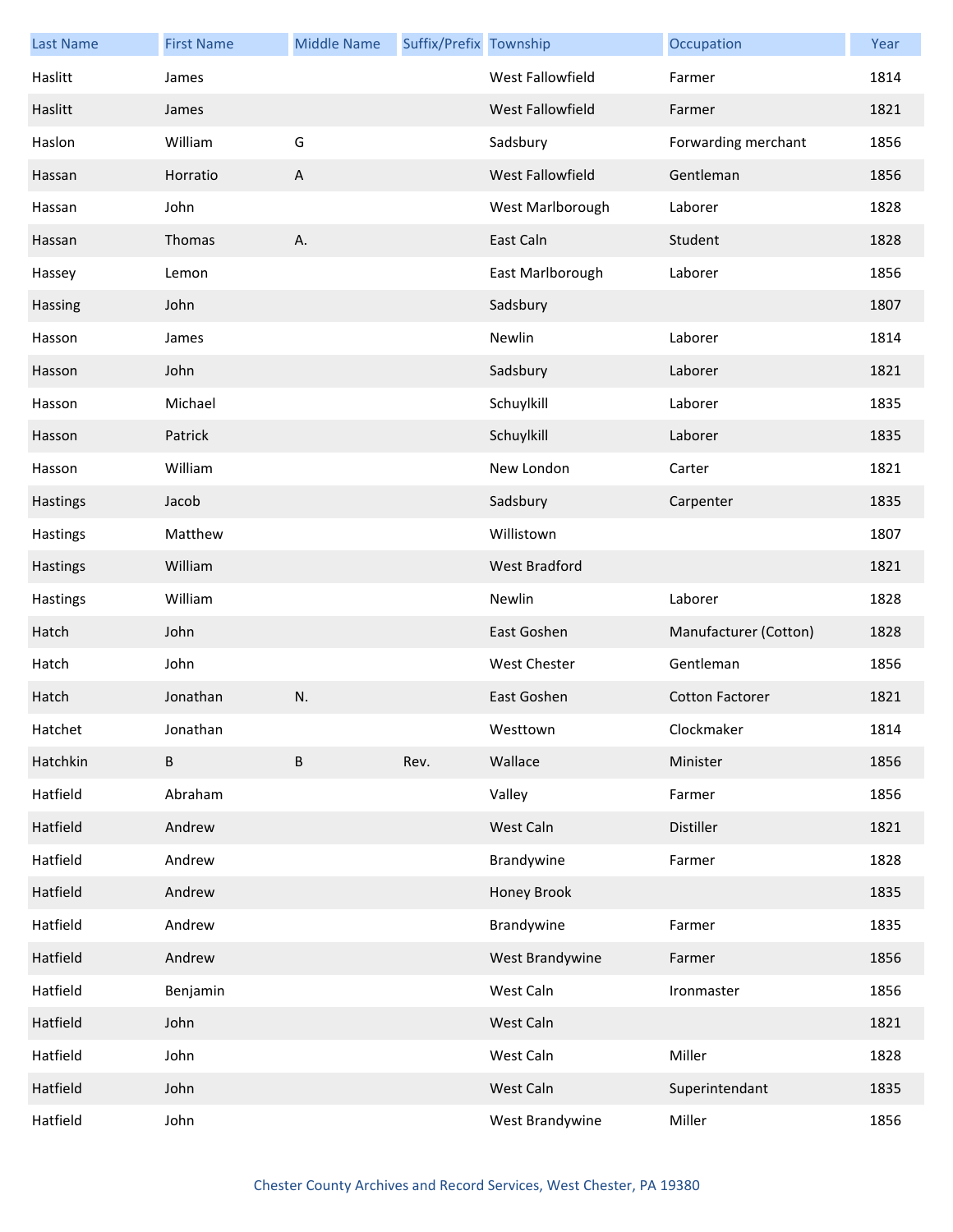| <b>Last Name</b> | <b>First Name</b> | <b>Middle Name</b> | Suffix/Prefix Township |                      | Occupation         | Year |
|------------------|-------------------|--------------------|------------------------|----------------------|--------------------|------|
| Hatfield         | Joseph            |                    |                        | New Garden           | Laborer            | 1856 |
| Hatfield         | Pompey            |                    |                        | New Garden           | Laborer            | 1828 |
| Hatfield         | Pompey            |                    |                        | New Garden           | Farmer             | 1835 |
| Hatfield         | Samuel            |                    |                        | West Caln            | Farmer             | 1807 |
| Hatfield         | Samuel            |                    |                        | West Caln            | Miller             | 1814 |
| Hatfield         | Samuel            |                    |                        | West Caln            | Miller & Distiller | 1821 |
| Hatfield         | Samuel            |                    |                        | West Caln            |                    | 1828 |
| Hatfield         | Simon             |                    |                        | West Caln            | Laborer            | 1835 |
| Hatfield         | Simon             |                    |                        | West Caln            | Laborer            | 1856 |
| Hatfiled         | John              |                    |                        | West Brandywine      | Miller             | 1856 |
| Hathaway         | Clement           |                    |                        | London Grove         | Laborer            | 1828 |
| Hathaway         | Isaac             |                    |                        | Sadsbury             |                    | 1835 |
| Hathaway         | J                 | $\mathsf C$        |                        | <b>East Nantmeal</b> | Farmer             | 1856 |
| Hathaway         | John              |                    |                        | West Fallowfield     | Laborer            | 1821 |
| Hathaway         | John              | $\mathsf C$        |                        | <b>East Nantmeal</b> | Farmer             | 1835 |
| Hathaway         | Phillip           |                    |                        | Sadsbury             | Farmer             | 1835 |
| Hathorn          | James             |                    |                        | Lower Oxford         | Doctor             | 1814 |
| Hathway          | Clemmons          |                    |                        | London Grove         | Carpenter          | 1835 |
| Hatten           | Edmund            |                    |                        | <b>Upper Oxford</b>  | Blacksmith         | 1856 |
| Hatten           | Robert            |                    |                        | Pikeland             |                    | 1793 |
| Hatterson        | Robert            |                    |                        | East Nottingham      | Farmer             | 1856 |
| Hatton           | Gideon            |                    |                        | East Goshen          | Farmer             | 1856 |
| Hatton           | John              |                    |                        | Uwchlan              |                    | 1793 |
| Hatton           | Joseph            |                    |                        | East Bradford        | Edge tool maker    | 1856 |
| Hatton           | Lewis             |                    |                        | East Goshen          | Carpenter          | 1856 |
| Hatton           | Thomas            |                    |                        | Willistown           | Farmer             | 1856 |
| Hatton           | William           |                    |                        | <b>East Bradford</b> | Edge tool maker    | 1856 |
| Hauberyer        | Jacob             |                    |                        | <b>West Coventry</b> | Farmer             | 1856 |
| Hauck            | John              |                    |                        | <b>West Nantmeal</b> |                    | 1800 |
| Haughay          | Connel            |                    |                        | East Caln            | Laborer            | 1856 |
| Haughay          | John              |                    |                        | <b>West Chester</b>  | Laborer            | 1856 |
| Hauke            | Joseph            |                    |                        | Coventry             |                    | 1793 |
| Haul             | Asa               |                    |                        | East Bradford        | Farmer             | 1814 |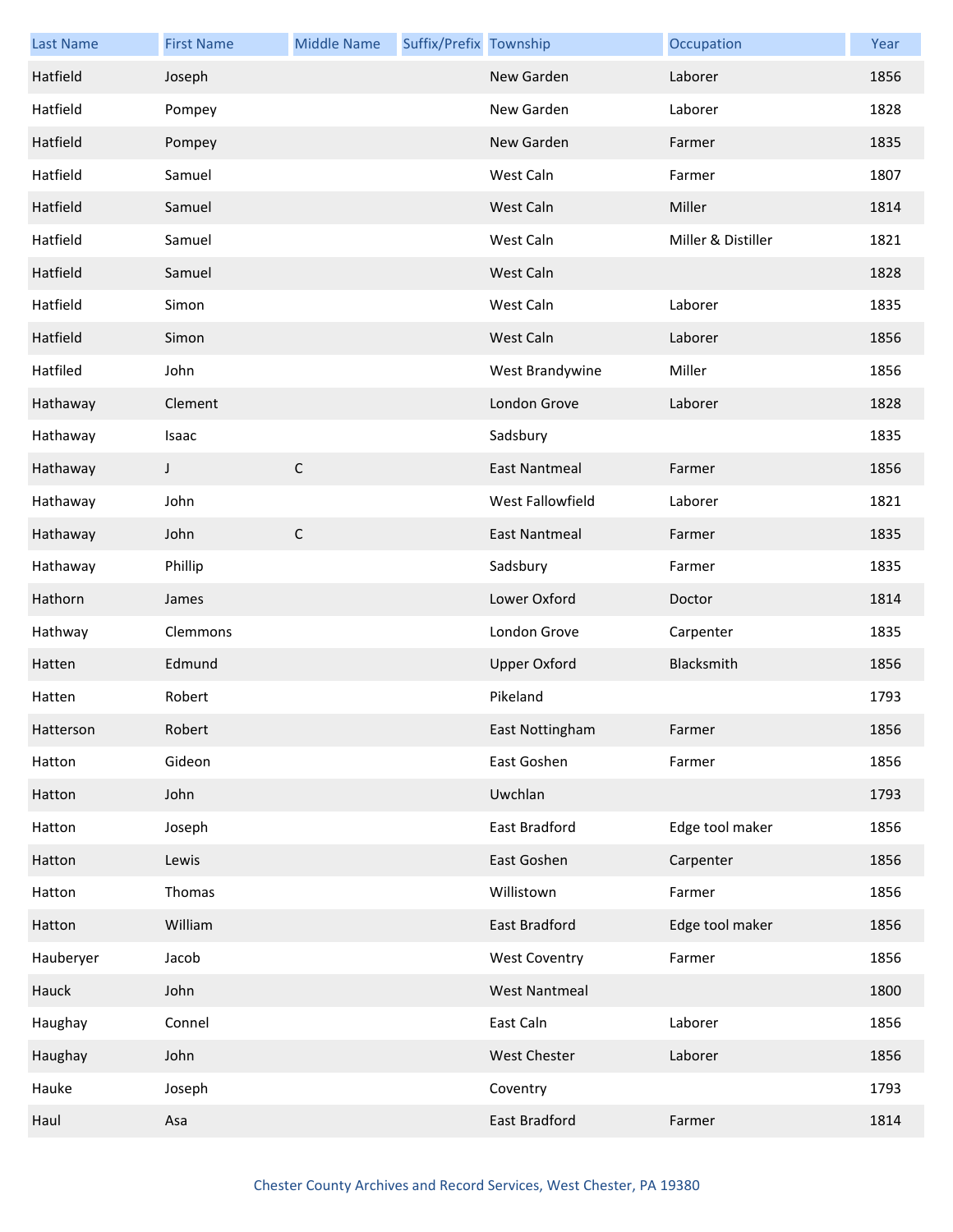| <b>Last Name</b> | <b>First Name</b> | <b>Middle Name</b> | Suffix/Prefix Township |                      | Occupation  | Year |
|------------------|-------------------|--------------------|------------------------|----------------------|-------------|------|
| Haul             | William           |                    |                        | <b>East Bradford</b> | Farmer      | 1814 |
| Hauly            | Robert            |                    |                        | Charlestown          |             | 1821 |
| Haus             | Jacob             |                    |                        | Coventry             | Farmer      | 1835 |
| Haus             | Michol            |                    |                        | Coventry             | Farmer      | 1835 |
| Haus             | Thomas            |                    |                        | Vincent              | Carpenter   | 1814 |
| Haus             | Thomas            |                    |                        | Coventry             | Laborer     | 1835 |
| Hause            | Abraham           |                    |                        | Vincent              |             | 1814 |
| Hause            | Conrad            |                    |                        | Vincent              |             | 1814 |
| Hause            | Daniel            |                    |                        | Vincent              | Farmer      | 1828 |
| Hause            | Daniel            |                    |                        | <b>East Coventry</b> | Laborer     | 1856 |
| Hause            | David             |                    |                        | <b>East Coventry</b> | Storekeeper | 1856 |
| Hause            | David             |                    |                        | <b>East Coventry</b> | Laborer     | 1856 |
| Hause            | Davis             |                    |                        | <b>East Vincent</b>  | Carpenter   | 1856 |
| Hause            | Enos              |                    |                        | <b>East Vincent</b>  | Carpenter   | 1856 |
| Hause            | Francis           |                    |                        | Phoenixville         | Laborer     | 1856 |
| Hause            | Frederick         |                    |                        | Pikeland             | Farmer      | 1835 |
| Hause            | George            |                    |                        | Vincent              | Laborer     | 1828 |
| Hause            | Hannah            |                    |                        | Vincent              |             | 1828 |
| Hause            | Henry             |                    |                        | Vincent              | Blacksmith  | 1814 |
| Hause            | Henry             |                    |                        | <b>East Nantmeal</b> | Wheelwright | 1828 |
| Hause            | Henry             |                    |                        | Schuylkill           | Laborer     | 1828 |
| Hause            | Henry             |                    |                        | Schuylkill           | Farmer      | 1835 |
| Hause            | Henry             |                    |                        | <b>East Nantmeal</b> | Wheelwright | 1835 |
| Hause            | Humphrey          |                    |                        | East Whiteland       | Laborer     | 1856 |
| Hause            | Isaac             |                    |                        | <b>West Nantmeal</b> | Farmer      | 1814 |
| Hause            | Isaac             |                    |                        | Vincent              | Farmer      | 1828 |
| Hause            | Jacob             |                    |                        | Coventry             |             | 1793 |
| Hause            | Jacob             |                    |                        | Vincent              | Storekeeper | 1814 |
| Hause            | Jacob             |                    | Jr.                    | Vincent              |             | 1814 |
| Hause            | Jacob             |                    |                        | Vincent              |             | 1821 |
| Hause            | Jacob             |                    |                        | <b>East Nantmeal</b> | Merchant    | 1828 |
| Hause            | Jacob             |                    |                        | <b>East Nantmeal</b> | Merchant    | 1835 |
| Hause            | Jacob             |                    |                        | <b>East Nantmeal</b> | Farmer      | 1856 |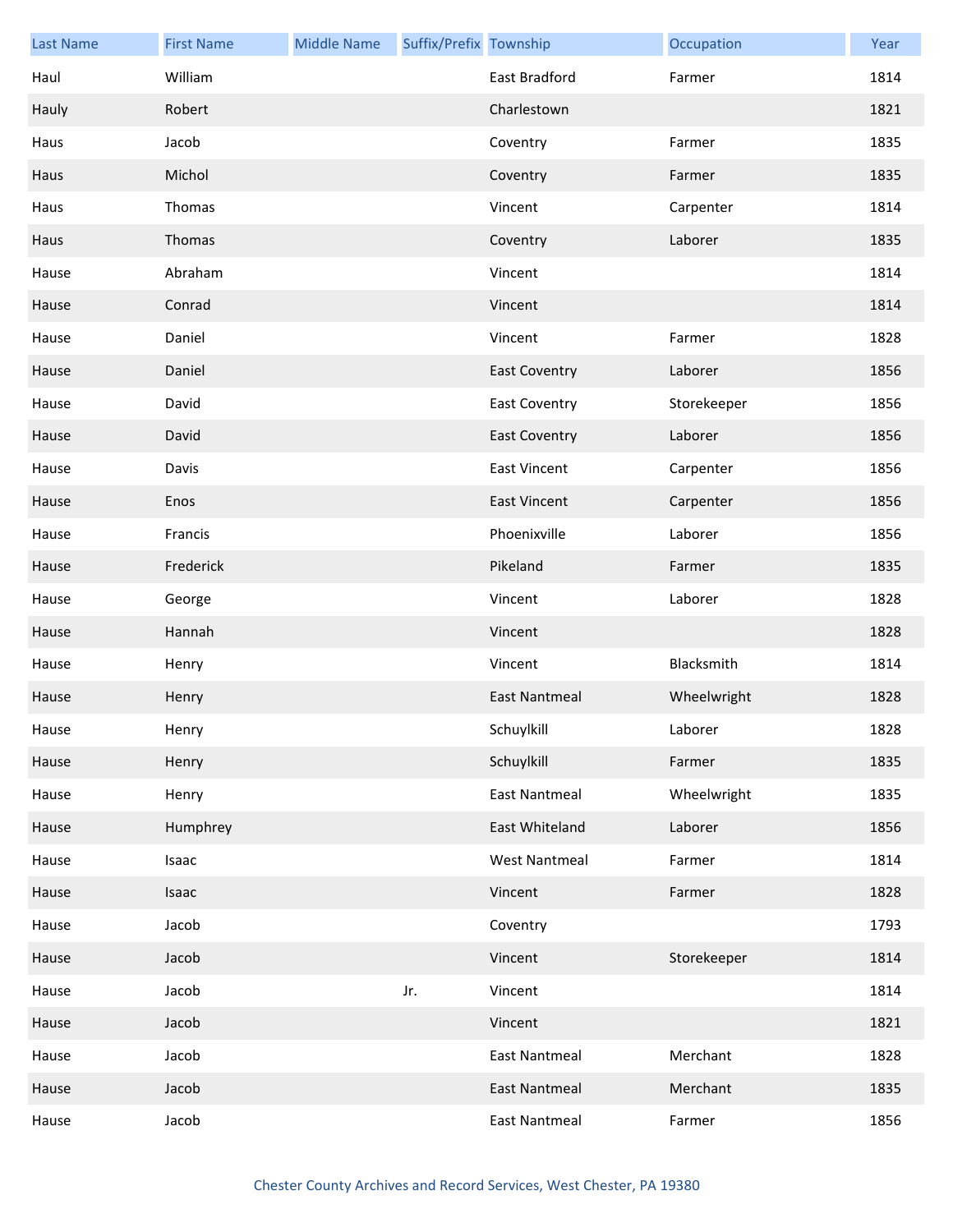| <b>Last Name</b> | <b>First Name</b> | <b>Middle Name</b> | Suffix/Prefix Township |                      | Occupation  | Year |
|------------------|-------------------|--------------------|------------------------|----------------------|-------------|------|
| Hause            | James             |                    |                        | Vincent              | Wheelwright | 1828 |
| Hause            | Jesse             |                    |                        | <b>East Nantmeal</b> | Storekeeper | 1856 |
| Hause            | John              |                    |                        | Vincent              |             | 1814 |
| Hause            | John              |                    |                        | Vincent              |             | 1821 |
| Hause            | John              |                    |                        | Vincent              | Farmer      | 1828 |
| Hause            | John              |                    |                        | Vincent              | Laborer     | 1828 |
| Hause            | John              |                    |                        | <b>East Vincent</b>  | Laborer     | 1856 |
| Hause            | John              |                    |                        | <b>East Vincent</b>  | Farmer      | 1856 |
| Hause            | Joseph            |                    |                        | <b>West Vincent</b>  | Miner       | 1856 |
| Hause            | Joshua            |                    |                        | Vincent              | Farmer      | 1828 |
| Hause            | Peter             |                    |                        | <b>East Vincent</b>  | Farmer      | 1856 |
| Hause            | Samuel            |                    |                        | Vincent              | Laborer     | 1828 |
| Hause            | Samuel            |                    |                        | <b>East Nantmeal</b> | Tailor      | 1828 |
| Hause            | Samuel            |                    |                        | <b>East Nantmeal</b> | Tailor      | 1835 |
| Hause            | William           |                    |                        | <b>East Coventry</b> | Stonemason  | 1856 |
| Hause            | Worrell           |                    |                        | Westtown             | Mason       | 1828 |
| Hauseman         | George            |                    |                        | Tredyffrin           | Laborer     | 1835 |
| Hausewell        | David             |                    |                        | <b>East Nantmeal</b> | Farmer      | 1835 |
| Hausewell        | Thomas            |                    |                        | Easttown             | Farmer      | 1835 |
| Hauxwell         | Thomas            |                    |                        | East Whiteland       | Laborer     | 1821 |
| Havard           | Benjamin          |                    |                        | Tredyffrin           | Farmer      | 1807 |
| Havard           | Benjamin          |                    |                        | Tredyffrin           | Farmer      | 1821 |
| Havard           | David             |                    |                        | Tredyffrin           |             | 1793 |
| Havard           | David             |                    |                        | Tredyffrin           |             | 1800 |
| Havard           | David             |                    |                        | Tredyffrin           | Farmer      | 1856 |
| Havard           | Hannah            |                    |                        | Tredyffrin           |             | 1793 |
| Havard           | Hannah            |                    |                        | Tredyffrin           |             | 1800 |
| Havard           | Samuel            |                    |                        | Tredyffrin           |             | 1793 |
| Havard           | Samuel            |                    |                        | Tredyffrin           |             | 1800 |
| Havard           | Samuel            |                    |                        | Tredyffrin           | Farmer      | 1807 |
| Havard           | Sarah             |                    |                        | Tredyffrin           |             | 1793 |
| Havard           | Sarah             |                    |                        | Tredyffrin           | Gentlewoman | 1807 |
| Havenstrite      | Lewis             |                    |                        | East Bradford        |             | 1835 |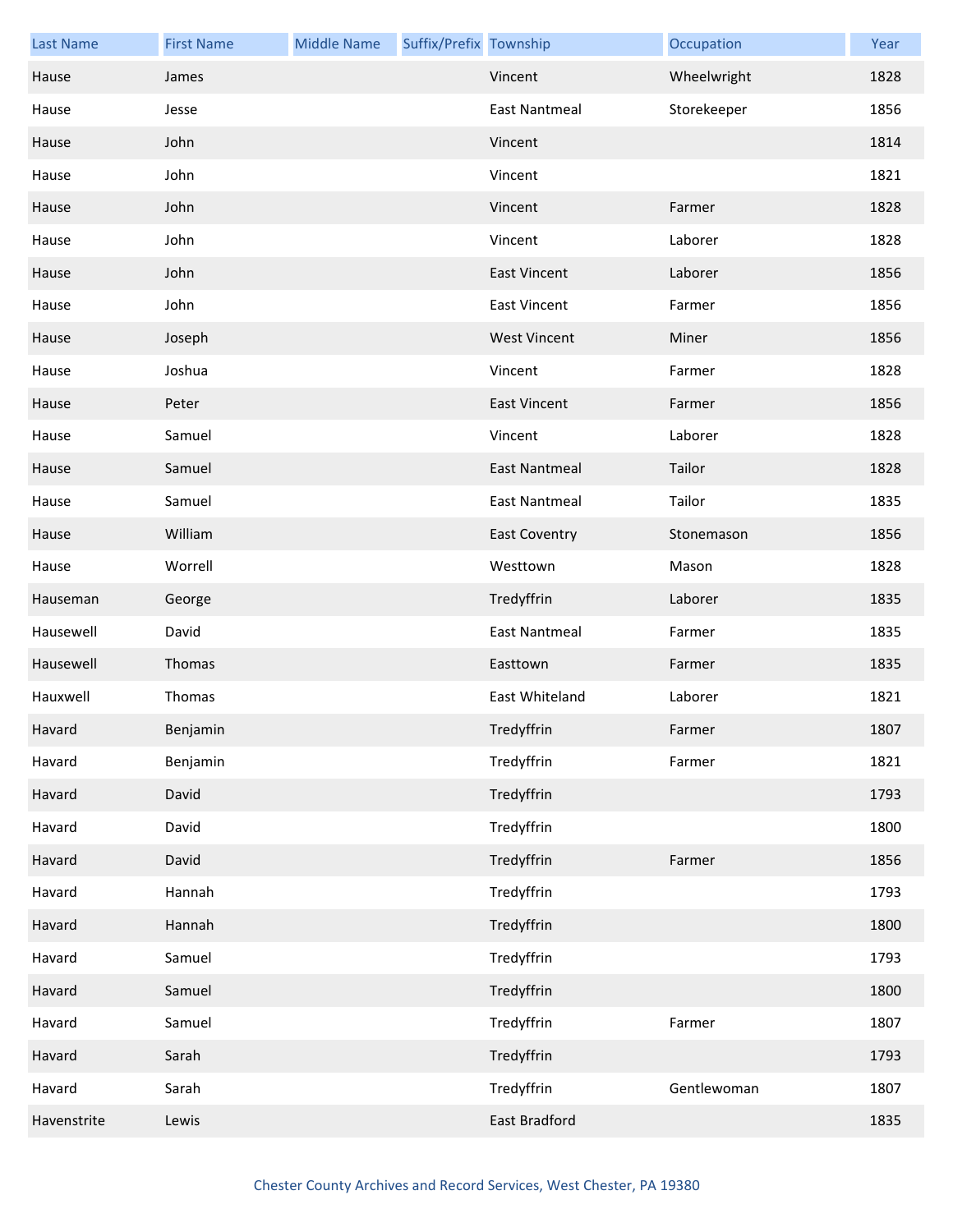| <b>Last Name</b> | <b>First Name</b> | <b>Middle Name</b> | Suffix/Prefix Township |                      | Occupation | Year |
|------------------|-------------------|--------------------|------------------------|----------------------|------------|------|
| Haverd           | Benjamin          |                    |                        | Tredyffrin           | Farmer     | 1814 |
| Haverly          | Francis           | Anthony            |                        | Vincent              |            | 1821 |
| Havoit           | Isaac             |                    |                        | Sadsbury             | Farmer     | 1814 |
| Havres           | John              |                    |                        | East Caln            | Laborer    | 1856 |
| Haw              | Henry             |                    |                        | <b>West Nantmeal</b> | Laborer    | 1835 |
| Hawck            | Oliver            |                    |                        | East Caln            | Laborer    | 1856 |
| Hawerd           | John              |                    |                        | <b>West Nantmeal</b> | Laborer    | 1835 |
| Hawk             | Benjamin          |                    |                        | Charlestown          | Laborer    | 1814 |
| Hawk             | David             |                    |                        | Schuylkill           | Laborer    | 1828 |
| Hawk             | David             |                    |                        | Schuylkill           | Mason      | 1835 |
| Hawk             | Edward            |                    |                        | <b>West Nantmeal</b> | Farmer     | 1835 |
| Hawk             | Edward            |                    |                        | <b>West Nantmeal</b> | Farmer     | 1856 |
| Hawk             | George            |                    |                        | Schuylkill           | Laborer    | 1828 |
| Hawk             | Isaac             |                    |                        | Schuylkill           | Farmer     | 1828 |
| Hawk             | Isaac             |                    |                        | Schuylkill           | Farmer     | 1828 |
| Hawk             | Isaac             |                    |                        | Schuylkill           | Farmer     | 1835 |
| Hawk             | Isaac             |                    |                        | Schuylkill           | Mason      | 1835 |
| Hawk             | Isaac             |                    |                        | South Coventry       | Farmer     | 1856 |
| Hawk             | Isaac             |                    |                        | <b>East Coventry</b> | Stonemason | 1856 |
| Hawk             | Isaac             |                    |                        | <b>West Nantmeal</b> | Farmer     | 1856 |
| Hawk             | Jacob             |                    |                        | Charlestown          | Farmer     | 1807 |
| Hawk             | Jacob             |                    |                        | Charlestown          | Farmer     | 1814 |
| Hawk             | Jacob             |                    | Sr.                    | Schuylkill           | Farmer     | 1828 |
| Hawk             | Jacob             |                    | Jr.                    | Schuylkill           | Farmer     | 1828 |
| Hawk             | Jacob             |                    |                        | Phoenixville         | Laborer    | 1856 |
| Hawk             | James             |                    |                        | <b>West Nantmeal</b> | Jobber     | 1856 |
| Hawk             | Jesse             |                    |                        | Schuylkill           | Laborer    | 1828 |
| Hawk             | Jesse             |                    |                        | Schuylkill           | Laborer    | 1835 |
| Hawk             | Jesse             |                    |                        | Schuylkill           | Laborer    | 1856 |
| Hawk             | John              |                    |                        | Sadsbury             |            | 1793 |
| Hawk             | John              |                    |                        | Charlestown          | Farmer     | 1807 |
| Hawk             | John              |                    |                        | Charlestown          | Weaver     | 1814 |
| Hawk             | John              |                    |                        | Charlestown          | Farmer     | 1814 |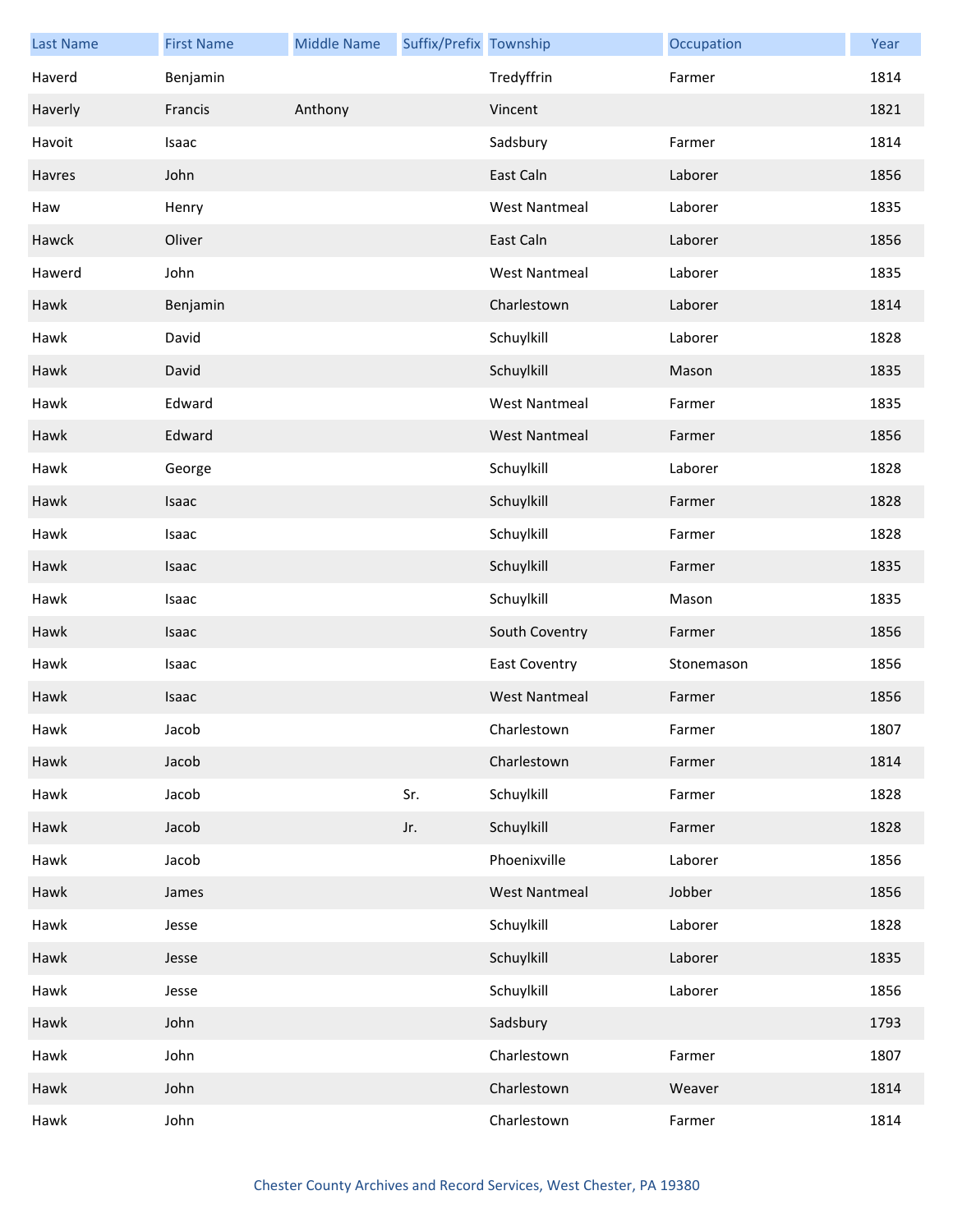| <b>Last Name</b> | <b>First Name</b> | <b>Middle Name</b> | Suffix/Prefix Township |                      | Occupation | Year |
|------------------|-------------------|--------------------|------------------------|----------------------|------------|------|
| Hawk             | John              |                    | Jr.                    | Schuylkill           | Farmer     | 1828 |
| Hawk             | John              |                    |                        | Schuylkill           | Farmer     | 1835 |
| Hawk             | Nathan            |                    |                        | Schuylkill           | Laborer    | 1828 |
| Hawk             | Nathan            |                    |                        | Schuylkill           | Laborer    | 1835 |
| Hawk             | Nathan            |                    |                        | <b>East Coventry</b> | Farmer     | 1856 |
| Hawk             | Phelty            |                    |                        | West Fallowfield     |            | 1793 |
| Hawk             | Thomas            |                    |                        | East Bradford        | Laborer    | 1856 |
| Hawk             | Thomas            |                    |                        | East Pikeland        | Farmer     | 1856 |
| Hawk             | Thomas            | ${\sf N}$          |                        | Pikeland             | Trade      | 1835 |
| Hawk             | William           |                    |                        | <b>West Nantmeal</b> | Collier    | 1835 |
| Hawk             | William           |                    |                        | <b>West Nantmeal</b> | Farmer     | 1856 |
| Hawke            |                   |                    |                        | <b>East Nantmeal</b> |            | 1835 |
| Hawke            | Benjamin          |                    |                        | Charlestown          | Laborer    | 1821 |
| Hawke            | David             |                    |                        | Charlestown          |            | 1821 |
| Hawke            | Frederic          |                    |                        | <b>East Nantmeal</b> | Collier    | 1835 |
| Hawke            | George            |                    |                        | <b>East Nantmeal</b> | Collier    | 1835 |
| Hawke            | Henry             |                    |                        | East Nantmeal        | Collier    | 1835 |
| Hawke            | Isaac             |                    |                        | Charlestown          | Farmer     | 1821 |
| Hawke            | Jacob             |                    |                        | Charlestown          |            | 1793 |
| Hawke            | Jacob             |                    |                        | Charlestown          | Weaver     | 1821 |
| Hawke            | Jacob             |                    |                        | Charlestown          | Farmer     | 1821 |
| Hawke            | Jacob             |                    |                        | <b>East Nantmeal</b> | Farmer     | 1835 |
| Hawke            | Jacob             |                    |                        | <b>East Nantmeal</b> | Collier    | 1835 |
| Hawke            | John              |                    |                        | Charlestown          |            | 1793 |
| Hawke            | John              |                    |                        | Charlestown          | Farmer     | 1821 |
| Hawke            | John              |                    |                        | Charlestown          | Weaver     | 1821 |
| Hawke            | Nathan            |                    |                        | Charlestown          | Laborer    | 1821 |
| Hawkins          | Daniel            |                    |                        | Phoenixville         | Pudler     | 1856 |
| Hawkins          | David             |                    |                        | Pennsbury            | Farmer     | 1835 |
| Hawkins          | David             |                    |                        | Pennsbury            | Farmer     | 1835 |
| Hawkins          | David             |                    |                        | Schuylkill           | Mason      | 1856 |
| Hawkins          | David             |                    |                        | Pocopson             | Laborer    | 1856 |
| <b>Hawkins</b>   | George            |                    |                        | Pikeland             | Laborer    | 1828 |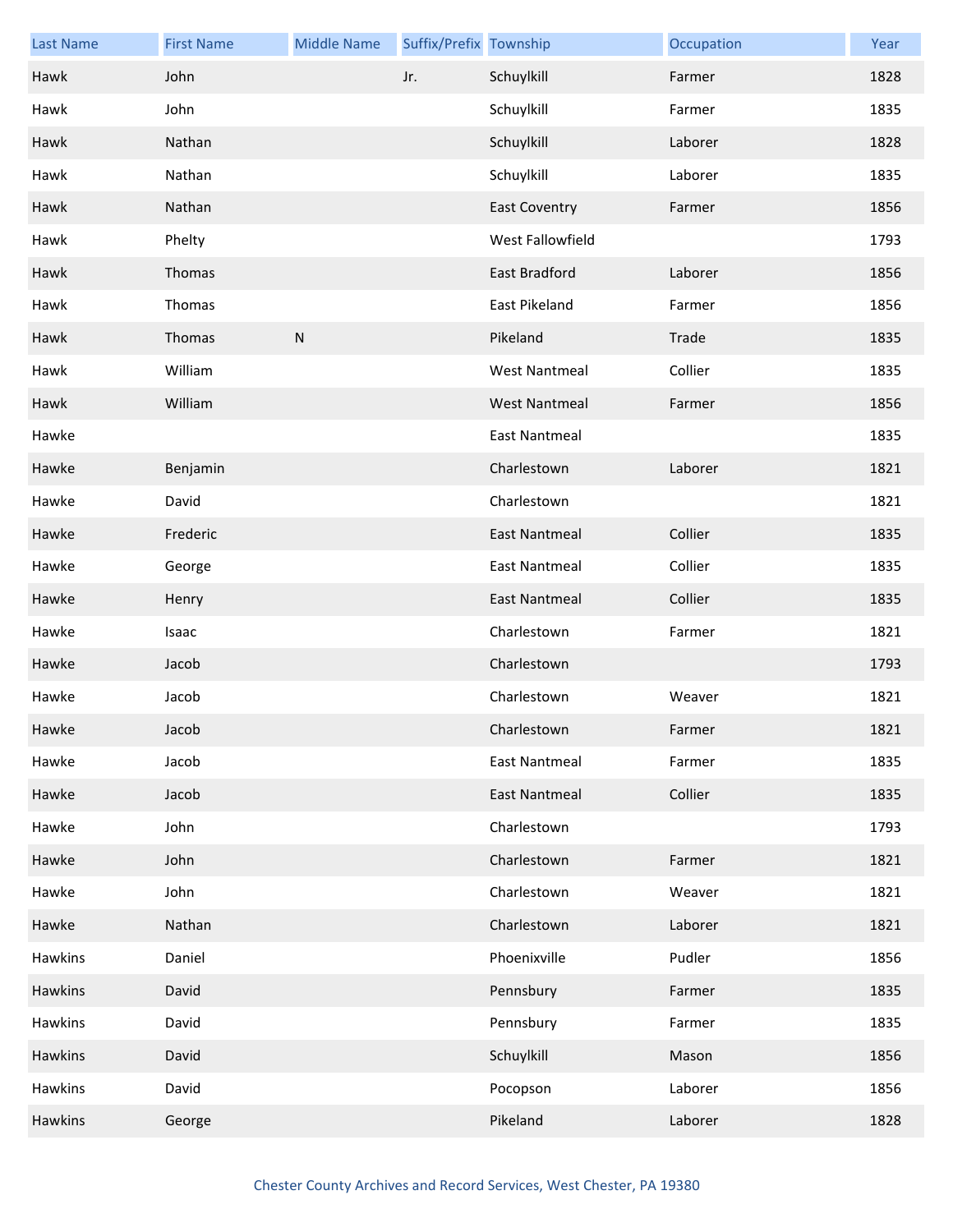| <b>Last Name</b> | <b>First Name</b> | <b>Middle Name</b> | Suffix/Prefix Township |                      | Occupation   | Year |
|------------------|-------------------|--------------------|------------------------|----------------------|--------------|------|
| Hawkins          | George            |                    |                        | Tredyffrin           | Laborer      | 1835 |
| Hawkins          | William           |                    |                        | Coventry             |              | 1793 |
| Hawl             | James             |                    |                        | New Garden           |              | 1821 |
| Hawl             | John              |                    |                        | Vincent              |              | 1793 |
| Hawldeman        | Jacob             |                    |                        | Charlestown          | Farmer       | 1835 |
| Hawley           | Abigal            |                    |                        | West Bradford        | Housekeeper  | 1856 |
| Hawley           | Abraham           |                    |                        | West Bradford        | Carpenter    | 1821 |
| Hawley           | Benjamin          |                    |                        | East Bradford        |              | 1793 |
| Hawley           | Benjamin          |                    | Jr.                    | East Bradford        | Cordwainer   | 1807 |
| Hawley           | Benjamin          |                    |                        | East Bradford        | Farmer       | 1807 |
| Hawley           | Benjamin          |                    |                        | East Bradford        | Farmer       | 1814 |
| Hawley           | Benjamin          |                    |                        | <b>East Bradford</b> | Farmer       | 1814 |
| Hawley           | Benjamin          |                    |                        | East Bradford        |              | 1821 |
| Hawley           | Benjamin          |                    |                        | East Bradford        | Shoemaker    | 1828 |
| Hawley           | Benjamin          |                    |                        | Uwchlan              | Farmer       | 1828 |
| Hawley           | Benjamin          |                    |                        | Uwchlan              | Farmer       | 1835 |
| Hawley           | Caleb             |                    |                        | East Bradford        |              | 1793 |
| Hawley           | Elizabeth         |                    |                        | <b>West Bradford</b> | Lady         | 1856 |
| Hawley           | George            | W                  |                        | West Bradford        | Farmer       | 1856 |
| Hawley           | Gideon            |                    |                        | East Bradford        | Schoolmaster | 1814 |
| Hawley           | Isaac             |                    |                        | East Caln            | Carpenter    | 1814 |
| Hawley           | Isaac             |                    |                        | East Caln            | Carpenter    | 1821 |
| Hawley           | Isaac             |                    |                        | East Caln            | Carpenter    | 1828 |
| Hawley           | Isaac             |                    |                        | East Caln            | Carpenter    | 1835 |
| Hawley           | Jesse             |                    |                        | Uwchlan              | Farmer       | 1828 |
| Hawley           | Jesse             |                    |                        | Coventry             | Tanner       | 1835 |
| Hawley           | Jesse             |                    |                        | South Coventry       | Storekeeper  | 1856 |
| Hawley           | Joel              |                    |                        | Uwchlan              | Shoemaker    | 1828 |
| Hawley           | Joel              |                    |                        | Uwchlan              | Retailer     | 1835 |
| Hawley           | Joel              |                    |                        | Uwchlan              | Storekeeper  | 1856 |
| Hawley           | Joseph            |                    |                        | East Bradford        |              | 1793 |
| Hawley           | Joseph            |                    |                        | West Bradford        |              | 1793 |
| Hawley           | Joseph            |                    |                        | Uwchlan              | Shoemaker    | 1807 |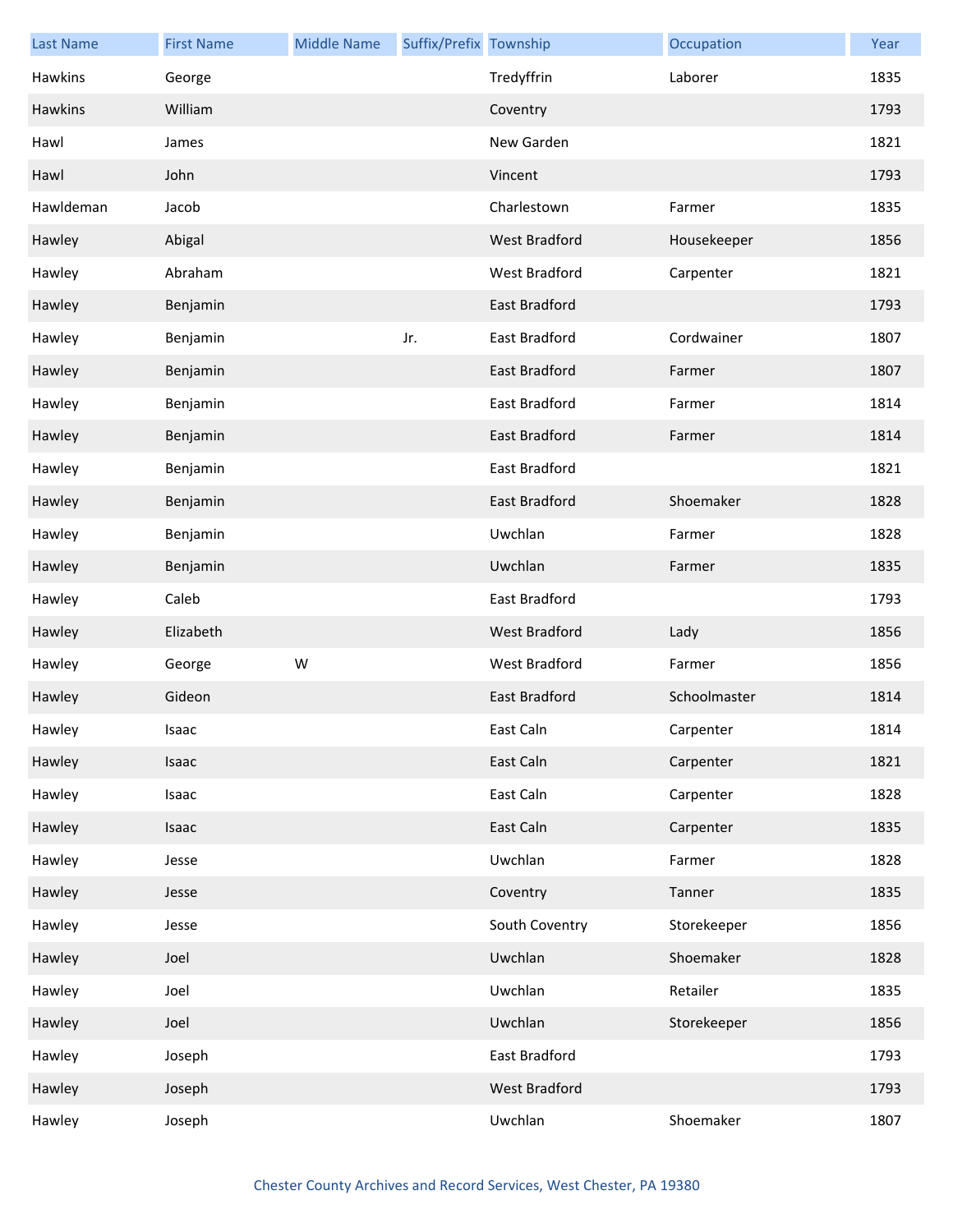| <b>Last Name</b> | <b>First Name</b> | <b>Middle Name</b> | Suffix/Prefix Township |                      | Occupation  | Year |
|------------------|-------------------|--------------------|------------------------|----------------------|-------------|------|
| Hawley           | Joseph            |                    | Jr.                    | West Bradford        | Carpenter   | 1814 |
| Hawley           | Joseph            |                    |                        | West Bradford        | Sawyer      | 1814 |
| Hawley           | Joseph            |                    |                        | Uwchlan              | Farmer      | 1821 |
| Hawley           | Joseph            |                    |                        | West Bradford        | Farmer      | 1821 |
| Hawley           | Joseph            |                    |                        | Uwchlan              | Farmer      | 1828 |
| Hawley           | Joseph            |                    |                        | West Bradford        | Farmer      | 1828 |
| Hawley           | Joseph            |                    |                        | Uwchlan              | Farmer      | 1835 |
| Hawley           | Joseph            |                    |                        | West Bradford        | Farmer      | 1835 |
| Hawley           | Joseph            | ${\sf M}$          |                        | South Coventry       | Tanner      | 1856 |
| Hawley           | L                 | B                  |                        | Phoenixville         | Doctor      | 1856 |
| Hawley           | Lydia             |                    |                        | West Bradford        | Lady        | 1856 |
| Hawley           | Mary              |                    |                        | Uwchlan              | Housekeeper | 1856 |
| Hawley           | Rebecca           |                    |                        | <b>East Bradford</b> | Teacher     | 1856 |
| Hawley           | Robert            |                    |                        | West Bradford        |             | 1793 |
| Hawley           | Simeon            |                    |                        | Uwchlan              | Tanner      | 1835 |
| Hawley           | Simon             |                    |                        | Uwchlan              | Tanner      | 1828 |
| Hawley           | Thomas            | P                  |                        | East Bradford        | Gentleman   | 1856 |
| Hawley           | William           |                    |                        | West Bradford        |             | 1793 |
| Hawley           | William           |                    |                        | Westtown             |             | 1793 |
| Hawley           | William           |                    |                        | East Caln            | Innkeeper   | 1807 |
| Hawley           | William           |                    |                        | Westtown             | Farmer      | 1807 |
| Hawley           | William           |                    |                        | West Bradford        | Carpenter   | 1814 |
| Hawley           | William           |                    |                        | Westtown             | Farmer      | 1814 |
| Hawley           | William           |                    | Jr.                    | Westtown             | Farmer      | 1814 |
| Hawley           | William           |                    |                        | West Goshen          |             | 1821 |
| Hawley           | William           |                    |                        | West Bradford        | Carpenter   | 1821 |
| Hawley           | William           |                    |                        | Westtown             | Farmer      | 1821 |
| Hawley           | William           |                    |                        | West Bradford        | Carpenter   | 1828 |
| Hawley           | William           |                    |                        | West Bradford        | Carpenter   | 1835 |
| Hawly            | Isaac             |                    |                        | West Bradford        | Carpenter   | 1807 |
| Hawly            | John              |                    |                        | West Bradford        | Farmer      | 1807 |
| Hawly            | Joseph            |                    | Jr.                    | West Bradford        | Carpenter   | 1807 |
| Hawly            | Joseph            |                    |                        | West Bradford        | Farmer      | 1807 |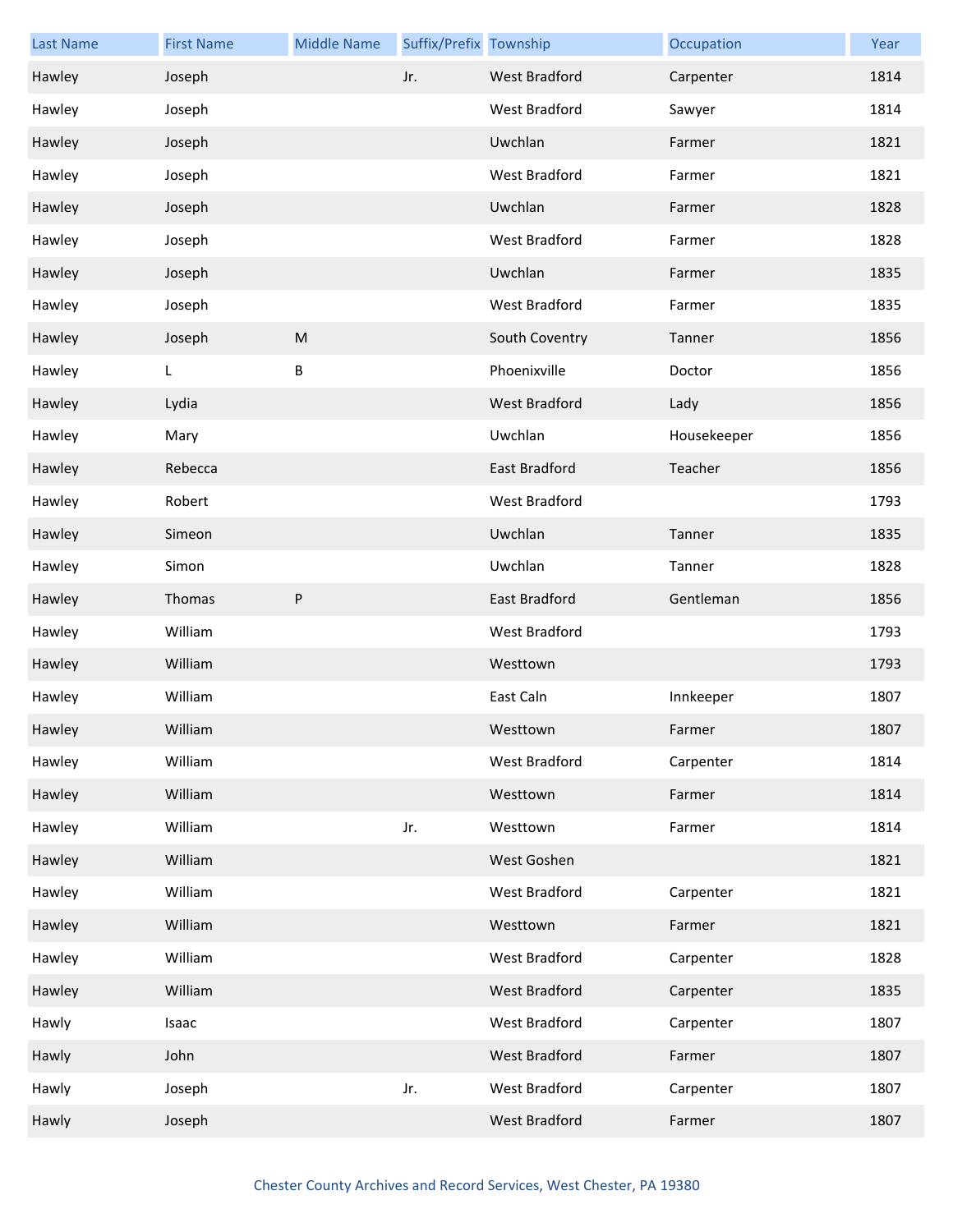| <b>Last Name</b> | <b>First Name</b> | <b>Middle Name</b> | Suffix/Prefix Township |                      | Occupation  | Year |
|------------------|-------------------|--------------------|------------------------|----------------------|-------------|------|
| Hawn             | John              |                    |                        | Londonderry          |             | 1793 |
| Hawn             | John              |                    |                        | West Nottingham      | Days work   | 1856 |
| Haworth          | Warner            |                    |                        | London Grove         | Farmer      | 1828 |
| Haws             | Conrad            |                    |                        | Vincent              |             | 1793 |
| Haws             | Conrad            |                    |                        | Vincent              | Yeoman      | 1807 |
| Haws             | Conrad            |                    |                        | <b>East Vincent</b>  |             | 1835 |
| Haws             | Daniel            |                    |                        | <b>East Vincent</b>  | Farmer      | 1835 |
| Haws             | David             |                    |                        | Warwick              | Farmer      | 1856 |
| Haws             | Henry             |                    |                        | Vincent              |             | 1793 |
| Haws             | Henry             |                    |                        | Vincent              |             | 1800 |
| Haws             | Henry             |                    |                        | Vincent              | Blacksmith  | 1807 |
| Haws             | Henry             |                    |                        | <b>East Nantmeal</b> | Wheelwright | 1821 |
| Haws             | Isaac             |                    |                        | Vincent              |             | 1800 |
| Haws             | Isaac             |                    |                        | Uwchlan              | Farmer      | 1807 |
| Haws             | Jacob             |                    |                        | Vincent              | Storekeeper | 1807 |
| Haws             | Jacob             |                    |                        | Coventry             | Blacksmith  | 1807 |
| Haws             | Jacob             |                    |                        | Coventry             | Yeoman      | 1814 |
| Haws             | Jacob             |                    |                        | <b>East Nantmeal</b> | Merchant    | 1821 |
| Haws             | Jacob             |                    |                        | Coventry             | Farmer      | 1828 |
| Haws             | Jacob             |                    | Sr.                    | <b>West Coventry</b> | Farmer      | 1856 |
| Haws             | Jacob             |                    | Jr.                    | West Coventry        | Laborer     | 1856 |
| Haws             | Jerome            |                    |                        | Warwick              | Merchant    | 1856 |
| Haws             | John              |                    | Sr.                    | Vincent              |             | 1793 |
| Haws             | John              |                    | Jr.                    | Vincent              |             | 1793 |
| Haws             | John              |                    | Sr.                    | Vincent              |             | 1800 |
| Haws             | John              |                    | Jr.                    | Vincent              |             | 1800 |
| Haws             | John              |                    |                        | Vincent              | Yeoman      | 1807 |
| Haws             | John              |                    |                        | <b>East Vincent</b>  | Farmer      | 1835 |
| Haws             | John              |                    |                        | <b>East Vincent</b>  | Farmer      | 1835 |
| Haws             | John              |                    |                        | Warwick              | Plasterer   | 1856 |
| Haws             | Michael           |                    |                        | Coventry             | Laborer     | 1814 |
| Haws             | Michael           |                    |                        | Coventry             | Farmer      | 1821 |
| Haws             | Michael           |                    |                        | Coventry             | Farmer      | 1828 |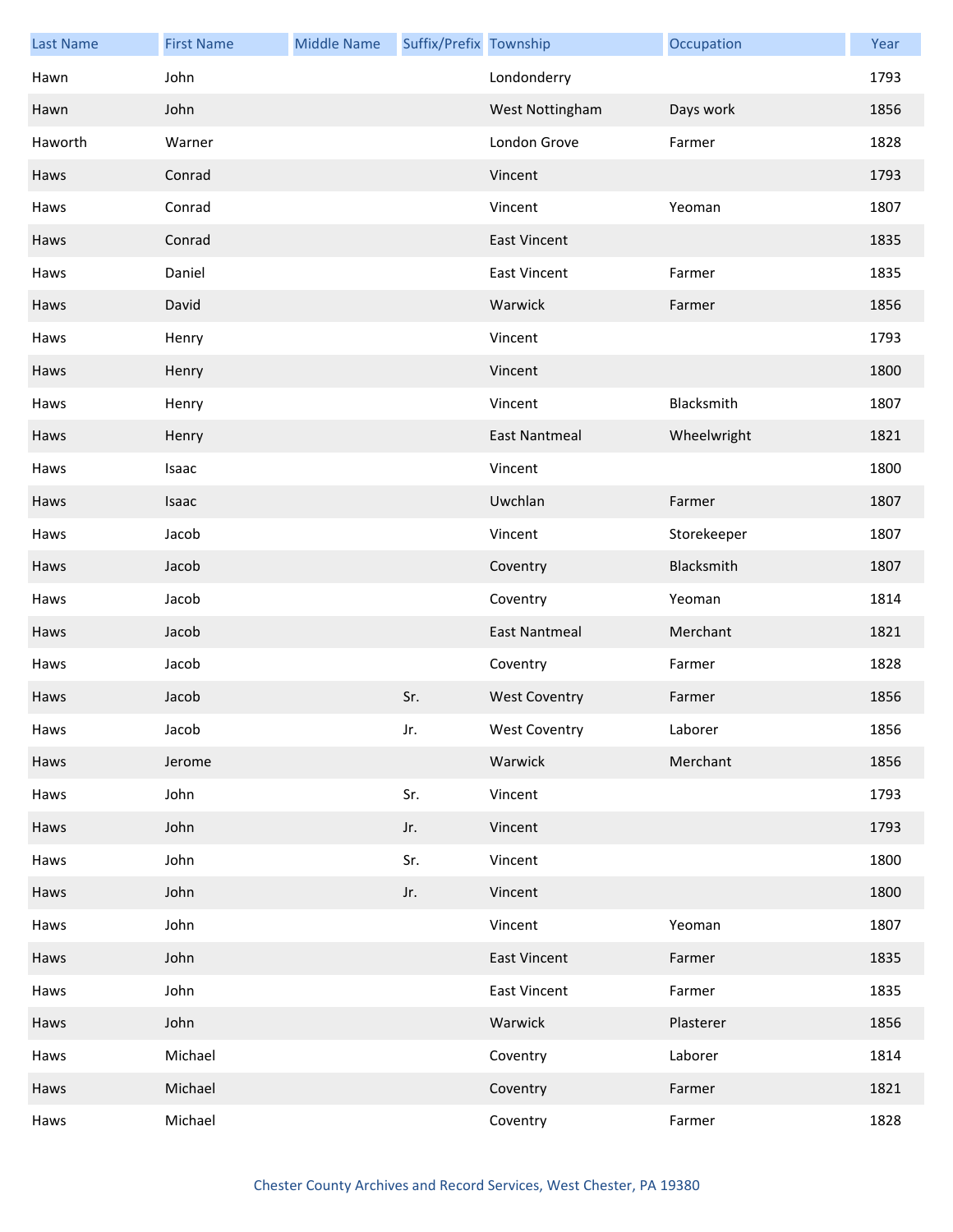| <b>Last Name</b> | <b>First Name</b> | <b>Middle Name</b> | Suffix/Prefix Township |                      | Occupation | Year |
|------------------|-------------------|--------------------|------------------------|----------------------|------------|------|
| Haws             | Michael           |                    |                        | Warwick              | Farmer     | 1856 |
| Haws             | Peter             |                    |                        | <b>East Vincent</b>  | Farmer     | 1835 |
| Haws             | Samuel            |                    |                        | <b>East Nantmeal</b> | Tailor     | 1821 |
| Haws             | Samuel            |                    |                        | Warwick              | Gentleman  | 1856 |
| Hawse            | Daniel            |                    |                        | South Coventry       | Laborer    | 1856 |
| Hawse            | Michael           |                    |                        | South Coventry       | Farmer     | 1856 |
| Hawthorn         | James             |                    | Dr.                    | East Nottingham      |            | 1821 |
| Hawthorn         | Thomas            |                    |                        | East Nottingham      | Farmer     | 1821 |
| Hawthorne        | William           |                    |                        | Phoenixville         | Laborer    | 1856 |
| Hay              | John              |                    |                        | <b>West Vincent</b>  | Gentleman  | 1856 |
| Hayborne         | Christopher       |                    |                        | Schuylkill           | Laborer    | 1835 |
| Hayburn          | Christopher       |                    |                        | Sadsbury             | Farmer     | 1814 |
| Hayburn          | William           |                    |                        | Sadsbury             | Mason      | 1814 |
| Haycock          | Benjamin          |                    |                        | Schuylkill           | Hatter     | 1828 |
| Haycock          | Jesse             |                    |                        | Willistown           | Farmer     | 1814 |
| Haycock          | John              |                    |                        | New London           | Farmer     | 1800 |
| Haycock          | Rees              |                    |                        | Willistown           | Farmer     | 1856 |
| Hayes            | Benjamin          |                    |                        | West Fallowfield     | Farmer     | 1835 |
| Hayes            | bnej              |                    |                        | <b>West Chester</b>  | Gentleman  | 1856 |
| Hayes            | Caleb             |                    |                        | Newlin               | Chairmaker | 1807 |
| Hayes            | Charles           | A                  |                        | East Marlborough     | Farmer     | 1856 |
| Hayes            | David             |                    |                        | Lower Oxford         | Farmer     | 1807 |
| Hayes            | David             |                    |                        | Lower Oxford         | Farmer     | 1814 |
| Hayes            | David             |                    |                        | Lower Oxford         | Farmer     | 1821 |
| Hayes            | David             |                    |                        | Lower Oxford         | Innkeeper  | 1821 |
| Hayes            | David             |                    | Jr.                    | Lower Oxford         | Farmer     | 1828 |
| Hayes            | David             |                    |                        | Lower Oxford         | Farmer     | 1828 |
| Hayes            | David             |                    |                        | Lower Oxford         | Farmer     | 1835 |
| Hayes            | David             |                    | Jr.                    | Lower Oxford         | Farmer     | 1835 |
| Hayes            | David             |                    | Jr.                    | Lower Oxford         | Farmer     | 1856 |
| Hayes            | David             |                    |                        | Lower Oxford         | Farmer     | 1856 |
| Hayes            | David             |                    |                        | Lower Oxford         | Farmer     | 1856 |
| Hayes            | Eli               |                    |                        | Newlin               |            | 1793 |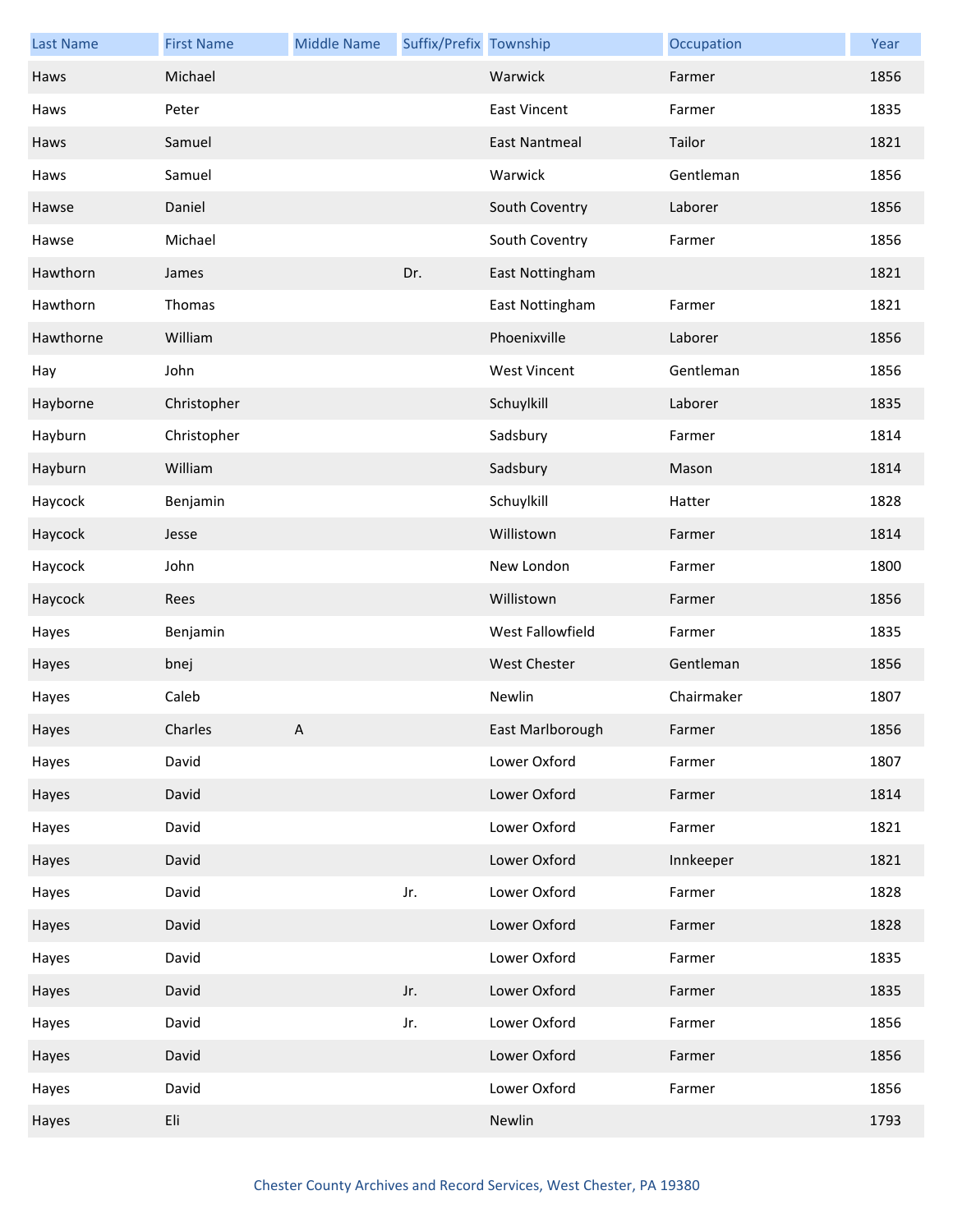| <b>Last Name</b> | <b>First Name</b> | <b>Middle Name</b> | Suffix/Prefix Township |                     | Occupation    | Year |
|------------------|-------------------|--------------------|------------------------|---------------------|---------------|------|
| Hayes            | Eli               |                    |                        | Newlin              | Farmer        | 1807 |
| Hayes            | Eli               |                    |                        | Newlin              | Farmer        | 1814 |
| Hayes            | Eli               |                    |                        | Newlin              | Farmer        | 1821 |
| Hayes            | Eli               |                    |                        | Newlin              | Farmer        | 1828 |
| Hayes            | Eli               |                    |                        | Newlin              | Farmer        | 1835 |
| Hayes            | Ellis             |                    |                        | Newlin              |               | 1793 |
| Hayes            | Ellis             |                    |                        | Newlin              | Farmer        | 1807 |
| Hayes            | George            |                    |                        | Newlin              |               | 1793 |
| Hayes            | Henry             |                    |                        | London Grove        |               | 1793 |
| Hayes            | Henry             |                    |                        | London Grove        |               | 1800 |
| Hayes            | Henry             | H                  |                        | East Marlborough    | Farmer        | 1856 |
| Hayes            | Isaac             |                    |                        | Newlin              |               | 1793 |
| Hayes            | Isaac             |                    |                        | East Fallowfield    | Husbandman    | 1807 |
| Hayes            | Isaac             |                    |                        | East Fallowfield    | Farmer        | 1814 |
| Hayes            | Isaac             |                    |                        | East Fallowfield    | Farmer        | 1821 |
| Hayes            | Isaac             |                    |                        | East Fallowfield    | Farmer        | 1828 |
| Hayes            | Isaac             |                    |                        | East Bradford       | Farmer        | 1856 |
| Hayes            | Isaac             |                    |                        | <b>West Chester</b> | Physician     | 1856 |
| Hayes            | Israel            |                    |                        | West Fallowfield    | Farmer        | 1828 |
| Hayes            | J                 | $\sf B$            |                        | <b>West Chester</b> | Brick yard    | 1856 |
| Hayes            | Jacob             |                    |                        | Newlin              | Farmer        | 1856 |
| Hayes            | Jacob             |                    |                        | Newlin              | Farmer        | 1856 |
| Hayes            | James             |                    |                        | Lower Oxford        | Innkeeper     | 1807 |
| Hayes            | James             |                    |                        | Lower Oxford        | Tavern Keeper | 1814 |
| Hayes            | James             |                    |                        | Lower Oxford        | Farmer        | 1828 |
| Hayes            | James             |                    |                        | <b>Upper Oxford</b> | Farmer        | 1835 |
| Hayes            | James             |                    |                        | Lower Oxford        | Farmer        | 1856 |
| Hayes            | Job               |                    |                        | East Marlborough    | Farmer        | 1807 |
| Hayes            | Job               |                    |                        | East Marlborough    | Farmer        | 1821 |
| Hayes            | Job               |                    |                        | Brandywine          | Farmer        | 1828 |
| Hayes            | Job               |                    |                        | Newlin              | Farmer        | 1828 |
| Hayes            | Job               |                    |                        | Newlin              | Farmer        | 1835 |
| Hayes            | Job               |                    |                        | East Marlborough    | Farmer        | 1835 |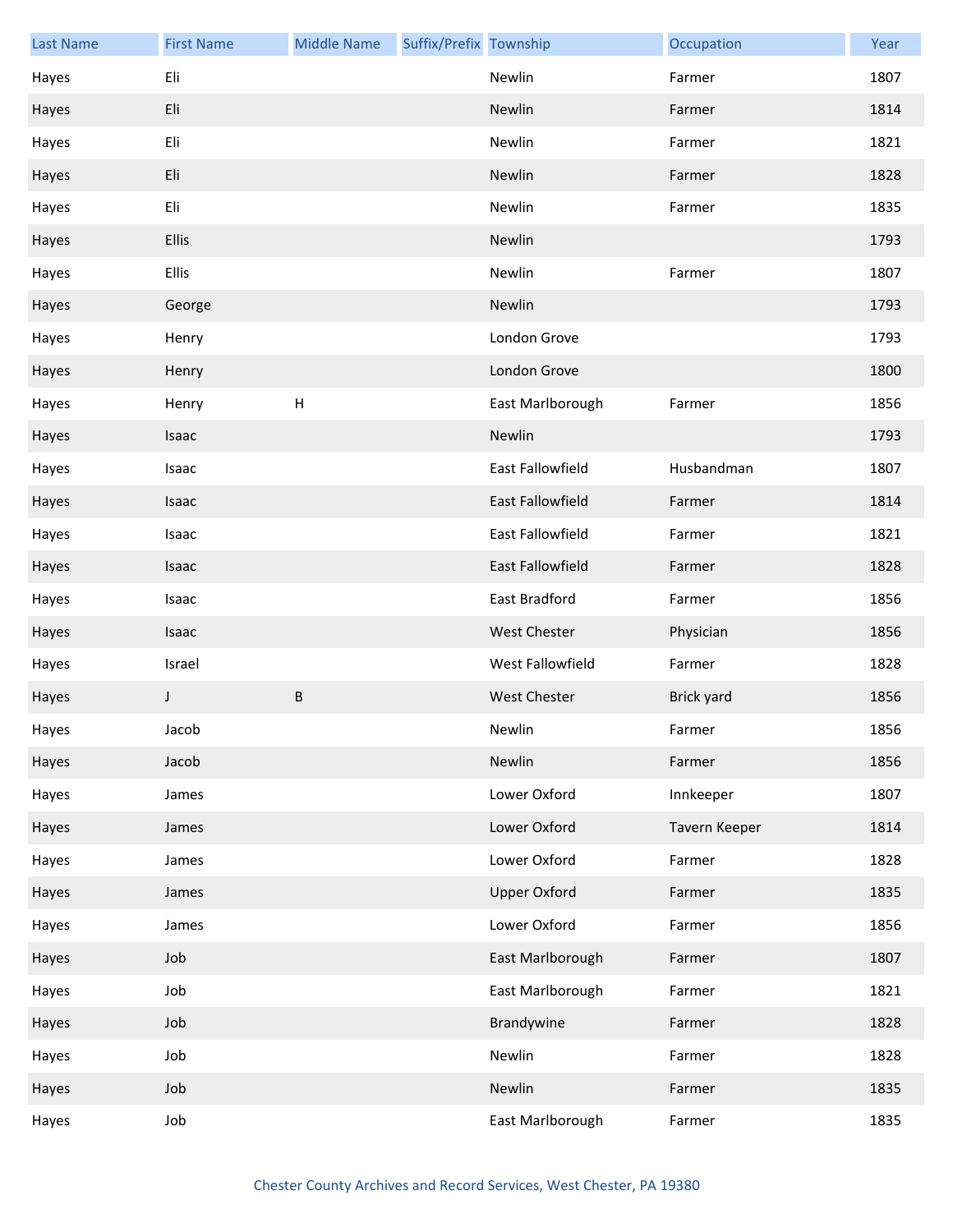| <b>Last Name</b> | <b>First Name</b> | <b>Middle Name</b> | Suffix/Prefix Township |                  | Occupation  | Year |
|------------------|-------------------|--------------------|------------------------|------------------|-------------|------|
| Hayes            | Job               |                    |                        | Newlin           | Farmer      | 1856 |
| Hayes            | Job               |                    |                        | East Marlborough | Farmer      | 1856 |
| Hayes            | John              |                    |                        | Pennsbury        | Tailor      | 1807 |
| Hayes            | John              |                    |                        | East Goshen      | Miller      | 1821 |
| Hayes            | John              |                    |                        | Newlin           | Farmer      | 1828 |
| Hayes            | John              | ${\sf R}$          |                        | Lower Oxford     | Farmer      | 1856 |
| Hayes            | Levi              |                    |                        | East Marlborough | Farmer      | 1821 |
| Hayes            | Levi              |                    |                        | East Marlborough | Farmer      | 1835 |
| Hayes            | Levi              |                    |                        | East Marlborough | Farmer      | 1856 |
| Hayes            | Levi              |                    |                        | Londonderry      | Farmer      | 1856 |
| Hayes            | Lloyd             |                    |                        | East Marlborough | Laborer     | 1856 |
| Hayes            | Maris             |                    |                        | West Brandywine  | Farmer      | 1856 |
| Hayes            | Michael           |                    |                        | West Whiteland   |             | 1821 |
| Hayes            | Michael           |                    |                        | Kennett          | Laborer     | 1856 |
| Hayes            | Mordecai          |                    |                        | Newlin           |             | 1793 |
| Hayes            | Mordecai          |                    | Jr.                    | Newlin           | Farmer      | 1807 |
| Hayes            | Mordecai          |                    |                        | Newlin           | Farmer      | 1807 |
| Hayes            | Mordecai          |                    | Jr.                    | Newlin           | Farmer      | 1814 |
| Hayes            | Mordecai          |                    | Sr.                    | Newlin           |             | 1814 |
| Hayes            | Mordecai          |                    |                        | Newlin           |             | 1821 |
| Hayes            | Mordecai          |                    | Jr.                    | Newlin           | Farmer      | 1821 |
| Hayes            | Mordecai          |                    |                        | Newlin           | Farmer      | 1828 |
| Hayes            | Mordecai          |                    |                        | Newlin           | Farmer      | 1835 |
| Hayes            | Nathan            |                    |                        | West Marlborough |             | 1793 |
| Hayes            | Nathan            |                    |                        | East Marlborough | Shoemaker   | 1807 |
| Hayes            | Nathan            |                    |                        | West Marlborough | Yeoman      | 1814 |
| Hayes            | Nathan            | $\sf B$            |                        | Birmingham       | Farmer      | 1856 |
| Hayes            | Rachel            |                    |                        | Newlin           | Housekeeper | 1835 |
| Hayes            | Reuben            |                    |                        | West Bradford    | Farmer      | 1807 |
| Hayes            | Reuben            |                    |                        | London Britain   | Yeoman      | 1814 |
| Hayes            | Reuben            |                    |                        | London Britain   | Farmer      | 1821 |
| Hayes            | Reuben            |                    |                        | London Britain   | Farmer      | 1828 |
| Hayes            | Samuel            |                    |                        | East Marlborough | Farmer      | 1821 |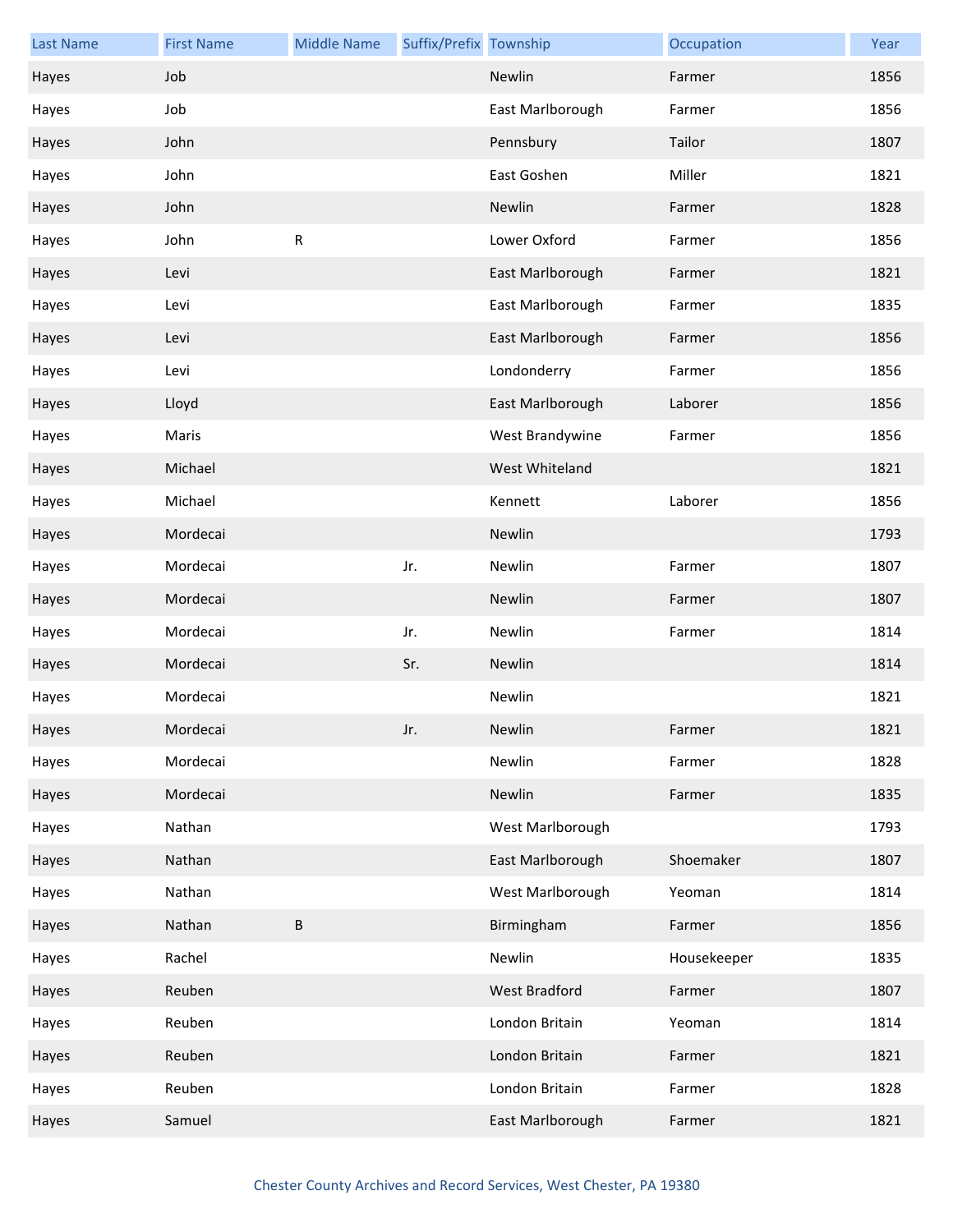| <b>Last Name</b> | <b>First Name</b> | <b>Middle Name</b> | Suffix/Prefix Township |                      | Occupation        | Year |
|------------------|-------------------|--------------------|------------------------|----------------------|-------------------|------|
| Hayes            | Sarah             |                    |                        | East Marlborough     | Spinster          | 1821 |
| Hayes            | Seth              |                    |                        | West Marlborough     | Yeoman            | 1814 |
| Hayes            | Silas             |                    |                        | West Marlborough     | Farmer            | 1814 |
| Hayes            | Silas             |                    |                        | Brandywine           | Laborer           | 1821 |
| Hayes            | Silas             |                    |                        | West Marlborough     | Farmer            | 1828 |
| Hayes            | Thomas            |                    |                        | West Marlborough     |                   | 1793 |
| Hayes            | Thomas            |                    |                        | Brandywine           | Farmer            | 1814 |
| Hayes            | Thomas            |                    |                        | West Marlborough     | Yeoman            | 1814 |
| Hayes            | Thomas            |                    |                        | Brandywine           | Farmer            | 1821 |
| Hayes            | Thomas            |                    |                        | Brandywine           | Farmer            | 1828 |
| Hayes            | Thomas            |                    | Jr.                    | Brandywine           | Farmer            | 1828 |
| Hayes            | Thomas            |                    |                        | <b>West Chester</b>  | Hatter            | 1835 |
| Hayes            | William           |                    |                        | Lower Oxford         | Student (Physick) | 1807 |
| Hayes            | William           |                    |                        | Lower Oxford         | Doctor            | 1814 |
| Hayhurst         | John              |                    |                        | Uwchlan              | Gunsmith          | 1835 |
| Hayleman         | Michael           |                    |                        | Londonderry          | Laborer           | 1814 |
| Hayleman         | Samuel            |                    |                        | Londonderry          | Farmer            | 1814 |
| Hayman           | Anthony           | W.                 |                        | Tredyffrin           |                   | 1828 |
| Hayman           | Isaac             | W.                 |                        | Tredyffrin           | Carpenter         | 1828 |
| Hayman           | John              | W                  |                        | Easttown             | Teacher           | 1856 |
| Hayman           | mathew            |                    |                        | Willistown           | Laborer           | 1835 |
| Hayman           | Sarah             |                    |                        | Tredyffrin           |                   | 1856 |
| Hayman           | William           |                    |                        | Willistown           |                   | 1793 |
| Hayman           | William           |                    |                        | Willistown           | Farmer            | 1807 |
| Hayman           | William           | $\sf A$            |                        | Tredyffrin           | Carpenter         | 1856 |
| Haynes           | Michael           |                    |                        | <b>West Nantmeal</b> |                   | 1793 |
| Haynes           | Valentine         |                    |                        | <b>West Nantmeal</b> |                   | 1793 |
| Hayney           | John              |                    |                        | <b>West Chester</b>  | Tailor            | 1807 |
| Hayney           | Patrick           |                    |                        | East Caln            | Weaver            | 1814 |
| Hays             | A                 | J                  |                        | <b>West Vincent</b>  | VDM               | 1856 |
| Hays             | David             |                    |                        | West Marlborough     |                   | 1800 |
| Hays             | David             |                    |                        | Lower Oxford         |                   | 1800 |
| Hays             | James             |                    |                        | Lower Oxford         |                   | 1800 |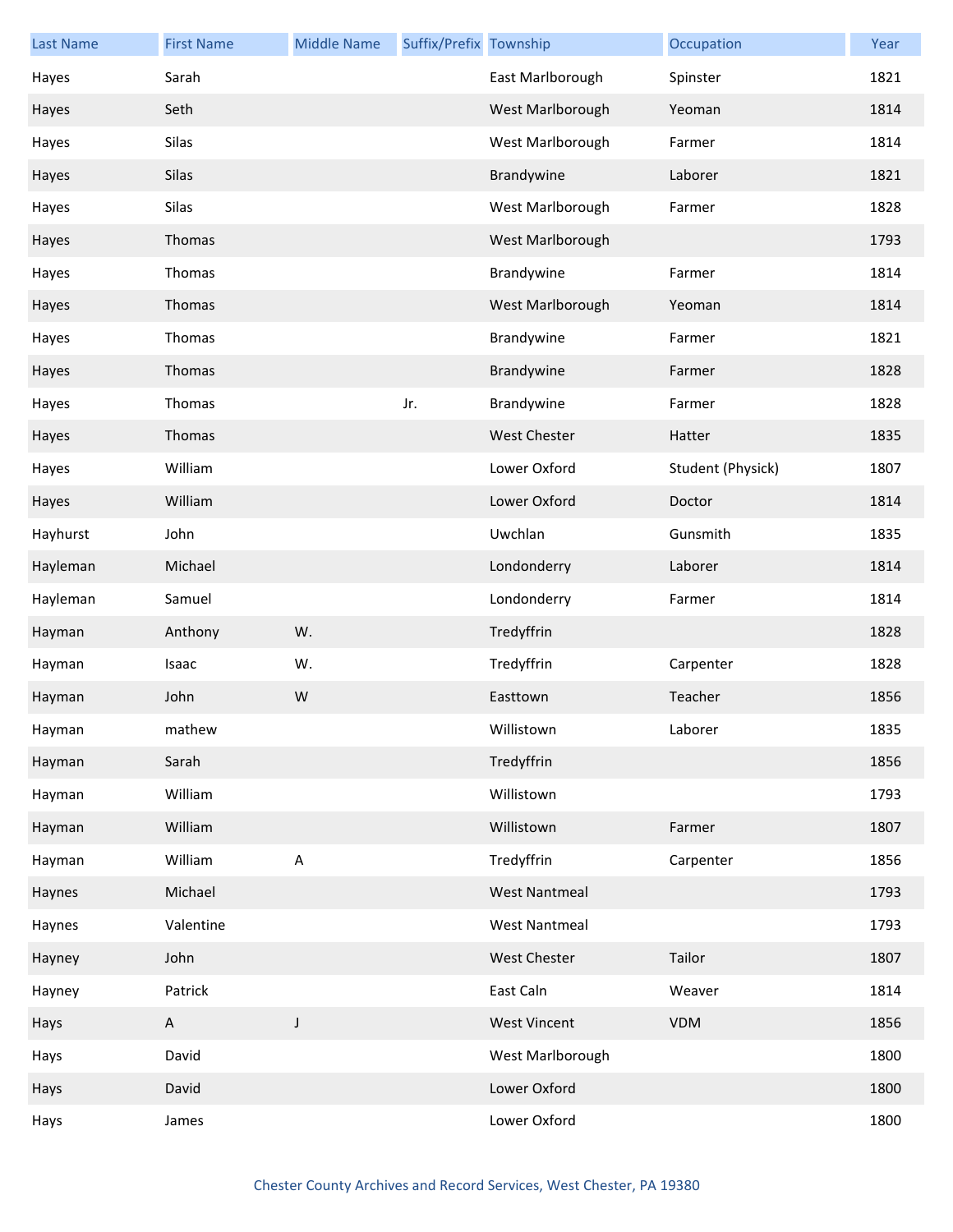| <b>Last Name</b> | <b>First Name</b> | <b>Middle Name</b> | Suffix/Prefix Township |                     | Occupation          | Year |
|------------------|-------------------|--------------------|------------------------|---------------------|---------------------|------|
| Hays             | Job               |                    |                        | East Marlborough    | Farmer              | 1814 |
| Hays             | John              |                    |                        | <b>Upper Oxford</b> | Yeoman              | 1800 |
| Hays             | John              |                    |                        | <b>Upper Oxford</b> | Farmer              | 1807 |
| Hays             | John              |                    |                        | Kennett             | Tailor              | 1821 |
| Hays             | John              |                    |                        | East Whiteland      | Laborer             | 1856 |
| Hays             | Levi              |                    |                        | East Marlborough    | Farmer              | 1814 |
| Hays             | Nathan            |                    |                        | West Fallowfield    |                     | 1793 |
| Hays             | Nathan            |                    |                        | West Marlborough    |                     | 1800 |
| Hays             | Nathan            |                    |                        | East Marlborough    | Farmer              | 1814 |
| Hays             | Nathan            |                    |                        | West Marlborough    | Farmer              | 1821 |
| Hays             | Reuben            |                    |                        | London Britain      | Farmer              | 1835 |
| Hays             | Samuel            |                    |                        | West Marlborough    |                     | 1800 |
| Hays             | Seth              |                    |                        | West Marlborough    | Farmer              | 1821 |
| Hays             | Seth              |                    |                        | West Marlborough    | Farmer              | 1856 |
| Hays             | Silas             |                    |                        | West Marlborough    | Farmer              | 1835 |
| Hays             | Thomas            |                    |                        | West Marlborough    |                     | 1800 |
| Hays             | Thomas            |                    |                        | Birmingham          | Farmer              | 1835 |
| Hays             | Thomas            |                    |                        | West Marlborough    |                     | 1835 |
| Hays             | Thomas            |                    |                        | West Goshen         | Farmer              | 1856 |
| Hays             | William           |                    |                        | Lower Oxford        | Farmer              | 1821 |
| Hayse            | Esther            |                    |                        | Kennett Square      | Lady                | 1856 |
| Hayse            | Israel            |                    |                        | West Fallowfield    | Farmer              | 1821 |
| Hayse            | Job               |                    |                        | East Marlborough    |                     | 1793 |
| Hayse            | Job               |                    |                        | East Marlborough    | Farmer              | 1828 |
| Hayse            | Joseph            |                    |                        | Brandywine          | Farmer              | 1835 |
| Hayse            | Levi              |                    |                        | East Marlborough    | Farmer              | 1828 |
| Hayse            | Maris             |                    |                        | Brandywine          | Farmer              | 1835 |
| Hayse            | Nathan            |                    |                        | West Marlborough    | Farmer              | 1807 |
| Hayse            | Robert            |                    |                        | East Caln           | <b>Collector RR</b> | 1835 |
| Hayse            | Samuel            |                    |                        | East Marlborough    |                     | 1793 |
| Hayse            | Sarah             |                    |                        | East Marlborough    |                     | 1828 |
| Hayse            | Thomas            |                    |                        | West Marlborough    | Farmer              | 1807 |
| Hayworth         | John              |                    |                        | Londonderry         | Farmer              | 1814 |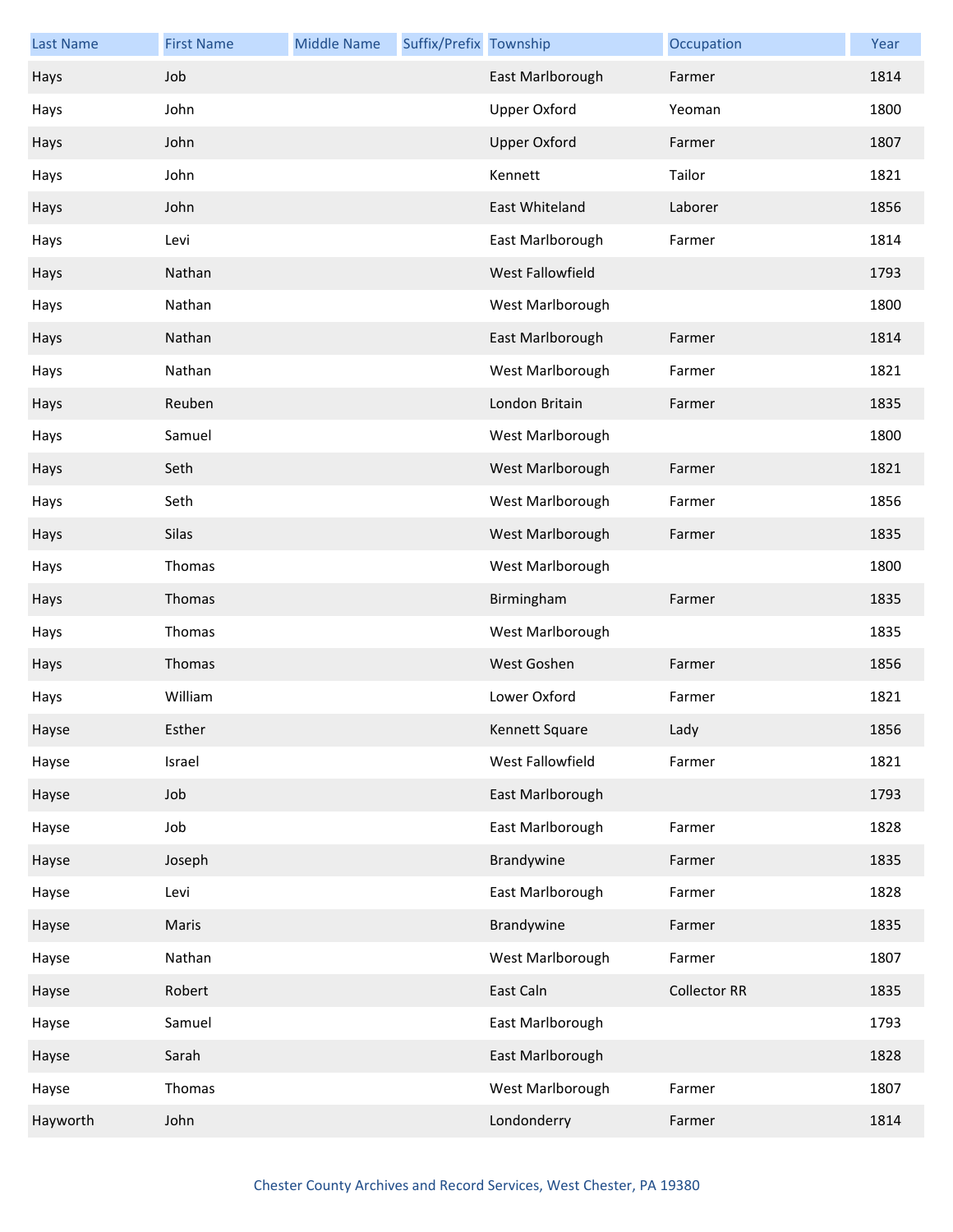| <b>Last Name</b> | <b>First Name</b> | <b>Middle Name</b> | Suffix/Prefix Township |                     | Occupation | Year |
|------------------|-------------------|--------------------|------------------------|---------------------|------------|------|
| Hayworth         | John              |                    |                        | New London          | Farmer     | 1821 |
| Hayworth         | Warner            |                    |                        | Easttown            | Chairmaker | 1807 |
| Hayworth         | Warner            |                    |                        | London Grove        | Chairmaker | 1814 |
| Hayworth         | Warner            |                    |                        | London Grove        | Chairmaker | 1821 |
| Hazard           | Cord              |                    |                        | West Bradford       | Shoemaker  | 1821 |
| Hazard           | Cuffee            |                    |                        | London Grove        | Laborer    | 1828 |
| Hazard           | Joseph            |                    |                        | London Britain      | Laborer    | 1856 |
| Hazard           | Thomas            |                    |                        | <b>West Chester</b> | Shoemaker  | 1856 |
| Hazlep           | John              |                    |                        | Brandywine          | Farmer     | 1814 |
| Head             | William           |                    |                        | East Bradford       | Laborer    | 1807 |
| Heald            | Alben             |                    |                        | Coventry            | Tailor     | 1807 |
| Heald            | Caleb             |                    |                        | Kennett             | Yeoman     | 1835 |
| Heald            | Isaac             |                    |                        | Pennsbury           |            | 1793 |
| Heald            | Isaac             |                    |                        | Pennsbury           |            | 1800 |
| Heald            | Isaac             |                    |                        | Pennsbury           | Farmer     | 1807 |
| Heald            | Isaac             |                    |                        | Pennsbury           | Farmer     | 1814 |
| Heald            | Isaac             |                    |                        | Pennsbury           | Farmer     | 1821 |
| Heald            | Jacob             |                    |                        | Pennsbury           |            | 1793 |
| Heald            | Jacob             |                    |                        | Pennsbury           |            | 1800 |
| Heald            | Jacob             |                    |                        | Pennsbury           | Farmer     | 1807 |
| Heald            | Jacob             |                    |                        | Pennsbury           | Farmer     | 1814 |
| Heald            | Jacob             |                    |                        | Pennsbury           | Farmer     | 1821 |
| Heald            | Jacob             |                    |                        | Kennett             | Farmer     | 1828 |
| Heald            | Jacob             |                    |                        | Pennsbury           | Farmer     | 1828 |
| Heald            | Jacob             |                    |                        | Pennsbury           | Farmer     | 1835 |
| Heald            | John              |                    |                        | Pennsbury           |            | 1793 |
| Heald            | John              |                    |                        | East Marlborough    | Drover     | 1856 |
| Heald            | Joseph            |                    |                        | Pennsbury           |            | 1800 |
| Heald            | Joseph            |                    |                        | Kennett             | Yeoman     | 1835 |
| Heald            | Joseph            |                    |                        | Kennett             | Farmer     | 1856 |
| Heaney           | Daniel            |                    |                        | East Whiteland      |            | 1800 |
| Heaney           | Roddy             |                    |                        | East Whiteland      |            | 1800 |
| Heany            | Samuel            |                    |                        | East Caln           |            | 1793 |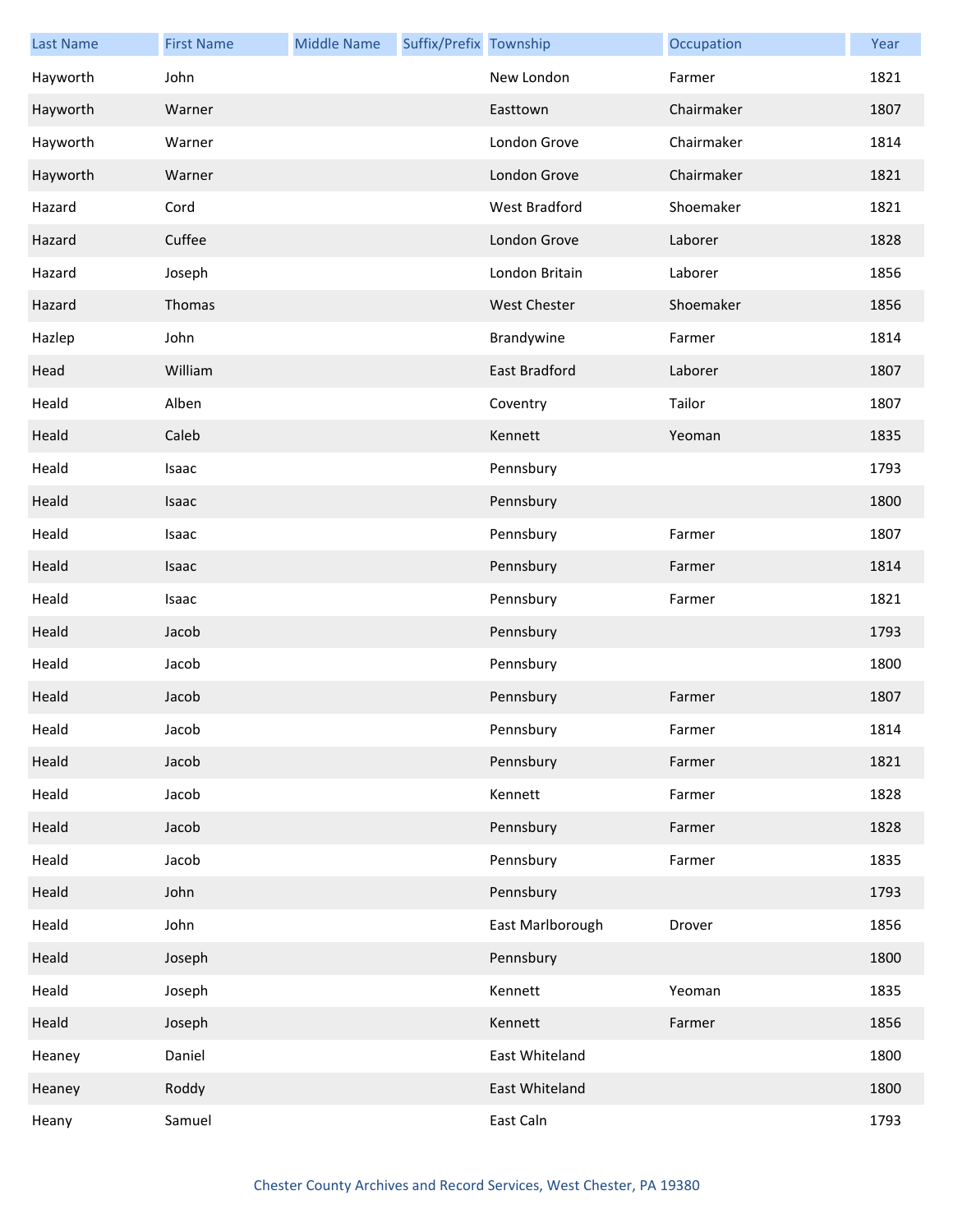| <b>Last Name</b> | <b>First Name</b> | <b>Middle Name</b> | Suffix/Prefix Township |                      | Occupation | Year |
|------------------|-------------------|--------------------|------------------------|----------------------|------------|------|
| Hear             | John              |                    |                        | New Garden           | Laborer    | 1814 |
| Heart            | Jonathan          |                    |                        | West Goshen          |            | 1821 |
| Heartly          | Samuel            |                    |                        | Londonderry          | Farmer     | 1807 |
| Heartly          | William           |                    |                        | Londonderry          | Farmer     | 1807 |
| Heastand         | Henry             |                    |                        | <b>East Vincent</b>  | Farmer     | 1856 |
| Heastant         | David             |                    |                        | <b>East Vincent</b>  | Farmer     | 1835 |
| Heastant         | John              |                    |                        | <b>East Vincent</b>  | Farmer     | 1835 |
| Heath            | John              |                    |                        | Schuylkill           | Roller (M) | 1828 |
| Heathcote        | James             |                    |                        | East Bradford        | Factoryman | 1835 |
| Heathcote        | Mark              |                    |                        | East Bradford        | Factoryman | 1835 |
| Heathcote        | William           |                    |                        | East Bradford        | Factoryman | 1835 |
| Heatherly        | David             |                    |                        | <b>East Nantmeal</b> | Farmer     | 1856 |
| Heatherly        | Mary              |                    |                        | <b>East Nantmeal</b> |            | 1856 |
| Hebener          | George            |                    |                        | Vincent              |            | 1800 |
| Hebner           | George            |                    |                        | Kennett              |            | 1800 |
| Hebner           | George            |                    |                        | Coventry             | Laborer    | 1828 |
| Hebner           | George            |                    |                        | Coventry             | Laborer    | 1835 |
| Heck             | Abner             |                    |                        | <b>West Vincent</b>  | Laborer    | 1835 |
| Heck             | Andrew            |                    |                        | West Whiteland       | Laborer    | 1807 |
| Heck             | Andrew            |                    |                        | Uwchlan              | Laborer    | 1814 |
| Heck             | Andrew            |                    |                        | East Whiteland       | Laborer    | 1821 |
| Heck             | Andrew            |                    |                        | East Whiteland       | Laborer    | 1828 |
| Heck             | Andrew            |                    |                        | East Goshen          | Laborer    | 1835 |
| Heck             | Christian         |                    |                        | Pikeland             | Laborer    | 1807 |
| Heck             | Christian         |                    | Jr.                    | Pikeland             | Laborer    | 1807 |
| Heck             | Christian         |                    |                        | Vincent              | Carpenter  | 1807 |
| Heck             | Christian         |                    |                        | Pikeland             | Laborer    | 1814 |
| Heck             | David             |                    |                        | <b>East Nantmeal</b> | Shoemaker  | 1856 |
| Heck             | George            |                    |                        | <b>West Vincent</b>  | Shoemaker  | 1856 |
| Heck             | Jacob             |                    |                        | Pikeland             | Farmer     | 1807 |
| Heck             | Jacob             |                    |                        | Charlestown          | Mason      | 1814 |
| Heck             | Jacob             |                    |                        | Charlestown          | Laborer    | 1821 |
| Heck             | Jacob             |                    |                        | East Whiteland       | Mason      | 1828 |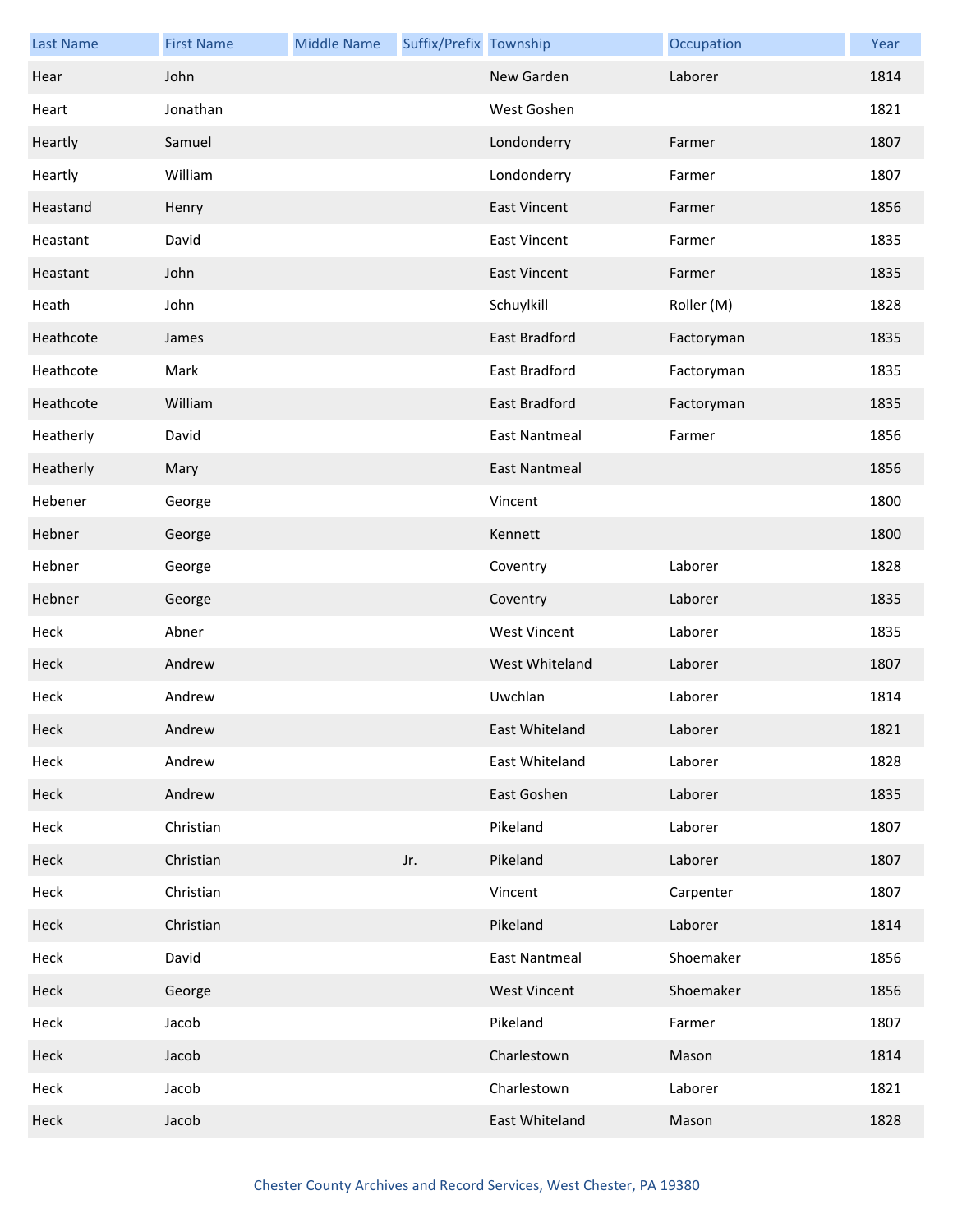| <b>Last Name</b> | <b>First Name</b> | <b>Middle Name</b> | Suffix/Prefix Township |                      | Occupation | Year |
|------------------|-------------------|--------------------|------------------------|----------------------|------------|------|
| Heck             | Jacob             |                    |                        | Vincent              | Farmer     | 1828 |
| Heck             | Jacob             |                    |                        | <b>West Vincent</b>  | Farmer     | 1835 |
| Heck             | Jacob             |                    |                        | East Whiteland       | Farmer     | 1856 |
| Heck             | John              |                    |                        | Vincent              | Mason      | 1814 |
| Heck             | John              |                    |                        | Vincent              |            | 1821 |
| Heck             | John              |                    |                        | Pikeland             | Stonemason | 1828 |
| Heck             | John              |                    |                        | <b>West Vincent</b>  | Stonemason | 1835 |
| Heck             | Peter             |                    |                        | Vincent              |            | 1793 |
| Heck             | Peter             |                    |                        | <b>East Nantmeal</b> | Laborer    | 1807 |
| Heck             | Peter             |                    |                        | <b>East Nantmeal</b> | Laborer    | 1814 |
| Heck             | Sarah             |                    |                        | <b>East Coventry</b> |            | 1856 |
| Heck             | Thomas            |                    |                        | <b>West Vincent</b>  | Farmer     | 1856 |
| Heckel           | Charles           |                    | MD                     | Warwick              | Doctor     | 1856 |
| Heckel           | Edward            |                    | <b>MD</b>              | Warwick              | Doctor     | 1856 |
| Heckel           | F                 | H                  |                        | <b>East Vincent</b>  | Physician  | 1835 |
| Heckel           | F.                | W.                 | Dr.                    | Vincent              | Doctor     | 1828 |
| Heckel           | Fredric           |                    |                        | <b>East Vincent</b>  | Farmer     | 1856 |
| Heckel           | Fredric           |                    | Dr.                    | <b>East Vincent</b>  | Physician  | 1856 |
| Heckle           | F.                | Η.                 | Dr.                    | Vincent              |            | 1821 |
| Heckroad         | John              |                    |                        | Honey Brook          | Laborer    | 1828 |
| Hedden           | Andy              |                    |                        | Birmingham           | Laborer    | 1856 |
| Hedden           | John              |                    |                        | Newlin               | Farmer     | 1835 |
| Heddricks        | Charles           |                    |                        | Sadsbury             | Laborer    | 1856 |
| Heden            | Whene             |                    |                        | Penn                 | Blacksmith | 1856 |
| Hedrick          | John              |                    |                        | West Fallowfield     | Laborer    | 1856 |
| Heebner          | George            |                    |                        | Vincent              | Yeoman     | 1807 |
| Heed             | S                 | $\mathsf S$        |                        | <b>West Chester</b>  | Hatter     | 1856 |
| Heenley          | George            |                    |                        | Sadsbury             | Blacksmith | 1856 |
| Heffelfinger     | Jacob             |                    |                        | Vincent              |            | 1793 |
| Heffelfinger     | Jacob             |                    |                        | Vincent              |            | 1800 |
| Heffelfinger     | Jacob             |                    |                        | Vincent              | Yeoman     | 1807 |
| Heffelfinger     | Jacob             |                    |                        | Vincent              |            | 1814 |
| Heffelfinger     | Jacob             |                    |                        | West Chester         | Gentleman  | 1856 |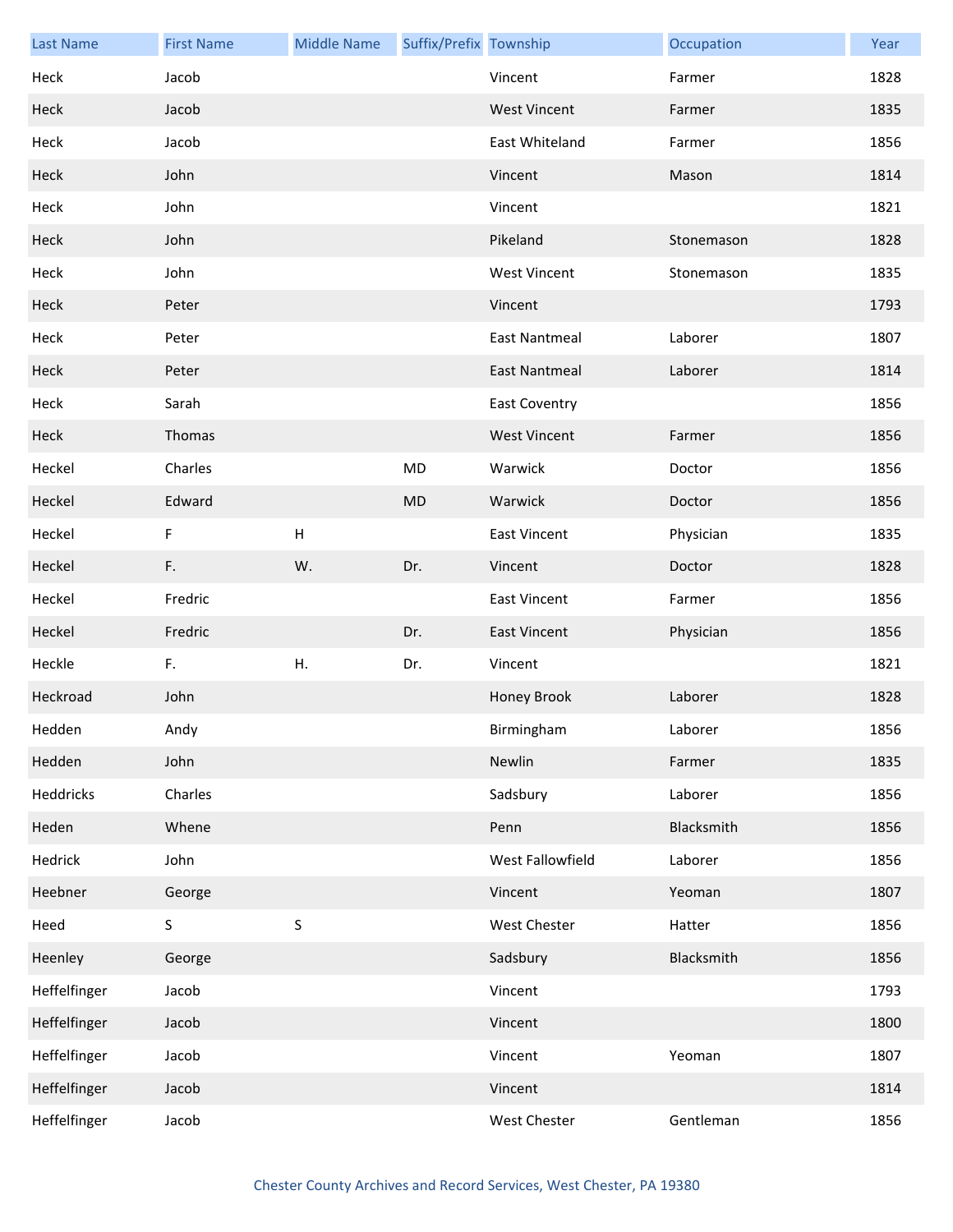| <b>Last Name</b> | <b>First Name</b> | <b>Middle Name</b> | Suffix/Prefix Township |                      | Occupation       | Year |
|------------------|-------------------|--------------------|------------------------|----------------------|------------------|------|
| Heffelfinger     | John              |                    |                        | Vincent              | Farmer           | 1828 |
| Heffelfinger     | Lewis             |                    |                        | Vincent              | Yeoman           | 1807 |
| Heffelfinger     | Lewis             |                    |                        | Vincent              |                  | 1814 |
| Heffelfinger     | Lewis             |                    |                        | Vincent              |                  | 1821 |
| Heffelfinger     | Lewis             |                    |                        | Vincent              | <b>Distiller</b> | 1828 |
| Heffelfinger     | Lewis             |                    |                        | <b>West Chester</b>  | Gentleman        | 1856 |
| Heffelfinger     | Rebecca           |                    |                        | <b>West Vincent</b>  |                  | 1835 |
| Heffelinger      | John              |                    |                        | Vincent              |                  | 1821 |
| Heffner          | Daniel            |                    |                        | East Fallowfield     | Blacksmith       | 1856 |
| Hefley           | Frantz            |                    |                        | Vincent              |                  | 1821 |
| Heidleson        | James             |                    |                        | <b>West Bradford</b> | Farmer           | 1828 |
| Heidleson        | John              |                    |                        | <b>West Bradford</b> | Carpenter        | 1814 |
| Heidleson        | Joseph            |                    |                        | East Bradford        | Turner           | 1828 |
| Heidleson        | Moses             |                    |                        | West Bradford        | Farmer           | 1828 |
| Heidleson        | Robert            |                    |                        | <b>West Bradford</b> | Mason            | 1814 |
| Heims            | Casper            |                    |                        | Vincent              |                  | 1793 |
| Heims            | William           |                    |                        | Vincent              |                  | 1793 |
| Heins            | Charles           |                    |                        | <b>West Chester</b>  | Teacher          | 1856 |
| Heins            | Jacob             |                    |                        | Lower Oxford         | Carpenter        | 1821 |
| Heirs            | John              |                    |                        | Brandywine           | Forgeman         | 1807 |
| Heislep          | Joseph            |                    |                        | <b>West Nantmeal</b> | Manager          | 1807 |
| Heistand         | David             |                    |                        | Pikeland             |                  | 1800 |
| Heistand         | David             |                    |                        | Charlestown          | Farmer           | 1856 |
| Heister          | Charles           | E                  |                        | Westtown             | Farmer           | 1856 |
| Heister          | Daniel            |                    |                        | <b>West Chester</b>  | Cashier          | 1814 |
| Heister          | Daniel            |                    |                        | <b>West Chester</b>  | Register         | 1821 |
| Heister          | John              |                    |                        | <b>East Coventry</b> | Farmer           | 1856 |
| Heister          | Samuel            |                    |                        | Coventry             | Farmer           | 1835 |
| Heister          | Samuel            |                    |                        | <b>East Coventry</b> | Farmer           | 1856 |
| Heiter           | William           |                    |                        | Birmingham           | Hatter           | 1807 |
| Held             | James             |                    |                        | Charlestown          | Laborer          | 1856 |
| Hellerman        | George            |                    |                        | Schuylkill           | Farmer           | 1856 |
| <b>Hellings</b>  | John              |                    |                        | East Whiteland       | Lime burner      | 1835 |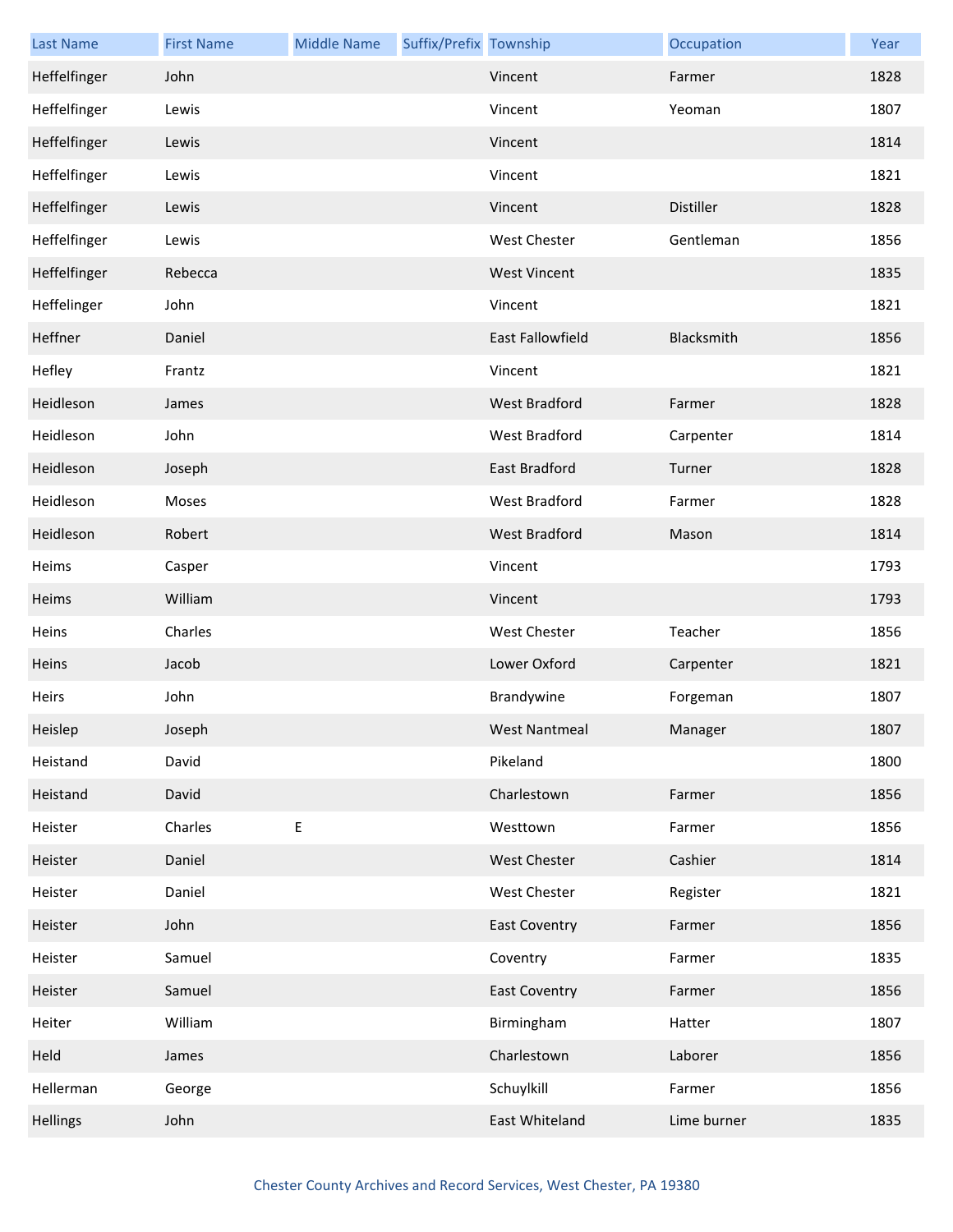| <b>Last Name</b> | <b>First Name</b> | <b>Middle Name</b> | Suffix/Prefix Township |                      | Occupation    | Year |
|------------------|-------------------|--------------------|------------------------|----------------------|---------------|------|
| Hellings         | John              |                    |                        | West Whiteland       | Limeburner    | 1856 |
| Hellwyne         | Christian         |                    |                        | Honeybrook           | Laborer       | 1856 |
| Helm             | Marshall          |                    |                        | <b>West Bradford</b> | Shoemaker     | 1828 |
| Helton           | Michael           |                    |                        | Lower Oxford         | Shoemaker     | 1835 |
| Hemilright       | Joseph            |                    |                        | Uwchlan              | Laborer       | 1835 |
| Hemilright       | Joseph            |                    |                        | Uwchlan              | Forgeman      | 1835 |
| Heminger         | John              |                    |                        | Honey Brook          |               | 1793 |
| Heminger         | Joseph            |                    |                        | Willistown           |               | 1793 |
| Heminger         | Joseph            |                    |                        | Easttown             | Farmer        | 1807 |
| Hemminger        | John              |                    |                        | Honey Brook          |               | 1800 |
| Hemminger        | Joseph            |                    |                        | Willistown           |               | 1800 |
| Hemminger        | Joseph            |                    |                        | Easttown             | Cordwainer    | 1814 |
| Hemminger        | Joseph            |                    |                        | Easttown             | Farmer        | 1814 |
| Hempel           | William           |                    |                        | West Bradford        | Foriner       | 1856 |
| Hempfeeds        | Samuel            |                    |                        | Sadsbury             |               | 1793 |
| Hemphill         | Ann               |                    |                        | <b>West Chester</b>  |               | 1821 |
| Hemphill         | Ann               |                    |                        | West Goshen          |               | 1821 |
| Hemphill         | Catherine         |                    |                        | <b>West Chester</b>  | Seamstress    | 1821 |
| Hemphill         | Catherine         |                    |                        | West Chester         | Gentlewoman   | 1835 |
| Hemphill         | Elizabeth         |                    |                        | <b>West Chester</b>  |               | 1828 |
| Hemphill         | Elizabeth         |                    |                        | West Chester         | Gentlewoman   | 1835 |
| Hemphill         | James             |                    |                        | Goshen               |               | 1793 |
| Hemphill         | James             |                    |                        | Goshen               | Farmer        | 1807 |
| Hemphill         | James             | $\mathsf{A}$       |                        | West Chester         | Gentleman     | 1856 |
| Hemphill         | James             | Α.                 |                        | West Chester         | Student (Law) | 1828 |
| Hemphill         | John              |                    |                        | Willistown           |               | 1793 |
| Hemphill         | Joseph            |                    |                        | West Chester         | Student (Law) | 1828 |
| Hemphill         | Joseph            |                    |                        | West Chester         | Attorney      | 1835 |
| Hemphill         | Joseph            |                    |                        | West Chester         | Laborer       | 1856 |
| Hemphill         | Kitty             |                    |                        | West Chester         |               | 1828 |
| Hemphill         | Peter             |                    |                        | Goshen               |               | 1793 |
| Hemphill         | ${\sf R}$         | Coleman            |                        | West Chester         | Gentleman     | 1856 |
| Hemphill         | Thomas            |                    |                        | Honey Brook          | Laborer       | 1828 |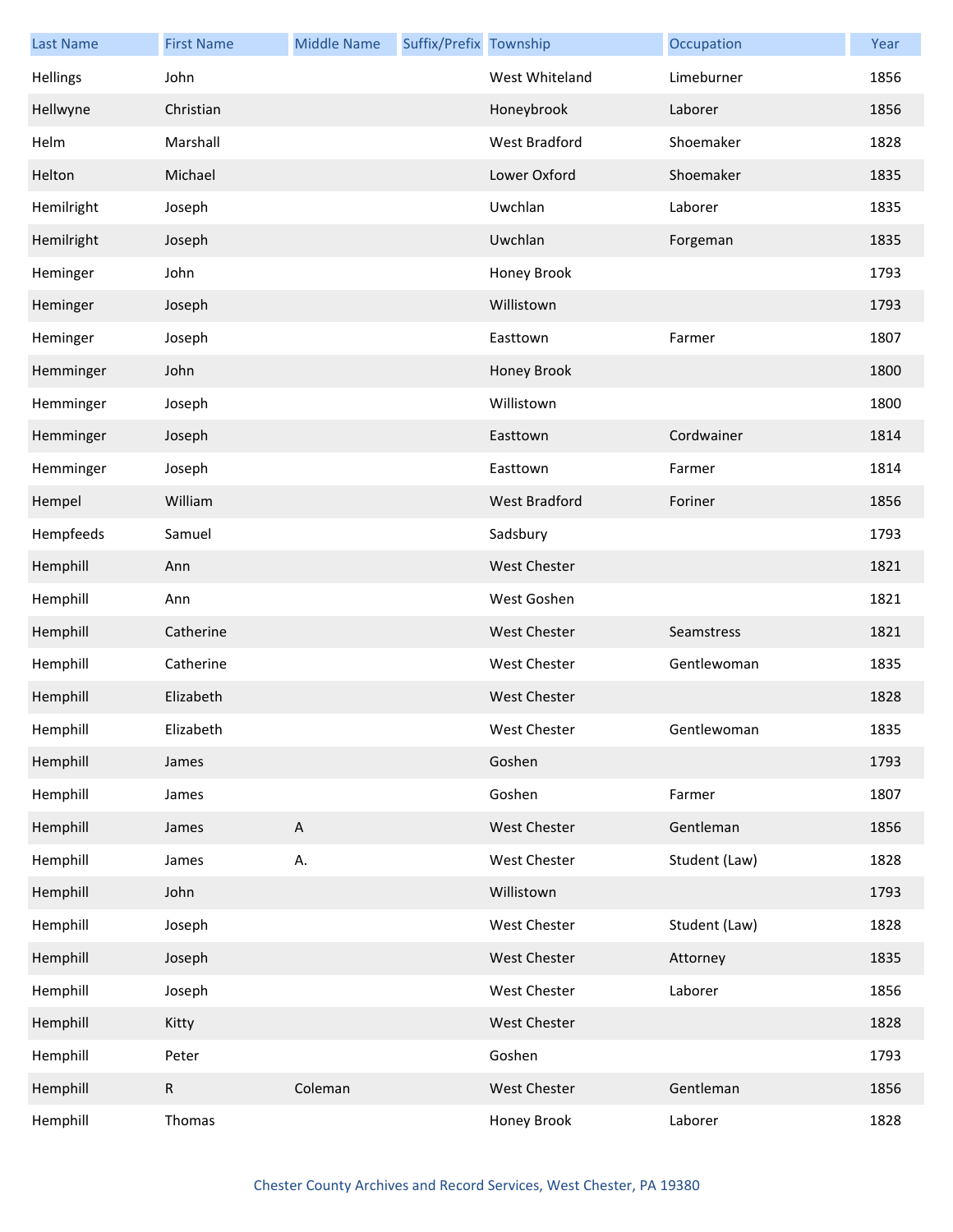| <b>Last Name</b> | <b>First Name</b> | <b>Middle Name</b> | Suffix/Prefix Township |                      | Occupation | Year |
|------------------|-------------------|--------------------|------------------------|----------------------|------------|------|
| Hemphill         | William           |                    | Esq.                   | <b>West Chester</b>  | Attorney   | 1807 |
| Hemphill         | William           |                    |                        | <b>West Chester</b>  | Attorney   | 1814 |
| Hemphill         | William           | $\overline{A}$     |                        | West Chester         | Liveryman  | 1856 |
| Hench            | Peter             |                    |                        | Charlestown          | Mason      | 1807 |
| Henderson        | (Widow)           |                    |                        | <b>West Nantmeal</b> | Farmer     | 1807 |
| Henderson        | (Widow)           |                    |                        | <b>West Nantmeal</b> |            | 1814 |
| Henderson        | Adam              | L                  |                        | West Caln            | Farmer     | 1835 |
| Henderson        | Agnes             |                    |                        | Honey Brook          |            | 1793 |
| Henderson        | Alban             |                    |                        | West Goshen          |            | 1821 |
| Henderson        | Albin             |                    |                        | Goshen               | Laborer    | 1814 |
| Henderson        | Albin             |                    |                        | Westtown             | Farmer     | 1828 |
| Henderson        | Albin             |                    |                        | Westtown             | Farmer     | 1835 |
| Henderson        | Benjamin          |                    |                        | <b>West Nantmeal</b> |            | 1793 |
| Henderson        | Benjamin          |                    |                        | <b>West Nantmeal</b> |            | 1800 |
| Henderson        | Benjamin          |                    |                        | <b>West Nantmeal</b> | Farmer     | 1807 |
| Henderson        | Benjamin          |                    |                        | <b>West Nantmeal</b> | Farmer     | 1814 |
| Henderson        | Benjamin          |                    |                        | <b>West Nantmeal</b> | Farmer     | 1828 |
| Henderson        | Benjamin          |                    |                        | <b>West Nantmeal</b> | Farmer     | 1835 |
| Henderson        | Benjamin          |                    |                        | Wallace              | Farmer     | 1856 |
| Henderson        | Catharine         |                    |                        | Tredyffrin           |            | 1835 |
| Henderson        | Catherine         |                    | Widow                  | Tredyffrin           |            | 1828 |
| Henderson        | Cathrine          |                    |                        | Tredyffrin           |            | 1856 |
| Henderson        | Charles           |                    |                        | East Marlborough     |            | 1793 |
| Henderson        | Charles           |                    |                        | West Whiteland       | Laborer    | 1807 |
| Henderson        | Charles           | ${\sf M}$          |                        | <b>West Chester</b>  | Bricklayer | 1856 |
| Henderson        | Daniel            |                    |                        | <b>West Nantmeal</b> |            | 1800 |
| Henderson        | Daniel            |                    |                        | <b>West Nantmeal</b> | Farmer     | 1807 |
| Henderson        | Daniel            |                    |                        | <b>West Nantmeal</b> | Farmer     | 1814 |
| Henderson        | Daniel            |                    |                        | <b>West Nantmeal</b> | Farmer     | 1821 |
| Henderson        | Daniel            |                    |                        | <b>West Nantmeal</b> | Farmer     | 1828 |
| Henderson        | Daniel            |                    |                        | <b>West Nantmeal</b> | Farmer     | 1835 |
| Henderson        | Daniel            |                    |                        | Wallace              | Farmer     | 1856 |
| Henderson        | David             |                    |                        | <b>West Nantmeal</b> |            | 1793 |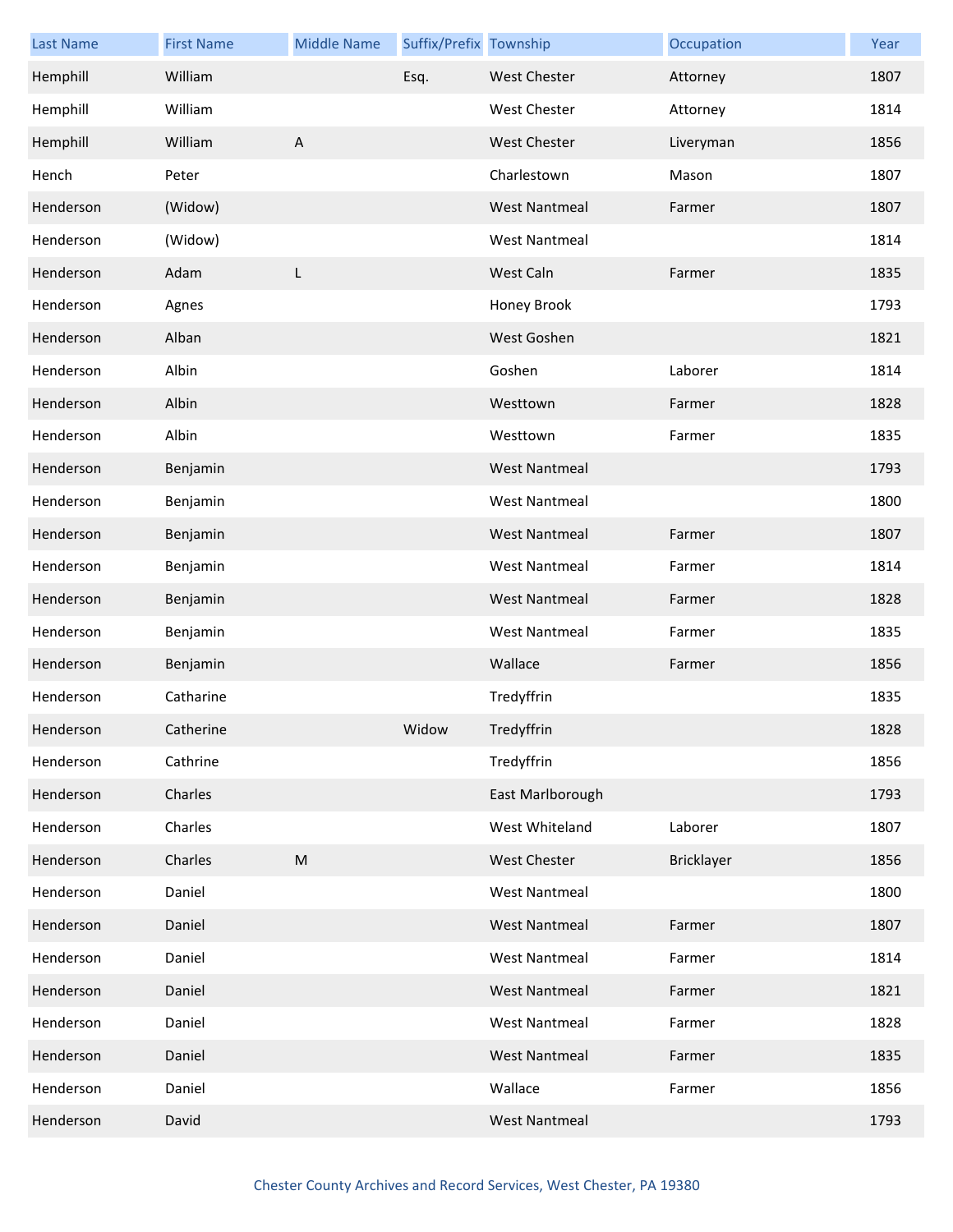| <b>Last Name</b> | <b>First Name</b> | <b>Middle Name</b> | Suffix/Prefix Township |                      | Occupation   | Year |
|------------------|-------------------|--------------------|------------------------|----------------------|--------------|------|
| Henderson        | David             |                    |                        | <b>West Nantmeal</b> |              | 1800 |
| Henderson        | David             |                    |                        | <b>West Nantmeal</b> | Farmer       | 1807 |
| Henderson        | David             |                    |                        | <b>West Nantmeal</b> | Distiller    | 1814 |
| Henderson        | David             |                    | Jr.                    | <b>West Nantmeal</b> | Farmer       | 1821 |
| Henderson        | David             |                    | Sr.                    | <b>West Nantmeal</b> | Farmer       | 1821 |
| Henderson        | David             |                    | Jr.                    | <b>West Nantmeal</b> | Farmer       | 1828 |
| Henderson        | David             |                    |                        | West Caln            | Farmer       | 1828 |
| Henderson        | David             |                    |                        | <b>West Nantmeal</b> | Yeoman       | 1828 |
| Henderson        | David             |                    |                        | <b>West Nantmeal</b> | Farmer       | 1835 |
| Henderson        | Eber              |                    |                        | East Whiteland       | Schoolmaster | 1821 |
| Henderson        | Edward            |                    |                        | London Grove         |              | 1793 |
| Henderson        | Edward            |                    |                        | London Grove         |              | 1800 |
| Henderson        | Eliza             |                    |                        | New London           |              | 1828 |
| Henderson        | George            |                    |                        | Warwick              | Laborer      | 1856 |
| Henderson        | Grizzel           |                    |                        | Lower Oxford         |              | 1814 |
| Henderson        | Harman            |                    |                        | London Britain       | Laborer      | 1856 |
| Henderson        | Henry             |                    |                        | Brandywine           |              | 1793 |
| Henderson        | Henry             |                    |                        | Franklin             | Laborer      | 1856 |
| Henderson        | Henry             |                    |                        | London Britain       | Laborer      | 1856 |
| Henderson        | James             |                    |                        | Goshen               |              | 1793 |
| Henderson        | James             |                    |                        | West Nantmeal        |              | 1800 |
| Henderson        | James             |                    |                        | West Bradford        | Laborer      | 1807 |
| Henderson        | James             |                    |                        | <b>West Nantmeal</b> | Farmer       | 1807 |
| Henderson        | James             |                    |                        | Goshen               | Carpenter    | 1807 |
| Henderson        | James             |                    |                        | Goshen               | Joiner       | 1807 |
| Henderson        | James             |                    |                        | <b>West Nantmeal</b> |              | 1814 |
| Henderson        | James             |                    |                        | Goshen               | Carpenter    | 1814 |
| Henderson        | James             |                    |                        | Honey Brook          |              | 1814 |
| Henderson        | James             |                    |                        | Westtown             | Farmer       | 1821 |
| Henderson        | James             |                    |                        | Westtown             | Farmer       | 1828 |
| Henderson        | James             |                    |                        | Westtown             | Farmer       | 1835 |
| Henderson        | James             |                    |                        | Phoenixville         | Clerk        | 1856 |
| Henderson        | Jeffry            |                    |                        | Tredyffrin           | Laborer      | 1821 |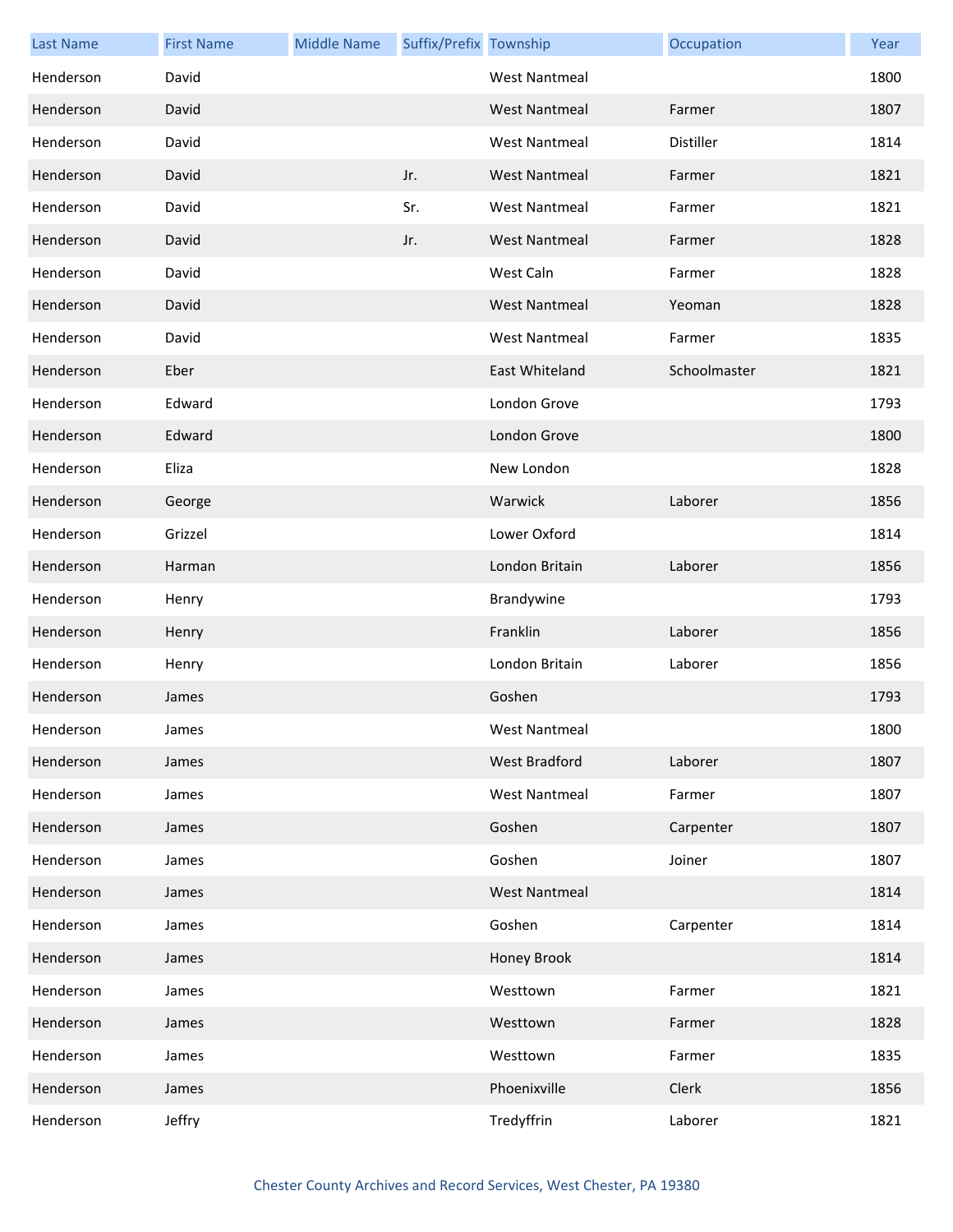| <b>Last Name</b> | <b>First Name</b> | <b>Middle Name</b> | Suffix/Prefix Township |                      | Occupation | Year |
|------------------|-------------------|--------------------|------------------------|----------------------|------------|------|
| Henderson        | John              |                    |                        | London Grove         |            | 1793 |
| Henderson        | John              |                    |                        | Goshen               |            | 1793 |
| Henderson        | John              |                    |                        | London Grove         |            | 1800 |
| Henderson        | John              |                    |                        | New London           | Laborer    | 1800 |
| Henderson        | John              |                    |                        | London Grove         | Nailer     | 1807 |
| Henderson        | John              |                    |                        | London Grove         | Blacksmith | 1814 |
| Henderson        | John              |                    |                        | East Whiteland       | Laborer    | 1821 |
| Henderson        | John              |                    |                        | London Grove         | Constable  | 1821 |
| Henderson        | John              |                    |                        | Brandywine           | Farmer     | 1835 |
| Henderson        | John              |                    |                        | West Bradford        | Laborer    | 1856 |
| Henderson        | John              |                    |                        | Westtown             | Farmer     | 1856 |
| Henderson        | John              | B                  |                        | West Caln            | Farmer     | 1835 |
| Henderson        | John              | <b>B.</b>          |                        | West Caln            | Farmer     | 1828 |
| Henderson        | Jonathan          |                    |                        | New London           |            | 1793 |
| Henderson        | Joseph            |                    |                        | <b>West Nantmeal</b> |            | 1793 |
| Henderson        | Joseph            |                    |                        | <b>West Nantmeal</b> |            | 1800 |
| Henderson        | Joseph            |                    |                        | <b>West Nantmeal</b> | Farmer     | 1807 |
| Henderson        | Joseph            |                    |                        | <b>West Nantmeal</b> | Farmer     | 1814 |
| Henderson        | Joseph            |                    |                        | <b>West Nantmeal</b> | Farmer     | 1821 |
| Henderson        | Joseph            |                    |                        | Honey Brook          | Laborer    | 1828 |
| Henderson        | Joseph            |                    |                        | Lower Oxford         | Papermaker | 1828 |
| Henderson        | Joseph            |                    |                        | Honey Brook          | Laborer    | 1835 |
| Henderson        | Joseph            |                    |                        | East Nottingham      | Papermaker | 1835 |
| Henderson        | Joseph            |                    |                        | East Nottingham      | Laborer    | 1856 |
| Henderson        | Judith            |                    | Widow                  | Goshen               | Farmer     | 1814 |
| Henderson        | Lorenzo           | ${\sf N}$          | Dr.                    | Honey Brook          | Physician  | 1835 |
| Henderson        | Lydia             |                    |                        | New London           |            | 1828 |
| Henderson        | Margaret          |                    |                        | New London           | Farmer     | 1835 |
| Henderson        | Margaret          | Ε.                 |                        | New London           |            | 1828 |
| Henderson        | Mary              |                    |                        | New London           |            | 1828 |
| Henderson        | Mary              |                    |                        | West Goshen          |            | 1828 |
| Henderson        | Mary              | G                  |                        | West Chester         | Lady       | 1856 |
| Henderson        | Matthew           |                    |                        | Lower Oxford         | Farmer     | 1807 |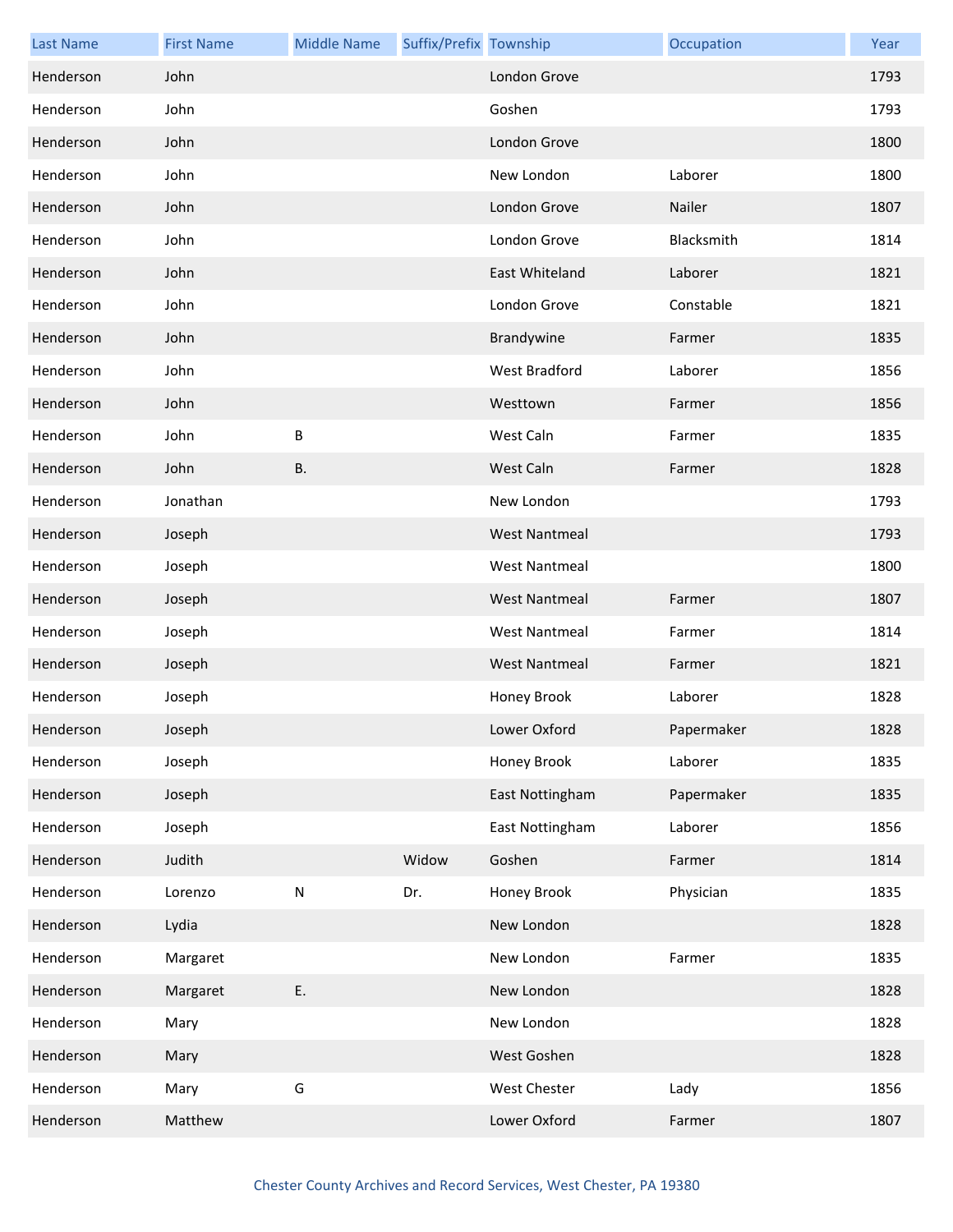| <b>Last Name</b> | <b>First Name</b> | <b>Middle Name</b> | Suffix/Prefix Township |                      | Occupation | Year |
|------------------|-------------------|--------------------|------------------------|----------------------|------------|------|
| Henderson        | R                 | F                  |                        | <b>West Chester</b>  | Painter    | 1856 |
| Henderson        | Richardson        | P                  |                        | West Goshen          | Farmer     | 1856 |
| Henderson        | Robert            |                    |                        | London Grove         |            | 1793 |
| Henderson        | Robert            |                    |                        | Lower Oxford         |            | 1800 |
| Henderson        | Robert            |                    |                        | London Grove         |            | 1800 |
| Henderson        | Robert            |                    |                        | Lower Oxford         | Innkeeper  | 1807 |
| Henderson        | Robert            |                    |                        | Westtown             | Laborer    | 1814 |
| Henderson        | Samuel            |                    |                        | Westtown             | Farmer     | 1821 |
| Henderson        | Samuel            |                    |                        | Westtown             | Farmer     | 1828 |
| Henderson        | Samuel            |                    |                        | Westtown             | Farmer     | 1835 |
| Henderson        | Samuel            |                    |                        | <b>West Nantmeal</b> | Farmer     | 1835 |
| Henderson        | Samuel            |                    |                        | Wallace              | Farmer     | 1856 |
| Henderson        | Samuel            |                    |                        | Westtown             | Farmer     | 1856 |
| Henderson        | Thomas            |                    |                        | Goshen               |            | 1793 |
| Henderson        | Thomas            |                    | Esq.                   | New London           |            | 1793 |
| Henderson        | Thomas            |                    |                        | Lower Oxford         |            | 1800 |
| Henderson        | Thomas            |                    | Esq.                   | New London           |            | 1800 |
| Henderson        | Thomas            |                    | Esq.                   | New London           |            | 1807 |
| Henderson        | Thomas            |                    |                        | Goshen               | Farmer     | 1807 |
| Henderson        | Thomas            |                    |                        | Lower Oxford         | Farmer     | 1807 |
| Henderson        | Thomas            |                    |                        | New London           | Farmer     | 1814 |
| Henderson        | Thomas            |                    |                        | Goshen               | Farmer     | 1814 |
| Henderson        | Thomas            |                    | Esq.                   | New London           | Farmer     | 1821 |
| Henderson        | Thomas            |                    |                        | West Goshen          |            | 1821 |
| Henderson        | Thomas            |                    |                        | West Goshen          |            | 1821 |
| Henderson        | Thomas            |                    | Jr.                    | West Goshen          | Farmer     | 1828 |
| Henderson        | Thomas            |                    |                        | West Goshen          | Farmer     | 1828 |
| Henderson        | Thomas            |                    |                        | West Goshen          | Farmer     | 1835 |
| Henderson        | Thomas            |                    |                        | West Goshen          | Farmer     | 1856 |
| Henderson        | Westley           |                    |                        | Lower Oxford         | Carpenter  | 1835 |
| Henderson        | William           |                    |                        | Goshen               |            | 1793 |
| Henderson        | William           |                    |                        | <b>West Nantmeal</b> |            | 1793 |
| Henderson        | William           |                    |                        | <b>West Nantmeal</b> | Saddler    | 1800 |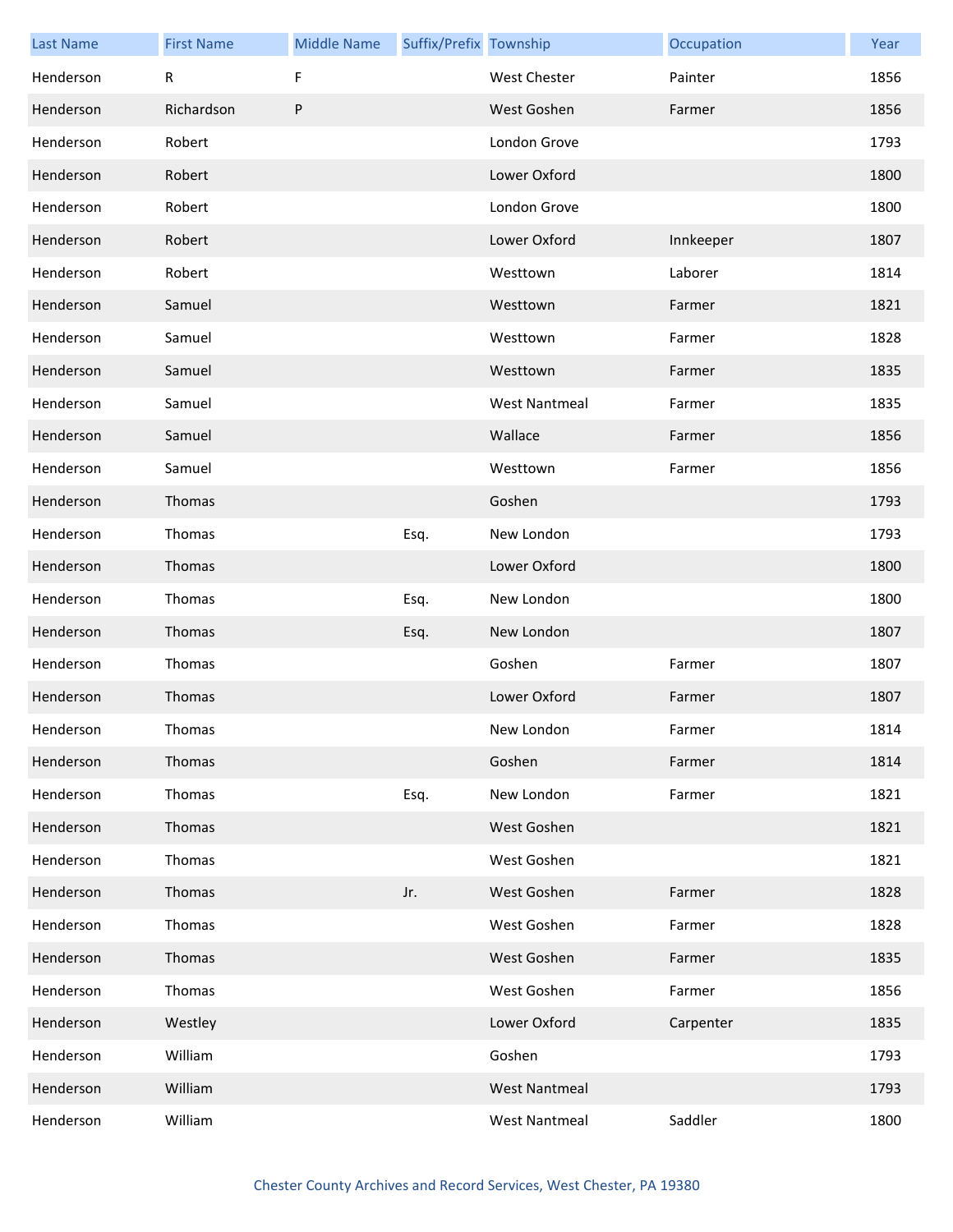| <b>Last Name</b> | <b>First Name</b> | <b>Middle Name</b> | Suffix/Prefix Township |                         | Occupation | Year |
|------------------|-------------------|--------------------|------------------------|-------------------------|------------|------|
| Henderson        | William           |                    |                        | <b>West Nantmeal</b>    |            | 1800 |
| Henderson        | William           |                    |                        | <b>West Nantmeal</b>    | Farmer     | 1807 |
| Henderson        | William           |                    |                        | Goshen                  | Carpenter  | 1807 |
| Henderson        | William           |                    |                        | East Nottingham         | Tailor     | 1807 |
| Henderson        | William           |                    |                        | <b>West Bradford</b>    | Weaver     | 1814 |
| Henderson        | William           |                    |                        | <b>West Nantmeal</b>    | Farmer     | 1814 |
| Henderson        | William           |                    |                        | Goshen                  | Farmer     | 1814 |
| Henderson        | William           |                    |                        | East Marlborough        | Laborer    | 1821 |
| Henderson        | William           |                    |                        | <b>West Nantmeal</b>    | Farmer     | 1821 |
| Henderson        | William           |                    |                        | Brandywine              | Farmer     | 1821 |
| Henderson        | William           |                    |                        | West Goshen             |            | 1821 |
| Henderson        | William           |                    |                        | Newlin                  | Weaver     | 1821 |
| Henderson        | William           |                    |                        | <b>West Nantmeal</b>    | Farmer     | 1828 |
| Henderson        | William           |                    |                        | <b>West Nantmeal</b>    | Farmer     | 1835 |
| Henderson        | William           |                    |                        | <b>West Nantmeal</b>    | Farmer     | 1835 |
| Henderson        | William           |                    |                        | Wallace                 | Farmer     | 1856 |
| Henderson        | William           |                    |                        | East Nottingham         | Laborer    | 1856 |
| Henderson        | William           |                    |                        | Willistown              | Farmer     | 1856 |
| Henderson        | William           |                    |                        | Wallace                 | Farmer     | 1856 |
| Henderson        | William           | $\mathsf C$        |                        | New London              | Laborer    | 1856 |
| Hendrick         | Benjamin          |                    |                        | <b>East Vincent</b>     | Farmer     | 1856 |
| Hendricks        | Augustus          |                    |                        | Vincent                 | Farmer     | 1828 |
| Hendricks        | Daniel            |                    |                        | <b>East Nantmeal</b>    |            | 1856 |
| Hendricks        | Jacob             |                    |                        | Coventry                | Laborer    | 1828 |
| Hendricks        | James             |                    |                        | Tredyffrin              | Laborer    | 1856 |
| Hendricks        | Joseph            |                    |                        | Coventry                | Laborer    | 1835 |
| Hendrickson      | Coleman           |                    |                        | <b>East Fallowfield</b> | Papermaker | 1835 |
| Hendrickson      | Elwood            |                    |                        | East Fallowfield        | Finisher   | 1856 |
| Hendrickson      | Jacob             |                    |                        | Goshen                  | Laborer    | 1807 |
| Hendrickson      | Jacob             |                    |                        | Honey Brook             |            | 1814 |
| Hendrikson       | John              |                    |                        | East Bradford           | Laborer    | 1835 |
| Hendrix          | Gustavus          |                    |                        | Pikeland                |            | 1821 |
| Hendrix          | Jacob             |                    |                        | Coventry                | Laborer    | 1835 |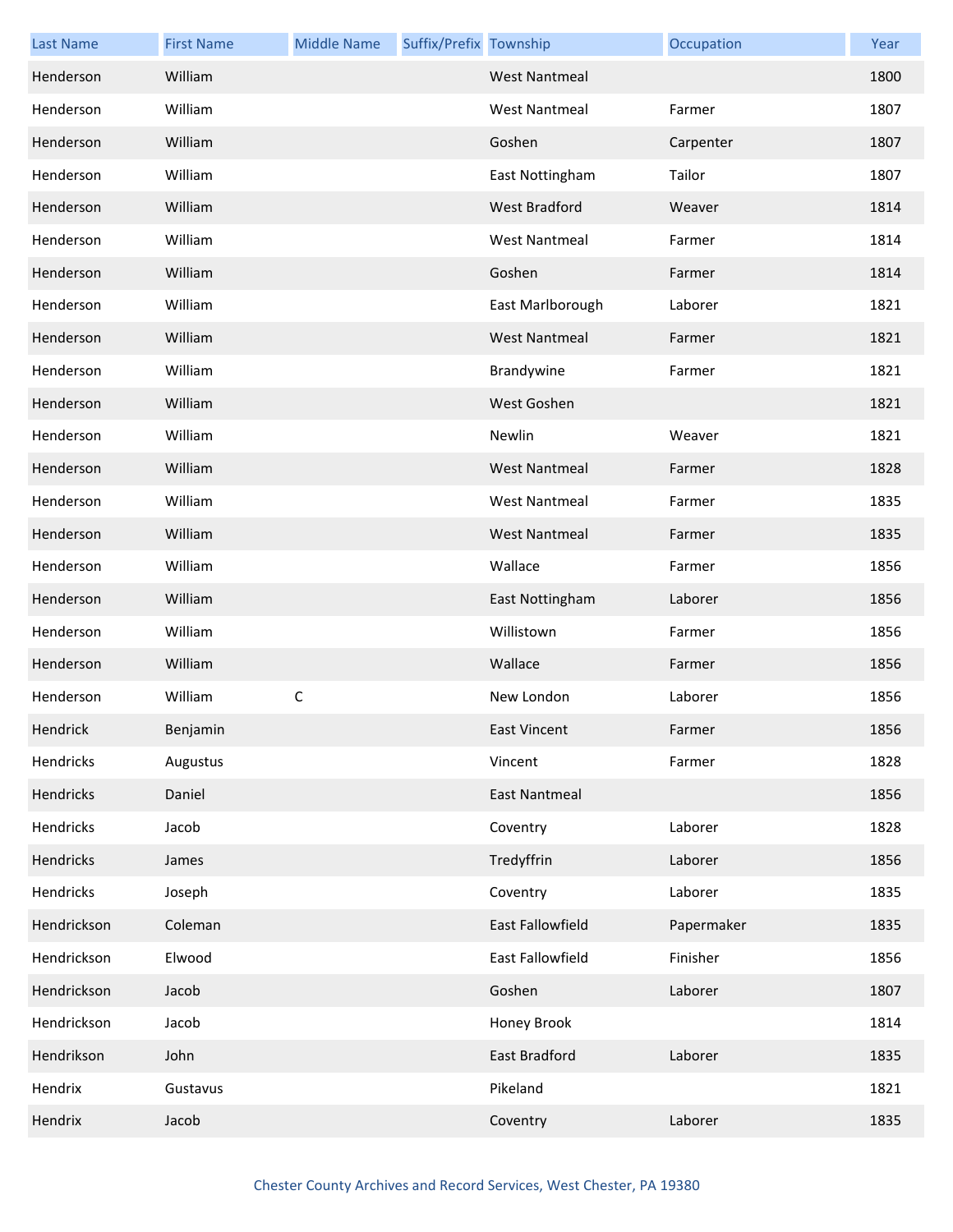| <b>Last Name</b> | <b>First Name</b> | <b>Middle Name</b> | Suffix/Prefix Township |                         | Occupation  | Year |
|------------------|-------------------|--------------------|------------------------|-------------------------|-------------|------|
| Hendrixon        | Ezehariah         |                    |                        | Kennett                 | Jobber      | 1814 |
| Hendrixon        | Joseph            |                    |                        | London Britain          | Laborer     | 1856 |
| Heneks           | Jacob             |                    |                        | Honey Brook             | Farmer      | 1821 |
| Henesy           | John              |                    |                        | Birmingham              | Laborer     | 1835 |
| Henesy           | Thomas            |                    |                        | Birmingham              | Laborer     | 1835 |
| Henex            | Jacob             |                    |                        | Honey Brook             |             | 1800 |
| Henion           | Henry             | К                  |                        | Charlestown             | Farmer      | 1835 |
| Henisee          | Henry             |                    |                        | London Grove            | Laborer     | 1856 |
| Heniss           | John              |                    |                        | West Chester            | Coppersmith | 1835 |
| Henix            | Hance             |                    |                        | Honey Brook             |             | 1800 |
| Henix            | John              |                    |                        | Coventry                | Blacksmith  | 1821 |
| Henix            | Joseph            |                    |                        | Coventry                | Blacksmith  | 1821 |
| Hennesey         | Jeremiah          |                    |                        | West Chester            | Carpenter   | 1856 |
| Hennesey         | Patrick           |                    |                        | East Bradford           | Laborer     | 1835 |
| Hennesey         | Thomas            |                    |                        | West Chester            | Laborer     | 1856 |
| Hennesey         | Thomas            |                    |                        | <b>West Chester</b>     | Shoemaker   | 1856 |
| Hennessey        | Daniel            |                    |                        | East Bradford           | Laborer     | 1856 |
| Hennesy          | Philip            |                    |                        | <b>West Bradford</b>    | Laborer     | 1835 |
| Hennian          | Julius            |                    |                        | West Fallowfield        | Wheelwright | 1856 |
| Hennis           | John              |                    |                        | <b>West Fallowfield</b> | Tinner      | 1856 |
| Hennisey         | Michael           |                    |                        | West Whiteland          | Laborer     | 1856 |
| Henox            | Jacob             |                    |                        | Honey Brook             |             | 1793 |
| Henox            | Jacob             |                    |                        | Honey Brook             | Farmer      | 1807 |
| Henox            | Jacob             |                    |                        | Honey Brook             |             | 1814 |
| Henox            | John              |                    |                        | Honey Brook             |             | 1793 |
| Henricks         | Joseph            |                    |                        | <b>West Coventry</b>    | Laborer     | 1856 |
| Henry            | <b>Buckley</b>    |                    |                        | East Nantmeal           | Founder     | 1807 |
| Henry            | Conrad            |                    |                        | Pikeland                |             | 1800 |
| Henry            | Conrad            |                    |                        | Pikeland                | Farmer      | 1807 |
| Henry            | Conrad            |                    | Jr.                    | Pikeland                | Weaver      | 1807 |
| Henry            | Conrad            |                    |                        | Pikeland                | Weaver      | 1814 |
| Henry            | Conrade           |                    |                        | Pikeland                |             | 1821 |
| Henry            | David             |                    |                        | Willistown              | Laborer     | 1814 |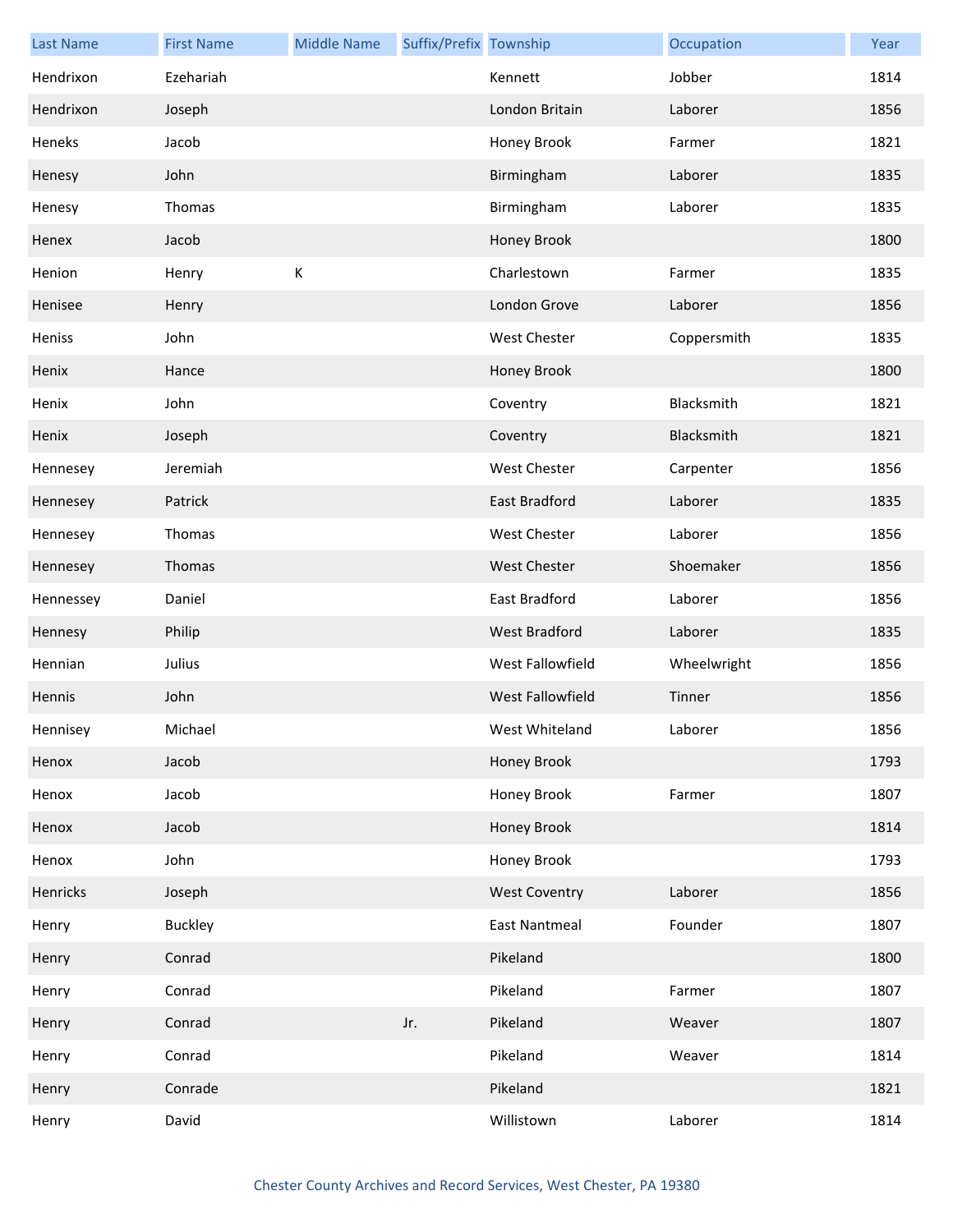| <b>Last Name</b> | <b>First Name</b> | <b>Middle Name</b> | Suffix/Prefix Township |                      | Occupation | Year |
|------------------|-------------------|--------------------|------------------------|----------------------|------------|------|
| Henry            | David             |                    |                        | East Goshen          | Laborer    | 1821 |
| Henry            | David             |                    |                        | <b>West Nantmeal</b> | Laborer    | 1828 |
| Henry            | David             |                    |                        | Honey Brook          | Laborer    | 1835 |
| Henry            | Freed             |                    |                        | <b>East Nantmeal</b> | Miller     | 1807 |
| Henry            | Hugh              |                    |                        | Charlestown          | Laborer    | 1821 |
| Henry            | Hugh              |                    |                        | Charlestown          | Farmer     | 1828 |
| Henry            | Hugh              |                    |                        | Charlestown          | Farmer     | 1835 |
| Henry            | Hugh              |                    |                        | West Pikeland        | Miner      | 1856 |
| Henry            | Jacob             | $\mathsf C$        |                        | West Caln            | Laborer    | 1856 |
| Henry            | James             |                    |                        | Lower Oxford         |            | 1800 |
| Henry            | James             |                    |                        | Lower Oxford         | Farmer     | 1807 |
| Henry            | James             |                    |                        | West Marlborough     | Jobber     | 1807 |
| Henry            | James             |                    |                        | Lower Oxford         | Farmer     | 1814 |
| Henry            | James             |                    |                        | Lower Oxford         | Farmer     | 1821 |
| Henry            | James             |                    |                        | Lower Oxford         | Farmer     | 1828 |
| Henry            | James             |                    |                        | Lower Oxford         | Farmer     | 1835 |
| Henry            | James             |                    |                        | Sadsbury             | Laborer    | 1856 |
| Henry            | James             |                    |                        | Sadsbury             | Laborer    | 1856 |
| Henry            | John              |                    |                        | Tredyffrin           |            | 1793 |
| Henry            | John              |                    |                        | Birmingham           |            | 1793 |
| Henry            | John              |                    |                        | Pikeland             |            | 1793 |
| Henry            | John              |                    |                        | East Fallowfield     |            | 1793 |
| Henry            | John              |                    |                        | East Caln            | Laborer    | 1800 |
| Henry            | John              |                    |                        | East Caln            | Farmer     | 1800 |
| Henry            | John              |                    |                        | Tredyffrin           |            | 1800 |
| Henry            | John              |                    |                        | Tredyffrin           | Farmer     | 1807 |
| Henry            | John              |                    |                        | Tredyffrin           | Farmer     | 1814 |
| Henry            | John              |                    |                        | Tredyffrin           | Farmer     | 1821 |
| Henry            | John              |                    |                        | West Marlborough     | Laborer    | 1828 |
| Henry            | John              |                    |                        | London Grove         | Laborer    | 1828 |
| Henry            | John              |                    |                        | Tredyffrin           | Blacksmith | 1835 |
| Henry            | John              |                    |                        | East Fallowfield     | Laborer    | 1835 |
| Henry            | John              |                    | Sr.                    | Valley               | Laborer    | 1856 |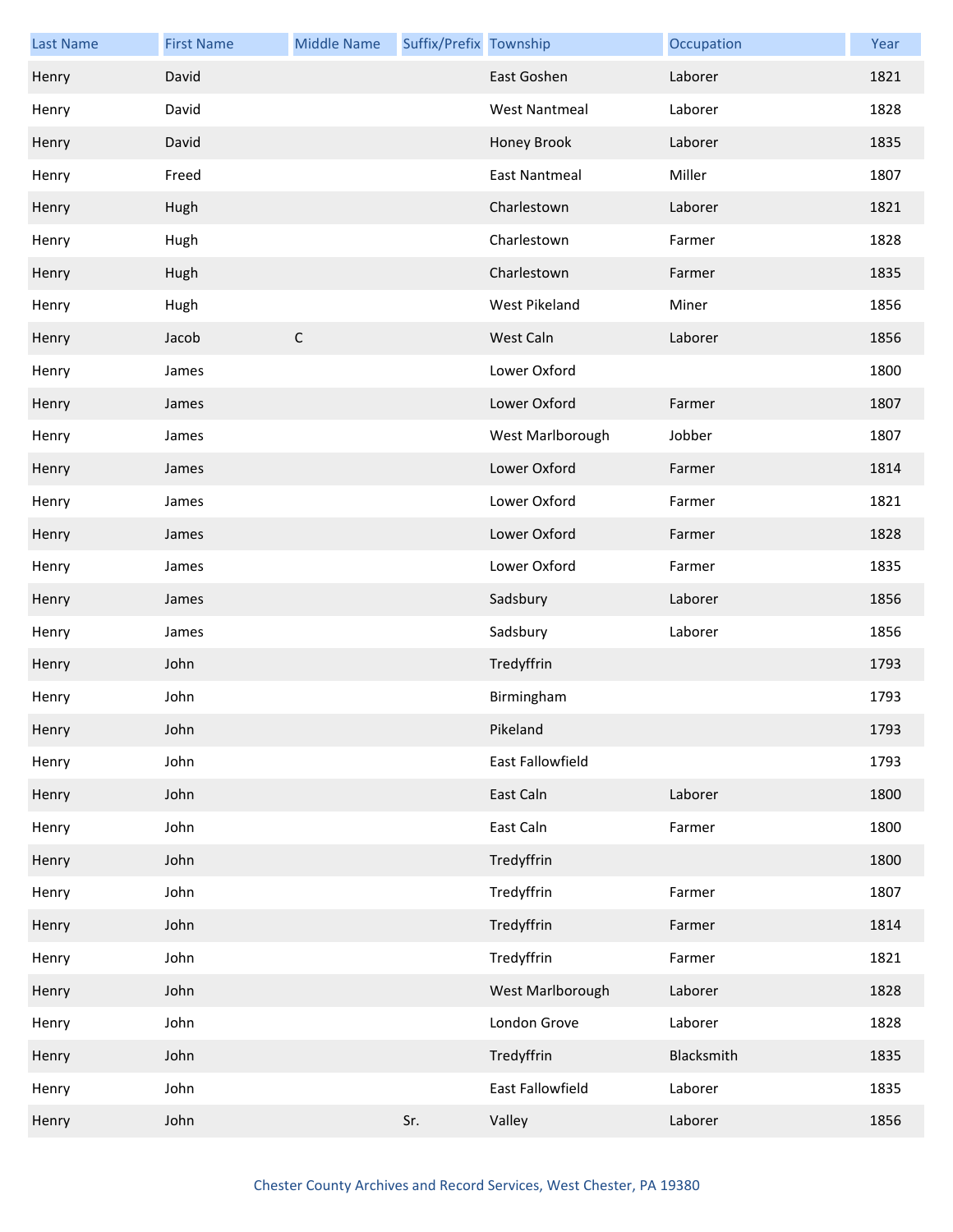| <b>Last Name</b> | <b>First Name</b> | <b>Middle Name</b> | Suffix/Prefix Township |                     | Occupation     | Year |
|------------------|-------------------|--------------------|------------------------|---------------------|----------------|------|
| Henry            | John              |                    | Jr.                    | Valley              | Laborer        | 1856 |
| Henry            | John              |                    |                        | Phoenixville        | <b>Butcher</b> | 1856 |
| Henry            | John              | $\sf A$            |                        | East Whiteland      | Farmer         | 1856 |
| Henry            | Jorden            |                    |                        | Lower Oxford        | Laborer        | 1821 |
| Henry            | Joseph            |                    |                        | East Whiteland      | Weaver         | 1807 |
| Henry            | Joseph            |                    |                        | Charlestown         | Weaver         | 1814 |
| Henry            | Joseph            |                    |                        | Charlestown         | Weaver         | 1821 |
| Henry            | Joseph            |                    |                        | Charlestown         | Weaver         | 1828 |
| Henry            | Lewis             | J                  |                        | East Whiteland      | Storekeeper    | 1856 |
| Henry            | Mary              |                    |                        | Valley              | Shopkeeper     | 1856 |
| Henry            | Patrick           |                    |                        | Lower Oxford        |                | 1800 |
| Henry            | Patrick           |                    |                        | East Nottingham     | Tailor         | 1807 |
| Henry            | Patrick           |                    |                        | East Nottingham     | Tailor         | 1814 |
| Henry            | Patrick           |                    |                        | <b>Upper Oxford</b> | Tailor         | 1821 |
| Henry            | Peter             |                    |                        | Charlestown         | Farmer         | 1835 |
| Henry            | Peter             |                    |                        | Phoenixville        | Laborer        | 1856 |
| Henry            | Richard           | $\mathsf C$        |                        | West Chester        | Shoemaker      | 1856 |
| Henry            | Robert            |                    |                        | London Grove        |                | 1800 |
| Henry            | Samuel            |                    |                        | West Marlborough    |                | 1800 |
| Henry            | Thomas            |                    |                        | <b>West Chester</b> | Laborer        | 1828 |
| Henry            | Thomas            |                    |                        | West Caln           |                | 1856 |
| Henry            | William           |                    |                        | Tredyffrin          | Laborer        | 1807 |
| Henry            | William           |                    |                        | Tredyffrin          | Laborer        | 1814 |
| Henry            | William           |                    |                        | West Marlborough    | Laborer        | 1814 |
| Henry            | William           |                    |                        | Tredyffrin          | Laborer        | 1821 |
| Henry            | William           |                    |                        | Westtown            | Farmer         | 1821 |
| Henry            | William           |                    |                        | West Marlborough    | Laborer        | 1821 |
| Henry            | William           |                    |                        | West Fallowfield    | Laborer        | 1828 |
| Henry            | William           |                    |                        | Tredyffrin          | Laborer        | 1828 |
| Henry            | William           |                    |                        | Westtown            | Laborer        | 1828 |
| Henry            | William           |                    |                        | Tredyffrin          | Farmer         | 1835 |
| Henry            | William           |                    |                        | West Caln           |                | 1835 |
| Henry            | William           |                    |                        | Westtown            | Post fencer    | 1835 |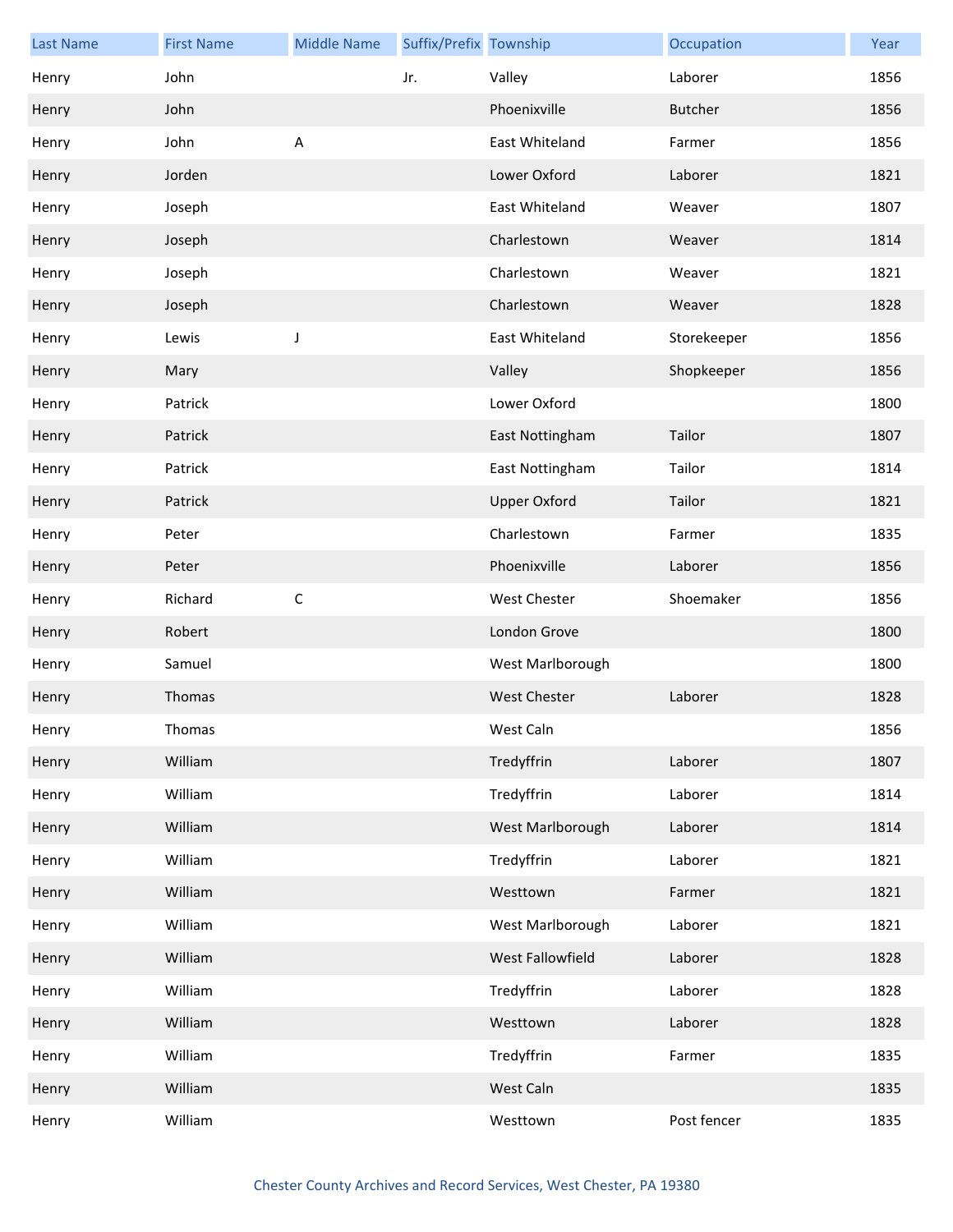| <b>Last Name</b> | <b>First Name</b> | <b>Middle Name</b> | Suffix/Prefix Township |                      | Occupation     | Year |
|------------------|-------------------|--------------------|------------------------|----------------------|----------------|------|
| Henry            | William           |                    |                        | East Brandywine      | Laborer        | 1856 |
| Henry            | William           |                    |                        | West Goshen          | Laborer        | 1856 |
| Hensey           | James             |                    |                        | West Goshen          | Laborer        | 1835 |
| Hensey           | William           |                    |                        | Willistown           | Laborer        | 1821 |
| Henthorn         | Isaac             |                    |                        | <b>Upper Oxford</b>  | Blacksmith     | 1856 |
| Henthorn         | Robert            |                    |                        | Goshen               | Laborer        | 1814 |
| Hentsler         | John              |                    |                        | Phoenixville         | Pudler         | 1856 |
| Henzey           | John              |                    |                        | <b>West Vincent</b>  | Farmer         | 1856 |
| Henzy            | Joseph            |                    |                        | <b>West Vincent</b>  | Carpenter      | 1856 |
| Henzy            | William           |                    |                        | Tredyffrin           | Laborer        | 1807 |
| Hepburn          | Moses             |                    |                        | <b>West Chester</b>  | Gentleman      | 1856 |
| Herbert          | John              |                    |                        | Lower Oxford         | Laborer        | 1856 |
| Hercules         | Gilbert           |                    |                        | <b>East Bradford</b> | Laborer        | 1856 |
| Herculous        | Joseph            |                    |                        | Kennett              |                | 1856 |
| Herford          | Aaron             |                    |                        | Brandywine           | Merchant       | 1821 |
| Herford          | Jesse             |                    |                        | East Marlborough     | <b>Butcher</b> | 1856 |
| Herford          | Lewis             |                    |                        | West Marlborough     | Clerk          | 1807 |
| Herington        | Cornelius         |                    |                        | Honey Brook          | Farmer         | 1807 |
| Herleman         | Conrad            |                    |                        | Vincent              |                | 1793 |
| Herleman         | John              |                    |                        | Vincent              |                | 1793 |
| Herlihy          | John              |                    |                        | Valley               | Iron roller    | 1856 |
| Herlipy          | Jeremiah          |                    |                        | Valley               | Laborer        | 1856 |
| Hermer           | Abram             |                    |                        | London Grove         |                | 1793 |
| Hern             | Anthony           |                    |                        | Goshen               | Gentleman      | 1807 |
| Hern             | John              |                    |                        | Tredyffrin           | Farmer         | 1856 |
| Herne            | William           |                    |                        | Birmingham           | Laborer        | 1821 |
| Herner           | Henry             |                    |                        | Vincent              |                | 1793 |
| Herning          | Deborah           |                    |                        | Schuylkill           |                | 1835 |
| Heron            | George            |                    |                        | East Nottingham      | Farmer         | 1835 |
| Herrage          | William           |                    |                        | East Marlborough     | Jobber         | 1807 |
| Herrage          | William           |                    |                        | East Marlborough     | Laborer        | 1814 |
| Herrage          | William           |                    |                        | East Marlborough     | Miller         | 1821 |
| Herrin           | Anthony           |                    |                        | Goshen               |                | 1793 |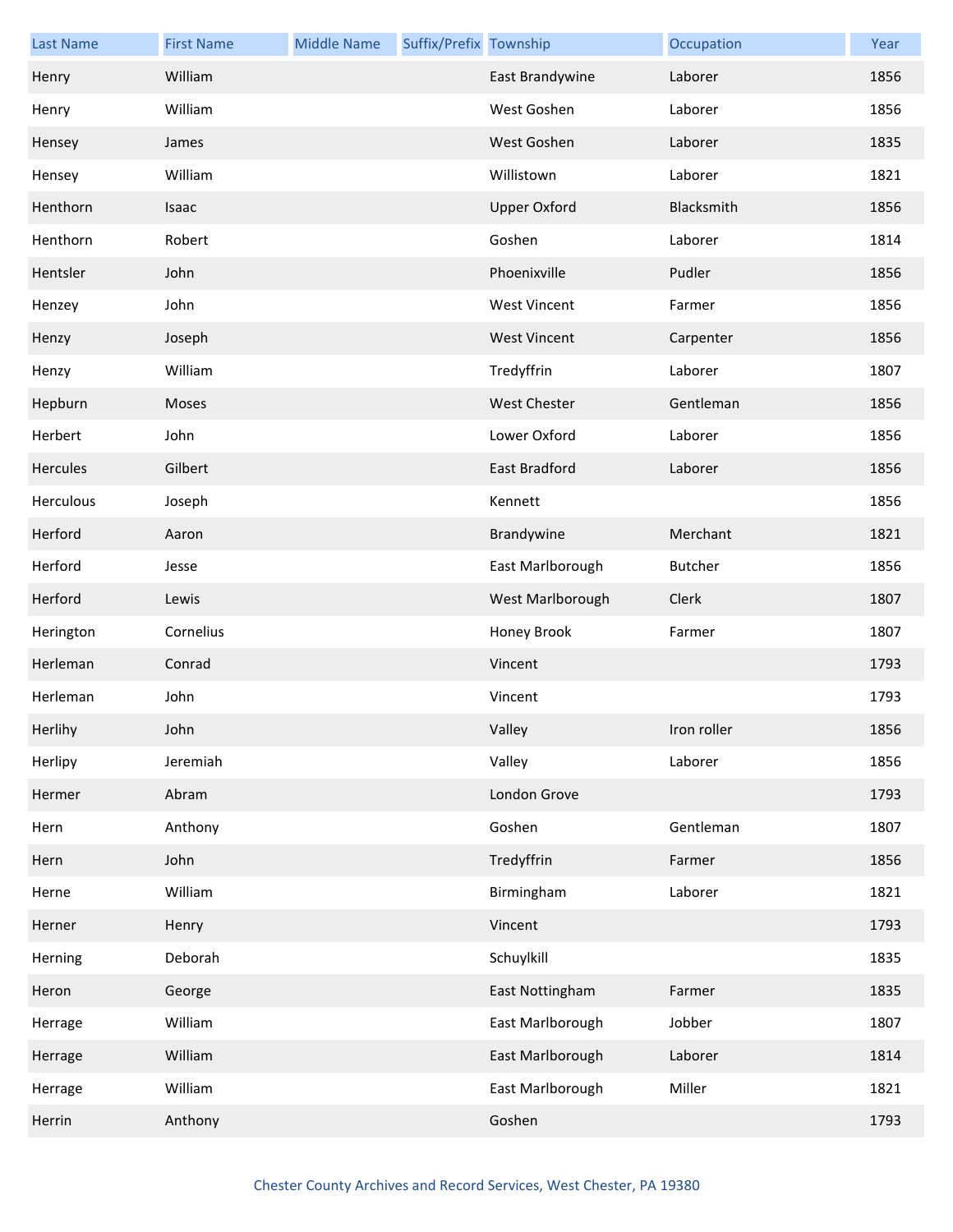| <b>Last Name</b> | <b>First Name</b> | <b>Middle Name</b> | Suffix/Prefix Township |                     | Occupation | Year |
|------------------|-------------------|--------------------|------------------------|---------------------|------------|------|
| Herrin           | Mary              |                    |                        | East Nottingham     |            | 1807 |
| Herring          | Mary              |                    |                        | East Nottingham     |            | 1814 |
| Herringer        | Andrew            |                    |                        | West Fallowfield    | Cooper     | 1856 |
| Herringer        | George            |                    |                        | West Fallowfield    | Farmer     | 1828 |
| Herringer        | George            |                    |                        | West Fallowfield    | Farmer     | 1835 |
| Herrington       | Cornelius         |                    |                        | Honey Brook         |            | 1800 |
| Herrington       | Cornelius         |                    |                        | Honey Brook         | Laborer    | 1821 |
| Herrington       | Cornelius         |                    |                        | Honey Brook         | Laborer    | 1828 |
| Herrington       | Cornelius         |                    |                        | Honey Brook         | Farmer     | 1835 |
| Herrington       | Daniel            |                    |                        | Honey Brook         | Laborer    | 1821 |
| Herrington       | George            |                    |                        | Honey Brook         | Laborer    | 1828 |
| Herrington       | George            |                    |                        | Honey Brook         | Laborer    | 1835 |
| Herrington       | James             |                    |                        | Honey Brook         |            | 1800 |
| Herrington       | James             |                    |                        | Brandywine          | Laborer    | 1835 |
| Herrington       | John              |                    |                        | Honeybrook          | Laborer    | 1856 |
| Herrington       | Samuel            |                    |                        | Sadsbury            | Laborer    | 1828 |
| Herrington       | Samuel            |                    |                        | Honeybrook          | Laborer    | 1856 |
| Herrinton        | Samuel            |                    |                        | Honey Brook         | Laborer    | 1835 |
| Herron           | George            |                    |                        | <b>Upper Oxford</b> | Clerk      | 1828 |
| Herron           | Jacob             |                    |                        | Phoenixville        | Barber     | 1856 |
| Herron           | Patrick           |                    |                        | Schuylkill          | Farmer     | 1856 |
| Herron           | Samuel            |                    |                        | Phoenixville        | Laborer    | 1856 |
| Hersberger       | Samuel            |                    |                        | West Fallowfield    | Laborer    | 1835 |
| Hersh            | Adam              |                    |                        | Pikeland            | Miller     | 1828 |
| Hersh            | George            |                    |                        | Vincent             |            | 1793 |
| Hersh            | George            |                    |                        | Pikeland            |            | 1800 |
| Hersh            | George            |                    |                        | Pikeland            | Farmer     | 1807 |
| Hersh            | George            |                    |                        | Charlestown         | Miller     | 1814 |
| Hersh            | George            |                    |                        | Pikeland            | Farmer     | 1814 |
| Hersh            | George            |                    |                        | Charlestown         | Miller     | 1821 |
| Hersh            | George            |                    |                        | Pikeland            |            | 1821 |
| Hersh            | George            |                    |                        | Pikeland            | Shoemaker  | 1828 |
| Hersh            | George            |                    |                        | Pikeland            | Farmer     | 1828 |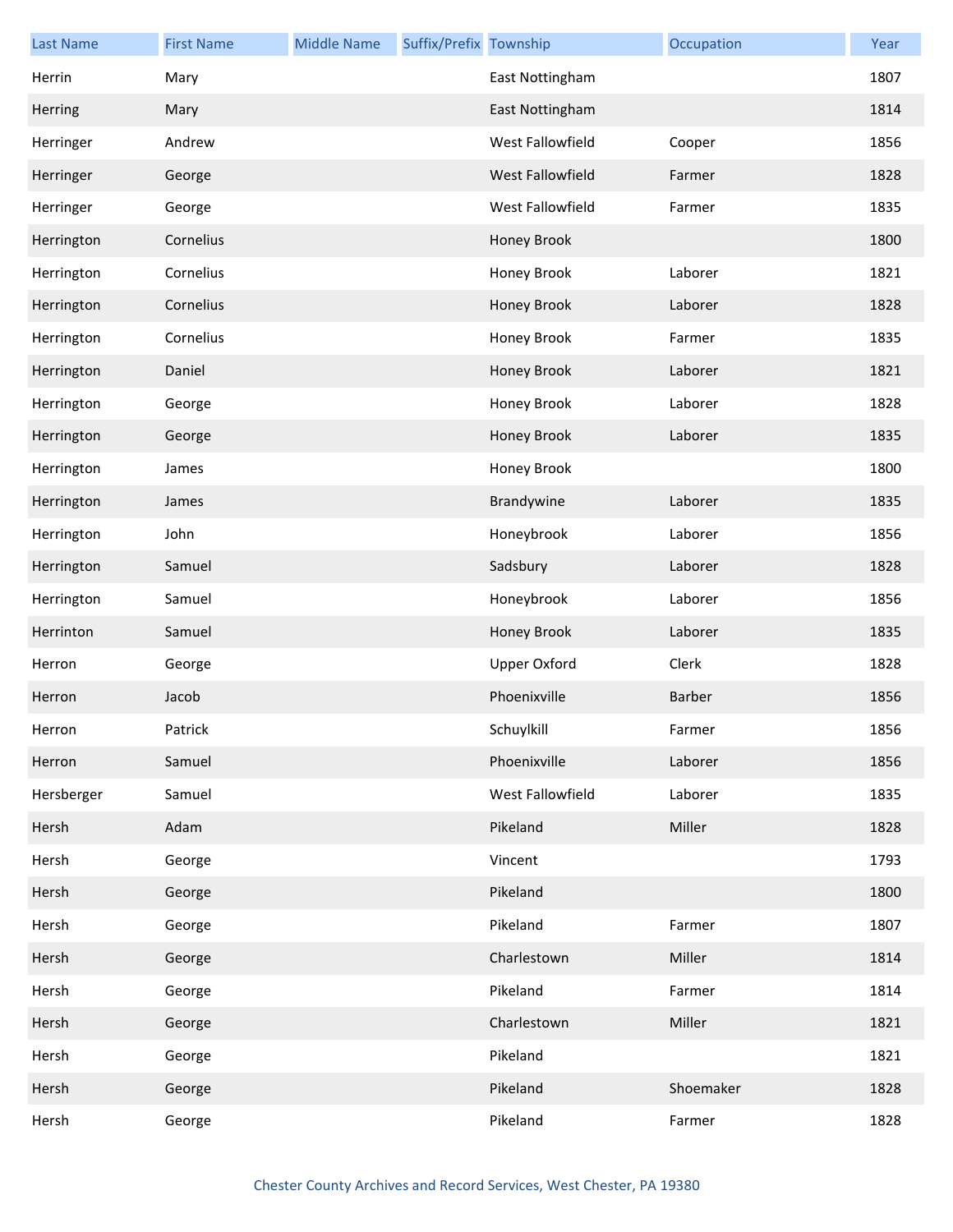| <b>Last Name</b> | <b>First Name</b> | <b>Middle Name</b> | Suffix/Prefix Township |                      | Occupation | Year |
|------------------|-------------------|--------------------|------------------------|----------------------|------------|------|
| Hersh            | Philip            |                    |                        | Vincent              | Shoemaker  | 1821 |
| Hersh            | Philip            |                    |                        | Schuylkill           | Laborer    | 1828 |
| Hersh            | Samuel            |                    |                        | Pikeland             |            | 1793 |
| Hersh            | Samuel            |                    |                        | Pikeland             |            | 1800 |
| Hersh            | Samuel            |                    |                        | Pikeland             | Miller     | 1807 |
| Hersh            | Samuel            |                    |                        | Vincent              | Cooper     | 1814 |
| Hersh            | Samuel            |                    |                        | Pikeland             | Cordwainer | 1821 |
| Hersh            | Samuel            |                    |                        | Pikeland             | Miller     | 1828 |
| Hersh            | Samuel            |                    |                        | Pikeland             | Shoemaker  | 1828 |
| Hersh            | Samuel            |                    |                        | <b>East Vincent</b>  | Laborer    | 1856 |
| Hersh            | Stephen           |                    |                        | Schuylkill           | Roller (M) | 1828 |
| Hershberger      | J                 | Wilson             |                        | Highland             | Farmer     | 1856 |
| Hershberger      | John              |                    |                        | West Fallowfield     | Farmer     | 1828 |
| Hershberger      | John              |                    |                        | West Fallowfield     | Farmer     | 1835 |
| Hershberger      | John              | H                  |                        | East Marlborough     | Farmer     | 1856 |
| Hershberger      | Joseph            | W                  |                        | West Fallowfield     | Farmer     | 1835 |
| Hershberger      | Joseph            | W.                 |                        | West Fallowfield     | Farmer     | 1828 |
| Hershberger      | Samuel            |                    | Jr.                    | West Fallowfield     | Farmer     | 1828 |
| Hershberger      | Samuel            |                    |                        | West Fallowfield     | Laborer    | 1828 |
| Hershberger      | Samuel            |                    |                        | East Marlborough     | Farmer     | 1835 |
| Hershberger      | Samuel            |                    | Jr.                    | East Marlborough     | Farmer     | 1856 |
| Hershberger      | Samuel            |                    |                        | East Marlborough     | Farmer     | 1856 |
| Hertzel          | Philip            |                    |                        | Coventry             | Laborer    | 1821 |
| Hervey           | Abner             |                    |                        | Willistown           | Weaver     | 1807 |
| Hervey           | David             |                    |                        | <b>West Nantmeal</b> | Forgeman   | 1814 |
| Hervey           | Davis             |                    |                        | London Grove         | Farmer     | 1856 |
| Hervey           | James             |                    |                        | Londonderry          | Farmer     | 1807 |
| Hervoit          | Joseph            |                    | Jr.                    | Uwchlan              |            | 1793 |
| Heslep           | Thomas            |                    |                        | Sadsbury             |            | 1793 |
| Heslet           | David             |                    |                        | West Fallowfield     |            | 1793 |
| Heslet           | James             |                    |                        | West Nottingham      |            | 1793 |
| Heslet           | Jean              |                    |                        | West Fallowfield     |            | 1793 |
| Heslet           | John              |                    |                        | West Fallowfield     |            | 1793 |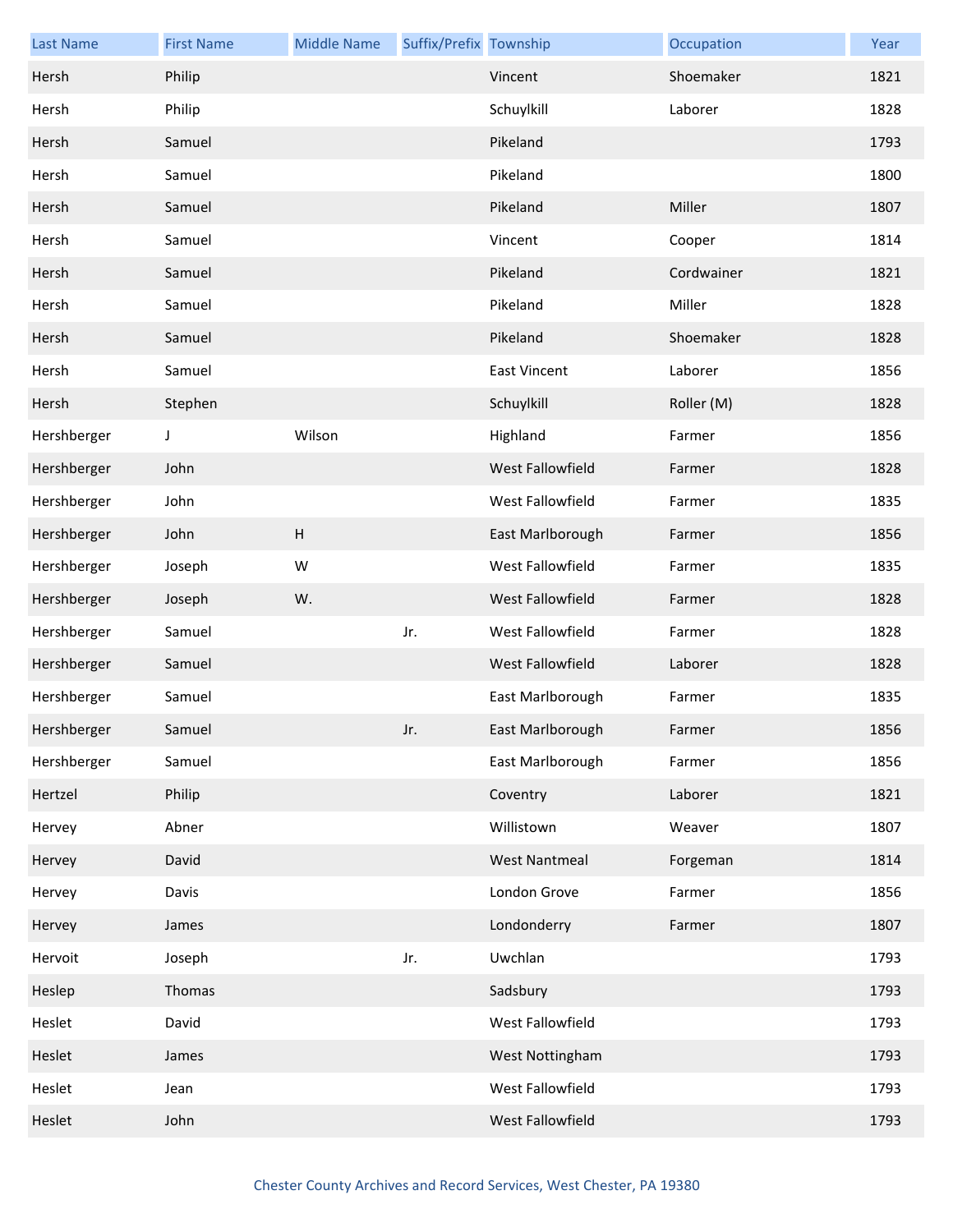| <b>Last Name</b> | <b>First Name</b> | <b>Middle Name</b> | Suffix/Prefix Township |                         | Occupation | Year |
|------------------|-------------------|--------------------|------------------------|-------------------------|------------|------|
| Heslet           | Thomas            |                    |                        | Sadsbury                | Farmer     | 1814 |
| Heslip           | Thomas            |                    |                        | <b>East Fallowfield</b> |            | 1793 |
| Heslip           | Thomas            |                    | Sr.                    | Sadsbury                |            | 1800 |
| Heslip           | Thomas            |                    | Jr.                    | Sadsbury                |            | 1800 |
| Heslip           | Thomas            |                    |                        | Sadsbury                |            | 1807 |
| Hess             | Christopher       |                    |                        | Lower Oxford            | Laborer    | 1856 |
| Hess             | Susanna           |                    |                        | <b>West Coventry</b>    |            | 1856 |
| Hess             | William           |                    |                        | East Marlborough        | Cordwainer | 1856 |
| Hessan           | Horatio           | $\sf A$            |                        | <b>West Chester</b>     | Innkeeper  | 1856 |
| Hesserick        | Joseph            |                    |                        | <b>West Coventry</b>    | Laborer    | 1856 |
| Hessin           | William           |                    |                        | London Grove            |            | 1807 |
| Hesson           | John              |                    |                        | West Caln               | Laborer    | 1828 |
| Hestand          | David             |                    |                        | Pikeland                | Farmer     | 1814 |
| Hestand          | David             |                    |                        | Pikeland                | Laborer    | 1814 |
| Hestand          | David             |                    |                        | Pikeland                |            | 1821 |
| Hestand          | David             |                    |                        | Pikeland                | Farmer     | 1828 |
| Hestand          | Isaac             |                    |                        | East Pikeland           | Farmer     | 1856 |
| Hestand          | Isaiah            |                    |                        | Charlestown             | Mechanic   | 1856 |
| Hestand          | John              |                    |                        | East Pikeland           | Farmer     | 1856 |
| Heston           | Albert            |                    |                        | London Grove            | Laborer    | 1856 |
| Heston           | David             |                    |                        | Pikeland                | Farmer     | 1807 |
| Heston           | Enoch             |                    |                        | Sadsbury                | Farmer     | 1856 |
| Heston           | Isaiah            |                    |                        | Uwchlan                 | Farmer     | 1814 |
| Heston           | Isaiah            |                    |                        | East Whiteland          | Farmer     | 1821 |
| Heston           | Isaiah            |                    |                        | East Whiteland          | Farmer     | 1828 |
| Heston           | Isaiah            |                    |                        | East Whiteland          | Farmer     | 1835 |
| Heston           | Mahlen            |                    |                        | Londonderry             | Farmer     | 1807 |
| Heston           | Mahlon            |                    | Sr.                    | Londonderry             | Farmer     | 1814 |
| Heston           | Mahlon            |                    |                        | Londonderry             | Carpenter  | 1814 |
| Heston           | Mahlon            |                    | Jr.                    | Penn                    | Farmer     | 1821 |
| Heston           | Mahlon            |                    |                        | Penn                    | Farmer     | 1821 |
| Heston           | Mahlon            |                    | Sr.                    | Penn                    | Farmer     | 1828 |
| Heston           | Mahlon            |                    | Jr.                    | Penn                    | Farmer     | 1828 |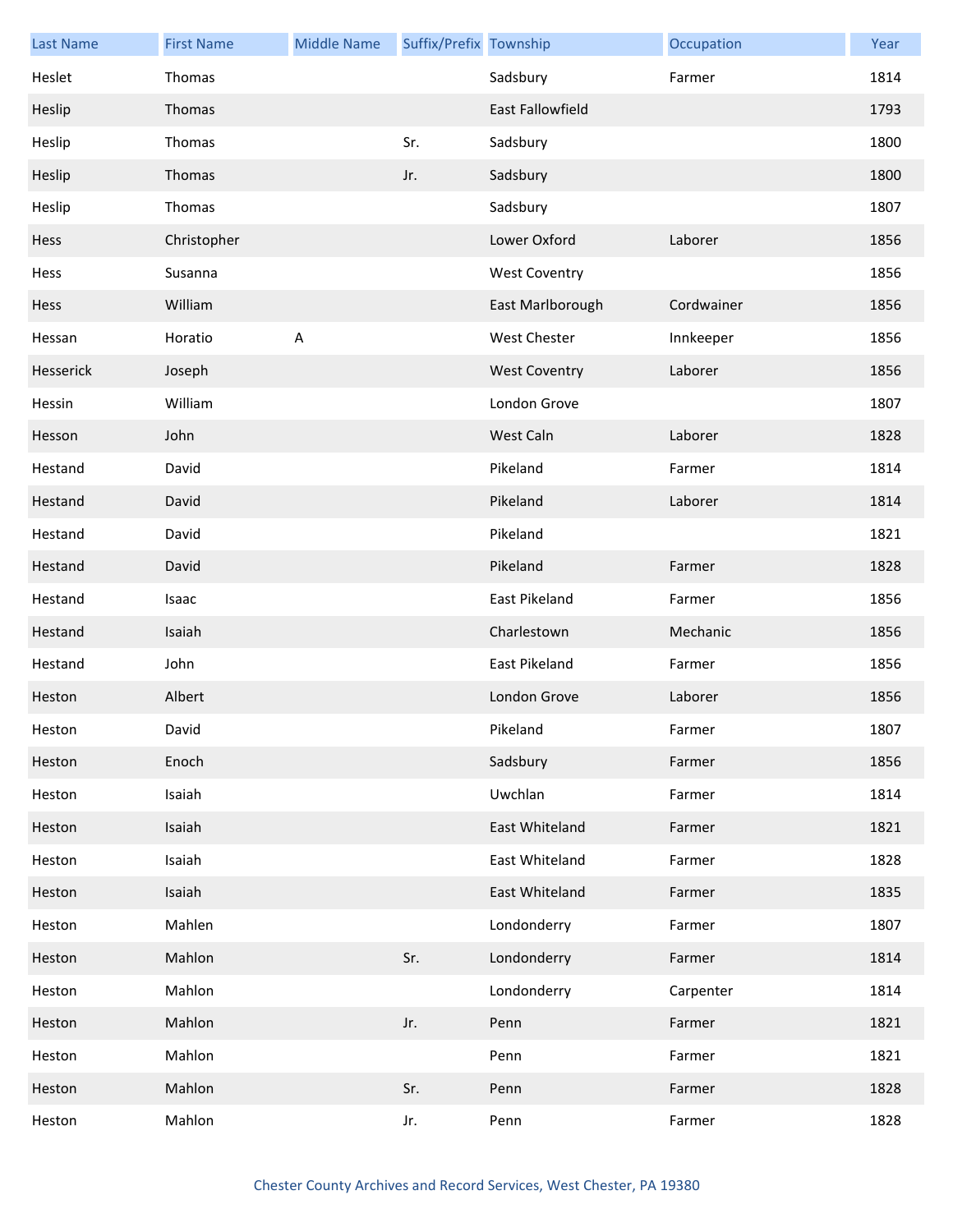| <b>Last Name</b> | <b>First Name</b> | <b>Middle Name</b> | Suffix/Prefix Township |                      | Occupation  | Year |
|------------------|-------------------|--------------------|------------------------|----------------------|-------------|------|
| Heston           | Mahlon            |                    |                        | Penn                 | Farmer      | 1835 |
| Heston           | Miller            |                    |                        | East Whiteland       | Farmer      | 1835 |
| Heston           | Samuel            |                    |                        | Londonderry          | Farmer      | 1814 |
| Heston           | William           |                    |                        | Penn                 | Farmer      | 1821 |
| Heston           | William           |                    |                        | Penn                 | Farmer      | 1828 |
| Heston           | Zebulon           |                    |                        | Londonderry          | Farmer      | 1814 |
| Heston           | Zebulon           |                    |                        | Penn                 | Farmer      | 1821 |
| Heston           | Zebulon           |                    |                        | Penn                 | Farmer      | 1828 |
| Heston           | Zebulon           |                    |                        | Sadsbury             | Farmer      | 1835 |
| Heston           | Zebulon           |                    |                        | Sadsbury             | Farmer      | 1856 |
| Hetherington     | Henry             |                    |                        | West Fallowfield     | Laborer     | 1828 |
| Hetherly         | Adam              |                    |                        | <b>East Nantmeal</b> | Weaver      | 1807 |
| Hetherly         | Adam              |                    |                        | East Nantmeal        | Farmer      | 1821 |
| Hetherly         | Adam              |                    |                        | <b>East Nantmeal</b> | Farmer      | 1828 |
| Hetherly         | Henry             |                    |                        | <b>East Nantmeal</b> |             | 1793 |
| Hetherly         | Henry             |                    |                        | <b>East Nantmeal</b> | Merchant    | 1807 |
| Hethery          | Adam              |                    |                        | East Nantmeal        | Farmer      | 1814 |
| Hethery          | Adam              |                    |                        | <b>East Nantmeal</b> | Farmer      | 1835 |
| Hethrington      | Guy               |                    |                        | East Fallowfield     | Laborer     | 1814 |
| Hethrington      | Henry             |                    |                        | East Fallowfield     | Collier     | 1814 |
| Hethry           | Henry             |                    |                        | East Nantmeal        | Weaver      | 1800 |
| Hetson           | Robert            |                    |                        | Charlestown          | Cooper      | 1814 |
| Hetterling       | Jacob             |                    |                        | Vincent              |             | 1793 |
| Hetzell          | Charles           |                    |                        | Phoenixville         | Laborer     | 1856 |
| Heverle (?)      | Andrew            |                    |                        | Vincent              |             | 1793 |
| Hewes            | Charles           |                    |                        | <b>West Chester</b>  | Storekeeper | 1856 |
| Hewes            | Charles           | $\mathsf J$        |                        | Kennett Square       | Coachmaker  | 1856 |
| Hewes            | Mathias           | $\sf T$            |                        | Pennsbury            | Saddler     | 1856 |
| Hewes            | William           |                    |                        | Pennsbury            | Farmer      | 1856 |
| Hewes            | William           | $\mathsf J$        |                        | Tredyffrin           | Carpenter   | 1856 |
| Hewett           | William           |                    |                        | <b>Upper Oxford</b>  | Yeoman      | 1821 |
| Hewey            | James             |                    |                        | Westtown             |             | 1793 |
| Hewey            | William           |                    |                        | Westtown             |             | 1793 |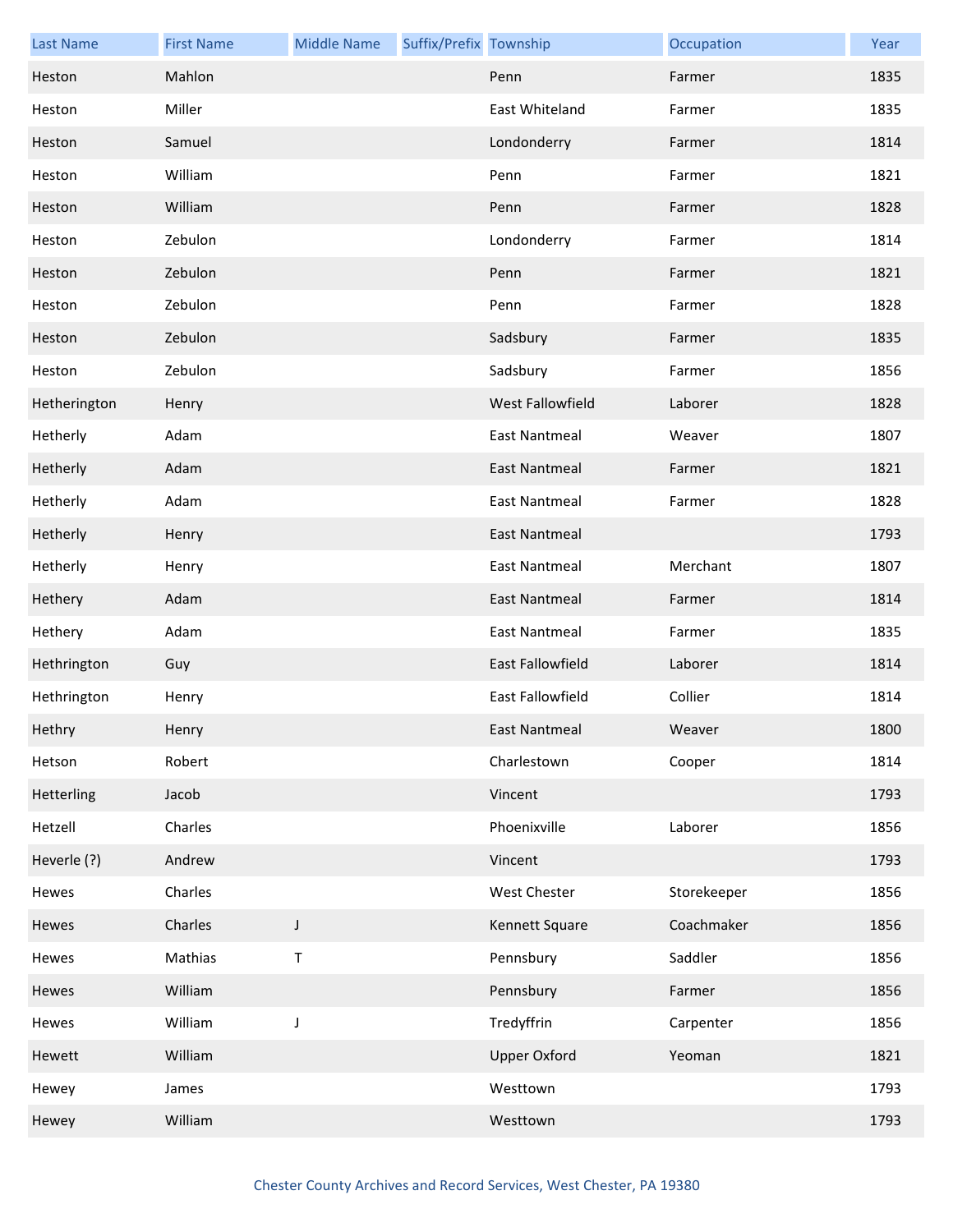| <b>Last Name</b> | <b>First Name</b> | <b>Middle Name</b> | Suffix/Prefix Township |                     | Occupation | Year |
|------------------|-------------------|--------------------|------------------------|---------------------|------------|------|
| Hewit            | Jean              |                    |                        | <b>Upper Oxford</b> |            | 1807 |
| Hewit            | Thomas            |                    |                        | East Goshen         | Laborer    | 1856 |
| Hewit            | William           |                    |                        | <b>Upper Oxford</b> | Laborer    | 1807 |
| Hewitt           | William           |                    | Jr.                    | <b>Upper Oxford</b> | Yeoman     | 1800 |
| Hewitt           | William           |                    |                        | <b>Upper Oxford</b> | Yeoman     | 1800 |
| Hewitt           | William           |                    |                        | <b>Upper Oxford</b> | Farmer     | 1814 |
| Hewitt           | William           |                    |                        | <b>Upper Oxford</b> | Laborer    | 1828 |
| Hews             | Ellis             |                    |                        | London Grove        | Farmer     | 1814 |
| Hews             | Mark              |                    |                        | London Grove        | Farmer     | 1814 |
| Hews             | Samuel            |                    |                        | London Grove        | Farmer     | 1814 |
| Hews             | Solomon           |                    |                        | East Nottingham     | Farmer     | 1821 |
| Heyburn          | J                 | B                  |                        | East Nottingham     | Farmer     | 1856 |
| Hibard           | David             |                    |                        | East Caln           | Farmer     | 1856 |
| Hibat            | William           |                    |                        | Phoenixville        | Spinner    | 1856 |
| Hibbard          | Abraham           |                    |                        | Goshen              | Farmer     | 1814 |
| Hibbard          | Abram             |                    | Jr.                    | East Goshen         | Farmer     | 1835 |
| Hibbard          | Abram             |                    |                        | East Goshen         | Farmer     | 1835 |
| Hibbard          | Edward            |                    |                        | East Goshen         | Farmer     | 1856 |
| Hibbard          | Edward            | $\sf H$            |                        | East Whiteland      | Farmer     | 1856 |
| Hibbard          | George            |                    |                        | East Whiteland      | Farmer     | 1856 |
| Hibbard          | Isaac             |                    |                        | West Bradford       | Sexton     | 1856 |
| Hibbard          | James             |                    |                        | East Whiteland      | Farmer     | 1807 |
| Hibbard          | Josiah            |                    |                        | East Whiteland      | Farmer     | 1807 |
| Hibbard          | Owen              |                    |                        | East Whiteland      | Farmer     | 1807 |
| Hibbard          | Samuel            | D                  |                        | East Goshen         | Miller     | 1856 |
| Hibbard          | Walter            |                    |                        | <b>West Chester</b> | Surveyor   | 1856 |
| Hibbard          | William           |                    |                        | Goshen              | Tanner     | 1814 |
| Hibbart          | Josiah            |                    | Jr.                    | East Whiteland      |            | 1800 |
| Hibbart          | Josiah            |                    |                        | East Whiteland      |            | 1800 |
| Hibbart          | Owen              |                    |                        | East Whiteland      |            | 1800 |
| Hibberd          | Abraham           |                    |                        | Willistown          |            | 1793 |
| Hibberd          | Abraham           |                    |                        | Goshen              |            | 1793 |
| Hibberd          | Abraham           |                    |                        | Goshen              | Farmer     | 1807 |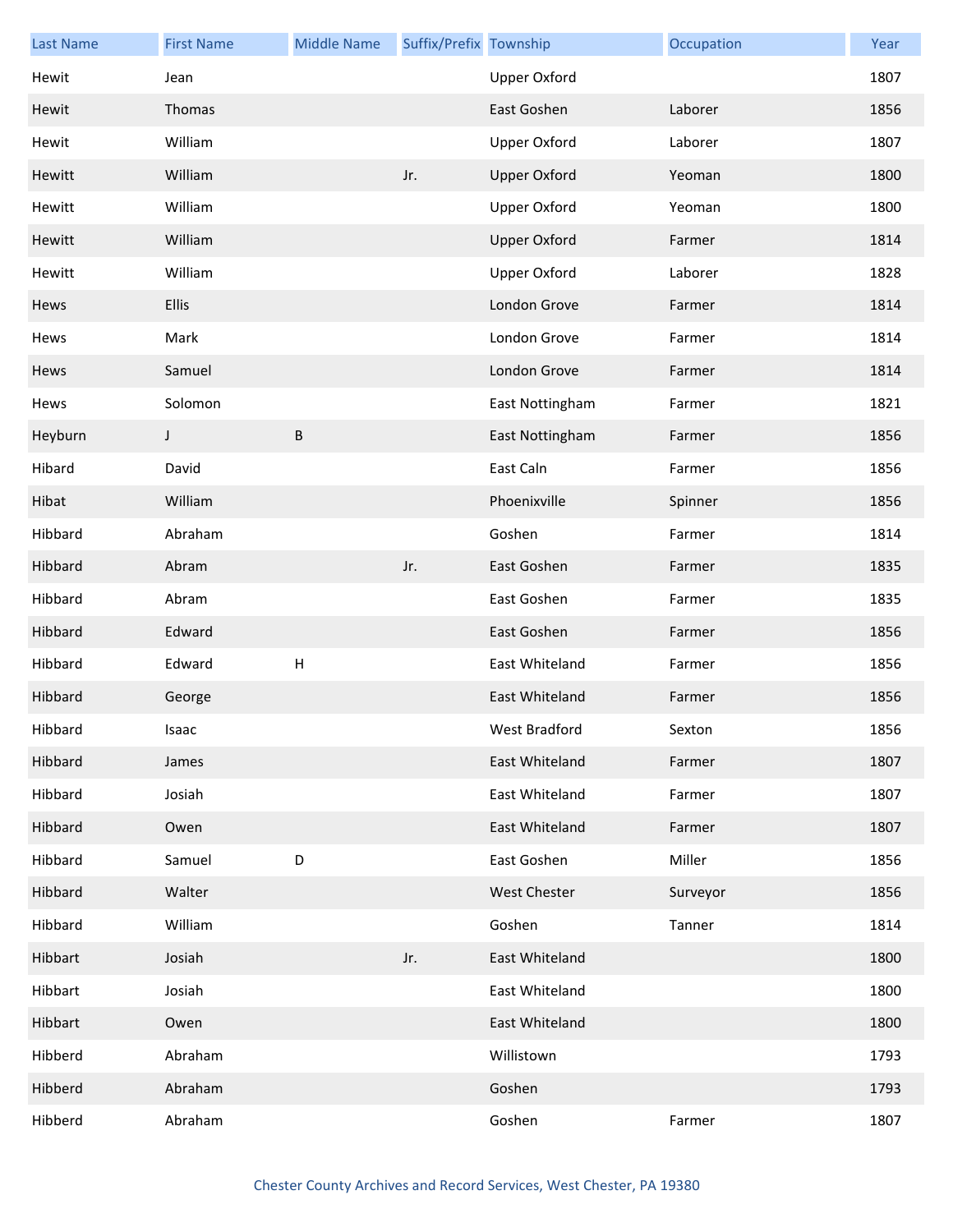| <b>Last Name</b> | <b>First Name</b> | <b>Middle Name</b> | Suffix/Prefix Township |                | Occupation   | Year |
|------------------|-------------------|--------------------|------------------------|----------------|--------------|------|
| Hibberd          | Abraham           |                    |                        | East Goshen    | Farmer       | 1821 |
| Hibberd          | Abraham           |                    |                        | East Goshen    | Farmer       | 1821 |
| Hibberd          | Abram             |                    |                        | East Goshen    | Farmer       | 1828 |
| Hibberd          | Abram             |                    | Jr.                    | East Goshen    | Farmer       | 1828 |
| Hibberd          | Amos              |                    |                        | Willistown     |              | 1793 |
| Hibberd          | Amos              |                    |                        | Willistown     |              | 1800 |
| Hibberd          | Amos              |                    |                        | Willistown     | Currier      | 1807 |
| Hibberd          | Amos              |                    |                        | Willistown     | Farmer       | 1814 |
| Hibberd          | Amos              |                    |                        | Willistown     | Farmer       | 1821 |
| Hibberd          | Amos              |                    |                        | Willistown     | Farmer       | 1828 |
| Hibberd          | Amos              |                    |                        | Willistown     | Farmer       | 1835 |
| Hibberd          | Benjamin          |                    |                        | Willistown     |              | 1793 |
| Hibberd          | Benjamin          |                    |                        | Willistown     |              | 1800 |
| Hibberd          | Benjamin          |                    | Jr.                    | Willistown     |              | 1800 |
| Hibberd          | Benjamin          |                    | Jr.                    | Willistown     | Farmer       | 1807 |
| Hibberd          | Benjamin          |                    |                        | Willistown     | Farmer       | 1807 |
| Hibberd          | Benjamin          |                    |                        | Willistown     | Farmer       | 1814 |
| Hibberd          | Benjamin          |                    | Jr.                    | Willistown     | Farmer       | 1814 |
| Hibberd          | Benjamin          |                    |                        | Willistown     | Farmer       | 1856 |
| Hibberd          | Caleb             |                    |                        | Willistown     |              | 1793 |
| Hibberd          | Caleb             |                    |                        | Willistown     |              | 1800 |
| Hibberd          | Caleb             |                    |                        | Willistown     | Farmer       | 1807 |
| Hibberd          | Caleb             |                    | Jr.                    | Willistown     | Currier      | 1807 |
| Hibberd          | Caleb             |                    |                        | Willistown     | Farmer       | 1814 |
| Hibberd          | Caleb             |                    | Jr.                    | Willistown     | Cabinetmaker | 1814 |
| Hibberd          | Caleb             |                    |                        | Willistown     | Farmer       | 1821 |
| Hibberd          | Caleb             |                    |                        | Willistown     | Farmer       | 1828 |
| Hibberd          | Edward            |                    |                        | East Whiteland | Farmer       | 1835 |
| Hibberd          | Eliza             |                    |                        | Willistown     |              | 1835 |
| Hibberd          | Enos              |                    |                        | Willistown     | Farmer       | 1821 |
| Hibberd          | Enos              |                    |                        | Willistown     | Farmer       | 1828 |
| Hibberd          | Enos              |                    |                        | Willistown     | Farmer       | 1835 |
| Hibberd          | Enos              |                    |                        | Willistown     | Farmer       | 1856 |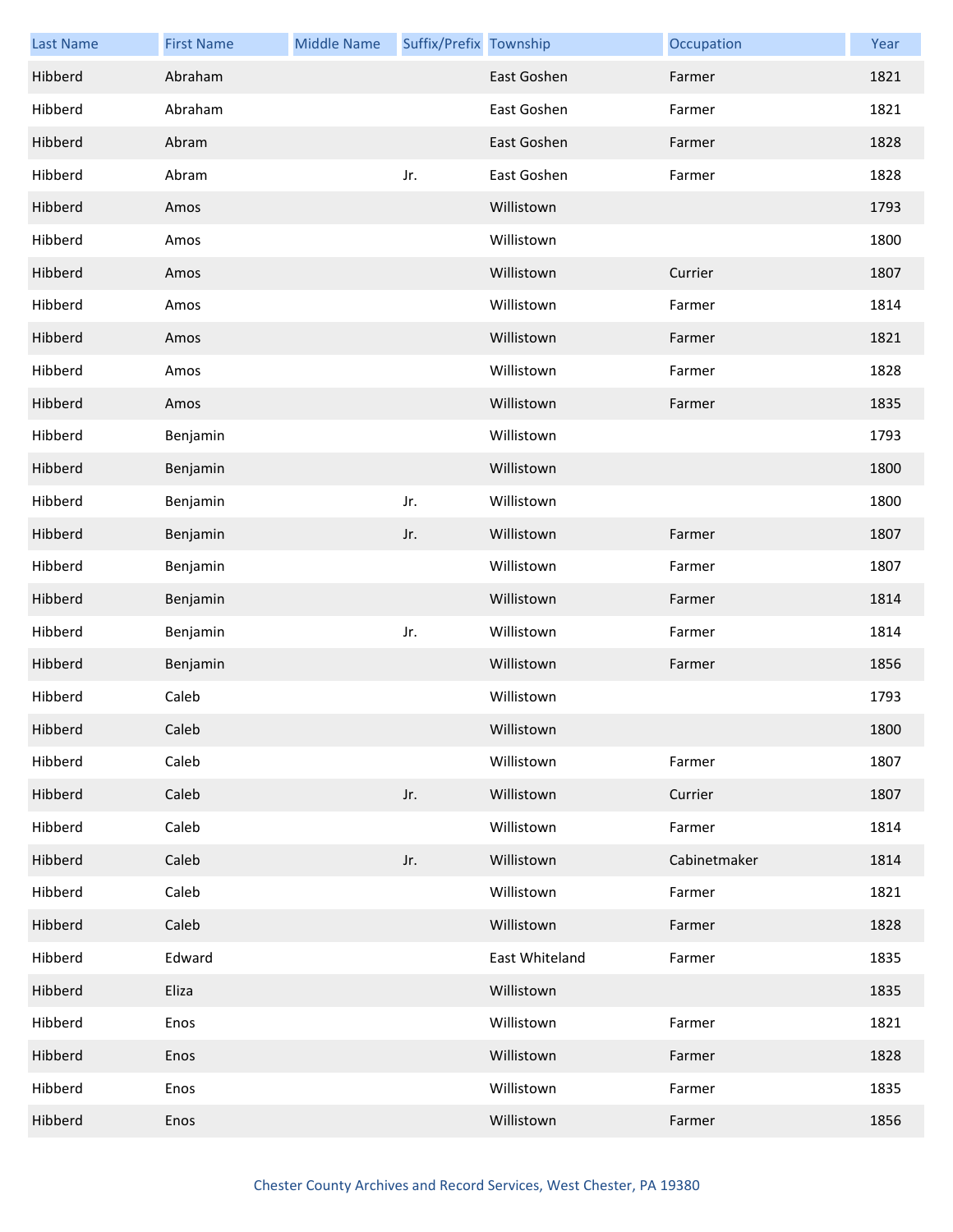| <b>Last Name</b> | <b>First Name</b> | <b>Middle Name</b> | Suffix/Prefix Township |                | Occupation          | Year |
|------------------|-------------------|--------------------|------------------------|----------------|---------------------|------|
| Hibberd          | Godfrey           |                    |                        | East Bradford  | Gentleman           | 1807 |
| Hibberd          | Isaac             |                    |                        | Willistown     | Farmer              | 1807 |
| Hibberd          | Isaac             |                    |                        | East Goshen    | Manufacturer (Wool) | 1828 |
| Hibberd          | Isaac             |                    |                        | Kennett        | Fuller              | 1835 |
| Hibberd          | James             |                    |                        | East Whiteland | Farmer              | 1814 |
| Hibberd          | James             |                    |                        | East Whiteland | Farmer              | 1821 |
| Hibberd          | John              |                    |                        | East Goshen    | Tanner              | 1821 |
| Hibberd          | John              |                    |                        | Pennsbury      | Farmer              | 1835 |
| Hibberd          | John              |                    |                        | Willistown     | Farmer              | 1856 |
| Hibberd          | Josiah            |                    |                        | East Whiteland |                     | 1793 |
| Hibberd          | Josiah            |                    |                        | East Whiteland | Farmer              | 1814 |
| Hibberd          | Josiah            |                    |                        | East Whiteland | Farmer              | 1821 |
| Hibberd          | Josiah            |                    |                        | East Whiteland | Farmer              | 1828 |
| Hibberd          | Lewis             |                    |                        | Willistown     | Innkeeper           | 1856 |
| Hibberd          | Mary              |                    |                        | Willistown     |                     | 1835 |
| Hibberd          | Owen              |                    |                        | East Whiteland |                     | 1793 |
| Hibberd          | Owen              |                    |                        | East Whiteland | Farmer              | 1814 |
| Hibberd          | Phineas           |                    |                        | Willistown     |                     | 1793 |
| Hibberd          | Phineas           |                    |                        | Willistown     |                     | 1800 |
| Hibberd          | Preston           |                    |                        | Willistown     | Farmer              | 1856 |
| Hibberd          | Samuel            |                    |                        | Willistown     | Farmer              | 1814 |
| Hibberd          | Susan             |                    |                        | Willistown     | Farmer              | 1856 |
| Hibberd          | Thomas            |                    |                        | Willistown     | Farmer              | 1828 |
| Hibberd          | Walter            |                    |                        | East Goshen    | Currier             | 1828 |
| Hibberd          | Walter            |                    |                        | Willistown     | Tanner              | 1828 |
| Hibberd          | William           |                    |                        | Willistown     |                     | 1800 |
| Hibberd          | William           |                    |                        | Goshen         | Tanner              | 1807 |
| Hibberd          | William           |                    |                        | East Goshen    | Farmer & Tanner     | 1821 |
| Hibberd          | William           |                    |                        | Willistown     | Farmer              | 1828 |
| Hibberd          | William           |                    |                        | Willistown     | Farmer              | 1835 |
| Hibberd          | William           |                    | Jr.                    | Willistown     | Farmer              | 1835 |
| Hibbert          | Godfry            |                    |                        | East Bradford  |                     | 1793 |
| Hibbert          | Thomas            |                    |                        | Easttown       | <b>Butcher</b>      | 1856 |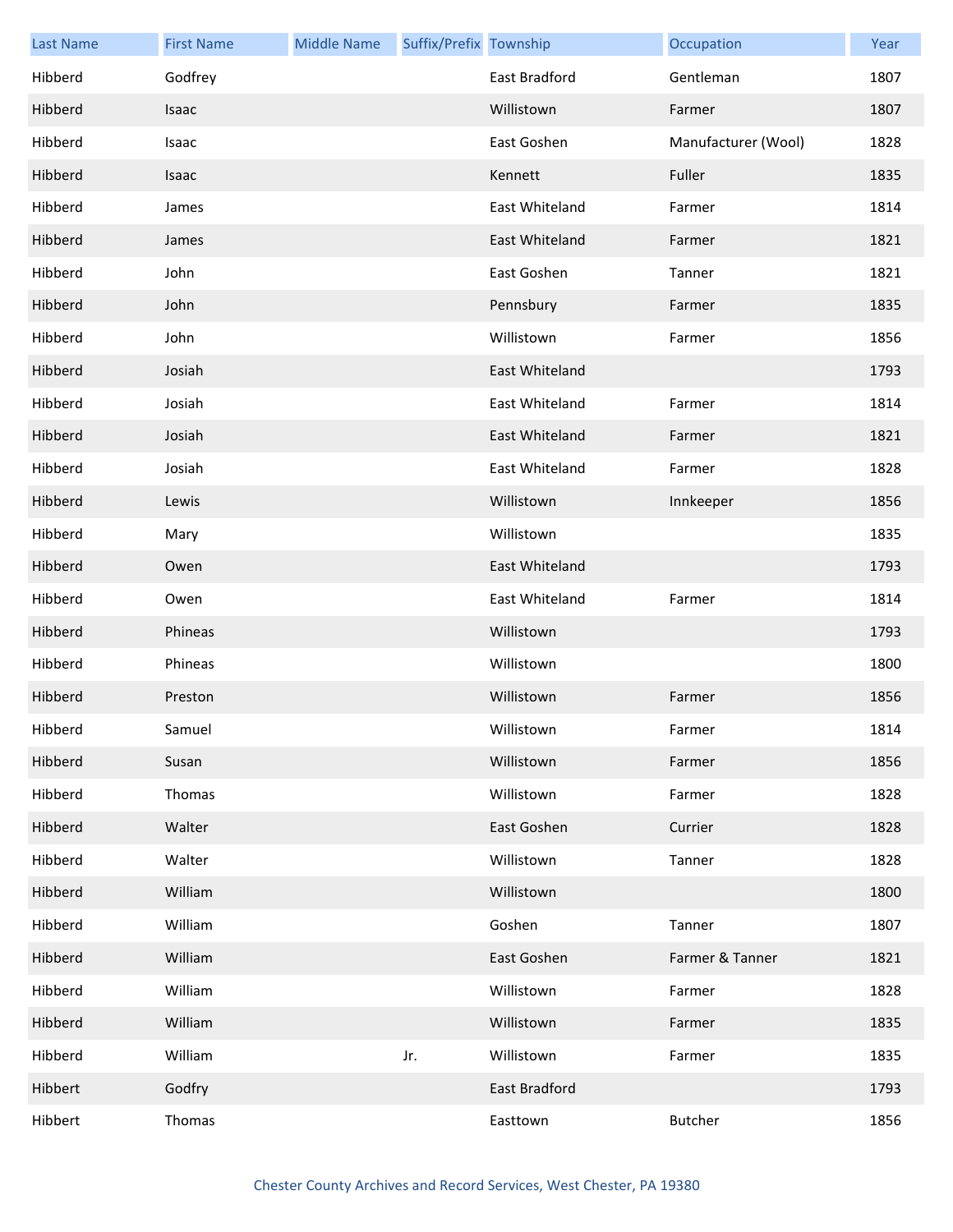| <b>Last Name</b> | <b>First Name</b> | <b>Middle Name</b> | Suffix/Prefix Township |                     | Occupation | Year |
|------------------|-------------------|--------------------|------------------------|---------------------|------------|------|
| Hibbs            | Jonathan          |                    |                        | Newlin              | Sutler     | 1807 |
| Hibner           | David             |                    |                        | Newlin              | Carpenter  | 1835 |
| Hibner           | George            |                    |                        | East Marlborough    | Laborer    | 1814 |
| Hibner           | George            |                    |                        | Newlin              | Laborer    | 1821 |
| Hibner           | George            |                    |                        | Newlin              | Trader     | 1835 |
| hich             | Elias             |                    |                        | New London          | Laborer    | 1856 |
| Hick             | Christian         |                    |                        | Vincent             |            | 1793 |
| Hick             | Christian         |                    |                        | Pikeland            |            | 1800 |
| Hick             | Jacob             |                    |                        | Pikeland            |            | 1800 |
| Hickey           | Alexander         |                    |                        | Phoenixville        | Boatman    | 1856 |
| Hickey           | Charles           |                    |                        | Phoenixville        | Pudler     | 1856 |
| Hickey           | Christopher       |                    |                        | East Marlborough    | Jobber     | 1807 |
| Hickey           | David             |                    |                        | Thornbury           | Laborer    | 1856 |
| Hickey           | James             |                    |                        | Phoenixville        | Boatman    | 1856 |
| Hickey           | James             |                    |                        | New Garden          | Laborer    | 1856 |
| Hickey           | Jeremiah          |                    |                        | Thornbury           | Laborer    | 1856 |
| Hickey           | John              |                    |                        | London Britain      | Carpenter  | 1856 |
| Hickey           | John              |                    |                        | Penn                | Laborer    | 1856 |
| Hickey           | John              |                    |                        | Phoenixville        | Laborer    | 1856 |
| Hickey           | Luke              |                    |                        | East Nottingham     | Laborer    | 1856 |
| Hickey           | Michael           |                    |                        | New Garden          | Laborer    | 1856 |
| Hickey           | Patrick           |                    |                        | Penn                | Laborer    | 1856 |
| Hickland         | Thomas            |                    |                        | London Grove        | Farmer     | 1814 |
| Hicklen          | Isaac             |                    |                        | Brandywine          | Farmer     | 1835 |
| Hicklen          | Thomas            |                    |                        | London Grove        | Farmer     | 1821 |
| Hicklen          | Thomas            |                    |                        | Brandywine          | Farmer     | 1835 |
| Hicklen          | William           |                    |                        | Brandywine          | Farmer     | 1835 |
| Hicklin          | Thomas            |                    |                        | London Grove        | Farmer     | 1828 |
| Hicklin          | William           |                    |                        | London Grove        | Farmer     | 1828 |
| Hickman          | Albin             |                    |                        | East Goshen         | Carpenter  | 1856 |
| Hickman          | Ann               |                    |                        | West Chester        | Teacher    | 1835 |
| Hickman          | Ann               |                    |                        | <b>West Chester</b> | Lady       | 1856 |
| Hickman          | Baynton           |                    |                        | Thornbury           |            | 1835 |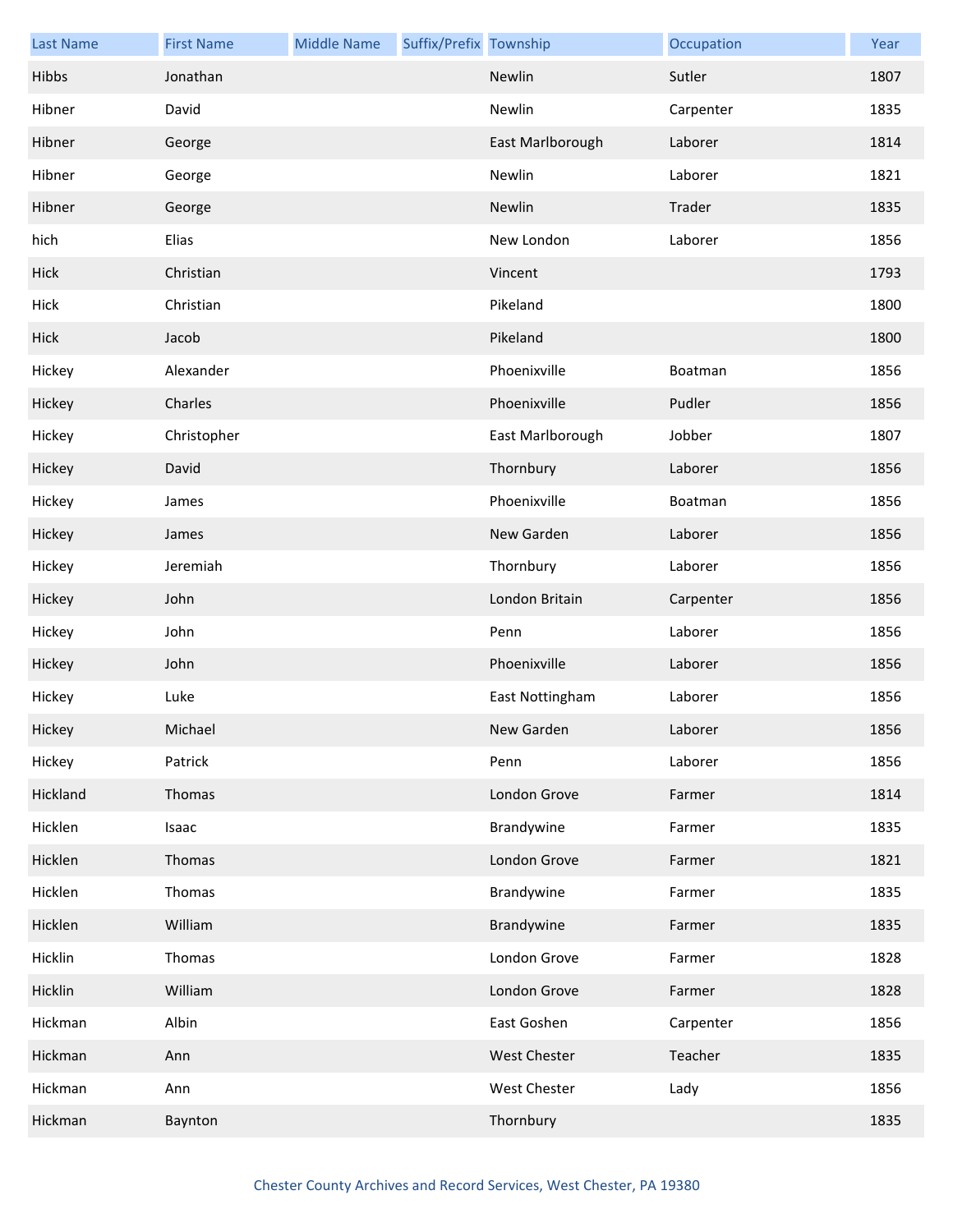| <b>Last Name</b> | <b>First Name</b> | <b>Middle Name</b> | Suffix/Prefix Township |                      | Occupation     | Year |
|------------------|-------------------|--------------------|------------------------|----------------------|----------------|------|
| Hickman          | Benjamin          |                    |                        | Westtown             |                | 1793 |
| Hickman          | Benjamin          |                    |                        | Westtown             | Farmer         | 1807 |
| Hickman          | Benjamin          |                    |                        | Thornbury            | Farmer         | 1807 |
| Hickman          | Benjamin          |                    |                        | Goshen               | Wheelwright    | 1807 |
| Hickman          | Benjamin          |                    |                        | Goshen               | Farmer         | 1814 |
| Hickman          | Benjamin          |                    |                        | Thornbury            | Farmer         | 1814 |
| Hickman          | Benjamin          |                    |                        | Westtown             | Farmer         | 1814 |
| Hickman          | Benjamin          |                    |                        | Westtown             | Farmer         | 1821 |
| Hickman          | Benjamin          |                    |                        | Thornbury            | Farmer         | 1821 |
| Hickman          | Benjamin          |                    |                        | <b>West Bradford</b> |                | 1821 |
| Hickman          | Benjamin          |                    |                        | East Goshen          | Farmer         | 1821 |
| Hickman          | Benjamin          |                    |                        | <b>Upper Oxford</b>  | Innkeeper      | 1828 |
| Hickman          | Benjamin          |                    |                        | Thornbury            | Farmer         | 1828 |
| Hickman          | Benjamin          |                    |                        | East Goshen          | Farmer         | 1828 |
| Hickman          | Benjamin          |                    |                        | Thornbury            |                | 1835 |
| Hickman          | Benjamin          |                    |                        | East Goshen          | Farmer         | 1835 |
| Hickman          | Benjamin          |                    |                        | <b>Upper Oxford</b>  | <b>Butcher</b> | 1835 |
| Hickman          | Benjamin          |                    |                        | <b>Upper Oxford</b>  | Tavern Keeper  | 1856 |
| Hickman          | Benjamin          |                    |                        | Thornbury            | Gentleman      | 1856 |
| Hickman          | Benjamin          | F                  |                        | East Goshen          | Farmer         | 1856 |
| Hickman          | Caleb             |                    |                        | Warwick              | Laborer        | 1856 |
| Hickman          | Cyrus             |                    |                        | Westtown             | Farmer         | 1814 |
| Hickman          | Cyrus             |                    |                        | Westtown             | Farmer         | 1821 |
| Hickman          | Daniel            |                    |                        | <b>West Nantmeal</b> | Laborer        | 1814 |
| Hickman          | Daniel            |                    |                        | Westtown             | Laborer        | 1828 |
| Hickman          | Daniel            |                    | Captain                | <b>East Vincent</b>  |                | 1835 |
| Hickman          | Detrick           |                    |                        | Charlestown          |                | 1793 |
| Hickman          | Eber              |                    |                        | Westtown             | Wheelwright    | 1814 |
| Hickman          | Eber              |                    |                        | Goshen               | Laborer        | 1814 |
| Hickman          | Eber              |                    |                        | East Goshen          | Wheelwright    | 1821 |
| Hickman          | Eber              |                    |                        | East Goshen          | Farmer         | 1828 |
| Hickman          | Eber              |                    |                        | East Goshen          | Farmer         | 1835 |
| Hickman          | Eber              |                    |                        | East Goshen          | Gentleman      | 1856 |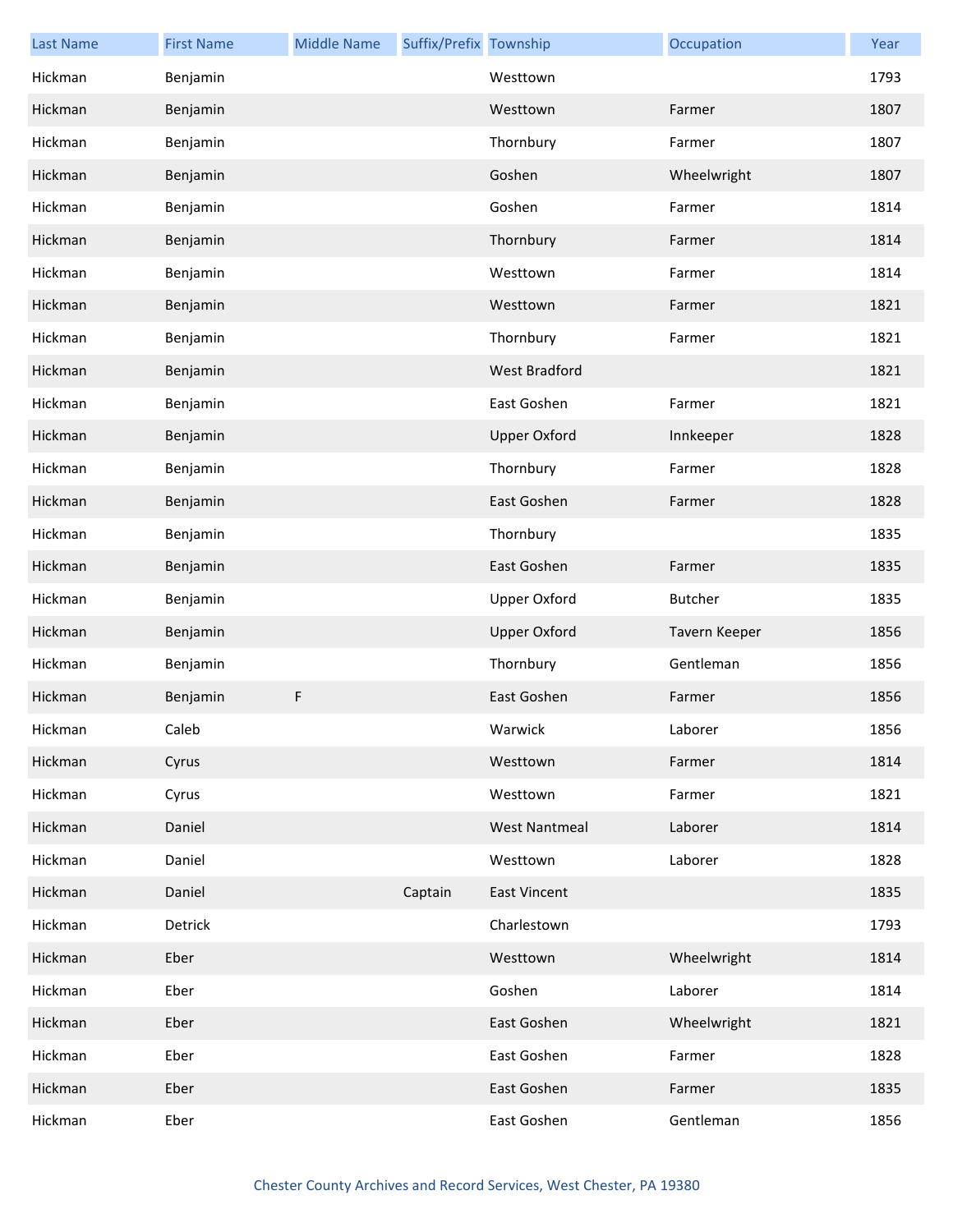| <b>Last Name</b> | <b>First Name</b> | <b>Middle Name</b>        | Suffix/Prefix Township |                     | Occupation  | Year |
|------------------|-------------------|---------------------------|------------------------|---------------------|-------------|------|
| Hickman          | Elizabeth         |                           |                        | <b>West Chester</b> | Lady        | 1856 |
| Hickman          | Elwood            |                           |                        | <b>West Chester</b> | Saddler     | 1856 |
| Hickman          | Emmor             |                           |                        | Westtown            | Potter      | 1807 |
| Hickman          | Emmor             |                           |                        | Thornbury           | Laborer     | 1814 |
| Hickman          | Emor              |                           |                        | Thornbury           |             | 1800 |
| Hickman          | Francis           |                           |                        | Westtown            |             | 1793 |
| Hickman          | Francis           |                           |                        | Westtown            | Farmer      | 1807 |
| Hickman          | Francis           |                           |                        | Westtown            | Farmer      | 1814 |
| Hickman          | Francis           |                           |                        | Westtown            | Farmer      | 1821 |
| Hickman          | Francis           |                           |                        | Thornbury           | Farmer      | 1821 |
| Hickman          | Francis           |                           |                        | Thornbury           | Farmer      | 1828 |
| Hickman          | Francis           |                           |                        | Westtown            | Laborer     | 1828 |
| Hickman          | Francis           |                           |                        | Westtown            | Gentleman   | 1828 |
| Hickman          | Francis           |                           |                        | <b>West Chester</b> | Cordwainer  | 1835 |
| Hickman          | Francis           |                           |                        | Westtown            | Gentleman   | 1835 |
| Hickman          | Francis           |                           |                        | <b>West Chester</b> | Shoemaker   | 1856 |
| Hickman          | Gibbons           | G                         |                        | <b>Upper Oxford</b> | Farmer      | 1856 |
| Hickman          | Gilpin            |                           |                        | Londonderry         |             | 1856 |
| Hickman          | Hannah            |                           |                        | Kennett             |             | 1800 |
| Hickman          | James             |                           |                        | West Caln           |             | 1793 |
| Hickman          | Jeremiah          |                           |                        | Thornbury           | Farmer      | 1856 |
| Hickman          | Jesse             |                           |                        | Thornbury           | Farmer      | 1856 |
| Hickman          | John              |                           | Jr.                    | Thornbury           |             | 1793 |
| Hickman          | John              |                           |                        | Thornbury           |             | 1793 |
| Hickman          | John              |                           |                        | West Bradford       | Farmer      | 1814 |
| Hickman          | John              |                           |                        | West Bradford       |             | 1821 |
| Hickman          | John              |                           |                        | West Bradford       | Farmer      | 1828 |
| Hickman          | John              |                           |                        | West Bradford       | Farmer      | 1835 |
| Hickman          | John              |                           |                        | West Chester        | Attorney    | 1835 |
| Hickman          | John              |                           |                        | West Chester        | Congressman | 1856 |
| Hickman          | John              | $\boldsymbol{\mathsf{H}}$ |                        | London Grove        | Shoemaker   | 1856 |
| Hickman          | John              | W                         |                        | Upper Oxford        | Farmer      | 1856 |
| Hickman          | Joseph            |                           |                        | Westtown            |             | 1793 |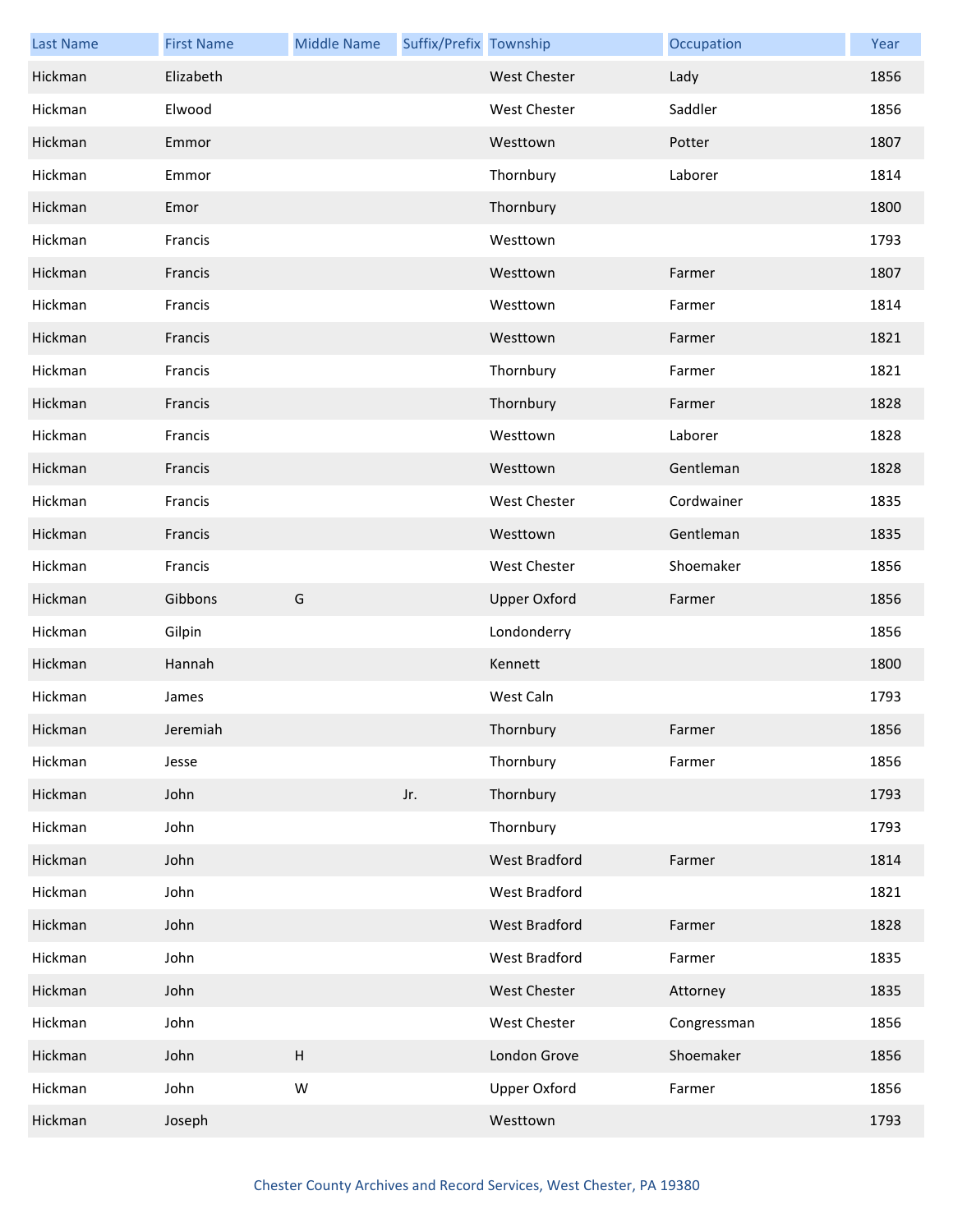| <b>Last Name</b> | <b>First Name</b> | <b>Middle Name</b> | Suffix/Prefix Township |                      | Occupation | Year |
|------------------|-------------------|--------------------|------------------------|----------------------|------------|------|
| Hickman          | Joseph            |                    |                        | Kennett              | Blacksmith | 1800 |
| Hickman          | Joseph            |                    |                        | Westtown             | Gentleman  | 1807 |
| Hickman          | Joseph            |                    |                        | Westtown             | Gentleman  | 1814 |
| Hickman          | Joseph            |                    |                        | Willistown           | Farmer     | 1835 |
| Hickman          | Joseph            |                    |                        | East Bradford        | Farmer     | 1835 |
| Hickman          | Marshall          |                    |                        | <b>West Bradford</b> | Farmer     | 1828 |
| Hickman          | Marshall          | B                  |                        | East Bradford        | Farmer     | 1835 |
| Hickman          | Marshall          | $\sf B$            |                        | East Bradford        | Farmer     | 1856 |
| Hickman          | Mary              |                    |                        | East Goshen          | Farmer     | 1835 |
| Hickman          | Mary              |                    |                        | Willistown           | Farmer     | 1856 |
| Hickman          | Mary              |                    |                        | East Goshen          |            | 1856 |
| Hickman          | Moses             |                    |                        | East Bradford        |            | 1793 |
| Hickman          | Moses             |                    |                        | East Bradford        | Farmer     | 1807 |
| Hickman          | Moses             |                    |                        | East Bradford        | Farmer     | 1814 |
| Hickman          | Moses             |                    |                        | East Bradford        |            | 1821 |
| Hickman          | Phebe             |                    |                        | Westtown             | Farmer     | 1828 |
| Hickman          | Phebe             |                    |                        | Westtown             | Farmer     | 1835 |
| Hickman          | R.                | Richard            |                        | Westtown             | Farmer     | 1828 |
| Hickman          | Richard           | В                  |                        | Westtown             | Farmer     | 1835 |
| Hickman          | Richard           | R.                 |                        | Westtown             |            | 1821 |
| Hickman          | Ruth              | Α                  |                        | West Chester         | Lady       | 1856 |
| Hickman          | Sarah             |                    |                        | West Bradford        | Lady       | 1856 |
| Hickman          | Susanna           |                    |                        | Willistown           |            | 1835 |
| Hickman          | Tedrick           |                    |                        | Vincent              | Laborer    | 1807 |
| Hickman          | Tedrick           |                    | Sr.                    | <b>West Nantmeal</b> | Farmer     | 1814 |
| Hickman          | Tedrick           |                    | Jr.                    | <b>West Nantmeal</b> | Laborer    | 1814 |
| Hickman          | Thomas            |                    |                        | Thornbury            |            | 1793 |
| Hickman          | Thomas            |                    |                        | Thornbury            |            | 1800 |
| Hickman          | Thomas            |                    |                        | Thornbury            | Farmer     | 1807 |
| Hickman          | Thomas            |                    |                        | West Bradford        | Farmer     | 1807 |
| Hickman          | Thomas            |                    |                        | Goshen               | Farmer     | 1807 |
| Hickman          | Thomas            |                    |                        | West Bradford        | Farmer     | 1814 |
| Hickman          | Thomas            |                    |                        | Thornbury            | Laborer    | 1814 |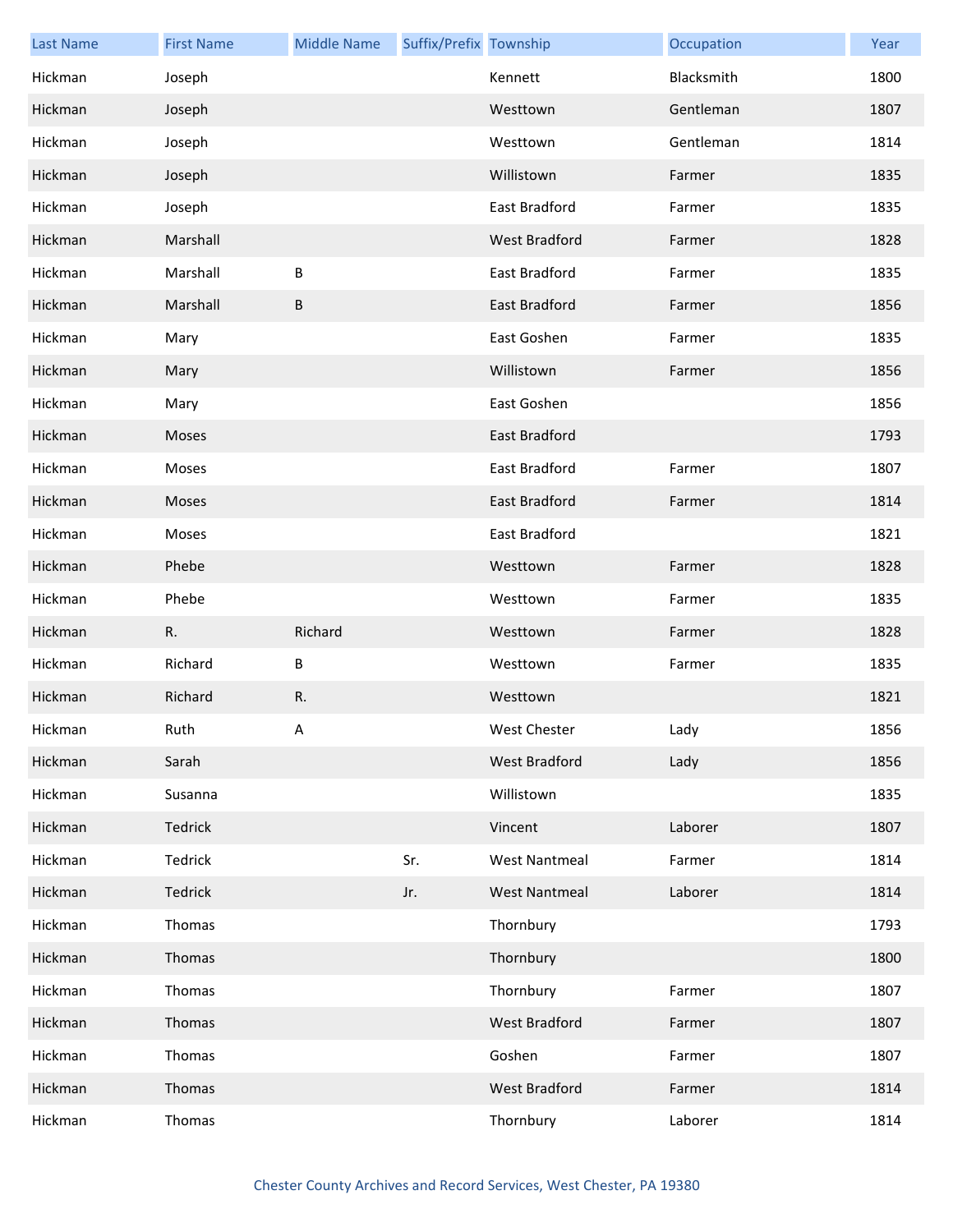| <b>Last Name</b> | <b>First Name</b> | <b>Middle Name</b> | Suffix/Prefix Township |                     | Occupation | Year |
|------------------|-------------------|--------------------|------------------------|---------------------|------------|------|
| Hickman          | Thomas            |                    |                        | Westtown            | Saddler    | 1814 |
| Hickman          | Thomas            |                    |                        | West Bradford       | Farmer     | 1821 |
| Hickman          | Thomas            |                    |                        | Thornbury           | Farmer     | 1821 |
| Hickman          | Thomas            |                    |                        | West Bradford       | Farmer     | 1828 |
| Hickman          | Thomas            |                    |                        | West Bradford       | Farmer     | 1835 |
| Hickman          | Wellington        |                    |                        | Thornbury           | Farmer     | 1856 |
| Hickman          | William           |                    |                        | Kennett             |            | 1793 |
| Hickman          | William           |                    |                        | <b>West Chester</b> | Gentleman  | 1856 |
| Hickman          | William           |                    |                        | Kennett             | Farmer     | 1856 |
| Hickman          | William           | $\mathsf C$        |                        | Westtown            | Farmer     | 1856 |
| Hicks            | Andrew            |                    |                        | <b>West Chester</b> | Laborer    | 1856 |
| Hicks            | Andrew            |                    |                        | West Goshen         | Laborer    | 1856 |
| Hicks            | Charles           |                    |                        | Goshen              | Farmer     | 1807 |
| Hicks            | Charles           |                    |                        | Goshen              | Farmer     | 1814 |
| Hicks            | Charles           |                    |                        | East Goshen         | Farmer     | 1821 |
| Hicks            | David             |                    |                        | Valley              | Laborer    | 1856 |
| Hicks            | Edward            |                    |                        | Goshen              |            | 1793 |
| Hicks            | Edward            |                    |                        | Goshen              | Farmer     | 1807 |
| Hicks            | Edward            |                    |                        | Goshen              | Farmer     | 1814 |
| Hicks            | Edward            |                    |                        | East Goshen         | Farmer     | 1828 |
| Hicks            | Edward            |                    |                        | London Grove        | Tanner     | 1835 |
| Hicks            | Edward            |                    |                        | East Goshen         | Farmer     | 1835 |
| Hicks            | Edward            |                    |                        | London Grove        | Miller     | 1856 |
| Hicks            | Edward            |                    |                        | East Goshen         | Farmer     | 1856 |
| Hicks            | Edward            |                    |                        | London Grove        | Farmer     | 1856 |
| Hicks            | Elias             |                    |                        | London Grove        | Farmer     | 1856 |
| Hicks            | John              | G                  |                        | London Grove        | Farmer     | 1856 |
| Hicks            | Mary              |                    |                        | West Chester        |            | 1828 |
| Hicks            | Mercy             |                    | Widow                  | East Goshen         |            | 1828 |
| Hicks            | Mercy             |                    |                        | East Goshen         | Farmer     | 1835 |
| Hicks            | Thomas            |                    |                        | Goshen              |            | 1793 |
| Hicks            | Thomas            |                    |                        | Goshen              | Tanner     | 1807 |
| Hicks            | Thomas            |                    |                        | London Grove        | Farmer     | 1814 |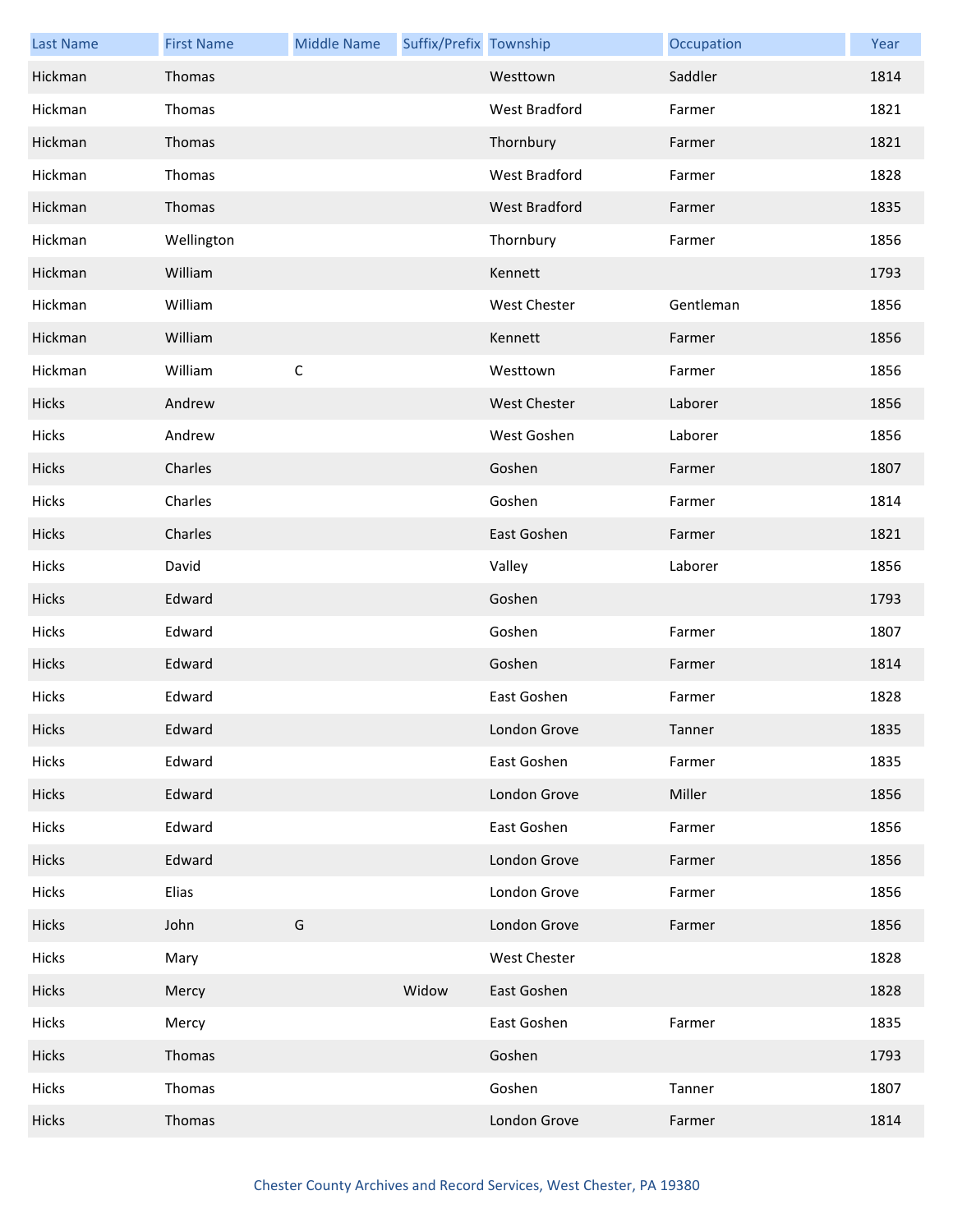| <b>Last Name</b> | <b>First Name</b> | <b>Middle Name</b> | Suffix/Prefix Township |                     | Occupation            | Year |
|------------------|-------------------|--------------------|------------------------|---------------------|-----------------------|------|
| Hicks            | Thomas            |                    |                        | London Grove        | Farmer                | 1821 |
| Hicks            | Thomas            |                    |                        | London Grove        | Farmer                | 1828 |
| Hicks            | Thomas            |                    |                        | London Grove        | Farmer                | 1835 |
| Hicks            | Thomas            |                    |                        | London Grove        | Farmer                | 1856 |
| Hicks            | William           |                    |                        | East Caln           | Tanner                | 1807 |
| Hicks            | William           |                    |                        | Goshen              | Farmer                | 1814 |
| Hicks            | William           |                    |                        | East Goshen         | Farmer                | 1821 |
| Hicks            | William           |                    |                        | East Goshen         | Farmer                | 1828 |
| Hicks            | William           |                    |                        | East Goshen         | Farmer                | 1835 |
| Hicks            | William           |                    |                        | East Goshen         | Farmer                | 1835 |
| Hicks            | William           |                    |                        | London Grove        | Gentleman             | 1856 |
| Hicky            | James             |                    |                        | Uwchlan             |                       | 1793 |
| Hiddleson        | Joseph            |                    |                        | West Bradford       | Tanner                | 1821 |
| Hiddleson        | Joseph            |                    |                        | West Bradford       | Farmer                | 1856 |
| Hiddleson        | Moses             |                    |                        | West Bradford       | Farmer                | 1856 |
| Hiddleson        | Robert            |                    |                        | West Bradford       |                       | 1793 |
| Hiddleson        | Robert            |                    |                        | West Bradford       | Farmer                | 1807 |
| Hiddleson        | Robert            |                    |                        | West Bradford       | Farmer                | 1821 |
| Hiebner          | George            |                    |                        | Vincent             |                       | 1793 |
| Hiest            | Benjamin          | W                  |                        | <b>West Vincent</b> | Shoemaker             | 1856 |
| Hiester          | John              |                    |                        | Coventry            |                       | 1793 |
| Hiester          | John              |                    |                        | Coventry            | Yeoman                | 1807 |
| Hiester          | John              |                    | Esq.                   | Coventry            | Tanner                | 1807 |
| Hiester          | John              |                    | Esq.                   | Coventry            | Yeoman                | 1814 |
| Hiester          | John              |                    | Esq.                   | Coventry            | Farmer                | 1821 |
| Hiester          | Samuel            |                    |                        | Coventry            | Doctor                | 1814 |
| Hiester          | Samuel            |                    |                        | Coventry            | <b>Medical Doctor</b> | 1821 |
| Hiester          | Samuel            |                    |                        | Coventry            | Farmer                | 1828 |
| Hieston          | Philip            |                    |                        | West Caln           |                       | 1793 |
| Hiff             | Charles           | W                  |                        | Kennett Square      | Farmer                | 1856 |
| Higgens          | James             |                    |                        | Pikeland            | Cabinetmaker          | 1828 |
| Higgens          | James             |                    |                        | Honey Brook         | Carpenter             | 1835 |
| Higgins          | David             |                    |                        | Birmingham          | Laborer               | 1856 |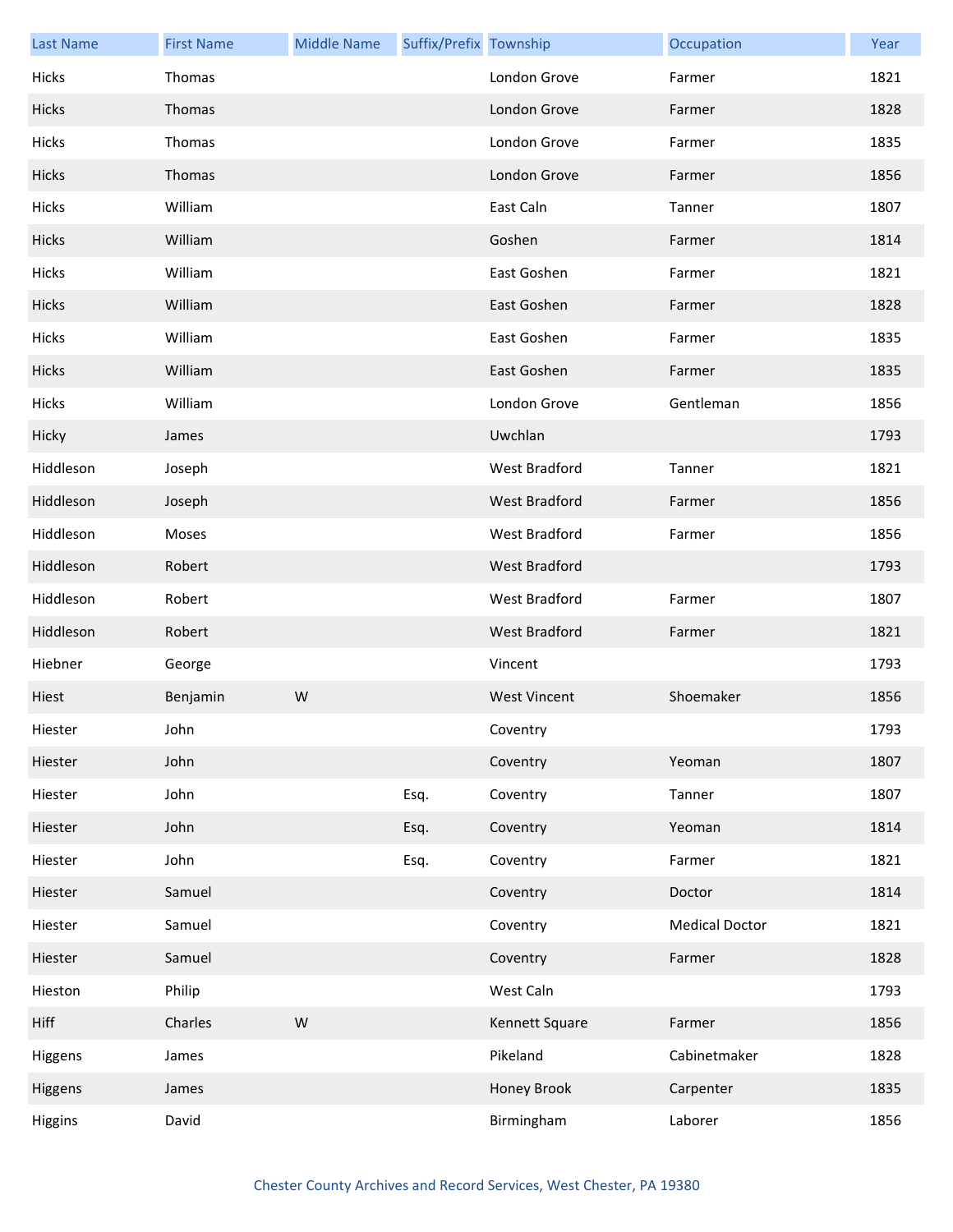| <b>Last Name</b> | <b>First Name</b> | <b>Middle Name</b> | Suffix/Prefix Township |                      | Occupation        | Year |
|------------------|-------------------|--------------------|------------------------|----------------------|-------------------|------|
| Higgins          | John              |                    |                        | West Marlborough     | Laborer           | 1835 |
| Higgins          | John              |                    |                        | Phoenixville         | Shoemaker         | 1856 |
| <b>Higgs</b>     | Chillion          |                    |                        | <b>West Nantmeal</b> | Miller            | 1828 |
| <b>Higgs</b>     | David             |                    |                        | Tredyffrin           | Laborer           | 1856 |
| <b>Higgs</b>     | Malin             |                    |                        | Tredyffrin           | Shoemaker         | 1828 |
| High             | Abraham           |                    |                        | Vincent              | Shoemaker         | 1807 |
| High             | Benjamin          |                    |                        | Vincent              | Miller            | 1807 |
| High             | Benjamin          |                    |                        | Coventry             | Laborer           | 1814 |
| High             | Benjamin          |                    |                        | Phoenixville         | Superintendant    | 1856 |
| High             | Daniel            |                    |                        | Charlestown          |                   | 1793 |
| High             | Daniel            |                    |                        | <b>East Nantmeal</b> | Farmer            | 1800 |
| High             | Daniel            |                    |                        | <b>East Nantmeal</b> | Farmer            | 1807 |
| High             | Daniel            |                    |                        | Charlestown          | Saddler           | 1807 |
| High             | Daniel            |                    |                        | Charlestown          | Farmer            | 1814 |
| High             | Daniel            |                    |                        | Charlestown          | Farmer            | 1821 |
| High             | Daniel            |                    |                        | Charlestown          |                   | 1821 |
| High             | Daniel            |                    |                        | Schuylkill           | Farmer            | 1828 |
| High             | David             |                    |                        | <b>East Nantmeal</b> |                   | 1793 |
| High             | David             |                    |                        | <b>East Nantmeal</b> | Farmer            | 1800 |
| High             | David             |                    |                        | Coventry             | Weaver            | 1807 |
| High             | David             |                    |                        | East Nantmeal        | Farmer            | 1807 |
| High             | David             |                    |                        | East Nantmeal        | Farmer            | 1814 |
| High             | David             |                    |                        | Coventry             | Yeoman            | 1814 |
| High             | David             |                    |                        | <b>East Nantmeal</b> | Farmer            | 1821 |
| High             | David             |                    |                        | Coventry             | Farmer            | 1821 |
| High             | David             |                    |                        | Warwick              | Farmer            | 1856 |
| High             | Edith             |                    |                        | Schuylkill           |                   | 1856 |
| High             | Frederick         |                    |                        | Phoenixville         | Filer and chipper | 1856 |
| High             | George            |                    |                        | Vincent              |                   | 1800 |
| High             | George            |                    |                        | Vincent              | Yeoman            | 1807 |
| High             | George            |                    |                        | Phoenixville         | Filer and chipper | 1856 |
| High             | Henry             |                    |                        | Coventry             | Yeoman            | 1807 |
| High             | Henry             |                    |                        | Vincent              | Yeoman            | 1807 |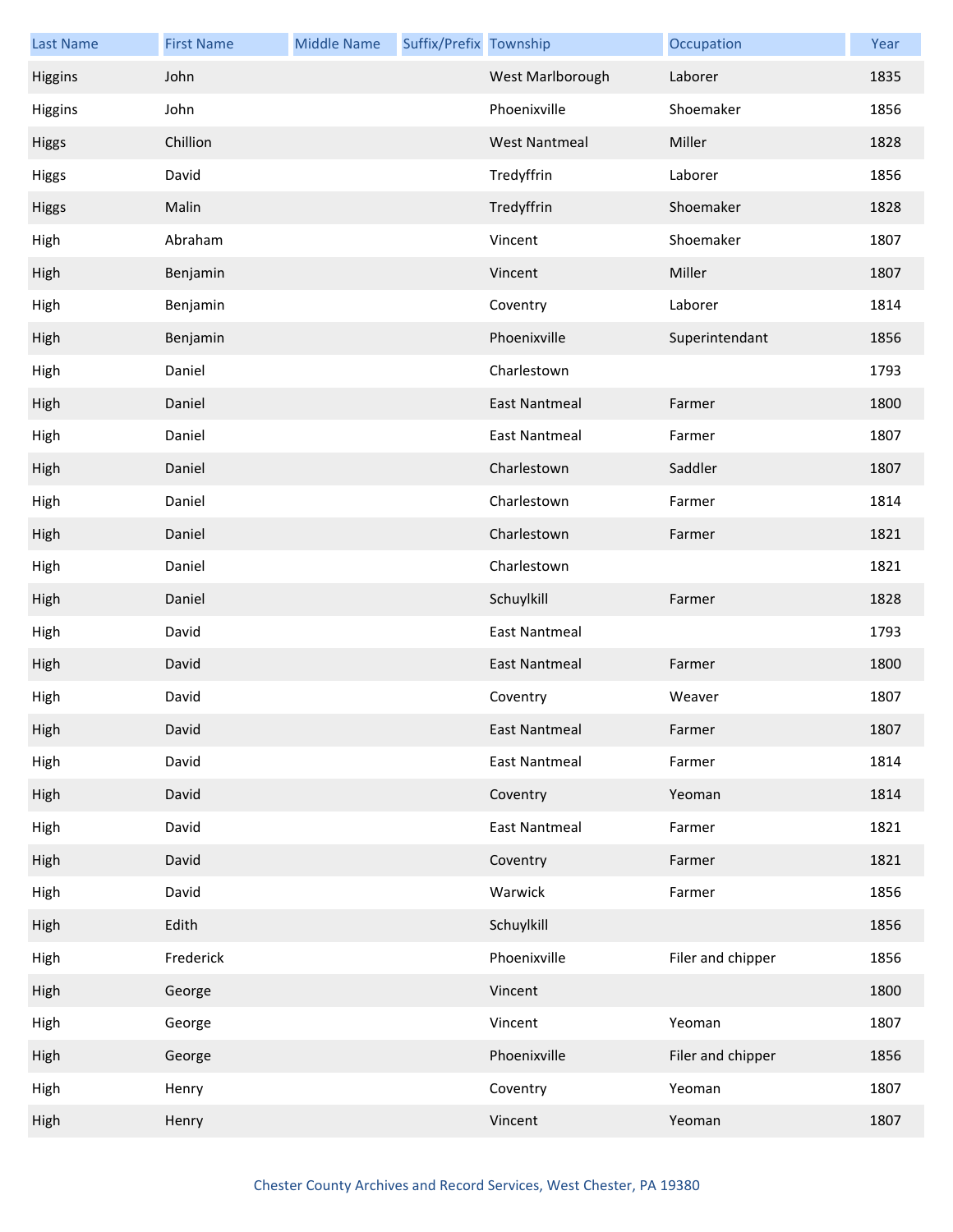| <b>Last Name</b> | <b>First Name</b> | <b>Middle Name</b> | Suffix/Prefix Township |                      | Occupation | Year |
|------------------|-------------------|--------------------|------------------------|----------------------|------------|------|
| High             | Henry             |                    |                        | Vincent              |            | 1814 |
| High             | Henry             |                    |                        | Coventry             | Yeoman     | 1814 |
| High             | Henry             |                    |                        | Coventry             | Farmer     | 1821 |
| High             | Henry             |                    |                        | Coventry             | Farmer     | 1828 |
| High             | Henry             |                    |                        | Willistown           | Laborer    | 1835 |
| High             | Henry             |                    |                        | <b>West Coventry</b> | Farmer     | 1856 |
| High             | Isaac             |                    |                        | Uwchlan              |            | 1800 |
| High             | Isaac             |                    |                        | <b>West Nantmeal</b> | Laborer    | 1814 |
| High             | Israel            |                    |                        | Phoenixville         | Laborer    | 1856 |
| High             | Jacob             |                    |                        | <b>East Nantmeal</b> |            | 1793 |
| High             | Jacob             |                    |                        | Charlestown          |            | 1793 |
| High             | Jacob             |                    |                        | <b>East Nantmeal</b> |            | 1793 |
| High             | Jacob             |                    |                        | Charlestown          |            | 1793 |
| High             | Jacob             |                    |                        | East Whiteland       |            | 1800 |
| High             | Jacob             |                    |                        | <b>East Nantmeal</b> | Farmer     | 1800 |
| High             | Jacob             |                    |                        | <b>East Nantmeal</b> | Farmer     | 1807 |
| High             | Jacob             |                    | Jr.                    | <b>East Nantmeal</b> | Farmer     | 1807 |
| High             | Jacob             |                    |                        | Charlestown          | Millwright | 1807 |
| High             | Jacob             |                    |                        | Charlestown          | Millwright | 1814 |
| High             | Jacob             |                    |                        | <b>East Nantmeal</b> | Farmer     | 1814 |
| High             | Jacob             |                    |                        | Charlestown          |            | 1821 |
| High             | Jacob             |                    |                        | <b>East Nantmeal</b> | Farmer     | 1821 |
| High             | Jacob             |                    |                        | Schuylkill           |            | 1828 |
| High             | Jacob             |                    |                        | Schuylkill           | Gentleman  | 1835 |
| High             | Jacob             |                    |                        | <b>East Nantmeal</b> | Farmer     | 1835 |
| High             | Jacob             |                    |                        | Coventry             | Miller     | 1835 |
| High             | Jacob             |                    |                        | East Pikeland        | Laborer    | 1856 |
| High             | John              |                    |                        | Coventry             |            | 1793 |
| High             | John              |                    |                        | <b>East Nantmeal</b> |            | 1793 |
| High             | John              |                    |                        | Vincent              |            | 1800 |
| High             | John              |                    |                        | East Nantmeal        | Wagon      | 1800 |
| High             | John              |                    |                        | East Nantmeal        | Farmer     | 1807 |
| High             | John              |                    | Jr.                    | Coventry             | Yeoman     | 1807 |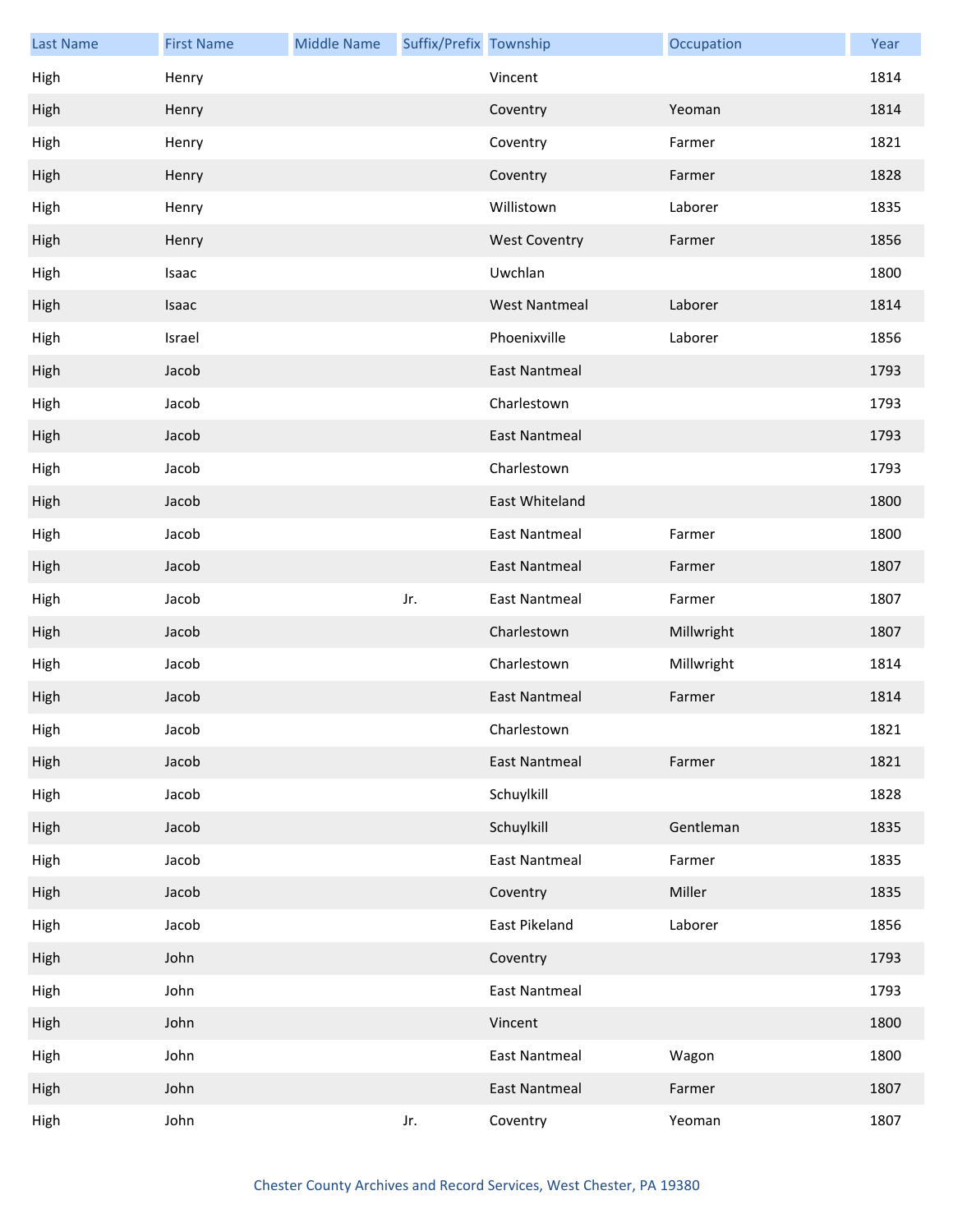| <b>Last Name</b> | <b>First Name</b> | <b>Middle Name</b> | Suffix/Prefix Township |                      | Occupation | Year |
|------------------|-------------------|--------------------|------------------------|----------------------|------------|------|
| High             | John              |                    |                        | Coventry             | Yeoman     | 1807 |
| High             | John              |                    |                        | Charlestown          | Slitter    | 1807 |
| High             | John              |                    |                        | Coventry             | Yeoman     | 1814 |
| High             | John              |                    |                        | Charlestown          | Laborer    | 1821 |
| High             | John              |                    |                        | Sadsbury             | Laborer    | 1828 |
| High             | Mathias           | Ρ.                 |                        | Charlestown          | Farmer     | 1821 |
| High             | Matthias          |                    |                        | Schuylkill           | Potter     | 1828 |
| High             | Matthias          | P                  |                        | Schuylkill           | Potter     | 1835 |
| High             | Samuel            |                    |                        | <b>West Coventry</b> | Farmer     | 1856 |
| High             | Tolbert           |                    |                        | East Brandywine      | Carpenter  | 1856 |
| High             | William           |                    |                        | Uwchlan              | Laborer    | 1856 |
| Higher           | Jacob             |                    |                        | <b>East Nantmeal</b> |            | 1793 |
| Highet           | Harvey            |                    |                        | West Fallowfield     | Carpenter  | 1856 |
| Highfield        | Amos              |                    |                        | Westtown             | Carpenter  | 1835 |
| Highfield        | John              |                    |                        | Westtown             | Shoemaker  | 1807 |
| Highfield        | John              |                    |                        | Westtown             | Farmer     | 1814 |
| Highfield        | John              |                    |                        | Westtown             | Pumpmaker  | 1821 |
| Highfield        | John              |                    | Jr.                    | Westtown             | Pumpmaker  | 1828 |
| Highfield        | John              |                    | Sr.                    | Westtown             | Pumpmaker  | 1828 |
| Highfield        | Martha            |                    |                        | <b>West Chester</b>  |            | 1814 |
| Highfield        | Richard           |                    |                        | Kennett              | Shoemaker  | 1814 |
| Highfield        | Richard           |                    |                        | Pennsbury            | Cordwainer | 1821 |
| Highfield        | Richard           |                    |                        | Kennett              | Shoemaker  | 1828 |
| Highfield        | William           |                    |                        | Westtown             | Carpenter  | 1835 |
| Highfield        | William           |                    |                        | Westtown             | Pumpmaker  | 1856 |
| Highgate         | Amos              |                    |                        | Tredyffrin           | Miller     | 1814 |
| Highgate         | Simon             |                    |                        | Tredyffrin           | Laborer    | 1814 |
| Highgate         | Simon             |                    |                        | Tredyffrin           | Laborer    | 1821 |
| Highgate         | Simon             |                    |                        | Tredyffrin           | Laborer    | 1828 |
| Highley          | Henry             |                    |                        | Charlestown          |            | 1793 |
| Highley          | Henry             |                    |                        | Charlestown          | Farmer     | 1821 |
| highley          | Henry             |                    |                        | Schuylkill           | Farmer     | 1835 |
| highley          | John              |                    |                        | Schuylkill           | Laborer    | 1835 |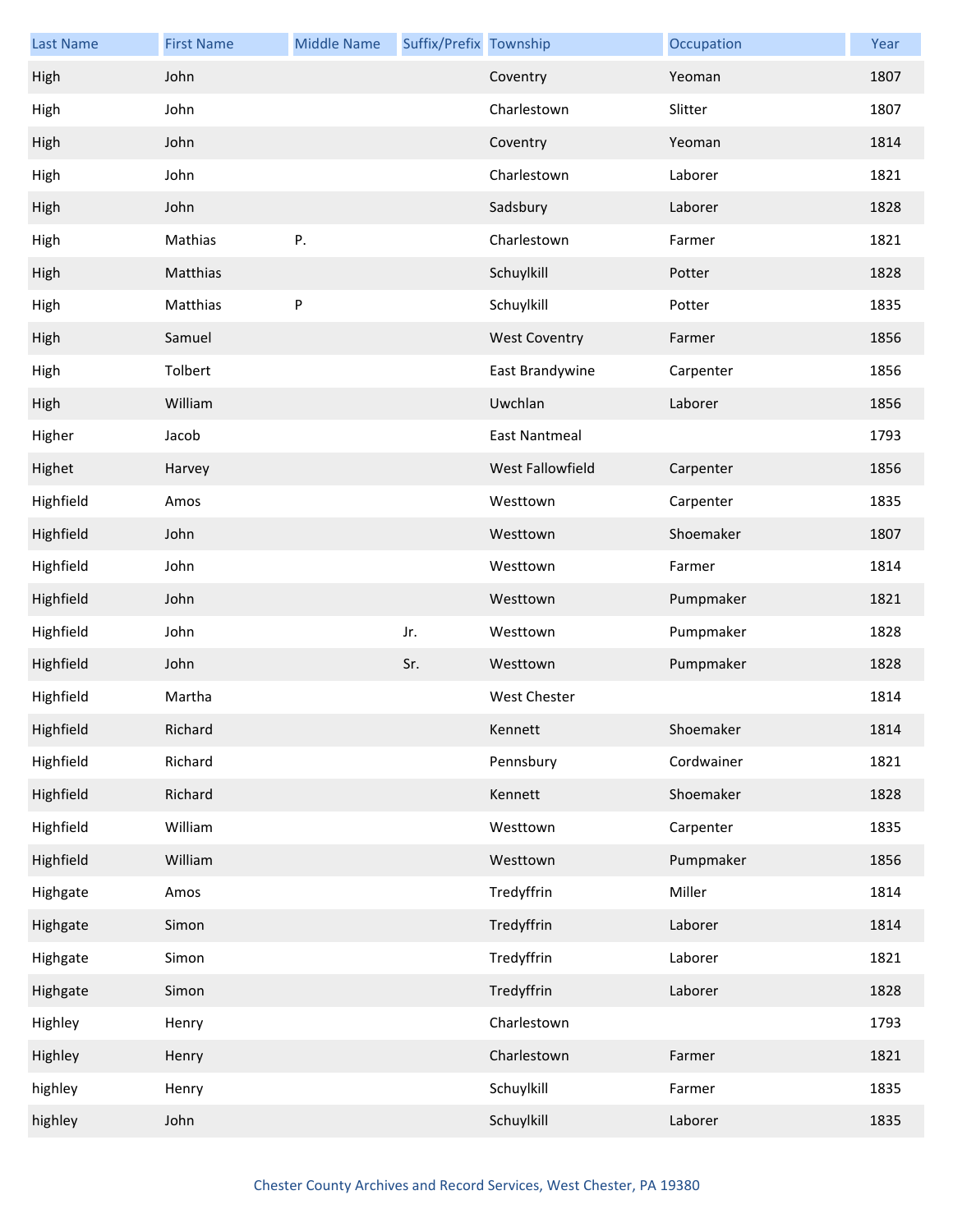| <b>Last Name</b> | <b>First Name</b> | <b>Middle Name</b> | Suffix/Prefix Township |                      | Occupation | Year |
|------------------|-------------------|--------------------|------------------------|----------------------|------------|------|
| Highley          | John              |                    |                        | Phoenixville         | Gentleman  | 1856 |
| Highley          | Joshua            | ${\sf R}$          |                        | Schuylkill           | Blacksmith | 1856 |
| Highly           | Henry             |                    |                        | Charlestown          | Farmer     | 1807 |
| Highly           | Henry             |                    |                        | Charlestown          | Farmer     | 1814 |
| Highly           | Henry             |                    |                        | Schuylkill           | Farmer     | 1828 |
| Highly           | John              |                    |                        | Schuylkill           | Farmer     | 1828 |
| Hight            | David             |                    |                        | <b>East Nantmeal</b> | Farmer     | 1835 |
| Hight            | Henry             |                    |                        | Coventry             | Farmer     | 1835 |
| Higins           | Thomas            |                    |                        | Uwchlan              | Laborer    | 1856 |
| Higly            | John              |                    |                        | Charlestown          | Farmer     | 1821 |
| Hilaman          | Albert            |                    |                        | East Nottingham      | Clerk      | 1835 |
| Hilaman          | Albert            |                    |                        | East Nottingham      | Farmer     | 1856 |
| Hilaman          | Jacob             |                    |                        | East Nottingham      | Capitalist | 1835 |
| Hilaman          | Samuel            |                    |                        | Penn                 | Farmer     | 1828 |
| Hilaman          | Samuel            |                    |                        | East Nottingham      | Carpenter  | 1835 |
| Hilaman          | Smith             |                    |                        | West Nottingham      | Farmer     | 1856 |
| Hilderman        | Alfred            |                    |                        | West Chester         | Laborer    | 1856 |
| Hilderman        | Jacob             |                    |                        | <b>West Chester</b>  | Laborer    | 1856 |
| Hildreth         | Willard           |                    |                        | West Chester         | Weaver     | 1828 |
| Hileman          | Jacob             |                    |                        | Londonderry          | Mason      | 1807 |
| Hileman          | John              |                    |                        | Londonderry          | Mason      | 1807 |
| Hileman          | Martin            |                    |                        | Londonderry          |            | 1793 |
| Hileman          | Martin            |                    |                        | Londonderry          | Shoemaker  | 1807 |
| Hileman          | Michael           |                    |                        | Londonderry          | Farmer     | 1807 |
| Hiley            | Edward            |                    |                        | <b>East Nantmeal</b> |            | 1793 |
| Hilford          | Thomas            | J.                 |                        | London Grove         | Shoemaker  | 1828 |
| Hill             | Abraham           |                    |                        | East Marlborough     | Laborer    | 1856 |
| Hill             | Arthur            |                    |                        | Tredyffrin           |            | 1793 |
| Hill             | Charles           |                    |                        | Westtown             | Laborer    | 1807 |
| Hill             | Charles           |                    |                        | Westtown             | Laborer    | 1814 |
| Hill             | Elijah            |                    |                        | London Britain       | Farmer     | 1828 |
| Hill             | Gabriel           |                    |                        | Uwchlan              | Laborer    | 1835 |
| Hill             | Ham               |                    |                        | <b>East Nantmeal</b> | Laborer    | 1856 |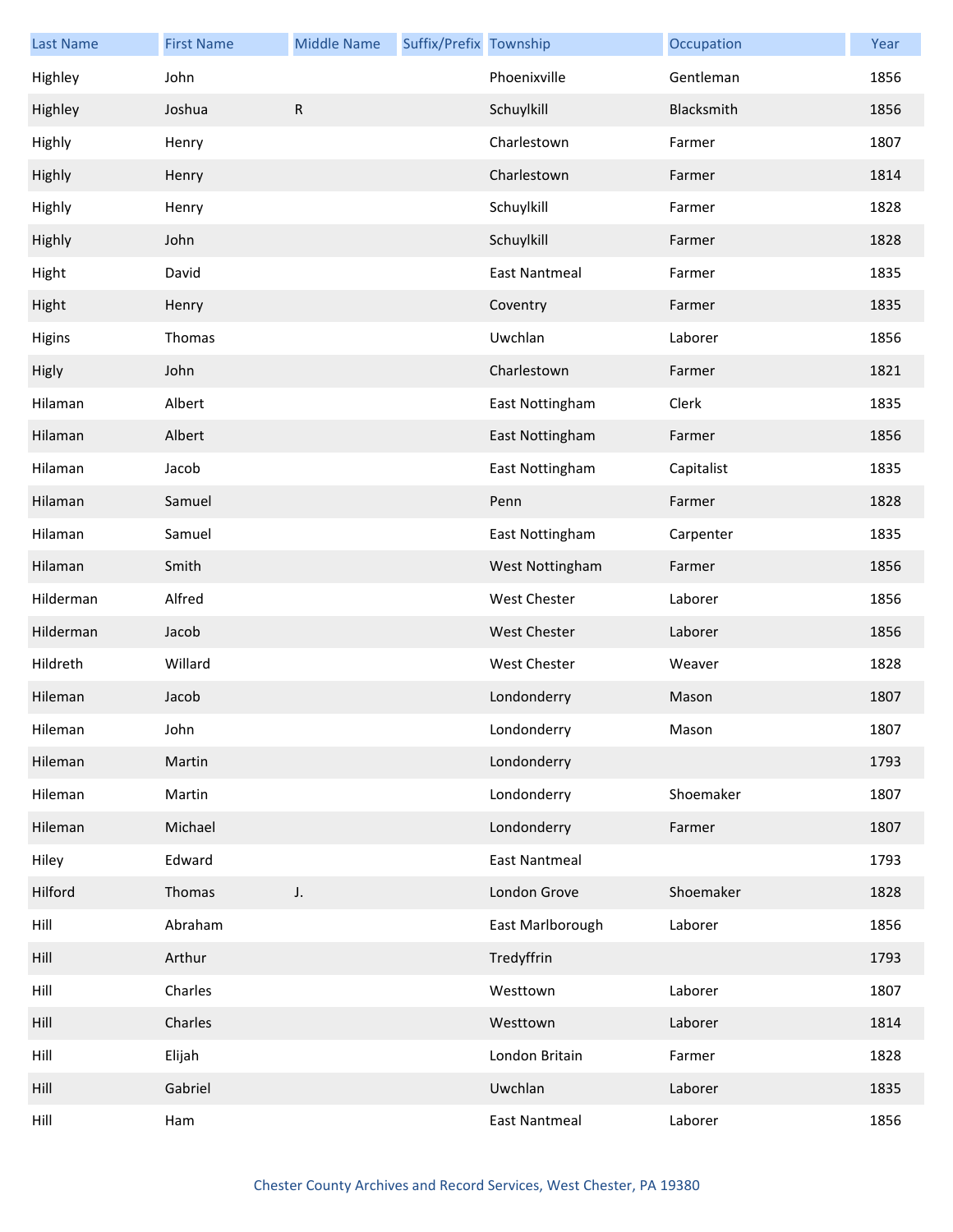| <b>Last Name</b> | <b>First Name</b> | <b>Middle Name</b> | Suffix/Prefix Township |                      | Occupation  | Year |
|------------------|-------------------|--------------------|------------------------|----------------------|-------------|------|
| Hill             | Howard            |                    |                        | Pennsbury            | Laborer     | 1856 |
| Hill             | Israel            |                    |                        | West Goshen          | Laborer     | 1856 |
| Hill             | James             |                    |                        | New London           |             | 1793 |
| Hill             | James             |                    |                        | <b>East Nantmeal</b> | Shoemaker   | 1814 |
| Hill             | James             |                    |                        | <b>West Nantmeal</b> | Cordwainer  | 1814 |
| Hill             | James             |                    |                        | Sadsbury             | Weaver      | 1814 |
| Hill             | James             |                    |                        | Honey Brook          | Shoemaker   | 1821 |
| Hill             | James             |                    |                        | Sadsbury             | Weaver      | 1821 |
| Hill             | James             |                    |                        | Sadsbury             | Weaver      | 1828 |
| Hill             | James             |                    |                        | East Caln            | Laborer     | 1835 |
| Hill             | James             |                    |                        | East Nottingham      | Farmer      | 1835 |
| Hill             | James             |                    |                        | Tredyffrin           | Laborer     | 1856 |
| Hill             | John              |                    |                        | Goshen               | Miller      | 1807 |
| Hill             | John              |                    |                        | West Whiteland       | Wheelwright | 1821 |
| Hill             | John              |                    |                        | Uwchlan              | Tailor      | 1828 |
| Hill             | John              |                    |                        | West Whiteland       | Wheelwright | 1828 |
| Hill             | John              |                    |                        | East Nottingham      | Cooper      | 1835 |
| Hill             | John              |                    |                        | West Whiteland       | Wheelwright | 1835 |
| Hill             | John              |                    | Jr.                    | Schuylkill           | Shoemaker   | 1856 |
| Hill             | John              | $\sf S$            |                        | Uwchlan              | Tailor      | 1835 |
| Hill             | Joseph            |                    |                        | New London           |             | 1793 |
| Hill             | Joseph            |                    |                        | London Grove         |             | 1800 |
| Hill             | Joseph            |                    |                        | London Grove         | Tailor      | 1807 |
| Hill             | Joseph            |                    |                        | London Grove         | Tailor      | 1814 |
| Hill             | Joseph            |                    |                        | Kennett              | Tailor      | 1835 |
| Hill             | Joseph            |                    |                        | Uwchlan              | Tailor      | 1835 |
| Hill             | Joseph            |                    |                        | Franklin             | Farmer      | 1856 |
| Hill             | Joseph            | F                  |                        | West Whiteland       | Merchant    | 1856 |
| Hill             | Margaret          |                    |                        | West Whiteland       | Nurse       | 1856 |
| Hill             | Newlin            |                    |                        | Willistown           | Farmer      | 1856 |
| Hill             | Richard           |                    |                        | Tredyffrin           | Laborer     | 1807 |
| Hill             | Richard           |                    |                        | West Whiteland       | Wheelwright | 1835 |
| Hill             | Robert            |                    |                        | <b>West Bradford</b> | Laborer     | 1835 |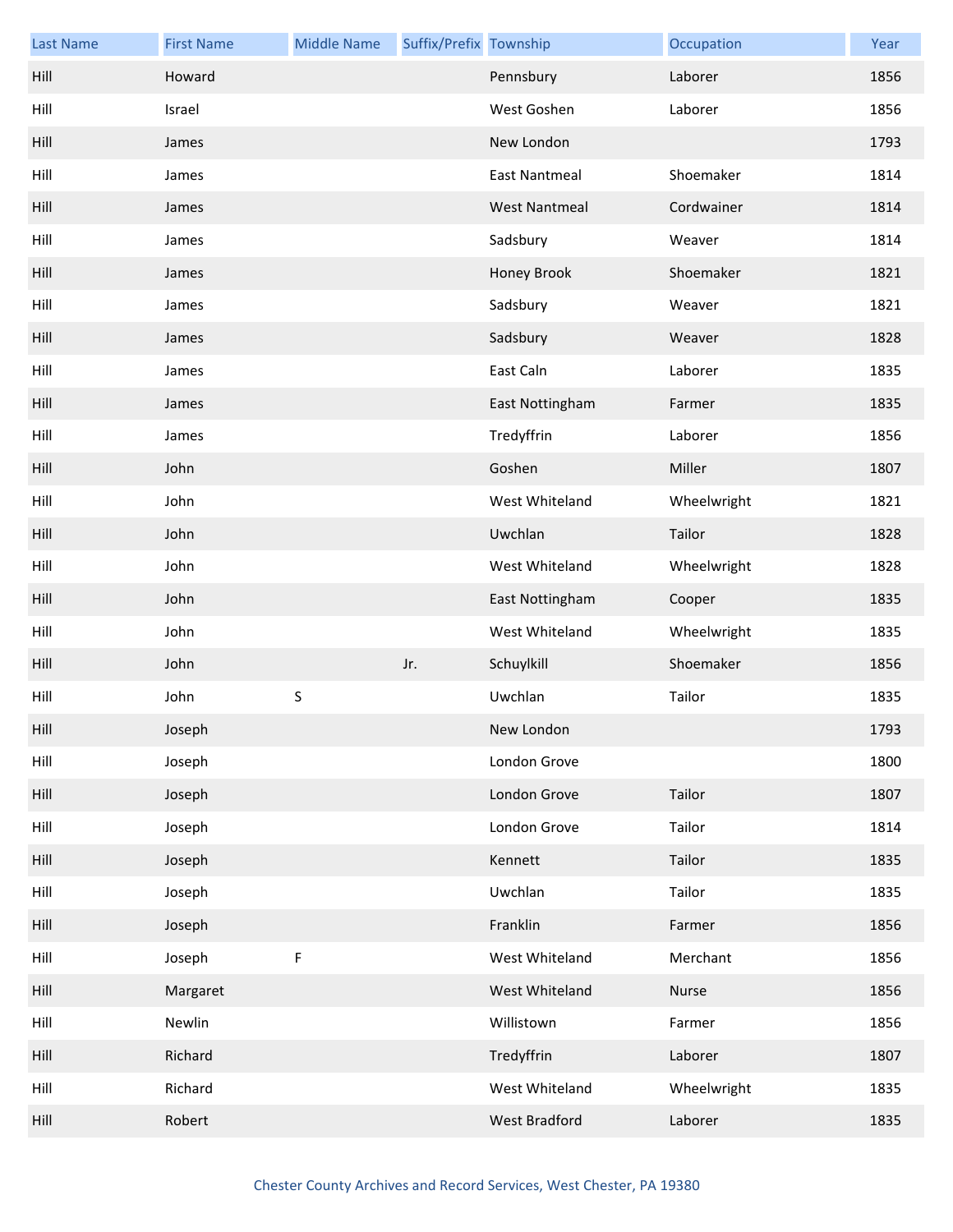| <b>Last Name</b> | <b>First Name</b> | <b>Middle Name</b> | Suffix/Prefix Township |                         | Occupation   | Year |
|------------------|-------------------|--------------------|------------------------|-------------------------|--------------|------|
| Hill             | Robert            |                    |                        | West Brandywine         | Laborer      | 1856 |
| Hill             | Robert            |                    |                        | Honeybrook              | Farmer       | 1856 |
| Hill             | Thomas            |                    |                        | Birmingham              | Hatter       | 1821 |
| Hill             | Thomas            |                    |                        | Birmingham              | Hatter       | 1828 |
| Hill             | Walter            |                    |                        | London Grove            | Laborer      | 1821 |
| Hill             | Walter            |                    |                        | New London              | Laborer      | 1828 |
| Hill             | Walter            |                    |                        | East Nottingham         | Farmer       | 1835 |
| Hill             | William           |                    |                        | Uwchlan                 |              | 1793 |
| Hill             | William           |                    |                        | <b>West Nantmeal</b>    | Weaver       | 1800 |
| Hill             | William           |                    |                        | <b>East Fallowfield</b> | Moulder      | 1856 |
| Hillard          | Martin            |                    |                        | <b>Upper Oxford</b>     | Yeoman       | 1800 |
| Hillas           | David             |                    |                        | West Whiteland          | Farmer       | 1807 |
| Hiller           | Martin            |                    |                        | <b>Upper Oxford</b>     | Farmer       | 1807 |
| Hillhouse        | John              |                    |                        | East Nottingham         | Farmer       | 1821 |
| Hillhouse        | William           |                    |                        | East Nottingham         | Farmer       | 1821 |
| Hillingsworth    | James             |                    |                        | Birmingham              | Laborer      | 1856 |
| <b>Hillis</b>    | Abraham           |                    |                        | West Nottingham         |              | 1793 |
| <b>Hillis</b>    | Abraham           |                    |                        | West Nottingham         |              | 1800 |
| <b>Hillis</b>    | David             |                    |                        | Coventry                |              | 1793 |
| <b>Hillis</b>    | David             |                    |                        | London Grove            | Farmer       | 1821 |
| <b>Hillis</b>    | Eli               |                    |                        | Westtown                | Schoolmaster | 1807 |
| <b>Hillis</b>    | James             |                    |                        | East Whiteland          | Laborer      | 1856 |
| <b>Hillis</b>    | Jesse             |                    |                        | London Grove            | Tanner       | 1821 |
| <b>Hillis</b>    | Jesse             |                    |                        | New Garden              | Tanner       | 1828 |
| <b>Hillis</b>    | John              |                    |                        | East Nottingham         |              | 1793 |
| <b>Hillis</b>    | John              |                    |                        | East Nottingham         |              | 1800 |
| <b>Hillis</b>    | John              |                    |                        | East Nottingham         | Farmer       | 1807 |
| <b>Hillis</b>    | John              |                    |                        | East Nottingham         | Farmer       | 1814 |
| <b>Hillis</b>    | John              |                    |                        | East Nottingham         | Farmer       | 1828 |
| <b>Hillis</b>    | John              |                    |                        | Schuylkill              | Shoemaker    | 1856 |
| <b>Hillis</b>    | Nathan            |                    |                        | London Grove            | Tanner       | 1821 |
| <b>Hillis</b>    | Richard           |                    |                        | East Caln               | Laborer      | 1856 |
| <b>Hillis</b>    | Robert            |                    |                        | East Nottingham         |              | 1800 |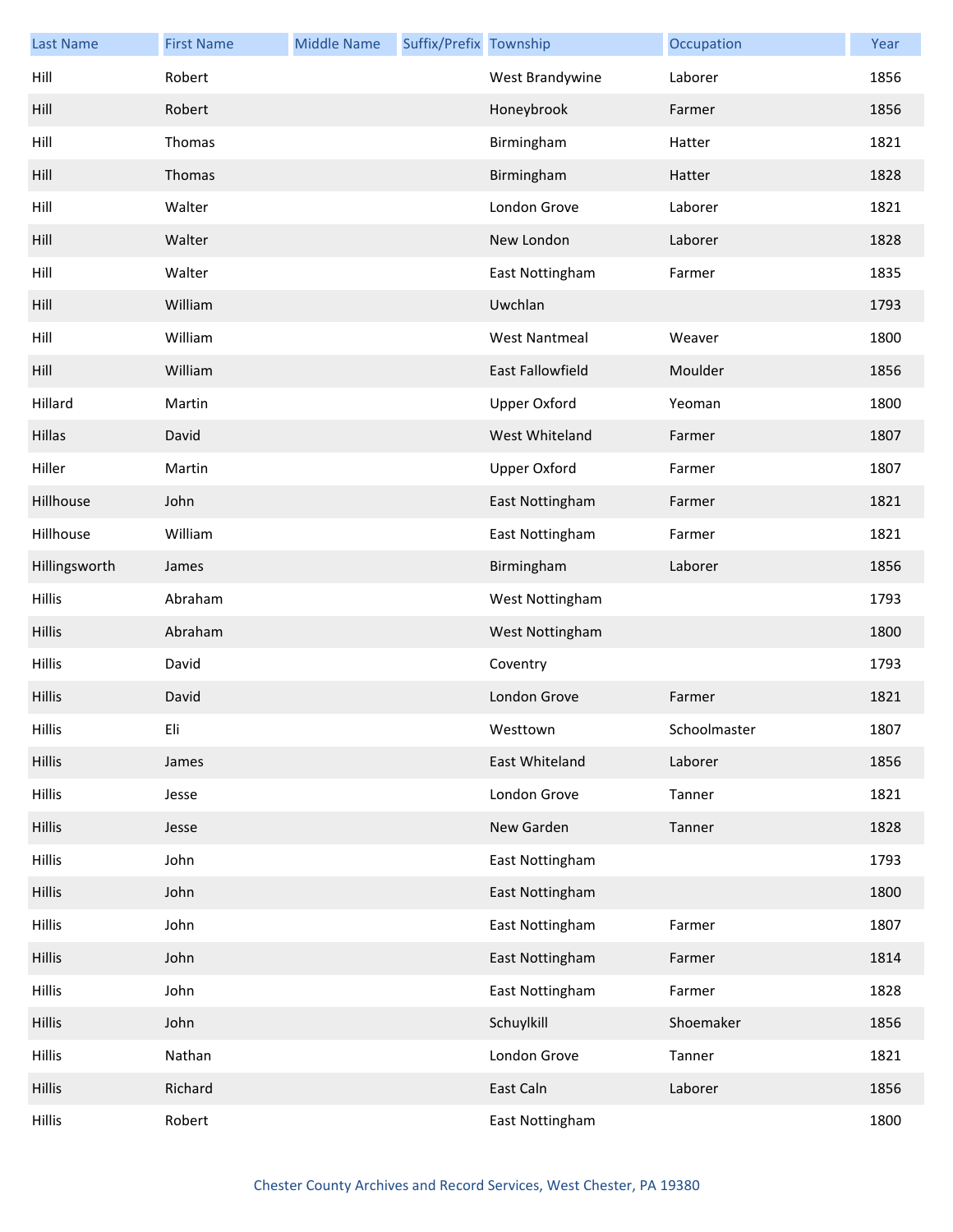| <b>Last Name</b> | <b>First Name</b> | <b>Middle Name</b> | Suffix/Prefix Township |                         | Occupation | Year |
|------------------|-------------------|--------------------|------------------------|-------------------------|------------|------|
| <b>Hillis</b>    | Robert            |                    |                        | East Nottingham         | Farmer     | 1807 |
| <b>Hillis</b>    | Robert            |                    |                        | West Marlborough        | Farmer     | 1821 |
| <b>Hillis</b>    | William           |                    |                        | <b>East Nantmeal</b>    |            | 1793 |
| <b>Hillis</b>    | William           |                    |                        | West Nottingham         |            | 1793 |
| Hillsby          | John              |                    |                        | Highland                | Laborer    | 1856 |
| Hillworth        | Frederick         |                    |                        | Uwchlan                 | Watchmaker | 1856 |
| Hilman           | Henry             |                    |                        | East Bradford           | Laborer    | 1828 |
| Hilton           | George            |                    |                        | West Fallowfield        | Laborer    | 1856 |
| Hilton           | James             |                    |                        | Pocopson                | Laborer    | 1856 |
| Hilton           | Michael           |                    |                        | Lower Oxford            | Shoemaker  | 1828 |
| Hilton           | Michael           |                    |                        | <b>East Fallowfield</b> | Laborer    | 1856 |
| Hilton           | Miller            |                    |                        | Highland                | Laborer    | 1856 |
| Hilton           | Otho              | $\sf B$            |                        | <b>West Bradford</b>    | Trader     | 1835 |
| Hilton           | Robert            |                    |                        | Highland                | Laborer    | 1856 |
| Hilton           | Simon             |                    |                        | Valley                  | Limeburner | 1856 |
| Hilton           | Thomas            |                    |                        | Valley                  | Weaver     | 1856 |
| Hilton           | Thornton          |                    |                        | <b>Upper Oxford</b>     | Laborer    | 1856 |
| Hilton           | Webster           |                    |                        | East Caln               | Butcher    | 1856 |
| Himblerick       | Alexander         |                    |                        | Uwchlan                 | Blacksmith | 1814 |
| Himebrite        | William           |                    |                        | <b>West Nantmeal</b>    | Shoemaker  | 1835 |
| Himelright       | Joseph            |                    |                        | Uwchlan                 | Laborer    | 1856 |
| Himelright       | William           |                    |                        | Wallace                 | Shoemaker  | 1856 |
| Himes            | Benjamin          |                    |                        | <b>West Chester</b>     | Cordwainer | 1835 |
| Himes            | Caspar            |                    |                        | Vincent                 |            | 1800 |
| Himes            | Casper            |                    |                        | Vincent                 | Yeoman     | 1807 |
| Himes            | Casper            |                    |                        | Vincent                 |            | 1814 |
| Himes            | Catharine         |                    |                        | Pikeland                | Farmer     | 1807 |
| Himes            | Charles           |                    |                        | Pikeland                | Farmer     | 1807 |
| Himes            | Charles           |                    |                        | Charlestown             | Farmer     | 1814 |
| Himes            | Charles           |                    |                        | Charlestown             | Farmer     | 1821 |
| Himes            | Charles           |                    |                        | Pikeland                | Farmer     | 1828 |
| Himes            | Charles           |                    |                        | Pikeland                | Farmer     | 1835 |
| Himes            | Charles           |                    |                        | West Pikeland           | Farmer     | 1856 |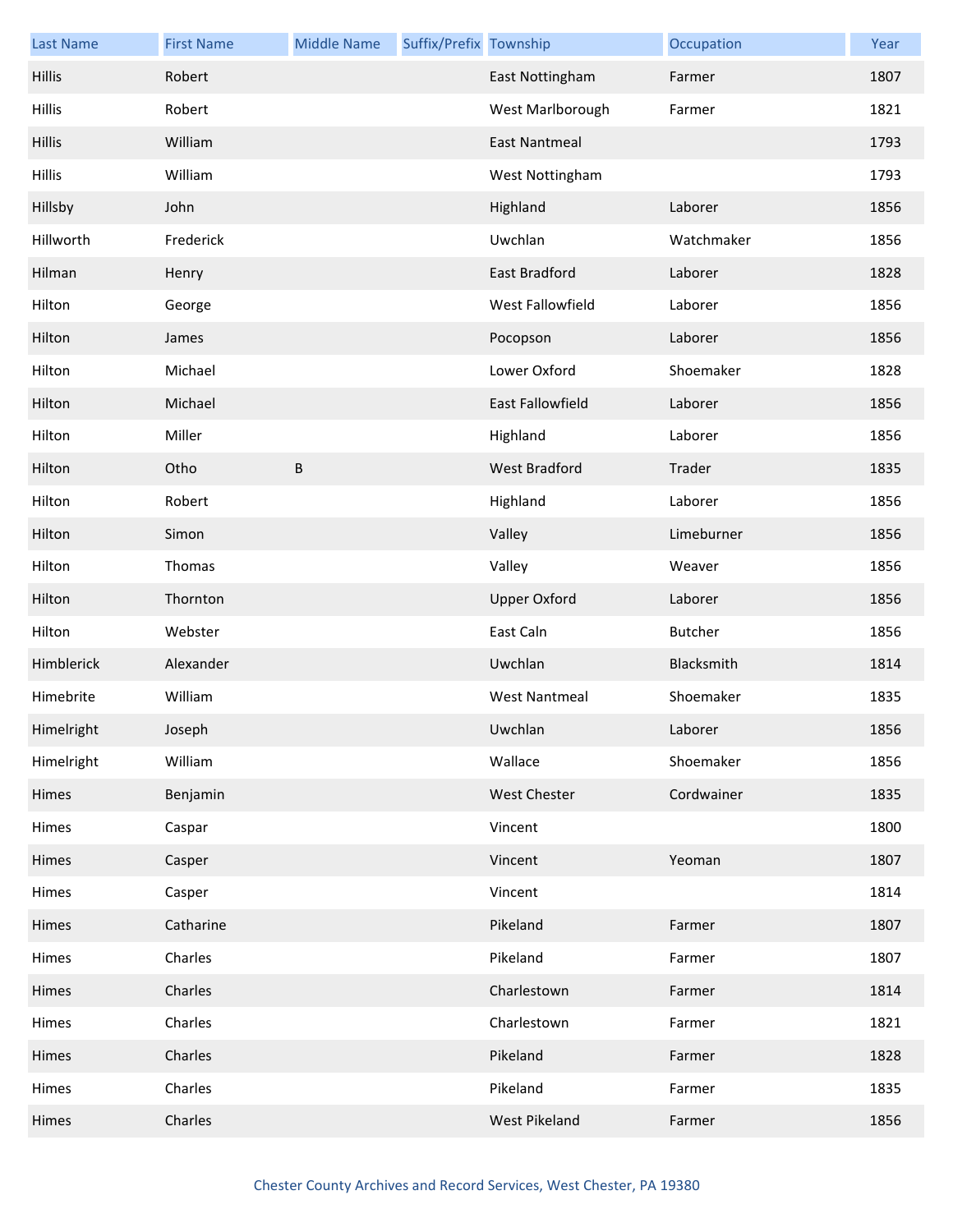| <b>Last Name</b> | <b>First Name</b> | <b>Middle Name</b> | Suffix/Prefix Township |                      | Occupation | Year |
|------------------|-------------------|--------------------|------------------------|----------------------|------------|------|
| Himes            | Christian         |                    |                        | Pikeland             | Farmer     | 1807 |
| Himes            | Daniel            |                    |                        | Pikeland             | Farmer     | 1835 |
| Himes            | Daniel            |                    |                        | West Pikeland        | Farmer     | 1856 |
| Himes            | David             |                    |                        | Vincent              | Laborer    | 1828 |
| Himes            | Francis           |                    |                        | Uwchlan              | Farmer     | 1821 |
| Himes            | Francis           |                    |                        | Pikeland             | Laborer    | 1828 |
| Himes            | Francis           |                    |                        | Uwchlan              | Farmer     | 1828 |
| Himes            | Francis           |                    |                        | Uwchlan              | Huckster   | 1835 |
| Himes            | George            |                    |                        | East Goshen          | Laborer    | 1821 |
| Himes            | George            |                    |                        | Westtown             | Laborer    | 1828 |
| Himes            | James             |                    |                        | Vincent              | Stonemason | 1807 |
| Himes            | James             |                    |                        | Vincent              |            | 1814 |
| Himes            | James             |                    |                        | Vincent              |            | 1821 |
| Himes            | James             |                    |                        | Vincent              | Laborer    | 1828 |
| Himes            | James             |                    |                        | <b>West Vincent</b>  | Laborer    | 1835 |
| Himes            | James             |                    |                        | Charlestown          | Laborer    | 1856 |
| Himes            | James             |                    |                        | <b>East Coventry</b> | Laborer    | 1856 |
| Himes            | James             |                    |                        | West Pikeland        | Miner      | 1856 |
| Himes            | Jesse             |                    |                        | Pikeland             | Mason      | 1807 |
| Himes            | Jesse             |                    |                        | Pikeland             | Farmer     | 1814 |
| Himes            | Jesse             |                    |                        | Pikeland             |            | 1821 |
| Himes            | Jesse             |                    |                        | Pikeland             | Laborer    | 1828 |
| Himes            | Jesse             |                    |                        | Uwchlan              | Laborer    | 1835 |
| Himes            | John              |                    |                        | East Whiteland       | Tailor     | 1821 |
| Himes            | John              |                    |                        | Tredyffrin           |            | 1828 |
| Himes            | John              |                    |                        | Coventry             | Laborer    | 1835 |
| Himes            | John              | $\sf S$            |                        | West Pikeland        | Farmer     | 1856 |
| Himes            | Joseph            |                    |                        | East Whiteland       | Shoemaker  | 1814 |
| Himes            | Joseph            |                    |                        | Uwchlan              | Farmer     | 1821 |
| Himes            | Joseph            |                    |                        | <b>West Chester</b>  | Farmer     | 1835 |
| Himes            | Joseph            |                    |                        | West Chester         | Gentleman  | 1856 |
| Himes            | Peter             |                    |                        | Pikeland             | Carpenter  | 1835 |
| Himes            | Peter             |                    |                        | <b>East Vincent</b>  | Carpenter  | 1856 |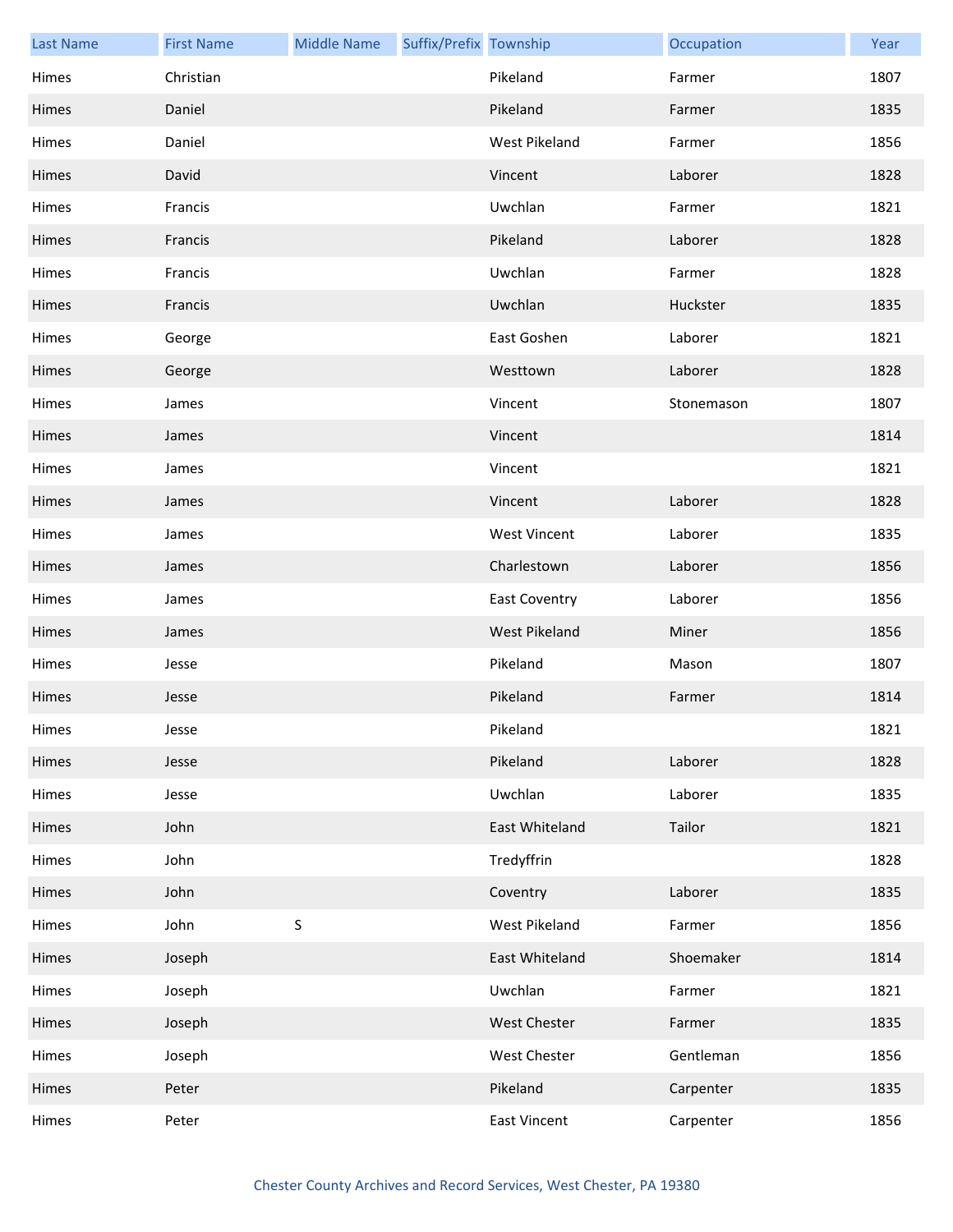| <b>Last Name</b> | <b>First Name</b> | <b>Middle Name</b> | Suffix/Prefix Township |                      | Occupation   | Year |
|------------------|-------------------|--------------------|------------------------|----------------------|--------------|------|
| Himes            | Thomas            |                    |                        | Uwchlan              |              | 1793 |
| Himes            | Thomas            |                    |                        | Honey Brook          |              | 1800 |
| Himes            | Thomas            |                    |                        | Honey Brook          | Innkeeper    | 1807 |
| Himes            | Thomas            |                    |                        | Pikeland             | Laborer      | 1835 |
| Himes            | Thomas            |                    |                        | <b>West Pikeland</b> | Farmer       | 1856 |
| Himes            | Valentine         |                    |                        | Pikeland             |              | 1793 |
| Himes            | William           |                    |                        | Tredyffrin           |              | 1793 |
| Himilright       | Benjamin          |                    |                        | Uwchlan              |              | 1856 |
| Himilright       | Joseph            |                    |                        | Uwchlan              |              | 1856 |
| Himilright       | Samuel            |                    |                        | Uwchlan              |              | 1856 |
| Himilright       | William           |                    |                        | Uwchlan              |              | 1856 |
| Himmelreich      | Philip            |                    |                        | Vincent              |              | 1793 |
| Himmelrigh       | Henry             |                    |                        | Vincent              |              | 1793 |
| Himmelright      | William           |                    |                        | Brandywine           | Cordwainer   | 1814 |
| Hims             | Robert            |                    |                        | Phoenixville         | Laborer      | 1856 |
| Hinckson         | James             |                    |                        | West Fallowfield     | Farmer       | 1814 |
| Hind             | Joseph            |                    |                        | <b>Upper Oxford</b>  | Weaver       | 1828 |
| Hindman          | Daniel            | B                  |                        | Westtown             | Farmer       | 1856 |
| Hindman          | David             |                    |                        | London Grove         |              | 1793 |
| Hindman          | David             |                    |                        | London Grove         |              | 1800 |
| Hindman          | David             |                    |                        | London Grove         | Farmer       | 1807 |
| Hindman          | David             |                    |                        | London Grove         | Farmer       | 1814 |
| Hindman          | David             |                    |                        | London Grove         | Farmer       | 1821 |
| Hindman          | David             |                    |                        | London Grove         | Farmer       | 1828 |
| Hindman          | Davod             |                    |                        | Sadsbury             | Farmer       | 1828 |
| Hindman          | Elizabeth         |                    |                        | West Fallowfield     |              | 1856 |
| Hindman          | James             |                    |                        | East Nottingham      |              | 1793 |
| Hindman          | James             |                    |                        | <b>West Nantmeal</b> | Innkeeper    | 1807 |
| Hindman          | James             |                    |                        | <b>West Nantmeal</b> | Surveyor     | 1814 |
| Hindman          | James             |                    |                        | <b>West Nantmeal</b> | Farmer       | 1821 |
| Hindman          | James             |                    |                        | East Caln            | Storekeeper  | 1828 |
| Hindman          | James             |                    |                        | Sadsbury             | Schoolmaster | 1828 |
| Hindman          | James             |                    |                        | Sadsbury             | Teacher      | 1835 |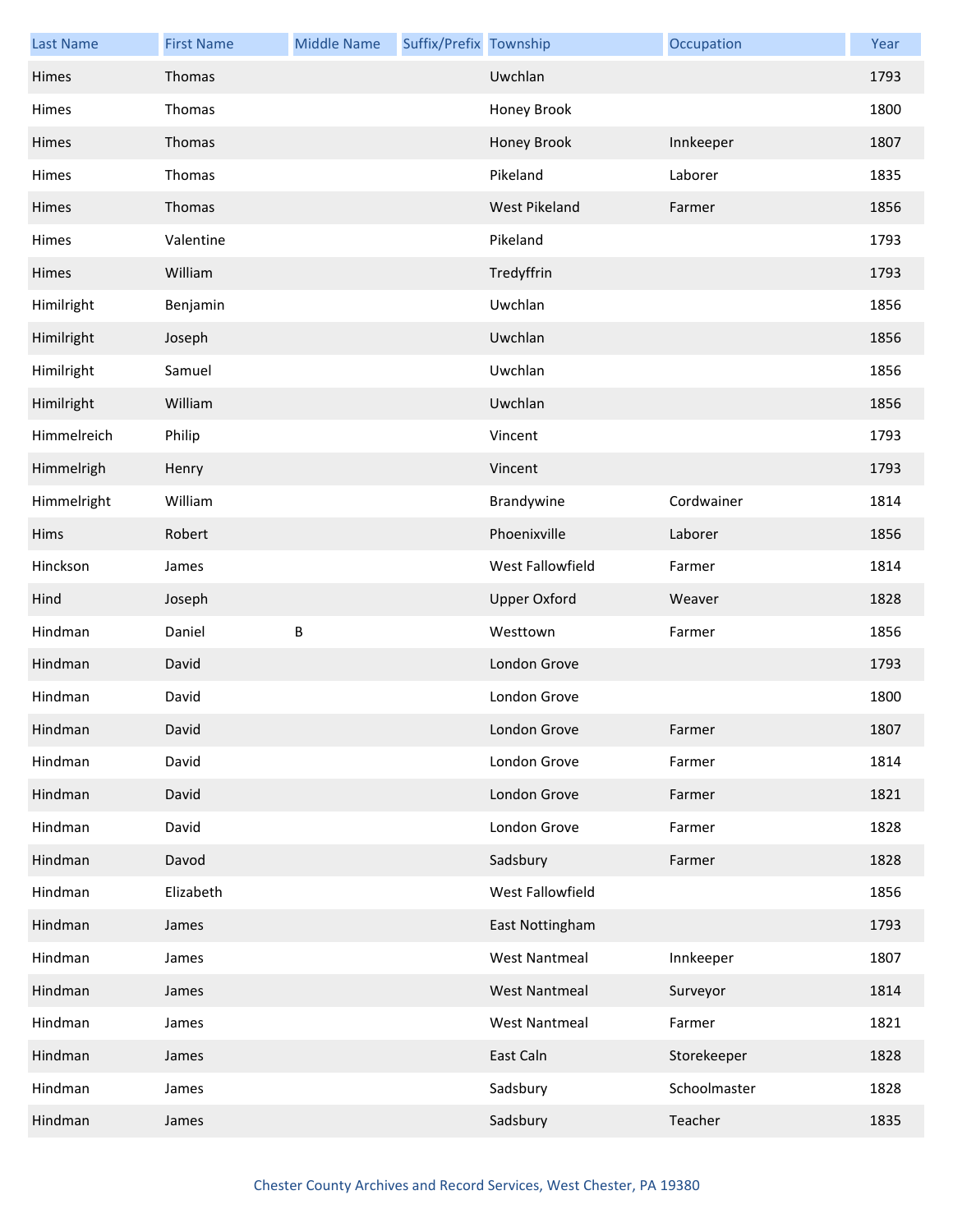| <b>Last Name</b> | <b>First Name</b> | <b>Middle Name</b> | Suffix/Prefix Township |                     | Occupation   | Year |
|------------------|-------------------|--------------------|------------------------|---------------------|--------------|------|
| Hindman          | John              |                    |                        | London Grove        |              | 1793 |
| Hindman          | John              |                    |                        | West Nottingham     |              | 1800 |
| Hindman          | John              |                    |                        | West Nottingham     |              | 1814 |
| Hindman          | John              |                    |                        | London Grove        | Farmer       | 1821 |
| Hindman          | John              |                    |                        | East Nottingham     | Farmer       | 1828 |
| Hindman          | John              |                    |                        | London Grove        | Farmer       | 1828 |
| Hindman          | John              |                    |                        | East Nottingham     | Potter       | 1835 |
| Hindman          | John              | $\mathsf C$        |                        | New Garden          | Carpenter    | 1835 |
| Hindman          | Matthew           |                    |                        | London Grove        | Laborer      | 1807 |
| Hindman          | Matthew           |                    |                        | West Nottingham     |              | 1814 |
| Hindman          | Matthew           |                    |                        | East Nottingham     | Laborer      | 1821 |
| Hindman          | Matthew           |                    |                        | Lower Oxford        | Laborer      | 1828 |
| Hindman          | Matthew           |                    |                        | New Garden          | Laborer      | 1835 |
| Hindman          | Robert            |                    |                        | London Grove        | Laborer      | 1856 |
| Hindman          | Samuel            |                    |                        | East Nottingham     | Laborer      | 1828 |
| Hindman          | Samuel            |                    |                        | London Grove        | Farmer       | 1835 |
| Hindman          | Thomas            |                    | Jr.                    | London Grove        | Laborer      | 1856 |
| Hindman          | Thomas            |                    | Sr.                    | London Grove        | Laborer      | 1856 |
| Hindman          | William           |                    |                        | London Grove        | Laborer      | 1856 |
| Hinds            | Alen              |                    |                        | West Nottingham     | Farmer       | 1835 |
| Hinds            | Mathew            |                    |                        | East Whiteland      |              | 1800 |
| Hine             | John              |                    |                        | <b>Upper Oxford</b> | Blacksmith   | 1821 |
| Hineman          | (Widow)           |                    |                        | West Nottingham     |              | 1807 |
| Hineman          | James             |                    |                        | Valley              | Iron roller  | 1856 |
| Hineman          | Samuel            |                    |                        | West Nottingham     |              | 1807 |
| Hineman          | Samuel            |                    |                        | Londonderry         | Farmer       | 1814 |
| Hiner            | Leonard           |                    |                        | Honey Brook         | Laborer      | 1835 |
| Hines            | Allen             |                    |                        | East Nottingham     | Laborer      | 1828 |
| Hines            | David             |                    |                        | <b>West Vincent</b> | Cabinetmaker | 1835 |
| Hines            | Joseph            |                    |                        | <b>Upper Oxford</b> | Weaver       | 1835 |
| Hines            | William           |                    |                        | East Goshen         | Bootmaker    | 1856 |
| Hinkle           | Albin             |                    |                        | Goshen              | Mason        | 1814 |
| Hinkson          | Eli               | ${\sf W}$          |                        | Highland            | Farmer       | 1856 |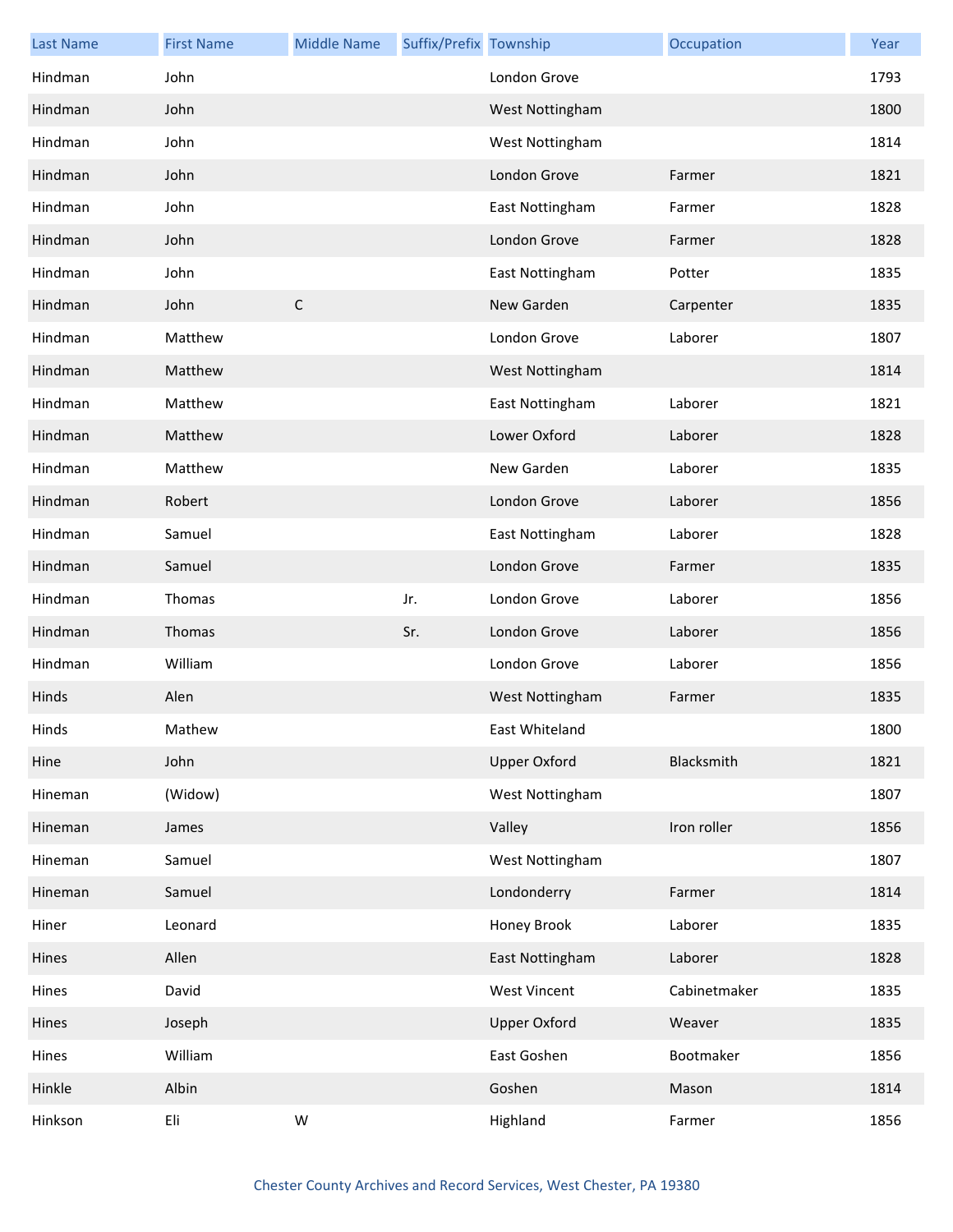| <b>Last Name</b> | <b>First Name</b> | <b>Middle Name</b> | Suffix/Prefix Township |                         | Occupation     | Year |
|------------------|-------------------|--------------------|------------------------|-------------------------|----------------|------|
| Hinkson          | Handford          |                    |                        | Highland                | <b>Butcher</b> | 1856 |
| Hinkson          | Isaac             |                    |                        | West Fallowfield        | Farmer         | 1828 |
| Hinkson          | Isaac             |                    |                        | <b>West Fallowfield</b> | Farmer         | 1835 |
| Hinkson          | Isaac             |                    |                        | Highland                | Farmer         | 1856 |
| Hinkson          | J                 | Stroud             |                        | Highland                | Farmer         | 1856 |
| Hinkson          | James             |                    |                        | West Fallowfield        | Farmer         | 1821 |
| Hinkson          | James             |                    |                        | West Fallowfield        | Farmer         | 1828 |
| Hinkson          | James             |                    |                        | West Fallowfield        | Farmer         | 1835 |
| Hinkson          | John              |                    |                        | Tredyffrin              | Laborer        | 1835 |
| Hinkson          | Samuel            |                    |                        | West Fallowfield        | Farmer         | 1835 |
| Hinkson          | Thomas            |                    |                        | East Goshen             | Laborer        | 1821 |
| Hinkson          | Thomas            |                    |                        | West Whiteland          | Laborer        | 1828 |
| Hinkson          | Washington        |                    |                        | London Grove            | Laborer        | 1828 |
| Hinley           | Enoch             |                    |                        | <b>West Chester</b>     | Laborer        | 1828 |
| Hinman           | John              |                    |                        | West Nottingham         |                | 1793 |
| Hinshaw          | Adam              |                    |                        | West Marlborough        | Laborer        | 1835 |
| Hinson           | Emry              |                    |                        | <b>Upper Oxford</b>     | Laborer        | 1835 |
| Hinton           | Caleb             |                    |                        | Honeybrook              | Laborer        | 1856 |
| Hinton           | Isaac             |                    |                        | Honey Brook             | Laborer        | 1821 |
| Hinton           | Isaac             |                    |                        | Honey Brook             | Laborer        | 1828 |
| Hinton           | Isaac             |                    |                        | Honeybrook              | Laborer        | 1856 |
| Hinton           | James             |                    |                        | Honey Brook             | Laborer        | 1828 |
| Hinton           | James             |                    |                        | Honey Brook             | Laborer        | 1835 |
| Hinton           | Moses             |                    |                        | Sadsbury                |                | 1807 |
| Hinton           | Moses             |                    |                        | Sadsbury                | Weaver         | 1814 |
| Hippel           | Henry             |                    |                        | Vincent                 |                | 1800 |
| Hipple           |                   |                    |                        | <b>East Vincent</b>     | Laborer        | 1856 |
| Hipple           | Abraham           |                    |                        | <b>West Vincent</b>     | Farmer         | 1835 |
| Hipple           | Abram             |                    |                        | <b>West Vincent</b>     | Miner          | 1856 |
| Hipple           | Adam              |                    |                        | <b>East Vincent</b>     | Carpenter      | 1835 |
| Hipple           | Casper            |                    |                        | Vincent                 | Shoemaker      | 1814 |
| Hipple           | Casper            |                    |                        | Vincent                 |                | 1821 |
| Hipple           | Conrad            |                    |                        | <b>East Nantmeal</b>    | Weaver         | 1800 |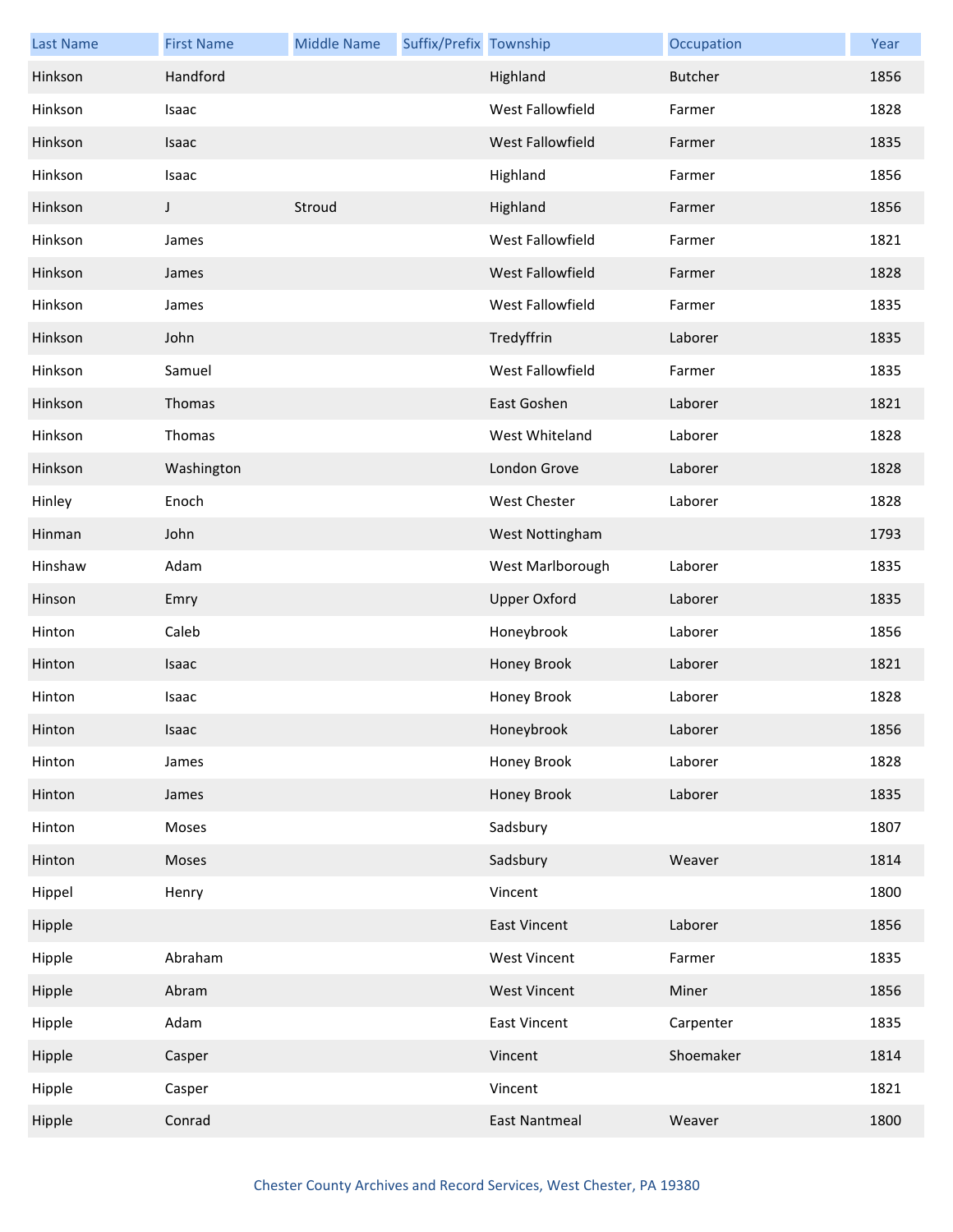| <b>Last Name</b> | <b>First Name</b> | <b>Middle Name</b> | Suffix/Prefix Township |                     | Occupation | Year |
|------------------|-------------------|--------------------|------------------------|---------------------|------------|------|
| Hipple           | Daniel            |                    |                        | Pikeland            | Farmer     | 1835 |
| Hipple           | Daniel            |                    |                        | East Pikeland       | Farmer     | 1856 |
| Hipple           | David             |                    |                        | <b>East Vincent</b> | Mason      | 1835 |
| Hipple           | Elijah            |                    |                        | East Goshen         | Farmer     | 1856 |
| Hipple           | George            |                    |                        | Pikeland            | Farmer     | 1807 |
| Hipple           | George            |                    |                        | Coventry            | Yeoman     | 1814 |
| Hipple           | George            |                    |                        | Pikeland            | Laborer    | 1814 |
| Hipple           | George            |                    |                        | Vincent             |            | 1821 |
| Hipple           | George            |                    |                        | Vincent             |            | 1821 |
| Hipple           | George            |                    |                        | Vincent             | Farmer     | 1828 |
| Hipple           | George            |                    |                        | Vincent             | Carpenter  | 1828 |
| Hipple           | George            |                    |                        | <b>West Vincent</b> | Carpenter  | 1835 |
| Hipple           | George            |                    |                        | <b>East Vincent</b> | Farmer     | 1835 |
| Hipple           | George            |                    |                        | <b>West Vincent</b> | Carpenter  | 1856 |
| Hipple           | George            | G                  |                        | East Goshen         | Innkeeper  | 1856 |
| Hipple           | Henry             |                    |                        | Pikeland            |            | 1793 |
| Hipple           | Henry             |                    |                        | Vincent             |            | 1793 |
| Hipple           | Henry             |                    |                        | Pikeland            |            | 1800 |
| Hipple           | Henry             |                    |                        | Vincent             | Millwright | 1807 |
| Hipple           | Henry             |                    |                        | Vincent             | Yeoman     | 1807 |
| Hipple           | Henry             |                    |                        | Pikeland            | Farmer     | 1807 |
| Hipple           | Henry             |                    |                        | Goshen              | Farmer     | 1807 |
| Hipple           | Henry             |                    |                        | Pikeland            | Farmer     | 1814 |
| Hipple           | Henry             |                    |                        | Goshen              | Farmer     | 1814 |
| Hipple           | Henry             |                    |                        | Vincent             |            | 1814 |
| Hipple           | Henry             |                    | Jr.                    | Vincent             |            | 1821 |
| Hipple           | Henry             |                    |                        | Vincent             |            | 1821 |
| Hipple           | Henry             |                    |                        | Pikeland            |            | 1821 |
| Hipple           | Henry             |                    |                        | Vincent             |            | 1821 |
| Hipple           | Henry             |                    |                        | East Goshen         | Farmer     | 1821 |
| Hipple           | Henry             |                    |                        | Vincent             | Farmer     | 1828 |
| Hipple           | Henry             |                    |                        | Vincent             | Shoemaker  | 1828 |
| Hipple           | Henry             |                    |                        | Vincent             | Farmer     | 1828 |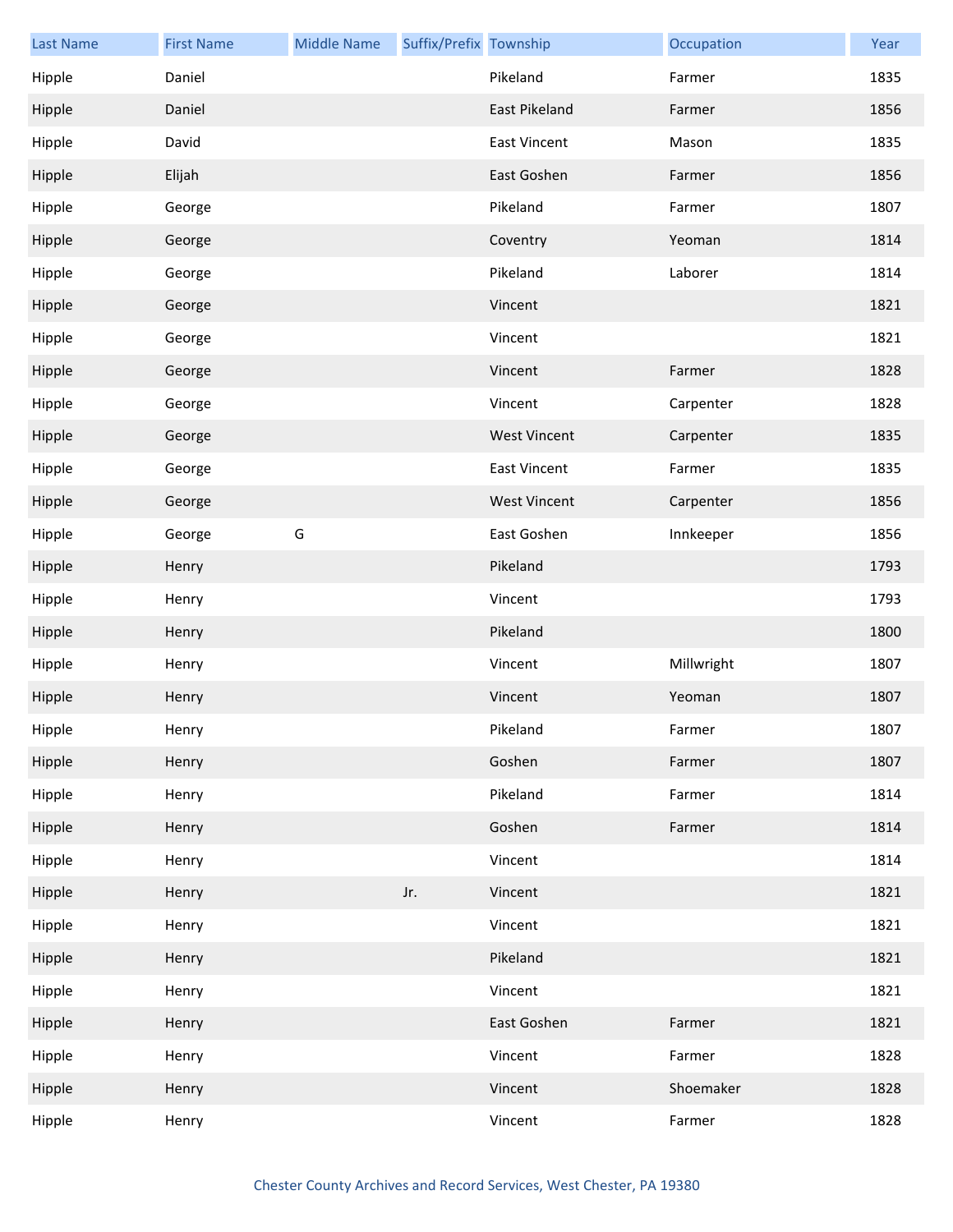| <b>Last Name</b> | <b>First Name</b> | <b>Middle Name</b> | Suffix/Prefix Township |                      | Occupation  | Year |
|------------------|-------------------|--------------------|------------------------|----------------------|-------------|------|
| Hipple           | Henry             |                    |                        | East Goshen          | Farmer      | 1828 |
| Hipple           | Henry             |                    |                        | <b>East Vincent</b>  | Farmer      | 1835 |
| Hipple           | Henry             |                    |                        | East Goshen          | Farmer      | 1835 |
| Hipple           | Henry             |                    |                        | <b>West Vincent</b>  | Farmer      | 1835 |
| Hipple           | Henry             |                    |                        | <b>West Vincent</b>  | Laborer     | 1856 |
| Hipple           | Henry             |                    |                        | East Goshen          | Farmer      | 1856 |
| Hipple           | Henry             |                    |                        | East Pikeland        | Laborer     | 1856 |
| Hipple           | Jacob             |                    |                        | Pikeland             |             | 1793 |
| Hipple           | Jacob             |                    |                        | Pikeland             |             | 1800 |
| Hipple           | Jacob             |                    |                        | West Whiteland       | Laborer     | 1807 |
| Hipple           | Jacob             |                    |                        | Pikeland             | Farmer      | 1807 |
| Hipple           | Jacob             |                    |                        | Vincent              |             | 1814 |
| Hipple           | Jacob             |                    |                        | Vincent              |             | 1821 |
| Hipple           | Jacob             |                    |                        | Vincent              | Mason       | 1828 |
| Hipple           | Jacob             |                    |                        | <b>West Vincent</b>  | Mason       | 1856 |
| Hipple           | Jacob             |                    |                        | <b>West Vincent</b>  | Farmer      | 1856 |
| Hipple           | James             |                    |                        | <b>East Vincent</b>  | Shoemaker   | 1835 |
| Hipple           | James             |                    |                        | East Coventry        | Farmer      | 1856 |
| Hipple           | Jane              |                    |                        | East Goshen          |             | 1856 |
| Hipple           | Jesse             | ${\sf M}$          |                        | East Pikeland        | Miller      | 1856 |
| Hipple           | John              |                    |                        | Pikeland             |             | 1800 |
| Hipple           | John              |                    |                        | Vincent              | Weaver      | 1807 |
| Hipple           | John              |                    |                        | Vincent              | Stonemason  | 1807 |
| Hipple           | John              |                    |                        | Vincent              | Weaver      | 1814 |
| Hipple           | John              |                    |                        | Pikeland             |             | 1821 |
| Hipple           | John              |                    |                        | Pikeland             | Farmer      | 1828 |
| Hipple           | John              |                    |                        | Vincent              | Carpenter   | 1828 |
| Hipple           | John              |                    |                        | Schuylkill           | Lock tender | 1835 |
| Hipple           | John              |                    |                        | <b>West Vincent</b>  | Carpenter   | 1835 |
| Hipple           | John              |                    |                        | Pikeland             | Farmer      | 1835 |
| Hipple           | John              |                    |                        | <b>East Vincent</b>  |             | 1835 |
| Hipple           | John              |                    |                        | <b>East Coventry</b> | Stonemason  | 1856 |
| Hipple           | John              |                    |                        | Sadsbury             | Infaneer    | 1856 |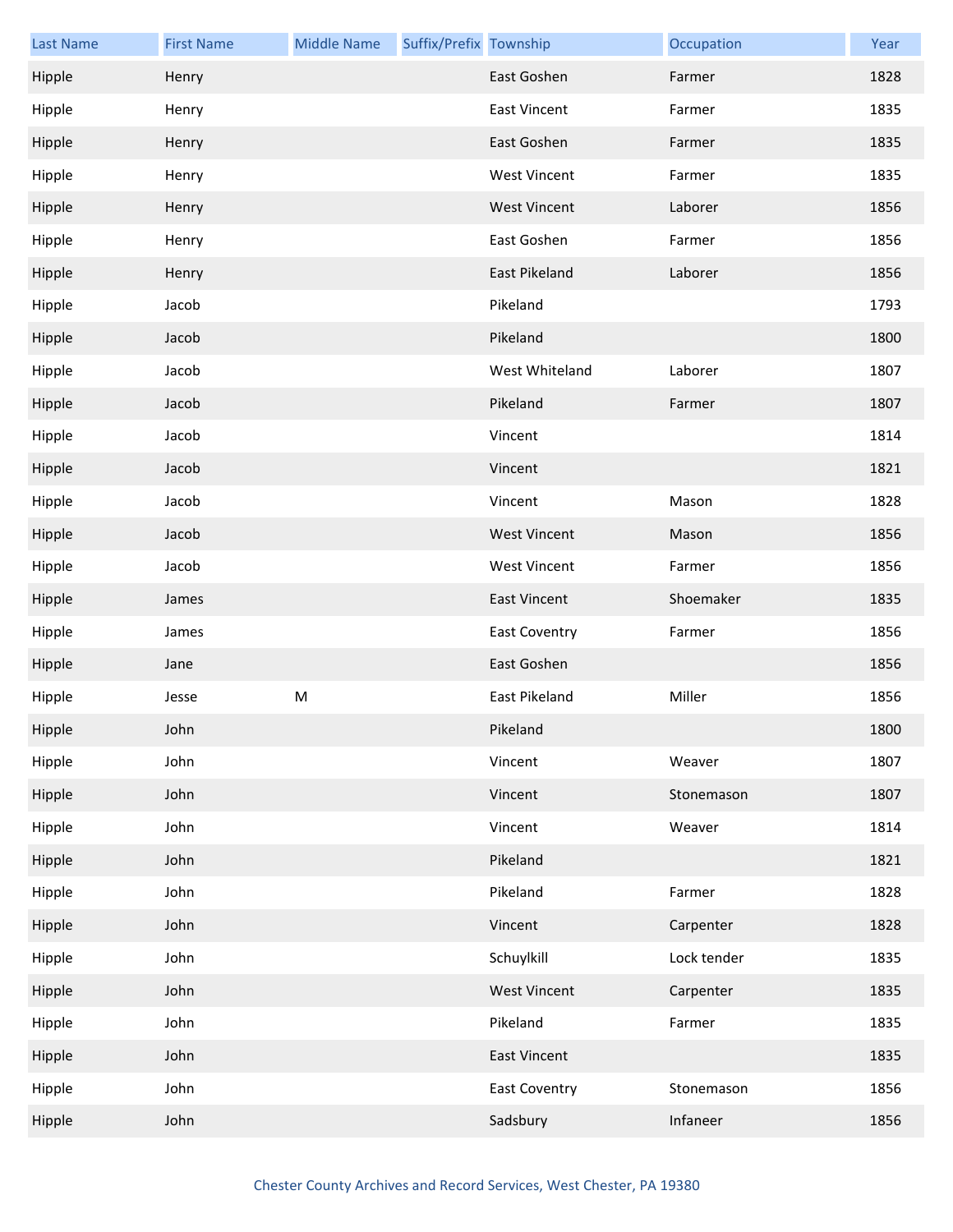| <b>Last Name</b> | <b>First Name</b> | <b>Middle Name</b> | Suffix/Prefix Township |                      | Occupation | Year |
|------------------|-------------------|--------------------|------------------------|----------------------|------------|------|
| Hipple           | John              |                    |                        | <b>West Vincent</b>  | Farmer     | 1856 |
| Hipple           | John              |                    |                        | <b>West Vincent</b>  | Mason      | 1856 |
| Hipple           | John              |                    |                        | Schuylkill           | Farmer     | 1856 |
| Hipple           | John              |                    |                        | Phoenixville         | Carter     | 1856 |
| Hipple           | Lawrance          |                    |                        | Pikeland             |            | 1793 |
| Hipple           | Lawrance          |                    |                        | West Whiteland       | Innkeeper  | 1807 |
| Hipple           | Lawrence          |                    |                        | Vincent              |            | 1793 |
| Hipple           | Lawrence          |                    |                        | West Whiteland       | Innkeeper  | 1800 |
| Hipple           | Lawrence          |                    |                        | Vincent              | Shoemaker  | 1807 |
| Hipple           | Lawrence          |                    |                        | Vincent              |            | 1814 |
| Hipple           | Lewis             |                    |                        | <b>West Vincent</b>  | Carpenter  | 1835 |
| Hipple           | Mark              |                    |                        | <b>West Vincent</b>  | Farmer     | 1856 |
| Hipple           | Peter             |                    |                        | Vincent              | Shoemaker  | 1821 |
| Hipple           | Peter             |                    |                        | Vincent              | Shoemaker  | 1828 |
| Hipple           | Peter             |                    |                        | <b>East Vincent</b>  |            | 1835 |
| Hipple           | Peter             |                    |                        | <b>West Vincent</b>  | Carpenter  | 1856 |
| Hipple           | Rees              |                    |                        | Pikeland             | Carpenter  | 1807 |
| Hipple           | Thomas            |                    |                        | <b>East Vincent</b>  |            | 1835 |
| Hipple           | Thomas            |                    |                        | East Coventry        | Saddler    | 1856 |
| Hipple           | William           |                    |                        | <b>West Vincent</b>  | Carpenter  | 1835 |
| Hipple           | William           |                    |                        | Sadsbury             | Machinist  | 1856 |
| Hipple           | William           |                    |                        | <b>West Vincent</b>  | Laborer    | 1856 |
| Hipple           | William           |                    |                        | West Pikeland        | Farmer     | 1856 |
| Hird             | Roland            |                    |                        | Honeybrook           | Weaver     | 1856 |
| Hirsh            | Samuel            |                    |                        | <b>East Vincent</b>  |            | 1835 |
| Hirst            | George            |                    |                        | Phoenixville         | Pudler     | 1856 |
| Hiser            | John              |                    |                        | Pennsbury            | Laborer    | 1807 |
| Hiserman         | Daniel            |                    |                        | <b>East Vincent</b>  |            | 1835 |
| Hitchens         | Paul              |                    |                        | Schuylkill           | Farmer     | 1856 |
| Hitner           | Christopher       |                    |                        | <b>West Coventry</b> | Farmer     | 1856 |
| HII              | Charles           | ${\sf R}$          |                        | East Caln            | Shoemaker  | 1856 |
| Hoagland         | William           | G                  |                        | East Marlborough     | Innkeeper  | 1856 |
| Hoar             | David             |                    |                        | Sadsbury             | Laborer    | 1821 |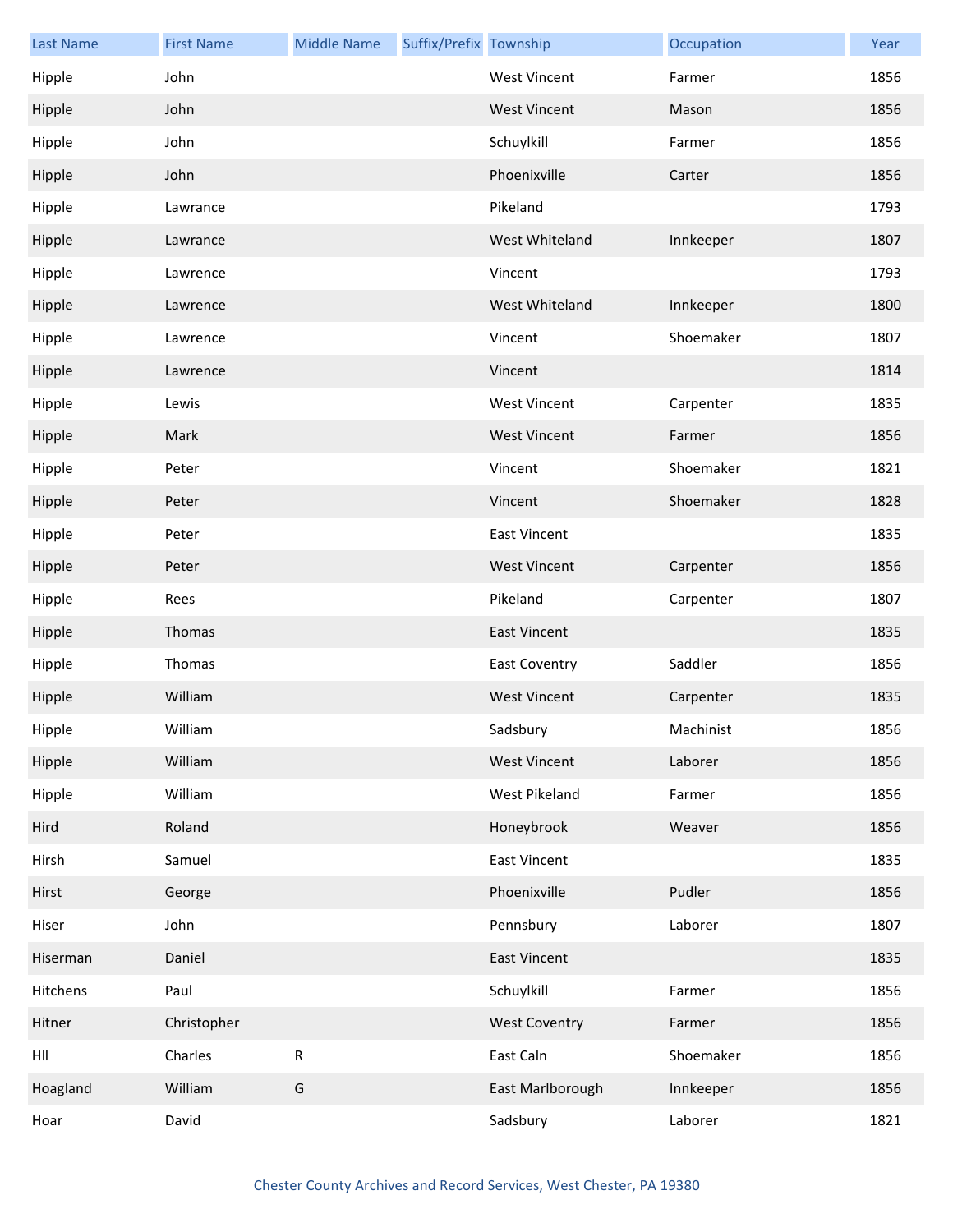| <b>Last Name</b> | <b>First Name</b> | <b>Middle Name</b> | Suffix/Prefix Township |                  | Occupation           | Year |
|------------------|-------------------|--------------------|------------------------|------------------|----------------------|------|
| Hoar             | Jesse             |                    |                        | Sadsbury         |                      | 1835 |
| Hoar             | Jobe              |                    |                        | Sadsbury         |                      | 1835 |
| Hoar             | John              |                    |                        | Sadsbury         | Laborer              | 1821 |
| Hoar             | Joshua            |                    |                        | Sadsbury         | Farmer               | 1814 |
| Hoar             | Joshua            |                    |                        | Sadsbury         | Farmer               | 1821 |
| Hoar             | Morris            |                    |                        | Sadsbury         |                      | 1835 |
| Hoar             | Thomas            |                    |                        | Sadsbury         |                      | 1835 |
| Hoare            | Jesse             |                    |                        | Sadsbury         | Laborer              | 1828 |
| Hoare            | Joshua            |                    |                        | Sadsbury         | Farmer               | 1828 |
| Hobbs            | Benjamin          |                    |                        | Phoenixville     | Machinist            | 1856 |
| Hobson           | Ann               |                    |                        | New Garden       | Farmer               | 1835 |
| Hobson           | Benjamin          |                    |                        | West Fallowfield | Carder (Cotton)      | 1828 |
| Hobson           | Benjamin          |                    |                        | Penn             | Farmer               | 1856 |
| Hobson           | Elizabeth         |                    |                        | New Garden       |                      | 1856 |
| Hobson           | Francis           |                    |                        | New Garden       |                      | 1793 |
| Hobson           | Francis           |                    |                        | New Garden       | Farmer               | 1800 |
| Hobson           | Francis           |                    |                        | New Garden       | Farmer               | 1807 |
| Hobson           | Francis           |                    |                        | New Garden       | Farmer               | 1814 |
| Hobson           | Francis           |                    |                        | New Garden       | Farmer               | 1821 |
| Hobson           | Francis           |                    |                        | New Garden       | Farmer               | 1828 |
| Hobson           | Francis           |                    |                        | New Garden       | Farmer               | 1856 |
| hobson           | Jacob             |                    |                        | New Garden       | Farmer               | 1835 |
| Hobson           | Jacob             |                    |                        | New Garden       | Justice of the Peace | 1856 |
| Hobson           | John              |                    |                        | New Garden       | Painter              | 1835 |
| Hobson           | Joseph            |                    |                        | New Garden       |                      | 1793 |
| Hobson           | Joseph            |                    |                        | New Garden       | Farmer               | 1800 |
| Hobson           | Joseph            |                    |                        | New Garden       | Farmer               | 1807 |
| Hobson           | Joseph            |                    |                        | New Garden       | Farmer               | 1814 |
| Hobson           | Joseph            |                    |                        | New Garden       | Farmer               | 1821 |
| Hobson           | Joseph            |                    |                        | New Garden       | Carpenter            | 1828 |
| Hobson           | Joseph            |                    |                        | New Garden       | Farmer               | 1828 |
| Hobson           | Joseph            |                    |                        | New Garden       | Farmer               | 1835 |
| Hobson           | Margaret          |                    |                        | New Garden       |                      | 1856 |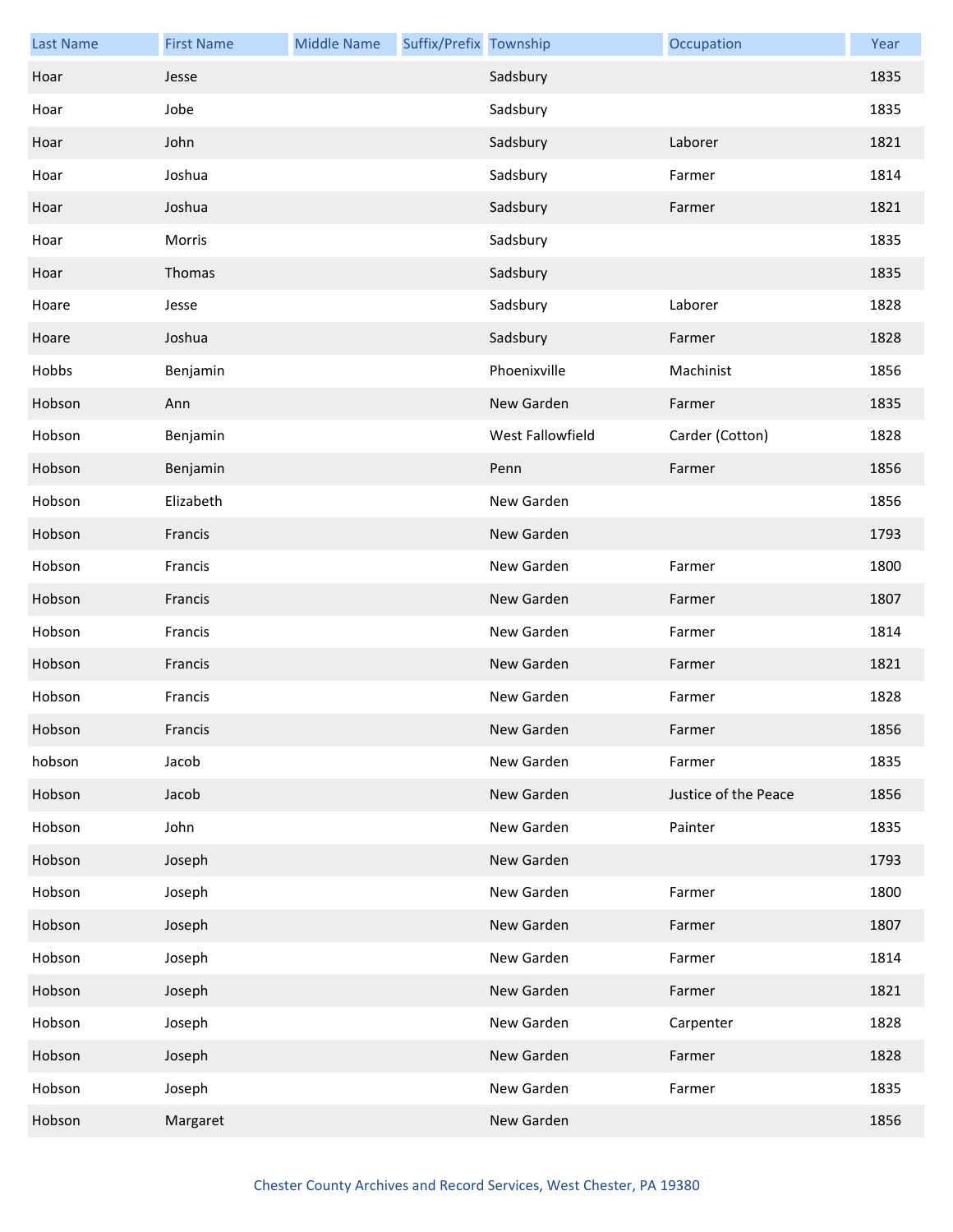| <b>Last Name</b> | <b>First Name</b> | <b>Middle Name</b> | Suffix/Prefix Township |                 | Occupation | Year |
|------------------|-------------------|--------------------|------------------------|-----------------|------------|------|
| Hobson           | Nathan            |                    |                        | New Garden      | Farmer     | 1856 |
| Hobson           | Thomas            |                    |                        | New Garden      | Farmer     | 1800 |
| Hobson           | Thomas            |                    |                        | New Garden      | Farmer     | 1807 |
| Hobson           | Thomas            |                    |                        | New Garden      | Farmer     | 1807 |
| Hobson           | Thomas            |                    |                        | New Garden      | Carpenter  | 1814 |
| Hobson           | Thomas            |                    |                        | New Garden      | Carpenter  | 1821 |
| Hobson           | Thomas            |                    |                        | New Garden      | Carpenter  | 1828 |
| Hobson           | Thomas            |                    |                        | New Garden      | Carpenter  | 1835 |
| Hockins          | David             |                    |                        | Pennsbury       | Laborer    | 1828 |
| Hockley          | Henry             |                    |                        | Vincent         |            | 1793 |
| Hodge            | $\mathsf C$       | W                  |                        | Oxford          | Minister   | 1856 |
| Hodge            | Hugh              |                    |                        | Charlestown     | Laborer    | 1821 |
| Hodge            | James             |                    |                        | Charlestown     |            | 1793 |
| Hodge            | James             |                    | Sr.                    | Charlestown     | Tailor     | 1807 |
| Hodge            | James             |                    | Jr.                    | Charlestown     | Tailor     | 1807 |
| Hodge            | James             |                    |                        | Charlestown     | Tailor     | 1814 |
| Hodge            | James             |                    |                        | Charlestown     | Tailor     | 1821 |
| Hodge            | James             |                    |                        | West Bradford   | Laborer    | 1835 |
| Hodge            | John              |                    |                        | East Bradford   | Laborer    | 1807 |
| Hodge            | John              |                    |                        | East Bradford   | Farmer     | 1814 |
| Hodge            | Robert            |                    |                        | West Bradford   | Weaver     | 1807 |
| Hodge            | William           |                    |                        | Charlestown     | Laborer    | 1814 |
| Hodge            | William           |                    |                        | Charlestown     | Farmer     | 1821 |
| Hodge            | William           |                    |                        | East Whiteland  | Farmer     | 1828 |
| Hodge            | William           |                    |                        | West Bradford   | Laborer    | 1835 |
| Hodgeson         | Robert            |                    |                        | New London      | Farmer     | 1800 |
| Hodgson          | Abel              |                    |                        | East Nottingham |            | 1793 |
| Hodgson          | Abel              |                    |                        | East Nottingham | Farmer     | 1807 |
| Hodgson          | Abel              |                    |                        | East Nottingham | Farmer     | 1814 |
| Hodgson          | Able              |                    |                        | East Nottingham |            | 1800 |
| Hodgson          | Alexander         |                    |                        | New London      | Farmer     | 1835 |
| Hodgson          | Ann               |                    |                        | West Chester    | Teacher    | 1835 |
| Hodgson          | Benjamin          |                    | Jr.                    | East Nottingham | Farmer     | 1828 |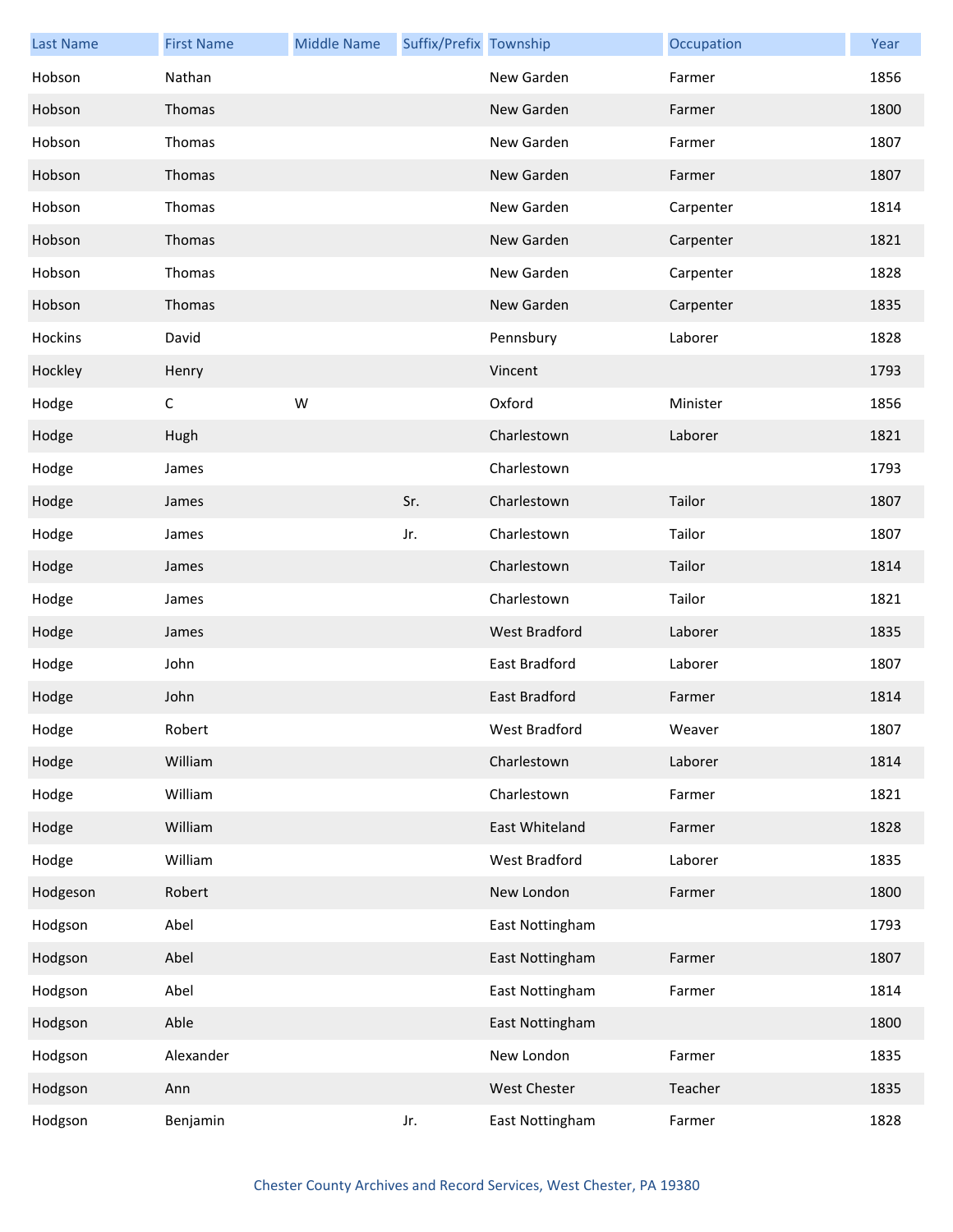| <b>Last Name</b> | <b>First Name</b> | <b>Middle Name</b>        | Suffix/Prefix Township |                     | Occupation     | Year |
|------------------|-------------------|---------------------------|------------------------|---------------------|----------------|------|
| Hodgson          | Deborah           |                           |                        | <b>West Chester</b> | Housekeeper    | 1835 |
| Hodgson          | George            | D                         |                        | New London          | Engineer       | 1856 |
| Hodgson          | Henry             |                           |                        | New London          | Farmer         | 1856 |
| Hodgson          | James             |                           |                        | East Nottingham     |                | 1800 |
| Hodgson          | James             |                           |                        | East Nottingham     | Farmer         | 1807 |
| Hodgson          | James             |                           |                        | East Nottingham     | Miller         | 1814 |
| Hodgson          | James             |                           |                        | New London          | Farmer         | 1821 |
| Hodgson          | James             |                           |                        | New London          | Farmer         | 1828 |
| Hodgson          | James             |                           |                        | Penn                | Farmer         | 1828 |
| Hodgson          | James             |                           |                        | New London          | Farmer         | 1835 |
| Hodgson          | James             |                           |                        | Penn                | Farmer         | 1835 |
| Hodgson          | James             |                           |                        | New London          | Farmer         | 1856 |
| Hodgson          | Jane              | B                         |                        | Penn                |                | 1856 |
| Hodgson          | John              |                           |                        | West Chester        | Shoemaker      | 1828 |
| Hodgson          | John              |                           |                        | West Chester        | Cordwainer     | 1835 |
| Hodgson          | John              |                           |                        | West Chester        | Printer        | 1856 |
| Hodgson          | Joseph            |                           |                        | Penn                | Farmer         | 1856 |
| Hodgson          | Margaret          |                           |                        | Penn                |                | 1856 |
| Hodgson          | Mark              | A                         |                        | New London          | Farmer         | 1835 |
| Hodgson          | Mark              | $\boldsymbol{\mathsf{A}}$ |                        | New London          | Farmer         | 1856 |
| Hodgson          | Mark              | А.                        |                        | New London          | Farmer         | 1814 |
| Hodgson          | Mark              | А.                        |                        | New London          | Farmer         | 1821 |
| Hodgson          | Mark              | Α.                        |                        | New London          | Farmer         | 1828 |
| Hodgson          | Mary              |                           |                        | West Chester        | Trimming store | 1856 |
| Hodgson          | $\mathsf{R}$      | $\boldsymbol{\mathsf{H}}$ |                        | New London          | Farmer         | 1856 |
| Hodgson          | Robert            |                           |                        | New London          |                | 1793 |
| Hodgson          | Robert            |                           |                        | New London          | Farmer         | 1814 |
| Hodgson          | Robert            |                           |                        | New London          | Farmer         | 1821 |
| Hodgson          | Robert            |                           | Sr.                    | New London          | Farmer         | 1828 |
| Hodgson          | Robert            |                           | Jr.                    | New London          | Farmer         | 1828 |
| Hodgson          | Robert            |                           |                        | New London          | Farmer         | 1835 |
| Hodgson          | Robert            |                           |                        | New London          | Engineer       | 1856 |
| Hodgson          | William           |                           |                        | West Chester        | Shoemaker      | 1821 |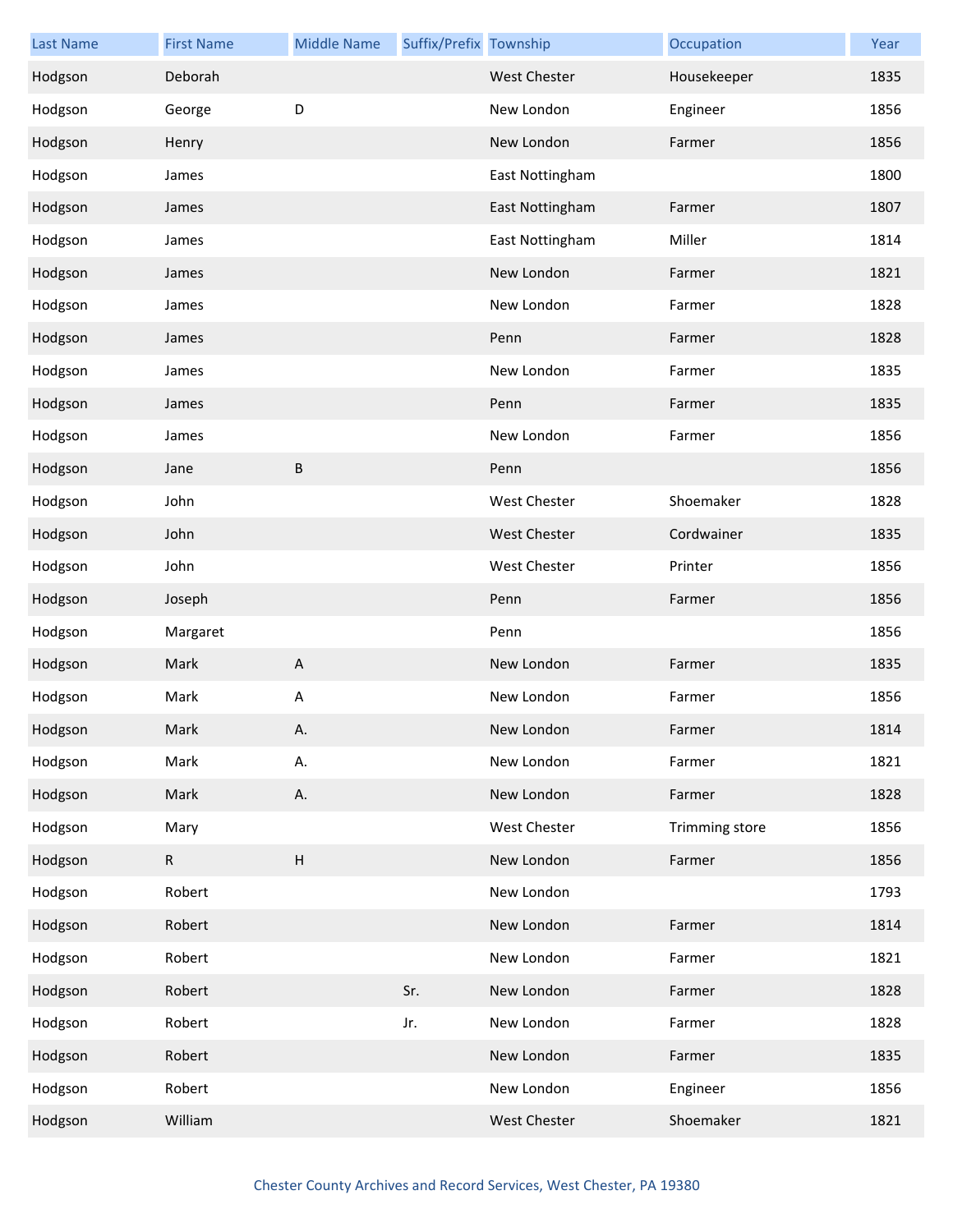| <b>Last Name</b> | <b>First Name</b> | <b>Middle Name</b> | Suffix/Prefix Township |                      | Occupation | Year |
|------------------|-------------------|--------------------|------------------------|----------------------|------------|------|
| Hodgson          | William           |                    |                        | <b>West Chester</b>  | Shoemaker  | 1828 |
| Hodson           | Alexander         |                    |                        | West Fallowfield     | Farmer     | 1856 |
| Hodson           | Benjamin          |                    |                        | East Nottingham      | Farmer     | 1821 |
| Hodson           | Hannah            |                    |                        | East Nottingham      |            | 1821 |
| Hodson           | James             |                    |                        | East Nottingham      | Miller     | 1821 |
| Hodson           | John              |                    |                        | East Marlborough     | Shoemaker  | 1821 |
| Hofacre          | Henry             |                    |                        | <b>East Nantmeal</b> | Blacksmith | 1821 |
| Hofaker          | Philip            |                    |                        | Londonderry          |            | 1793 |
| Hofecker         | Henry             |                    |                        | <b>East Nantmeal</b> | Blacksmith | 1835 |
| Hofecker         | Henry             |                    |                        | <b>East Nantmeal</b> | Farmer     | 1856 |
| Hofecker         | Jacob             |                    |                        | Coventry             | Blacksmith | 1807 |
| Hofecker         | Jacob             |                    |                        | <b>East Nantmeal</b> | Blacksmith | 1835 |
| Hofecker         | Jacob             |                    |                        | <b>East Nantmeal</b> | Farmer     | 1856 |
| Hofecker         | Levi              |                    |                        | <b>East Nantmeal</b> | Laborer    | 1856 |
| Hofecker         | Philip            |                    |                        | Coventry             | Tanner     | 1807 |
| Hofeman          | John              |                    |                        | Coventry             | Laborer    | 1807 |
| Hofemister       | John              |                    |                        | Coventry             | Laborer    | 1807 |
| Hoffacre         | Henry             |                    |                        | <b>East Nantmeal</b> | Smith      | 1814 |
| Hoffaker         | Joshua            |                    |                        | Charlestown          | Carpenter  | 1835 |
| Hoffecker        | George            |                    |                        | Coventry             | Blacksmith | 1828 |
| Hoffecker        | George            |                    |                        | Coventry             | Blacksmith | 1835 |
| Hoffecker        | George            |                    |                        | <b>West Coventry</b> | Farmer     | 1856 |
| Hoffecker        | Henry             |                    |                        | <b>East Nantmeal</b> | Blacksmith | 1828 |
| Hoffecker        | John              |                    |                        | Coventry             | Tanner     | 1828 |
| Hoffecker        | John              |                    |                        | <b>East Vincent</b>  | Farmer     | 1856 |
| Hoffecker        | Joshua            |                    |                        | West Pikeland        | Carpenter  | 1856 |
| Hoffecker        | Levi              |                    |                        | East Vincent         | Stonemason | 1856 |
| Hoffecker        | Mary              |                    |                        | <b>West Coventry</b> |            | 1856 |
| Hoffecker        | Philip            |                    |                        | Coventry             | Tanner     | 1814 |
| Hoffecker        | Philip            |                    |                        | Coventry             | Tanner     | 1821 |
| Hoffecker        | Philip            |                    |                        | Coventry             | Tanner     | 1828 |
| Hoffecker        | Reuben            | F                  |                        | <b>West Coventry</b> | Teacher    | 1856 |
| Hoffman          | Alexander         |                    |                        | <b>East Vincent</b>  | Farmer     | 1856 |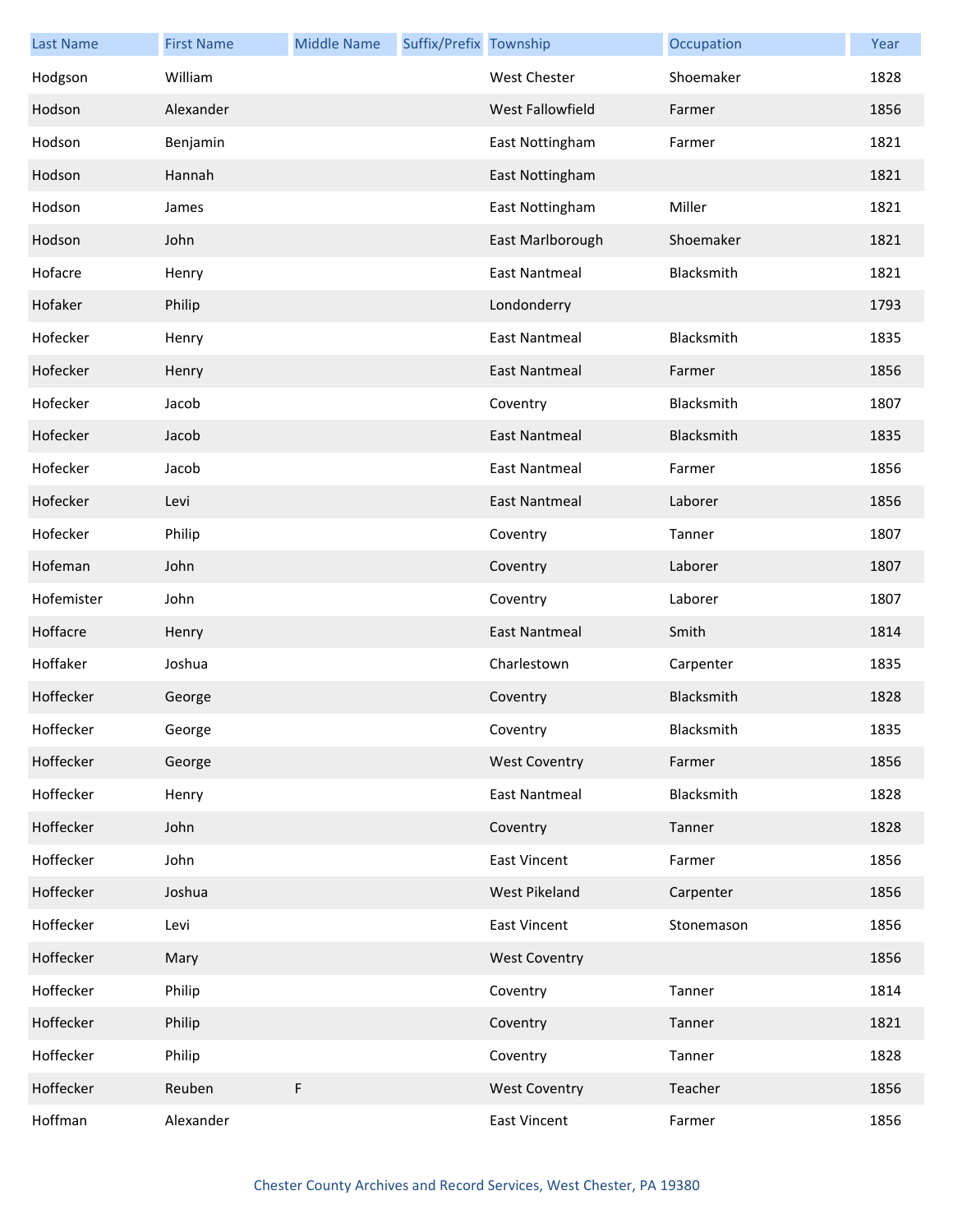| <b>Last Name</b> | <b>First Name</b> | <b>Middle Name</b> | Suffix/Prefix Township |                      | Occupation        | Year |
|------------------|-------------------|--------------------|------------------------|----------------------|-------------------|------|
| Hoffman          | Aubray            |                    |                        | Uwchlan              | Farmer            | 1835 |
| Hoffman          | Aubrey            |                    |                        | Uwchlan              | Farmer            | 1856 |
| Hoffman          | Benjamin          |                    |                        | West Whiteland       | Farmer            | 1807 |
| Hoffman          | Benjamin          |                    |                        | West Whiteland       | Farmer            | 1814 |
| Hoffman          | Benjamin          |                    |                        | West Whiteland       |                   | 1821 |
| Hoffman          | Benjamin          |                    |                        | West Goshen          |                   | 1821 |
| Hoffman          | Benjamin          |                    |                        | West Whiteland       | Farmer            | 1828 |
| Hoffman          | Benjamin          |                    |                        | West Whiteland       | Farmer            | 1835 |
| Hoffman          | Daniel            |                    |                        | Pikeland             | Weaver            | 1807 |
| Hoffman          | Daniel            |                    |                        | Vincent              |                   | 1821 |
| Hoffman          | Daniel            |                    |                        | Vincent              |                   | 1821 |
| Hoffman          | Daniel            |                    |                        | Pikeland             | Farmer            | 1828 |
| Hoffman          | Daniel            |                    |                        | Pikeland             | Farmer            | 1835 |
| Hoffman          | Daniel            |                    |                        | Pikeland             | Tailor            | 1835 |
| Hoffman          | Elizabeth         |                    |                        | <b>East Coventry</b> |                   | 1856 |
| Hoffman          | George            |                    |                        | Uwchlan              | Tavern Keeper     | 1807 |
| Hoffman          | George            |                    |                        | West Whiteland       | Gentleman         | 1807 |
| Hoffman          | George            |                    |                        | Uwchlan              | Tavern Keeper     | 1814 |
| Hoffman          | George            |                    |                        | West Whiteland       | Farmer            | 1814 |
| Hoffman          | George            |                    |                        | Pikeland             | Laborer           | 1814 |
| Hoffman          | George            |                    |                        | Vincent              |                   | 1821 |
| Hoffman          | George            |                    |                        | Coventry             | Miller            | 1828 |
| Hoffman          | George            |                    |                        | Coventry             | Carpenter, farmer | 1835 |
| Hoffman          | George            |                    |                        | West Whiteland       | Farmer            | 1835 |
| Hoffman          | George            |                    |                        | East Whiteland       | Laborer           | 1856 |
| Hoffman          | George            |                    |                        | West Whiteland       | Farmer            | 1856 |
| Hoffman          | George            | $\sf K$            |                        | <b>East Vincent</b>  | Carpet weaver     | 1856 |
| Hoffman          | Henry             |                    |                        | <b>East Nantmeal</b> | Farmer            | 1800 |
| Hoffman          | Henry             |                    |                        | Vincent              | Weaver            | 1807 |
| Hoffman          | Henry             |                    |                        | Vincent              | Weaver            | 1814 |
| Hoffman          | Henry             |                    |                        | Vincent              |                   | 1821 |
| Hoffman          | Henry             |                    |                        | Vincent              | Weaver            | 1828 |
| Hoffman          | Henry             |                    |                        | <b>East Vincent</b>  | Farmer            | 1835 |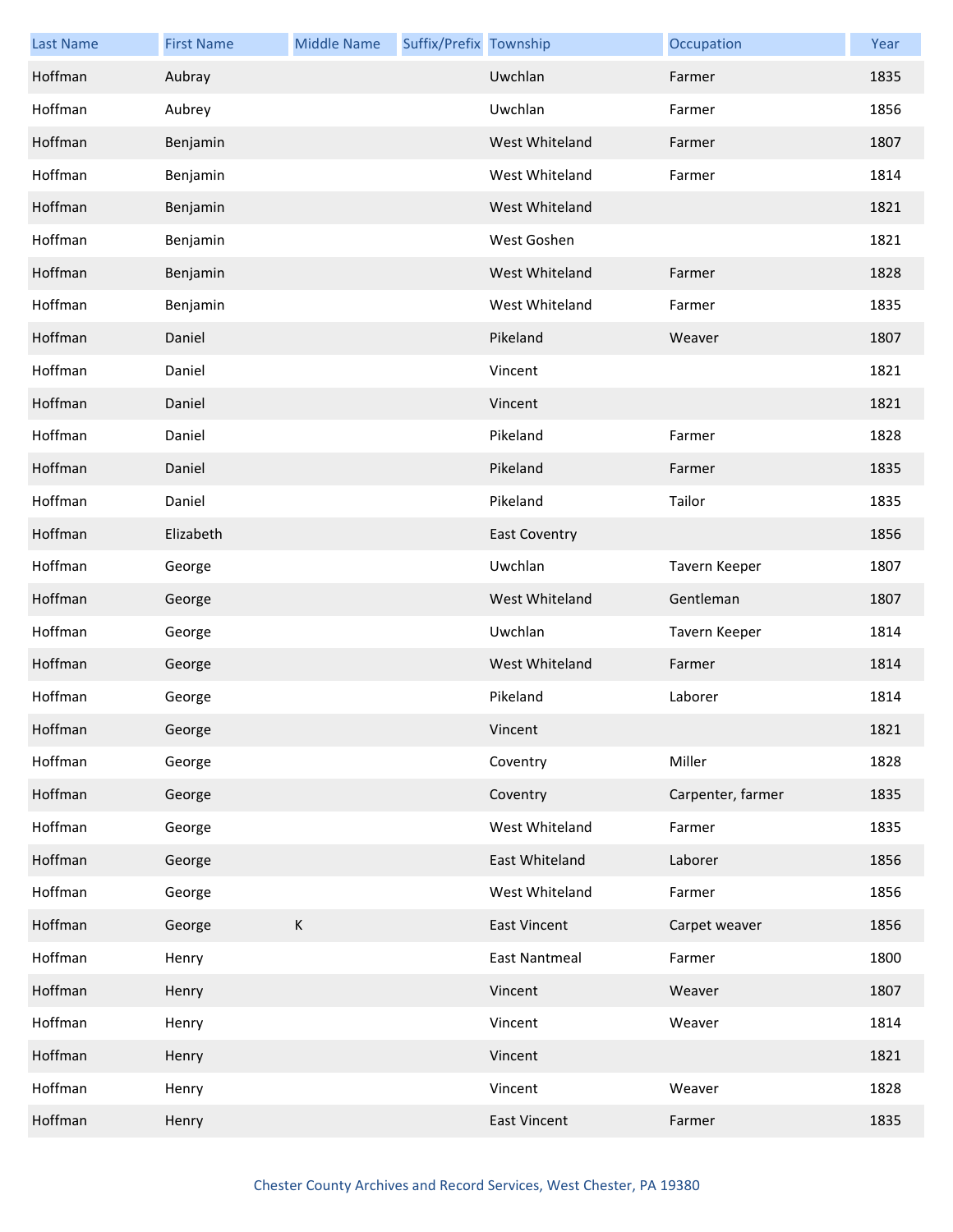| <b>Last Name</b> | <b>First Name</b> | <b>Middle Name</b> | Suffix/Prefix Township |                      | Occupation         | Year |
|------------------|-------------------|--------------------|------------------------|----------------------|--------------------|------|
| Hoffman          | Hiram             |                    |                        | <b>East Coventry</b> | Miller             | 1856 |
| Hoffman          | Isaac             |                    |                        | West Whiteland       | Carpenter          | 1807 |
| Hoffman          | Isaac             |                    |                        | New Garden           | Farmer             | 1814 |
| Hoffman          | Jacob             |                    |                        | Goshen               | Farmer             | 1807 |
| Hoffman          | Jacob             |                    |                        | New Garden           | Farmer             | 1814 |
| Hoffman          | Jacob             |                    |                        | Vincent              | Laborer            | 1828 |
| Hoffman          | James             | н                  |                        | West Whiteland       | Farmer             | 1856 |
| Hoffman          | John              |                    |                        | Pikeland             |                    | 1800 |
| Hoffman          | John              |                    |                        | Pikeland             |                    | 1800 |
| Hoffman          | John              |                    |                        | Pikeland             | Farmer             | 1807 |
| Hoffman          | John              |                    |                        | Uwchlan              | Farmer             | 1807 |
| Hoffman          | John              |                    |                        | Pikeland             | Farmer             | 1814 |
| Hoffman          | John              |                    |                        | Pikeland             | Farmer             | 1814 |
| Hoffman          | John              |                    |                        | Uwchlan              | Farmer             | 1814 |
| Hoffman          | John              |                    |                        | Pikeland             |                    | 1821 |
| Hoffman          | John              |                    |                        | Uwchlan              | Schoolmaster       | 1828 |
| Hoffman          | John              |                    |                        | West Fallowfield     | Farmer             | 1828 |
| Hoffman          | John              |                    |                        | Pikeland             | Laborer            | 1835 |
| Hoffman          | John              | R                  |                        | Uwchlan              | Farmer son         | 1856 |
| Hoffman          | Jonathan          | W                  |                        | East Goshen          | Innkeeper          | 1835 |
| Hoffman          | Jonathan          | W                  |                        | Uwchlan              | Farmer             | 1856 |
| Hoffman          | Jonathan          | W.                 |                        | East Goshen          | Tavern Keeper      | 1828 |
| Hoffman          | Joseph            |                    |                        | Goshen               | Innkeeper          | 1807 |
| Hoffman          | Joseph            |                    |                        | Goshen               | Innkeeper          | 1814 |
| Hoffman          | Joseph            |                    |                        | East Goshen          | Farmer & Innkeeper | 1821 |
| Hoffman          | Joseph            |                    |                        | Uwchlan              | Farmer             | 1828 |
| Hoffman          | Joshua            |                    |                        | <b>East Coventry</b> | Laborer            | 1856 |
| Hoffman          | Levi              | J                  |                        | West Chester         | Engineer           | 1856 |
| Hoffman          | Michael           |                    |                        | Warwick              | Farmer             | 1856 |
| Hoffman          | Morgan            |                    |                        | Uwchlan              | Wheelwright        | 1828 |
| Hoffman          | Morgan            |                    |                        | Uwchlan              | Farmer             | 1835 |
| Hoffman          | Morgan            |                    |                        | Uwchlan              | Farmer             | 1856 |
| Hoffman          | Nathan            |                    |                        | <b>East Coventry</b> | Boat builder       | 1856 |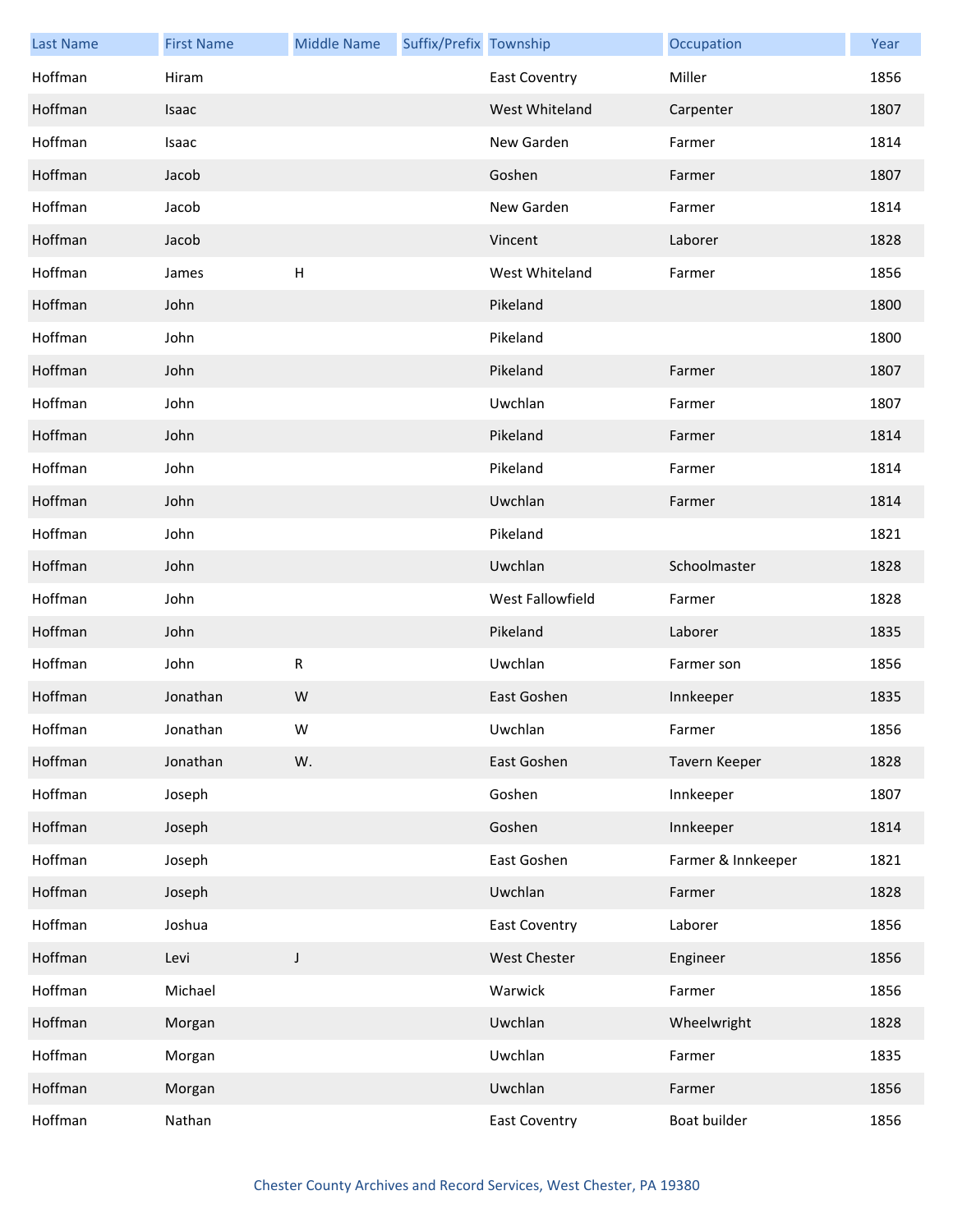| <b>Last Name</b> | <b>First Name</b> | <b>Middle Name</b> | Suffix/Prefix Township |                      | Occupation    | Year |
|------------------|-------------------|--------------------|------------------------|----------------------|---------------|------|
| Hoffman          | Philip            |                    |                        | Coventry             | Turner        | 1821 |
| Hoffman          | Philip            |                    |                        | Coventry             | Turner        | 1828 |
| Hoffman          | Philip            |                    |                        | Coventry             | Wheelmaker    | 1835 |
| Hoffman          | Philip            |                    |                        | <b>West Coventry</b> |               | 1856 |
| Hoffman          | Phillip           |                    |                        | West Caln            | Farmer        | 1856 |
| Hoffman          | Vernon            |                    |                        | West Whiteland       | Farmer        | 1856 |
| Hoffman          | William           |                    |                        | West Chester         | Cabinetmaker  | 1856 |
| Hofman           | Lewis             |                    |                        | Schuylkill           | Laborer       | 1856 |
| Hog              | Robert            |                    |                        | East Nottingham      | Blacksmith    | 1807 |
| Hogaland         | John              |                    |                        | Vincent              |               | 1814 |
| Hogan            | Dennis            |                    |                        | <b>East Bradford</b> | Laborer       | 1856 |
| Hogan            | John              |                    |                        | Phoenixville         | Pudler        | 1856 |
| Hogan            | Matthew           |                    |                        | <b>West Chester</b>  | Laborer       | 1856 |
| Hogans           | Richard           |                    |                        | <b>West Nantmeal</b> | Forgeman      | 1856 |
| Hogearth         | Joseph            |                    |                        | Sadsbury             | Blacksmith    | 1856 |
| Hogearth         | Joseph            |                    |                        | Sadsbury             | Blacksmith    | 1856 |
| Hogeland         | Daniel            |                    |                        | Kennett              | Coach trimmer | 1835 |
| Hogg             | James             |                    |                        | Lower Oxford         | Blacksmith    | 1807 |
| Hogg             | James             |                    |                        | Lower Oxford         | Blacksmith    | 1814 |
| Hogg             | Robert            |                    |                        | Sadsbury             |               | 1793 |
| Hogg             | Robert            |                    |                        | Lower Oxford         |               | 1800 |
| Hogg             | Robert            |                    |                        | Lower Oxford         | Farmer        | 1807 |
| Hogg             | William           |                    |                        | Sadsbury             | Weaver        | 1814 |
| Hogland          | John              |                    |                        | Vincent              | Yeoman        | 1807 |
| Hogson           | William           |                    |                        | Easttown             | Laborer       | 1807 |
| Hogston          | James             |                    |                        | Kennett              |               | 1800 |
| Hoiles           | Joshua            |                    |                        | East Fallowfield     | Laborer       | 1807 |
| Holas            | W                 | G                  |                        | Phoenixville         | Teacher       | 1856 |
| Holbern          | William           |                    |                        | East Whiteland       | Laborer       | 1856 |
| Holby            | George            |                    |                        | <b>East Nantmeal</b> | Mason         | 1835 |
| Holby            | George            |                    |                        | South Coventry       | Mason         | 1856 |
| Holby            | John              |                    |                        | <b>East Nantmeal</b> | Farmer        | 1807 |
| Holby            | John              |                    |                        | <b>East Nantmeal</b> | Farmer        | 1814 |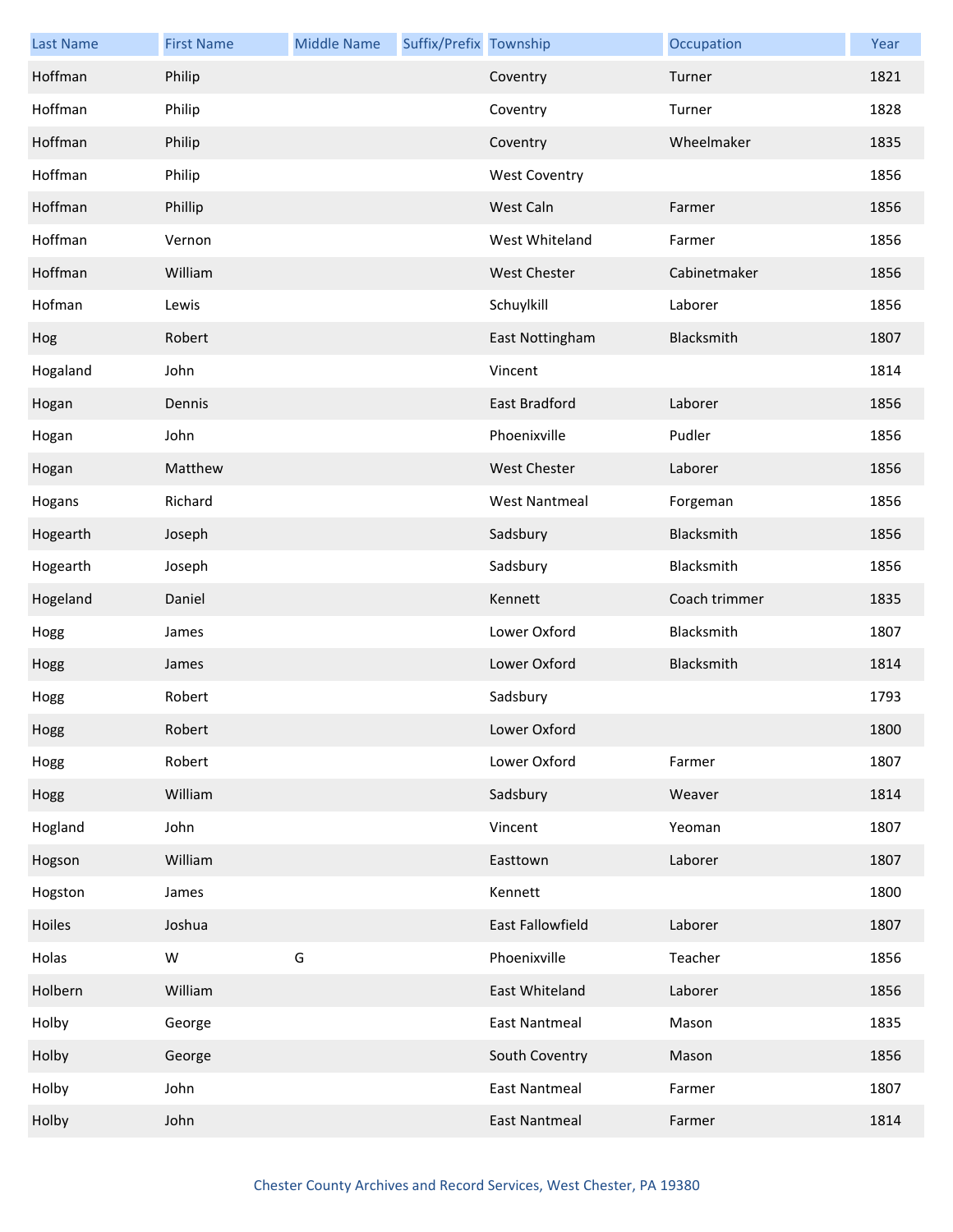| <b>Last Name</b> | <b>First Name</b> | <b>Middle Name</b> | Suffix/Prefix Township |                      | Occupation   | Year |
|------------------|-------------------|--------------------|------------------------|----------------------|--------------|------|
| Holby            | John              |                    |                        | <b>East Nantmeal</b> | Wheelwright  | 1821 |
| Holby            | John              |                    |                        | East Nantmeal        | Wheelwright  | 1828 |
| Holby            | John              |                    |                        | <b>East Nantmeal</b> | Farmer       | 1835 |
| Holby            | William           |                    |                        | <b>East Nantmeal</b> | Cabinetmaker | 1835 |
| Holcroft         | Henry             |                    |                        | Tredyffrin           | Weaver       | 1856 |
| Holcroft         | James             |                    |                        | Tredyffrin           | Weaver       | 1856 |
| Holcroft         | Thomas            |                    |                        | Tredyffrin           | Manufacturer | 1856 |
| Hold             | William           |                    |                        | West Caln            | Laborer      | 1821 |
| Holdeman         | Abraham           |                    |                        | Vincent              |              | 1814 |
| Holdeman         | Abraham           |                    |                        | Vincent              |              | 1814 |
| Holdeman         | Abraham           |                    |                        | Charlestown          |              | 1821 |
| Holdeman         | Henry             |                    |                        | Vincent              | Carpenter    | 1814 |
| Holdeman         | Jacob             |                    |                        | Charlestown          | Farmer       | 1828 |
| Holdeman         | Nicholas          |                    |                        | Vincent              |              | 1814 |
| Holden           | Isaac             |                    |                        | Newlin               |              | 1793 |
| Holden           | Isaac             |                    |                        | West Marlborough     |              | 1800 |
| Holden           | Isaac             |                    |                        | East Marlborough     | Carpenter    | 1807 |
| Holden           | Isaac             |                    |                        | East Marlborough     | Farmer       | 1814 |
| Holden           | Isaac             |                    |                        | East Marlborough     | Farmer       | 1821 |
| Holden           | Isaac             |                    |                        | East Marlborough     | Farmer       | 1828 |
| Holden           | Isaac             |                    |                        | East Marlborough     | Farmer       | 1835 |
| Holderman        | Abraham           |                    |                        | Vincent              | Yeoman       | 1807 |
| Holderman        | Abraham           |                    |                        | Charlestown          | Farmer       | 1807 |
| Holderman        | Abraham           |                    |                        | Coventry             | Laborer      | 1835 |
| Holderman        | Abraham           |                    |                        | <b>East Coventry</b> | Laborer      | 1856 |
| Holderman        | Abram             |                    |                        | Charlestown          |              | 1793 |
| Holderman        | Christian         |                    |                        | Coventry             | Yeoman       | 1807 |
| Holderman        | Christian         |                    |                        | Coventry             | Yeoman       | 1814 |
| Holderman        | Christian         |                    |                        | Coventry             | Farmer       | 1821 |
| Holderman        | Christopher       |                    |                        | Coventry             |              | 1793 |
| Holderman        | Christopher       |                    |                        | Coventry             | Yeoman       | 1807 |
| Holderman        | Christopher       |                    |                        | <b>East Nantmeal</b> | Schoolmaster | 1821 |
| Holderman        | Daniel            |                    |                        | Pikeland             | Farmer       | 1807 |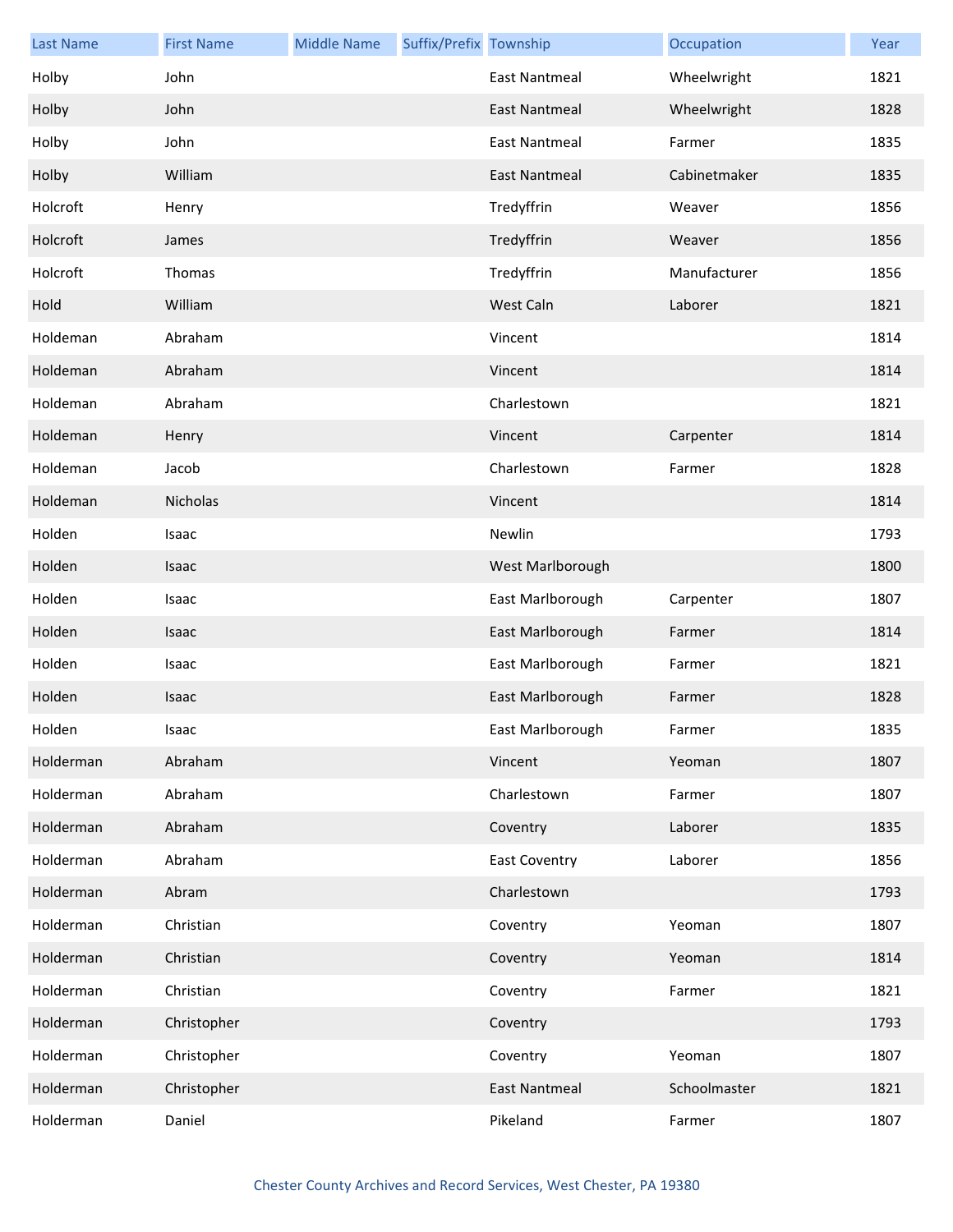| <b>Last Name</b> | <b>First Name</b> | <b>Middle Name</b> | Suffix/Prefix Township |                      | Occupation     | Year |
|------------------|-------------------|--------------------|------------------------|----------------------|----------------|------|
| Holderman        | Daniel            |                    |                        | Coventry             | Yeoman         | 1807 |
| Holderman        | Daniel            |                    |                        | Uwchlan              | Farmer         | 1814 |
| Holderman        | Eliza             |                    |                        | <b>West Vincent</b>  | Farmer         | 1856 |
| Holderman        | Henry             |                    |                        | Pikeland             |                | 1821 |
| Holderman        | Henry             |                    |                        | South Coventry       | Farmer         | 1856 |
| Holderman        | Jacob             |                    |                        | Coventry             |                | 1793 |
| Holderman        | Jacob             |                    |                        | Coventry             |                | 1793 |
| Holderman        | Jacob             |                    |                        | East Nantmeal        | Farmer         | 1800 |
| Holderman        | Jacob             |                    |                        | <b>East Nantmeal</b> | Farmer         | 1807 |
| Holderman        | Jacob             |                    |                        | <b>East Nantmeal</b> | Farmer         | 1814 |
| Holderman        | Jacob             |                    |                        | <b>East Nantmeal</b> | Farmer         | 1814 |
| Holderman        | Jacob             |                    | Jr.                    | <b>East Nantmeal</b> | Farmer         | 1821 |
| Holderman        | Jacob             |                    |                        | <b>East Nantmeal</b> | Farmer         | 1821 |
| Holderman        | Jacob             | J.                 |                        | <b>East Nantmeal</b> | Drover         | 1807 |
| Holderman        | John              |                    |                        | Coventry             | Yeoman         | 1807 |
| Holderman        | John              |                    |                        | Coventry             | Yeoman         | 1814 |
| Holderman        | John              |                    |                        | Coventry             | Cordwainer     | 1821 |
| Holderman        | John              |                    |                        | Coventry             | Laborer        | 1821 |
| Holderman        | John              |                    |                        | Coventry             | Farmer         | 1821 |
| Holderman        | John              |                    |                        | <b>East Coventry</b> | Laborer        | 1856 |
| Holderman        | Michael           |                    |                        | Coventry             |                | 1793 |
| Holderman        | Nicholas          |                    | Jr.                    | Vincent              |                | 1793 |
| Holderman        | Nicholas          |                    |                        | Vincent              |                | 1800 |
| Holderman        | Nicholas          |                    |                        | Vincent              | Yeoman         | 1807 |
| Holderman        | Samuel            |                    |                        | Coventry             | Laborer        | 1821 |
| Holderman        | Samuel            |                    |                        | Coventry             | Turner, farmer | 1835 |
| Holding          | $\sf E$           | B                  |                        | West Chester         | Clerk          | 1856 |
| Holford          | Enoch             |                    |                        | West Bradford        | Laborer        | 1856 |
| Holidy           | Ann               |                    |                        | London Grove         | Housekeeper    | 1835 |
| Hollady          | James             |                    |                        | West Caln            |                | 1856 |
| Hollahan         | James             |                    |                        | Phoenixville         | Mason          | 1856 |
| Holland          | Alexander         |                    |                        | Tredyffrin           | Farmer         | 1856 |
| Holland          | Charles           |                    |                        | Easttown             | Farmer         | 1856 |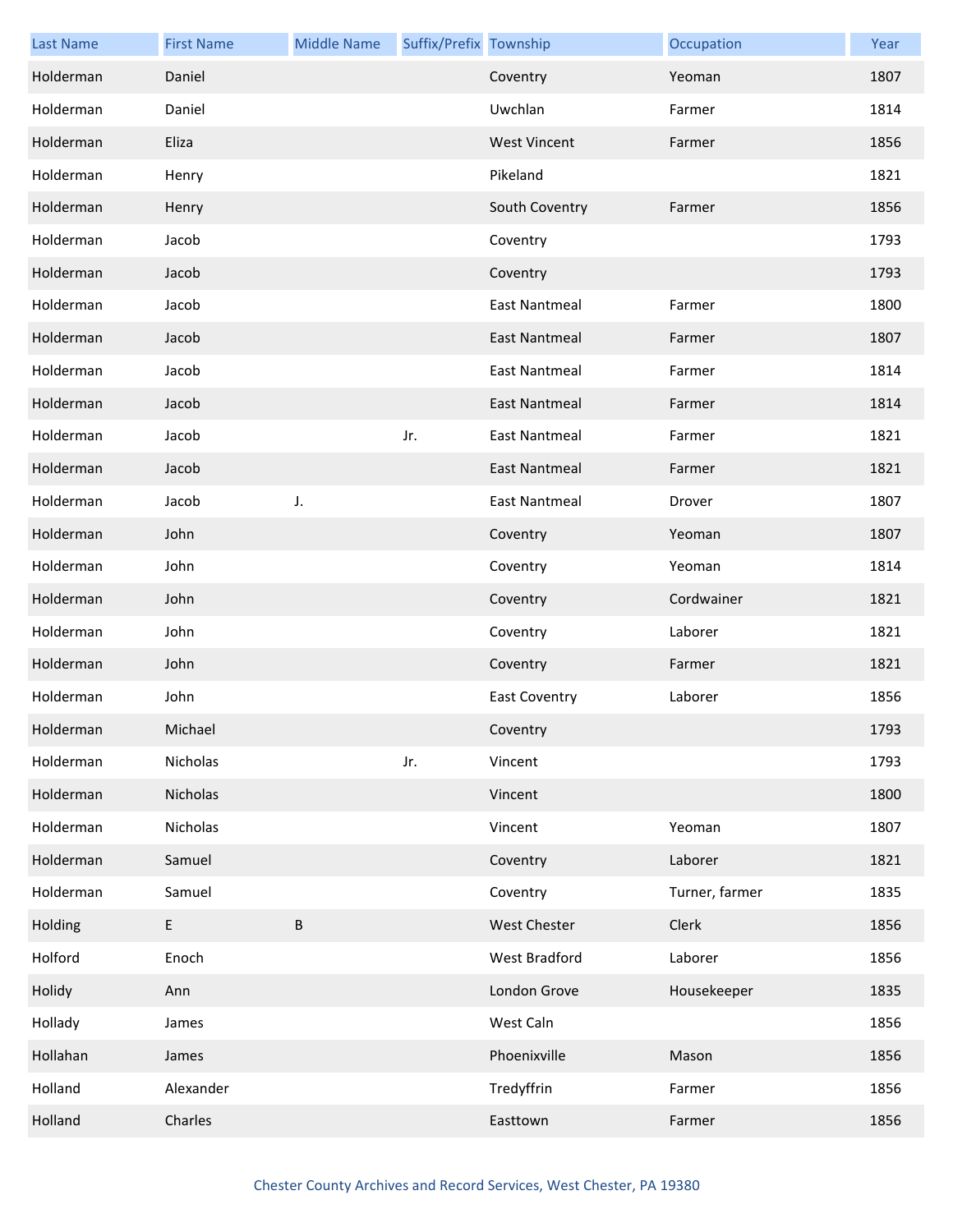| <b>Last Name</b> | <b>First Name</b> | <b>Middle Name</b> | Suffix/Prefix Township |                      | Occupation  | Year |
|------------------|-------------------|--------------------|------------------------|----------------------|-------------|------|
| Holland          | J                 | W                  |                        | Highland             | Shoemaker   | 1856 |
| Holland          | John              |                    |                        | Honey Brook          | Laborer     | 1835 |
| Holland          | John              |                    |                        | Uwchlan              | Peddlar     | 1856 |
| Holland          | John              |                    |                        | West Fallowfield     | Shoemaker   | 1856 |
| Holland          | John              |                    |                        | Tredyffrin           | Farmer      | 1856 |
| Holland          | Lucy              |                    |                        | <b>West Chester</b>  | Washing     | 1856 |
| Holland          | Lucy              |                    |                        | West Goshen          | Farmer      | 1856 |
| Holland          | Nicholas          |                    |                        | Phoenixville         | Laborer     | 1856 |
| Holland          | Peter             |                    |                        | <b>East Nantmeal</b> |             | 1793 |
| Holland          | Peter             |                    |                        | Honey Brook          | Cooper      | 1821 |
| Holland          | Philip            |                    |                        | Phoenixville         | Gentleman   | 1856 |
| Holland          | William           |                    |                        | West Whiteland       | Fence maker | 1856 |
| Hollden          | Richard           |                    |                        | <b>West Nantmeal</b> |             | 1793 |
| Hollen           | William           |                    |                        | East Nottingham      | Shoemaker   | 1814 |
| Hollengar        | John              |                    |                        | West Caln            | Laborer     | 1814 |
| Hollenger        | John              |                    |                        | <b>East Nantmeal</b> | Farmer      | 1856 |
| Holler           | George            |                    |                        | <b>East Coventry</b> | Farmer      | 1856 |
| Holliday         | Jacob             |                    |                        | London Grove         |             | 1793 |
| Holliday         | Jacob             |                    |                        | London Grove         |             | 1800 |
| Holliday         | Jacob             |                    |                        | London Grove         | Farmer      | 1814 |
| Holliday         | John              |                    |                        | West Whiteland       | Carpenter   | 1828 |
| Holliday         | John              |                    |                        | West Goshen          | Laborer     | 1856 |
| Hollihan         | Martin            |                    |                        | Phoenixville         | Carpenter   | 1856 |
| Hollinger        | George            |                    |                        | <b>West Nantmeal</b> | Laborer     | 1821 |
| Hollinger        | John              |                    |                        | <b>West Nantmeal</b> | Forgeman    | 1821 |
| Hollinger        | Joseph            |                    |                        | <b>West Nantmeal</b> | Carter      | 1821 |
| Hollinger        | Joseph            |                    |                        | West Whiteland       | Laborer     | 1828 |
| Hollingsworth    | Abner             |                    |                        | Kennett              |             | 1800 |
| Hollingsworth    | Abner             |                    |                        | New Garden           | Carpenter   | 1835 |
| Hollingsworth    | Abner             |                    |                        | New Garden           | Wheelwright | 1856 |
| Hollingsworth    | Caleb             |                    |                        | East Nottingham      | Farmer      | 1835 |
| Hollingsworth    | Caleb             |                    |                        | Kennett              | Farmer      | 1856 |
| Hollingsworth    | Christopher       |                    |                        | Kennett              |             | 1793 |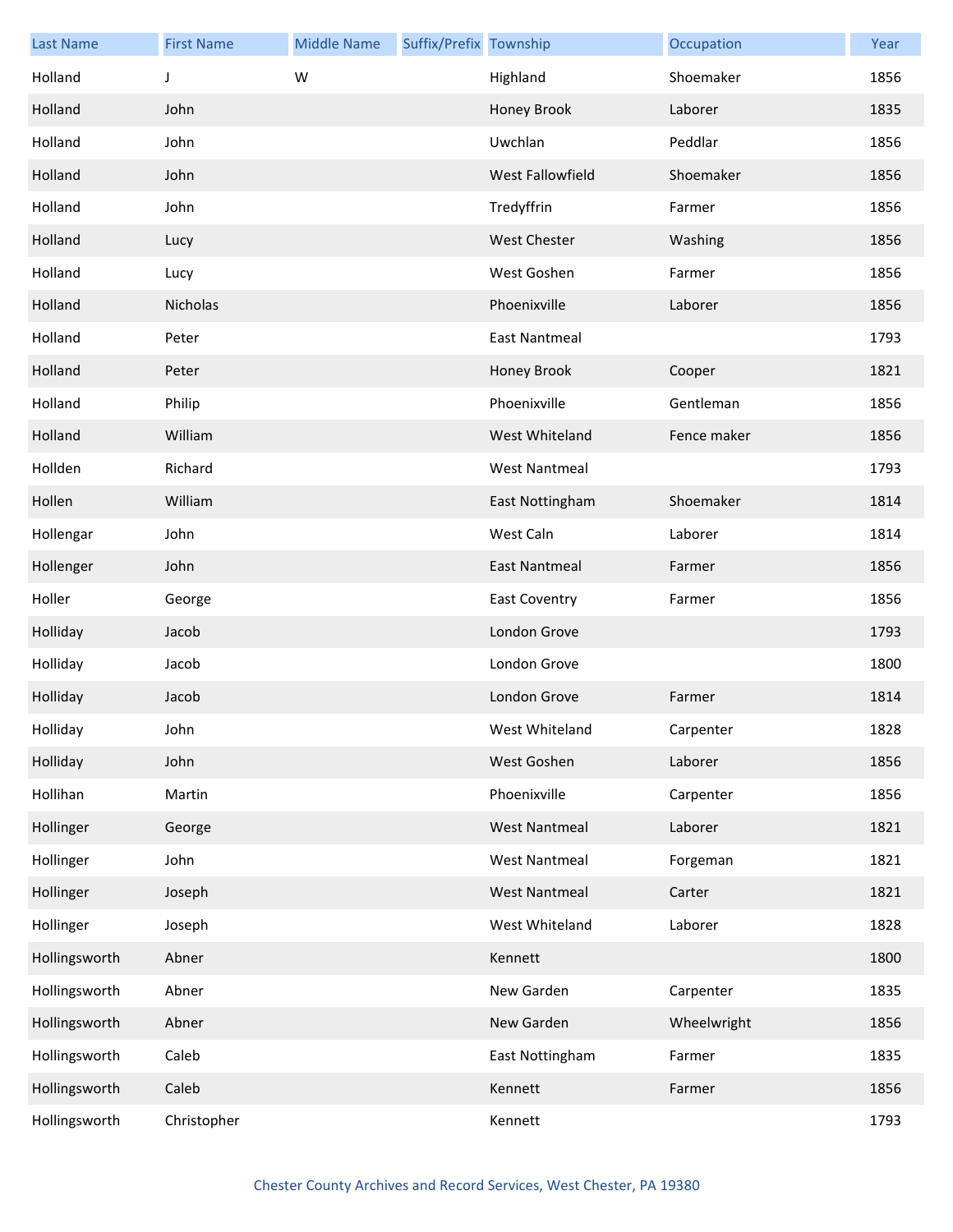| <b>Last Name</b> | <b>First Name</b> | <b>Middle Name</b> | Suffix/Prefix Township |                  | Occupation           | Year |
|------------------|-------------------|--------------------|------------------------|------------------|----------------------|------|
| Hollingsworth    | Izael             |                    |                        | Kennett          |                      | 1800 |
| Hollingsworth    | James             |                    |                        | New Garden       | Miller               | 1856 |
| Hollingsworth    | Joseph            |                    |                        | Kennett          |                      | 1793 |
| Hollingsworth    | Joshua            |                    |                        | East Nottingham  | Farmer               | 1814 |
| Hollingsworth    | Joshua            |                    |                        | East Nottingham  | Farmer               | 1821 |
| Hollingsworth    | Joshua            |                    |                        | East Nottingham  | Farmer               | 1828 |
| Hollingsworth    | Joshua            |                    |                        | Kennett          | Miller               | 1856 |
| Hollingsworth    | Samuel            |                    |                        | East Marlborough | Laborer              | 1814 |
| Hollingsworth    | Samuel            |                    |                        | East Marlborough | Laborer              | 1821 |
| Hollingsworth    | Samuel            |                    |                        | Pennsbury        | Mason                | 1828 |
| Hollingsworth    | Samuel            |                    |                        | East Marlborough | Laborer              | 1835 |
| Hollingsworth    | Sarah             | Ann                |                        | Pennsbury        | Storekeeper          | 1828 |
| Hollingsworth    | Stephen           | G                  |                        | Franklin         | Shoemaker            | 1856 |
| Hollingsworth    | Valentine         |                    |                        | Pennsbury        |                      | 1793 |
| Hollingsworth    | Valentine         |                    |                        | Pennsbury        |                      | 1800 |
| Hollingsworth    | Valentine         |                    |                        | Pennsbury        | Farmer               | 1807 |
| Hollingsworth    | Valentine         |                    |                        | Pennsbury        | Farmer               | 1814 |
| Hollingsworth    | Valentine         |                    |                        | Pennsbury        | Farmer               | 1821 |
| Hollingsworth    | William           |                    |                        | Kennett          | Merchant             | 1800 |
| Hollingsworth    | William           |                    |                        | Pennsbury        | Gentleman            | 1807 |
| Hollingsworth    | William           |                    |                        | East Nottingham  | Farmer               | 1828 |
| Hollingsworth    | William           |                    |                        | East Nottingham  | Farmer               | 1835 |
| Hollingsworth    | William           |                    |                        | East Nottingham  | Farmer               | 1856 |
| Hollinnan        | Edmand            |                    |                        | Wallace          | Laborer              | 1856 |
| Hollis           | George            |                    |                        | West Whiteland   |                      | 1793 |
| Hollis           | George            |                    |                        | West Whiteland   | Carpenter            | 1800 |
| Hollis           | George            |                    |                        | East Fallowfield | Blacksmith           | 1807 |
| Hollis           | George            |                    |                        | West Fallowfield | Storekeeper          | 1807 |
| Hollis           | George            |                    |                        | West Fallowfield | Storekeeper & Farmer | 1814 |
| Hollis           | George            |                    |                        | West Fallowfield | Blacksmith           | 1814 |
| Hollis           | George            |                    |                        | Brandywine       | Potter               | 1821 |
| Hollis           | George            |                    |                        | West Fallowfield | Farmer               | 1821 |
| Hollis           | Hannah            |                    |                        | West Bradford    | Farmer               | 1807 |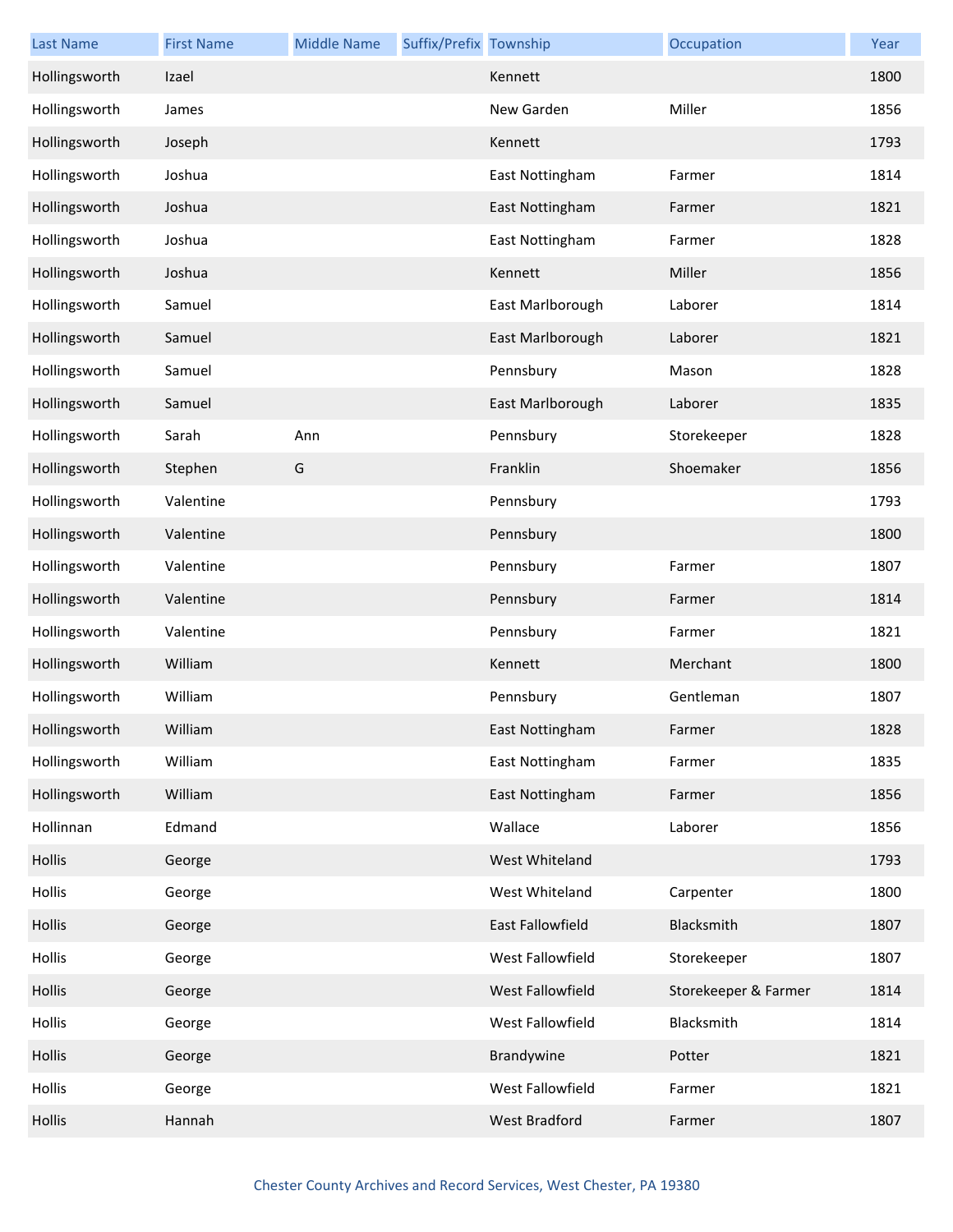| <b>Last Name</b> | <b>First Name</b> | <b>Middle Name</b> | Suffix/Prefix Township |                         | Occupation             | Year |
|------------------|-------------------|--------------------|------------------------|-------------------------|------------------------|------|
| Hollis           | Hannah            |                    |                        | East Caln               | Farmer                 | 1835 |
| Hollis           | James             |                    |                        | <b>East Fallowfield</b> |                        | 1793 |
| Hollis           | James             |                    |                        | West Fallowfield        | Tavern Keeper          | 1807 |
| Hollis           | James             |                    |                        | West Fallowfield        | Tavern Keeper & Farmer | 1814 |
| Hollis           | Joseph            |                    |                        | West Bradford           | Hatter                 | 1807 |
| Hollis           | Joseph            |                    |                        | Brandywine              | Laborer                | 1814 |
| Hollis           | Joseph            |                    |                        | Brandywine              | Laborer                | 1821 |
| Hollis           | Joseph            |                    |                        | Sadsbury                | Blacksmith             | 1828 |
| Hollis           | Joseph            | M                  |                        | West Chester            | Watchmaker             | 1821 |
| Hollis           | Samuel            |                    |                        | West Fallowfield        |                        | 1814 |
| Hollis           | Thomas            |                    |                        | West Fallowfield        | Carpenter              | 1807 |
| Hollis           | Thomas            |                    |                        | West Fallowfield        | Farmer                 | 1814 |
| Hollis           | Thomas            |                    |                        | West Fallowfield        | Farmer                 | 1821 |
| Hollis           | Thomas            |                    |                        | East Fallowfield        | Farmer                 | 1828 |
| Hollmes          | Joseph            |                    |                        | Schuylkill              | Tailor                 | 1835 |
| Hollmes          | Samuel            |                    |                        | Schuylkill              | Farmer                 | 1835 |
| Hollow           | John              |                    |                        | <b>East Nantmeal</b>    |                        | 1793 |
| Holloway         | John              |                    |                        | Coventry                |                        | 1793 |
| Holloway         | Joseph            |                    |                        | Charlestown             | Blacksmith             | 1814 |
| Holloway         | Joseph            |                    |                        | Phoenixville            | Blacksmith             | 1856 |
| Hollowbush       | Peter             |                    |                        | East Vincent            | Miller                 | 1835 |
| Hollowbush       | Peter             |                    |                        | <b>West Coventry</b>    | Farmer                 | 1856 |
| Hollowell        | John              |                    |                        | New London              |                        | 1793 |
| Hollowell        | John              |                    |                        | New London              | Farmer                 | 1807 |
| Hollowell        | John              |                    |                        | East Whiteland          | Farmer                 | 1814 |
| Hollowell        | John              |                    | Jr.                    | New London              | Farmer                 | 1814 |
| Hollowell        | John              |                    |                        | New London              | Farmer                 | 1814 |
| Hollowell        | John              |                    | Jr.                    | New London              | Farmer                 | 1821 |
| Hollowell        | John              |                    |                        | New London              | Farmer                 | 1821 |
| Hollowell        | Joseph            |                    |                        | New London              | Farmer                 | 1814 |
| Hollowell        | Joseph            |                    |                        | New London              | Farmer                 | 1821 |
| Hollowell        | Nathan            |                    |                        | East Marlborough        | Farmer                 | 1814 |
| Hollowell        | Nathaniel         |                    |                        | Londonderry             | Farmer                 | 1807 |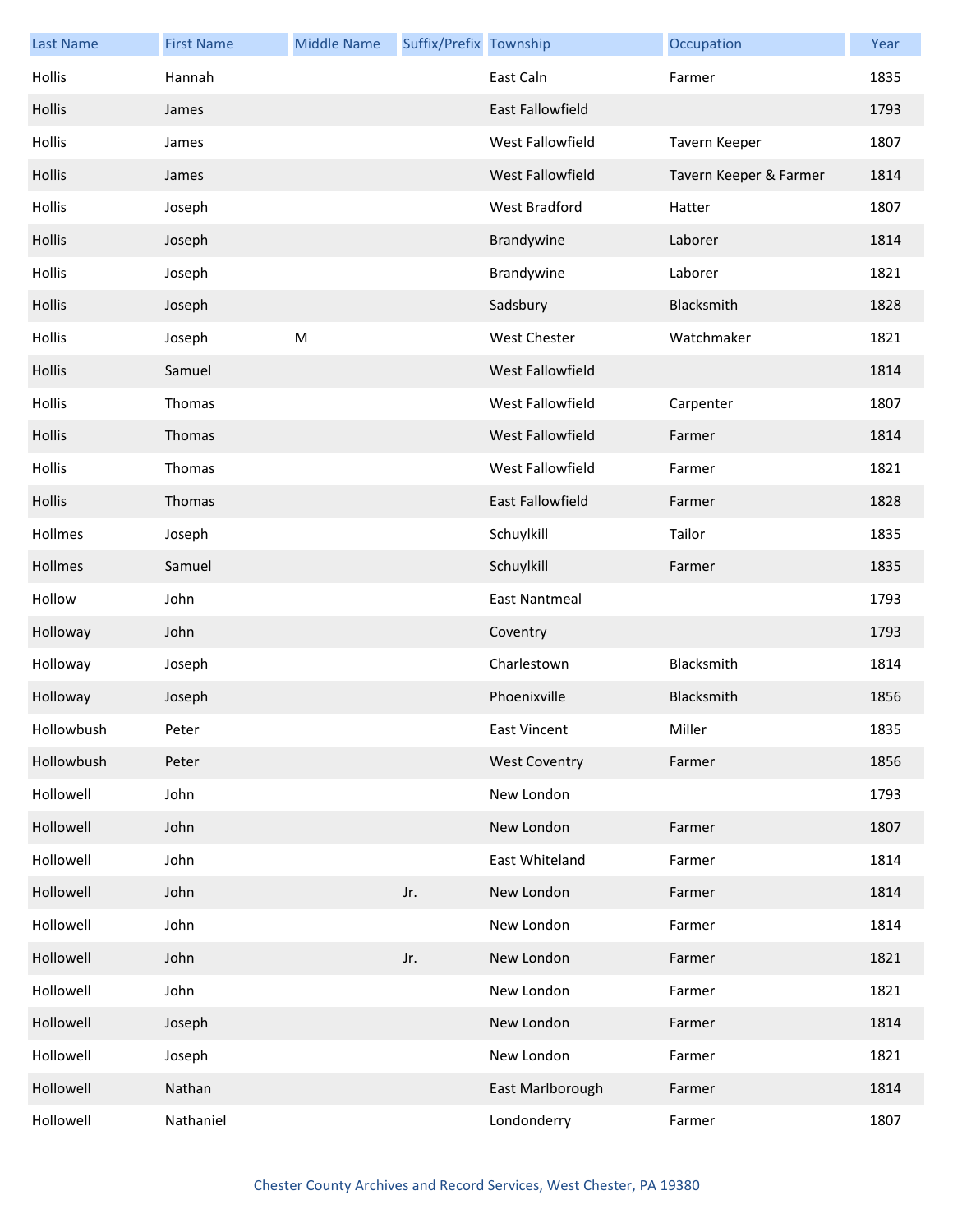| <b>Last Name</b> | <b>First Name</b> | <b>Middle Name</b> | Suffix/Prefix Township |                      | Occupation   | Year |
|------------------|-------------------|--------------------|------------------------|----------------------|--------------|------|
| Hollowell        | Peter             |                    |                        | Vincent              | Miller       | 1828 |
| Hollowell        | Thomas            |                    |                        | New London           | Farmer       | 1814 |
| Hollowell        | Thomas            |                    |                        | New London           | Laborer      | 1821 |
| Hollum           | George            |                    |                        | Coventry             | Laborer      | 1814 |
| Holly            | Jeph              |                    |                        | Uwchlan              | Cordwainer   | 1800 |
| Holman           | Adam              |                    |                        | Vincent              | Blacksmith   | 1807 |
| Holman           | Ann               |                    |                        | West Pikeland        |              | 1856 |
| Holman           | Conrad            |                    |                        | Vincent              |              | 1800 |
| Holman           | David             | $\mathsf{Z}$       |                        | West Pikeland        | Hired farmer | 1856 |
| Holman           | Francis           |                    |                        | West Pikeland        | Miller       | 1856 |
| Holman           | Frederick         |                    |                        | Pikeland             |              | 1793 |
| Holman           | Frederick         |                    |                        | Pikeland             |              | 1800 |
| Holman           | Frederick         |                    |                        | Pikeland             | Farmer       | 1828 |
| Holman           | Frederick         |                    |                        | <b>West Pikeland</b> | Farmer       | 1856 |
| Holman           | George            |                    |                        | East Pikeland        |              | 1856 |
| Holman           | Isaac             |                    |                        | <b>West Vincent</b>  | Miner        | 1856 |
| Holman           | John              |                    |                        | Pikeland             |              | 1793 |
| Holman           | John              |                    |                        | Pikeland             |              | 1800 |
| Holman           | Joseph            | G                  |                        | <b>West Pikeland</b> | Merchant     | 1856 |
| Holman           | Michael           |                    |                        | West Whiteland       |              | 1793 |
| Holman           | Michael           |                    |                        | East Nantmeal        |              | 1800 |
| Holman           | Michael           |                    |                        | <b>East Nantmeal</b> | Farmer       | 1800 |
| Holman           | Philip            |                    |                        | Vincent              |              | 1800 |
| Holman           | Phillip           |                    |                        | Vincent              | Weaver       | 1814 |
| Holman           | Samuel            |                    |                        | Pikeland             | Tailor       | 1828 |
| Holman           | Samuel            |                    |                        | West Pikeland        | Miner        | 1856 |
| Holman           | Stephen           |                    |                        | Pikeland             |              | 1793 |
| Holman           | Stephen           |                    |                        | Pikeland             |              | 1800 |
| Holman           | William           |                    |                        | West Pikeland        | Laborer      | 1856 |
| Holmes           | Isaac             |                    |                        | <b>Upper Oxford</b>  | Distiller    | 1800 |
| Holmes           | Isaac             |                    |                        | <b>Upper Oxford</b>  | Distiller    | 1807 |
| Holmes           | Isaac             |                    |                        | <b>Upper Oxford</b>  | Farmer       | 1814 |
| Holmes           | John              |                    |                        | <b>Upper Oxford</b>  | Yeoman       | 1800 |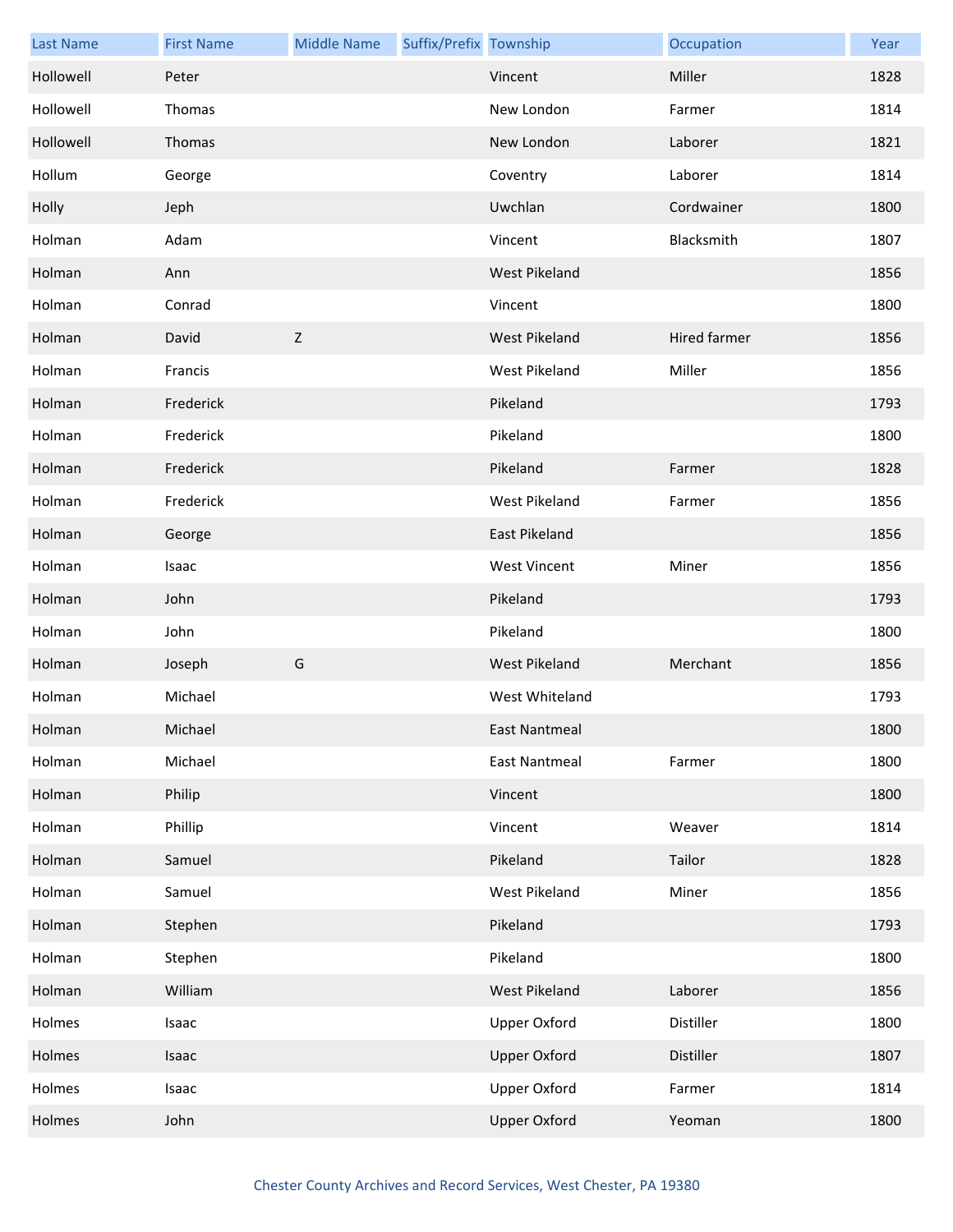| <b>Last Name</b> | <b>First Name</b> | <b>Middle Name</b> | Suffix/Prefix Township |                      | Occupation | Year |
|------------------|-------------------|--------------------|------------------------|----------------------|------------|------|
| Holmes           | John              |                    |                        | <b>Upper Oxford</b>  | Distiller  | 1807 |
| Holmes           | John              |                    |                        | <b>Upper Oxford</b>  | Farmer     | 1814 |
| Holmes           | John              |                    |                        | <b>Upper Oxford</b>  | Yeoman     | 1821 |
| Holmes           | John              |                    |                        | West Caln            | Farmer     | 1856 |
| Holmes           | John              |                    |                        | East Whiteland       | Laborer    | 1856 |
| Holmes           | Joseph            |                    |                        | East Whiteland       | Laborer    | 1856 |
| Holmes           | Peirce            |                    |                        | Schuylkill           | Nailer     | 1828 |
| Holmes           | Richard           |                    |                        | East Whiteland       |            | 1793 |
| Holmes           | Samuel            |                    |                        | <b>East Nantmeal</b> | Laborer    | 1800 |
| Holmes           | Samuel            |                    |                        | <b>Upper Oxford</b>  | Farmer     | 1828 |
| Holmes           | Samuel            |                    |                        | <b>Upper Oxford</b>  | Farmer     | 1835 |
| Holmes           | Samuel            |                    |                        | West Caln            | Farmer     | 1856 |
| Holmes           | Samuel            |                    |                        | <b>Upper Oxford</b>  | Farmer     | 1856 |
| Holmes           | William           | R.                 |                        | New Garden           | Saddler    | 1828 |
| Holms            | Robert            |                    |                        | Londonderry          | Weaver     | 1807 |
| Holser           | Jacob             |                    |                        | West Fallowfield     | Joiner     | 1821 |
| Holson           | Benjamin          |                    |                        | East Fallowfield     | Farmer     | 1814 |
| Holstein         | Collin            |                    |                        | <b>West Nantmeal</b> | Carpenter  | 1814 |
| Holstein         | Edward            |                    |                        | East Caln            | Cooper     | 1835 |
| Holstein         | James             |                    |                        | West Marlborough     | Laborer    | 1835 |
| Holstein         | John              |                    |                        | West Nantmeal        | Carpenter  | 1814 |
| Holstein         | Joseph            |                    |                        | Schuylkill           | Laborer    | 1828 |
| Holstein         | Joseph            |                    |                        | Schuylkill           | Nailer     | 1835 |
| Holsten          | Benjamin          |                    |                        | East Fallowfield     | Laborer    | 1821 |
| Holsten          | Benjamin          |                    |                        | East Fallowfield     | Farmer     | 1828 |
| Holsten          | John              |                    |                        | <b>West Nantmeal</b> | Carpenter  | 1807 |
| Holsten          | Joseph            |                    |                        | Charlestown          | Nailer     | 1821 |
| Holster          | Edward            |                    |                        | East Caln            | Merchant   | 1856 |
| Holster          | George            |                    |                        | Vincent              | Laborer    | 1828 |
| Holster          | Morris            |                    |                        | East Caln            | Carpenter  | 1856 |
| Holston          | Benjamin          |                    |                        | Londonderry          | Laborer    | 1835 |
| Holston          | Benjamin          |                    |                        | West Marlborough     | Laborer    | 1856 |
| Holston          | Collin            |                    |                        | <b>East Nantmeal</b> | Carpenter  | 1814 |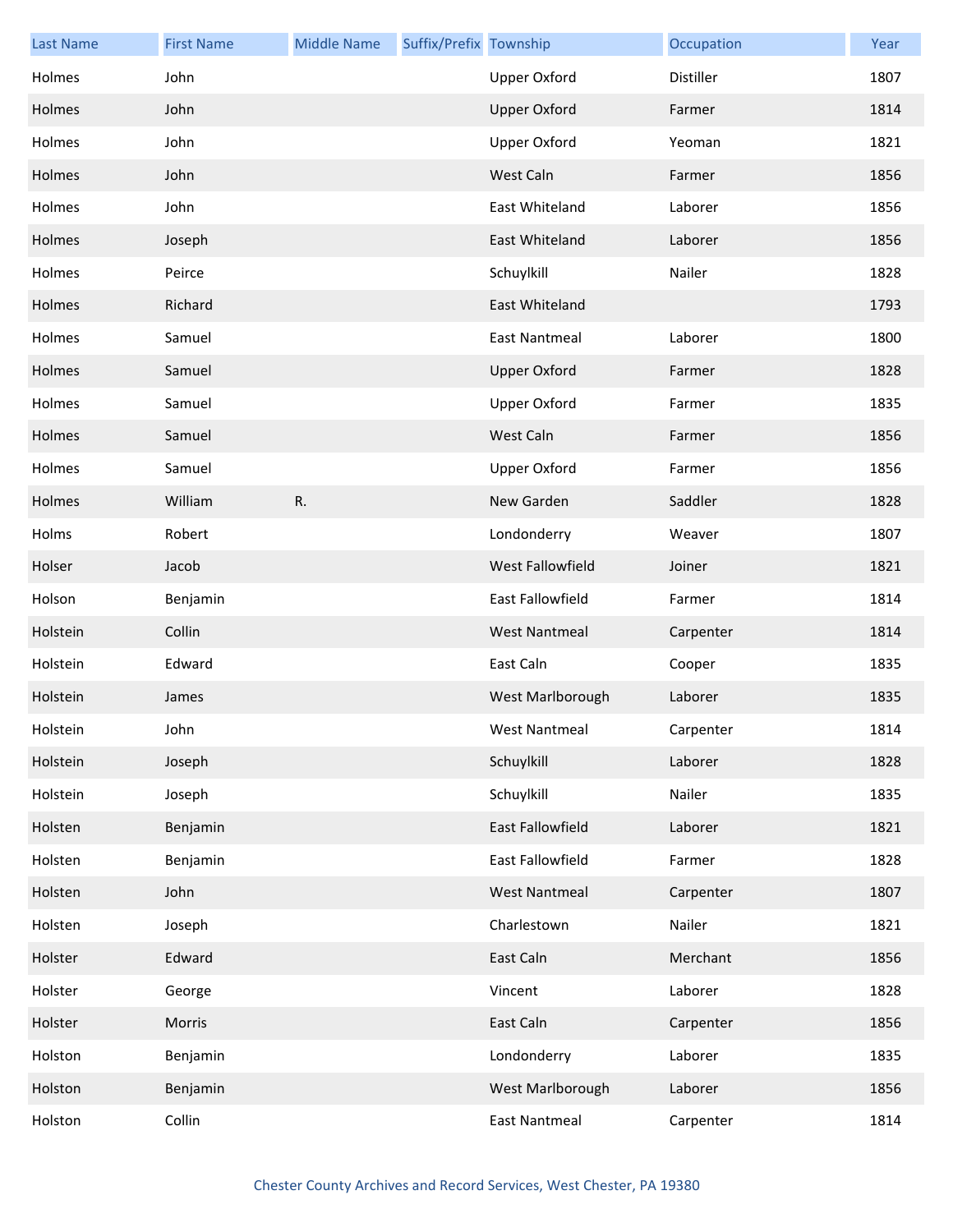| <b>Last Name</b> | <b>First Name</b> | <b>Middle Name</b> | Suffix/Prefix Township |                      | Occupation             | Year |
|------------------|-------------------|--------------------|------------------------|----------------------|------------------------|------|
| Holston          | Israel            |                    |                        | West Marlborough     | Laborer                | 1856 |
| Holston          | James             |                    |                        | Highland             | Laborer                | 1856 |
| Holston          | John              |                    |                        | West Marlborough     | Laborer                | 1856 |
| Holston          | John              | J.                 |                        | <b>East Nantmeal</b> | Carpenter              | 1814 |
| Holt             | Abner             |                    |                        | Sadsbury             | Laborer                | 1856 |
| Holt             | Aquila            |                    |                        | London Grove         | Tailor                 | 1835 |
| Holt             | Aquilla           |                    |                        | Sadsbury             | Tailor                 | 1856 |
| Holt             | Esther            |                    |                        | <b>West Coventry</b> | Farmer                 | 1856 |
| Holt             | Ezra              |                    |                        | West Marlborough     | Laborer                | 1835 |
| Holt             | Ezra              |                    |                        | London Britain       | Laborer                | 1856 |
| Holt             | James             |                    |                        | New London           | Farmer                 | 1828 |
| Holt             | James             |                    |                        | New London           | Farmer                 | 1835 |
| Holt             | James             |                    |                        | Franklin             | Farmer                 | 1856 |
| Holt             | John              |                    |                        | Honeybrook           | Laborer                | 1856 |
| Holt             | Joseph            |                    |                        | Phoenixville         | Engineer               | 1856 |
| Holt             | Thomas            |                    |                        | New Garden           | <b>Cotton Factorer</b> | 1828 |
| Holt             | Thomas            |                    |                        | West Marlborough     | Cotton spinner         | 1835 |
| Holt             | Thomas            | P                  |                        | Phoenixville         | Painter                | 1856 |
| Holt             | William           |                    |                        | East Bradford        | Blacksmith             | 1828 |
| Holt             | William           |                    |                        | Phoenixville         | Pudler                 | 1856 |
| Holten           | Benjamin          |                    | Jr.                    | East Fallowfield     | Laborer                | 1828 |
| Holten           | Thomas            |                    |                        | Lower Oxford         | Miller                 | 1821 |
| Holten           | Thomas            |                    |                        | Lower Oxford         | Tailor                 | 1821 |
| Holton           | Alexander         |                    |                        | Lower Oxford         | Blacksmith             | 1821 |
| Holton           | Alexander         |                    |                        | <b>Upper Oxford</b>  | Blacksmith             | 1828 |
| Holton           | Alexander         |                    |                        | East Nottingham      | Innkeeper              | 1835 |
| Holton           | Alexander         |                    |                        | <b>Upper Oxford</b>  | Farmer                 | 1856 |
| Holton           | Benjamin          | $\sf H$            |                        | <b>Upper Oxford</b>  | Farmer                 | 1856 |
| Holton           | Jackson           | A                  |                        | <b>Upper Oxford</b>  | Drover                 | 1856 |
| Holton           | James             |                    |                        | <b>Upper Oxford</b>  | Laborer                | 1856 |
| Holton           | John              |                    |                        | <b>Upper Oxford</b>  | Saddler                | 1856 |
| Holton           | Nancy             |                    |                        | Lower Oxford         | Farmer                 | 1835 |
| Holton           | Samuel            | ${\sf M}$          |                        | <b>Upper Oxford</b>  | Drover                 | 1856 |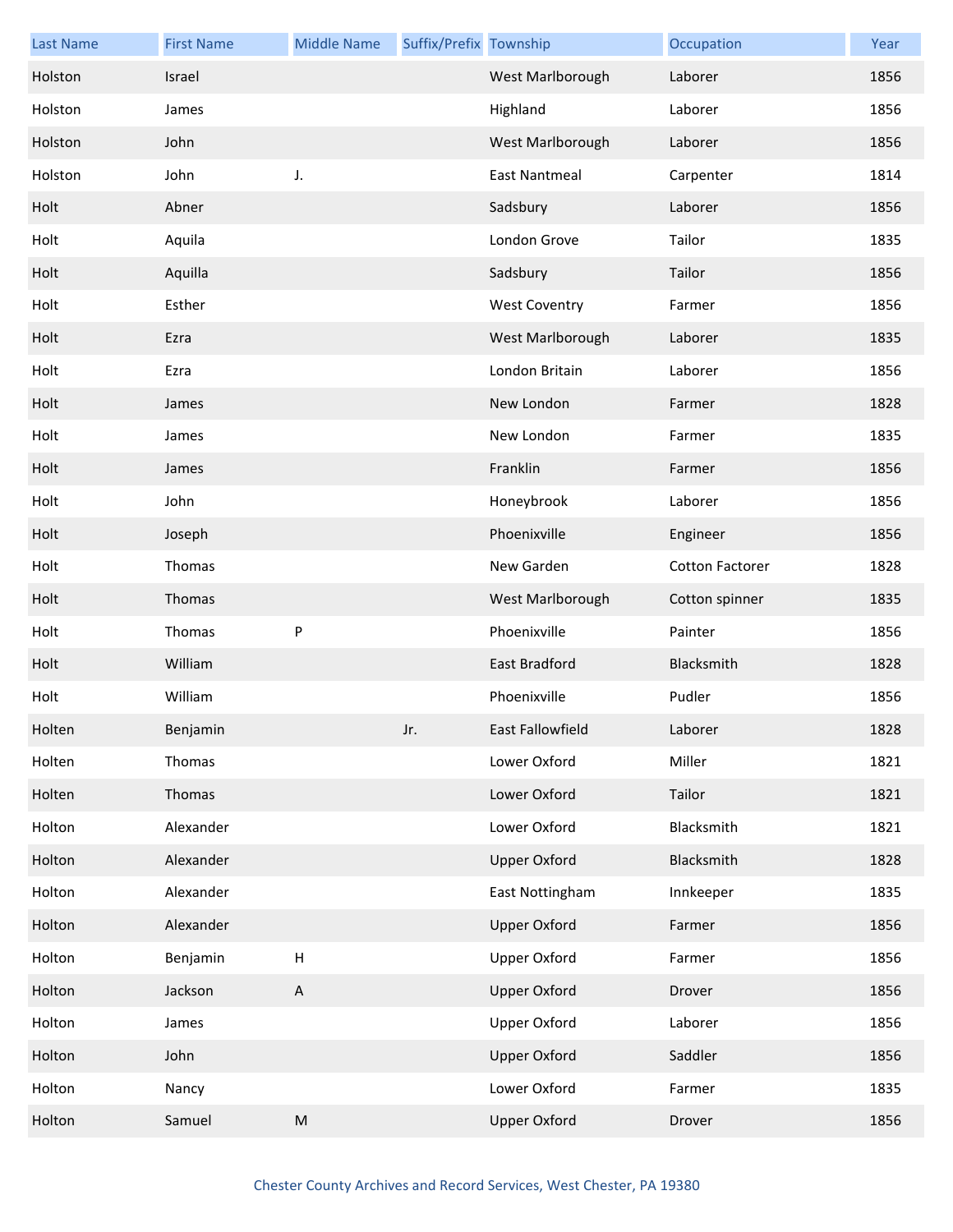| <b>Last Name</b> | <b>First Name</b> | <b>Middle Name</b> | Suffix/Prefix Township |                         | Occupation      | Year |
|------------------|-------------------|--------------------|------------------------|-------------------------|-----------------|------|
| Holton           | Thomas            |                    |                        | Lower Oxford            |                 | 1800 |
| Holton           | Thomas            |                    |                        | Lower Oxford            | Tailor          | 1814 |
| Holton           | Thomas            |                    |                        | Lower Oxford            | Farmer          | 1828 |
| Holton           | Thomas            |                    |                        | New London              | Dentist         | 1856 |
| Holton           | William           |                    |                        | Lower Oxford            | Laborer         | 1856 |
| Homes            | John              |                    |                        | West Caln               | Wheelwright     | 1835 |
| Homes            | Joseph            |                    |                        | New Garden              | Manufacturer    | 1835 |
| Homey            | John              |                    |                        | West Whiteland          | Quarryman       | 1835 |
| Homsher          | William           |                    |                        | West Fallowfield        | Cordwainer      | 1828 |
| Honge            | Jesse             |                    |                        | <b>West Chester</b>     | Carpenter       | 1835 |
| Hoock            | Jacob             |                    |                        | Coventry                | Farmer          | 1835 |
| Hood             | Benjamin          |                    |                        | <b>West Chester</b>     | Drover          | 1856 |
| Hood             | David             |                    |                        | Lower Oxford            | Farmer          | 1821 |
| Hood             | David             |                    |                        | Lower Oxford            | Farmer          | 1828 |
| Hood             | David             |                    |                        | West Fallowfield        |                 | 1835 |
| Hood             | David             |                    |                        | New London              | Laborer         | 1835 |
| Hood             | J                 | W                  |                        | East Nottingham         | Laborer         | 1856 |
| Hood             | James             |                    |                        | <b>West Nantmeal</b>    |                 | 1793 |
| Hood             | James             |                    |                        | <b>West Nantmeal</b>    |                 | 1800 |
| Hood             | James             |                    | Sr.                    | <b>West Nantmeal</b>    |                 | 1800 |
| Hood             | James             |                    |                        | New London              | Weaver          | 1807 |
| Hood             | James             |                    |                        | West Fallowfield        | Miller & Farmer | 1814 |
| Hood             | James             |                    |                        | West Fallowfield        | Miller          | 1821 |
| Hood             | James             |                    |                        | West Marlborough        | Cordwainer      | 1821 |
| Hood             | James             |                    |                        | East Fallowfield        | Shoemaker       | 1828 |
| Hood             | James             |                    |                        | Sadsbury                | Shoemaker       | 1835 |
| Hood             | James             |                    |                        | <b>East Fallowfield</b> | Shoemaker       | 1835 |
| Hood             | James             |                    |                        | Tredyffrin              | Shoemaker       | 1856 |
| Hood             | John              |                    |                        | Lower Oxford            |                 | 1800 |
| Hood             | John              |                    |                        | <b>Upper Oxford</b>     | Miller          | 1807 |
| Hood             | John              |                    |                        | <b>West Nantmeal</b>    | Farmer          | 1807 |
| Hood             | John              |                    |                        | <b>Upper Oxford</b>     | Farmer          | 1814 |
| Hood             | John              |                    |                        | East Caln               | Nail Factorier  | 1821 |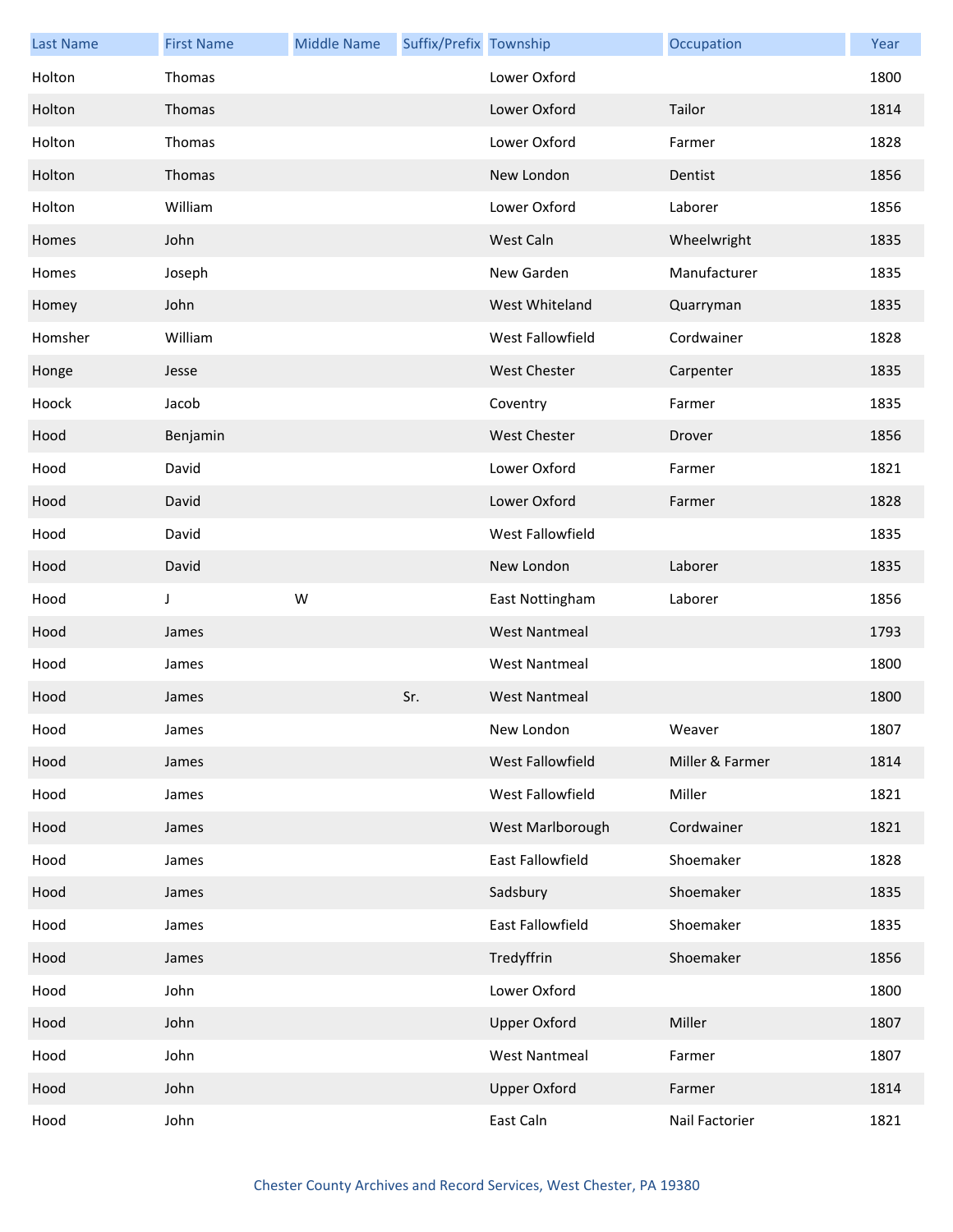| <b>Last Name</b> | <b>First Name</b> | <b>Middle Name</b> | Suffix/Prefix Township |                      | Occupation    | Year |
|------------------|-------------------|--------------------|------------------------|----------------------|---------------|------|
| Hood             | John              |                    |                        | <b>Upper Oxford</b>  | Yeoman        | 1821 |
| Hood             | John              |                    |                        | Brandywine           | Laborer       | 1835 |
| Hood             | John              |                    |                        | West Fallowfield     | Storekeeper   | 1835 |
| Hood             | John              |                    |                        | New Garden           | Laborer       | 1856 |
| Hood             | John              | F.                 |                        | West Nottingham      | Laborer       | 1828 |
| Hood             | John              | Ρ.                 |                        | Schuylkill           | Nailer        | 1828 |
| Hood             | Levi              |                    |                        | Kennett Square       | Laborer       | 1856 |
| Hood             | Levi              |                    |                        | New Garden           | Laborer       | 1856 |
| Hood             | Levi              |                    | Jr.                    | Kennett Square       | Shoemaker     | 1856 |
| Hood             | Mary              |                    |                        | East Nottingham      | Tavern Keeper | 1807 |
| Hood             | Nathan            |                    |                        | New London           | Shoemaker     | 1807 |
| Hood             | Rachel            |                    |                        | East Marlborough     |               | 1856 |
| Hood             | Samuel            |                    |                        | Lower Oxford         |               | 1800 |
| Hood             | Samuel            |                    |                        | West Caln            | Tailor        | 1807 |
| Hood             | Samuel            |                    |                        | Brandywine           | Merchant      | 1814 |
| Hood             | Samuel            |                    |                        | East Nottingham      | Carpenter     | 1821 |
| Hood             | Samuel            |                    |                        | West Fallowfield     | Miller        | 1828 |
| Hood             | Samuel            |                    |                        | Lower Oxford         | Carpenter     | 1828 |
| Hood             | Samuel            |                    |                        | West Fallowfield     | Miller        | 1835 |
| Hood             | Samuel            |                    |                        | East Marlborough     | Drover        | 1856 |
| Hood             | Thomas            |                    |                        | West Marlborough     |               | 1800 |
| Hood             | Thomas            |                    |                        | London Grove         | Laborer       | 1807 |
| Hood             | Thomas            |                    |                        | Lower Oxford         | Laborer       | 1814 |
| Hood             | Thomas            |                    |                        | Lower Oxford         | Farmer        | 1821 |
| Hood             | Thomas            |                    |                        | East Nottingham      | Carpenter     | 1821 |
| Hood             | Thomas            |                    |                        | Lower Oxford         | Farmer        | 1828 |
| Hood             | Thomas            |                    |                        | <b>Upper Oxford</b>  | Farmer        | 1856 |
| Hood             | Walter            |                    |                        | East Nottingham      | Nailer        | 1814 |
| Hood             | Walter            |                    |                        | East Nottingham      | Farmer        | 1821 |
| Hood             | Walter            |                    |                        | Lower Oxford         | Laborer       | 1828 |
| Hood             | William           |                    |                        | <b>West Nantmeal</b> |               | 1800 |
| Hood             | William           |                    | Sr.                    | New London           | Farmer        | 1807 |
| Hood             | William           |                    | Jr.                    | New London           | Nailer        | 1807 |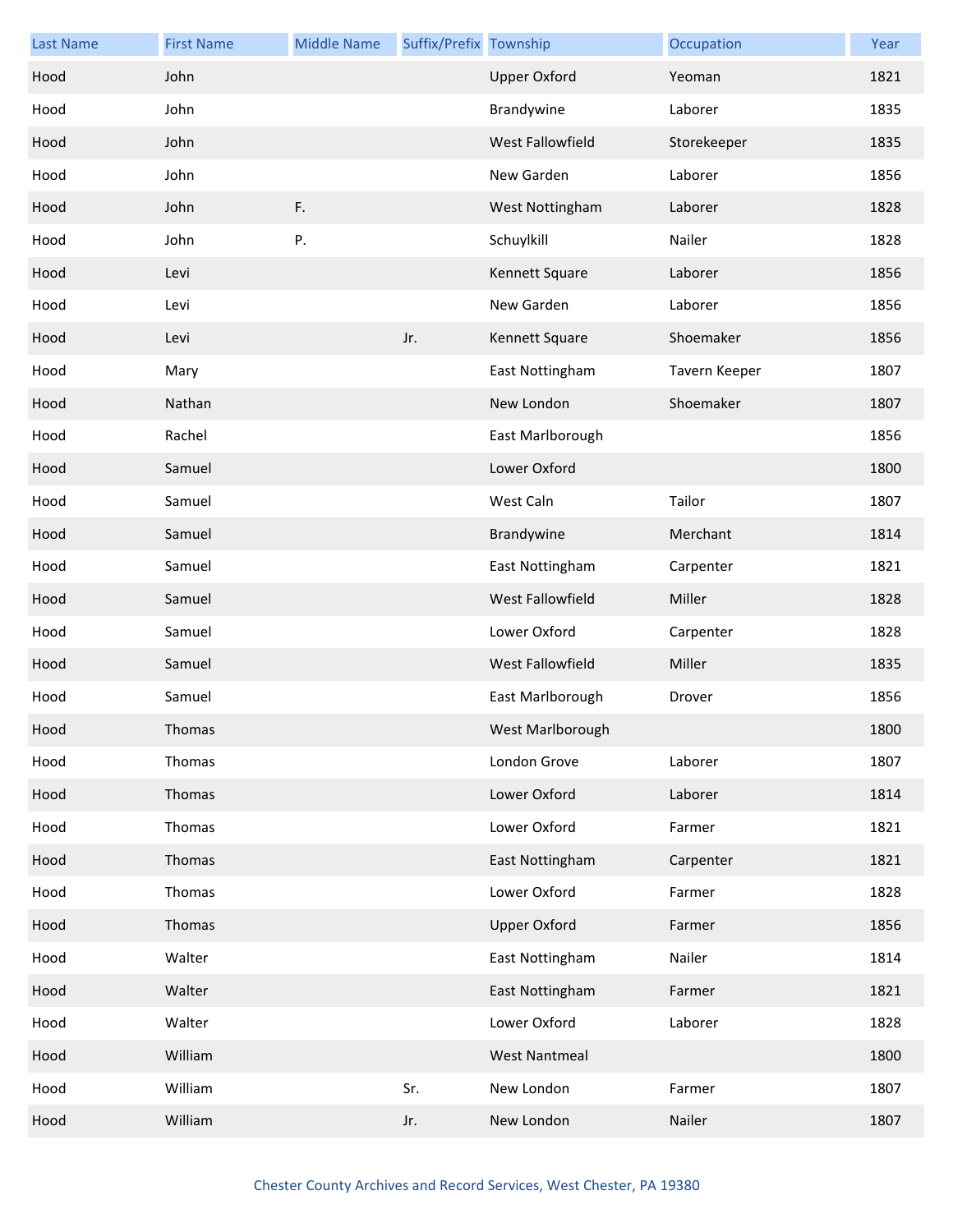| <b>Last Name</b> | <b>First Name</b> | <b>Middle Name</b> | Suffix/Prefix Township |                      | Occupation       | Year |
|------------------|-------------------|--------------------|------------------------|----------------------|------------------|------|
| Hood             | William           |                    |                        | East Marlborough     | Drover           | 1856 |
| Hoodson          | Robert            |                    |                        | New London           | Farmer           | 1807 |
| Hooffman         | Benjamin          |                    |                        | West Whiteland       | Wheelwright      | 1800 |
| Hooffman         | George            |                    |                        | West Whiteland       | Trader           | 1800 |
| Hooffman         | George            |                    |                        | West Whiteland       | Farmer           | 1800 |
| Hooffman         | John              |                    |                        | West Whiteland       | Trader           | 1800 |
| Hoofman          | Francis           |                    |                        | Willistown           |                  | 1793 |
| Hoofman          | Francis           |                    |                        | Sadsbury             | Farmer           | 1814 |
| Hoofman          | Francis           |                    |                        | Sadsbury             | Farmer           | 1821 |
| Hoofman          | Francis           |                    |                        | Sadsbury             | Farmer           | 1828 |
| Hoofman          | Francis           |                    |                        | Sadsbury             | Farmer           | 1835 |
| Hoofman          | Francis           |                    |                        | Sadsbury             | Farmer           | 1835 |
| Hoofman          | Francis           |                    |                        | Valley               | Farmer           | 1856 |
| Hoofman          | George            |                    |                        | West Whiteland       |                  | 1793 |
| Hoofman          | George            |                    |                        | East Caln            | Laborer          | 1821 |
| Hoofman          | Henry             |                    |                        | Goshen               |                  | 1793 |
| Hoofman          | Henry             |                    |                        | <b>East Nantmeal</b> | Wheelwright      | 1807 |
| Hoofman          | Jacob             |                    |                        | Goshen               |                  | 1793 |
| Hoofman          | John              |                    |                        | Pikeland             |                  | 1793 |
| Hoofman          | John              |                    |                        | Sadsbury             | Farmer           | 1821 |
| Hoofman          | John              |                    |                        | Sadsbury             | Farmer           | 1835 |
| Hoofman          | Philip            |                    |                        | West Caln            | Farmer           | 1835 |
| Hoofman          | Samuel            |                    |                        | Sadsbury             |                  | 1835 |
| Hoofman          | Samuel            |                    |                        | Valley               | Laborer          | 1856 |
| Hoofman          | Thomas            |                    |                        | Sadsbury             | Farmer           | 1828 |
| Hoofman          | Thomas            |                    |                        | Sadsbury             | Farmer           | 1835 |
| Hoofman          | Thomas            |                    |                        | Valley               | Farmer           | 1856 |
| Hoofman          | William           |                    |                        | East Pikeland        | Laborer          | 1856 |
| Hook             | Alban             |                    |                        | West Marlborough     | Farmer           | 1828 |
| Hook             | Alban             |                    |                        | West Marlborough     | Farmer           | 1835 |
| Hook             | Alban             |                    |                        | West Brandywine      | Gentleman farmer | 1856 |
| Hook             | Alben             |                    |                        | Newlin               | Farmer           | 1821 |
| Hook             | Henry             |                    |                        | Coventry             |                  | 1793 |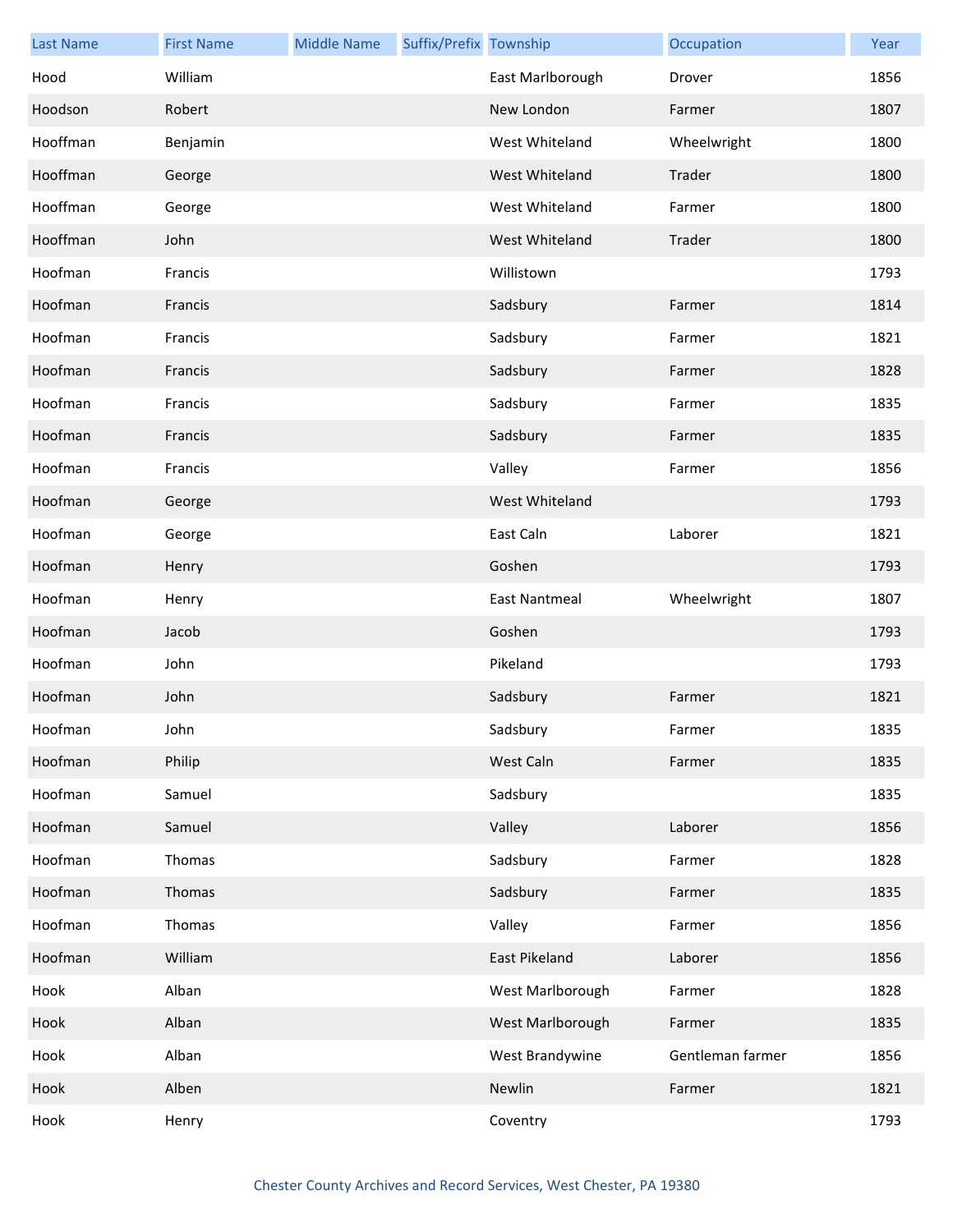| <b>Last Name</b> | <b>First Name</b> | <b>Middle Name</b> | Suffix/Prefix Township |                      | Occupation | Year |
|------------------|-------------------|--------------------|------------------------|----------------------|------------|------|
| Hook             | Henry             |                    |                        | Coventry             | Yeoman     | 1807 |
| Hook             | Henry             |                    |                        | Coventry             | Yeoman     | 1814 |
| Hook             | Henry             |                    |                        | Coventry             | Farmer     | 1821 |
| Hook             | Henry             |                    |                        | Coventry             | Farmer     | 1828 |
| Hook             | Jacob             |                    |                        | Coventry             | Laborer    | 1828 |
| Hook             | John              |                    |                        | Coventry             | Laborer    | 1814 |
| Hook             | John              |                    |                        | Coventry             | Laborer    | 1821 |
| Hook             | John              |                    |                        | Coventry             | Laborer    | 1828 |
| Hook             | John              |                    |                        | Coventry             | Laborer    | 1835 |
| Hook             | John              |                    |                        | <b>East Vincent</b>  | Laborer    | 1856 |
| Hook             | Orpha             | W                  |                        | Easttown             | Gatetender | 1856 |
| Hook             | Pierce            |                    |                        | East Bradford        |            | 1821 |
| Hook             | Piercipher        |                    |                        | East Bradford        | Laborer    | 1828 |
| Hook             | Samuel            |                    |                        | Coventry             | Laborer    | 1828 |
| Hook             | Samuel            |                    |                        | Coventry             | Farmer     | 1835 |
| Hook             | Samuel            |                    |                        | South Coventry       | Farmer     | 1856 |
| Hooker           | John              |                    |                        | East Nottingham      | Shoemaker  | 1835 |
| Hooker           | John              |                    |                        | East Nottingham      | Farmer     | 1856 |
| Hooley           | John              |                    |                        | West Caln            | Laborer    | 1835 |
| Hooper           | Charles           |                    |                        | <b>West Pikeland</b> | Laborer    | 1856 |
| Hooper           | Henry             |                    |                        | Charlestown          | Laborer    | 1856 |
| Hooper           | Sarah             |                    |                        | East Whiteland       | Farmer     | 1856 |
| Hoopes           | A                 | Taylor             |                        | West Goshen          | Farmer     | 1856 |
| Hoopes           | Aaron             |                    |                        | Goshen               |            | 1793 |
| Hoopes           | Abiah             |                    |                        | West Bradford        |            | 1793 |
| Hoopes           | Abiah             |                    |                        | East Bradford        | Farmer     | 1807 |
| Hoopes           | Abiah             |                    |                        | East Bradford        | Farmer     | 1814 |
| Hoopes           | Abner             |                    |                        | Westtown             |            | 1793 |
| Hoopes           | Abner             |                    |                        | Goshen               | Farmer     | 1807 |
| Hoopes           | Abner             |                    |                        | Goshen               | Farmer     | 1814 |
| Hoopes           | Abner             |                    |                        | West Goshen          |            | 1821 |
| Hoopes           | Abner             |                    |                        | West Goshen          | Farmer     | 1828 |
| Hoopes           | Abner             |                    | Sr.                    | West Goshen          | Farmer     | 1835 |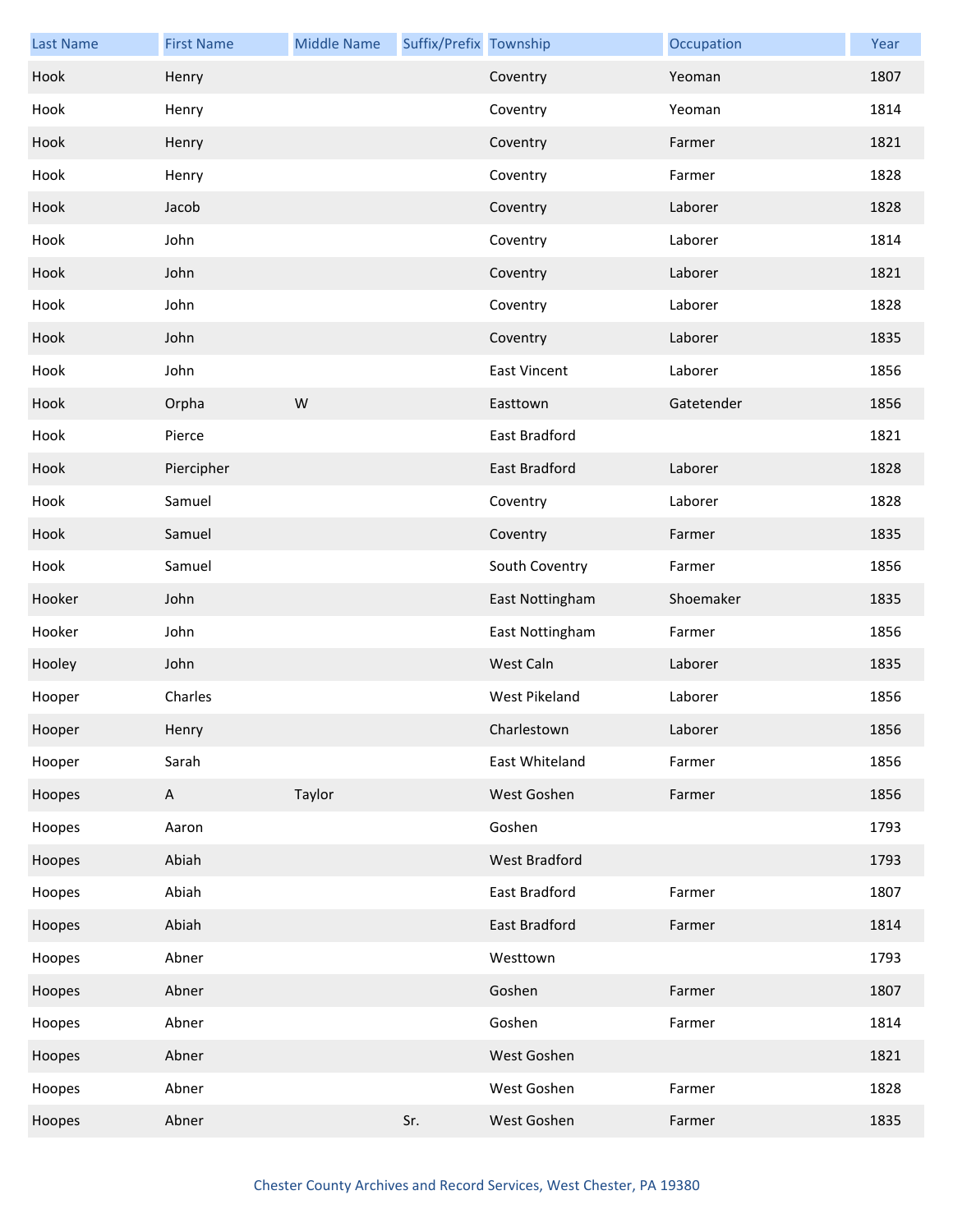| <b>Last Name</b> | <b>First Name</b> | <b>Middle Name</b> | Suffix/Prefix Township |                | Occupation | Year |
|------------------|-------------------|--------------------|------------------------|----------------|------------|------|
| Hoopes           | Abraham           |                    |                        | Goshen         |            | 1793 |
| Hoopes           | Abraham           |                    |                        | Westtown       | Farmer     | 1807 |
| Hoopes           | Abraham           |                    |                        | Goshen         | Chairmaker | 1807 |
| Hoopes           | Abraham           |                    |                        | New Garden     |            | 1807 |
| Hoopes           | Abraham           |                    |                        | London Grove   | Farmer     | 1807 |
| Hoopes           | Abraham           |                    |                        | Thornbury      | Shoemaker  | 1814 |
| Hoopes           | Abraham           |                    |                        | London Grove   | Farmer     | 1814 |
| Hoopes           | Abraham           |                    |                        | Goshen         | Farmer     | 1814 |
| Hoopes           | Abraham           |                    |                        | London Grove   | Farmer     | 1821 |
| Hoopes           | Abraham           |                    |                        | East Goshen    | Shoemaker  | 1821 |
| Hoopes           | Abraham           |                    |                        | Westtown       | Farmer     | 1821 |
| Hoopes           | Abraham           |                    |                        | New London     | Cordwainer | 1821 |
| Hoopes           | Abraham           |                    |                        | West Goshen    | Laborer    | 1828 |
| Hoopes           | Abraham           |                    |                        | London Grove   | Farmer     | 1828 |
| Hoopes           | Abraham           |                    |                        | New London     | Shoemaker  | 1828 |
| Hoopes           | Abraham           |                    |                        | West Whiteland | Miller     | 1835 |
| Hoopes           | Abram             | G.                 |                        | East Caln      | Miller     | 1828 |
| Hoopes           | Albert            |                    |                        | West Goshen    | Farmer     | 1856 |
| Hoopes           | Amos              |                    |                        | Willistown     |            | 1793 |
| Hoopes           | Amos              |                    |                        | East Caln      | Carpenter  | 1856 |
| Hoopes           | Amos              |                    |                        | West Goshen    | Farmer     | 1856 |
| Hoopes           | Amy               | $\mathsf C$        |                        | West Chester   | Lady       | 1856 |
| Hoopes           | Ann               |                    |                        | West Goshen    | Farmer     | 1856 |
| Hoopes           | <b>Barclay</b>    |                    |                        | New Garden     | Tailor     | 1856 |
| Hoopes           | Benjamin          |                    |                        | Goshen         |            | 1793 |
| Hoopes           | Benjamin          |                    |                        | New Garden     | Farmer     | 1807 |
| Hoopes           | Benjamin          |                    |                        | East Caln      | Farmer     | 1807 |
| Hoopes           | Benjamin          |                    |                        | East Bradford  | Farmer     | 1807 |
| Hoopes           | Benjamin          |                    |                        | Goshen         | Carpenter  | 1814 |
| Hoopes           | Benjamin          |                    |                        | Goshen         | Farmer     | 1814 |
| Hoopes           | Benjamin          |                    |                        | East Caln      | Farmer     | 1814 |
| Hoopes           | Benjamin          |                    |                        | Thornbury      | Laborer    | 1814 |
| Hoopes           | Benjamin          |                    |                        | West Goshen    |            | 1821 |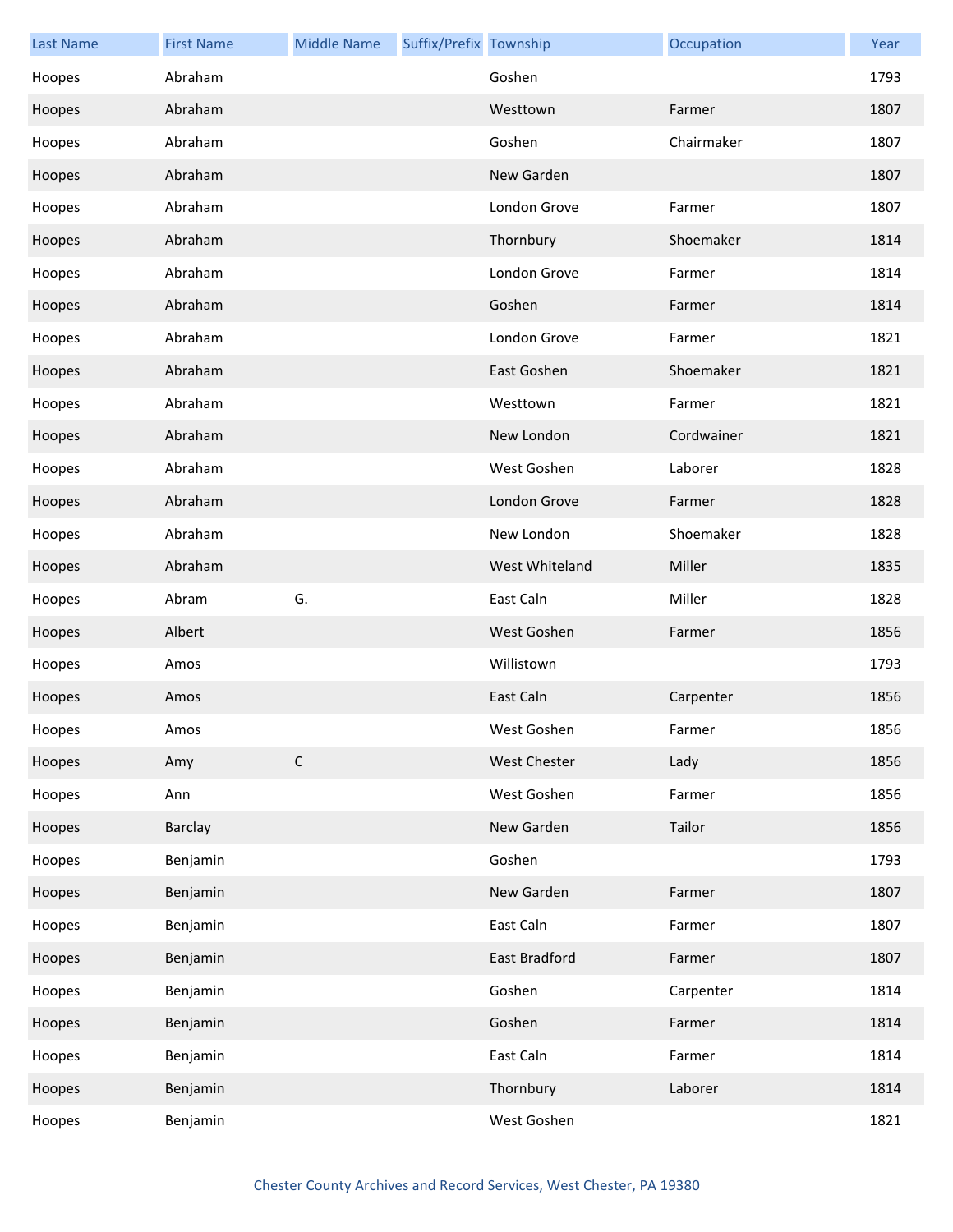| <b>Last Name</b> | <b>First Name</b> | <b>Middle Name</b> | Suffix/Prefix Township |                     | Occupation  | Year |
|------------------|-------------------|--------------------|------------------------|---------------------|-------------|------|
| Hoopes           | Benjamin          |                    |                        | New Garden          | Farmer      | 1821 |
| Hoopes           | Benjamin          |                    |                        | New Garden          | Farmer      | 1828 |
| Hoopes           | Benjamin          |                    |                        | West Goshen         | Farmer      | 1828 |
| Hoopes           | Benjamin          |                    |                        | New Garden          | Farmer      | 1835 |
| Hoopes           | Benjamin          |                    |                        | West Goshen         | Farmer      | 1835 |
| Hoopes           | Benjamin          |                    | Jr.                    | New Garden          | Farmer      | 1856 |
| Hoopes           | Benjamin          |                    | Sr.                    | New Garden          | Farmer      | 1856 |
| Hoopes           | Benjamin          |                    |                        | West Goshen         | Farmer      | 1856 |
| Hoopes           | Benjamin          |                    |                        | Willistown          | Farmer      | 1856 |
| Hoopes           | Brinton           |                    |                        | West Goshen         | Farmer      | 1835 |
| Hoopes           | Caleb             |                    |                        | Goshen              |             | 1793 |
| Hoopes           | Caleb             |                    |                        | Kennett             | Farmer      | 1800 |
| Hoopes           | Caleb             |                    |                        | Westtown            | Joiner      | 1807 |
| Hoopes           | Caleb             |                    |                        | Easttown            | Farmer      | 1814 |
| Hoopes           | Caleb             |                    |                        | <b>West Chester</b> | Merchant    | 1814 |
| Hoopes           | Caleb             |                    |                        | Westtown            | Farmer      | 1821 |
| Hoopes           | Caleb             |                    |                        | Charlestown         | Farmer      | 1828 |
| Hoopes           | Caleb             |                    |                        | Westtown            | Farmer      | 1828 |
| Hoopes           | Caleb             |                    |                        | New Garden          | Farmer      | 1856 |
| Hoopes           | Caleb             |                    |                        | New Garden          | Farmer      | 1856 |
| Hoopes           | Caleb             |                    |                        | Tredyffrin          | Storekeeper | 1828 |
| Hoopes           | Charles           |                    |                        | Pikeland            |             | 1821 |
| Hoopes           | Coleman           |                    |                        | Highland            | Laborer     | 1856 |
| Hoopes           | Curtis            |                    |                        | Goshen              | Farmer      | 1807 |
| Hoopes           | Curtis            |                    |                        | Goshen              | Nailer      | 1807 |
| Hoopes           | Curtis            |                    |                        | Goshen              | Nailer      | 1814 |
| Hoopes           | Curtis            |                    |                        | Goshen              | Farmer      | 1814 |
| Hoopes           | Curtis            |                    |                        | West Goshen         |             | 1821 |
| Hoopes           | Curtis            |                    |                        | West Goshen         |             | 1821 |
| Hoopes           | Curtis            |                    |                        | West Goshen         | Farmer      | 1828 |
| Hoopes           | Curtis            |                    |                        | West Goshen         | Gentleman   | 1835 |
| Hoopes           | Curtis            |                    |                        | West Chester        | Gentleman   | 1856 |
| Hoopes           | Cyrus             |                    |                        | East Bradford       | Laborer     | 1856 |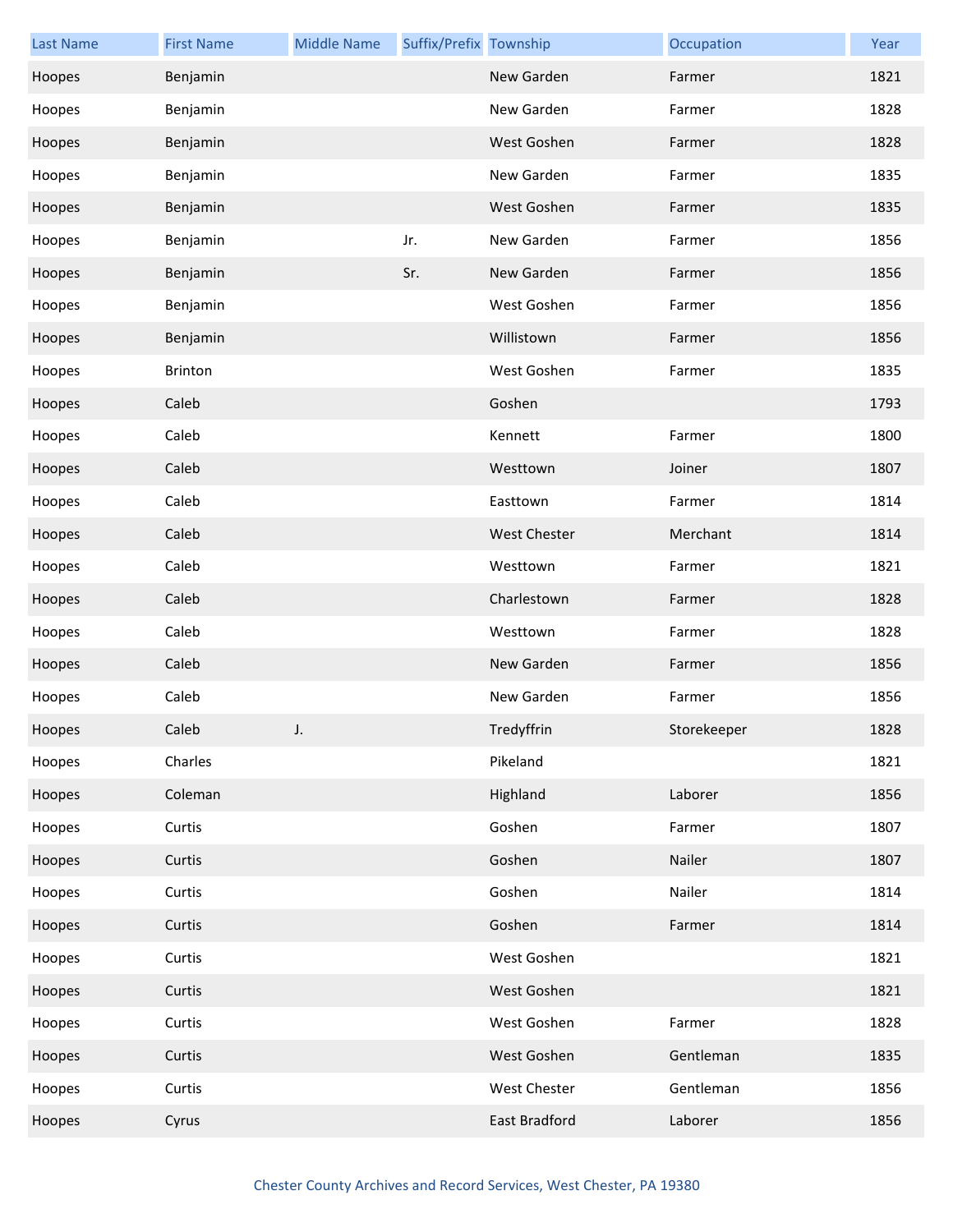| <b>Last Name</b> | <b>First Name</b> | <b>Middle Name</b> | Suffix/Prefix Township |                      | Occupation      | Year |
|------------------|-------------------|--------------------|------------------------|----------------------|-----------------|------|
| Hoopes           | Cyrus             | D                  |                        | West Chester         | Bricklayer      | 1856 |
| Hoopes           | Daniel            |                    |                        | London Grove         |                 | 1793 |
| Hoopes           | Daniel            |                    |                        | Willistown           |                 | 1793 |
| Hoopes           | Daniel            |                    |                        | London Grove         |                 | 1800 |
| Hoopes           | Daniel            |                    |                        | London Grove         | Farmer          | 1807 |
| Hoopes           | Daniel            |                    | Jr.                    | London Grove         | Farmer          | 1807 |
| Hoopes           | Daniel            |                    |                        | New London           | Mason           | 1821 |
| Hoopes           | Daniel            |                    |                        | West Goshen          | Carpenter       | 1828 |
| Hoopes           | Daniel            |                    |                        | Easttown             | Farmer          | 1828 |
| Hoopes           | Daniel            |                    |                        | West Goshen          | Carpenter       | 1835 |
| Hoopes           | Daniel            |                    |                        | West Goshen          | Carpenter       | 1856 |
| Hoopes           | David             |                    |                        | New Garden           |                 | 1793 |
| Hoopes           | David             |                    |                        | New Garden           | Farmer          | 1800 |
| Hoopes           | David             |                    |                        | East Whiteland       |                 | 1800 |
| Hoopes           | David             |                    |                        | East Whiteland       | Storekeeper     | 1807 |
| Hoopes           | David             |                    |                        | East Caln            | Miller          | 1807 |
| Hoopes           | David             |                    |                        | Goshen               | Tanner & Farmer | 1807 |
| Hoopes           | David             |                    |                        | East Whiteland       | Storekeeper     | 1814 |
| Hoopes           | David             |                    |                        | Goshen               | Farmer          | 1814 |
| Hoopes           | David             |                    |                        | East Whiteland       | Storekeeper     | 1821 |
| Hoopes           | David             |                    |                        | West Goshen          |                 | 1821 |
| Hoopes           | David             |                    |                        | West Goshen          | Farmer          | 1828 |
| Hoopes           | David             |                    |                        | East Whiteland       | Storekeeper     | 1828 |
| Hoopes           | David             |                    |                        | Willistown           | Private         | 1835 |
| Hoopes           | David             |                    |                        | West Goshen          | Farmer          | 1835 |
| Hoopes           | Davis             |                    |                        | East Caln            | Laborer         | 1821 |
| Hoopes           | Davis             |                    |                        | East Caln            | Farmer          | 1828 |
| Hoopes           | Davis             |                    |                        | East Caln            | Farmer          | 1856 |
| Hoopes           | Ε                 | Mahlon             |                        | East Bradford        | Farmer          | 1856 |
| Hoopes           | Eli               |                    |                        | <b>East Bradford</b> |                 | 1793 |
| Hoopes           | Eli               |                    |                        | East Bradford        | Farmer          | 1807 |
| Hoopes           | Eli               |                    |                        | Westtown             | Laborer         | 1814 |
| Hoopes           | Elisha            |                    |                        | Goshen               |                 | 1793 |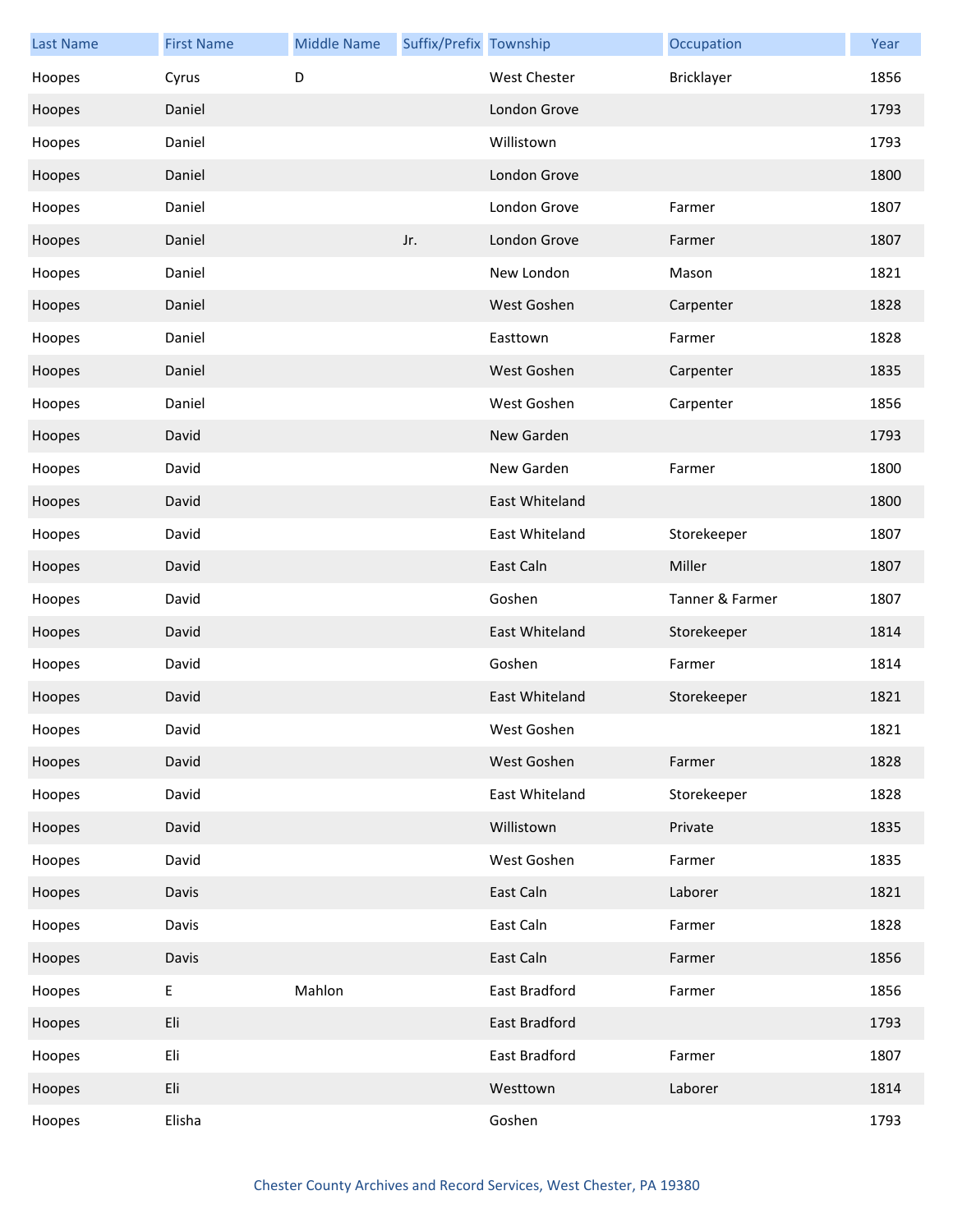| <b>Last Name</b> | <b>First Name</b> | <b>Middle Name</b> | Suffix/Prefix Township |                      | Occupation            | Year |
|------------------|-------------------|--------------------|------------------------|----------------------|-----------------------|------|
| Hoopes           | Elisha            |                    |                        | Uwchlan              | Laborer               | 1807 |
| Hoopes           | Ellis             |                    |                        | London Grove         |                       | 1800 |
| Hoopes           | Elwood            | M                  |                        | West Brandywine      | Farmer                | 1856 |
| Hoopes           | Emley             |                    |                        | East Bradford        | Carpenter             | 1807 |
| Hoopes           | Emmor             |                    |                        | Pennsbury            |                       | 1800 |
| Hoopes           | Emmor             |                    |                        | Newlin               | Weaver                | 1807 |
| Hoopes           | Emmor             |                    |                        | West Bradford        | Weaver                | 1814 |
| Hoopes           | Emmor             |                    |                        | <b>West Bradford</b> | Weaver                | 1821 |
| Hoopes           | Emmor             |                    |                        | Newlin               | Weaver                | 1828 |
| Hoopes           | Enoch             | P.                 |                        | New London           | <b>Medical Doctor</b> | 1828 |
| Hoopes           | Enos              |                    |                        | Kennett              |                       | 1793 |
| Hoopes           | Enos              |                    |                        | Kennett              |                       | 1800 |
| Hoopes           | Enos              |                    |                        | Charlestown          | Farmer                | 1821 |
| Hoopes           | Enos              |                    |                        | Schuylkill           | Farmer                | 1828 |
| Hoopes           | Enos              |                    |                        | Schuylkill           | Farmer                | 1835 |
| Hoopes           | Ezekiel           |                    |                        | Westtown             |                       | 1793 |
| Hoopes           | Ezekiel           |                    |                        | Westtown             | Farmer                | 1807 |
| Hoopes           | Ezekiel           |                    |                        | Westtown             | Farmer                | 1814 |
| Hoopes           | Ezekiel           |                    |                        | Westtown             | Gentleman             | 1821 |
| Hoopes           | Ezekiel           |                    |                        | Westtown             | Gentleman             | 1828 |
| Hoopes           | Ezra              |                    |                        | Goshen               |                       | 1793 |
| Hoopes           | Ezra              |                    |                        | Westtown             | Farmer                | 1807 |
| Hoopes           | Ezra              |                    |                        | Westtown             | Farmer                | 1814 |
| Hoopes           | Ezra              |                    |                        | Westtown             | Farmer                | 1821 |
| Hoopes           | Ezra              |                    |                        | Westtown             | Farmer                | 1828 |
| Hoopes           | Ezra              |                    |                        | West Chester         | Gentleman             | 1856 |
| Hoopes           | F                 | Pratt              |                        | London Grove         | Farmer                | 1856 |
| Hoopes           | Forester          |                    |                        | East Goshen          | Farmer                | 1835 |
| Hoopes           | Francis           |                    |                        | London Grove         |                       | 1793 |
| Hoopes           | Francis           |                    |                        | London Grove         | Tailor                | 1821 |
| Hoopes           | Francis           |                    |                        | London Grove         | Farmer                | 1856 |
| Hoopes           | Franklin          |                    |                        | Pocopson             | Farmer                | 1856 |
| Hoopes           | Garret            |                    |                        | Coventry             | Innkeeper             | 1828 |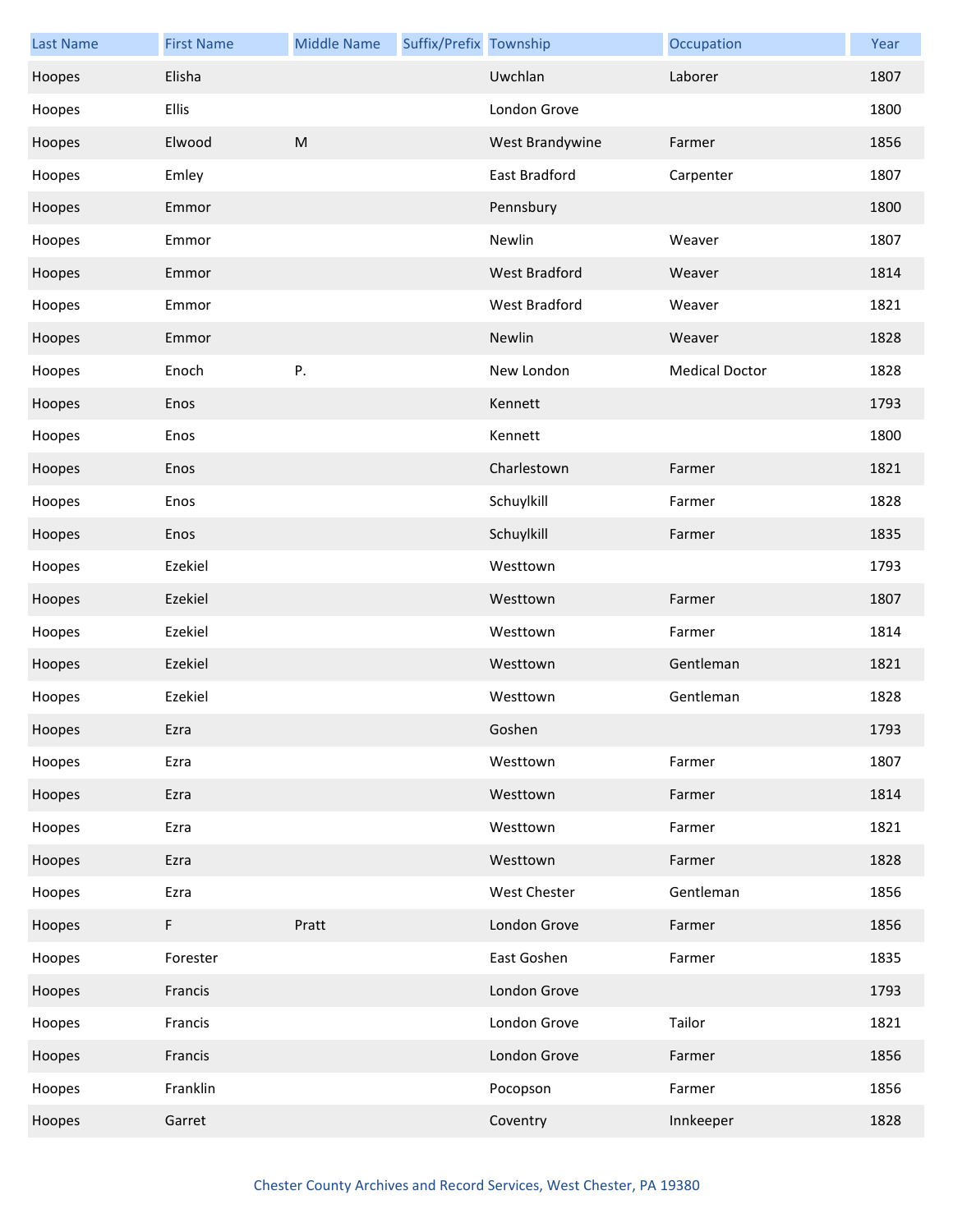| <b>Last Name</b> | <b>First Name</b> | <b>Middle Name</b> | Suffix/Prefix Township |                      | Occupation      | Year |
|------------------|-------------------|--------------------|------------------------|----------------------|-----------------|------|
| Hoopes           | Garrett           |                    |                        | East Bradford        | Farmer          | 1828 |
| Hoopes           | Garrett           |                    |                        | East Bradford        | Farmer          | 1835 |
| Hoopes           | George            |                    |                        | East Marlborough     |                 | 1793 |
| Hoopes           | George            |                    |                        | Goshen               |                 | 1793 |
| Hoopes           | George            |                    |                        | East Bradford        | Cordwainer      | 1807 |
| Hoopes           | George            |                    |                        | Goshen               | Mason           | 1807 |
| Hoopes           | George            |                    |                        | East Caln            | Farmer          | 1814 |
| Hoopes           | George            |                    |                        | Goshen               | Mason           | 1814 |
| Hoopes           | George            |                    |                        | East Caln            | Farmer          | 1821 |
| Hoopes           | George            |                    |                        | <b>East Bradford</b> |                 | 1821 |
| Hoopes           | George            |                    |                        | East Caln            | Farmer          | 1828 |
| Hoopes           | George            |                    |                        | East Bradford        | Farmer          | 1828 |
| Hoopes           | George            |                    |                        | Schuylkill           | Laborer         | 1828 |
| Hoopes           | George            |                    |                        | West Bradford        | Shoemaker       | 1835 |
| Hoopes           | George            |                    |                        | West Whiteland       | Farmer          | 1835 |
| Hoopes           | George            |                    |                        | Schuylkill           | Farmer          | 1856 |
| Hoopes           | George            | P                  |                        | East Caln            | Coachmaker      | 1856 |
| Hoopes           | Hadley            |                    |                        | New Garden           | Farmer          | 1856 |
| Hoopes           | Halliday          |                    |                        | New Garden           | Farmer          | 1856 |
| Hoopes           | Hannah            |                    |                        | Kennett              |                 | 1828 |
| Hoopes           | Henry             |                    |                        | Goshen               |                 | 1793 |
| Hoopes           | Henry             |                    |                        | Goshen               | Miller & Farmer | 1807 |
| Hoopes           | Henry             |                    |                        | East Caln            | Miller          | 1807 |
| Hoopes           | Henry             |                    |                        | Goshen               | Chairmaker      | 1814 |
| Hoopes           | Henry             |                    |                        | Pennsbury            | Farmer          | 1814 |
| Hoopes           | Henry             |                    |                        | Pennsbury            | Farmer          | 1821 |
| Hoopes           | Henry             |                    |                        | East Goshen          | Painter         | 1821 |
| Hoopes           | Henry             |                    |                        | East Caln            | Farmer          | 1828 |
| Hoopes           | Henry             |                    |                        | East Caln            | Farmer          | 1856 |
| Hoopes           | Hiram             |                    |                        | East Fallowfield     | Mason           | 1821 |
| Hoopes           | Hiram             | W.                 |                        | East Fallowfield     | Stonemason      | 1828 |
| Hoopes           | Howard            |                    |                        | London Grove         | Farmer          | 1856 |
| Hoopes           | Howard            | L                  |                        | Kennett Square       | Farmer          | 1856 |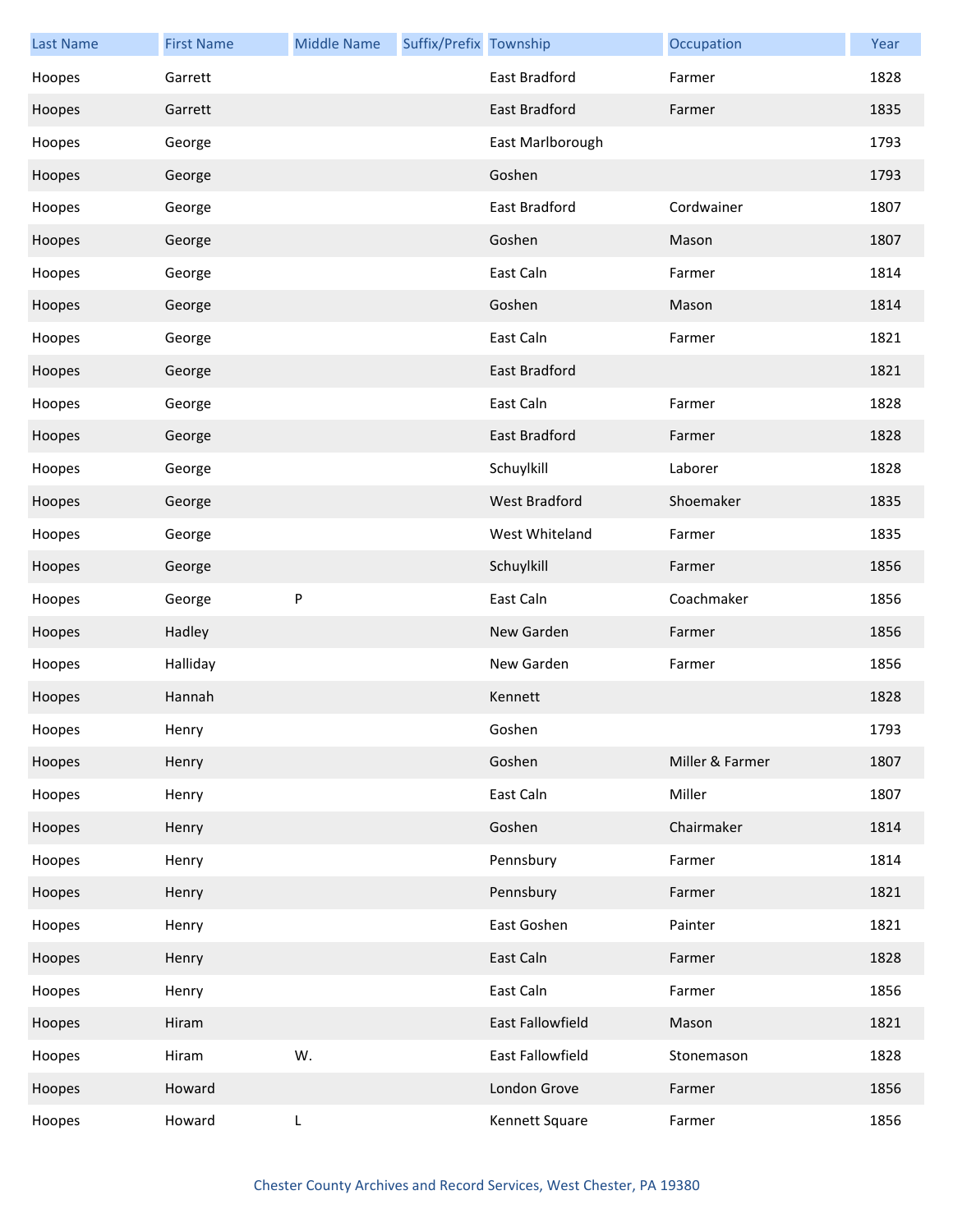| <b>Last Name</b> | <b>First Name</b> | <b>Middle Name</b> | Suffix/Prefix Township |                      | Occupation          | Year |
|------------------|-------------------|--------------------|------------------------|----------------------|---------------------|------|
| Hoopes           | Imla              |                    |                        | <b>East Bradford</b> |                     | 1821 |
| Hoopes           | Imlah             |                    |                        | East Bradford        | Farmer              | 1828 |
| Hoopes           | Imlah             |                    |                        | East Bradford        | Farmer              | 1835 |
| Hoopes           | Isaac             |                    |                        | East Bradford        |                     | 1793 |
| Hoopes           | Isaac             |                    |                        | Goshen               | Farmer              | 1807 |
| Hoopes           | Isaac             |                    | Jr.                    | Goshen               | Farmer              | 1807 |
| Hoopes           | Isaac             |                    |                        | New Garden           | Farmer              | 1807 |
| Hoopes           | Isaac             |                    | Jr.                    | Goshen               | Farmer              | 1814 |
| Hoopes           | Isaac             |                    |                        | London Grove         | Shoemaker           | 1814 |
| Hoopes           | Isaac             |                    |                        | Goshen               | Farmer              | 1814 |
| Hoopes           | Isaac             |                    |                        | <b>East Bradford</b> | Shoemaker           | 1821 |
| Hoopes           | Isaac             |                    |                        | New London           | Cordwainer & Farmer | 1821 |
| Hoopes           | Isaac             |                    |                        | New London           | Farmer              | 1828 |
| Hoopes           | Isaac             |                    |                        | New Garden           | Farmer              | 1828 |
| Hoopes           | Isaac             |                    |                        | New Garden           | Plasterer           | 1828 |
| Hoopes           | Isaac             |                    |                        | East Marlborough     | Laborer             | 1856 |
| Hoopes           | Isaac             |                    |                        | New Garden           | Farmer              | 1856 |
| Hoopes           | Isaac             | G                  |                        | East Bradford        | Shoemaker           | 1835 |
| Hoopes           | Isaac             | G                  |                        | East Goshen          | Farmer              | 1856 |
| Hoopes           | Isaac             | G.                 |                        | East Bradford        | Shoemaker           | 1828 |
| Hoopes           | Isaacher          |                    |                        | East Bradford        |                     | 1821 |
| Hoopes           | Isachar           |                    |                        | East Bradford        |                     | 1793 |
| Hoopes           | Isachar           |                    |                        | East Bradford        | Farmer              | 1814 |
| Hoopes           | Isachar           |                    |                        | New Garden           | Limeburner          | 1856 |
| Hoopes           | Isaiah            |                    |                        | Westtown             |                     | 1793 |
| Hoopes           | Israel            |                    |                        | Goshen               |                     | 1793 |
| Hoopes           | Israel            |                    |                        | New Garden           | Cordwainer          | 1800 |
| Hoopes           | Israel            |                    |                        | New Garden           | Farmer              | 1807 |
| Hoopes           | Israel            |                    |                        | New Garden           | Farmer              | 1814 |
| Hoopes           | Israel            |                    |                        | New Garden           | Farmer              | 1821 |
| Hoopes           | Israel            |                    |                        | New Garden           | Farmer              | 1835 |
| Hoopes           | Issachar          |                    |                        | East Bradford        | Farmer              | 1828 |
| Hoopes           | Issachar          |                    |                        | East Bradford        | Farmer              | 1835 |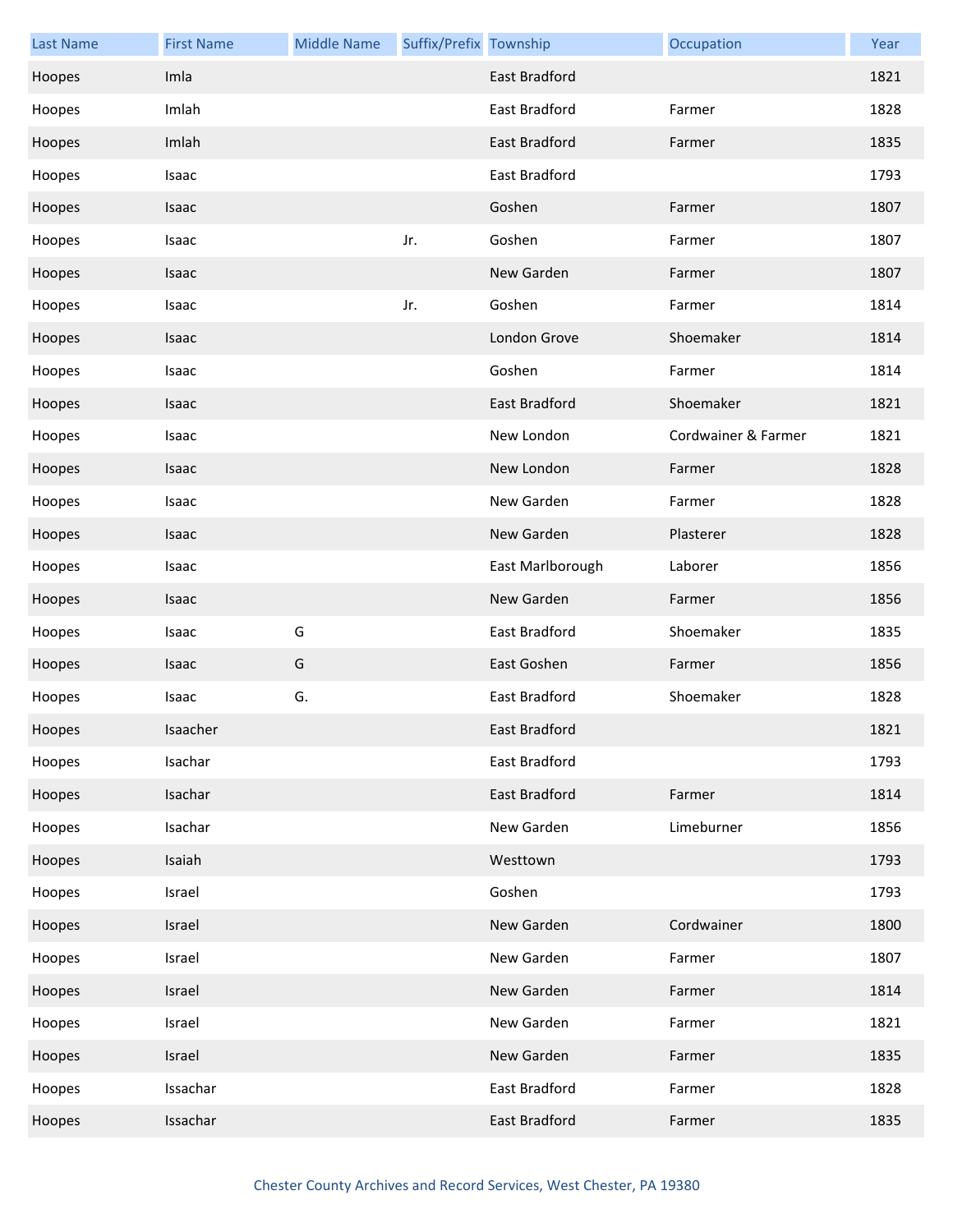| <b>Last Name</b> | <b>First Name</b> | <b>Middle Name</b> | Suffix/Prefix Township |                     | Occupation      | Year |
|------------------|-------------------|--------------------|------------------------|---------------------|-----------------|------|
| Hoopes           | Issacher          |                    |                        | Goshen              | Shoemaker       | 1807 |
| Hoopes           | Jabez             |                    |                        | <b>West Chester</b> | Gentleman       | 1807 |
| Hoopes           | Jabez             |                    |                        | West Chester        | Hatter          | 1814 |
| Hoopes           | Jabez             |                    |                        | <b>West Chester</b> | Hatter          | 1821 |
| Hoopes           | Jacob             |                    |                        | Westtown            |                 | 1793 |
| Hoopes           | Jacob             |                    |                        | Goshen              | Carpenter       | 1807 |
| Hoopes           | Jacob             |                    |                        | Goshen              | Carpenter       | 1814 |
| Hoopes           | Jacob             |                    |                        | East Marlborough    | Stonemason      | 1821 |
| Hoopes           | Jacob             |                    |                        | Kennett             | Stonemason      | 1828 |
| Hoopes           | Jacob             |                    |                        | Kennett             | Mason           | 1835 |
| Hoopes           | James             |                    |                        | New Garden          | Cordwainer      | 1807 |
| Hoopes           | James             |                    |                        | London Grove        | Farmer          | 1814 |
| Hoopes           | James             |                    |                        | London Grove        | Cordwainer      | 1821 |
| Hoopes           | James             |                    |                        | Charlestown         | Farmer          | 1821 |
| Hoopes           | James             |                    |                        | London Grove        | Farmer          | 1828 |
| Hoopes           | James             |                    | Jr.                    | London Grove        | Farmer          | 1856 |
| Hoopes           | James             |                    | Sr.                    | London Grove        | Farmer          | 1856 |
| Hoopes           | James             | J                  |                        | <b>West Chester</b> | Gentleman       | 1856 |
| Hoopes           | Jane              | L                  |                        | Kennett Square      | Housekeeper     | 1856 |
| Hoopes           | Jasper            |                    |                        | West Goshen         | Farmer          | 1835 |
| Hoopes           | Jefferson         |                    |                        | Pocopson            | Farmer          | 1856 |
| Hoopes           | Jeffery           |                    |                        | East Marlborough    | Miller          | 1821 |
| Hoopes           | Jesse             |                    |                        | Goshen              |                 | 1793 |
| Hoopes           | Jesse             |                    |                        | New Garden          | Miller          | 1800 |
| Hoopes           | Jesse             |                    |                        | Goshen              | Tanner & Farmer | 1807 |
| Hoopes           | Jesse             |                    |                        | Goshen              | Farmer          | 1814 |
| Hoopes           | Jesse             |                    |                        | West Goshen         |                 | 1821 |
| Hoopes           | Jesse             |                    |                        | Honeybrook          | Miller          | 1856 |
| Hoopes           | Joel              |                    |                        | Kennett             | Blacksmith      | 1800 |
| Hoopes           | Joel              |                    |                        | East Marlborough    | Blacksmith      | 1807 |
| Hoopes           | Joel              |                    |                        | New Garden          | Farmer          | 1814 |
| Hoopes           | Joel              |                    |                        | East Marlborough    | Blacksmith      | 1814 |
| Hoopes           | Joel              |                    |                        | East Marlborough    | Blacksmith      | 1821 |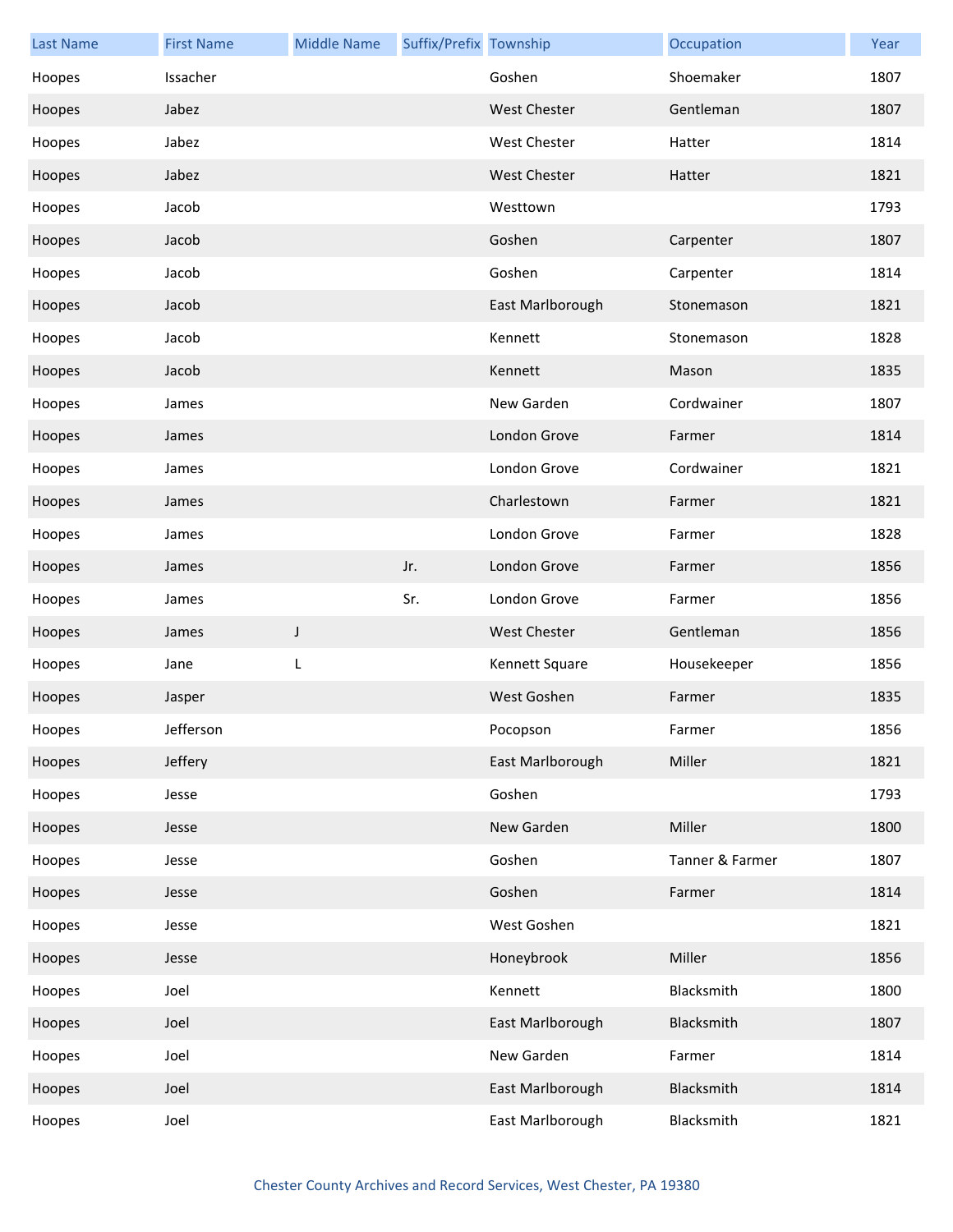| <b>Last Name</b> | <b>First Name</b> | <b>Middle Name</b> | Suffix/Prefix Township |                  | Occupation | Year |
|------------------|-------------------|--------------------|------------------------|------------------|------------|------|
| Hoopes           | Joel              |                    |                        | New Garden       | Farmer     | 1821 |
| Hoopes           | Joel              |                    |                        | East Marlborough | Farmer     | 1828 |
| Hoopes           | Joel              |                    |                        | New Garden       | Constable  | 1828 |
| Hoopes           | Joel              |                    |                        | New Garden       | Farmer     | 1856 |
| Hoopes           | Joel              | J                  |                        | New Garden       | Farmer     | 1835 |
| Hoopes           | John              |                    |                        | Goshen           |            | 1793 |
| Hoopes           | John              |                    |                        | East Caln        |            | 1793 |
| Hoopes           | John              |                    |                        | Brandywine       |            | 1793 |
| Hoopes           | John              |                    | Jr.                    | East Caln        | Farmer     | 1800 |
| Hoopes           | John              |                    |                        | East Caln        | Farmer     | 1800 |
| Hoopes           | John              |                    |                        | Goshen           | Tailor     | 1807 |
| Hoopes           | John              |                    |                        | London Grove     | Farmer     | 1807 |
| Hoopes           | John              |                    |                        | East Caln        | Farmer     | 1807 |
| Hoopes           | John              |                    |                        | East Caln        | Farmer     | 1807 |
| Hoopes           | John              |                    |                        | East Caln        | Farmer     | 1814 |
| Hoopes           | John              |                    |                        | London Grove     | Farmer     | 1814 |
| Hoopes           | John              |                    | Jr.                    | East Caln        | Farmer     | 1814 |
| Hoopes           | John              |                    |                        | Tredyffrin       | Tailor     | 1814 |
| Hoopes           | John              |                    |                        | West Chester     | Saddler    | 1821 |
| Hoopes           | John              |                    |                        | London Grove     | Farmer     | 1821 |
| Hoopes           | John              |                    |                        | East Caln        | Farmer     | 1821 |
| Hoopes           | John              |                    | Jr.                    | East Caln        | Farmer     | 1821 |
| Hoopes           | John              |                    |                        | Pennsbury        | Cordwainer | 1821 |
| Hoopes           | John              |                    |                        | West Chester     | Saddler    | 1828 |
| Hoopes           | John              |                    |                        | Pennsbury        | Farmer     | 1828 |
| Hoopes           | John              |                    |                        | East Caln        | Gentleman  | 1828 |
| Hoopes           | John              |                    |                        | East Whiteland   | Plasterer  | 1835 |
| Hoopes           | John              |                    |                        | East Whiteland   | Miller     | 1835 |
| Hoopes           | John              |                    |                        | East Bradford    | Shoemaker  | 1835 |
| Hoopes           | John              |                    |                        | East Caln        | Farmer     | 1856 |
| Hoopes           | John              |                    |                        | East Caln        | Gentleman  | 1856 |
| Hoopes           | John              |                    |                        | East Marlborough | Farmer     | 1856 |
| Hoopes           | John              |                    |                        | London Grove     | Farmer     | 1856 |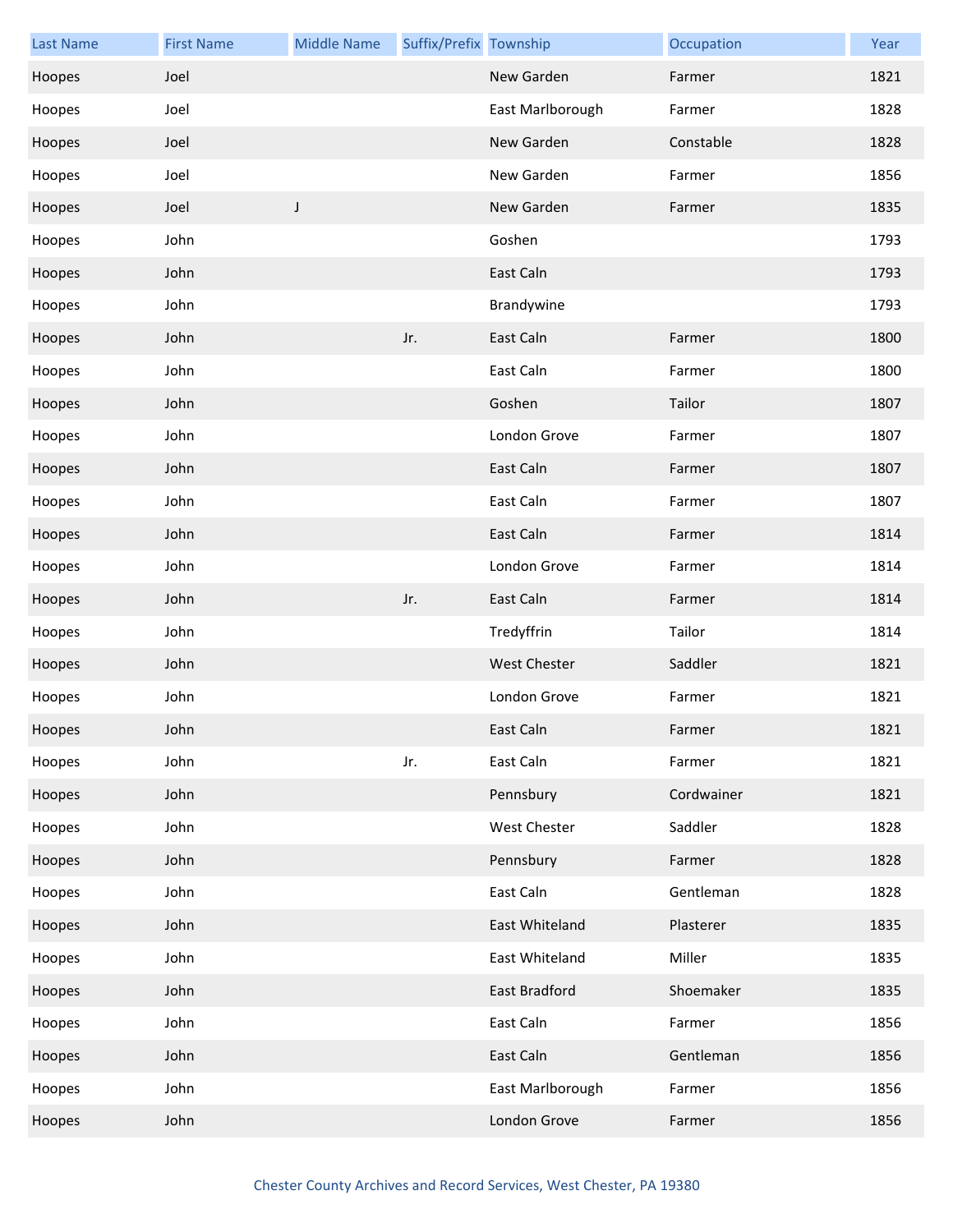| <b>Last Name</b> | <b>First Name</b> | <b>Middle Name</b> | Suffix/Prefix Township |                | Occupation | Year |
|------------------|-------------------|--------------------|------------------------|----------------|------------|------|
| Hoopes           | John              |                    |                        | West Chester   | Bricklayer | 1856 |
| Hoopes           | John              | Ρ.                 |                        | London Grove   | Farmer     | 1828 |
| Hoopes           | Jonathan          |                    |                        | New Garden     |            | 1793 |
| Hoopes           | Jonathan          |                    |                        | New Garden     | Farmer     | 1800 |
| Hoopes           | Jonathan          |                    |                        | New Garden     | Farmer     | 1807 |
| Hoopes           | Jonathan          |                    |                        | New Garden     | Farmer     | 1814 |
| Hoopes           | Joseph            |                    |                        | New Garden     |            | 1793 |
| Hoopes           | Joseph            |                    |                        | Westtown       |            | 1793 |
| Hoopes           | Joseph            |                    |                        | Goshen         |            | 1793 |
| Hoopes           | Joseph            |                    |                        | Uwchlan        | Miller     | 1800 |
| Hoopes           | Joseph            |                    |                        | East Caln      | Tanner     | 1800 |
| Hoopes           | Joseph            |                    |                        | Uwchlan        | Shoemaker  | 1807 |
| Hoopes           | Joseph            |                    |                        | East Caln      | Farmer     | 1807 |
| Hoopes           | Joseph            |                    |                        | West Whiteland | Mason      | 1807 |
| Hoopes           | Joseph            |                    |                        | Goshen         | Farmer     | 1807 |
| Hoopes           | Joseph            |                    | Jr.                    | Goshen         | Farmer     | 1814 |
| Hoopes           | Joseph            |                    |                        | Goshen         | Gentleman  | 1814 |
| Hoopes           | Joseph            |                    |                        | Willistown     | Mason      | 1814 |
| Hoopes           | Joseph            |                    |                        | Uwchlan        | Shoemaker  | 1814 |
| Hoopes           | Joseph            |                    |                        | East Caln      | Tanner     | 1821 |
| Hoopes           | Joseph            |                    |                        | Uwchlan        | Cordwainer | 1821 |
| Hoopes           | Joseph            |                    |                        | East Goshen    | Gentleman  | 1821 |
| Hoopes           | Joseph            |                    |                        | Willistown     | Mason      | 1821 |
| Hoopes           | Joseph            |                    |                        | East Goshen    | Farmer     | 1821 |
| Hoopes           | Joseph            |                    |                        | East Caln      | Farmer     | 1828 |
| Hoopes           | Joseph            |                    |                        | East Goshen    | Farmer     | 1828 |
| Hoopes           | Joseph            |                    |                        | Uwchlan        | Shoemaker  | 1828 |
| Hoopes           | Joseph            |                    |                        | East Goshen    | Farmer     | 1828 |
| Hoopes           | Joseph            |                    |                        | East Goshen    | Shoemaker  | 1835 |
| Hoopes           | Joseph            |                    |                        | East Goshen    | Farmer     | 1835 |
| Hoopes           | Joseph            |                    |                        | East Goshen    | Farmer     | 1835 |
| Hoopes           | Joseph            |                    |                        | Uwchlan        | Laborer    | 1835 |
| Hoopes           | Joseph            |                    |                        | East Goshen    | Shoemaker  | 1856 |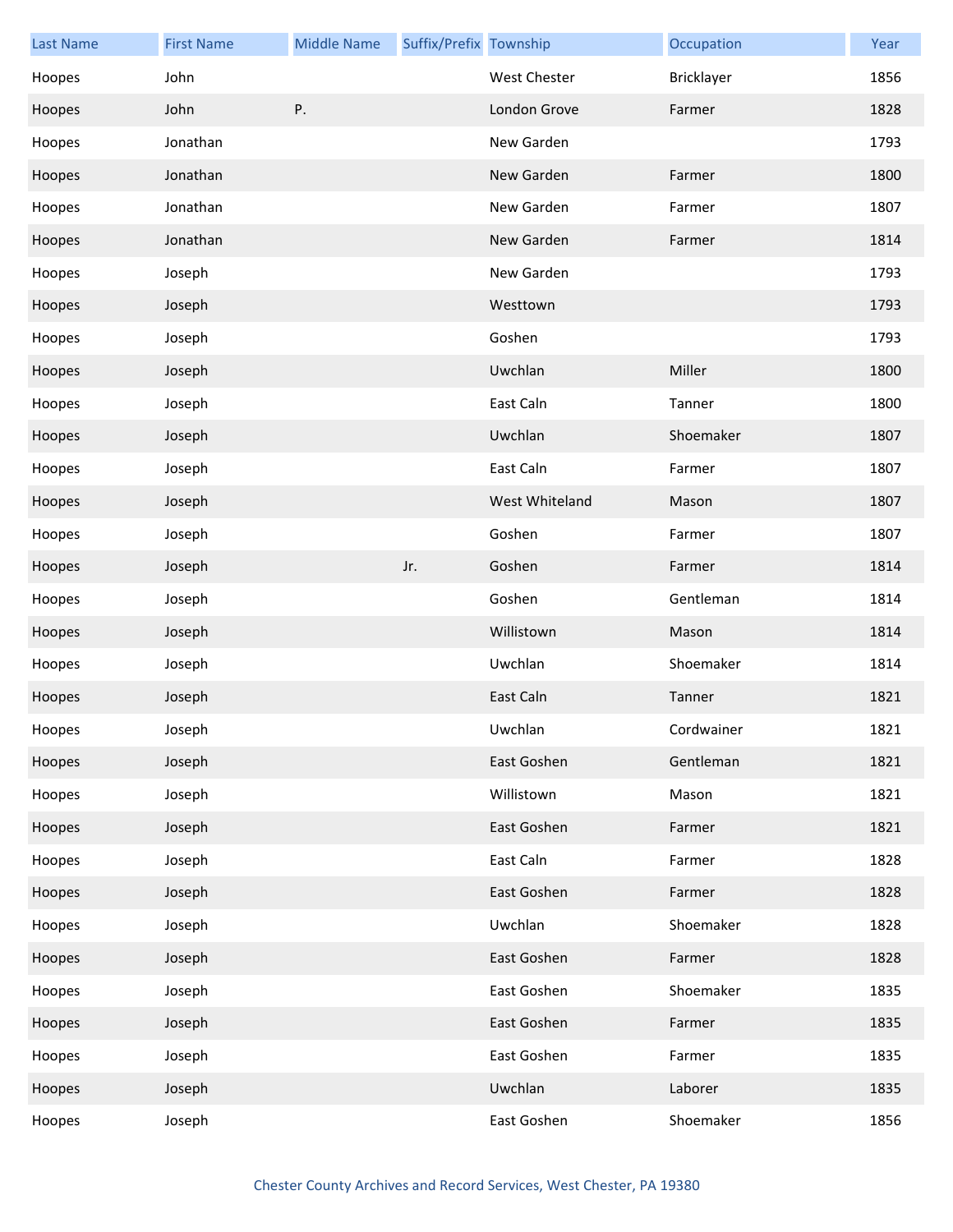| <b>Last Name</b> | <b>First Name</b> | <b>Middle Name</b> | Suffix/Prefix Township |                      | Occupation              | Year |
|------------------|-------------------|--------------------|------------------------|----------------------|-------------------------|------|
| Hoopes           | Joseph            |                    |                        | East Goshen          | Farmer                  | 1856 |
| Hoopes           | Joseph            |                    |                        | Uwchlan              | Gentleman               | 1856 |
| Hoopes           | Joseph            | E                  |                        | East Goshen          | Gentleman               | 1856 |
| Hoopes           | Joshua            |                    |                        | East Bradford        |                         | 1793 |
| Hoopes           | Joshua            |                    |                        | Brandywine           | Miller                  | 1807 |
| Hoopes           | Joshua            |                    |                        | East Bradford        | Farmer                  | 1807 |
| Hoopes           | Joshua            |                    |                        | East Bradford        | Farmer                  | 1814 |
| Hoopes           | Joshua            |                    |                        | Sadsbury             | Miller                  | 1814 |
| Hoopes           | Joshua            |                    |                        | <b>East Bradford</b> |                         | 1821 |
| Hoopes           | Joshua            |                    |                        | East Caln            | Schoolmaster            | 1821 |
| Hoopes           | Joshua            |                    |                        | Sadsbury             | <b>Merchant Miller</b>  | 1821 |
| Hoopes           | Joshua            |                    |                        | <b>East Bradford</b> | Farmer                  | 1828 |
| Hoopes           | Joshua            |                    |                        | East Caln            | Teacher                 | 1828 |
| Hoopes           | Joshua            |                    |                        | Newlin               | Miller                  | 1828 |
| Hoopes           | Joshua            |                    |                        | <b>West Chester</b>  | Professor of philosophy | 1835 |
| Hoopes           | Joshua            |                    |                        | East Bradford        | Farmer                  | 1835 |
| Hoopes           | Joshua            |                    |                        | West Goshen          | Farmer                  | 1835 |
| Hoopes           | Joshua            |                    |                        | East Bradford        | Carpenter               | 1856 |
| Hoopes           | Joshua            |                    |                        | <b>East Bradford</b> | Farmer                  | 1856 |
| Hoopes           | Joshua            |                    |                        | <b>West Chester</b>  | Teacher                 | 1856 |
| Hoopes           | Joshua            |                    |                        | West Goshen          | Farmer                  | 1856 |
| Hoopes           | Josiah            |                    |                        | West Goshen          | Nurseryman              | 1856 |
| Hoopes           | Kersey            |                    |                        | East Bradford        | Farmer                  | 1828 |
| Hoopes           | Lettia            |                    |                        | West Goshen          | Farmer                  | 1856 |
| Hoopes           | Levi              |                    |                        | East Whiteland       | Teacher                 | 1828 |
| Hoopes           | Levi              | W                  |                        | Kennett              | Merchant                | 1835 |
| Hoopes           | Levis             |                    |                        | East Caln            | Farmer                  | 1828 |
| Hoopes           | Lewis             |                    |                        | Brandywine           | Papermaker              | 1821 |
| Hoopes           | Lewis             | P                  |                        | West Goshen          | Farmer                  | 1835 |
| Hoopes           | Lewis             | ${\sf P}$          |                        | West Goshen          | Farmer                  | 1856 |
| Hoopes           | Marshal           |                    |                        | Westtown             | Farmer                  | 1821 |
| Hoopes           | Marshall          |                    |                        | Westtown             | Farmer                  | 1828 |
| Hoopes           | Marshall          |                    |                        | West Chester         | Painter                 | 1828 |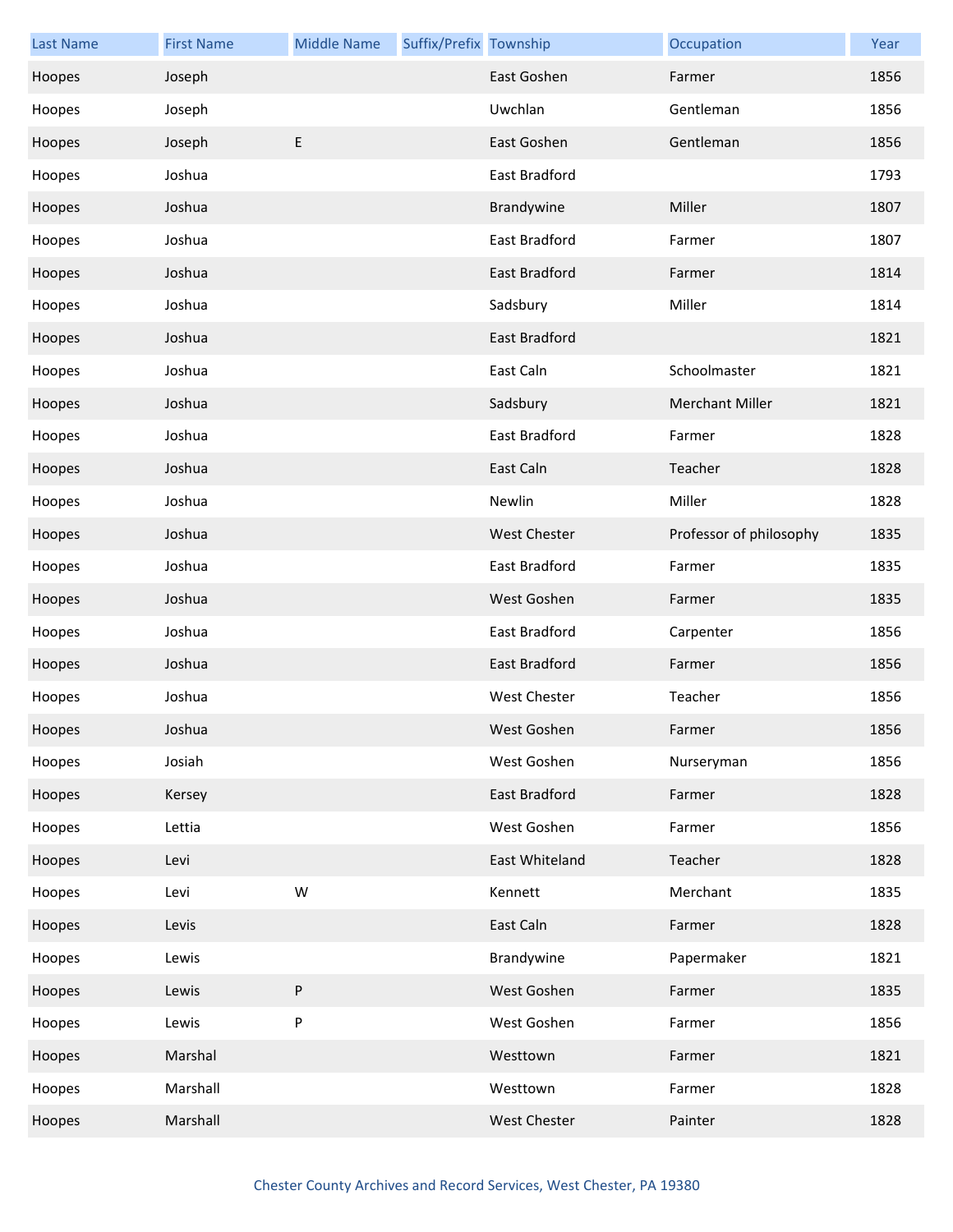| <b>Last Name</b> | <b>First Name</b> | <b>Middle Name</b>        | Suffix/Prefix Township |                      | Occupation      | Year |
|------------------|-------------------|---------------------------|------------------------|----------------------|-----------------|------|
| Hoopes           | Martha            |                           |                        | West Goshen          | Lady            | 1856 |
| Hoopes           | Mary              |                           | Widow                  | Kennett              |                 | 1807 |
| Hoopes           | Mary              |                           |                        | <b>West Chester</b>  | Housekeeper     | 1835 |
| Hoopes           | Mary              | $\boldsymbol{\mathsf{H}}$ |                        | <b>West Chester</b>  | Gentlewoman     | 1835 |
| Hoopes           | Milton            |                           |                        | West Bradford        | Shoemaker       | 1828 |
| Hoopes           | Milton            |                           |                        | <b>West Bradford</b> | Shoemaker       | 1835 |
| Hoopes           | Milton            |                           |                        | East Caln            | Potter          | 1856 |
| Hoopes           | Moses             |                           |                        | Kennett              |                 | 1793 |
| Hoopes           | Moses             |                           |                        | Pennsbury            |                 | 1800 |
| Hoopes           | Moses             |                           |                        | Westtown             | Laborer         | 1807 |
| Hoopes           | Moses             |                           |                        | Pennsbury            | Weaver & Farmer | 1807 |
| Hoopes           | Moses             |                           |                        | Goshen               | Storekeeper     | 1814 |
| Hoopes           | Moses             |                           |                        | Pennsbury            | Farmer          | 1814 |
| Hoopes           | Moses             |                           |                        | East Marlborough     | Blacksmith      | 1828 |
| Hoopes           | Moss              |                           |                        | Easttown             |                 | 1821 |
| Hoopes           | Nathan            |                           |                        | London Grove         |                 | 1793 |
| Hoopes           | Nathan            |                           |                        | East Marlborough     |                 | 1793 |
| Hoopes           | Nathan            |                           |                        | London Grove         |                 | 1800 |
| Hoopes           | Nathan            |                           | Jr.                    | London Grove         |                 | 1800 |
| Hoopes           | Neal              |                           |                        | West Bradford        | Farmer          | 1807 |
| Hoopes           | Neal              |                           |                        | West Bradford        | Farmer          | 1814 |
| Hoopes           | Neal              |                           |                        | West Bradford        | Farmer          | 1821 |
| Hoopes           | Neal              |                           |                        | West Bradford        | Farmer          | 1828 |
| Hoopes           | Neal              |                           |                        | West Bradford        | Farmer          | 1835 |
| Hoopes           | Paschal           |                           |                        | Goshen               | Farmer          | 1814 |
| Hoopes           | Paschal           |                           |                        | West Whiteland       |                 | 1821 |
| Hoopes           | Paschall          |                           |                        | Goshen               | Shoemaker       | 1807 |
| Hoopes           | Passmore          |                           |                        | West Chester         | Storekeeper     | 1821 |
| Hoopes           | Pearce            |                           |                        | West Goshen          | Gentleman       | 1856 |
| Hoopes           | Peirce            |                           |                        | West Goshen          | Farmer          | 1828 |
| Hoopes           | Phineas           |                           |                        | New Garden           | Cabinetmaker    | 1835 |
| Hoopes           | Rebecca           |                           | Widow                  | Goshen               | Farmer          | 1814 |
| Hoopes           | Rebecca           |                           |                        | East Goshen          | Farmer          | 1821 |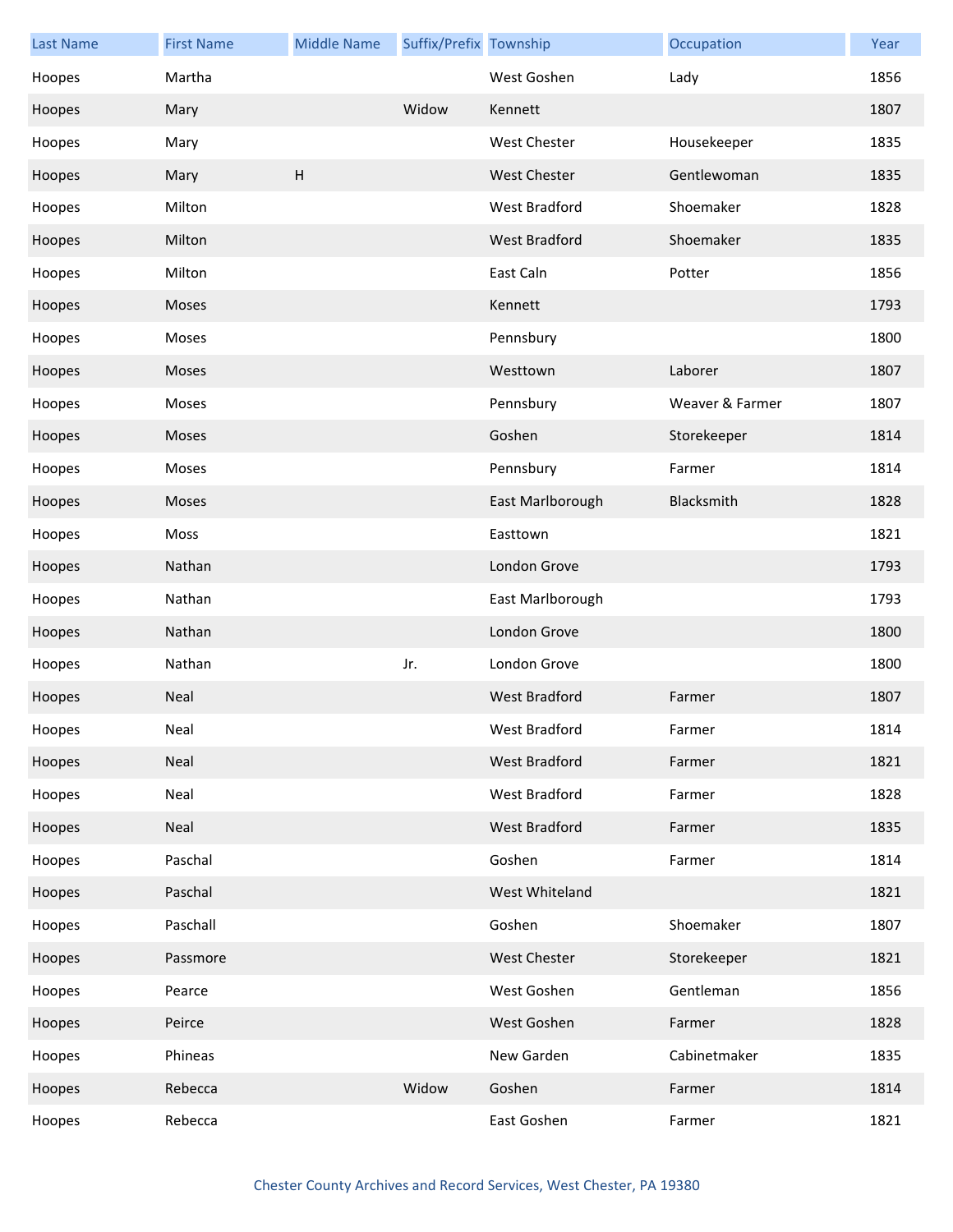| <b>Last Name</b> | <b>First Name</b> | <b>Middle Name</b> | Suffix/Prefix Township |                     | Occupation        | Year |
|------------------|-------------------|--------------------|------------------------|---------------------|-------------------|------|
| Hoopes           | Rebecca           |                    |                        | London Grove        |                   | 1821 |
| Hoopes           | Rebecca           |                    |                        | London Grove        | Housekeeper       | 1828 |
| Hoopes           | Rebecca           |                    | Widow                  | East Goshen         |                   | 1828 |
| Hoopes           | Robert            | F                  |                        | West Whiteland      | Miller            | 1835 |
| Hoopes           | Robert            | F                  |                        | <b>West Chester</b> | Recorder of Deeds | 1856 |
| Hoopes           | Samuel            |                    |                        | East Caln           | Merchant          | 1807 |
| Hoopes           | Samuel            |                    |                        | East Caln           | Merchant          | 1814 |
| Hoopes           | Samuel            |                    |                        | East Caln           | Storekeeper       | 1821 |
| Hoopes           | Samuel            |                    |                        | <b>West Chester</b> | Farmer            | 1821 |
| Hoopes           | Samuel            |                    |                        | Willistown          | Farmer            | 1828 |
| Hoopes           | Samuel            |                    |                        | East Caln           | Storekeeper       | 1828 |
| Hoopes           | Samuel            |                    |                        | London Grove        | Farmer            | 1856 |
| Hoopes           | Samuel            |                    |                        | London Grove        | Miller            | 1856 |
| Hoopes           | Samuel            | H                  |                        | East Bradford       | Farmer            | 1856 |
| Hoopes           | Sandwith          |                    |                        | <b>West Chester</b> | Carpenter         | 1856 |
| Hoopes           | Sarah             |                    |                        | West Goshen         | Farmer            | 1856 |
| Hoopes           | Sidney            |                    |                        | <b>West Chester</b> | Bonnet maker      | 1807 |
| Hoopes           | Simeon            |                    |                        | East Bradford       | Machinist         | 1856 |
| Hoopes           | Sirus             |                    |                        | Easttown            |                   | 1821 |
| Hoopes           | Stephen           |                    |                        | Coventry            | Shoemaker         | 1807 |
| Hoopes           | Stephen           |                    |                        | Uwchlan             | Laborer           | 1814 |
| Hoopes           | Stephen           |                    |                        | West Goshen         | Cordwainer        | 1828 |
| Hoopes           | Stephen           |                    |                        | East Bradford       | Shoemaker         | 1856 |
| Hoopes           | Thomas            |                    |                        | Goshen              |                   | 1793 |
| Hoopes           | Thomas            |                    |                        | <b>West Chester</b> | Farmer            | 1807 |
| Hoopes           | Thomas            |                    |                        | <b>West Chester</b> | Farmer            | 1814 |
| Hoopes           | Thomas            |                    |                        | New Garden          | Schoolmaster      | 1814 |
| Hoopes           | Thomas            |                    |                        | New Garden          | Farmer            | 1821 |
| Hoopes           | Thomas            |                    |                        | West Goshen         |                   | 1821 |
| Hoopes           | Thomas            |                    |                        | West Goshen         |                   | 1821 |
| Hoopes           | Thomas            |                    |                        | <b>West Chester</b> | Farmer            | 1821 |
| Hoopes           | Thomas            |                    |                        | West Goshen         | Farmer            | 1828 |
| Hoopes           | Thomas            |                    |                        | West Goshen         | Farmer            | 1835 |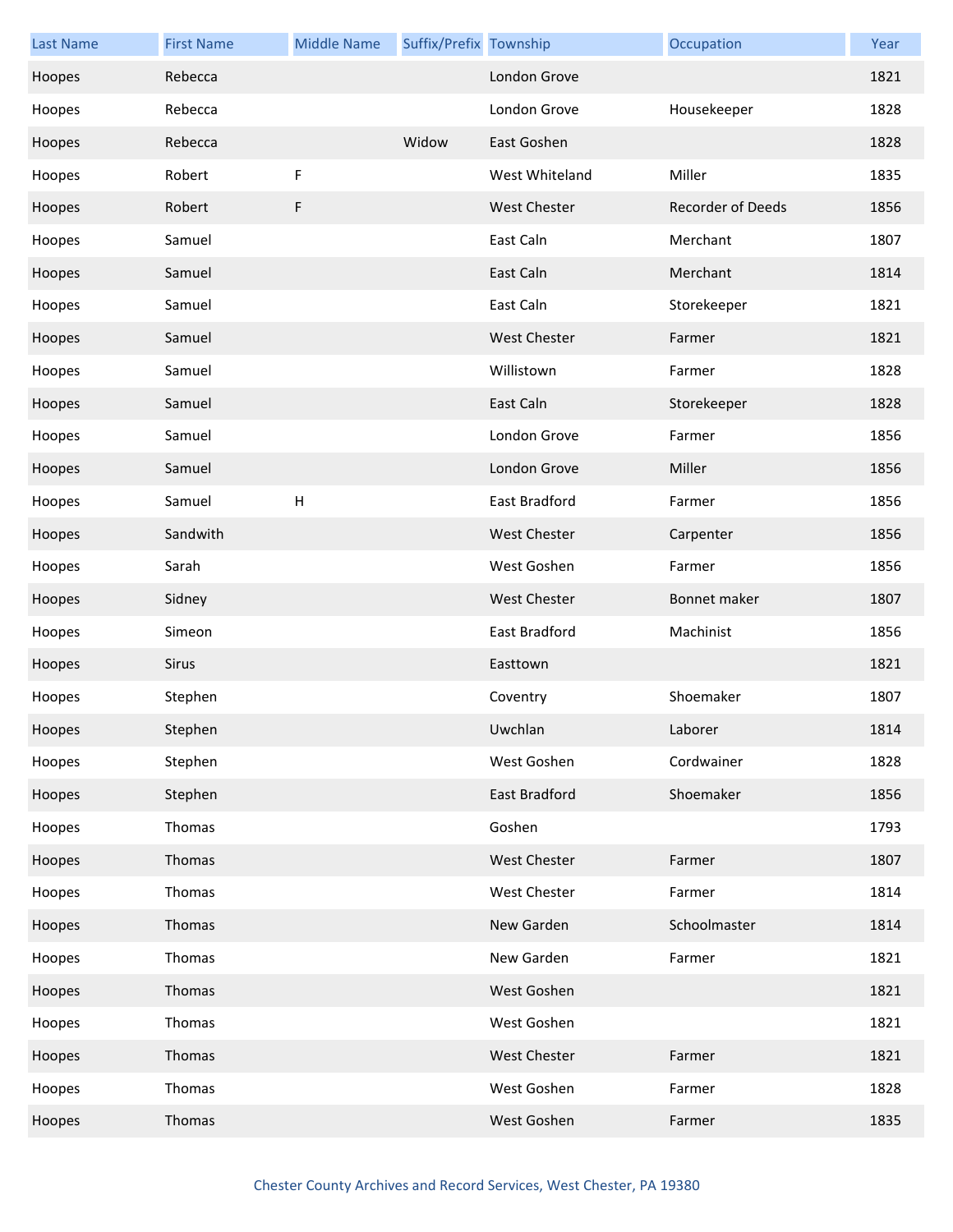| <b>Last Name</b> | <b>First Name</b> | <b>Middle Name</b>        | Suffix/Prefix Township |                  | Occupation  | Year |
|------------------|-------------------|---------------------------|------------------------|------------------|-------------|------|
| Hoopes           | Thomas            |                           | Jr.                    | West Goshen      | Farmer      | 1856 |
| Hoopes           | Thomas            |                           | Sr.                    | West Goshen      | Farmer      | 1856 |
| Hoopes           | Thomas            | D                         |                        | East Caln        | Farmer      | 1856 |
| Hoopes           | Townsend          |                           |                        | East Caln        | Gentleman   | 1856 |
| Hoopes           | William           |                           |                        | West Bradford    |             | 1793 |
| Hoopes           | William           |                           |                        | London Grove     |             | 1800 |
| Hoopes           | William           |                           |                        | West Bradford    | Farmer      | 1807 |
| Hoopes           | William           |                           |                        | West Bradford    | Farmer      | 1814 |
| Hoopes           | William           |                           |                        | Pennsbury        | Farmer      | 1814 |
| Hoopes           | William           |                           |                        | Newlin           | Maltster    | 1828 |
| Hoopes           | William           |                           |                        | West Goshen      | Stonemason  | 1828 |
| Hoopes           | William           |                           |                        | New Garden       | Farmer      | 1828 |
| Hoopes           | William           |                           |                        | West Bradford    | Farmer      | 1835 |
| Hoopes           | William           |                           |                        | East Marlborough | Laborer     | 1856 |
| Hoopes           | William           |                           |                        | West Goshen      | Machinist   | 1856 |
| Hoopes           | William           |                           |                        | East Goshen      | Farmer      | 1856 |
| Hoopes           | William           | B                         |                        | West Goshen      | Mason       | 1835 |
| Hoopes           | William           | B                         |                        | East Caln        | Farmer      | 1856 |
| Hoopes           | William           | B                         |                        | East Goshen      | Carpenter   | 1856 |
| Hoopes           | William           | $\sf B$                   |                        | West Goshen      | Farmer      | 1856 |
| Hoopes           | William           |                           |                        | Pennsbury        | Farmer      | 1821 |
| Hoopes           | William           | $\mathsf{T}$              |                        | New Garden       | Tailor      | 1856 |
| Hoops            | Abraham           |                           |                        | London Grove     | Farmer      | 1835 |
| Hoops            | Abraham           |                           |                        | New London       | Cordwainer  | 1835 |
| Hoops            | Amanda            |                           |                        | Easttown         | Housekeeper | 1856 |
| Hoops            | Amour             |                           |                        | Brandywine       | Weaver      | 1835 |
| Hoops            | Caleb             |                           |                        | Westtown         | Farmer      | 1835 |
| Hoops            | Caleb             |                           |                        | Westtown         | Farmer      | 1856 |
| Hoops            | Daniel            |                           |                        | Easttown         | Farmer      | 1835 |
| Hoops            | Daniel            |                           |                        | Easttown         |             | 1856 |
| Hoops            | David             |                           |                        | East Caln        | Farmer      | 1835 |
| Hoops            | Davis             |                           |                        | East Brandywine  | Farmer      | 1856 |
| Hoops            | Edwin             | $\boldsymbol{\mathsf{A}}$ |                        | Westtown         | Farmer      | 1856 |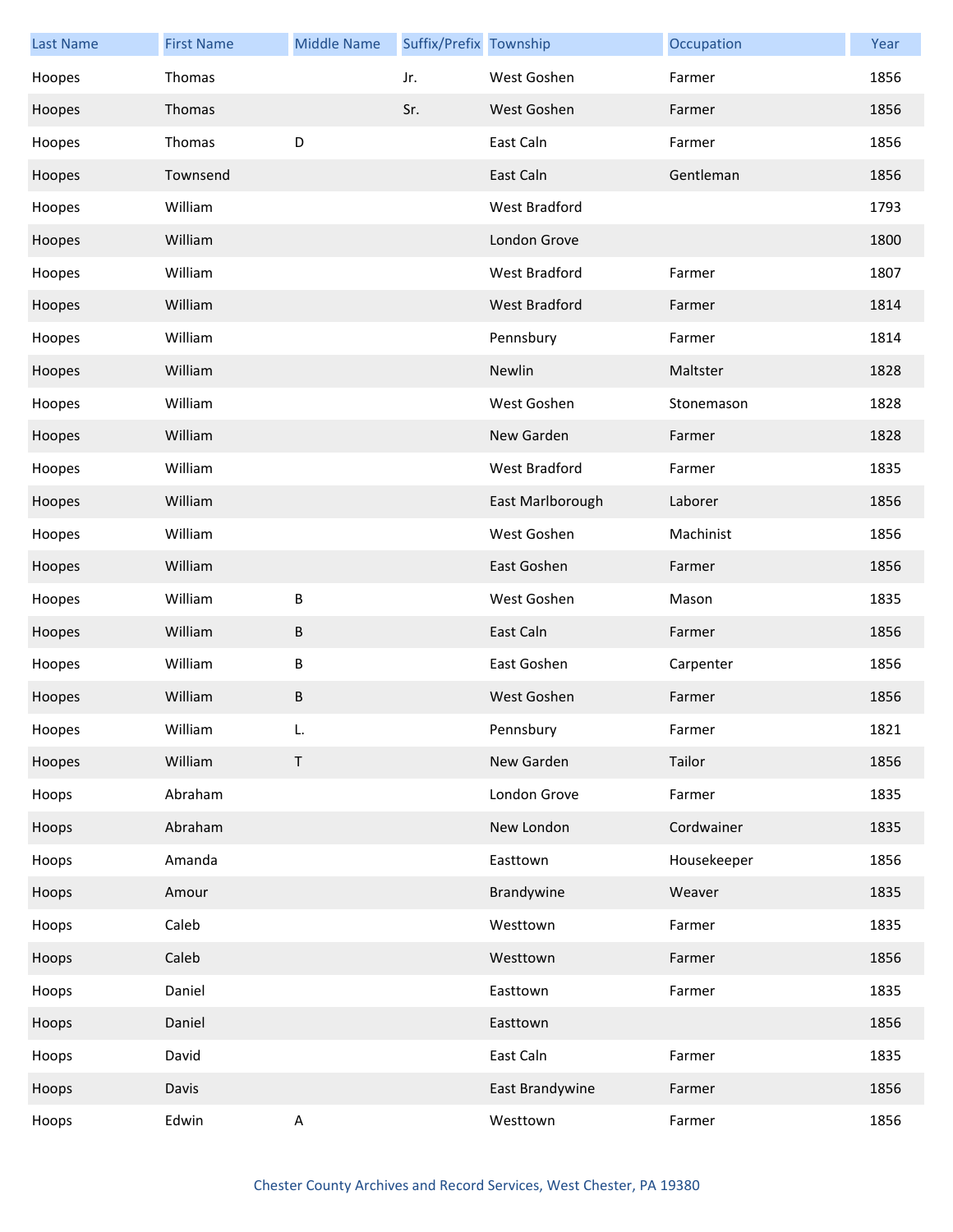| <b>Last Name</b> | <b>First Name</b> | <b>Middle Name</b> | Suffix/Prefix Township |                      | Occupation  | Year |
|------------------|-------------------|--------------------|------------------------|----------------------|-------------|------|
| Hoops            | Eli               |                    |                        | East Brandywine      | Laborer     | 1856 |
| Hoops            | Elwood            |                    |                        | Westtown             | Farmer      | 1856 |
| Hoops            | Even              |                    |                        | <b>West Bradford</b> | Laborer     | 1856 |
| Hoops            | Ezra              |                    |                        | Westtown             | Farmer      | 1835 |
| Hoops            | Francis           | ${\sf P}$          |                        | London Grove         | Farmer      | 1835 |
| Hoops            | Hannah            |                    |                        | Westtown             | Housekeeper | 1856 |
| Hoops            | Henry             |                    |                        | East Caln            | Farmer      | 1835 |
| Hoops            | James             |                    |                        | London Grove         | Farmer      | 1835 |
| Hoops            | Jeffrays          |                    |                        | Sadsbury             | Farmer      | 1856 |
| Hoops            | Joel              |                    |                        | East Marlborough     | Blacksmith  | 1835 |
| Hoops            | John              | ${\sf P}$          |                        | London Grove         | Farmer      | 1835 |
| Hoops            | Joseph            |                    |                        | Honeybrook           | Farmer      | 1856 |
| Hoops            | Joseph            |                    |                        | East Whiteland       | Farmer      | 1856 |
| Hoops            | Joshua            |                    |                        | Newlin               | Miller      | 1835 |
| Hoops            | Joshua            |                    |                        | West Bradford        | Farmer      | 1856 |
| Hoops            | Kersey            |                    |                        | London Grove         | Plasterer   | 1835 |
| Hoops            | Lewis             |                    |                        | East Caln            | Farmer      | 1835 |
| Hoops            | Marshall          |                    |                        | <b>West Nantmeal</b> | Farmer      | 1835 |
| Hoops            | Marshall          |                    |                        | <b>West Nantmeal</b> | Farmer      | 1856 |
| Hoops            | Mary              |                    |                        | Westtown             | Spinster    | 1835 |
| Hoops            | Meredith          | F.                 |                        | <b>West Vincent</b>  | Miller      | 1856 |
| Hoops            | Milton            |                    |                        | Westtown             | Potter      | 1835 |
| Hoops            | Rebecca           |                    |                        | London Grove         | Seamstress  | 1835 |
| Hoops            | Samuel            |                    |                        | East Caln            | Merchant    | 1835 |
| Hoops            | Samuel            | ${\sf P}$          |                        | London Grove         | Farmer      | 1835 |
| Hoops            | Sarah             |                    |                        | Westtown             | Spinster    | 1835 |
| Hoops            | Stephen           |                    |                        | East Caln            | Shoemaker   | 1835 |
| Hoops            | Thomas            | G                  |                        | East Whiteland       | Farmer      | 1856 |
| Hoops            | William           |                    |                        | Newlin               | Farmer      | 1835 |
| Hoops            | William           | ${\sf R}$          |                        | Easttown             | Farmer      | 1856 |
| Hoot             | John              |                    |                        | <b>Upper Oxford</b>  | Miller      | 1800 |
| Hooven           | Benjamin          |                    |                        | West Whiteland       |             | 1814 |
| Hooven           | Benjamin          |                    |                        | East Bradford        |             | 1821 |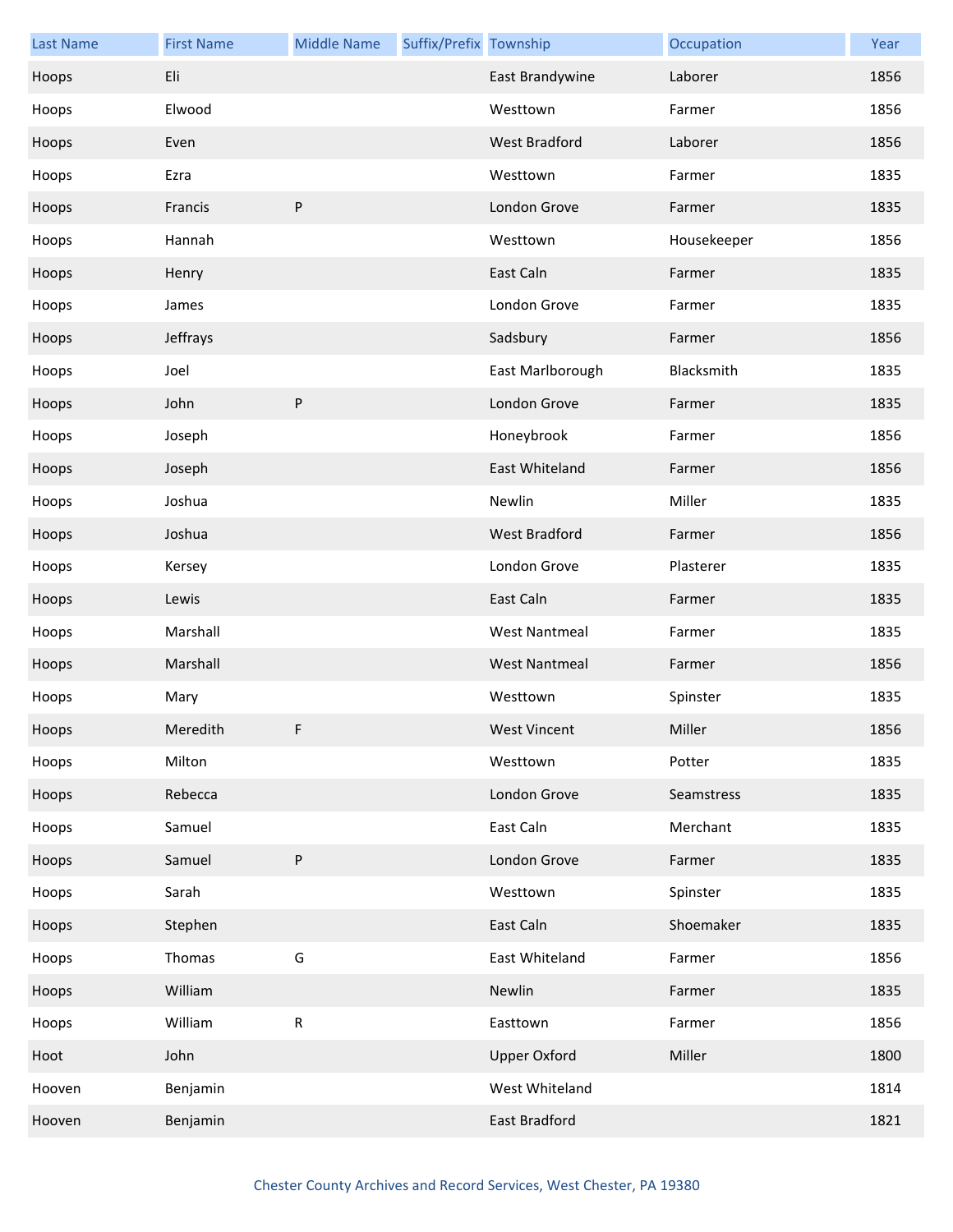| <b>Last Name</b> | <b>First Name</b> | <b>Middle Name</b> | Suffix/Prefix Township |                         | Occupation | Year |
|------------------|-------------------|--------------------|------------------------|-------------------------|------------|------|
| Hooven           | Jacob             |                    |                        | Goshen                  | Laborer    | 1807 |
| Hooven           | Mathias           |                    |                        | Sadsbury                | Laborer    | 1821 |
| Hooven           | Nathan            |                    |                        | Charlestown             | Weaver     | 1807 |
| Hoovens          | Mathew            |                    |                        | Coventry                | Yeoman     | 1807 |
| Hoover           | Davis             |                    |                        | Sadsbury                | Laborer    | 1856 |
| Hoover           | George            |                    |                        | Sadsbury                | Carpenter  | 1856 |
| Hoover           | Jacob             |                    |                        | Coventry                | Yeoman     | 1807 |
| Hoover           | Jacob             |                    |                        | Londonderry             | Farmer     | 1807 |
| Hoover           | Jacob             |                    |                        | Vincent                 | Laborer    | 1828 |
| Hoover           | Jacob             |                    |                        | <b>West Vincent</b>     | Laborer    | 1835 |
| Hoover           | James             |                    |                        | Sadsbury                | Carpenter  | 1856 |
| Hoover           | John              |                    |                        | West Marlborough        | Laborer    | 1828 |
| Hoover           | John              |                    |                        | East Brandywine         | Painter    | 1856 |
| Hoover           | John              |                    |                        | Tredyffrin              | Laborer    | 1856 |
| Hoover           | Joseph            |                    |                        | West Whiteland          | Innkeeper  | 1828 |
| Hoover           | Matheas           |                    |                        | Sadsbury                | Laborer    | 1856 |
| Hoover           | Matthias          |                    |                        | Sadsbury                |            | 1835 |
| Hoovin           | Benjamin          |                    |                        | West Whiteland          | Laborer    | 1828 |
| Hope             | Adam              |                    |                        | West Fallowfield        |            | 1793 |
| Hope             | Amos              |                    |                        | <b>West Fallowfield</b> | Nailer     | 1807 |
| Hope             | Amos              |                    |                        | Londonderry             | Tailor     | 1814 |
| Hope             | Henry             |                    |                        | <b>East Nantmeal</b>    |            | 1793 |
| Hope             | Heslet            |                    |                        | Sadsbury                | Farmer     | 1821 |
| Hope             | John              |                    |                        | Tredyffrin              | Tailor     | 1807 |
| Hope             | John              | $\sf S$            |                        | Valley                  | Farmer     | 1856 |
| Hope             | Joseph            |                    |                        | Sadsbury                | Laborer    | 1828 |
| Hope             | Joseph            |                    |                        | Sadsbury                | Farmer     | 1856 |
| Hope             | Richard           |                    |                        | Sadsbury                | Carpenter  | 1800 |
| Hope             | Richard           |                    |                        | Sadsbury                | Carpenter  | 1807 |
| Hope             | Richard           |                    |                        | Sadsbury                | Carpenter  | 1814 |
| Hope             | Robert            |                    |                        | Sadsbury                |            | 1793 |
| Hope             | Robert            |                    |                        | Sadsbury                | Farmer     | 1821 |
| Hope             | Robert            |                    |                        | Sadsbury                | Farmer     | 1828 |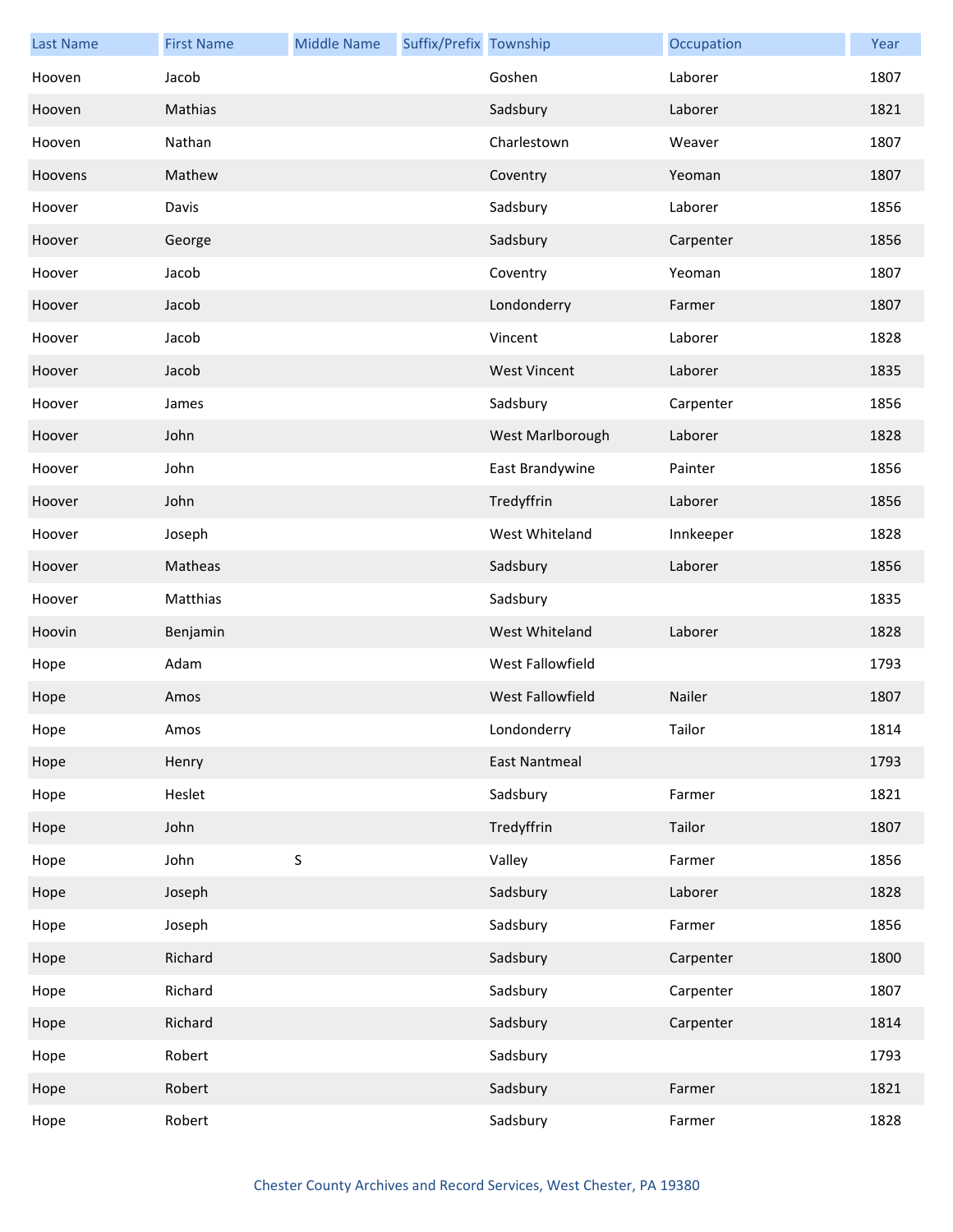| <b>Last Name</b> | <b>First Name</b> | <b>Middle Name</b> | Suffix/Prefix Township |                      | Occupation | Year |
|------------------|-------------------|--------------------|------------------------|----------------------|------------|------|
| Hope             | Robert            |                    |                        | Sadsbury             | Farmer     | 1835 |
| Hope             | Robert            |                    |                        | Valley               | Farmer     | 1856 |
| Hope             | Sarah             |                    |                        | West Fallowfield     |            | 1807 |
| Hope             | Thomas            |                    |                        | Sadsbury             |            | 1793 |
| Hope             | Thomas            |                    |                        | Sadsbury             |            | 1800 |
| Hope             | Thomas            |                    |                        | Sadsbury             |            | 1807 |
| Hope             | Thomas            |                    | Esq.                   | Sadsbury             | Farmer     | 1814 |
| Hope             | Thomas            |                    | Esq.                   | Sadsbury             | Farmer     | 1821 |
| Hope             | Thomas            |                    |                        | Valley               | Farmer     | 1856 |
| Hope             | Thomas H.         |                    |                        | Sadsbury             | Farmer     | 1828 |
| Hope             | Tobias            |                    |                        | <b>West Nantmeal</b> |            | 1793 |
| Hope             | Tobias            |                    |                        | <b>West Nantmeal</b> | Tailor     | 1800 |
| Hope             | William           |                    |                        | Sadsbury             |            | 1793 |
| Hopel            | Jacob             |                    |                        | London Grove         | Innkeeper  | 1835 |
| Hopkin           | John              |                    |                        | East Bradford        | Farmer     | 1828 |
| Hopkin           | John              |                    |                        | East Bradford        | Laborer    | 1835 |
| Hopkins          | Ezekiel           |                    |                        | <b>Upper Oxford</b>  | Tailor     | 1800 |
| Hopkins          | James             |                    |                        | East Bradford        |            | 1793 |
| Hopkins          | James             |                    |                        | West Bradford        | Laborer    | 1856 |
| Hopkins          | John              |                    |                        | East Bradford        |            | 1793 |
| Hopkins          | John              |                    |                        | West Whiteland       | Laborer    | 1807 |
| Hopkins          | John              |                    |                        | East Bradford        | Farmer     | 1814 |
| Hopkins          | John              |                    |                        | East Bradford        |            | 1821 |
| Hopkins          | Joseph            |                    |                        | East Marlborough     | Jobber     | 1807 |
| Hopkins          | Mathew            |                    |                        | Valley               | Laborer    | 1856 |
| Hopkins          | Samuel            |                    |                        | West Chester         | Stonemason | 1807 |
| Hopkins          | Sarah             |                    |                        | <b>Upper Oxford</b>  |            | 1807 |
| Hopkins          | Thomas            |                    |                        | East Whiteland       | Laborer    | 1856 |
| Hoppell          | George            |                    |                        | <b>Upper Oxford</b>  | Laborer    | 1856 |
| Hopper           | George            |                    |                        | Lower Oxford         | Laborer    | 1856 |
| Hopper           | James             |                    |                        | Honey Brook          |            | 1793 |
| Hopper           | James             |                    |                        | West Caln            | Weaver     | 1807 |
| Hopple           | Jacob             |                    | Jr.                    | <b>Upper Oxford</b>  | Innkeeper  | 1821 |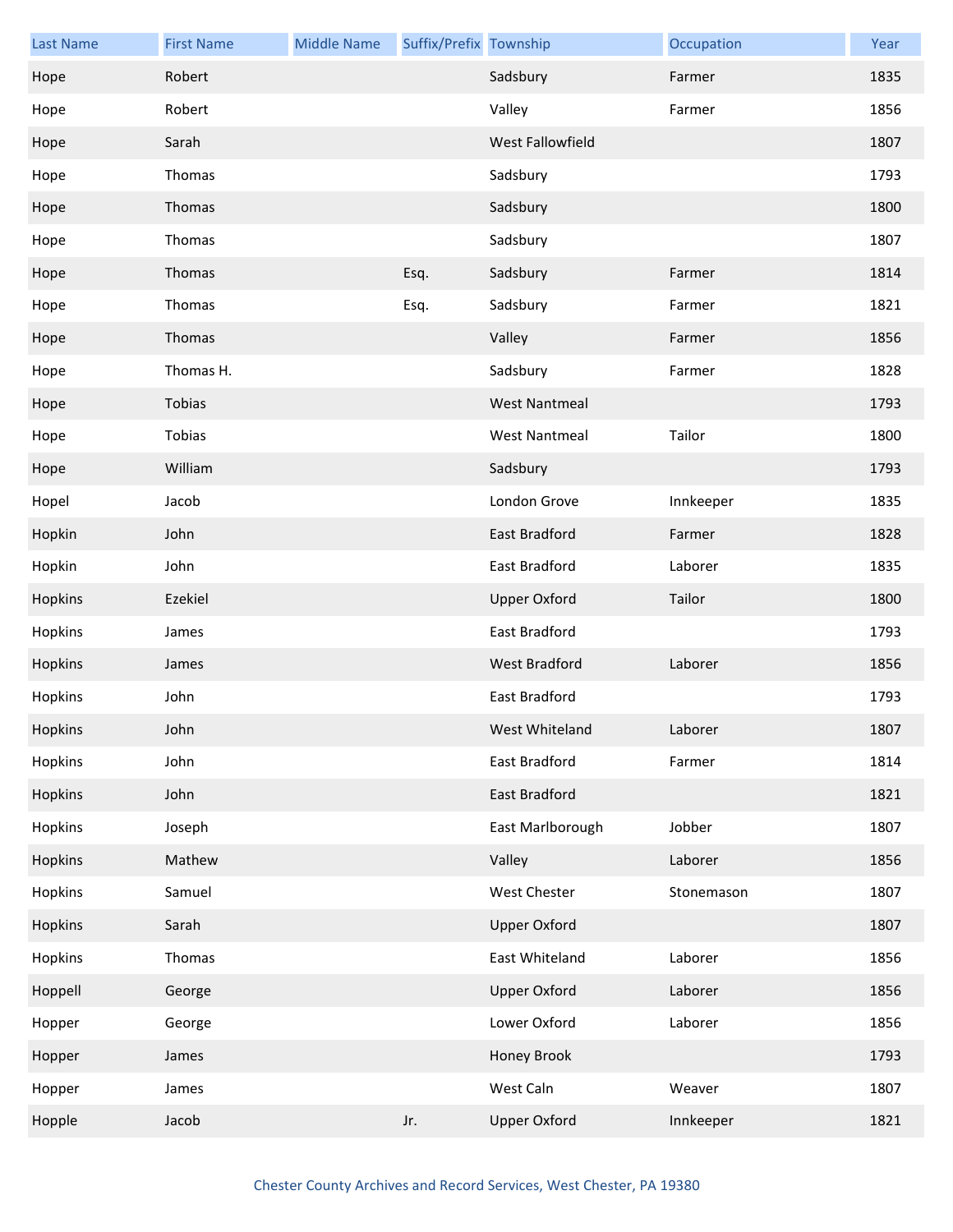| <b>Last Name</b> | <b>First Name</b> | <b>Middle Name</b> | Suffix/Prefix Township |                      | Occupation  | Year |
|------------------|-------------------|--------------------|------------------------|----------------------|-------------|------|
| Hopple           | Jacob             |                    |                        | <b>Upper Oxford</b>  | Yeoman      | 1821 |
| Hopple           | Jacob             |                    |                        | East Marlborough     | Innkeeper   | 1828 |
| Hopps            | James             |                    |                        | Uwchlan              | Laborer     | 1856 |
| Hopps            | Samuel            |                    |                        | West Whiteland       | Shoemaker   | 1856 |
| Hops             | James             |                    |                        | London Britain       | Cooper      | 1807 |
| Hops             | James             |                    |                        | New London           | Laborer     | 1835 |
| Hops             | William           |                    |                        | London Britain       |             | 1793 |
| Hops             | William           |                    |                        | New London           | Laborer     | 1835 |
| Hopson           | Jordon            |                    |                        | West Caln            | Laborer     | 1807 |
| Hopton           | Edward            |                    |                        | East Marlborough     |             | 1793 |
| Hopton           | Edward            |                    |                        | London Grove         |             | 1800 |
| Hopton           | James             |                    |                        | East Marlborough     | Farmer      | 1835 |
| Hopton           | Joseph            |                    |                        | East Marlborough     |             | 1793 |
| Hopton           | Joseph            |                    |                        | East Marlborough     | Carpenter   | 1814 |
| Hopton           | Joseph            |                    |                        | <b>Upper Oxford</b>  | Yeoman      | 1821 |
| Hopton           | Joseph            |                    |                        | <b>Upper Oxford</b>  | Farmer      | 1828 |
| Hopton           | Joseph            |                    |                        | <b>Upper Oxford</b>  | Laborer     | 1835 |
| Hopton           | Lewis             |                    |                        | West Fallowfield     | Mason       | 1856 |
| Hopton           | Sarah             |                    |                        | Londonderry          |             | 1835 |
| Hopton           | Washington        |                    |                        | Londonderry          | Laborer     | 1856 |
| Hopton           | William           |                    |                        | Upper Oxford         | Yeoman      | 1821 |
| Hopton           | William           |                    |                        | New Garden           | Mason       | 1835 |
| Hopton           | William           |                    |                        | Londonderry          | Wheelwright | 1856 |
| Hore             | Job               |                    |                        | Sadsbury             | Laborer     | 1828 |
| Hore             | John              |                    |                        | Sadsbury             | Farmer      | 1828 |
| Hore             | Thomas            |                    |                        | Sadsbury             | Laborer     | 1828 |
| Horn             | David             |                    |                        | <b>East Nantmeal</b> | Carpenter   | 1807 |
| Horn             | David             |                    |                        | <b>East Nantmeal</b> | Carpenter   | 1814 |
| Horn             | David             | ${\sf R}$          |                        | West Marlborough     | Farmer      | 1856 |
| Horn             | Davis             |                    |                        | West Marlborough     | Farmer      | 1828 |
| Horn             | Elias             |                    |                        | <b>West Nantmeal</b> | Carpenter   | 1821 |
| Horn             | George            |                    |                        | East Nantmeal        |             | 1793 |
| Horn             | George            |                    |                        | Brandywine           |             | 1793 |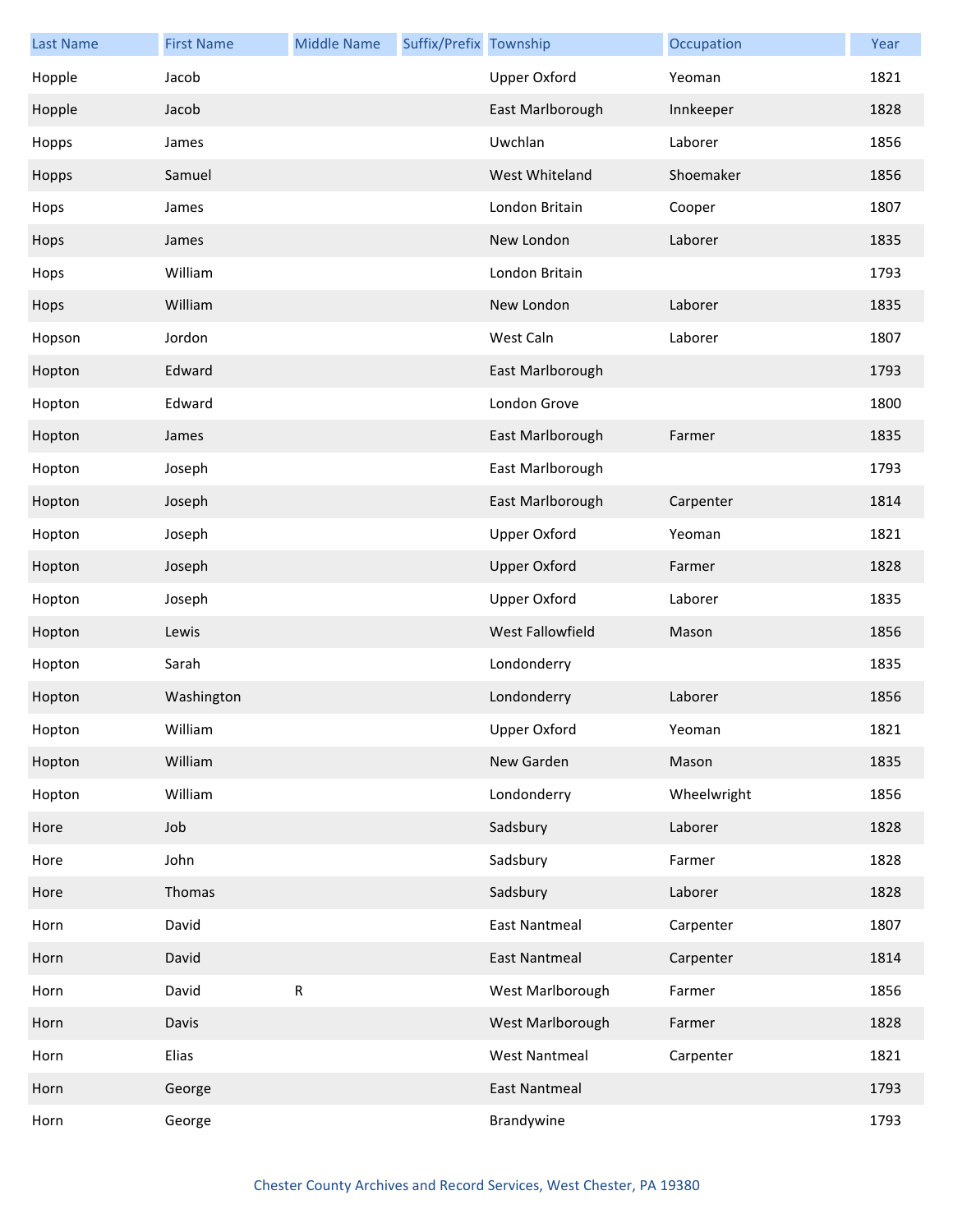| <b>Last Name</b> | <b>First Name</b> | <b>Middle Name</b> | Suffix/Prefix Township |                      | Occupation   | Year |
|------------------|-------------------|--------------------|------------------------|----------------------|--------------|------|
| Horn             | George            |                    |                        | Uwchlan              | Forgeman     | 1814 |
| Horn             | George            |                    |                        | Uwchlan              | Forgeman     | 1821 |
| Horn             | George            |                    |                        | Coventry             | Forgeman     | 1828 |
| Horn             | George            |                    |                        | <b>East Nantmeal</b> | Shoemaker    | 1835 |
| Horn             | George            |                    |                        | <b>East Nantmeal</b> | Shoemaker    | 1835 |
| Horn             | Henry             |                    |                        | East Whiteland       | Smith        | 1821 |
| Horn             | Henry             | Η.                 |                        | West Goshen          | Innkeeper    | 1828 |
| Horn             | Israel            | ${\sf R}$          |                        | Easttown             | Innkeeper    | 1856 |
| Horn             | John              |                    |                        | <b>East Nantmeal</b> |              | 1793 |
| Horn             | John              |                    |                        | <b>East Nantmeal</b> | Farmer       | 1800 |
| Horn             | John              |                    |                        | Easttown             | Farmer       | 1814 |
| Horn             | John              |                    |                        | Easttown             |              | 1821 |
| Horn             | Joshua            | D                  |                        | Easttown             | Engineer     | 1856 |
| Horn             | Owen              | ${\sf R}$          |                        | Easttown             | Farmer       | 1856 |
| Horn             | Samuel            |                    |                        | <b>East Nantmeal</b> | Farmer       | 1800 |
| Horn             | Samuel            |                    |                        | <b>West Nantmeal</b> | Laborer      | 1807 |
| Horn             | Samuel            |                    |                        | <b>East Nantmeal</b> | Farmer       | 1814 |
| Horn             | Samuel            |                    |                        | <b>East Nantmeal</b> | Farmer       | 1821 |
| Horn             | Samuel            |                    |                        | <b>East Nantmeal</b> | Farmer       | 1828 |
| Horn             | Sermon            |                    |                        | East Marlborough     | Farmer       | 1828 |
| Horn             | Simon             |                    |                        | East Marlborough     | Farmer       | 1814 |
| Horn             | Sirmon            |                    |                        | East Marlborough     | Farmer       | 1821 |
| Horne            | Barney            |                    |                        | East Caln            | Farmer       | 1828 |
| Horne            | Davis             |                    |                        | West Marlborough     | Farmer       | 1835 |
| Horne            | Elizabeth         |                    |                        | Easttown             | Farm manager | 1835 |
| Horne            | John              |                    |                        | Easttown             | Farmer       | 1828 |
| Horne            | Samuel            |                    |                        | East Nantmeal        | Farmer       | 1835 |
| Horne            | Sermon            |                    |                        | East Marlborough     | Farmer       | 1835 |
| Horner           | Adam              |                    |                        | Tredyffrin           |              | 1814 |
| Horner           | James             |                    |                        | <b>West Chester</b>  | Carpenter    | 1828 |
| Horning          |                   |                    | Mrs.                   | Phoenixville         |              | 1856 |
| Horsman          | Lewis             |                    |                        | East Nottingham      | Joiner       | 1856 |
| Horten           | James             |                    |                        | East Brandywine      | Miller       | 1856 |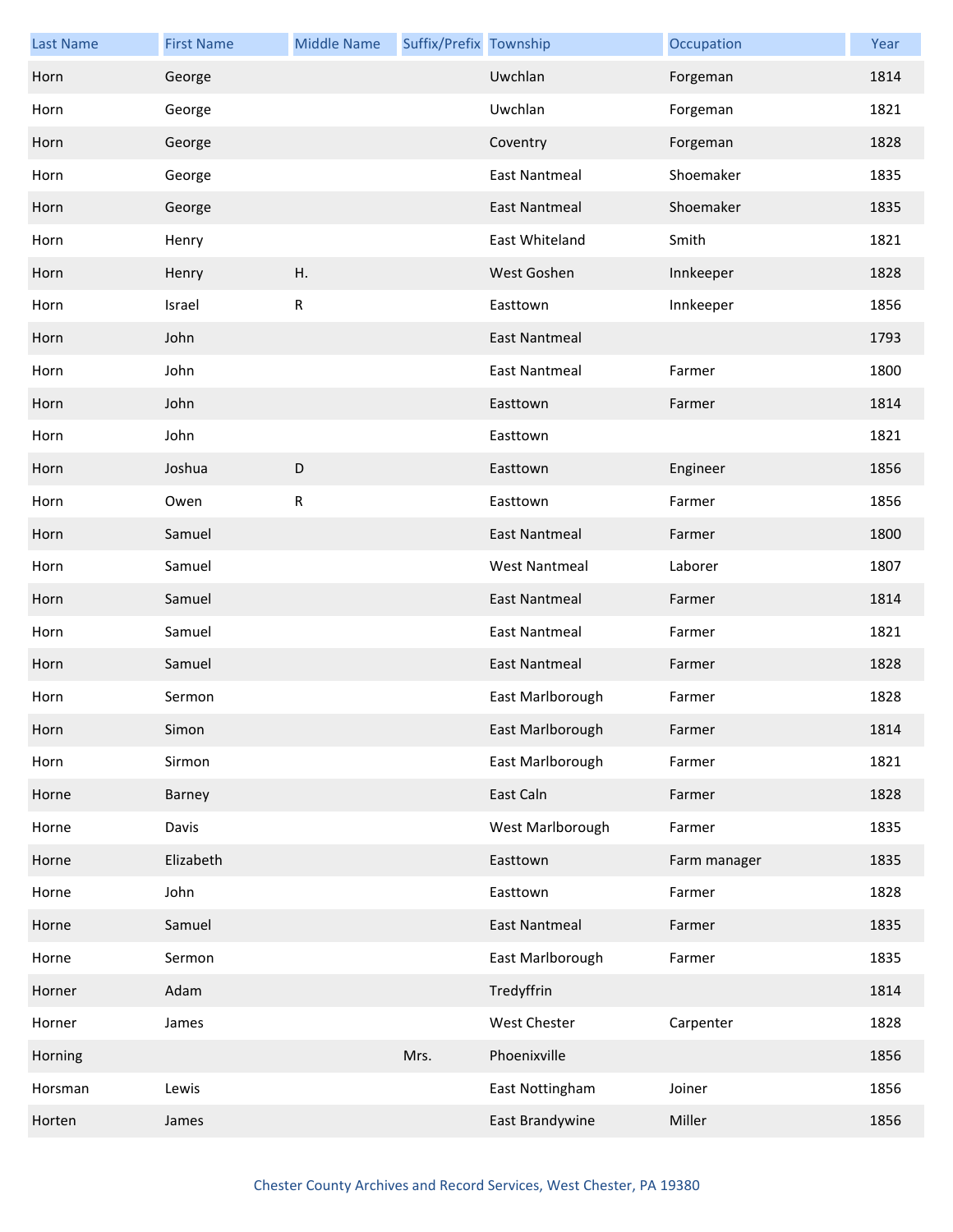| <b>Last Name</b> | <b>First Name</b> | <b>Middle Name</b> | Suffix/Prefix Township |                     | Occupation   | Year |
|------------------|-------------------|--------------------|------------------------|---------------------|--------------|------|
| Horten           | Jesse             |                    |                        | Willistown          | Storekeeper  | 1821 |
| Hortlip          | Andrew            |                    |                        | Londonderry         |              | 1793 |
| Horton           | Jacob             |                    |                        | Easttown            |              | 1856 |
| Horton           | $\mathsf{R}$      | W                  |                        | West Fallowfield    | Miller       | 1856 |
| Hosack           | Matthew           |                    |                        | London Grove        | Weaver       | 1807 |
| Hoskings         | Jefferson         |                    |                        | Willistown          | Laborer      | 1835 |
| Hoskins          | Abner             |                    |                        | West Bradford       | Blacksmith   | 1835 |
| Hoskins          | <b>Brinton</b>    |                    |                        | <b>Upper Oxford</b> | Farmer       | 1856 |
| Hoskins          | Cordellah         |                    |                        | Valley              |              | 1856 |
| Hoskins          | Eliza             |                    |                        | East Whiteland      | Farmer       | 1856 |
| Hoskins          | George            |                    |                        | Willistown          | Laborer      | 1814 |
| Hoskins          | George            |                    |                        | Willistown          | Slitter      | 1821 |
| Hoskins          | James             |                    |                        | Brandywine          | Wheelwright  | 1807 |
| Hoskins          | James             |                    |                        | Brandywine          | Wheelwright  | 1814 |
| Hoskins          | James             |                    |                        | Brandywine          | Innkeeper    | 1821 |
| Hoskins          | James             |                    |                        | Brandywine          | Innkeeper    | 1828 |
| Hoskins          | James             |                    |                        | Brandywine          | Farmer       | 1835 |
| Hoskins          | James             |                    |                        | Valley              | Farmer       | 1856 |
| Hoskins          | Jane              | Ann                |                        | East Whiteland      | Farmer       | 1856 |
| Hoskins          | John              |                    |                        | Willistown          |              | 1793 |
| Hoskins          | John              |                    |                        | Willistown          |              | 1800 |
| Hoskins          | John              |                    |                        | Willistown          | Farmer       | 1807 |
| Hoskins          | John              |                    |                        | Willistown          | Farmer       | 1814 |
| Hoskins          | John              |                    | Jr.                    | Willistown          | Schoolmaster | 1814 |
| Hoskins          | John              |                    | Esq.                   | Willistown          |              | 1821 |
| Hoskins          | John              |                    |                        | East Caln           | Gentleman    | 1828 |
| Hoskins          | John              |                    |                        | West Bradford       | Blacksmith   | 1835 |
| Hoskins          | John              |                    |                        | Willistown          | Farmer       | 1835 |
| Hoskins          | John              |                    |                        | West Pikeland       | Laborer      | 1856 |
| Hoskins          | John              | B                  |                        | <b>Upper Oxford</b> | Farmer       | 1856 |
| Hoskins          | John              | R                  |                        | East Goshen         | Doctor       | 1856 |
| Hoskins          | Joseph            |                    |                        | Birmingham          | Gentleman    | 1807 |
| Hoskins          | Joseph            |                    |                        | Willistown          | Mason        | 1807 |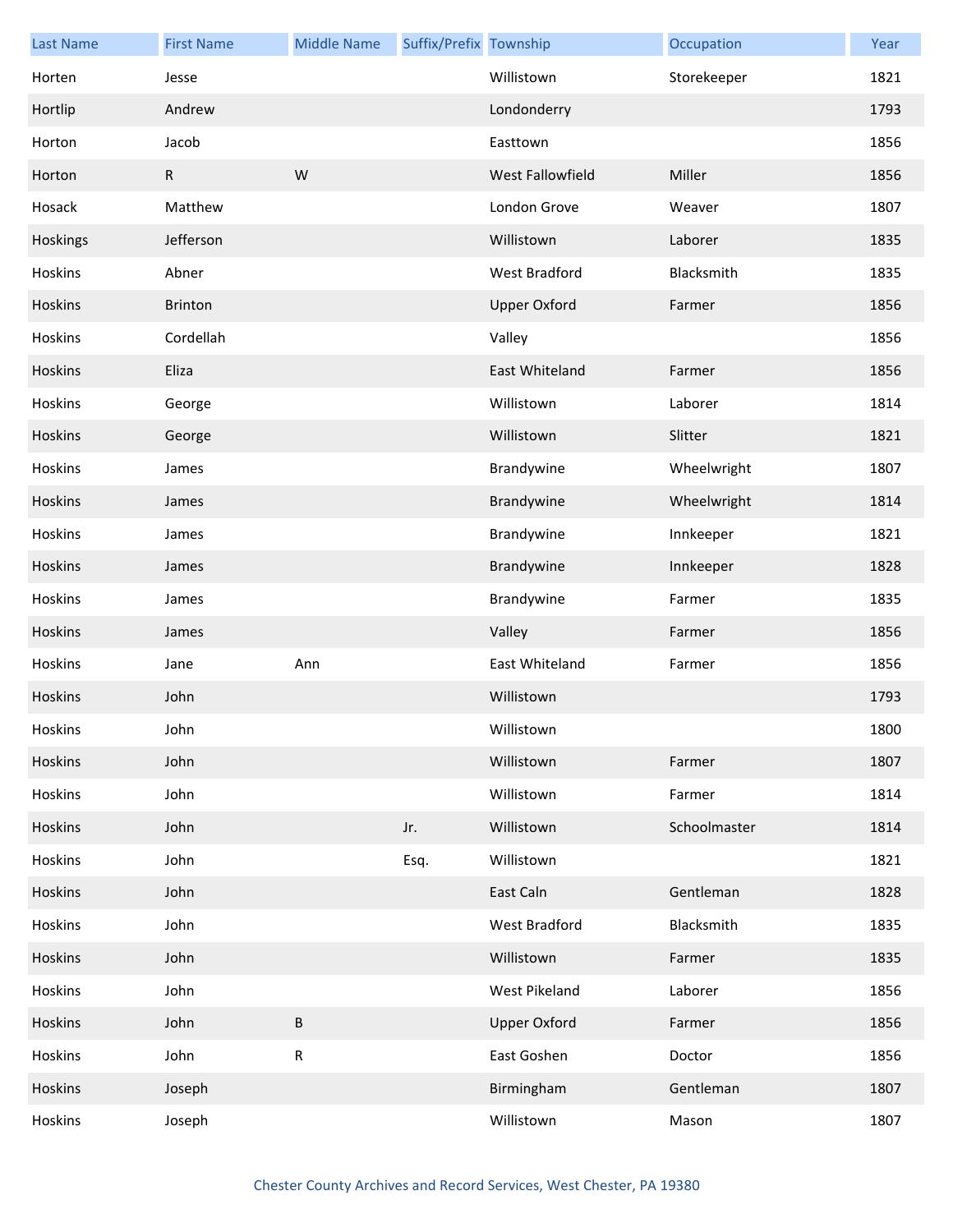| <b>Last Name</b> | <b>First Name</b> | <b>Middle Name</b> | Suffix/Prefix Township |                      | Occupation | Year |
|------------------|-------------------|--------------------|------------------------|----------------------|------------|------|
| Hoskins          | Joseph            |                    |                        | Birmingham           | Farmer     | 1814 |
| Hoskins          | Joseph            |                    |                        | Willistown           | Farmer     | 1828 |
| Hoskins          | Joshua            |                    |                        | <b>Upper Oxford</b>  | Farmer     | 1856 |
| Hoskins          | Nathaniel         |                    |                        | East Bradford        | Mason      | 1807 |
| Hoskins          | Richard           |                    |                        | Brandywine           |            | 1793 |
| Hoskins          | Richard           |                    |                        | Brandywine           | Farmer     | 1807 |
| Hoskins          | Richard           |                    |                        | Brandywine           | Farmer     | 1814 |
| Hoskins          | Richard           |                    |                        | Brandywine           | Farmer     | 1821 |
| Hoskins          | Richard           |                    |                        | Brandywine           | Farmer     | 1828 |
| Hoskins          | Richard           |                    |                        | Brandywine           | Farmer     | 1835 |
| Hoskins          | Robert            |                    |                        | <b>East Bradford</b> | Farmer     | 1856 |
| Hoskins          | Robert            |                    |                        | Tredyffrin           | Laborer    | 1856 |
| Hoskins          | Thomas            |                    |                        | Willistown           | Mason      | 1807 |
| Hoskins          | Thomas            |                    |                        | Willistown           | Farmer     | 1821 |
| Hoskins          | Thomas            |                    |                        | Willistown           | Farmer     | 1828 |
| Hoskins          | Thomas            |                    |                        | Willistown           | Farmer     | 1835 |
| Hoskins          | Thomas            |                    |                        | West Pikeland        | Farmer     | 1856 |
| Hoskins          | Valentine         |                    |                        | Willistown           | Laborer    | 1814 |
| Hoskins          | Valentine         |                    |                        | Willistown           | Farmer     | 1821 |
| Hoskins          | Valentine         |                    |                        | Willistown           | Laborer    | 1828 |
| Hoskins          | Washington        |                    |                        | West Bradford        | Blacksmith | 1835 |
| Hoskins          | Washington        |                    |                        | East Goshen          | Laborer    | 1835 |
| Hoskins          | Washington        |                    |                        | West Pikeland        | Farmer     | 1856 |
| Hoskins          | William           |                    |                        | Willistown           |            | 1800 |
| Hoskins          | William           |                    |                        | Willistown           | Mason      | 1807 |
| Hoskins          | William           |                    |                        | Willistown           | Farmer     | 1814 |
| Hoskins          | William           |                    |                        | West Bradford        | Jobber     | 1821 |
| Hoskins          | William           |                    |                        | East Fallowfield     | Laborer    | 1828 |
| Hoskins          | William           |                    |                        | West Goshen          | Laborer    | 1835 |
| Hossack          | Mathew            |                    |                        | London Grove         | Laborer    | 1821 |
| Hossey           | Lemuel            |                    |                        | Pocopson             | Laborer    | 1856 |
| Host             | Hester            |                    |                        | Coventry             |            | 1828 |
| Hottan           | James             |                    |                        | Franklin             | Laborer    | 1856 |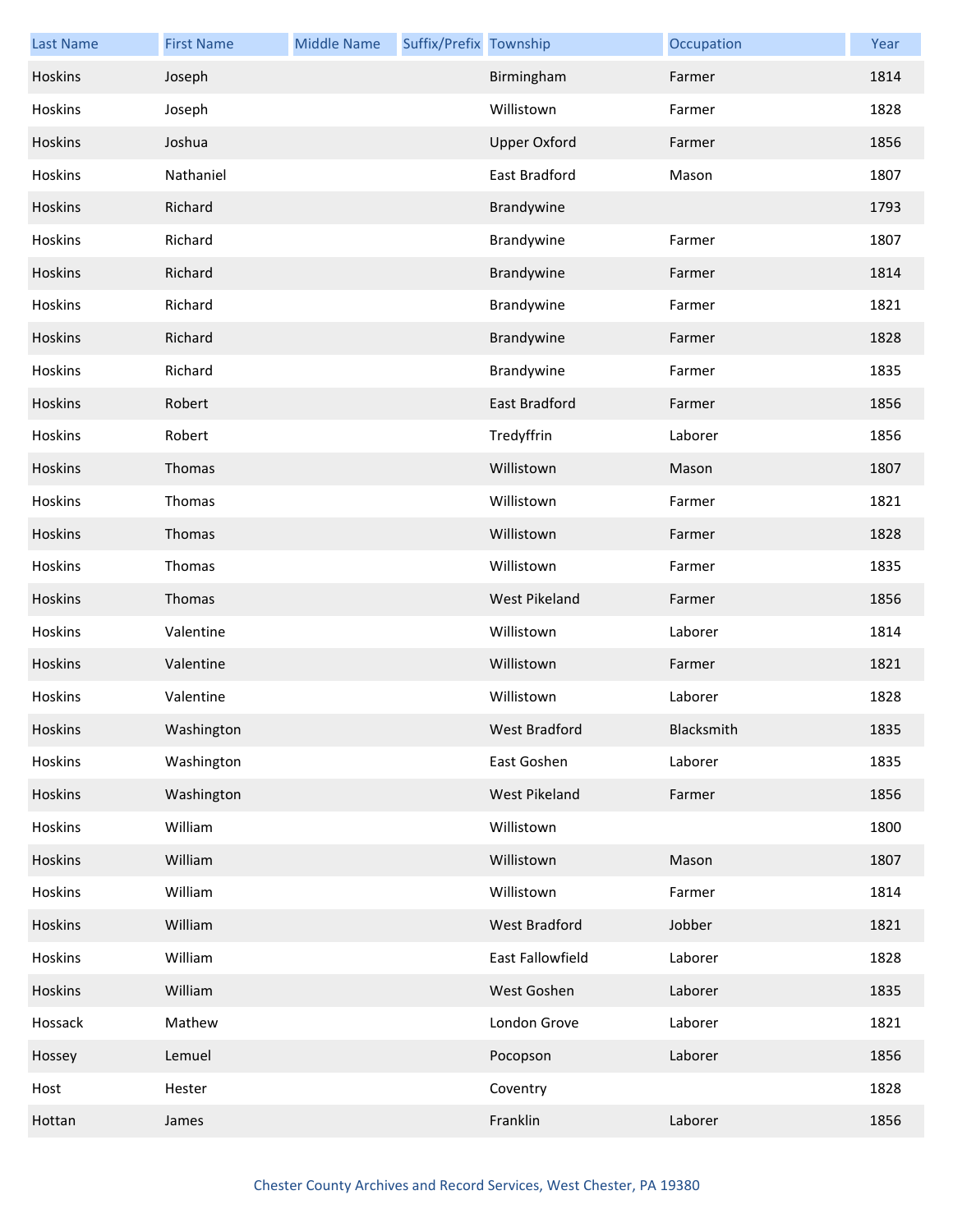| <b>Last Name</b> | <b>First Name</b> | <b>Middle Name</b>        | Suffix/Prefix Township |                      | Occupation     | Year |
|------------------|-------------------|---------------------------|------------------------|----------------------|----------------|------|
| Hottan           | Samuel            |                           |                        | Franklin             | Laborer        | 1856 |
| Hotton           | Thomas            |                           |                        | Lower Oxford         | Farmer         | 1856 |
| Hotz             | William           |                           |                        | West Chester         | <b>Butcher</b> | 1835 |
| Houck            | David             |                           |                        | Warwick              | Farmer         | 1856 |
| Houck            | Frederick         |                           |                        | <b>East Nantmeal</b> | Farmer         | 1814 |
| Houck            | Frederick         |                           | Sr.                    | Warwick              | Laborer        | 1856 |
| Houck            | Frederick         |                           | Jr.                    | Warwick              | Laborer        | 1856 |
| Houck            | Fredrick          |                           |                        | West Caln            | Laborer        | 1856 |
| Houck            | George            |                           | Sr.                    | Warwick              | Gentleman      | 1856 |
| Houck            | George            |                           | Jr.                    | Warwick              | Farmer         | 1856 |
| Houck            | Henry             |                           |                        | <b>East Nantmeal</b> | Laborer        | 1814 |
| Houck            | Henry             |                           |                        | Phoenixville         | Pudler         | 1856 |
| Houck            | Hiram             |                           |                        | Warwick              | Farmer         | 1856 |
| Houck            | Jacob             |                           |                        | <b>East Nantmeal</b> | Farmer         | 1814 |
| Houck            | Jacob             |                           | Jr.                    | Warwick              | Farmer         | 1856 |
| Houck            | Jesse             |                           |                        | Warwick              | Farmer         | 1856 |
| Houck            | Jesse             | $\boldsymbol{\mathsf{H}}$ |                        | Warwick              | Collier        | 1856 |
| Houck            | John              |                           | Jr.                    | Warwick              | Laborer        | 1856 |
| Houck            | John              |                           |                        | Warwick              | Storekeeper    | 1856 |
| Hough            | George            | W.                        |                        | East Nottingham      | Tobacconist    | 1821 |
| Houghten         | William           |                           |                        | West Chester         | Laborer        | 1856 |
| Houghton         | William           |                           |                        | East Bradford        | Factoryman     | 1835 |
| Houk             | Frederick         |                           |                        | Coventry             |                | 1793 |
| Houk             | Frederick         |                           |                        | <b>East Nantmeal</b> | Farmer         | 1807 |
| Houk             | Frederick         |                           |                        | West Caln            | Laborer        | 1835 |
| Houk             | Henry             |                           |                        | <b>East Nantmeal</b> | Farmer         | 1828 |
| Houk             | Jacob             |                           |                        | <b>East Nantmeal</b> | Collier        | 1807 |
| Houk             | Jacob             |                           |                        | <b>East Nantmeal</b> | Laborer        | 1828 |
| Houk             | Joseph            |                           |                        | Charlestown          | Nailer         | 1814 |
| Houlderman       | Daniel            |                           |                        | Vincent              |                | 1793 |
| Houlderman       | Nicholas          |                           |                        | Vincent              |                | 1793 |
| Houlman          | Conrad            |                           |                        | Vincent              |                | 1793 |
| Houlster         | William           |                           |                        | East Caln            | Laborer        | 1814 |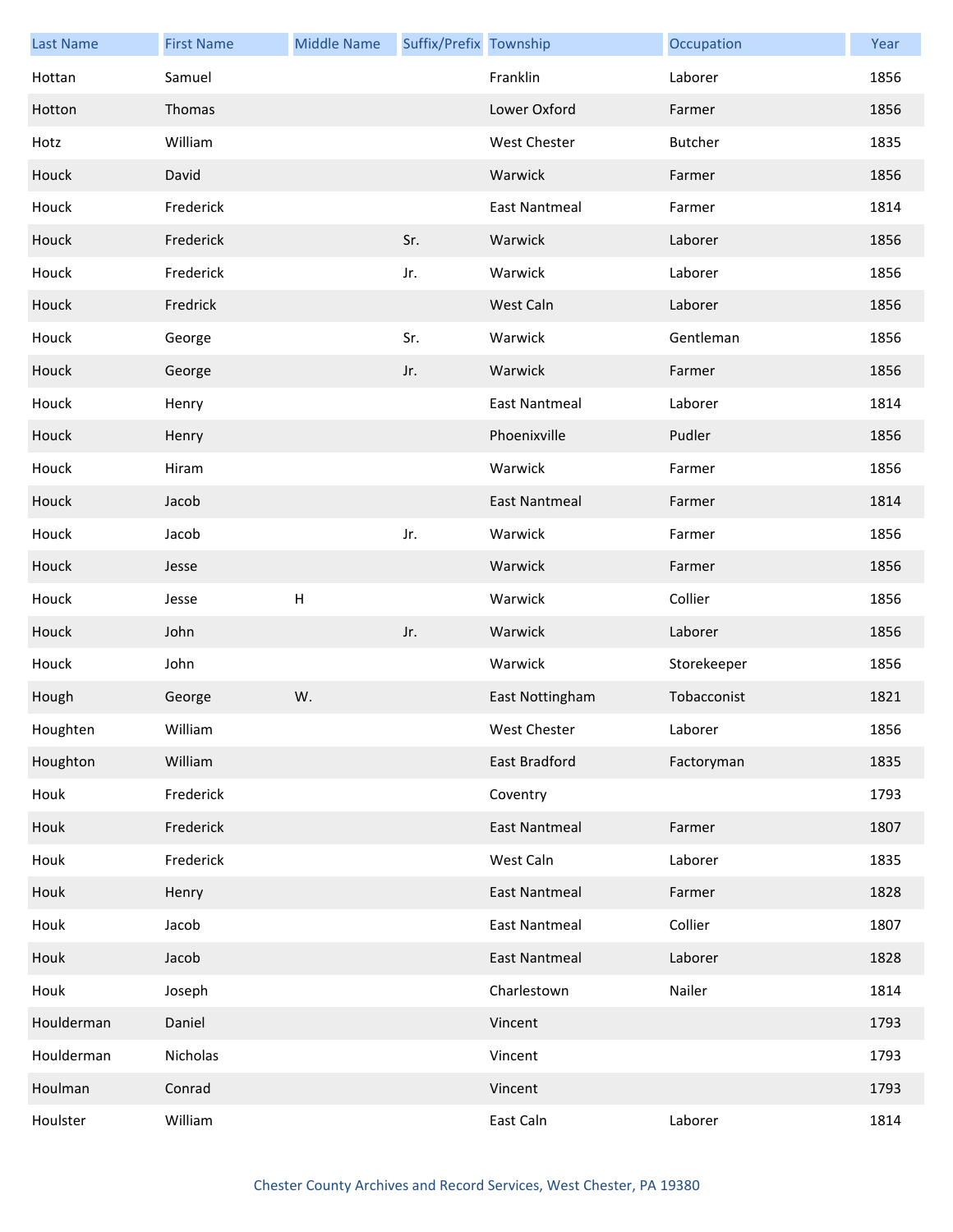| <b>Last Name</b> | <b>First Name</b> | <b>Middle Name</b> | Suffix/Prefix Township |                      | Occupation | Year |
|------------------|-------------------|--------------------|------------------------|----------------------|------------|------|
| Houp             | Philip            |                    |                        | Charlestown          |            | 1793 |
| Houpe            | Henry             |                    |                        | <b>East Nantmeal</b> | Miller     | 1800 |
| Houpt            | Anthony           |                    |                        | East Nottingham      | Farmer     | 1807 |
| Houpt            | Anthony           |                    |                        | East Nottingham      | Farmer     | 1814 |
| Houpt            | Anthony           |                    |                        | East Nottingham      | Laborer    | 1828 |
| Houpt            | Anthony           |                    |                        | East Nottingham      | Mason      | 1835 |
| Houpt            | Anthony           |                    | Jr.                    | Lower Oxford         | Mason      | 1835 |
| Houpt            | Henry             |                    |                        | Vincent              |            | 1793 |
| Houpt            | Henry             |                    |                        | Vincent              |            | 1800 |
| Houpt            | Henry             |                    |                        | Coventry             | Yeoman     | 1807 |
| Houpt            | Henry             |                    |                        | Vincent              |            | 1814 |
| Houpt            | Henry             |                    |                        | Vincent              |            | 1821 |
| Houpt            | Henry             |                    |                        | Vincent              | Farmer     | 1828 |
| Houpt            | Jacob             |                    |                        | Vincent              | Yeoman     | 1807 |
| Houpt            | Jacob             |                    |                        | <b>Upper Oxford</b>  | Carpenter  | 1828 |
| Houpt            | Jacob             |                    |                        | Vincent              | Farmer     | 1828 |
| Houpt            | Jacob             |                    |                        | <b>West Vincent</b>  | Farmer     | 1835 |
| Houpt            | Jacob             |                    |                        | Lower Oxford         | Carpenter  | 1835 |
| Houpt            | Jacob             |                    |                        | <b>West Vincent</b>  | Laborer    | 1835 |
| Houpt            | Jacob             |                    |                        | <b>West Chester</b>  | Carpenter  | 1856 |
| Houpt            | Jacob             |                    |                        | West Vincent         | Laborer    | 1856 |
| Hous             | Amos              |                    |                        | Pennsbury            |            | 1800 |
| Housal           | George            |                    |                        | Birmingham           | Laborer    | 1814 |
| House            | Amos              |                    |                        | Pennsbury            |            | 1793 |
| House            | Amos              |                    |                        | Pennsbury            | Farmer     | 1807 |
| House            | Amos              |                    |                        | Pennsbury            | Farmer     | 1814 |
| House            | Amos              |                    |                        | East Goshen          | Farmer     | 1856 |
| House            | Benjamin          |                    |                        | Pennsbury            | Laborer    | 1807 |
| House            | Benjamin          |                    |                        | Pennsbury            | Farmer     | 1814 |
| House            | Benjamin          |                    |                        | Pennsbury            | Farmer     | 1821 |
| House            | Benjamin          |                    |                        | Pennsbury            | Farmer     | 1828 |
| House            | Benjamin          |                    |                        | Pennsbury            | Farmer     | 1835 |
| House            | David             |                    |                        | West Nottingham      | Mason      | 1807 |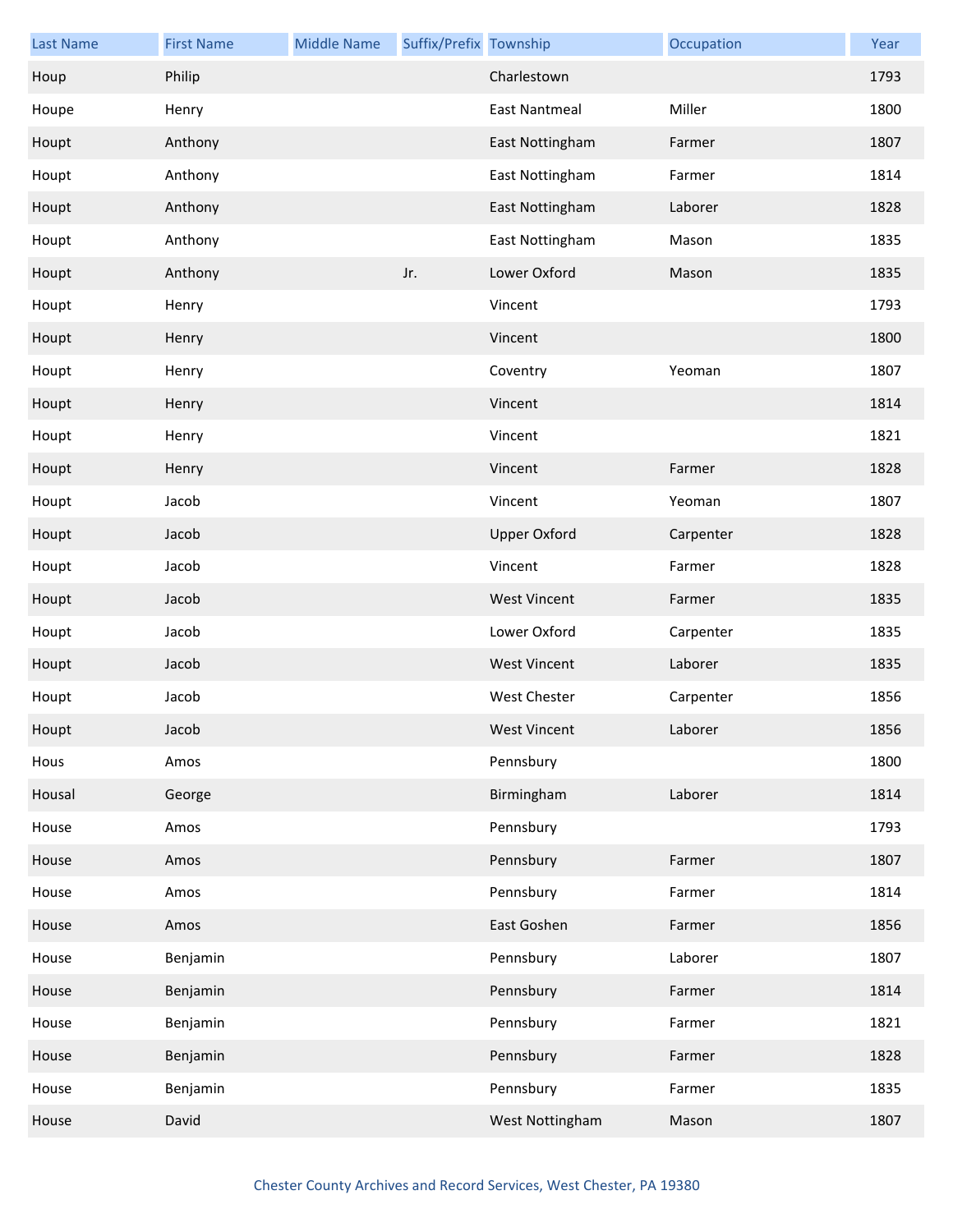| <b>Last Name</b> | <b>First Name</b> | <b>Middle Name</b> | Suffix/Prefix Township |                     | Occupation   | Year |
|------------------|-------------------|--------------------|------------------------|---------------------|--------------|------|
| House            | Francis           |                    |                        | West Nottingham     |              | 1800 |
| House            | George            |                    |                        | Lower Oxford        |              | 1800 |
| House            | George            |                    |                        | Lower Oxford        | Shoemaker    | 1807 |
| House            | George            |                    |                        | Lower Oxford        | Farmer       | 1821 |
| House            | George            |                    |                        | Lower Oxford        | Farmer       | 1828 |
| House            | George            |                    |                        | Lower Oxford        | Farmer       | 1835 |
| House            | James             |                    |                        | West Nottingham     | Chairmaker   | 1814 |
| House            | James             |                    |                        | West Nottingham     | Chairmaker   | 1821 |
| House            | James             |                    |                        | East Nottingham     | Chairmaker   | 1828 |
| House            | James             |                    |                        | West Nottingham     | Chairmaker   | 1835 |
| House            | James             |                    |                        | <b>East Vincent</b> | Farmer       | 1856 |
| House            | James             | $\sf T$            |                        | Pennsbury           | Farmer       | 1835 |
| House            | James             | Τ                  |                        | Pocopson            | Miller       | 1856 |
| House            | Jehu              |                    |                        | Pennsbury           | Schoolmaster | 1807 |
| House            | Joseph            |                    |                        | <b>West Chester</b> | Joiner       | 1835 |
| House            | Mary              |                    |                        | Lower Oxford        |              | 1856 |
| House            | Nicholas          |                    |                        | West Nottingham     |              | 1800 |
| House            | Nicholas          |                    |                        | West Nottingham     | Chairmaker   | 1807 |
| House            | Nicholas          |                    |                        | West Nottingham     | Chairmaker   | 1814 |
| House            | Nicholas          |                    |                        | West Nottingham     | Chairmaker   | 1821 |
| House            | Nicholas          |                    |                        | West Nottingham     | Chairmaker   | 1828 |
| House            | Nicholas          |                    |                        | West Nottingham     |              | 1835 |
| House            | Phebe             |                    |                        | West Nottingham     |              | 1856 |
| House            | Samuel            |                    |                        | West Nottingham     |              | 1793 |
| House            | Samuel            |                    |                        | West Nottingham     |              | 1800 |
| House            | Samuel            |                    |                        | West Nottingham     | Chairmaker   | 1807 |
| House            | Samuel            |                    |                        | West Nottingham     | Farmer       | 1814 |
| House            | Samuel            |                    |                        | West Nottingham     | Stonemason   | 1856 |
| House            | Samuel            |                    |                        | West Nottingham     | Carpenter    | 1856 |
| House            | Stephen           |                    |                        | West Nottingham     | Mason        | 1807 |
| House            | Stephen           |                    |                        | West Nottingham     | Farmer       | 1821 |
| House            | Stephen           |                    |                        | West Nottingham     | Mason        | 1828 |
| House            | Stephen           |                    |                        | West Nottingham     | Stonemason   | 1835 |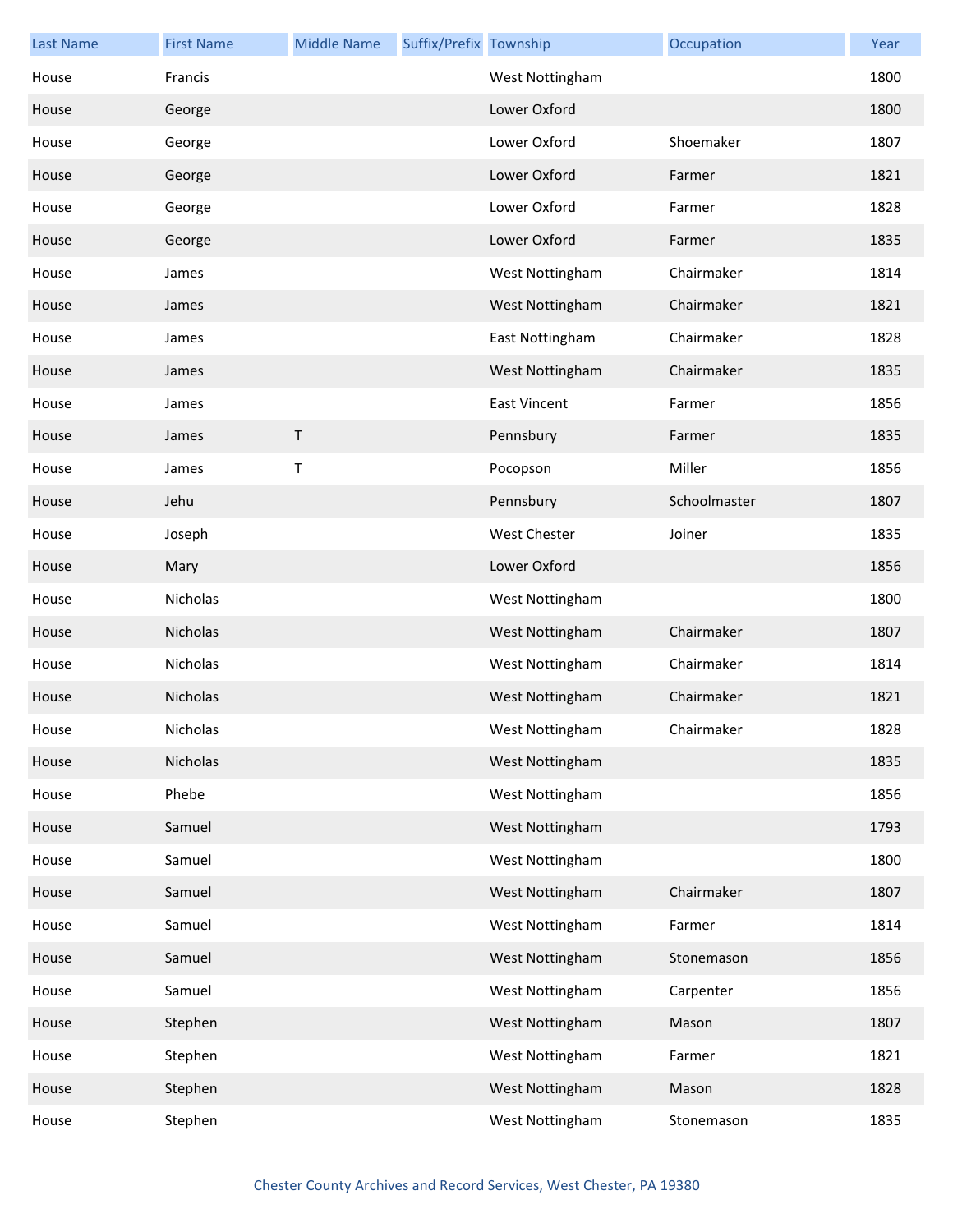| <b>Last Name</b> | <b>First Name</b> | <b>Middle Name</b> | Suffix/Prefix Township |                  | Occupation  | Year |
|------------------|-------------------|--------------------|------------------------|------------------|-------------|------|
| House            | William           |                    |                        | Pennsbury        | Farmer      | 1814 |
| House            | William           |                    |                        | Pennsbury        | Farmer      | 1821 |
| House            | William           |                    |                        | Pennsbury        | Farmer      | 1828 |
| House            | William           |                    |                        | Pennsbury        | Farmer      | 1835 |
| House            | William           |                    |                        | Pocopson         | Farmer      | 1856 |
| House            | William           | Ε                  |                        | Pocopson         | Miller      | 1856 |
| Housekeeper      | John              | B                  |                        | Easttown         | Tobacconist | 1835 |
| Housekeeper      | Joshua            |                    |                        | East Whiteland   | Shoemaker   | 1807 |
| Housekeeper      | Joshua            |                    |                        | Goshen           | Shoemaker   | 1814 |
| Houseman         | Augustus          |                    |                        | Schuylkill       | Laborer     | 1828 |
| Houseman         | Benjamin          |                    |                        | Charlestown      | Laborer     | 1828 |
| Houseman         | Benjamin          |                    |                        | Charlestown      | Laborer     | 1835 |
| Houseman         | George            |                    |                        | Tredyffrin       | Laborer     | 1856 |
| Houseman         | Isaac             |                    |                        | Charlestown      |             | 1821 |
| Houseman         | Isaac             |                    |                        | Tredyffrin       |             | 1828 |
| Houseman         | Isaac             |                    |                        | Schuylkill       | Laborer     | 1835 |
| Houseman         | John              |                    |                        | Coventry         | Laborer     | 1821 |
| Houseman         | John              |                    |                        | Coventry         | Laborer     | 1828 |
| Houseman         | John              |                    |                        | Coventry         | Laborer     | 1835 |
| Houskeeper       | John              |                    |                        | Willistown       | Mason       | 1807 |
| Houskeeper       | Joshua            |                    |                        | Willistown       | Cordwainer  | 1807 |
| Houskeeper       | Philip            |                    |                        | Willistown       |             | 1800 |
| Houskeeper       | Philip            |                    |                        | Willistown       | Carpenter   | 1807 |
| Houskeeper       | Philip            |                    |                        | Goshen           | Storekeeper | 1807 |
| Housman          | Benjamin          |                    |                        | Charlestown      | Laborer     | 1856 |
| Housman          | Christian         |                    |                        | Tredyffrin       |             | 1793 |
| Housman          | Christian         |                    |                        | East Fallowfield | Husbandman  | 1807 |
| Housman          | Daniel            |                    |                        | Tredyffrin       | Blacksmith  | 1807 |
| Housman          | David             | B                  |                        | Uwchlan          | Laborer     | 1856 |
| Housman          | Elizabeth         |                    |                        | Tredyffrin       |             | 1807 |
| Housman          | Frederick         |                    | Jr.                    | Tredyffrin       |             | 1793 |
| Housman          | Frederick         |                    | Sr.                    | Tredyffrin       |             | 1793 |
| Housman          | Frederick         |                    |                        | Tredyffrin       |             | 1800 |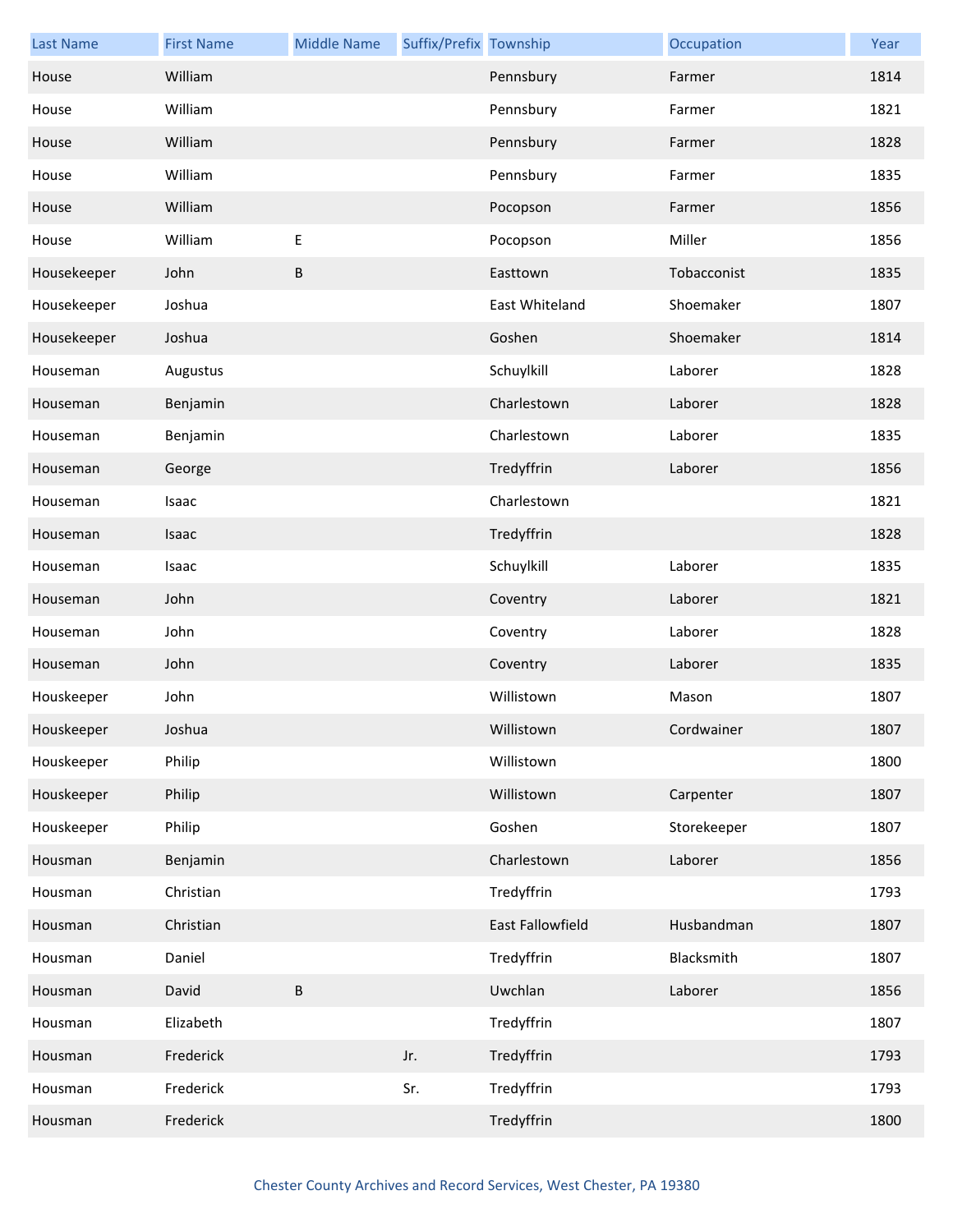| <b>Last Name</b> | <b>First Name</b> | <b>Middle Name</b> | Suffix/Prefix Township |                      | Occupation            | Year |
|------------------|-------------------|--------------------|------------------------|----------------------|-----------------------|------|
| Housman          | John              |                    |                        | Coventry             | Laborer               | 1814 |
| Housman          | Michael           |                    |                        | Tredyffrin           |                       | 1800 |
| Houst            | Thomas            |                    |                        | Pocopson             | Spinner               | 1856 |
| Houston          | John              |                    |                        | <b>West Nantmeal</b> |                       | 1793 |
| Houston          | John              |                    |                        | East Nottingham      | Farmer                | 1856 |
| Houston          | Robert            |                    |                        | East Whiteland       | Wheelwright           | 1828 |
| Hoven            | Benjamin          |                    |                        | Tredyffrin           | Laborer               | 1807 |
| Hoven            | Benjamin          |                    |                        | West Whiteland       | Laborer               | 1835 |
| Hover            | Jacob             |                    |                        | Londonderry          | Laborer               | 1814 |
| Hovver           | Jacob             |                    |                        | Sadsbury             | Laborer               | 1856 |
| How              | William           |                    |                        | Uwchlan              | Weaver                | 1800 |
| Howard           | Beal              |                    |                        | East Nottingham      | Laborer               | 1835 |
| Howard           | Benjamin          |                    |                        | Tredyffrin           | Laborer               | 1835 |
| Howard           | Daniel            |                    |                        | East Goshen          | Laborer               | 1828 |
| Howard           | Hannah            |                    |                        | Kennett              | Yeoman                | 1835 |
| Howard           | Isabella          |                    |                        | Lower Oxford         | Farmer                | 1856 |
| Howard           | Jacob             |                    |                        | Charlestown          | Laborer               | 1814 |
| Howard           | John              |                    |                        | Tredyffrin           |                       | 1793 |
| Howard           | John              |                    |                        | Willistown           | Farmer                | 1856 |
| Howard           | John              |                    |                        | New Garden           | Laborer               | 1856 |
| Howard           | John              | C.                 |                        | New London           | <b>Medical Doctor</b> | 1828 |
| Howard           | Lewis             |                    |                        | <b>West Chester</b>  | Laborer               | 1856 |
| Howard           | Parry             |                    |                        | Willistown           | Farmer                | 1807 |
| Howard           | Perry             |                    |                        | Tredyffrin           |                       | 1793 |
| Howard           | Randolph          |                    |                        | Phoenixville         | Coachmaker            | 1856 |
| Howard           | Samuel            |                    |                        | Pennsbury            | Laborer               | 1856 |
| Howard           | Thomas            |                    |                        | Easttown             | Blacksmith            | 1821 |
| Howard           | Thomas            |                    |                        | Charlestown          | Blacksmith            | 1835 |
| Howard           | Thomas            |                    |                        | Uwchlan              |                       | 1856 |
| Howard           | William           |                    |                        | Charlestown          | Mechanic              | 1856 |
| Howarth          | Nathaniel         |                    |                        | West Chester         | <b>Gass Fitter</b>    | 1856 |
| Howcraft         | Thomas            |                    |                        | Brandywine           | Potter                | 1821 |
| Howe             | Henry             |                    |                        | <b>West Nantmeal</b> | Laborer               | 1828 |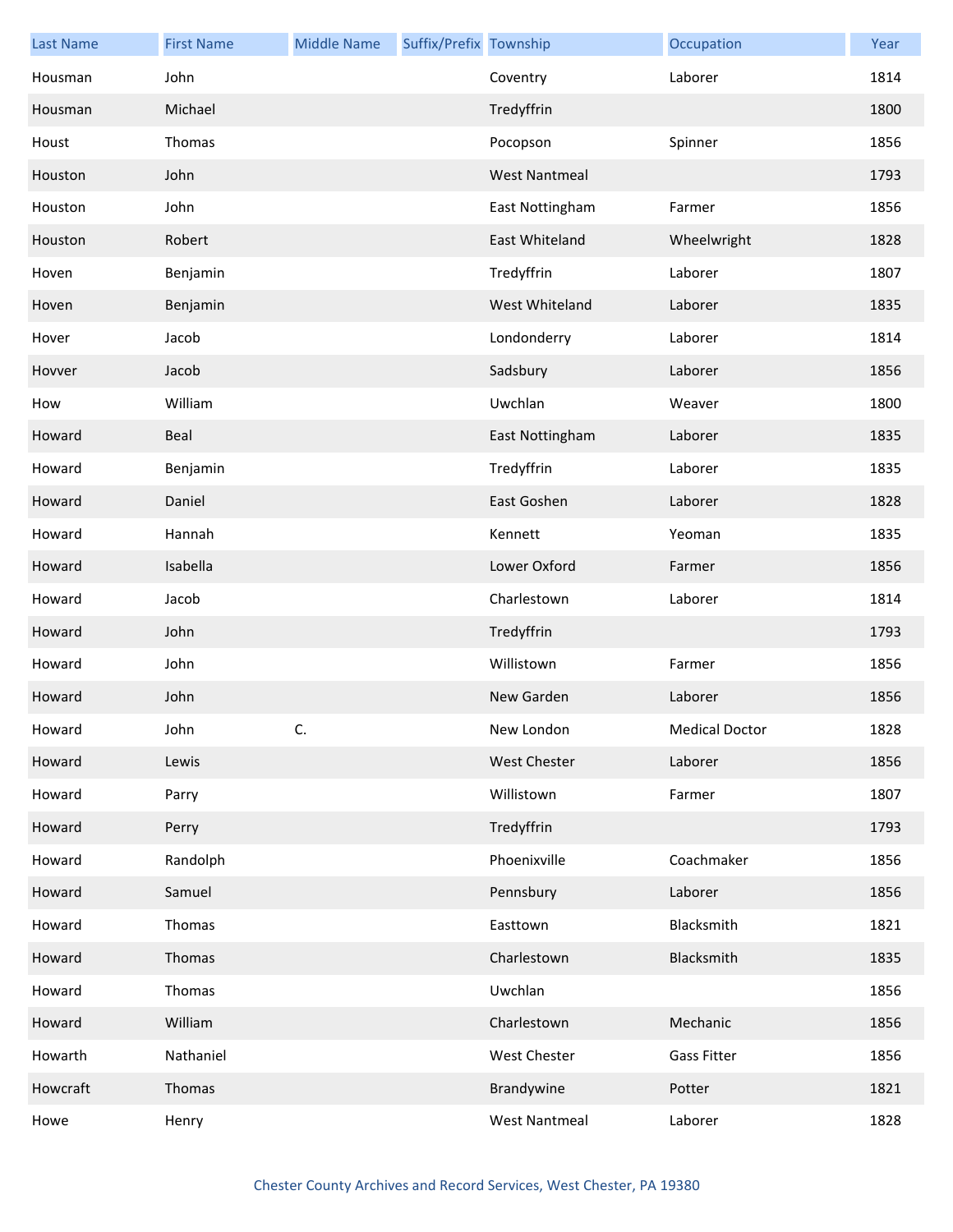| <b>Last Name</b> | <b>First Name</b> | <b>Middle Name</b> | Suffix/Prefix Township |                      | Occupation | Year |
|------------------|-------------------|--------------------|------------------------|----------------------|------------|------|
| Howe             | Robert            |                    |                        | New London           |            | 1793 |
| Howel            | Edwin             |                    |                        | Franklin             | Papermaker | 1856 |
| Howel            | Jacob             |                    |                        | Westtown             |            | 1793 |
| Howel            | John              |                    |                        | West Bradford        | Laborer    | 1821 |
| Howel            | Mathew            |                    |                        | Sadsbury             | Blacksmith | 1856 |
| Howel            | Richard           |                    |                        | Kennett              |            | 1793 |
| Howel            | Richard           |                    |                        | Kennett              |            | 1800 |
| Howel            | Richard           |                    |                        | Kennett              | Cooper     | 1807 |
| Howel            | Richard           |                    |                        | Kennett              | Cooper     | 1814 |
| Howel            | Richard           |                    |                        | Pennsbury            | Cooper     | 1821 |
| Howel            | Samuel            |                    |                        | Honey Brook          | Laborer    | 1807 |
| Howel            | Thomas            |                    |                        | Westtown             |            | 1793 |
| Howel            | Thomas            |                    |                        | <b>East Nantmeal</b> | Chairmaker | 1807 |
| Howel            | Walter            |                    |                        | Schuylkill           | Laborer    | 1835 |
| Howell           | Arthur            |                    |                        | Kennett              | Shoemaker  | 1835 |
| Howell           | Charles           |                    |                        | Westtown             | Mason      | 1807 |
| Howell           | Elizabeth         |                    |                        | Charlestown          |            | 1814 |
| Howell           | Elizabeth         |                    |                        | Tredyffrin           | Farmer     | 1821 |
| Howell           | Elizabeth         |                    |                        | Tredyffrin           |            | 1835 |
| Howell           | Ezekiel           |                    |                        | Charlestown          |            | 1793 |
| Howell           | Ezekiel           |                    |                        | Charlestown          | Farmer     | 1807 |
| Howell           | Israel            |                    |                        | East Bradford        | Gentleman  | 1856 |
| Howell           | Jacob             |                    |                        | Westtown             | Farmer     | 1807 |
| Howell           | Jacob             |                    |                        | East Bradford        | Farmer     | 1856 |
| Howell           | James             |                    |                        | Sadsbury             |            | 1814 |
| Howell           | John              |                    |                        | Tredyffrin           |            | 1793 |
| Howell           | John              |                    |                        | Tredyffrin           |            | 1800 |
| Howell           | John              |                    |                        | Tredyffrin           | Weaver     | 1807 |
| Howell           | John              |                    |                        | Tredyffrin           | Farmer     | 1814 |
| Howell           | John              |                    |                        | Tredyffrin           | Gentleman  | 1821 |
| Howell           | Rees              |                    |                        | Tredyffrin           |            | 1793 |
| Howell           | Rees              |                    |                        | Tredyffrin           |            | 1800 |
| Howell           | Rees              |                    |                        | Tredyffrin           | Weaver     | 1807 |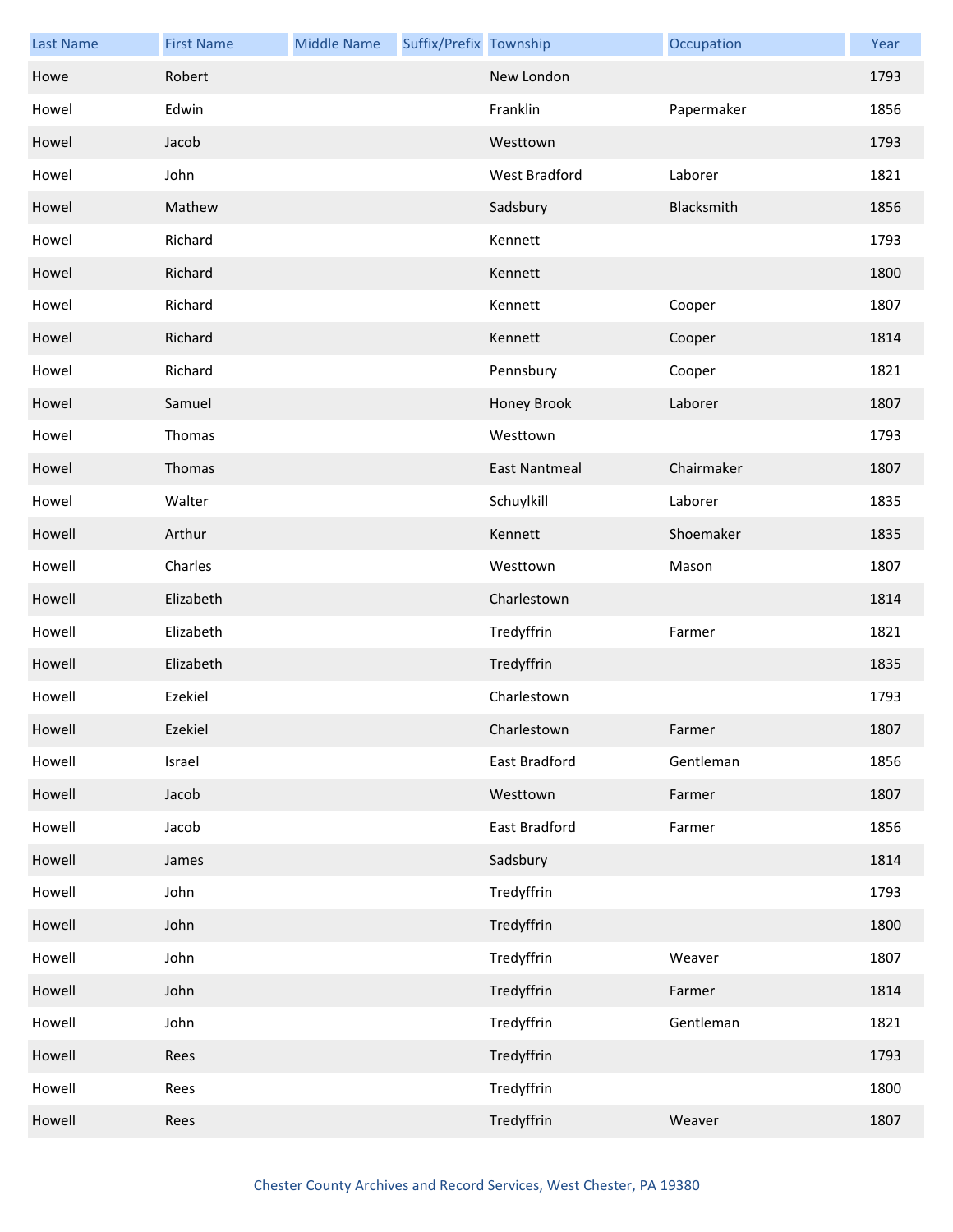| <b>Last Name</b> | <b>First Name</b> | <b>Middle Name</b> | Suffix/Prefix Township |                      | Occupation   | Year |
|------------------|-------------------|--------------------|------------------------|----------------------|--------------|------|
| Howell           | Reese             |                    |                        | Tredyffrin           | Farmer       | 1814 |
| Howell           | Thomas            |                    |                        | Westtown             | Laborer      | 1807 |
| Howell           | Thomas            |                    |                        | <b>East Nantmeal</b> | Carpenter    | 1814 |
| Howell           | Walter            |                    |                        | <b>Upper Oxford</b>  | Farmer       | 1814 |
| Howell           | Walter            |                    |                        | <b>Upper Oxford</b>  | Yeoman       | 1821 |
| Howell           | Walter            |                    |                        | <b>Upper Oxford</b>  | Laborer      | 1828 |
| Hower            | Jacob             |                    |                        | Brandywine           | Innkeeper    | 1814 |
| Hower            | John              |                    |                        | West Whiteland       | Laborer      | 1800 |
| Howk             | Frederick         |                    |                        | <b>East Nantmeal</b> | Farmer       | 1800 |
| Howk             | Frederick         |                    |                        | <b>East Nantmeal</b> | Collier      | 1814 |
| Howk             | Frederick         |                    |                        | <b>East Nantmeal</b> | Farmer       | 1821 |
| Howk             | Frederick         |                    |                        | East Nantmeal        | Farmer       | 1828 |
| Howk             | George            |                    |                        | <b>East Nantmeal</b> | Laborer      | 1821 |
| Howk             | George            |                    |                        | <b>East Nantmeal</b> | Laborer      | 1828 |
| Howk             | Henry             |                    |                        | <b>East Nantmeal</b> | Farmer       | 1821 |
| Howk             | Jacob             |                    |                        | East Nantmeal        | Cordwainer   | 1821 |
| Howk             | Jacob             |                    |                        | <b>East Nantmeal</b> | Farmer       | 1828 |
| Howk             | John              |                    |                        | <b>East Nantmeal</b> | Laborer      | 1821 |
| Howke            | John              |                    |                        | <b>East Nantmeal</b> | Collier      | 1835 |
| Howlet           | George            |                    |                        | London Britain       | Augermaker   | 1856 |
| Howley           | Joseph            |                    |                        | Uwchlan              | Farmer       | 1814 |
| Howls            | William           |                    |                        | West Whiteland       | Laborer      | 1807 |
| Howran           | William           |                    |                        | East Caln            | Cordwainer   | 1814 |
| Hoy              | Bernard           |                    |                        | Schuylkill           | Farmer       | 1856 |
| Hoy              | James             | H                  |                        | Schuylkill           | Innkeeper    | 1856 |
| Hoy              | Patrick           |                    |                        | <b>Upper Oxford</b>  | Weaver       | 1835 |
| Hoy              | Thomas            |                    |                        | Schuylkill           | Laborer      | 1856 |
| Hoyl             | James             |                    |                        | New Garden           | Manufacturer | 1835 |
| Hoyle            | Charles           |                    |                        | South Coventry       | Farmer       | 1856 |
| Hoyt             | John              |                    | Jr.                    | Sadsbury             | Carpenter    | 1807 |
| Hoyt             | John              |                    |                        | Sadsbury             |              | 1807 |
| Hubbs            | Benjamin          |                    |                        | Charlestown          | Blacksmith   | 1835 |
| Hubender         | George            |                    |                        | New London           | Laborer      | 1835 |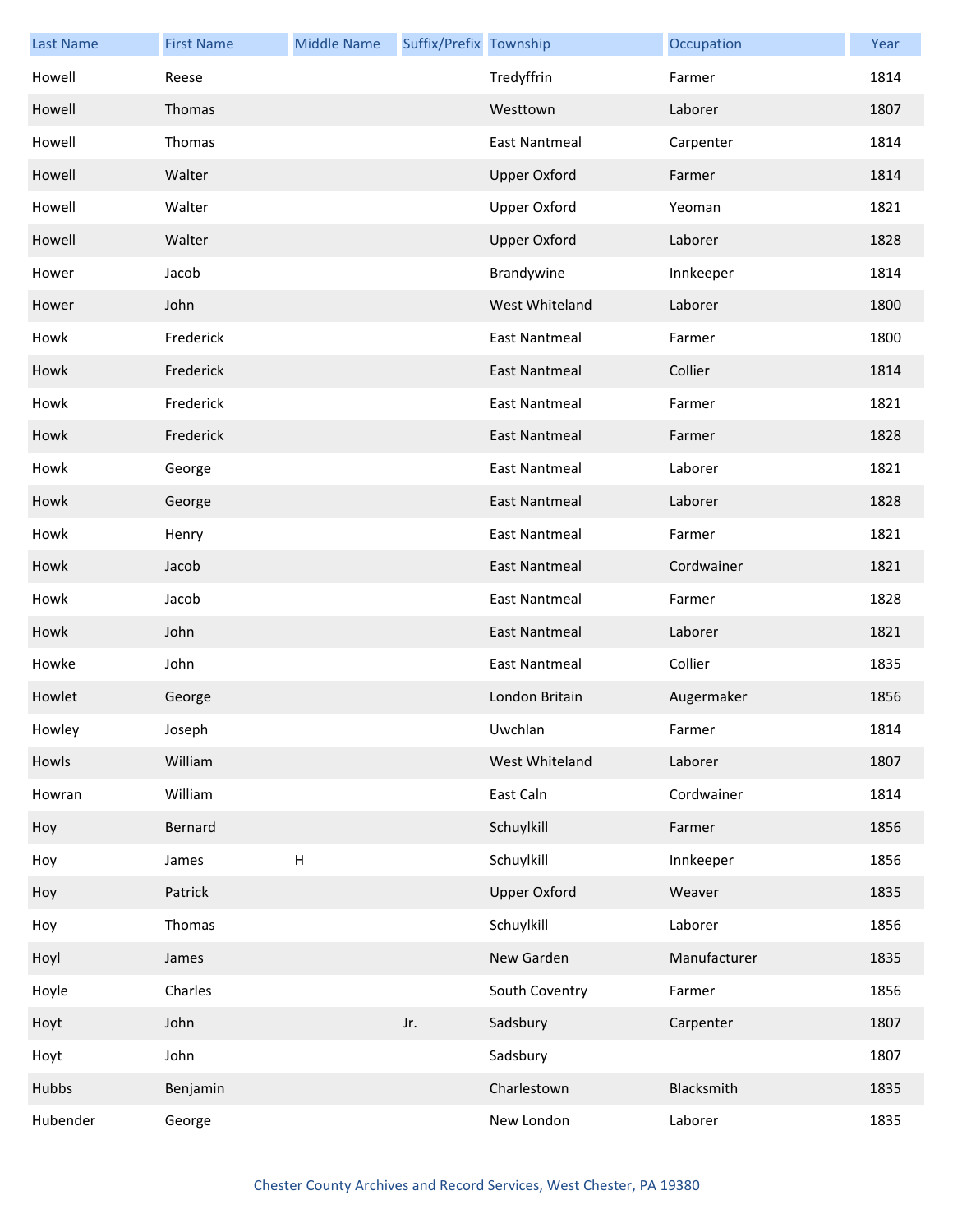| <b>Last Name</b> | <b>First Name</b> | <b>Middle Name</b> | Suffix/Prefix Township |                      | Occupation      | Year |
|------------------|-------------------|--------------------|------------------------|----------------------|-----------------|------|
| Huber            | George            |                    |                        | <b>West Nantmeal</b> | Carpenter       | 1856 |
| Huber            | Mathias           |                    |                        | <b>East Coventry</b> | Farmer          | 1856 |
| Huber            | Solomon           |                    |                        | Londonderry          | Carpenter       | 1828 |
| Hubette          | Juliane           |                    |                        | Sadsbury             | Miller & Sawyer | 1814 |
| Hucheson         | James             |                    |                        | East Nottingham      | Fuller          | 1807 |
| Hucheson         | Jaries            |                    |                        | East Goshen          | Farmer          | 1828 |
| Hucheson         | Samuel            |                    |                        | East Nottingham      | Farmer          | 1807 |
| Huchison         | J                 | Harvey             |                        | New London           | Farmer          | 1856 |
| Huchison         | Matilda           |                    |                        | East Goshen          | Spinster        | 1856 |
| Huchison         | Rebecca           |                    |                        | East Goshen          | Spinster        | 1856 |
| Huchison         | Robert            |                    |                        | Kennett              |                 | 1793 |
| Huckey           | Dennis            |                    |                        | East Nottingham      | Laborer         | 1856 |
| Huddelson        | Joseph            |                    |                        | West Fallowfield     | Farmer          | 1807 |
| Hudders          | Anne              |                    |                        | East Nottingham      |                 | 1807 |
| Hudders          | Archibald         |                    |                        | East Nottingham      | Blacksmith      | 1807 |
| Hudders          | Archibald         |                    |                        | Sadsbury             | Blacksmith      | 1821 |
| Hudders          | Archibald         |                    |                        | East Nottingham      | Farmer          | 1856 |
| Hudders          | G                 | W                  |                        | Oxford               | Doctor          | 1856 |
| Hudders          | James             |                    |                        | East Nottingham      |                 | 1793 |
| Hudders          | James             |                    |                        | East Nottingham      |                 | 1800 |
| Hudders          | James             |                    |                        | East Nottingham      | Farmer          | 1807 |
| Hudders          | James             |                    |                        | East Nottingham      | Farmer          | 1814 |
| Hudders          | James             |                    |                        | East Nottingham      | Farmer          | 1821 |
| Hudders          | James             |                    | Jr.                    | East Nottingham      | Farmer          | 1828 |
| Hudders          | James             |                    |                        | East Nottingham      | Blacksmith      | 1835 |
| Hudders          | James             |                    |                        | East Nottingham      | Farmer          | 1835 |
| Hudders          | John              |                    |                        | East Nottingham      |                 | 1793 |
| Hudders          | John              |                    | Jr.                    | East Nottingham      |                 | 1800 |
| Hudders          | John              |                    | Sr.                    | East Nottingham      |                 | 1800 |
| Hudders          | John              |                    |                        | Sadsbury             | Storekeeper     | 1821 |
| Hudders          | John              |                    |                        | East Nottingham      | Farmer          | 1828 |
| Hudders          | John              |                    |                        | East Nottingham      | Farmer          | 1835 |
| <b>Hudders</b>   | John              | $\mathsf C$        |                        | East Nottingham      | Farmer          | 1856 |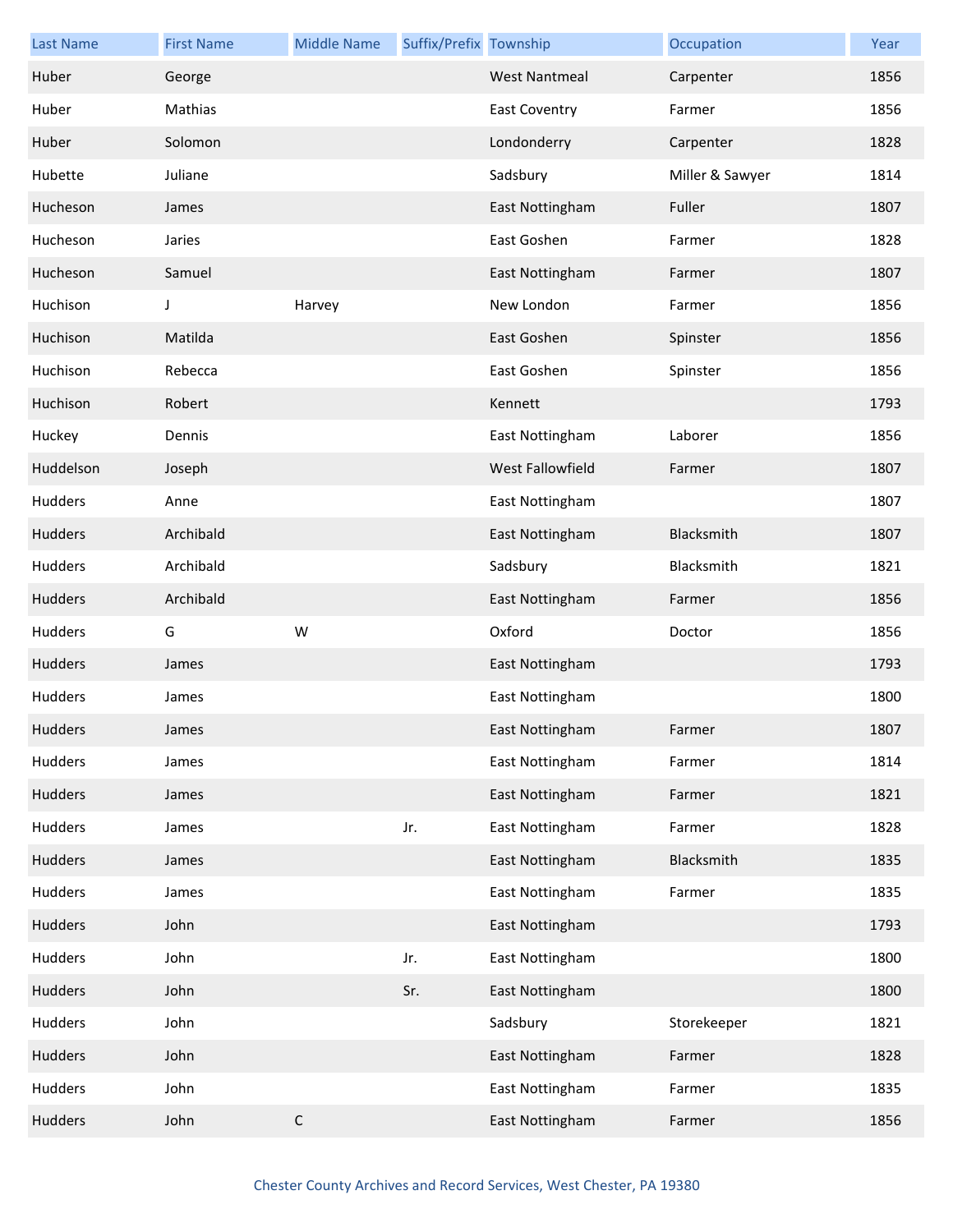| <b>Last Name</b> | <b>First Name</b> | <b>Middle Name</b> | Suffix/Prefix Township |                  | Occupation  | Year |
|------------------|-------------------|--------------------|------------------------|------------------|-------------|------|
| Hudders          | Joseph            |                    |                        | East Nottingham  |             | 1800 |
| Hudders          | Joseph            |                    |                        | East Nottingham  | Blacksmith  | 1821 |
| Hudders          | Joseph            |                    |                        | East Nottingham  | Blacksmith  | 1828 |
| Hudders          | Joseph            |                    |                        | East Nottingham  | Blacksmith  | 1835 |
| <b>Hudders</b>   | Nathaniel         |                    |                        | East Nottingham  |             | 1793 |
| Hudders          | Nathaniel         |                    |                        | East Nottingham  |             | 1800 |
| Hudders          | Nathaniel         |                    |                        | East Nottingham  | Farmer      | 1807 |
| Hudders          | Nathaniel         |                    |                        | East Nottingham  | Farmer      | 1814 |
| <b>Hudders</b>   | Nathaniel         |                    |                        | East Nottingham  | Farmer      | 1821 |
| Hudders          | Nathaniel         |                    |                        | East Nottingham  | Farmer      | 1828 |
| Hudders          | Nathaniel         |                    |                        | East Nottingham  | Farmer      | 1835 |
| Hudders          | Nathaniel         |                    |                        | East Nottingham  | Farmer      | 1856 |
| <b>Hudders</b>   | Robert            |                    |                        | East Nottingham  | Farmer      | 1821 |
| Hudders          | Robert            |                    |                        | East Nottingham  | Farmer      | 1835 |
| <b>Hudders</b>   | Robert            |                    |                        | Penn             | Blacksmith  | 1856 |
| Hudders          | Robert            | W.                 |                        | East Nottingham  | Farmer      | 1828 |
| Hudders          | Thomas            |                    |                        | West Fallowfield | Blacksmith  | 1835 |
| Hudders          | Thomas            |                    |                        | East Nottingham  | Machinist   | 1856 |
| Huddleson        | Joseph            |                    |                        | East Fallowfield |             | 1793 |
| Huddleson        | Mahlon            |                    |                        | Penn             | Wheelwright | 1828 |
| Huddleson        | Mahlon            |                    |                        | Penn             | Wheelwright | 1835 |
| Huddleson        | William           |                    |                        | West Whiteland   | Laborer     | 1835 |
| Huddleston       | Joseph            |                    |                        | East Fallowfield | Farmer      | 1814 |
| Huddleston       | Lewis             |                    |                        | Londonderry      | Laborer     | 1835 |
| Hudleson         | Joseph            |                    |                        | West Bradford    | Stonemason  | 1835 |
| Hudleson         | Moses             |                    |                        | West Bradford    | Farmer      | 1835 |
| Hudson           | Benjamin          |                    |                        | East Nottingham  |             | 1800 |
| Hudson           | Benjamin          |                    |                        | East Nottingham  | Weaver      | 1807 |
| Hudson           | Benjamin          |                    |                        | East Nottingham  | Weaver      | 1814 |
| Hudson           | Benjamin          |                    |                        | East Nottingham  | Farmer      | 1828 |
| Hudson           | Benjamin          |                    |                        | East Nottingham  | Farmer      | 1835 |
| Hudson           | Benjamin          |                    | Jr.                    | East Nottingham  | Farmer      | 1835 |
| Hudson           | Elizabeth         |                    |                        | Coventry         |             | 1835 |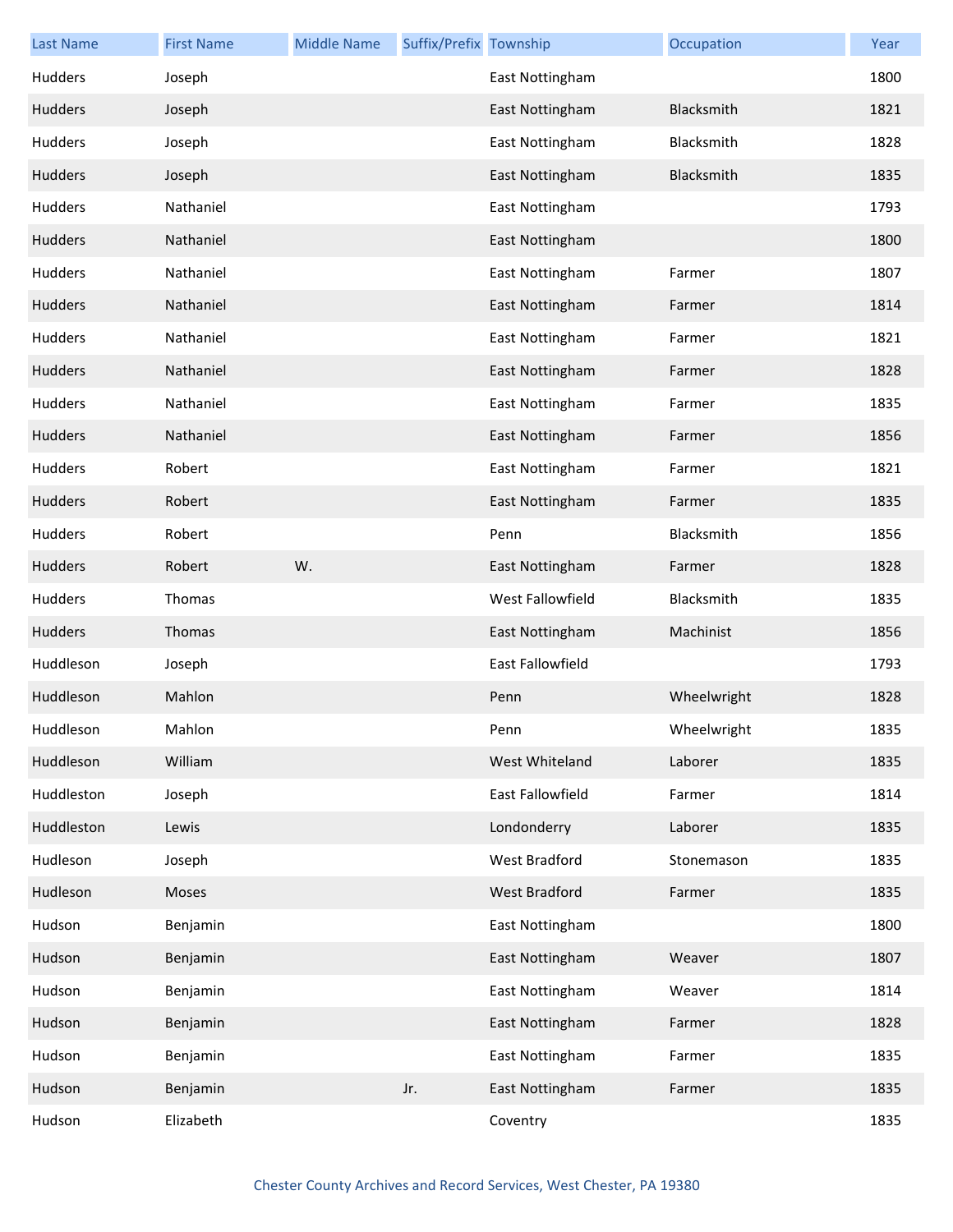| <b>Last Name</b> | <b>First Name</b> | <b>Middle Name</b> | Suffix/Prefix Township |                      | Occupation   | Year |
|------------------|-------------------|--------------------|------------------------|----------------------|--------------|------|
| Hudson           | George            |                    |                        | East Marlborough     | Blacksmith   | 1807 |
| Hudson           | James             |                    | Jr.                    | Penn                 | Farmer       | 1821 |
| Hudson           | James             |                    |                        | West Marlborough     | Teacher      | 1828 |
| Hudson           | James             |                    |                        | East Marlborough     | Teacher      | 1856 |
| Hudson           | James             | $\sf T$            |                        | Schuylkill           | Teacher      | 1835 |
| Hudson           | John              |                    |                        | Honeybrook           | Huckster     | 1856 |
| Hudson           | Jonathan          |                    |                        | <b>East Nantmeal</b> | Farmer       | 1807 |
| Hudson           | Jonathan          |                    |                        | <b>East Nantmeal</b> | Farmer       | 1814 |
| Hudson           | Jonathan          |                    | Esq.                   | East Nantmeal        | Farmer       | 1821 |
| Hudson           | Jonathan          |                    | Esq.                   | Coventry             |              | 1828 |
| Hudson           | Joseph            |                    |                        | East Nottingham      |              | 1793 |
| Hudson           | Joseph            |                    |                        | East Nottingham      |              | 1800 |
| Hudson           | Joseph            |                    |                        | <b>Upper Oxford</b>  | Farmer       | 1835 |
| Hudson           | Robert            |                    |                        | Charlestown          | Cooper       | 1821 |
| Hudson           | Robert            |                    |                        | Charlestown          | Cooper       | 1828 |
| Hudson           | Robert            |                    |                        | Charlestown          | Laborer      | 1856 |
| Hudson           | Thomas            |                    |                        | <b>East Nantmeal</b> | Farmer       | 1821 |
| Hudson           | Thompson          |                    |                        | East Nottingham      | Schoolmaster | 1821 |
| Hudson           | Thompson          |                    |                        | East Nottingham      | Teacher      | 1835 |
| Hudson           | Thompson          |                    |                        | Hopewell             | Farmer       | 1856 |
| Hudston          | Jonathan          |                    | Esq.                   | Coventry             |              | 1835 |
| Hues             | John              |                    |                        | East Whiteland       | Laborer      | 1835 |
| Hues             | Manassa           |                    |                        | Vincent              | Carpenter    | 1828 |
| Hues             | William           |                    |                        | East Whiteland       | Woodchopper  | 1835 |
| Hueston          | Aaron             |                    |                        | Schuylkill           | Nailer       | 1835 |
| Hueston          | Allen             | В.                 |                        | Schuylkill           | Nailer       | 1828 |
| Huett            | Thomas            |                    |                        | East Bradford        | Weaver       | 1807 |
| Huey             | Abraham           |                    |                        | Birmingham           | Farmer       | 1856 |
| Huey             | Abram             |                    |                        | Birmingham           | Farmer       | 1835 |
| Huey             | Jacob             |                    |                        | Kennett              | Farmer       | 1828 |
| Huey             | Jacob             |                    |                        | Kennett              | Yeoman       | 1835 |
| Huey             | Jacob             |                    |                        | Kennett              | Farmer       | 1856 |
| Huey             | James             |                    |                        | Westtown             | Gentleman    | 1807 |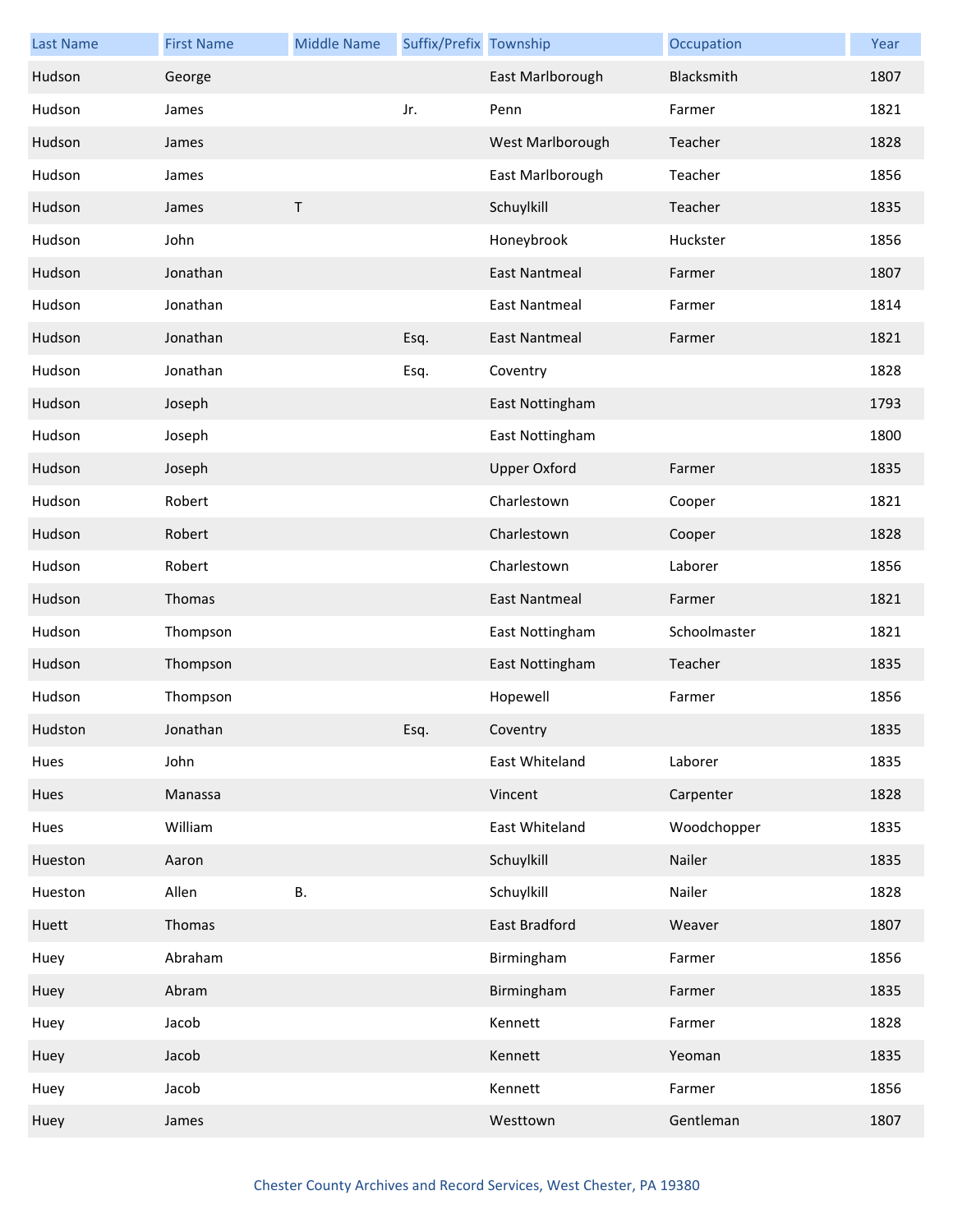| <b>Last Name</b> | <b>First Name</b> | <b>Middle Name</b> | Suffix/Prefix Township |                      | Occupation   | Year |
|------------------|-------------------|--------------------|------------------------|----------------------|--------------|------|
| Huey             | James             |                    |                        | Westtown             |              | 1814 |
| Huey             | James             |                    |                        | Willistown           | Farmer       | 1828 |
| Huey             | James             |                    |                        | Willistown           | Farmer       | 1835 |
| Huey             | John              |                    |                        | Westtown             | Farmer       | 1807 |
| Huey             | John              |                    |                        | Westtown             | Farmer       | 1814 |
| Huey             | John              |                    |                        | Willistown           | Farmer       | 1828 |
| Huey             | John              |                    |                        | Newlin               | Farmer       | 1856 |
| Huey             | John              |                    |                        | Pocopson             | Doctor       | 1856 |
| Huey             | Lydia             |                    |                        | Willistown           | Housekeeper  | 1835 |
| Huey             | Pennock           |                    |                        | Kennett              | Farmer       | 1856 |
| Huey             | Samuel            |                    |                        | East Marlborough     | Farmer       | 1835 |
| Huey             | William           |                    |                        | Willistown           | Farmer       | 1821 |
| Huey             | William           |                    |                        | Willistown           | Farmer       | 1828 |
| Huey             | William           |                    |                        | Willistown           | Farmer       | 1835 |
| Huey             | William           |                    |                        | Kennett              | Farmer       | 1856 |
| Huff             | John              |                    |                        | <b>West Chester</b>  | Jeweler      | 1835 |
| Huff             | Richard           |                    |                        | West Nottingham      |              | 1793 |
| Huff             | Silas             |                    |                        | Charlestown          | Schoolmaster | 1814 |
| Huffington       | Stephen           | $\mathsf C$        |                        | <b>West Chester</b>  | Teacher      | 1856 |
| Huffman          | George            | W                  |                        | Sadsbury             | Carpenter    | 1856 |
| Huffman          | John              |                    |                        | Sadsbury             | Farmer       | 1856 |
| Hufman           | Francis           |                    |                        | Sadsbury             |              | 1807 |
| Hufnal           | Adam              |                    |                        | New London           | Papermaker   | 1828 |
| Hufnall          | Adam              |                    |                        | New London           | Papermaker   | 1835 |
| Hufs             | John              |                    |                        | West Nottingham      |              | 1835 |
| Hufty            | John              |                    |                        | <b>East Nantmeal</b> | Laborer      | 1856 |
| Hufty            | Samuel            |                    |                        | East Nantmeal        | Laborer      | 1856 |
| Hufty            | Samuel            |                    |                        | <b>East Nantmeal</b> | Farmer       | 1856 |
| Huges            | Enos              |                    |                        | Highland             | Farmer       | 1856 |
| <b>Huggins</b>   | David             |                    |                        | Willistown           | Laborer      | 1835 |
| Huggins          | David             |                    |                        | East Bradford        | Laborer      | 1856 |
| <b>Huggins</b>   | John              | R.                 |                        | East Fallowfield     | Schoolmaster | 1821 |
| Huggins          | Justice           |                    |                        | London Britain       | Farmer       | 1856 |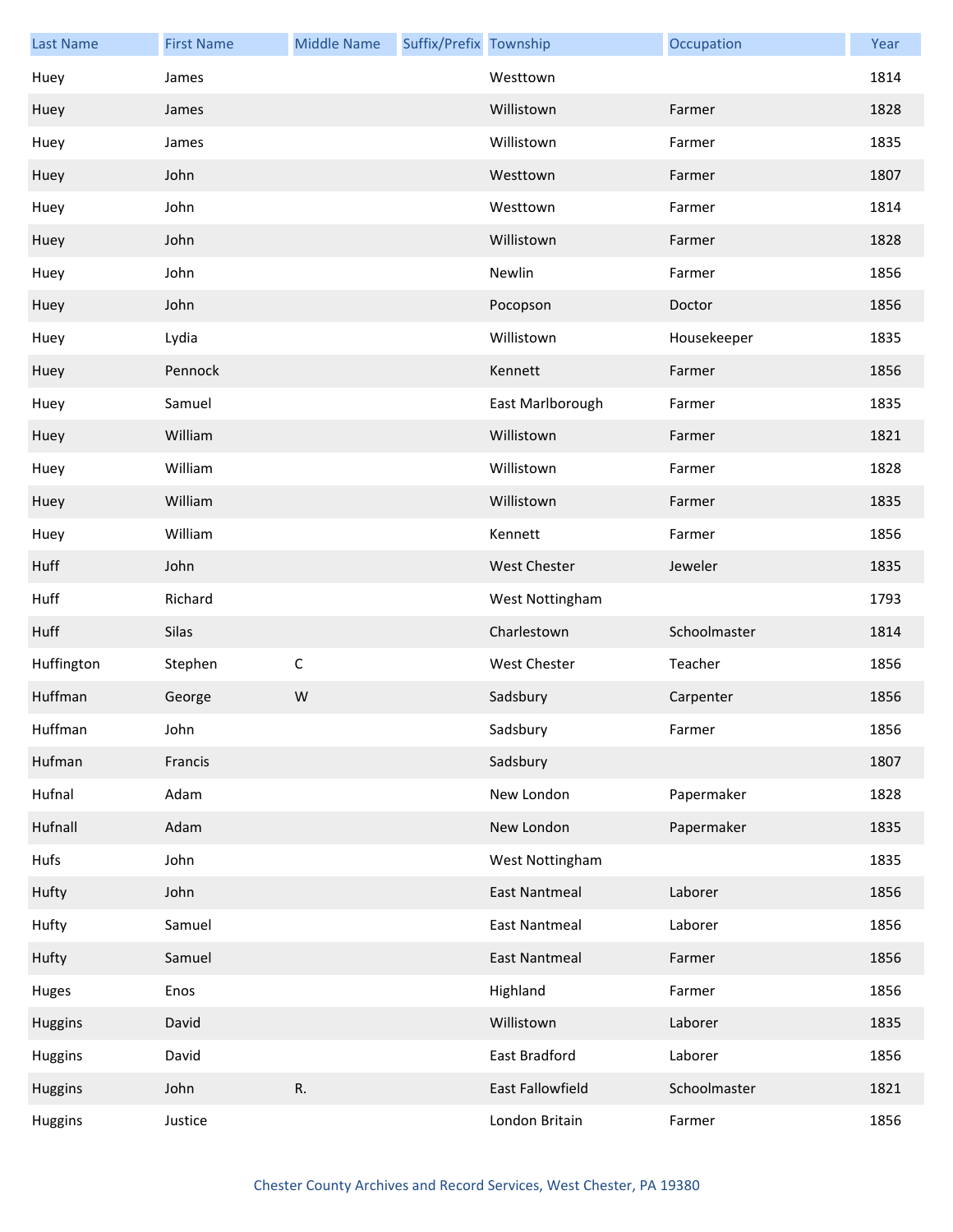| <b>Last Name</b> | <b>First Name</b> | <b>Middle Name</b> | Suffix/Prefix Township |                      | Occupation | Year |
|------------------|-------------------|--------------------|------------------------|----------------------|------------|------|
| Hugh             | Edward            |                    |                        | Warwick              | Laborer    | 1856 |
| Hugh             | Samuel            |                    |                        | East Nottingham      | Farmer     | 1856 |
| Hughes           | Alexander         |                    |                        | Brandywine           | Laborer    | 1814 |
| Hughes           | Alexander         |                    |                        | Brandywine           | Innkeeper  | 1821 |
| Hughes           | Alexander         |                    |                        | East Nottingham      | Laborer    | 1835 |
| Hughes           | Alexander         |                    |                        | East Nottingham      | Merchant   | 1856 |
| Hughes           | Arthur            |                    |                        | Phoenixville         | Laborer    | 1856 |
| Hughes           | Arthur            |                    |                        | Phoenixville         | Laborer    | 1856 |
| Hughes           | Baldwin           |                    |                        | Thornbury            | Laborer    | 1856 |
| Hughes           | Benjamin          |                    |                        | Tredyffrin           | Farmer     | 1835 |
| Hughes           | Benjamin          |                    |                        | Uwchlan              | Laborer    | 1856 |
| Hughes           | Benjamin          |                    |                        | West Whiteland       | Farmer     | 1856 |
| Hughes           | Caleb             |                    |                        | <b>West Nantmeal</b> | Blacksmith | 1856 |
| Hughes           | David             |                    |                        | East Nantmeal        | Laborer    | 1828 |
| Hughes           | Edward            |                    |                        | Tredyffrin           | Shoemaker  | 1835 |
| Hughes           | Edward            |                    |                        | Willistown           | Shoemaker  | 1856 |
| Hughes           | Elis              |                    |                        | London Grove         | Farmer     | 1835 |
| Hughes           | Elizabeth         |                    |                        | Tredyffrin           |            | 1835 |
| Hughes           | Ellis             |                    |                        | London Grove         | Farmer     | 1821 |
| Hughes           | Ellis             |                    |                        | London Grove         | Farmer     | 1828 |
| Hughes           | Enos              |                    |                        | West Fallowfield     | Farmer     | 1814 |
| Hughes           | Enos              |                    |                        | West Fallowfield     | Farmer     | 1821 |
| Hughes           | Enos              |                    |                        | West Fallowfield     | Farmer     | 1828 |
| Hughes           | Enos              |                    |                        | West Fallowfield     | Mason      | 1835 |
| Hughes           | Francis           |                    |                        | Phoenixville         | Pudler     | 1856 |
| Hughes           | George            |                    |                        | London Grove         | Miller     | 1856 |
| Hughes           | German            |                    |                        | Honey Brook          | Tailor     | 1821 |
| Hughes           | Griffith          |                    |                        | Tredyffrin           | Farmer     | 1807 |
| Hughes           | Humphrey          |                    |                        | <b>East Nantmeal</b> | Laborer    | 1807 |
| Hughes           | Humphrey          |                    |                        | Brandywine           | Blacksmith | 1814 |
| Hughes           | Humphrey          |                    |                        | <b>East Vincent</b>  |            | 1835 |
| Hughes           | Israel            |                    |                        | London Grove         | Farmer     | 1828 |
| Hughes           | Israel            |                    |                        | London Grove         | Farmer     | 1835 |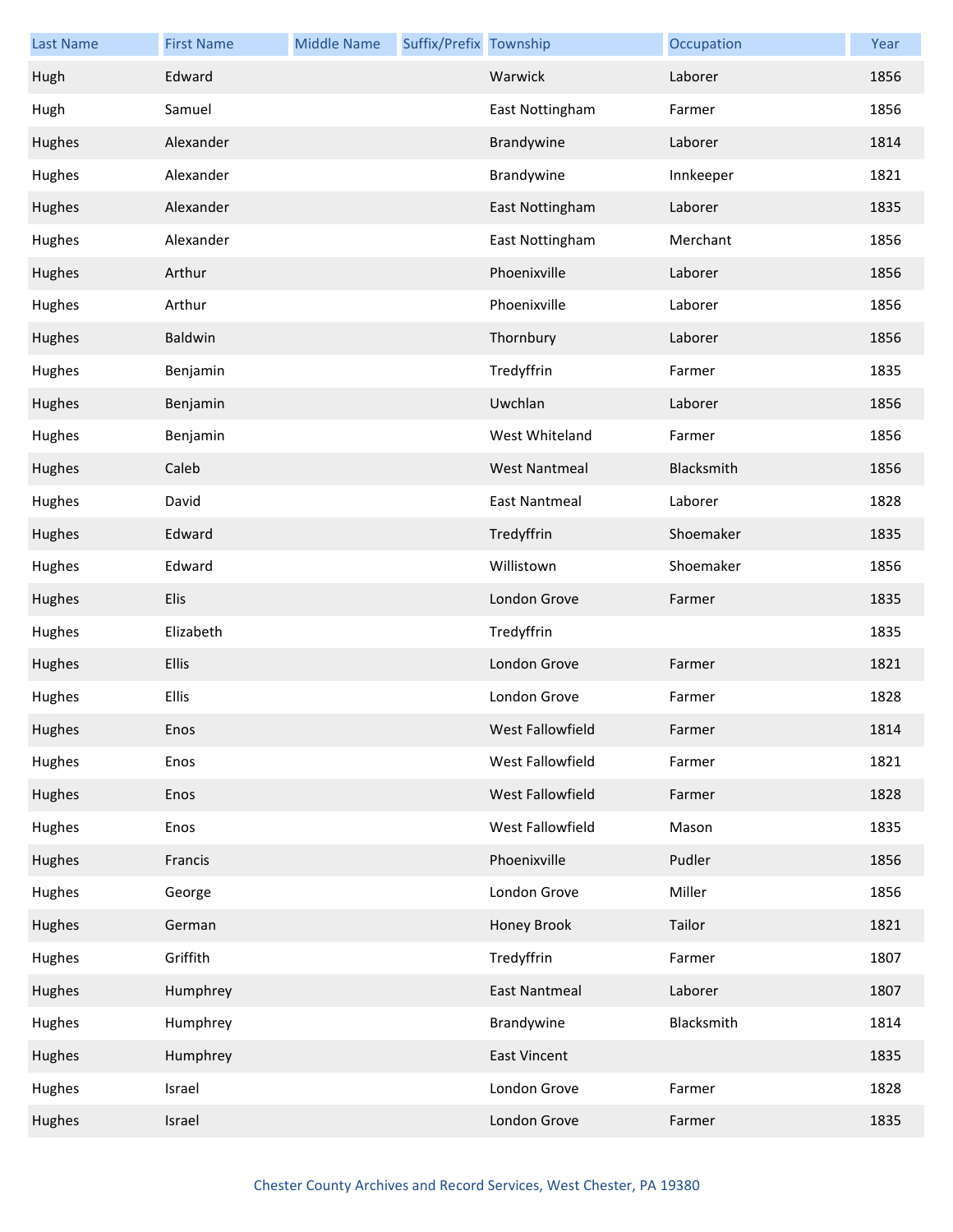| <b>Last Name</b> | <b>First Name</b> | <b>Middle Name</b> | Suffix/Prefix Township |                      | Occupation   | Year |
|------------------|-------------------|--------------------|------------------------|----------------------|--------------|------|
| Hughes           | Israel            |                    |                        | London Grove         | Farmer       | 1856 |
| Hughes           | James             |                    |                        | Brandywine           | Farmer       | 1814 |
| Hughes           | James             |                    |                        | Highland             | Farmer       | 1856 |
| Hughes           | James             |                    |                        | <b>West Chester</b>  | Storekeeper  | 1856 |
| Hughes           | James             | ${\sf M}$          |                        | West Chester         | Storekeeper  | 1856 |
| Hughes           | James             | M.                 |                        | New Garden           | Merchant     | 1828 |
| Hughes           | Jarman            |                    |                        | Honeybrook           | Tailor       | 1856 |
| Hughes           | Jerman            |                    |                        | Honey Brook          | Tailor       | 1835 |
| Hughes           | Jesse             |                    |                        | London Grove         | Farmer       | 1828 |
| Hughes           | Jesse             |                    |                        | London Grove         | Farmer       | 1835 |
| Hughes           | Jesse             |                    |                        | London Grove         | Farmer       | 1856 |
| Hughes           | John              |                    |                        | <b>West Nantmeal</b> |              | 1793 |
| Hughes           | John              |                    |                        | Brandywine           |              | 1793 |
| Hughes           | John              |                    |                        | Honey Brook          | Laborer      | 1807 |
| Hughes           | John              |                    |                        | <b>West Nantmeal</b> | Laborer      | 1814 |
| Hughes           | John              |                    |                        | Thornbury            | Laborer      | 1814 |
| Hughes           | John              |                    |                        | <b>West Nantmeal</b> | Laborer      | 1821 |
| Hughes           | John              |                    |                        | Willistown           | Mason        | 1821 |
| Hughes           | John              |                    |                        | Tredyffrin           | Mason        | 1821 |
| Hughes           | John              |                    |                        | West Caln            | Laborer      | 1821 |
| Hughes           | John              |                    |                        | New Garden           | Fuller       | 1821 |
| Hughes           | John              |                    |                        | East Whiteland       | Shoemaker    | 1828 |
| Hughes           | John              |                    |                        | West Caln            | Laborer      | 1828 |
| Hughes           | John              |                    |                        | West Whiteland       | Shoemaker    | 1835 |
| Hughes           | John              |                    |                        | East Bradford        | Laborer      | 1856 |
| Hughes           | John              |                    |                        | Phoenixville         | Laborer      | 1856 |
| Hughes           | John              |                    |                        | West Pikeland        | Hired farmer | 1856 |
| Hughes           | John              |                    |                        | West Whiteland       | Shoemaker    | 1856 |
| Hughes           | Jonathan          |                    |                        | West Whiteland       | Shoemaker    | 1856 |
| Hughes           | Joseph            |                    |                        | West Caln            | Innkeeper    | 1814 |
| Hughes           | Joseph            |                    |                        | West Caln            | Innkeeper    | 1821 |
| Hughes           | Joseph            |                    | Esq.                   | West Caln            |              | 1828 |
| Hughes           | Joseph            |                    |                        | West Fallowfield     | Storekeeper  | 1835 |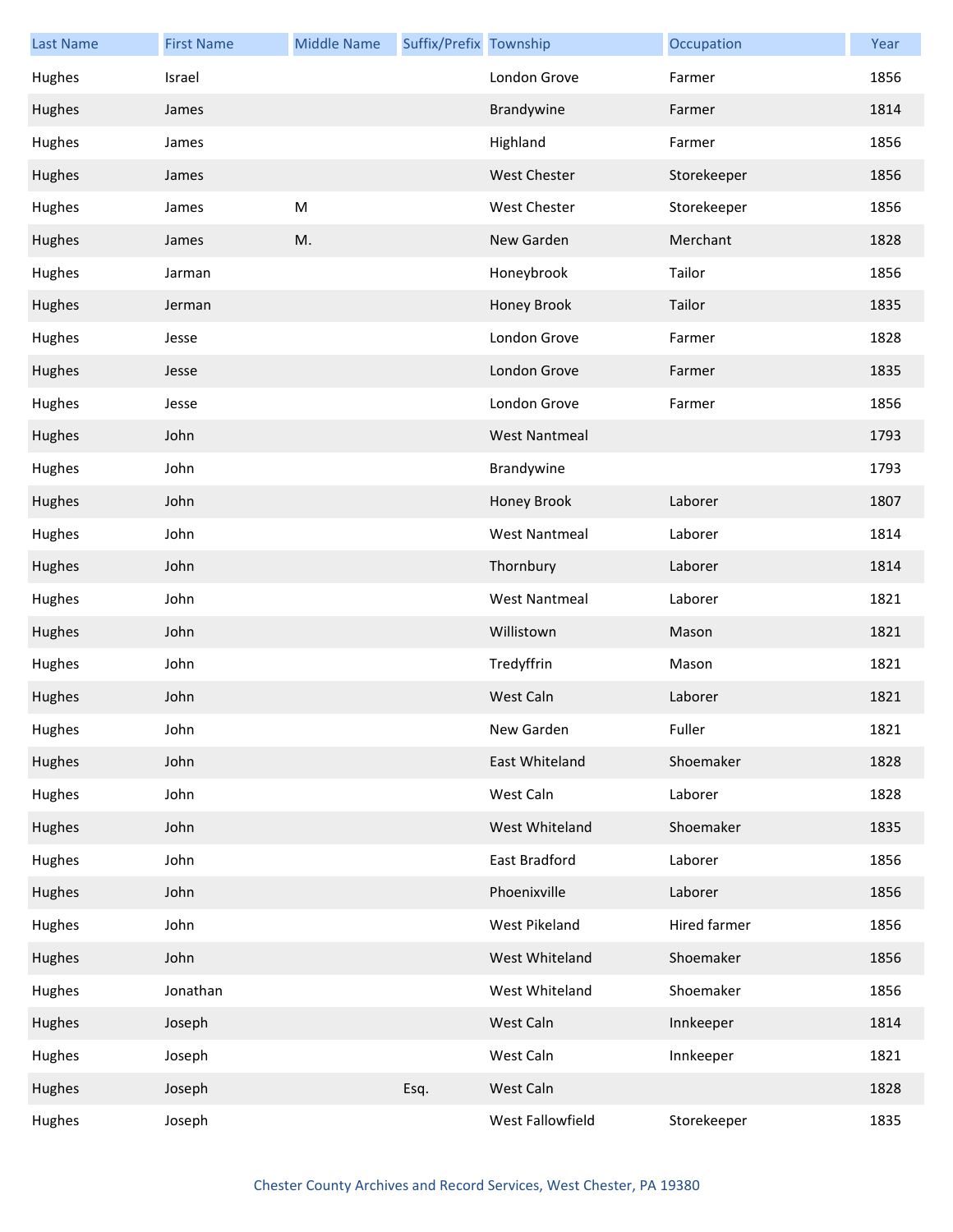| <b>Last Name</b> | <b>First Name</b> | <b>Middle Name</b> | Suffix/Prefix Township |                     | Occupation     | Year |
|------------------|-------------------|--------------------|------------------------|---------------------|----------------|------|
| Hughes           | Joseph            |                    |                        | East Nottingham     | Farmer         | 1856 |
| Hughes           | Joseph            |                    |                        | East Nottingham     | Merchant       | 1856 |
| Hughes           | Joseph            |                    |                        | Franklin            | <b>Butcher</b> | 1856 |
| Hughes           | Joshua            |                    |                        | East Bradford       | Laborer        | 1856 |
| Hughes           | Josiah            |                    |                        | Schuylkill          |                | 1856 |
| Hughes           | Manasseto         |                    |                        | <b>West Vincent</b> | Carpenter      | 1835 |
| Hughes           | Mark              |                    |                        | London Grove        |                | 1800 |
| Hughes           | Mark              |                    |                        | London Grove        | Farmer         | 1821 |
| Hughes           | Mark              |                    |                        | London Grove        | Farmer         | 1828 |
| Hughes           | Mark              |                    |                        | London Grove        | Farmer         | 1835 |
| Hughes           | Mary Ann          |                    |                        | London Grove        | Farmer         | 1856 |
| Hughes           | Michael           |                    |                        | Phoenixville        | Pudler         | 1856 |
| Hughes           | Milton            |                    |                        | East Nottingham     | Farmer         | 1856 |
| Hughes           | Owen              |                    |                        | Phoenixville        | Laborer        | 1856 |
| Hughes           | Owen              |                    |                        | Pocopson            | Laborer        | 1856 |
| Hughes           | Patrick           |                    |                        | Phoenixville        | Innkeeper      | 1856 |
| Hughes           | Peter             |                    |                        | West Fallowfield    | Weaver         | 1828 |
| Hughes           | Peter             |                    |                        | Phoenixville        | Laborer        | 1856 |
| Hughes           | rb                | G                  |                        | Phoenixville        | Clerk          | 1856 |
| Hughes           | Robert            |                    |                        | West Nottingham     |                | 1835 |
| Hughes           | Robert            |                    |                        | East Nottingham     | Farmer         | 1856 |
| Hughes           | Robet             |                    |                        | Charlestown         | Storekeeper    | 1828 |
| Hughes           | Samuel            |                    |                        | Brandywine          | Papermaker     | 1814 |
| Hughes           | Samuel            |                    |                        | Brandywine          | Papermaker     | 1821 |
| Hughes           | Samuel            |                    |                        | London Grove        | Farmer         | 1821 |
| Hughes           | Samuel            |                    |                        | London Grove        | Farmer         | 1828 |
| Hughes           | Samuel            |                    |                        | West Fallowfield    | Farmer         | 1828 |
| Hughes           | Samuel            |                    |                        | West Fallowfield    | Farmer         | 1835 |
| Hughes           | Samuel            |                    |                        | East Nottingham     | Merchant       | 1835 |
| Hughes           | Samuel            |                    |                        | London Grove        | Farmer         | 1835 |
| Hughes           | Samuel            |                    |                        | Valley              | Laborer        | 1856 |
| Hughes           | Samuel            |                    |                        | London Grove        | Farmer         | 1856 |
| Hughes           | Samuel            |                    |                        | Highland            | Farmer         | 1856 |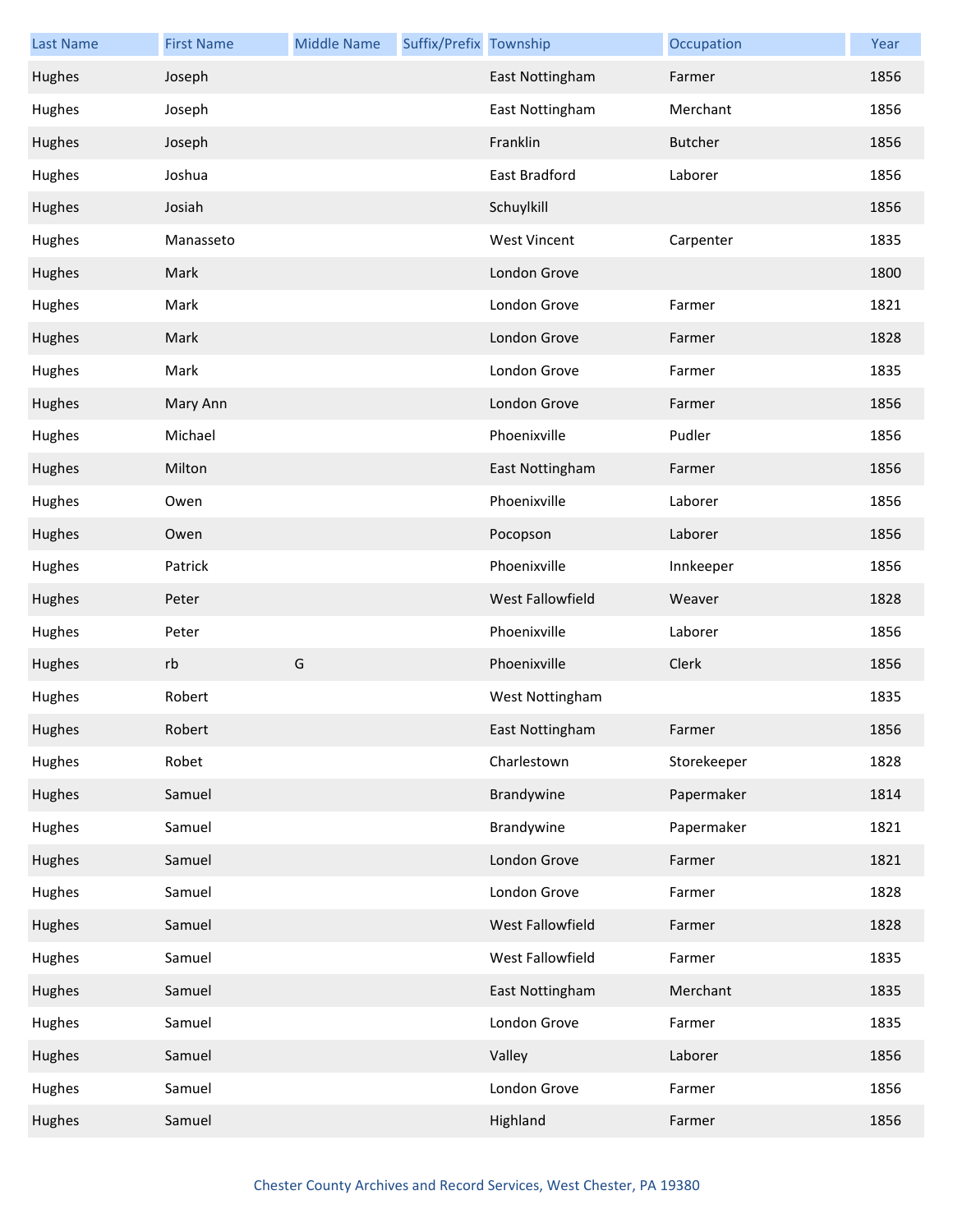| <b>Last Name</b> | <b>First Name</b> | <b>Middle Name</b> | Suffix/Prefix Township |                      | Occupation    | Year |
|------------------|-------------------|--------------------|------------------------|----------------------|---------------|------|
| Hughes           | Samuel            |                    |                        | East Nottingham      | Merchant      | 1856 |
| Hughes           | Sarah             |                    |                        | Brandywine           |               | 1793 |
| Hughes           | Sarah             |                    |                        | Brandywine           | Innkeeper     | 1814 |
| Hughes           | Sarah             |                    |                        | Brandywine           |               | 1821 |
| Hughes           | Solomon           |                    |                        | East Nottingham      | Laborer       | 1828 |
| Hughes           | Thomas            |                    |                        | Tredyffrin           | Laborer       | 1807 |
| Hughes           | Thomas            |                    |                        | Willistown           | Mason         | 1821 |
| Hughes           | Thomas            |                    |                        | London Grove         | Farmer        | 1828 |
| Hughes           | Thomas            |                    |                        | London Grove         | Farmer        | 1828 |
| Hughes           | Thomas            |                    |                        | Tredyffrin           | Shoemaker     | 1835 |
| Hughes           | Thomas            | G                  |                        | London Britain       | Farmer        | 1835 |
| Hughes           | Thomas            | G                  |                        | London Britain       | Farmer        | 1856 |
| Hughes           | William           |                    |                        | Willistown           |               | 1793 |
| Hughes           | William           |                    |                        | East Whiteland       | Laborer       | 1828 |
| Hughes           | William           |                    |                        | New London           | Farmer        | 1828 |
| Hughes           | William           |                    |                        | Tredyffrin           | Blacksmith    | 1835 |
| Hughes           | William           |                    |                        | Penn                 | Lime merchant | 1856 |
| Hughes           | William           |                    |                        | London Grove         | Farmer        | 1856 |
| Hughey           | John              |                    |                        | Newlin               | Farmer        | 1835 |
| Hughs            | Ann               |                    |                        | West Caln            |               | 1856 |
| Hughs            | Benjamin          |                    |                        | Tredyffrin           |               | 1800 |
| Hughs            | Benjamin          |                    |                        | Tredyffrin           | Laborer       | 1828 |
| Hughs            | Clement           |                    |                        | Warwick              | Laborer       | 1856 |
| Hughs            | Cyrus             |                    |                        | West Caln            | Farmer        | 1856 |
| Hughs            | David             |                    |                        | <b>East Nantmeal</b> | Collier       | 1821 |
| Hughs            | David             |                    |                        | <b>East Nantmeal</b> | Collier       | 1835 |
| Hughs            | Edward            |                    |                        | Warwick              | Laborer       | 1856 |
| Hughs            | Ephraim           |                    |                        | Tredyffrin           | Carpenter     | 1828 |
| Hughs            | Hannah            |                    |                        | Charlestown          |               | 1856 |
| Hughs            | Henry             |                    |                        | Sadsbury             |               | 1856 |
| Hughs            | Henry             |                    |                        | Phoenixville         | Laborer       | 1856 |
| Hughs            | Humphrey          |                    |                        | Vincent              |               | 1821 |
| Hughs            | Humphrey          |                    |                        | Coventry             | Blacksmith    | 1828 |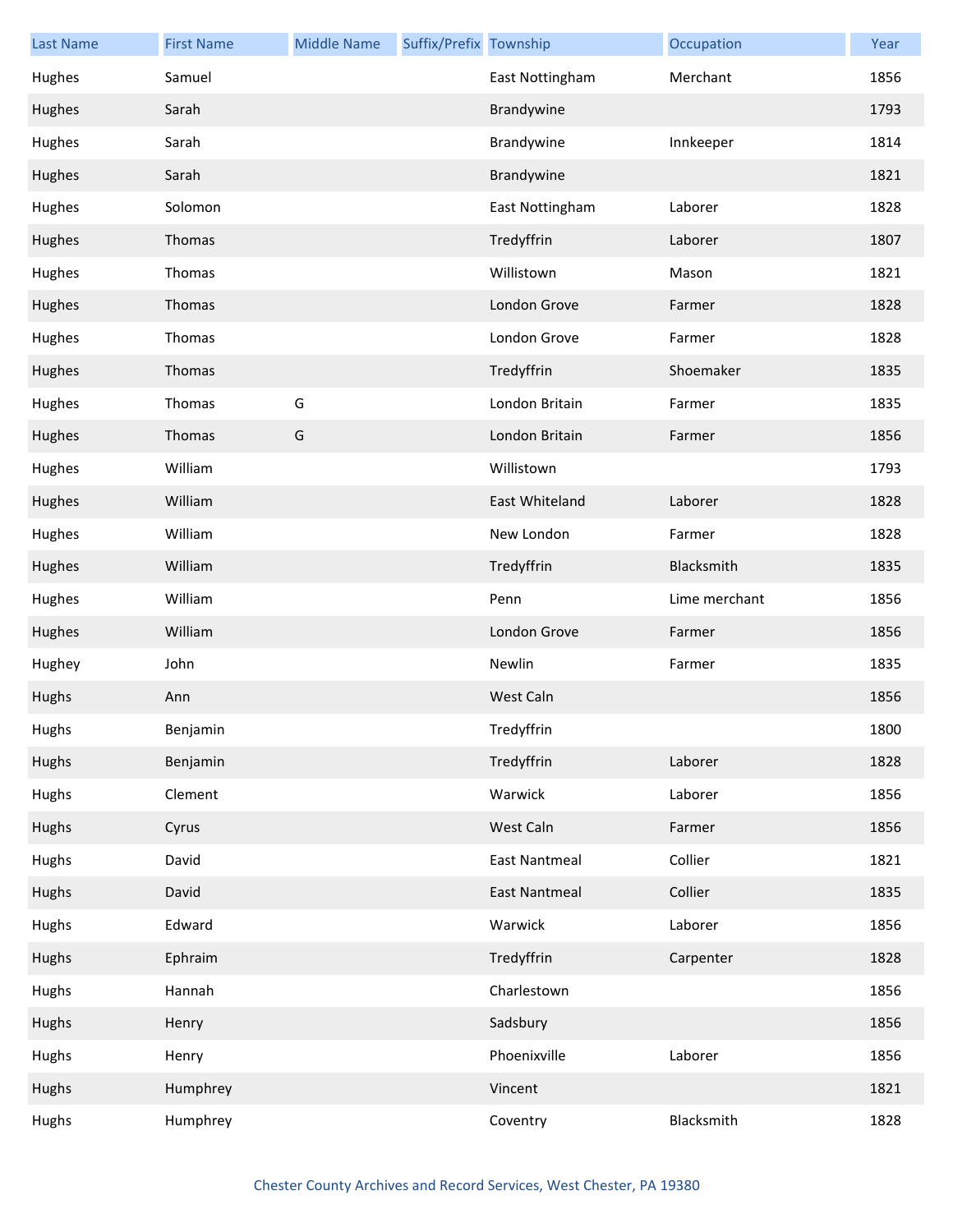| <b>Last Name</b> | <b>First Name</b> | <b>Middle Name</b> | Suffix/Prefix Township |                      | Occupation   | Year |
|------------------|-------------------|--------------------|------------------------|----------------------|--------------|------|
| Hughs            | Isaac             |                    |                        | <b>East Nantmeal</b> |              | 1793 |
| Hughs            | Isaac             |                    |                        | <b>East Nantmeal</b> | Laborer      | 1835 |
| Hughs            | Jackson           |                    |                        | West Bradford        | Coachmaker   | 1856 |
| Hughs            | Jacob             |                    |                        | Warwick              | Laborer      | 1856 |
| Hughs            | James             |                    |                        | East Caln            | Schoolmaster | 1821 |
| Hughs            | James             |                    |                        | <b>East Nantmeal</b> | Laborer      | 1835 |
| Hughs            | James             | ${\sf M}$          |                        | New Garden           | Farmer       | 1835 |
| Hughs            | Jenkin            |                    |                        | Willistown           | Farmer       | 1807 |
| Hughs            | Jenkin            |                    |                        | Goshen               | Farmer       | 1807 |
| Hughs            | Jenkin            |                    |                        | Willistown           | Farmer       | 1814 |
| Hughs            | Jermin            |                    |                        | Honey Brook          | Tailor       | 1828 |
| Hughs            | John              |                    |                        | East Caln            |              | 1793 |
| Hughs            | John              |                    |                        | <b>West Nantmeal</b> |              | 1800 |
| Hughs            | John              |                    |                        | <b>East Nantmeal</b> | Collier      | 1807 |
| Hughs            | John              |                    |                        | West Caln            | Farmer       | 1807 |
| Hughs            | John              |                    |                        | Coventry             | Cordwainer   | 1814 |
| Hughs            | John              |                    |                        | Tredyffrin           | Laborer      | 1828 |
| Hughs            | John              |                    |                        | Sadsbury             |              | 1835 |
| Hughs            | John              |                    |                        | Charlestown          | Laborer      | 1856 |
| Hughs            | John              |                    |                        | West Caln            | Farmer       | 1856 |
| Hughs            | John              |                    |                        | Warwick              | Laborer      | 1856 |
| Hughs            | John              |                    |                        | <b>West Vincent</b>  | Laborer      | 1856 |
| Hughs            | Joseph            |                    | Esq.                   | West Caln            |              | 1835 |
| Hughs            | Joseph            |                    |                        | East Goshen          | Laborer      | 1835 |
| Hughs            | Joseph            | $\mathsf C$        |                        | Honey Brook          | Carpenter    | 1835 |
| Hughs            | Manassa           |                    |                        | Charlestown          | Farmer       | 1856 |
| Hughs            | Mark              |                    |                        | London Grove         | Farmer       | 1807 |
| Hughs            | Mary              |                    |                        | Warwick              |              | 1856 |
| Hughs            | Mongomery         |                    |                        | <b>East Nantmeal</b> | Collier      | 1835 |
| Hughs            | Montgomery        |                    |                        | <b>East Nantmeal</b> | Collier      | 1821 |
| Hughs            | Montgomery        |                    |                        | <b>East Nantmeal</b> | Laborer      | 1828 |
| Hughs            | Robert            |                    |                        | Charlestown          | Merchant     | 1821 |
| Hughs            | Robert            |                    |                        | Charlestown          | Postmaster   | 1835 |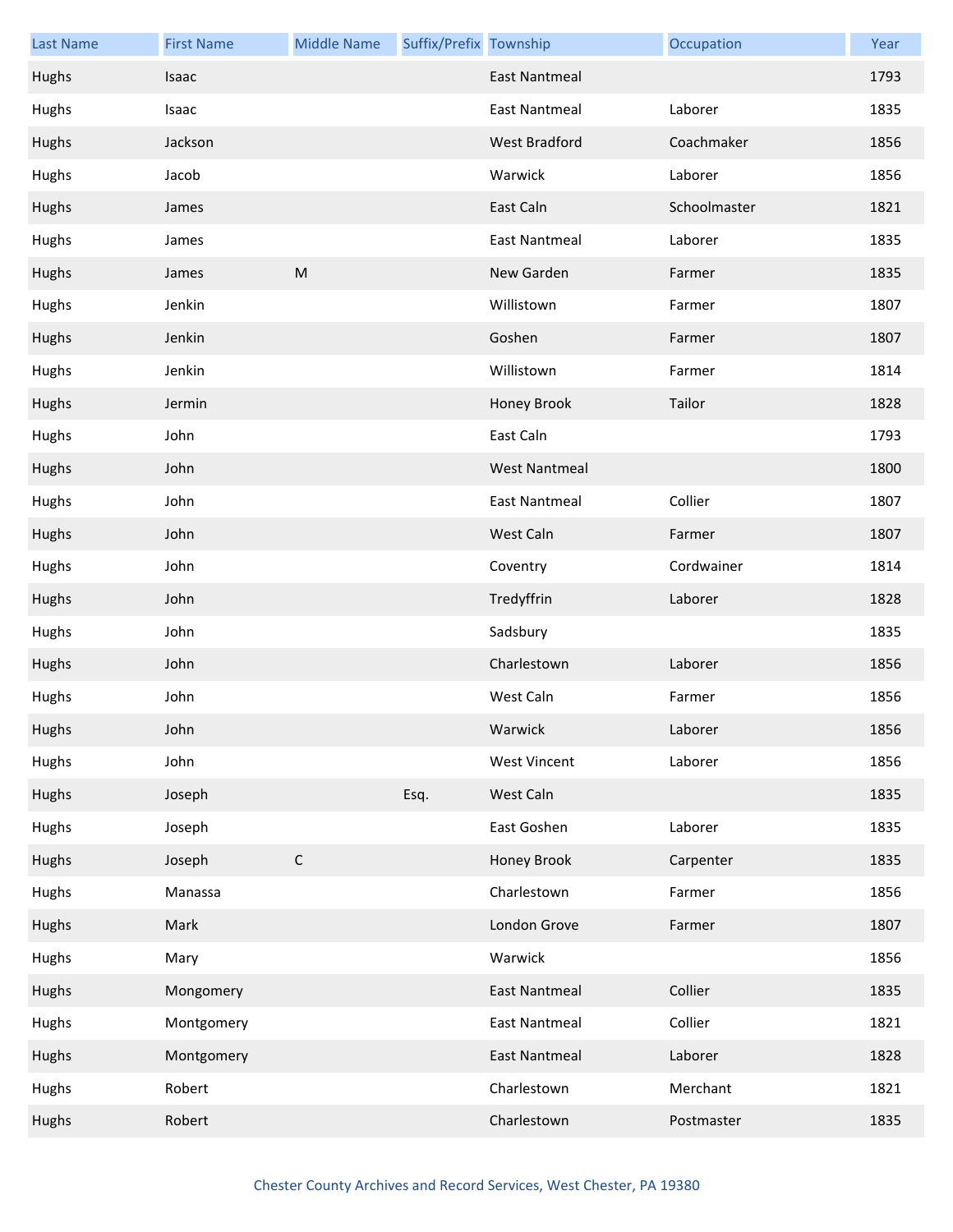| <b>Last Name</b> | <b>First Name</b> | <b>Middle Name</b> | Suffix/Prefix Township |                      | Occupation  | Year |
|------------------|-------------------|--------------------|------------------------|----------------------|-------------|------|
| Hughs            | Samuel            |                    |                        | West Caln            | Farmer      | 1807 |
| Hughs            | Samuel            |                    |                        | Brandywine           | Papermaker  | 1807 |
| Hughs            | Samuel            |                    |                        | London Grove         | Farmer      | 1807 |
| Hughs            | Samuel            |                    |                        | East Bradford        | Weaver      | 1821 |
| Hughs            | Samuel            |                    |                        | Tredyffrin           | Laborer     | 1821 |
| Hughs            | Samuel            |                    |                        | <b>East Nantmeal</b> | Laborer     | 1835 |
| Hughs            | Samuel            |                    |                        | <b>East Nantmeal</b> | Laborer     | 1835 |
| Hughs            | Samuel            |                    |                        | <b>West Vincent</b>  | Miner       | 1856 |
| Hughs            | Sarah             |                    |                        | Brandywine           | Innkeeper   | 1807 |
| Hughs            | Thomas            |                    |                        | <b>West Bradford</b> | Weaver      | 1807 |
| Hughs            | Thomas            |                    |                        | Charlestown          | Laborer     | 1814 |
| Hughs            | Thomas            |                    |                        | Tredyffrin           | Shoemaker   | 1828 |
| Hughs            | William           |                    |                        | East Caln            | Laborer     | 1814 |
| Hughs            | William           |                    |                        | Tredyffrin           | Innkeeper   | 1821 |
| Hughs            | William           |                    |                        | Uwchlan              | Laborer     | 1821 |
| Hughy            | William           |                    |                        | Willistown           | Farmer      | 1814 |
| Hugs             | James             |                    |                        | <b>West Nantmeal</b> | Jobber      | 1856 |
| Hulby            | Joseph            |                    |                        | Warwick              | Farmer      | 1856 |
| Hulender         | George            |                    |                        | New London           | Laborer     | 1835 |
| Hulford          | Eber              |                    |                        | New London           | Farmer      | 1835 |
| Hulford          | Eli               |                    |                        | West Fallowfield     | Storekeeper | 1814 |
| Hulford          | Maris             |                    |                        | West Fallowfield     | Storekeeper | 1814 |
| Hulford          | Nicholas          |                    |                        | New Garden           | Farmer      | 1821 |
| Hull             | Silvester         |                    |                        | Kennett              | Saddler     | 1821 |
| Hull             | Thomas            |                    |                        | Sadsbury             |             | 1800 |
| Hullingar        | George            |                    |                        | New London           | Laborer     | 1828 |
| Hullinger        | John              |                    |                        | <b>West Nantmeal</b> | Forgeman    | 1828 |
| Hullingher       | John              |                    |                        | <b>West Nantmeal</b> | Wagoner     | 1835 |
| Hulmes           | Patrick           |                    |                        | Brandywine           | Weaver      | 1814 |
| Hulmes           | Patrick           |                    |                        | Brandywine           | Weaver      | 1821 |
| Hulton           | Benjamin          |                    |                        | Kennett              | Laborer     | 1835 |
| Humble           | John              |                    |                        | <b>East Nantmeal</b> |             | 1793 |
| Humble           | John              |                    |                        | <b>East Nantmeal</b> | Laborer     | 1800 |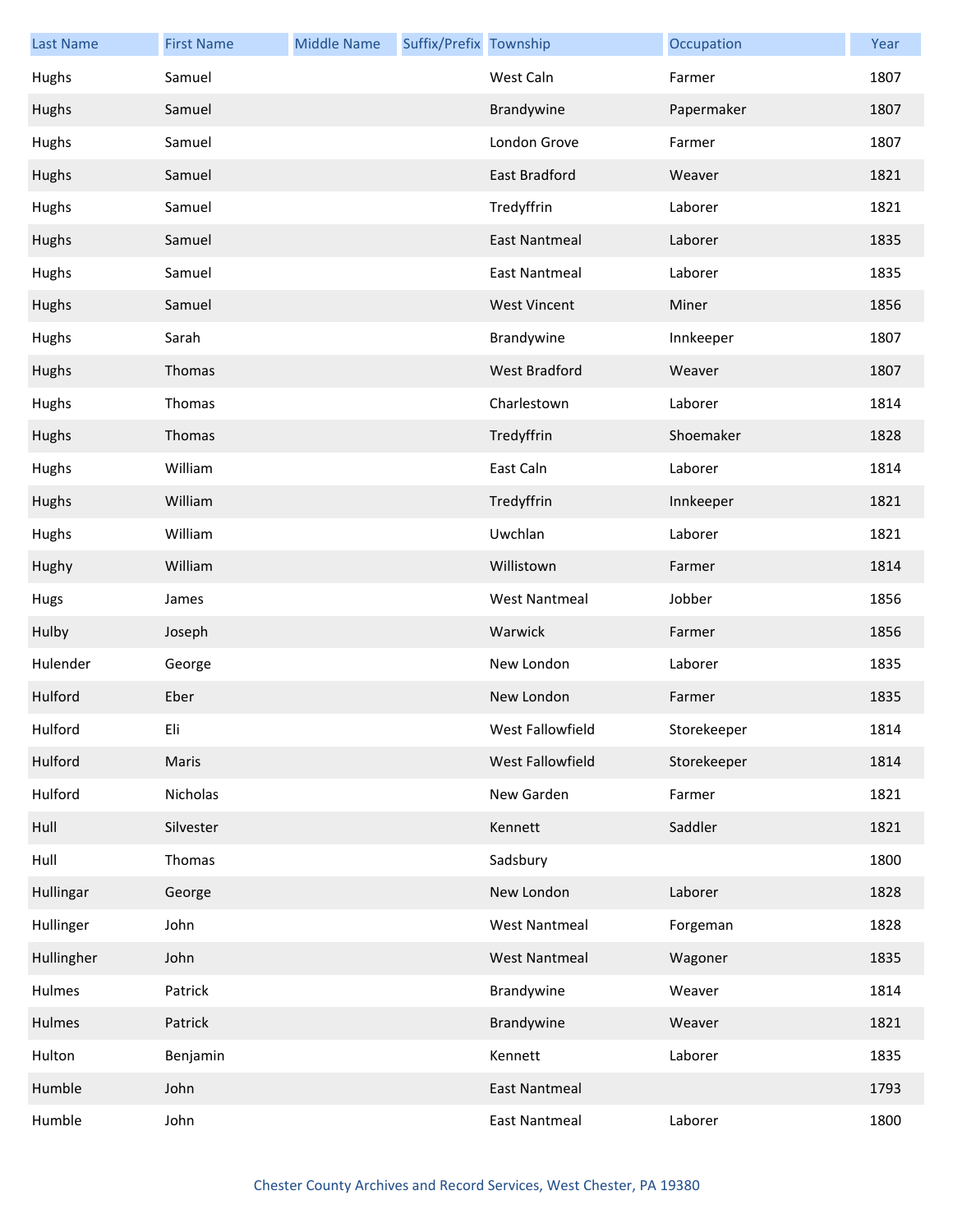| <b>Last Name</b> | <b>First Name</b> | <b>Middle Name</b> | Suffix/Prefix Township |                      | Occupation  | Year |
|------------------|-------------------|--------------------|------------------------|----------------------|-------------|------|
| Humble           | John              |                    |                        | <b>East Nantmeal</b> | Laborer     | 1821 |
| Humble           | Phillip           |                    |                        | Uwchlan              | Laborer     | 1828 |
| Humel            | Henry             |                    |                        | Westtown             | Farmer      | 1856 |
| Humel            | John              |                    |                        | Coventry             | Laborer     | 1835 |
| Humel            | Philip            |                    |                        | Vincent              | Carpenter   | 1821 |
| Humes            | Christopher       |                    |                        | East Whiteland       | Laborer     | 1856 |
| Humes            | David             |                    |                        | London Grove         | Farmer      | 1828 |
| Humes            | David             |                    |                        | London Grove         | Farmer      | 1835 |
| Humes            | David             |                    |                        | London Grove         | Farmer      | 1856 |
| Humes            | Hannah            |                    |                        | London Grove         | Housekeeper | 1835 |
| Humes            | James             |                    |                        | Lower Oxford         | Laborer     | 1856 |
| Humes            | John              |                    |                        | London Grove         | Weaver      | 1807 |
| Humes            | John              |                    |                        | London Grove         | Weaver      | 1814 |
| Humes            | John              |                    |                        | London Grove         | Weaver      | 1821 |
| Humes            | John              |                    |                        | London Grove         | Farmer      | 1828 |
| Humes            | Samuel            |                    |                        | Lower Oxford         | Laborer     | 1814 |
| Humes            | Samuel            |                    |                        | Lower Oxford         | Laborer     | 1821 |
| Humes            | Samuel            |                    |                        | London Britain       | Laborer     | 1856 |
| Humes            | William           |                    |                        | Londonderry          |             | 1793 |
| Humes            | William           |                    |                        | New London           | Shoemaker   | 1800 |
| Humilleright     | Jacob             |                    |                        | East Caln            |             | 1793 |
| Hummel           | George            |                    |                        | East Fallowfield     | Laborer     | 1821 |
| Hummel           | Isaac             |                    |                        | Warwick              | Collier     | 1856 |
| Hummel           | John              |                    |                        | Charlestown          | Weaver      | 1807 |
| Hummel           | John              |                    |                        | Honey Brook          | Farmer      | 1807 |
| Hummel           | John              |                    |                        | Coventry             | Weaver      | 1814 |
| Hummel           | John              |                    |                        | <b>East Nantmeal</b> | Weaver      | 1828 |
| Hummel           | Joseph            |                    |                        | Honey Brook          | Farmer      | 1807 |
| Hummel           | Phillip           |                    |                        | Pikeland             | Laborer     | 1835 |
| Hummell          | Anthony           |                    |                        | West Goshen          | Laborer     | 1828 |
| Hummell          | Anthony           |                    |                        | West Chester         | Laborer     | 1835 |
| Humphrey         | Charles           | W.                 |                        | East Fallowfield     | Farmer      | 1821 |
| Humphrey         | Charlesworth      |                    |                        | East Fallowfield     | Attorney    | 1814 |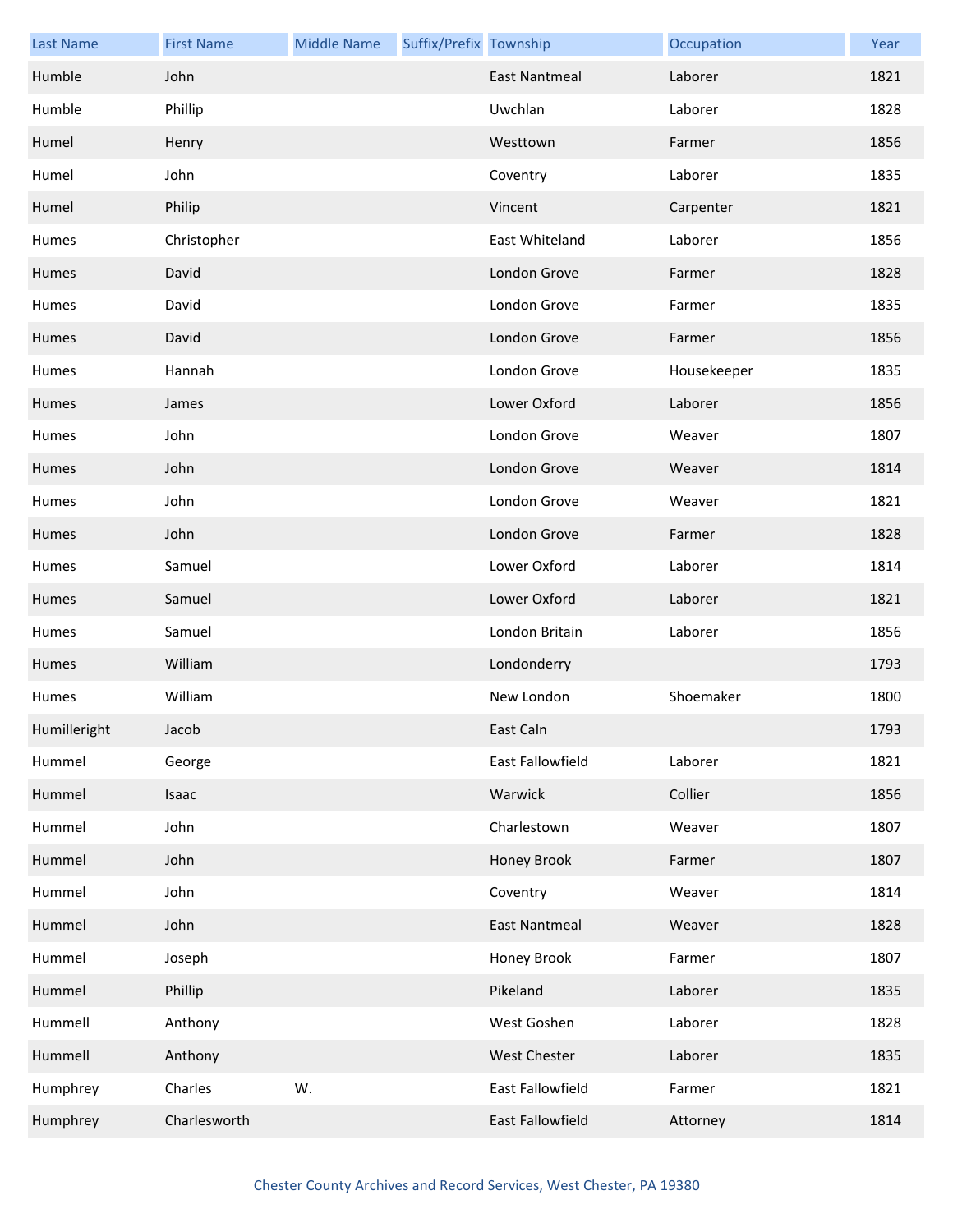| <b>Last Name</b> | <b>First Name</b> | <b>Middle Name</b> | Suffix/Prefix Township |                         | Occupation | Year |
|------------------|-------------------|--------------------|------------------------|-------------------------|------------|------|
| Humphrey         | Dennis            |                    |                        | East Caln               | Shoemaker  | 1828 |
| Humphrey         | Dennis            |                    |                        | East Caln               | Shoemaker  | 1835 |
| Humphrey         | Isaac             |                    |                        | <b>West Bradford</b>    | Laborer    | 1856 |
| Humphrey         | Jacob             |                    |                        | <b>East Fallowfield</b> |            | 1793 |
| Humphrey         | Jacob             |                    |                        | East Fallowfield        | Innkeeper  | 1807 |
| Humphrey         | Jacob             |                    |                        | <b>East Fallowfield</b> | Farmer     | 1814 |
| Humphrey         | Jacob             |                    |                        | East Fallowfield        | Farmer     | 1821 |
| Humphrey         | Jacob             |                    |                        | <b>East Fallowfield</b> | Laborer    | 1828 |
| Humphrey         | James             |                    |                        | Sadsbury                | Shoemaker  | 1835 |
| Humphrey         | James             |                    |                        | <b>East Fallowfield</b> | Farmer     | 1835 |
| Humphrey         | James             |                    |                        | East Caln               | Shoemaker  | 1856 |
| Humphrey         | Jesse             |                    |                        | London Britain          | Miller     | 1814 |
| Humphrey         | Jesse             |                    |                        | London Britain          | Farmer     | 1821 |
| Humphrey         | John              |                    |                        | Sadsbury                |            | 1793 |
| Humphrey         | John              |                    |                        | East Fallowfield        | Farmer     | 1814 |
| Humphrey         | John              |                    |                        | <b>West Fallowfield</b> | Farmer     | 1821 |
| Humphrey         | John              |                    | Jr.                    | East Caln               | Shoemaker  | 1828 |
| Humphrey         | John              |                    |                        | East Caln               | Shoemaker  | 1828 |
| Humphrey         | John              |                    |                        | East Caln               | Shoemaker  | 1835 |
| Humphrey         | John              |                    |                        | <b>West Bradford</b>    | Farmer     | 1835 |
| Humphrey         | John              |                    |                        | Uwchlan                 | Shoemaker  | 1856 |
| Humphrey         | John              | G.                 |                        | <b>West Nantmeal</b>    | Innkeeper  | 1814 |
| Humphrey         | Joshua            |                    |                        | East Fallowfield        | Carpenter  | 1814 |
| Humphrey         | Joshua            |                    |                        | West Marlborough        | Carpenter  | 1821 |
| Humphrey         | Richard           |                    |                        | Honey Brook             |            | 1814 |
| Humphrey         | Thomas            | $\mathsf C$        |                        | Highland                | Farmer     | 1856 |
| Humphrey         | William           |                    |                        | East Caln               | Shoemaker  | 1828 |
| Humphrey         | William           |                    |                        | West Whiteland          | Shoemaker  | 1835 |
| Humphreys        | Richard           |                    |                        | Brandywine              | Laborer    | 1807 |
| Humphries        | John              |                    |                        | <b>West Nantmeal</b>    | Innkeeper  | 1807 |
| Humphry          | Charles           |                    | Esq.                   | West Chester            | Attorney   | 1807 |
| Humphry          | Jacob             | E                  |                        | East Fallowfield        | Saddler    | 1835 |
| Humphry          | James             | Β                  |                        | East Fallowfield        | Papermaker | 1856 |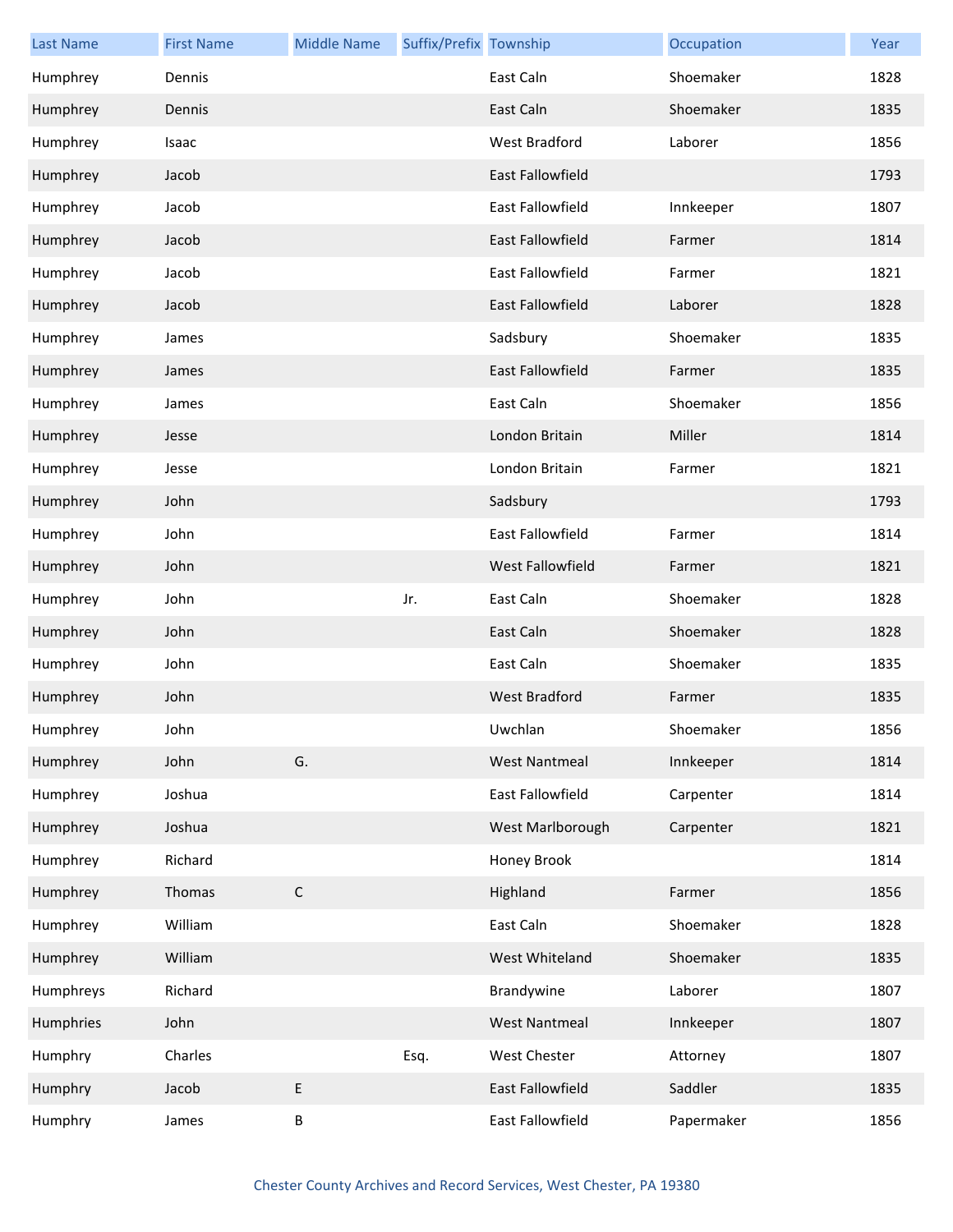| <b>Last Name</b> | <b>First Name</b> | <b>Middle Name</b> | Suffix/Prefix Township |                         | Occupation         | Year |
|------------------|-------------------|--------------------|------------------------|-------------------------|--------------------|------|
| Humphrys         | John              | G.                 |                        | Sadsbury                | Innkeeper          | 1800 |
| Humpleby         | John              |                    |                        | Charlestown             | Linen Manufacturer | 1828 |
| Humpleby         | Joseph            |                    |                        | Charlestown             | Linen Manufacturer | 1828 |
| Humpleby         | William           |                    |                        | Charlestown             | Linen Manufacturer | 1828 |
| Humpton          | Ellis             |                    |                        | West Fallowfield        | Laborer            | 1828 |
| Humpton          | Ephraim           |                    |                        | West Fallowfield        | Laborer            | 1828 |
| Humpton          | Ephraim           |                    |                        | East Marlborough        | Laborer            | 1835 |
| Humpton          | Lewis             |                    |                        | Sadsbury                | Farmer             | 1821 |
| Humpton          | Lewis             |                    |                        | Sadsbury                | Farmer             | 1828 |
| Humpton          | Lewis             |                    |                        | West Caln               |                    | 1835 |
| Humpton          | Lewis             |                    |                        | Valley                  | Wheelwright        | 1856 |
| Humpton          | Louis             |                    |                        | Sadsbury                | Farmer             | 1814 |
| Humpton          | Richard           |                    |                        | <b>East Fallowfield</b> |                    | 1793 |
| Humpton          | Richard           |                    | Esq.                   | West Bradford           |                    | 1793 |
| Humpton          | Richard           |                    |                        | East Caln               | Wheelwright        | 1835 |
| Humton           | Lewis             |                    |                        | Sadsbury                |                    | 1807 |
| Humus            | Thomas            |                    |                        | Franklin                | Farmer             | 1856 |
| hunes            | William           |                    |                        | Easttown                |                    | 1856 |
| Hunes            | William           |                    | Jr.                    | Easttown                |                    | 1856 |
| Hunsberger       | Christian         |                    |                        | <b>East Coventry</b>    | Weaver             | 1856 |
| Hunsberger       | Hannah            |                    |                        | East Vincent            |                    | 1856 |
| Hunsberger       | Henry             |                    |                        | Coventry                | Laborer            | 1835 |
| Hunsberger       | Henry             |                    |                        | <b>West Coventry</b>    | Farmer             | 1856 |
| Hunsberger       | Jacob             |                    |                        | Coventry                | Farmer             | 1828 |
| Hunsberger       | Jacob             |                    |                        | Vincent                 | Farmer             | 1828 |
| Hunsberger       | Jacob             |                    |                        | Coventry                | Shoemaker, farmer  | 1835 |
| Hunsberger       | John              |                    |                        | Coventry                | Weaver             | 1828 |
| Hunsberger       | John              |                    |                        | Coventry                | Farmer             | 1828 |
| Hunsberger       | John              |                    | Jr.                    | Coventry                | Farmer             | 1835 |
| Hunsberger       | John              |                    |                        | Coventry                | Farmer             | 1835 |
| Hunsberger       | John              |                    |                        | <b>West Coventry</b>    | Farmer             | 1856 |
| Hunsberger       | John              |                    |                        | <b>West Coventry</b>    | Farmer             | 1856 |
| Hunsberger       | Joseph            |                    |                        | Vincent                 | Farmer             | 1828 |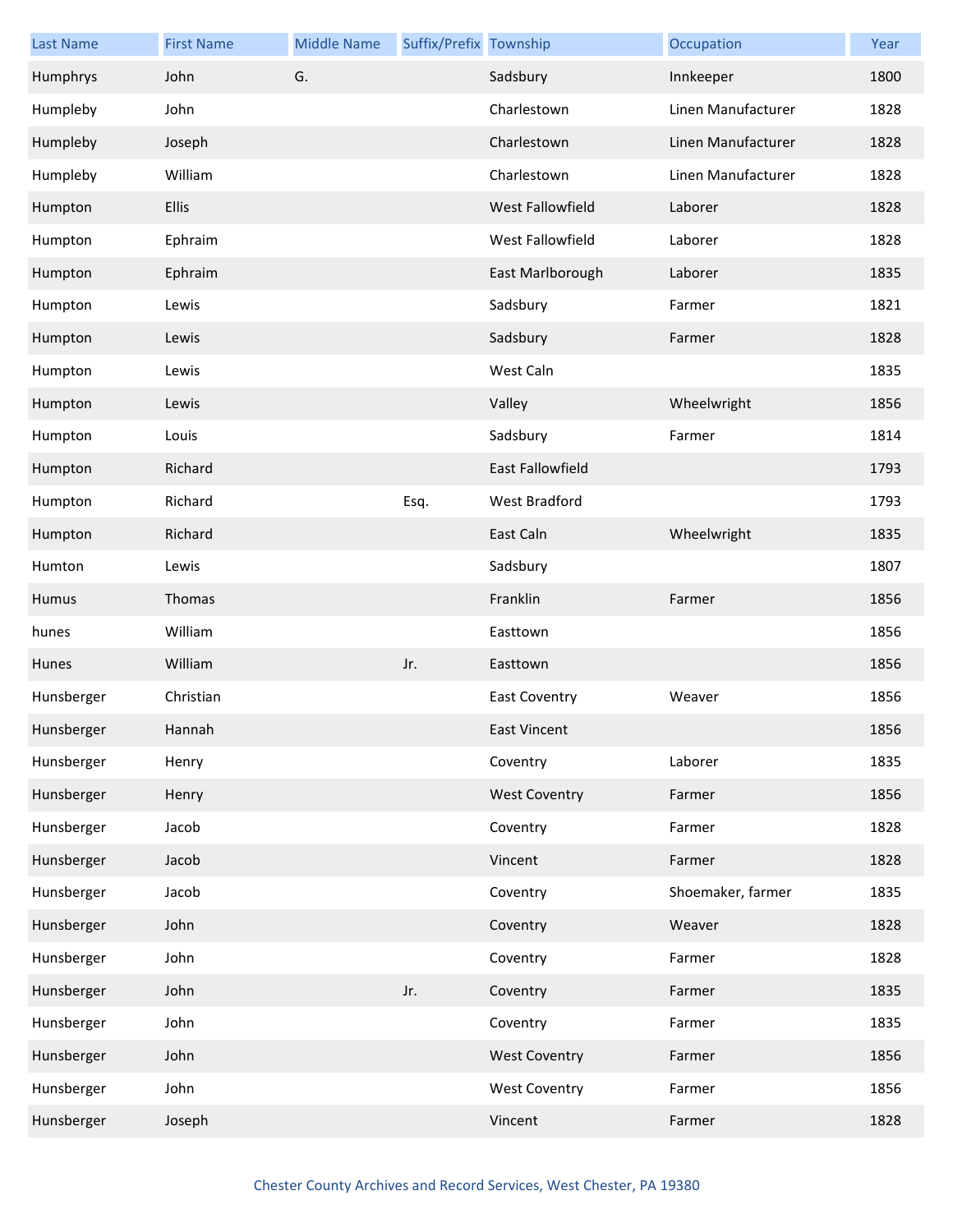| <b>Last Name</b> | <b>First Name</b> | <b>Middle Name</b> | Suffix/Prefix Township |                      | Occupation       | Year |
|------------------|-------------------|--------------------|------------------------|----------------------|------------------|------|
| Hunsberger       | Martin            |                    |                        | Coventry             | Teacher          | 1828 |
| Hunsberger       | Martin            |                    |                        | Coventry             | Teacher          | 1835 |
| Hunsberger       | Martin            |                    |                        | <b>West Coventry</b> | Teacher          | 1856 |
| Hunsberger       | Martin            |                    |                        | <b>East Vincent</b>  | Laborer          | 1856 |
| Hunsberger       | Michael           |                    |                        | Coventry             | Laborer          | 1828 |
| Hunsberger       | Michol            |                    |                        | Coventry             | Farmer           | 1835 |
| Hunsberger       | Peter             |                    |                        | Coventry             | Farmer           | 1828 |
| Hunsberger       | Peter             |                    |                        | Coventry             | Farmer           | 1835 |
| Hunsberger       | Samuel            |                    |                        | Coventry             | Weaver           | 1828 |
| Hunsberger       | Samuel            |                    |                        | Coventry             | Farmer           | 1828 |
| Hunsberger       | Samuel            |                    |                        | Coventry             | <b>Butcher</b>   | 1835 |
| Hunsberger       | Samuel            |                    |                        | Coventry             | Farmer           | 1835 |
| Hunsberger       | Samuel            |                    |                        | <b>West Coventry</b> | Farmer           | 1856 |
| Hunsecker        | Hugh              |                    |                        | Coventry             | Farmer           | 1835 |
| Hunseicker       | Michael           |                    |                        | Vincent              |                  | 1821 |
| Hunsenberger     | Jesse             |                    |                        | Phoenixville         | <b>Baker</b>     | 1856 |
| Hunsler          | Nicholas          |                    |                        | East Caln            | Laborer          | 1807 |
| Hunsperger       | Christian         |                    |                        | Coventry             | Yeoman           | 1814 |
| Hunsperger       | Christian         |                    |                        | Coventry             | Jobber           | 1821 |
| Hunsperger       | Jacob             |                    |                        | Coventry             | Cordwainer       | 1814 |
| Hunsperger       | Jacob             |                    |                        | Coventry             | Collier          | 1821 |
| Hunsperger       | John              |                    |                        | Coventry             | Weaver           | 1814 |
| Hunsperger       | John              |                    |                        | Coventry             | Weaver           | 1821 |
| Hunsperger       | John              |                    | Jr.                    | Coventry             | Weaver           | 1821 |
| Hunsperger       | Samuel            |                    |                        | Coventry             | Weaver           | 1807 |
| Hunsperger       | Samuel            |                    |                        | Coventry             | Weaver           | 1814 |
| Hunsperger       | Samuel            |                    |                        | Coventry             | Farmer           | 1821 |
| Hunt             | Benjamin          |                    |                        | West Chester         | Boardyard keeper | 1807 |
| Hunt             | Benjamin          |                    |                        | East Fallowfield     | Shoemaker        | 1835 |
| Hunt             | David             |                    |                        | East Fallowfield     | Schoolmaster     | 1828 |
| Hunt             | David             |                    |                        | East Fallowfield     | Farmer           | 1835 |
| Hunt             | David             |                    |                        | East Fallowfield     | Farmer           | 1856 |
| Hunt             | Eli               |                    |                        | Westtown             | Farmer           | 1807 |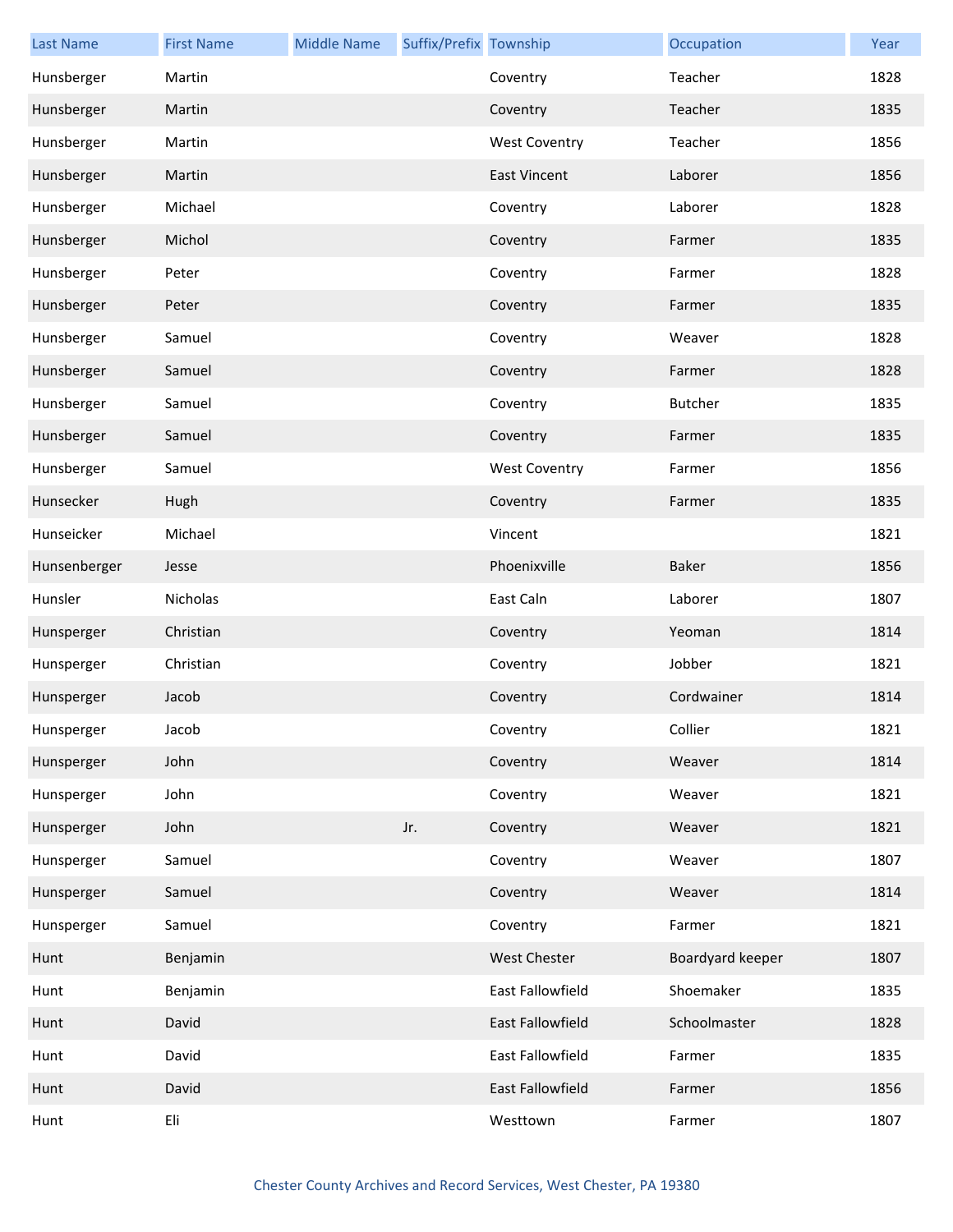| <b>Last Name</b> | <b>First Name</b> | <b>Middle Name</b> | Suffix/Prefix Township |                     | Occupation     | Year |
|------------------|-------------------|--------------------|------------------------|---------------------|----------------|------|
| Hunt             | Hiram             |                    |                        | West Goshen         | <b>Butcher</b> | 1856 |
| Hunt             | Hiram             | $\sf S$            |                        | West Whiteland      | <b>Butcher</b> | 1835 |
| Hunt             | John              |                    |                        | West Fallowfield    |                | 1793 |
| Hunt             | Joseph            |                    |                        | East Fallowfield    | Husbandman     | 1807 |
| Hunt             | Joseph            |                    |                        | East Caln           | Cabinetmaker   | 1807 |
| Hunt             | Joseph            |                    |                        | East Fallowfield    | Farmer         | 1814 |
| Hunt             | Joseph            |                    |                        | East Caln           | Merchant       | 1814 |
| Hunt             | Joseph            |                    |                        | East Fallowfield    | Farmer         | 1821 |
| Hunt             | Joseph            |                    |                        | East Caln           | Storekeeper    | 1821 |
| Hunt             | Joseph            |                    |                        | East Caln           | Farmer         | 1828 |
| Hunt             | Joseph            |                    |                        | East Fallowfield    | Farmer         | 1828 |
| Hunt             | Joseph            |                    |                        | East Fallowfield    | Farmer         | 1835 |
| Hunt             | Joseph            |                    |                        | <b>West Chester</b> | Carpenter      | 1856 |
| Hunt             | Joshua            |                    |                        | Westtown            | Farmer         | 1807 |
| Hunt             | Joshua            |                    |                        | East Caln           | Wheelwright    | 1807 |
| Hunt             | Joshua            |                    |                        | Westtown            | Farmer         | 1814 |
| Hunt             | Joshua            |                    |                        | East Caln           | Farmer         | 1814 |
| Hunt             | Joshua            |                    |                        | Westtown            | Farmer         | 1821 |
| Hunt             | Joshua            |                    |                        | East Caln           | Farmer         | 1821 |
| Hunt             | Joshua            |                    |                        | East Caln           | Farmer         | 1828 |
| Hunt             | Joshua            |                    |                        | Westtown            | Farmer         | 1828 |
| Hunt             | Joshua            |                    |                        | East Caln           | Gentleman      | 1856 |
| Hunt             | Nathan            |                    |                        | Westtown            | Schoolmaster   | 1814 |
| Hunt             | Nathan            |                    |                        | East Fallowfield    | Shoemaker      | 1828 |
| Hunt             | Nathan            |                    |                        | Willistown          | Farmer         | 1835 |
| Hunt             | Nathan            |                    |                        | East Fallowfield    | Farmer         | 1856 |
| Hunt             | Oliver            |                    |                        | West Caln           | Laborer        | 1856 |
| Hunt             | Oliver            |                    |                        | West Brandywine     | Stonemason     | 1856 |
| Hunt             | Samuel            |                    |                        | East Caln           |                | 1793 |
| Hunt             | Samuel            |                    |                        | East Caln           | Farmer         | 1800 |
| Hunt             | Samuel            |                    |                        | East Caln           | Farmer         | 1807 |
| Hunt             | Samuel            |                    |                        | East Caln           | Farmer         | 1814 |
| Hunt             | Thomas            |                    |                        | East Caln           | Farmer         | 1821 |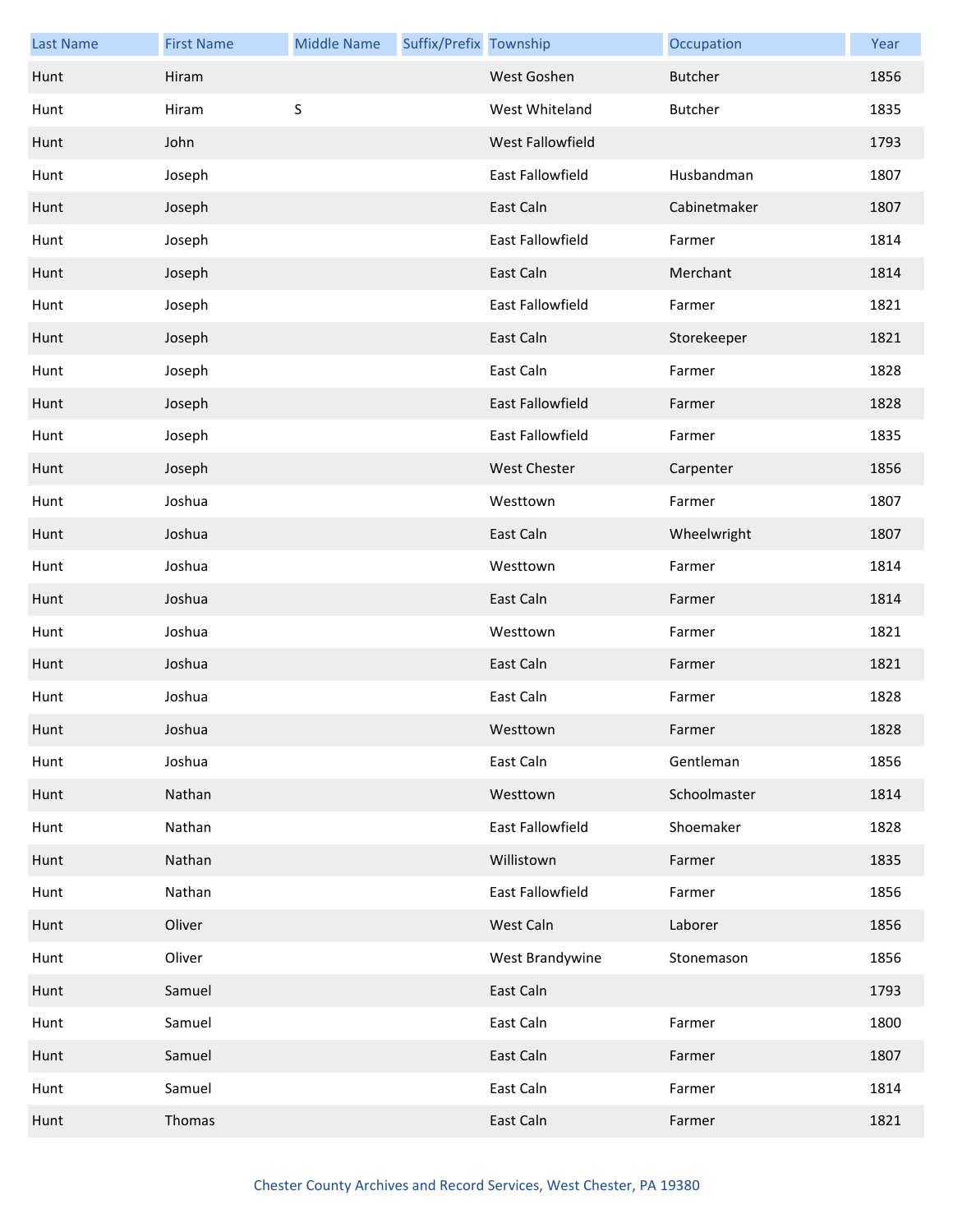| <b>Last Name</b> | <b>First Name</b> | <b>Middle Name</b> | Suffix/Prefix Township |                      | Occupation     | Year |
|------------------|-------------------|--------------------|------------------------|----------------------|----------------|------|
| Hunt             | Thomas            |                    |                        | East Caln            | Farmer         | 1828 |
| Hunt             | Thomas            |                    |                        | Uwchlan              | Laborer        | 1835 |
| Hunt             | William           |                    |                        | East Caln            |                | 1793 |
| Hunt             | William           |                    |                        | East Caln            | Farmer         | 1800 |
| Hunt             | William           |                    |                        | East Caln            | Farmer         | 1807 |
| Hunt             | William           |                    |                        | Westtown             | Farmer         | 1828 |
| Hunt             | William           |                    |                        | Westtown             | Farmer         | 1835 |
| Hunt             | William           |                    |                        | West Brandywine      | Farmer         | 1856 |
| Hunt             | William           |                    |                        | West Caln            | Carpenter      | 1856 |
| Hunt             | William           |                    |                        | Kennett              | Farmer         | 1856 |
| Hunter           | A                 | W                  |                        | West Chester         | Book store     | 1856 |
| Hunter           | Abraham           |                    |                        | Sadsbury             |                | 1807 |
| Hunter           | Ann               |                    |                        | East Caln            |                | 1856 |
| Hunter           | Annanias          |                    |                        | East Fallowfield     |                | 1793 |
| Hunter           | Catherine         |                    |                        | Sadsbury             | Farmer         | 1856 |
| Hunter           | David             |                    |                        | Honey Brook          |                | 1793 |
| Hunter           | David             |                    |                        | Honey Brook          |                | 1800 |
| Hunter           | David             |                    |                        | Honey Brook          | Farmer         | 1807 |
| Hunter           | David             |                    |                        | Honey Brook          |                | 1814 |
| Hunter           | David             |                    |                        | <b>West Bradford</b> | Weaver         | 1814 |
| Hunter           | David             |                    |                        | Honey Brook          | Farmer         | 1821 |
| Hunter           | David             |                    |                        | Brandywine           | Farmer         | 1828 |
| Hunter           | David             |                    |                        | Brandywine           | Farmer         | 1835 |
| Hunter           | Davis             |                    |                        | Phoenixville         | Superintendant | 1856 |
| Hunter           | Edward            |                    |                        | <b>West Nantmeal</b> | Farmer         | 1835 |
| Hunter           | George            |                    |                        | Honey Brook          |                | 1793 |
| Hunter           | George            |                    |                        | Honey Brook          |                | 1793 |
| Hunter           | George            |                    |                        | Honey Brook          |                | 1800 |
| Hunter           | George            |                    |                        | <b>East Nantmeal</b> | Potter         | 1807 |
| Hunter           | George            |                    |                        | <b>West Nantmeal</b> | Shoemaker      | 1821 |
| Hunter           | George            |                    |                        | Willistown           | Shoemaker      | 1821 |
| Hunter           | George            |                    |                        | Willistown           | Cordwainer     | 1828 |
| Hunter           | George            |                    |                        | <b>West Nantmeal</b> | Cordwainer     | 1828 |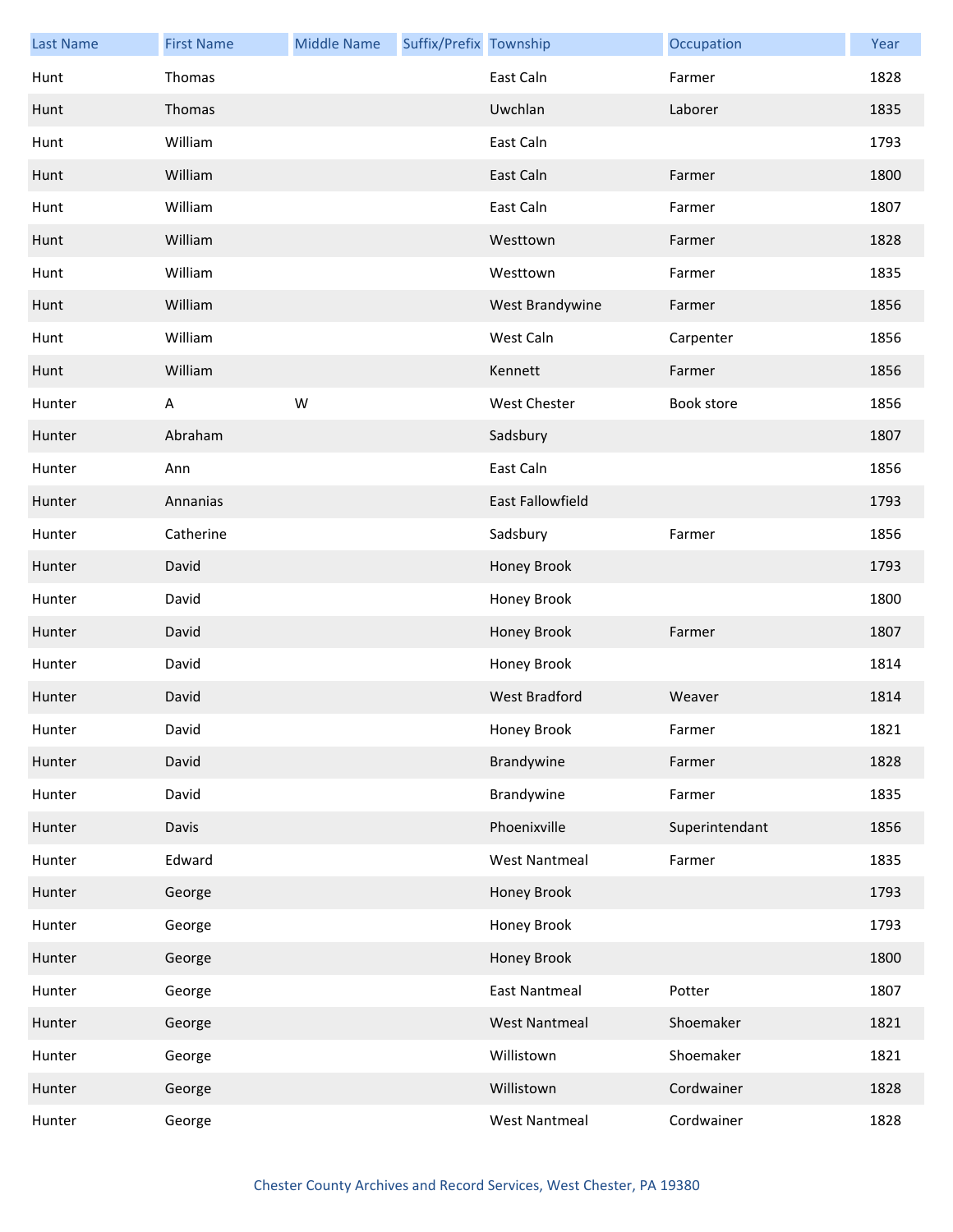| <b>Last Name</b> | <b>First Name</b> | <b>Middle Name</b> | Suffix/Prefix Township |                      | Occupation                 | Year |
|------------------|-------------------|--------------------|------------------------|----------------------|----------------------------|------|
| Hunter           | George            |                    |                        | Tredyffrin           | Laborer                    | 1828 |
| Hunter           | George            |                    |                        | Willistown           | Shoemaker                  | 1835 |
| Hunter           | George            |                    |                        | <b>West Nantmeal</b> | Shoemaker                  | 1835 |
| Hunter           | George            |                    |                        | <b>West Nantmeal</b> | Shoemaker                  | 1856 |
| Hunter           | George            |                    |                        | Willistown           | Shoemaker                  | 1856 |
| Hunter           | Henry             |                    |                        | Coventry             | Laborer                    | 1835 |
| Hunter           | Hiram             |                    |                        | Uwchlan              |                            | 1800 |
| Hunter           | Hiram             |                    |                        | Pikeland             | Farmer                     | 1807 |
| Hunter           | Hiram             |                    |                        | <b>West Nantmeal</b> | Farmer                     | 1814 |
| Hunter           | Hugh              |                    |                        | East Fallowfield     |                            | 1793 |
| Hunter           | Hugh              |                    |                        | Sadsbury             | <b>Woolenfactor Weaver</b> | 1821 |
| Hunter           | Isaac             |                    |                        | Sadsbury             |                            | 1807 |
| Hunter           | Isaac             |                    |                        | West Whiteland       | Laborer                    | 1856 |
| Hunter           | Jacob             |                    |                        | Sadsbury             | Carpenter                  | 1835 |
| Hunter           | James             |                    |                        | Kennett              |                            | 1800 |
| Hunter           | James             |                    |                        | Kennett              | Papermaker                 | 1821 |
| Hunter           | James             |                    |                        | West Fallowfield     | Carpenter                  | 1828 |
| Hunter           | James             |                    |                        | West Fallowfield     | Carpenter                  | 1835 |
| Hunter           | James             |                    |                        | West Fallowfield     |                            | 1856 |
| Hunter           | John              |                    |                        | New Garden           |                            | 1793 |
| Hunter           | John              |                    |                        | Easttown             | Farmer                     | 1814 |
| Hunter           | John              |                    |                        | Easttown             |                            | 1821 |
| Hunter           | John              |                    |                        | Easttown             | Farmer                     | 1828 |
| Hunter           | John              |                    |                        | Willistown           | Laborer                    | 1835 |
| Hunter           | John              |                    |                        | East Caln            | Laborer                    | 1856 |
| Hunter           | John              |                    |                        | Phoenixville         | Pudler                     | 1856 |
| Hunter           | Joseph            |                    |                        | Tredyffrin           | Farmer                     | 1814 |
| Hunter           | Joseph            |                    |                        | Tredyffrin           | Farmer                     | 1821 |
| Hunter           | Joshua            |                    |                        | West Marlborough     | Weaver                     | 1814 |
| Hunter           | Joshua            |                    |                        | East Caln            | Farmer                     | 1835 |
| Hunter           | Nathan            |                    |                        | East Fallowfield     | Farmer                     | 1835 |
| Hunter           | Nicholas          |                    |                        | <b>East Nantmeal</b> |                            | 1793 |
| Hunter           | Richard           |                    |                        | Honey Brook          |                            | 1793 |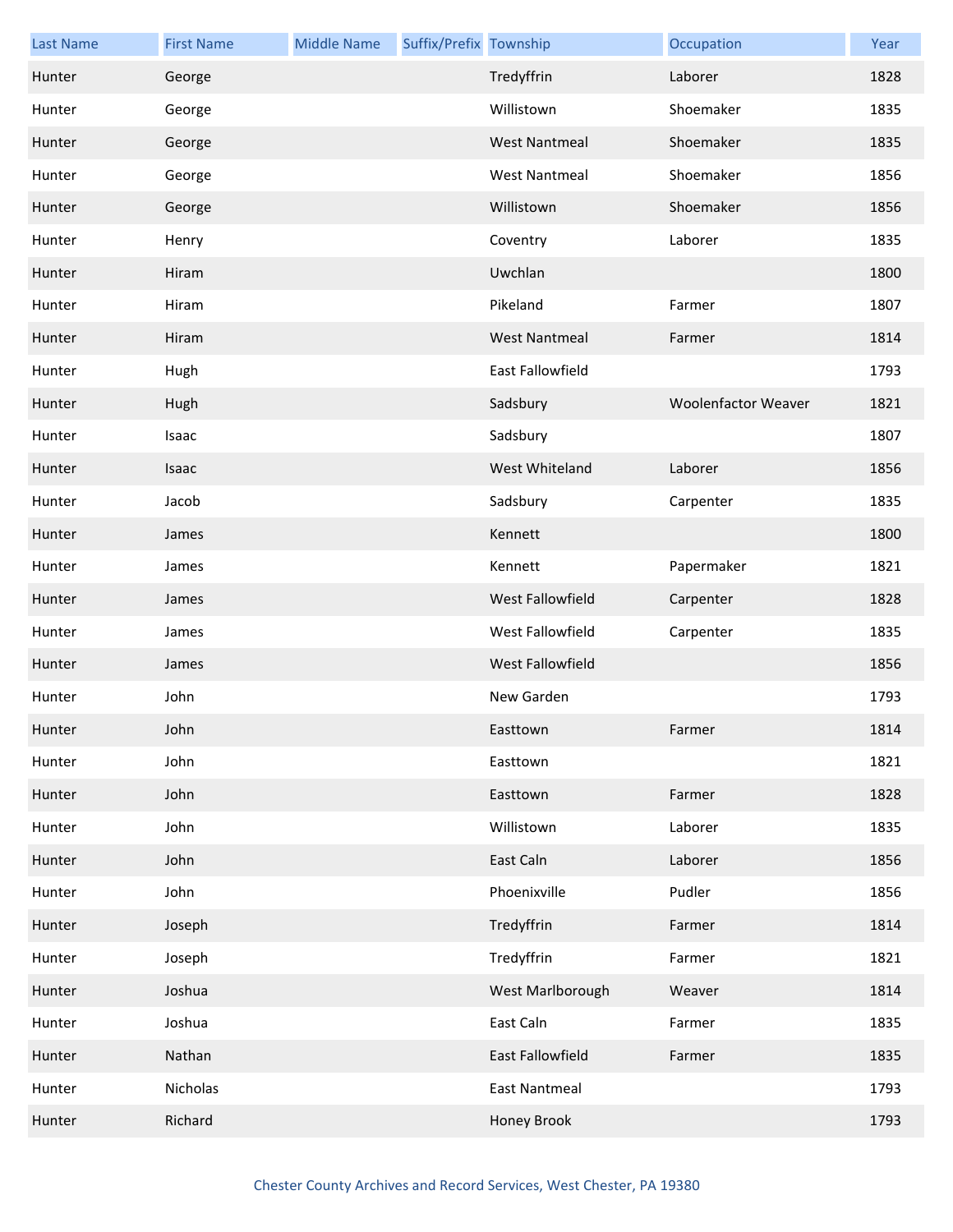| <b>Last Name</b> | <b>First Name</b> | <b>Middle Name</b> | Suffix/Prefix Township |                      | Occupation         | Year |
|------------------|-------------------|--------------------|------------------------|----------------------|--------------------|------|
| Hunter           | Richard           |                    |                        | Honey Brook          |                    | 1800 |
| Hunter           | Richard           |                    |                        | <b>West Pikeland</b> | Hired farmer       | 1856 |
| Hunter           | Robert            |                    |                        | Honey Brook          |                    | 1800 |
| Hunter           | Samuel            |                    |                        | West Caln            | Shoemaker          | 1807 |
| Hunter           | Samuel            |                    |                        | Upper Oxford         | Weaver             | 1828 |
| Hunter           | Samuel            |                    |                        | East Marlborough     | Laborer            | 1856 |
| Hunter           | Samuel            |                    |                        | East Marlborough     | Cordwainer         | 1856 |
| Hunter           | Thomas            |                    |                        | Easttown             | Farmer             | 1814 |
| Hunter           | Thomas            |                    |                        | Easttown             |                    | 1821 |
| Hunter           | Thomas            |                    |                        | Easttown             | Farmer             | 1828 |
| Hunter           | Thomas            |                    |                        | Easttown             | Farmer             | 1835 |
| Hunter           | William           |                    | Esq.                   | Honey Brook          |                    | 1793 |
| Hunter           | William           |                    |                        | Easttown             |                    | 1793 |
| Hunter           | William           |                    | Esq.                   | Honey Brook          |                    | 1800 |
| Hunter           | William           |                    |                        | Easttown             | Farmer             | 1807 |
| Hunter           | William           |                    |                        | West Whiteland       | Doctor of Divinity | 1807 |
| Hunter           | William           |                    |                        | West Caln            | Laborer            | 1814 |
| Hunter           | William           | $\mathsf C$        |                        | London Grove         | Tailor             | 1856 |
| Huntley          | Maurice           |                    |                        | <b>West Nantmeal</b> | Farmer             | 1828 |
| Huntley          | Richard           |                    |                        | <b>West Nantmeal</b> | Farmer             | 1828 |
| Huntly           | Morris            |                    |                        | West Brandywine      | House carpenter    | 1856 |
| Huntsberger      | Martin            |                    |                        | Charlestown          |                    | 1793 |
| Huntsman         | James             |                    |                        | Easttown             | Farmer             | 1814 |
| Huntsman         | John              |                    |                        | Willistown           | Farmer             | 1856 |
| Huntsperger      | Joseph            |                    |                        | <b>East Vincent</b>  | Farmer             | 1835 |
| Huren            | George            |                    |                        | East Nottingham      | Farmer             | 1821 |
| Hurfit           | Lewis             |                    |                        | West Caln            | Storekeeper        | 1821 |
| Hurford          | Aaron             |                    |                        | West Fallowfield     | Farmer             | 1856 |
| Hurford          | Caleb             |                    |                        | West Marlborough     |                    | 1793 |
| Hurford          | Caleb             |                    |                        | East Marlborough     | Farmer             | 1807 |
| Hurford          | Caleb             |                    |                        | West Fallowfield     |                    | 1814 |
| Hurford          | Caleb             |                    | Jr.                    | West Fallowfield     | Farmer             | 1821 |
| Hurford          | Caleb             |                    |                        | West Fallowfield     |                    | 1821 |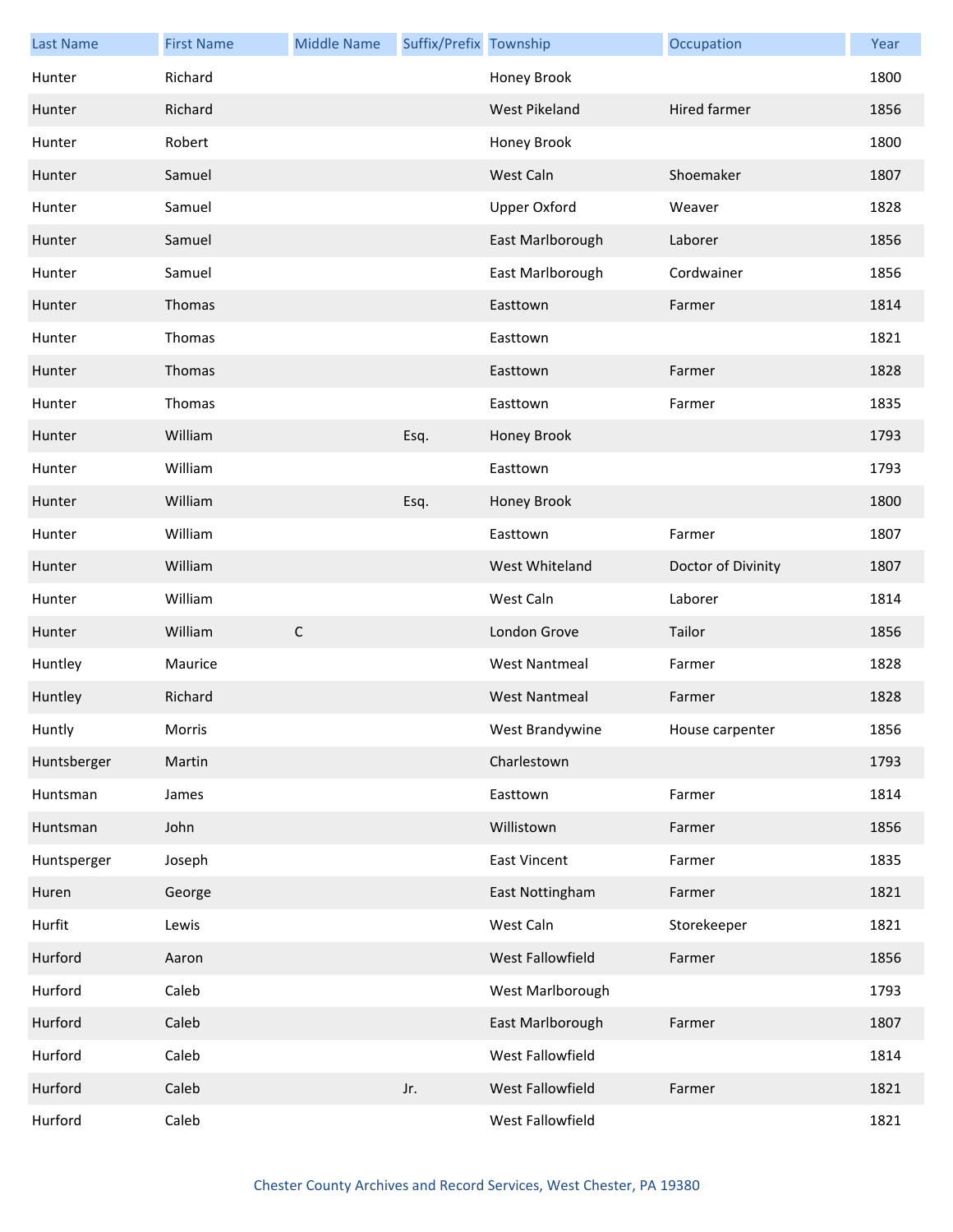| <b>Last Name</b> | <b>First Name</b> | <b>Middle Name</b> | Suffix/Prefix Township |                  | Occupation  | Year |
|------------------|-------------------|--------------------|------------------------|------------------|-------------|------|
| Hurford          | Caleb             |                    |                        | West Fallowfield | Farmer      | 1828 |
| Hurford          | Caleb             |                    |                        | West Fallowfield | Farmer      | 1835 |
| Hurford          | Eber              |                    |                        | New Garden       | Farmer      | 1828 |
| Hurford          | Eber              |                    |                        | New Garden       | Farmer      | 1856 |
| Hurford          | Eli               |                    |                        | East Marlborough | Farmer      | 1807 |
| Hurford          | Eli               |                    |                        | West Fallowfield | Merchant    | 1821 |
| Hurford          | Eli               |                    |                        | West Fallowfield | Farmer      | 1828 |
| Hurford          | Isaac             |                    |                        | East Marlborough | Cordwainer  | 1828 |
| Hurford          | Isaac             |                    |                        | New Garden       | Mason       | 1835 |
| Hurford          | Isaac             |                    |                        | New Garden       | Mason       | 1856 |
| Hurford          | Joel              |                    |                        | East Fallowfield | Tailor      | 1828 |
| Hurford          | Joel              |                    |                        | New Garden       | Farmer      | 1835 |
| Hurford          | John              |                    |                        | West Fallowfield | Farmer      | 1821 |
| Hurford          | John              |                    |                        | West Fallowfield | Farmer      | 1828 |
| Hurford          | John              |                    |                        | West Fallowfield | Farmer      | 1856 |
| Hurford          | John              |                    |                        | West Fallowfield | Farmer      | 1856 |
| Hurford          | Lewis             |                    |                        | East Caln        | Farmer      | 1814 |
| Hurford          | Maris             |                    |                        | West Fallowfield | Merchant    | 1821 |
| Hurford          | Maris             |                    |                        | West Fallowfield | Farmer      | 1828 |
| Hurford          | Maris             |                    |                        | West Fallowfield | Storekeeper | 1835 |
| Hurford          | Michael           |                    |                        | Kennett          | Weaver      | 1821 |
| Hurford          | Michael           |                    |                        | New Garden       | Weaver      | 1828 |
| Hurford          | Michael           |                    |                        | New Garden       | Weaver      | 1835 |
| Hurford          | Michael           |                    |                        | New Garden       | Weaver      | 1856 |
| Hurford          | Moris             |                    |                        | West Fallowfield | Farmer      | 1856 |
| Hurford          | Nicholas          |                    |                        | New Garden       |             | 1793 |
| Hurford          | Nicholas          |                    |                        | New Garden       | Farmer      | 1800 |
| Hurford          | Nicholas          |                    |                        | New Garden       | Farmer      | 1807 |
| Hurford          | Nicholas          |                    |                        | New Garden       | Farmer      | 1814 |
| Hurford          | Nicholas          |                    |                        | New Garden       | Farmer      | 1828 |
| Hurford          | Nicholas          |                    |                        | New Garden       | Farmer      | 1835 |
| Hurford          | Samuel            |                    |                        | London Grove     | Tailor      | 1828 |
| Hurford          | Samuel            |                    |                        | East Fallowfield | Tailor      | 1835 |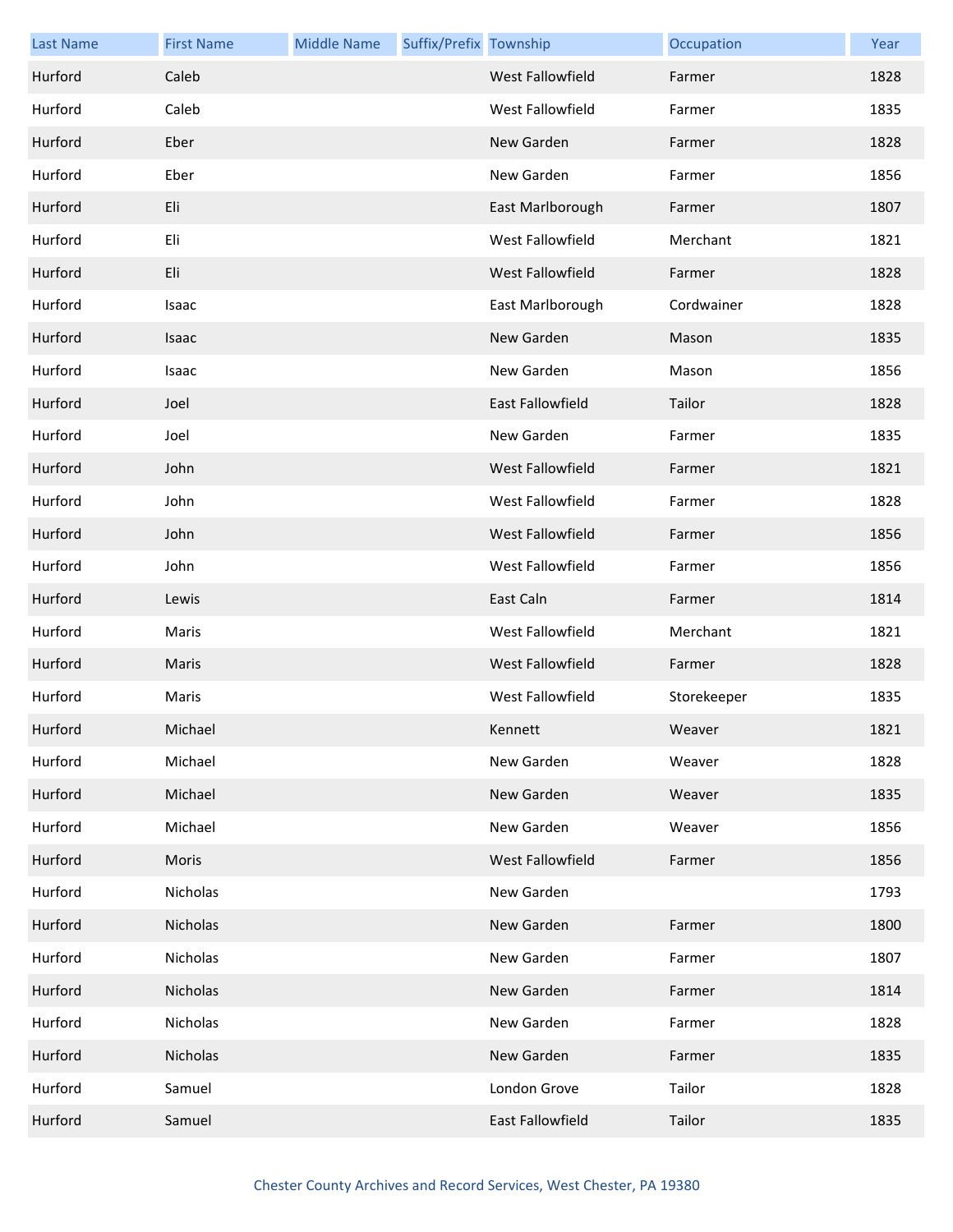| <b>Last Name</b> | <b>First Name</b> | <b>Middle Name</b> | Suffix/Prefix Township |                     | Occupation   | Year |
|------------------|-------------------|--------------------|------------------------|---------------------|--------------|------|
| Hurkles          | Firdenand         |                    |                        | West Goshen         | Laborer      | 1856 |
| Hurley           | John              |                    |                        | West Fallowfield    | Farmer       | 1856 |
| Hurley           | Stephen           |                    |                        | Brandywine          |              | 1793 |
| Hurly            | John              |                    |                        | Penn                | Laborer      | 1856 |
| Hursh            | Adum              |                    |                        | Coventry            | Wheelwright  | 1835 |
| Hursh            | Samuel            |                    |                        | Warwick             | Shoemaker    | 1856 |
| Hurt             | James             |                    |                        | West Bradford       | Laborer      | 1856 |
| Hurt             | John              | $\mathsf D$        |                        | East Nottingham     | Potter       | 1835 |
| Husband          | Hermon            |                    |                        | Willistown          | Schoolmaster | 1835 |
| Husband          | John              |                    |                        | Charlestown         | Laborer      | 1835 |
| Husbands         | John              |                    |                        | Charlestown         | Laborer      | 1821 |
| Husk             | Jacob             |                    |                        | London Britain      | Laborer      | 1821 |
| <b>Huskins</b>   | John              |                    |                        | East Caln           | Laborer      | 1814 |
| <b>Huskins</b>   | John              |                    |                        | East Caln           | Blacksmith   | 1821 |
| <b>Huskins</b>   | John              |                    |                        | East Caln           | Blacksmith   | 1828 |
| <b>Huskins</b>   | Robert            |                    |                        | Sadsbury            | Weaver       | 1828 |
| Huss             | Ann               |                    |                        | West Nottingham     | Laborer      | 1828 |
| Huss             | David             |                    |                        | West Nottingham     | Farmer       | 1814 |
| Huss             | David             |                    |                        | West Nottingham     | Farmer       | 1821 |
| Huss             | David             |                    |                        | West Nottingham     | Laborer      | 1828 |
| Huss             | Jacob             |                    |                        | West Nottingham     |              | 1793 |
| Huss             | Jacob             |                    |                        | West Nottingham     |              | 1800 |
| Huss             | Jacob             |                    |                        | West Nottingham     | Storekeeper  | 1807 |
| Huss             | John              |                    |                        | West Nottingham     |              | 1793 |
| Huss             | John              |                    |                        | West Fallowfield    | Laborer      | 1821 |
| Huss             | John              |                    |                        | West Fallowfield    | Laborer      | 1835 |
| Huss             | John              |                    |                        | Lower Oxford        | Laborer      | 1856 |
| Huss             | John              |                    |                        | West Nottingham     |              | 1856 |
| Husswell         | Joseph            |                    |                        | New London          | Papermaker   | 1835 |
| Hustand          | Robert            |                    |                        | Charlestown         | Farmer       | 1856 |
| Husted           | Daniel            |                    |                        | <b>West Chester</b> | Shoemaker    | 1828 |
| Husted           | Daniel            |                    |                        | <b>West Chester</b> | Shoemaker    | 1856 |
| Husted           | William           | $\sf V$            |                        | West Chester        | Shoemaker    | 1856 |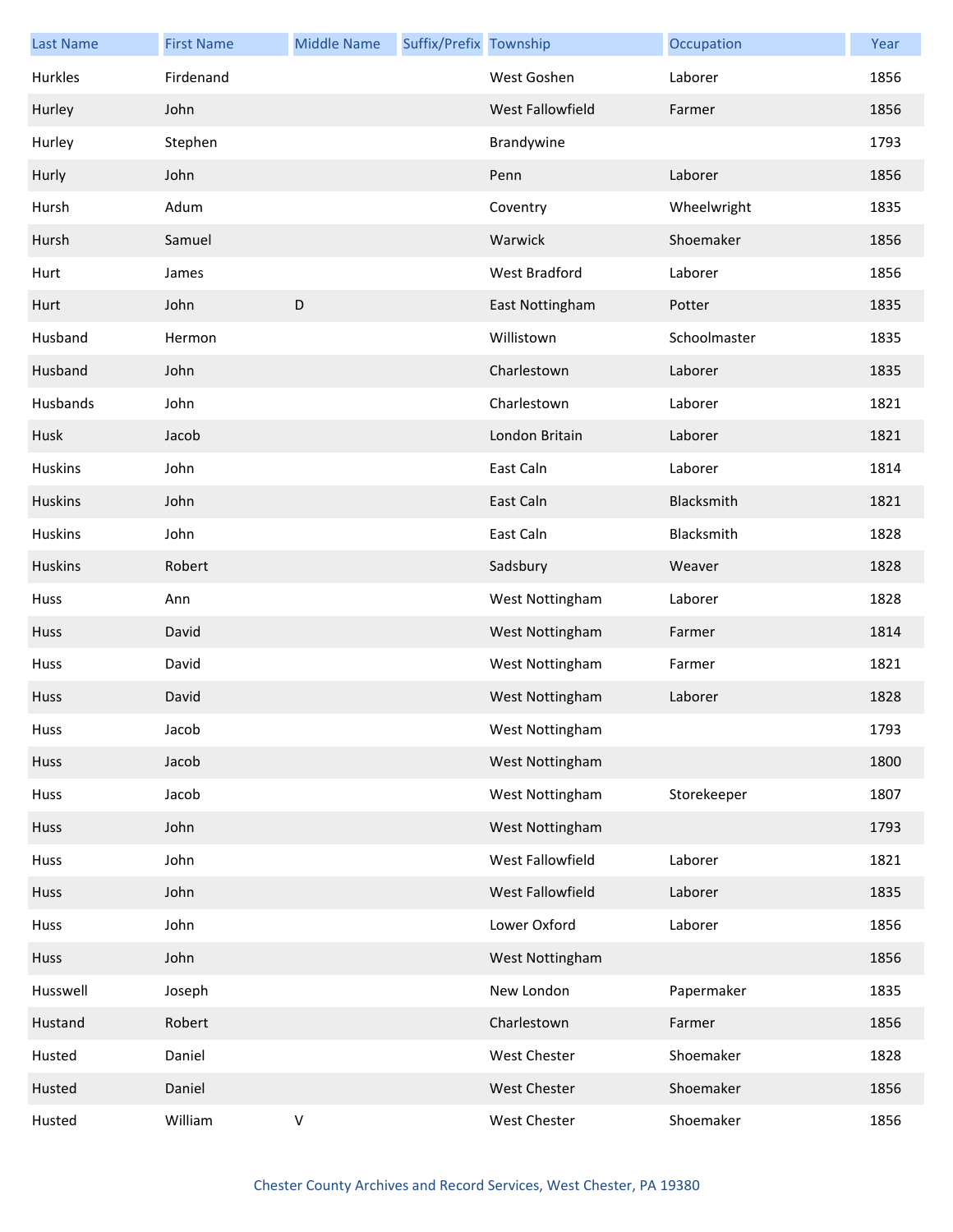| <b>Last Name</b> | <b>First Name</b> | <b>Middle Name</b> | Suffix/Prefix Township |                      | Occupation        | Year |
|------------------|-------------------|--------------------|------------------------|----------------------|-------------------|------|
| Hustin           | William           |                    |                        | Vincent              | Laborer           | 1828 |
| Huston           | Charles           |                    |                        | Valley               | Iron manufacturer | 1856 |
| Huston           | Hugh              |                    |                        | New London           | Blacksmith        | 1807 |
| Huston           | Hugh              |                    |                        | <b>East Nantmeal</b> | Collier           | 1807 |
| Huston           | Hugh              |                    |                        | East Nantmeal        | Collier           | 1814 |
| Huston           | Hugh              |                    |                        | Tredyffrin           | Carpenter         | 1814 |
| Huston           | Isabella          | P                  |                        | Valley               |                   | 1856 |
| Huston           | James             |                    |                        | Londonderry          |                   | 1793 |
| Huston           | James             |                    |                        | <b>East Nantmeal</b> | Farmer            | 1807 |
| Huston           | James             |                    |                        | <b>East Nantmeal</b> | Collier           | 1807 |
| Huston           | James             |                    |                        | East Marlborough     | Weaver            | 1814 |
| Huston           | James             |                    |                        | <b>East Nantmeal</b> | Distiller         | 1814 |
| Huston           | James             |                    |                        | East Nantmeal        | Collier           | 1814 |
| Huston           | James             |                    |                        | <b>East Nantmeal</b> | Farmer            | 1821 |
| Huston           | James             |                    |                        | East Whiteland       | Farmer            | 1856 |
| Huston           | John              |                    |                        | New London           |                   | 1793 |
| Huston           | John              |                    |                        | New London           | Farmer            | 1800 |
| Huston           | John              |                    | Sr.                    | New London           | Farmer            | 1807 |
| Huston           | John              |                    |                        | Sadsbury             |                   | 1807 |
| Huston           | John              |                    | Jr.                    | New London           | Farmer            | 1807 |
| Huston           | John              |                    |                        | New London           | Farmer            | 1814 |
| Huston           | John              |                    |                        | East Fallowfield     | Laborer           | 1814 |
| Huston           | John              |                    |                        | New London           | Farmer            | 1821 |
| Huston           | John              |                    |                        | Uwchlan              | Laborer           | 1828 |
| Huston           | John              |                    |                        | New London           | Farmer            | 1828 |
| Huston           | John              |                    |                        | New London           | Farmer            | 1835 |
| Huston           | John              |                    |                        | <b>West Vincent</b>  | Farmer            | 1835 |
| Huston           | John              |                    | Jr.                    | New London           | Farmer            | 1856 |
| Huston           | John              |                    |                        | <b>West Vincent</b>  | Gentleman         | 1856 |
| Huston           | John              |                    | Sr.                    | New London           | Farmer            | 1856 |
| Huston           | Joseph            |                    |                        | East Whiteland       |                   | 1800 |
| Huston           | Robert            |                    |                        | <b>East Nantmeal</b> |                   | 1793 |
| Huston           | Robert            |                    |                        | <b>East Nantmeal</b> | Collier           | 1800 |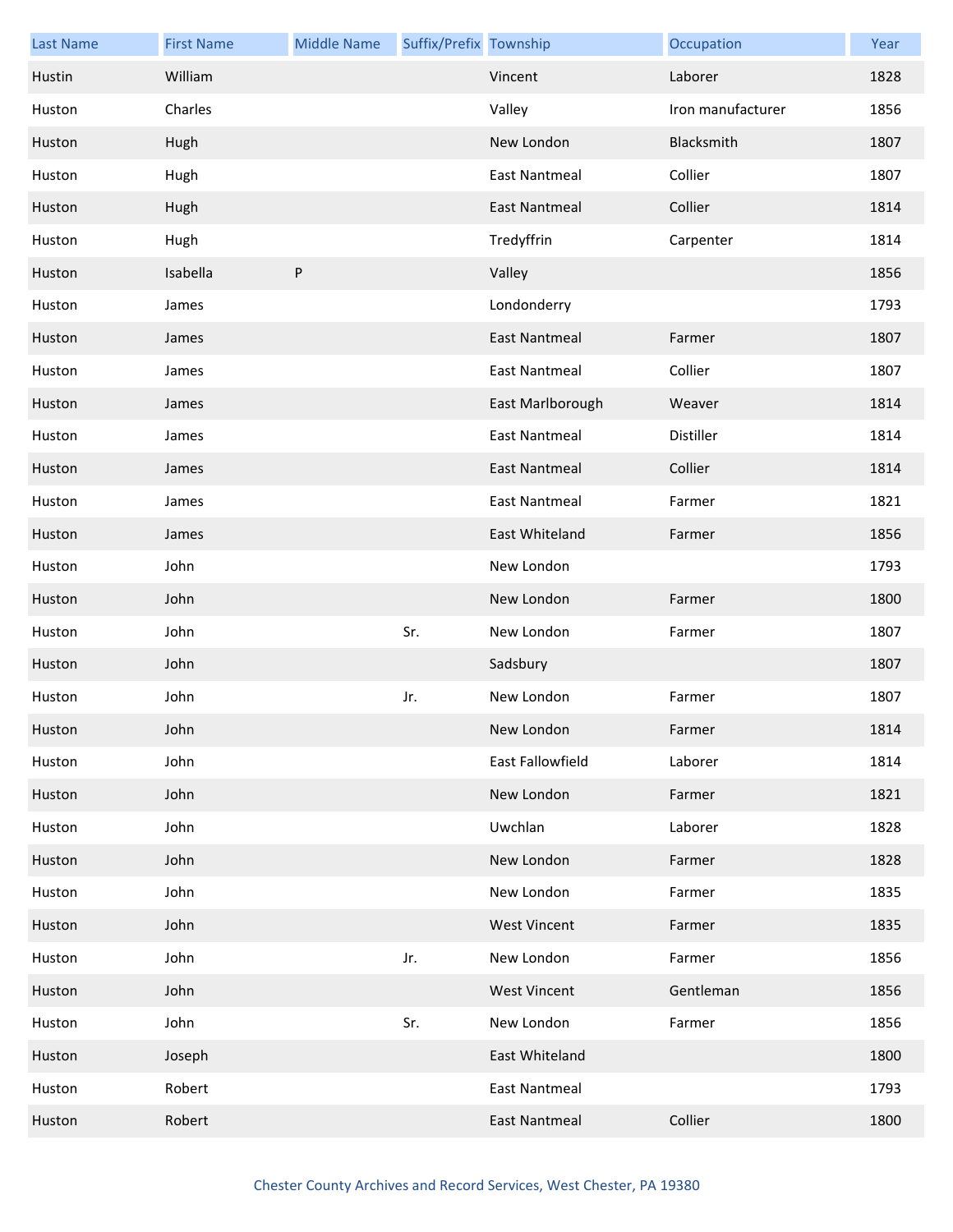| <b>Last Name</b> | <b>First Name</b> | <b>Middle Name</b> | Suffix/Prefix Township |                      | Occupation     | Year |
|------------------|-------------------|--------------------|------------------------|----------------------|----------------|------|
| Huston           | Robert            |                    |                        | <b>East Nantmeal</b> | Farmer         | 1807 |
| Huston           | Robert            |                    |                        | East Whiteland       | Laborer        | 1835 |
| Huston           | Thomas            |                    |                        | Willistown           |                | 1800 |
| Huston           | William           |                    |                        | Uwchlan              | Laborer        | 1807 |
| Huston           | William           |                    |                        | Vincent              |                | 1814 |
| Huston           | William           |                    |                        | Vincent              |                | 1821 |
| Huston           | William           |                    |                        | <b>West Vincent</b>  | Farmer         | 1835 |
| Huston           | William           |                    |                        | <b>West Vincent</b>  | Farmer         | 1856 |
| Huston           | William           |                    |                        | New London           | Farmer         | 1856 |
| Huszard          | Anthoney          |                    |                        | Coventry             | Farmer         | 1835 |
| Hutchenson       | George            |                    |                        | <b>West Chester</b>  | <b>Bottler</b> | 1821 |
| Hutchenson       | James             |                    |                        | Westtown             | Laborer        | 1807 |
| Hutchenson       | James             |                    |                        | Goshen               | Laborer        | 1814 |
| Hutchenson       | James             |                    | Esq.                   | East Nottingham      | Fuller         | 1821 |
| Hutchenson       | John              |                    |                        | Westtown             | Laborer        | 1807 |
| Hutcheson        | David             |                    |                        | New London           |                | 1793 |
| Hutcheson        | David             |                    |                        | New London           |                | 1800 |
| Hutcheson        | David             |                    |                        | East Nottingham      | Oilmaker       | 1814 |
| Hutcheson        | Fanney            |                    |                        | East Nottingham      |                | 1835 |
| Hutcheson        | Fulton            |                    |                        | New London           | Farmer         | 1807 |
| Hutcheson        | Fulton            |                    |                        | New London           | Farmer         | 1821 |
| Hutcheson        | George            |                    |                        | West Bradford        | Weaver         | 1814 |
| Hutcheson        | J                 | F                  |                        | East Nottingham      | Farmer         | 1856 |
| Hutcheson        | J                 | ${\sf M}$          |                        | East Nottingham      | Farmer         | 1856 |
| Hutcheson        | James             |                    |                        | New London           |                | 1793 |
| Hutcheson        | James             |                    |                        | East Nottingham      |                | 1793 |
| Hutcheson        | James             |                    |                        | New London           | Farmer         | 1800 |
| Hutcheson        | James             |                    |                        | East Nottingham      |                | 1800 |
| Hutcheson        | James             |                    |                        | New London           | Farmer         | 1807 |
| Hutcheson        | James             |                    |                        | <b>West Nantmeal</b> | Weaver         | 1807 |
| Hutcheson        | James             |                    |                        | <b>West Nantmeal</b> | Weaver         | 1814 |
| Hutcheson        | James             |                    |                        | East Nottingham      | Farmer         | 1814 |
| Hutcheson        | James             |                    |                        | East Nottingham      | Farmer         | 1835 |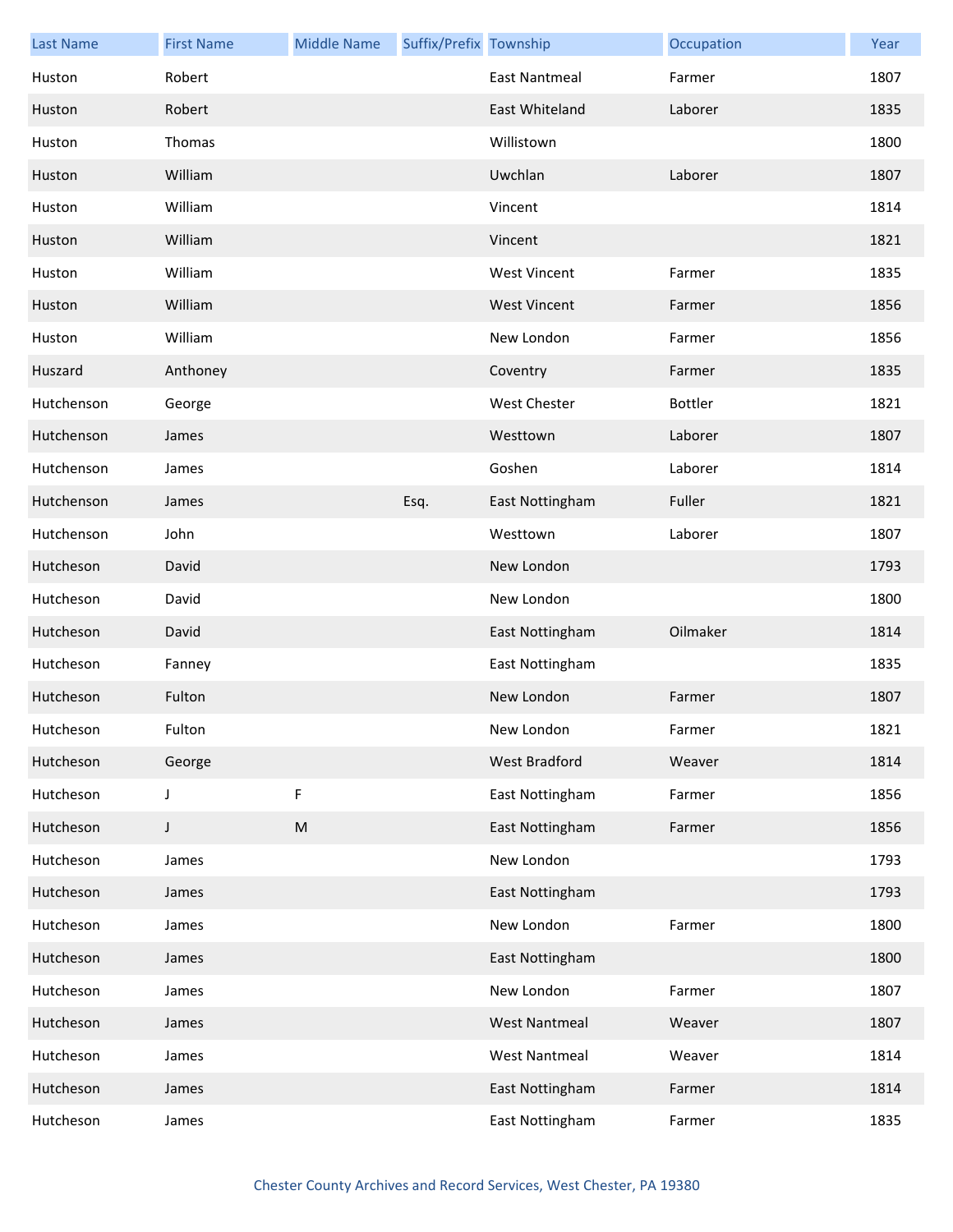| <b>Last Name</b> | <b>First Name</b> | <b>Middle Name</b> | Suffix/Prefix Township |                         | Occupation  | Year |
|------------------|-------------------|--------------------|------------------------|-------------------------|-------------|------|
| Hutcheson        | James             |                    |                        | Sadsbury                | Wheelwright | 1835 |
| Hutcheson        | James             |                    | Esq.                   | East Nottingham         | Farmer      | 1835 |
| Hutcheson        | James             |                    |                        | East Nottingham         | Farmer      | 1856 |
| Hutcheson        | James             | F                  |                        | East Nottingham         | Farmer      | 1835 |
| Hutcheson        | John              |                    |                        | <b>East Fallowfield</b> |             | 1793 |
| Hutcheson        | John              |                    |                        | New London              | Farmer      | 1821 |
| Hutcheson        | Joseph            |                    |                        | East Nottingham         | Hatter      | 1835 |
| Hutcheson        | ${\sf R}$         | $\vee$             |                        | East Nottingham         | Farmer      | 1856 |
| Hutcheson        | Randal            |                    |                        | <b>East Fallowfield</b> |             | 1793 |
| Hutcheson        | Samuel            |                    |                        | East Nottingham         |             | 1793 |
| Hutcheson        | Samuel            |                    |                        | East Nottingham         |             | 1800 |
| Hutcheson        | Samuel            |                    |                        | East Nottingham         | Farmer      | 1814 |
| Hutcheson        | William           |                    |                        | East Nottingham         |             | 1800 |
| Hutcheston       | F                 | $\mathsf C$        |                        | East Nottingham         | Farmer      | 1856 |
| Hutcheston       | Joshua            |                    |                        | East Nottingham         | Farmer      | 1856 |
| Hutchinson       | David             |                    |                        | East Nottingham         | Farmer      | 1821 |
| Hutchinson       | Fulton            |                    |                        | New London              | Farmer      | 1828 |
| Hutchinson       | George            |                    |                        | <b>West Chester</b>     | Farmer      | 1828 |
| Hutchinson       | George            |                    |                        | <b>West Chester</b>     | Farmer      | 1835 |
| Hutchinson       | Jairus            |                    |                        | East Goshen             | Farmer      | 1835 |
| Hutchinson       | James             |                    |                        | Honey Brook             |             | 1793 |
| Hutchinson       | James             |                    |                        | <b>West Chester</b>     | Trader      | 1821 |
| Hutchinson       | James             |                    |                        | <b>West Chester</b>     | Farmer      | 1828 |
| Hutchinson       | James             |                    |                        | West Chester            | Farmer      | 1835 |
| Hutchinson       | James             |                    |                        | Lower Oxford            | Farmer      | 1856 |
| Hutchinson       | Jarvas            |                    |                        | Goshen                  | Farmer      | 1814 |
| Hutchinson       | John              |                    |                        | Goshen                  | Dealer      | 1807 |
| Hutchinson       | John              |                    |                        | Willistown              | Farmer      | 1821 |
| Hutchinson       | John              |                    |                        | New London              | Farmer      | 1828 |
| Hutchinson       | John              |                    |                        | Willistown              | Butcher     | 1828 |
| Hutchinson       | Michael           |                    |                        | Tredyffrin              | Farmer      | 1828 |
| Hutchinson       | Robert            |                    |                        | Tredyffrin              | Farmer      | 1828 |
| Hutchinson       | Robert            |                    |                        | Willistown              | Farmer      | 1856 |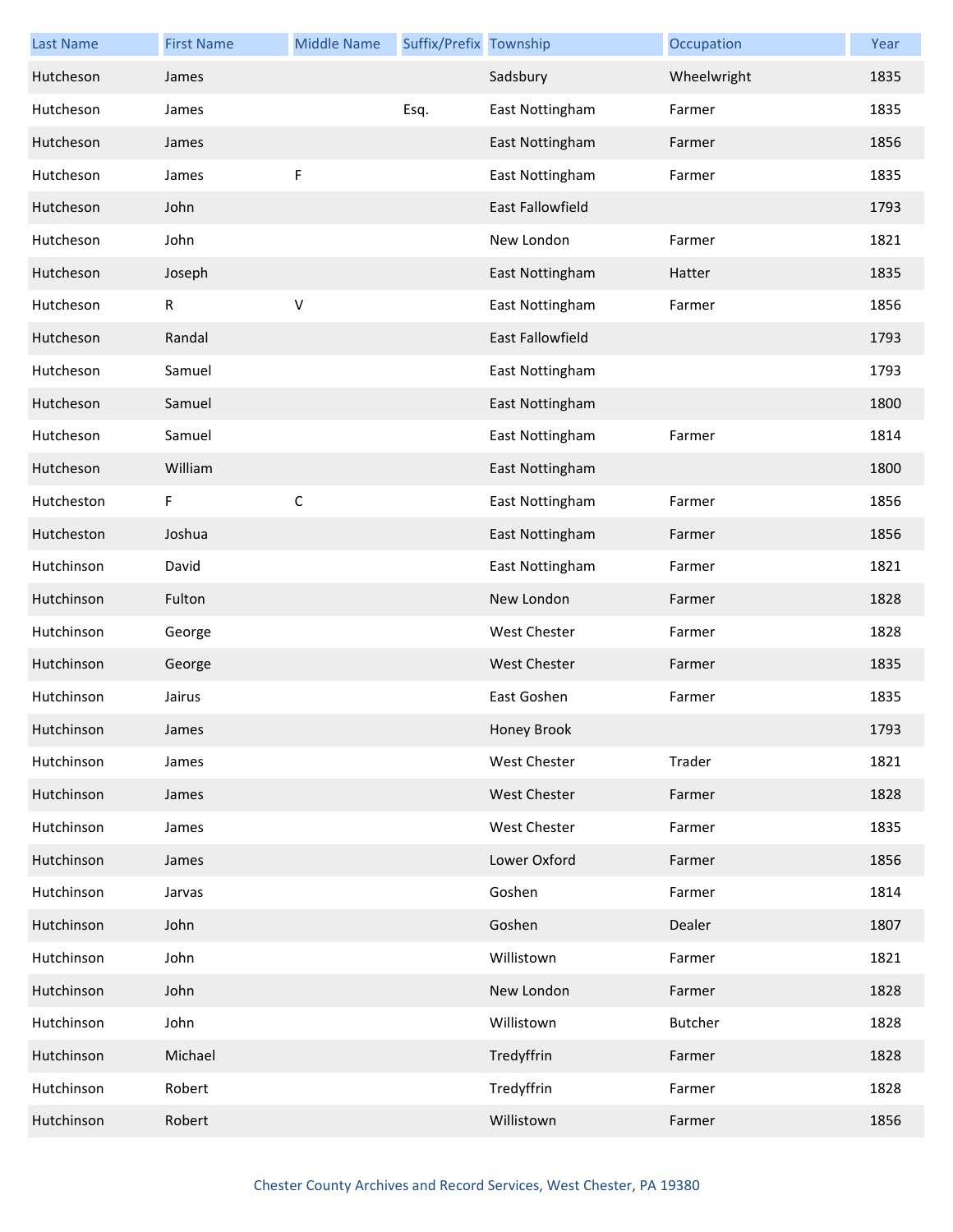| <b>Last Name</b> | <b>First Name</b> | <b>Middle Name</b> | Suffix/Prefix Township |                     | Occupation  | Year |
|------------------|-------------------|--------------------|------------------------|---------------------|-------------|------|
| Hutchinson       | Samuel            |                    |                        | East Nottingham     | Farmer      | 1821 |
| Hutchinson       | Samuel            |                    |                        | <b>West Chester</b> | Lady        | 1856 |
| Hutchinson       | Thomas            |                    |                        | Goshen              |             | 1793 |
| Hutchinson       | Thomas            |                    |                        | Willistown          | Wheelmaker  | 1814 |
| Hutchinson       | Thomas            |                    |                        | Willistown          | Wheelmaker  | 1821 |
| Hutchinson       | Thomas            |                    |                        | Willistown          | Farmer      | 1821 |
| Hutchisen        | Robert            |                    |                        | Phoenixville        | Pudler      | 1856 |
| Hutchison        | $\mathsf D$       | W                  |                        | Oxford              | Doctor      | 1856 |
| Hutchison        | David             |                    |                        | East Nottingham     | Miller      | 1807 |
| Hutchison        | David             |                    |                        | East Nottingham     | Farmer      | 1828 |
| Hutchison        | Fulton            |                    |                        | New London          | Farmer      | 1814 |
| Hutchison        | Fulton            |                    |                        | New London          | Farmer      | 1835 |
| Hutchison        | Fulton            |                    |                        | New London          | Farmer      | 1856 |
| Hutchison        | Jairus            |                    |                        | East Goshen         | Farmer      | 1821 |
| Hutchison        | James             |                    | Esq.                   | East Nottingham     | Papermaker  | 1828 |
| Hutchison        | John              |                    |                        | Honey Brook         |             | 1800 |
| Hutchison        | John              |                    |                        | Lower Oxford        | Carpenter   | 1807 |
| Hutchison        | John              |                    |                        | New London          | Farmer      | 1814 |
| Hutchison        | John              |                    |                        | East Caln           | Laborer     | 1814 |
| Hutchison        | John              |                    |                        | Goshen              | Gentleman   | 1814 |
| Hutchison        | John              |                    |                        | Willistown          | Butcher     | 1835 |
| Hutchison        | Joseph            |                    |                        | East Nottingham     | Hatter      | 1807 |
| Hutchison        | Joseph            |                    |                        | East Nottingham     | Hatter      | 1828 |
| Hutchison        | Moses             |                    |                        | East Caln           | Shoemaker   | 1828 |
| Hutchison        | Robert            |                    |                        | East Whiteland      | Lime burner | 1835 |
| Hutchison        | Samuel            |                    |                        | Lower Oxford        | Merchant    | 1835 |
| Hutchison        | Thomas            |                    |                        | Willistown          | Wheelwright | 1807 |
| Hutchison        | Thomas            |                    |                        | East Whiteland      | Merchant    | 1828 |
| Hutchison        | Thomas            |                    |                        | East Whiteland      | Storekeeper | 1835 |
| Hutchison        | William           |                    |                        | Lower Oxford        |             | 1814 |
| Hutchison        | William           |                    |                        | New London          | Farmer      | 1856 |
| Hutchson         | James             |                    |                        | Easttown            |             | 1856 |
| Hutson           | Reuben            |                    |                        | Brandywine          |             | 1793 |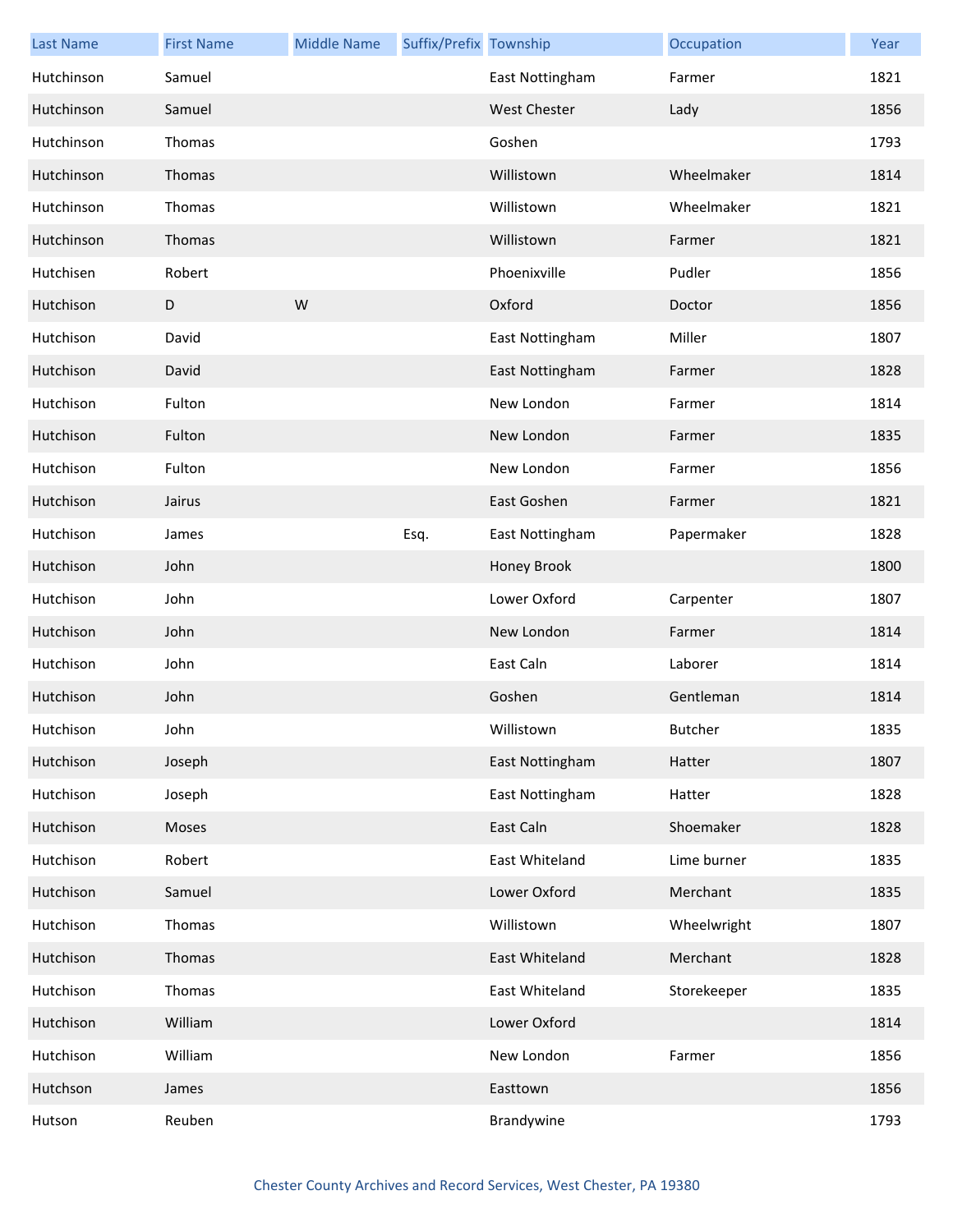| <b>Last Name</b> | <b>First Name</b> | <b>Middle Name</b> | Suffix/Prefix Township |                  | Occupation   | Year |
|------------------|-------------------|--------------------|------------------------|------------------|--------------|------|
| Hutson           | Robert            |                    |                        | Charlestown      | Cooper       | 1835 |
| Hutson           | Ruben             |                    |                        | Uwchlan          | Laborer      | 1807 |
| Hutten           | Isaac             |                    |                        | West Nottingham  | Merchant     | 1821 |
| Hutton           | Ann               |                    |                        | New Garden       |              | 1800 |
| Hutton           | Ann               |                    |                        | New Garden       |              | 1821 |
| Hutton           | Benjamin          |                    |                        | New Garden       |              | 1793 |
| Hutton           | Benjamin          |                    |                        | New Garden       | Farmer       | 1814 |
| Hutton           | Benjamin          |                    |                        | New Garden       |              | 1821 |
| Hutton           | Benjamin          |                    |                        | New Garden       | Laborer      | 1828 |
| Hutton           | Benjamin          |                    |                        | Kennett          | Laborer      | 1856 |
| Hutton           | David             |                    |                        | New Garden       | Schoolmaster | 1814 |
| Hutton           | Eli               |                    |                        | New Garden       | Cabinetmaker | 1835 |
| Hutton           | Eli               |                    |                        | Valley           | Farmer       | 1856 |
| Hutton           | Hartly            |                    |                        | East Nottingham  | Laborer      | 1856 |
| Hutton           | Hiet              |                    |                        | West Nottingham  |              | 1793 |
| Hutton           | Hiet              |                    |                        | East Nottingham  |              | 1800 |
| Hutton           | Hiet              |                    |                        | New Garden       | Farmer       | 1807 |
| Hutton           | Hiet              |                    |                        | New Garden       | Farmer       | 1814 |
| Hutton           | Hiott             |                    |                        | New Garden       | Farmer       | 1821 |
| Hutton           | Hiott             |                    |                        | New Garden       | Farmer       | 1828 |
| Hutton           | Isaac             |                    |                        | New Garden       |              | 1793 |
| Hutton           | Isaac             |                    |                        | New Garden       | Farmer       | 1800 |
| Hutton           | Isaac             |                    |                        | New Garden       | Farmer       | 1807 |
| Hutton           | Isaac             |                    |                        | New Garden       | Cooper       | 1814 |
| Hutton           | Isaac             |                    |                        | New Garden       | Farmer       | 1821 |
| Hutton           | Isaac             |                    |                        | West Fallowfield | Laborer      | 1856 |
| Hutton           | Isaac             | J.                 |                        | New Garden       | Tailor       | 1814 |
| Hutton           | Jackson           |                    |                        | London Britain   | Plasterer    | 1835 |
| Hutton           | Jackson           |                    |                        | London Britain   | Laborer      | 1856 |
| Hutton           | Jesse             |                    |                        | West Nottingham  |              | 1793 |
| Hutton           | Jesse             |                    |                        | West Nottingham  |              | 1800 |
| Hutton           | John              | C.                 |                        | New London       | Schoolmaster | 1828 |
| Hutton           | Joseph            |                    |                        | New Garden       |              | 1793 |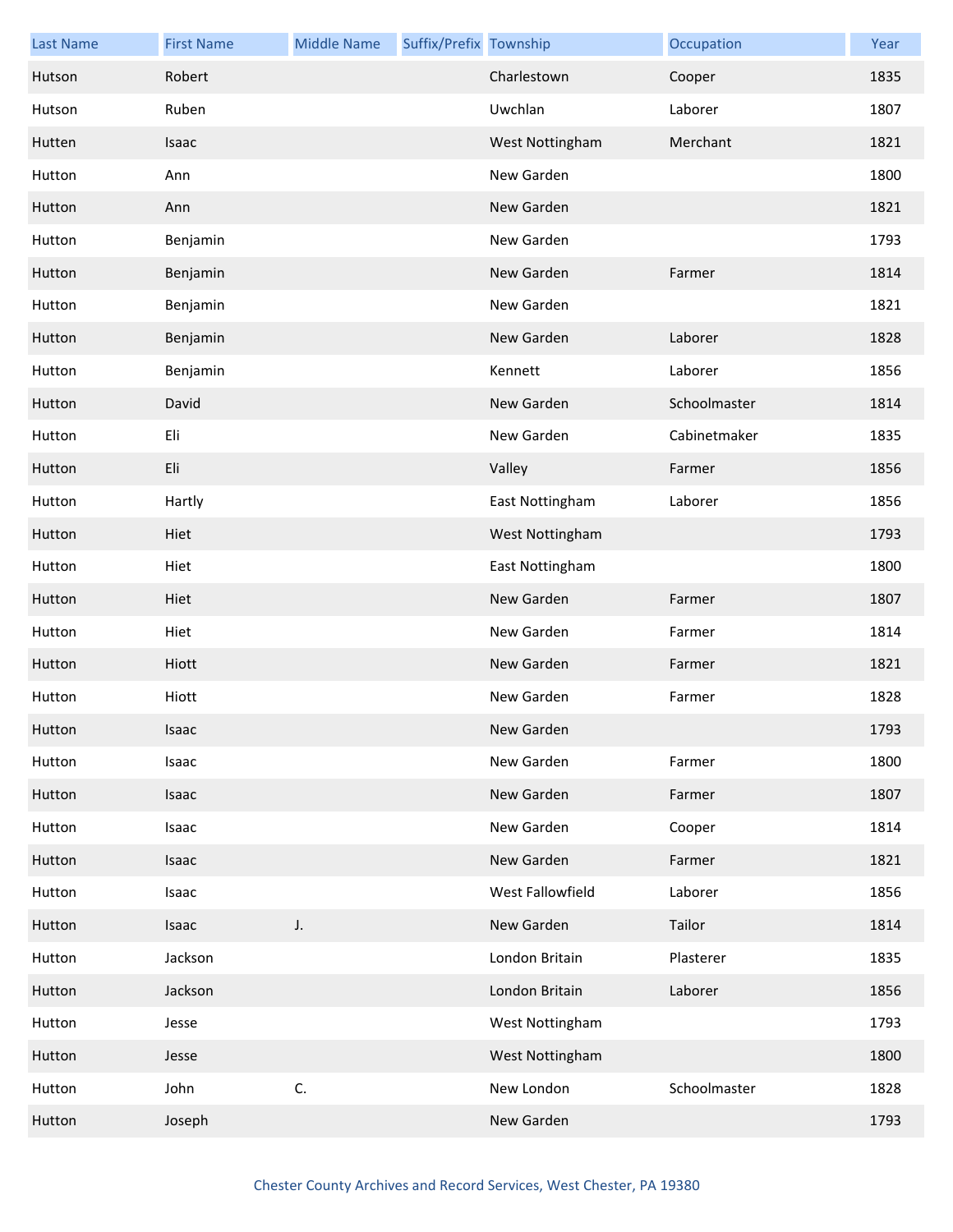| <b>Last Name</b> | <b>First Name</b> | <b>Middle Name</b> | Suffix/Prefix Township |               | Occupation  | Year |
|------------------|-------------------|--------------------|------------------------|---------------|-------------|------|
| Hutton           | Joseph            |                    | Jr.                    | New Garden    |             | 1793 |
| Hutton           | Joseph            |                    |                        | New Garden    | Tailor      | 1800 |
| Hutton           | Joseph            |                    |                        | New Garden    | Cordwainer  | 1800 |
| Hutton           | Joseph            |                    | Sr.                    | New Garden    | Cordwainer  | 1807 |
| Hutton           | Joseph            |                    | Jr.                    | New Garden    | Farmer      | 1807 |
| Hutton           | Joseph            |                    |                        | New Garden    | Storekeeper | 1814 |
| Hutton           | Joseph            |                    |                        | West Bradford | Carpenter   | 1814 |
| Hutton           | Joseph            |                    |                        | New Garden    | Mason       | 1828 |
| Hutton           | Joseph            |                    |                        | New London    | Mason       | 1835 |
| Hutton           | Joshua            |                    |                        | New Garden    | Farmer      | 1814 |
| Hutton           | Lewis             |                    |                        | London Grove  | Laborer     | 1828 |
| Hutton           | Moses             |                    |                        | Willistown    | Farmer      | 1814 |
| Hutton           | Nehemiah          |                    |                        | New Garden    |             | 1793 |
| Hutton           | Nehemiah          |                    |                        | New Garden    | Farmer      | 1800 |
| Hutton           | Reuben            |                    |                        | New Garden    | Laborer     | 1807 |
| Hutton           | Samuel            |                    |                        | New Garden    | Laborer     | 1807 |
| Hutton           | Samuel            |                    |                        | Willistown    | Farmer      | 1814 |
| Hutton           | Sarah             |                    |                        | New Garden    | Farmer      | 1835 |
| Hutton           | Thomas            |                    |                        | New Garden    | Carpenter   | 1800 |
| Hutton           | Thomas            |                    |                        | New Garden    | Sawyer      | 1807 |
| Hutton           | Thomas            |                    |                        | New Garden    | Carpenter   | 1814 |
| Hutton           | Thomas            |                    |                        | New Garden    | Sawyer      | 1821 |
| Hutton           | Thomas            |                    |                        | Brandywine    | Laborer     | 1828 |
| Hutton           | William           |                    |                        | New Garden    |             | 1793 |
| Hutton           | William           |                    |                        | New Garden    | Farmer      | 1800 |
| Hutton           | William           |                    |                        | New Garden    | Farmer      | 1807 |
| Hutz             | Abraham           |                    |                        | Sadsbury      |             | 1835 |
| Huxley           | Elijah            |                    |                        | Sadsbury      | Farmer      | 1856 |
| Huxwell          | Thomas            |                    |                        | Willistown    | Farmer      | 1856 |
| Huyck            | Elisha            |                    |                        | Franklin      | Teacher     | 1856 |
| Huyck            | Isaac             |                    |                        | Franklin      | Laborer     | 1856 |
| Huzzard          | (Widow)           |                    |                        | Tredyffrin    |             | 1821 |
| Huzzard          | Abraham           |                    |                        | Uwchlan       | Laborer     | 1828 |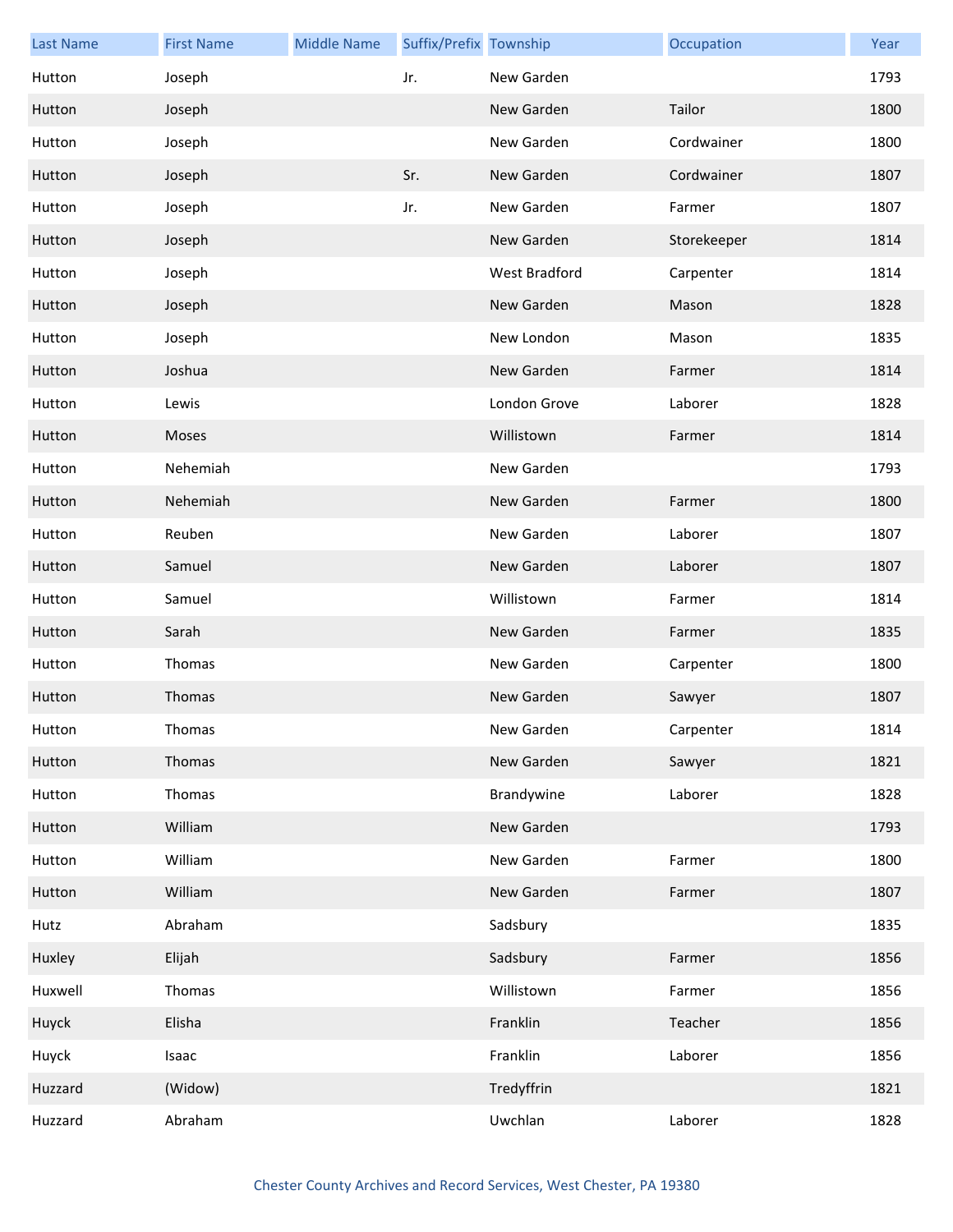| <b>Last Name</b> | <b>First Name</b> | <b>Middle Name</b> | Suffix/Prefix Township |                      | Occupation | Year |
|------------------|-------------------|--------------------|------------------------|----------------------|------------|------|
| Huzzard          | Abraham           |                    |                        | <b>West Nantmeal</b> | Farmer     | 1835 |
| Huzzard          | Anthony           |                    |                        | Tredyffrin           | Laborer    | 1814 |
| Huzzard          | Anthony           |                    |                        | <b>East Nantmeal</b> | Plasterer  | 1821 |
| Huzzard          | Anthony           |                    |                        | Coventry             | Farmer     | 1828 |
| Huzzard          | Anthony           |                    |                        | <b>East Coventry</b> | Farmer     | 1856 |
| Huzzard          | David             |                    |                        | <b>West Vincent</b>  | Laborer    | 1835 |
| Huzzard          | Eli               |                    |                        | <b>East Vincent</b>  | Stonemason | 1856 |
| Huzzard          | Henry             |                    |                        | Tredyffrin           |            | 1793 |
| Huzzard          | Henry             |                    |                        | Tredyffrin           |            | 1800 |
| Huzzard          | Henry             |                    |                        | Uwchlan              | Farmer     | 1828 |
| Huzzard          | Henry             |                    |                        | Pikeland             | Farmer     | 1835 |
| Huzzard          | Henry             |                    |                        | <b>East Vincent</b>  | Farmer     | 1856 |
| Huzzard          | Isaac             |                    |                        | Tredyffrin           | Weaver     | 1814 |
| Huzzard          | Isaac             |                    |                        | Tredyffrin           | Weaver     | 1821 |
| Huzzard          | Isaac             |                    |                        | Tredyffrin           |            | 1828 |
| Huzzard          | Isaac             |                    |                        | <b>West Nantmeal</b> | Laborer    | 1835 |
| Huzzard          | Jacob             |                    |                        | Tredyffrin           |            | 1793 |
| Huzzard          | Jacob             |                    |                        | Tredyffrin           |            | 1800 |
| Huzzard          | Jacob             |                    |                        | Tredyffrin           | Farmer     | 1814 |
| Huzzard          | Jacob             |                    |                        | Willistown           | Smith      | 1821 |
| Huzzard          | Jacob             |                    |                        | Uwchlan              | Laborer    | 1828 |
| Huzzard          | Jacob             |                    |                        | <b>East Nantmeal</b> | Farmer     | 1835 |
| Huzzard          | Jacob             |                    |                        | Tredyffrin           | Laborer    | 1835 |
| Huzzard          | Jacob             |                    |                        | Tredyffrin           | Farmer     | 1856 |
| Huzzard          | John              |                    |                        | Tredyffrin           |            | 1793 |
| Huzzard          | John              |                    |                        | Tredyffrin           |            | 1800 |
| Huzzard          | John              |                    |                        | Tredyffrin           | Farmer     | 1814 |
| Huzzard          | John              |                    | Jr.                    | Tredyffrin           | Laborer    | 1814 |
| Huzzard          | John              |                    |                        | Uwchlan              | Laborer    | 1828 |
| Huzzard          | John              |                    |                        | Tredyffrin           | Laborer    | 1835 |
| Huzzard          | John              |                    |                        | <b>West Nantmeal</b> |            | 1835 |
| Huzzard          | John              |                    |                        | <b>East Vincent</b>  | Laborer    | 1856 |
| Huzzard          | Mary              |                    | Widow                  | Tredyffrin           |            | 1828 |